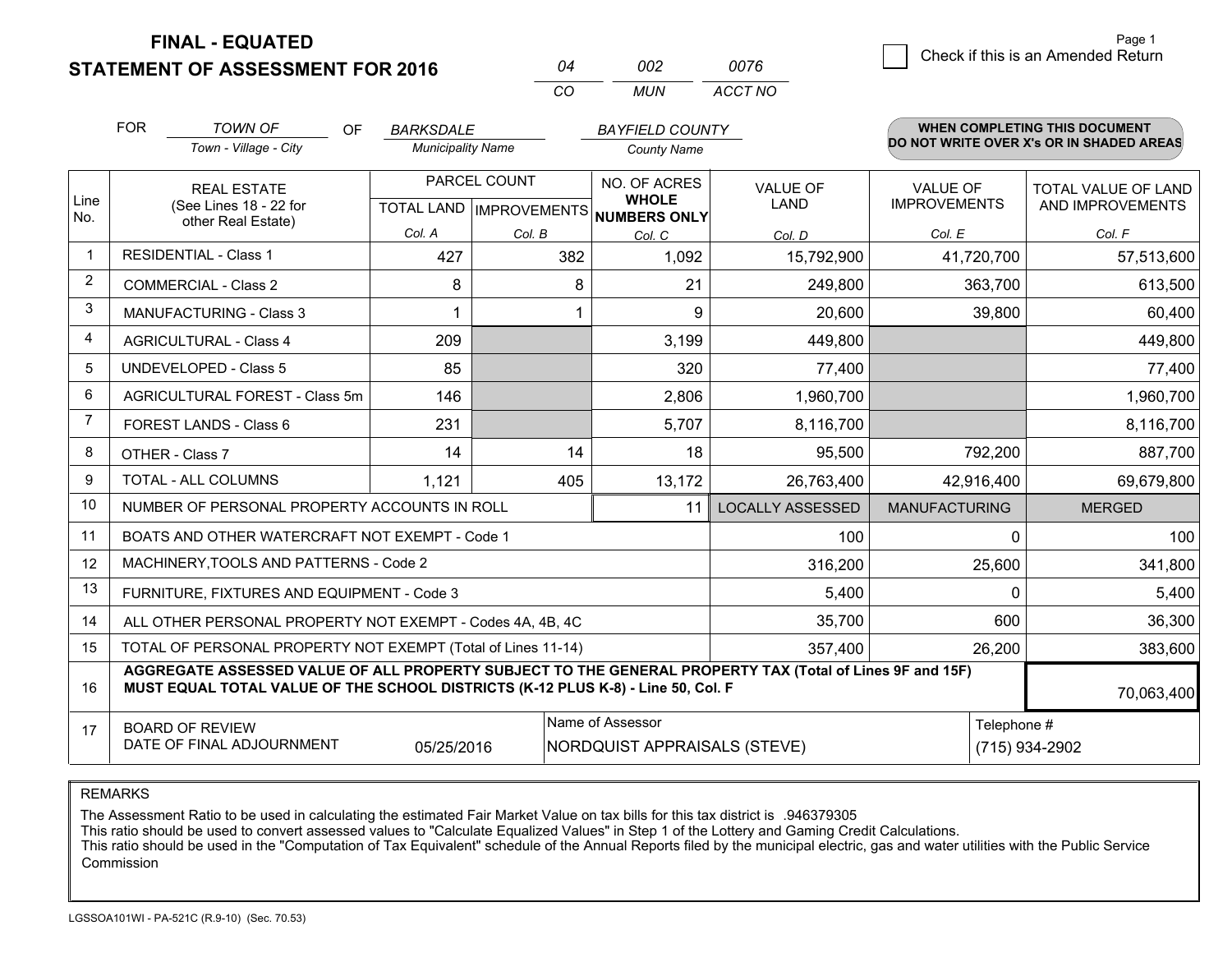*YEAR CO MUN ACCT NO* <sup>2016</sup> <sup>04</sup> <sup>002</sup> <sup>0076</sup>

Do not confuse FOREST LANDS (Line 7) with FOREST CROPS (in this section) - They are **NOT** the same

|    |                                                                                | Private Forest Crop - Reg Class @ 10¢ per acre |                                       |                                                                  |                                                                                           |                                                                    | Private Forest Crop - Reg Class @ \$2.52 per acre                            |                    |                    |  |
|----|--------------------------------------------------------------------------------|------------------------------------------------|---------------------------------------|------------------------------------------------------------------|-------------------------------------------------------------------------------------------|--------------------------------------------------------------------|------------------------------------------------------------------------------|--------------------|--------------------|--|
| 18 | (a) PARCELS                                                                    | (b) ACRES                                      |                                       | (c) ASSESSED VALUE                                               |                                                                                           | (d) PARCELS                                                        | (e) ACRES                                                                    |                    | (f) ASSESSED VALUE |  |
|    |                                                                                | 160                                            |                                       | 124,800                                                          |                                                                                           |                                                                    | 40                                                                           |                    | 48,000             |  |
|    |                                                                                |                                                |                                       | Private Forest Crop - Special Class @ 20¢ per acre               |                                                                                           |                                                                    | Entered Before 2005 Managed Forest - Ferrous Mining CLOSED @ \$8.27 per acre |                    |                    |  |
| 19 | (a) PARCELS                                                                    | (b) ACRES                                      |                                       | (c) ASSESSED VALUE                                               |                                                                                           | (d) PARCELS                                                        | (e) ACRES                                                                    |                    | (f) ASSESSED VALUE |  |
|    |                                                                                |                                                |                                       |                                                                  |                                                                                           |                                                                    |                                                                              |                    |                    |  |
|    |                                                                                |                                                |                                       | Entered Before 2005 Managed Forest - OPEN @ \$.79 per acre       |                                                                                           |                                                                    | Entered Before 2005 Managed Forest - CLOSED @ \$1.87 per acre                |                    |                    |  |
| 20 | (a) PARCELS                                                                    | (b) ACRES                                      |                                       | (c) ASSESSED VALUE                                               |                                                                                           | (d) PARCELS                                                        | (e) ACRES                                                                    |                    | (f) ASSESSED VALUE |  |
|    | 10                                                                             | 349.35                                         |                                       |                                                                  |                                                                                           | 5                                                                  | 157.06                                                                       |                    | 170,800            |  |
|    |                                                                                | 453,400                                        |                                       |                                                                  |                                                                                           |                                                                    |                                                                              |                    |                    |  |
|    | Entered After 2004 Managed Forest - OPEN @                                     |                                                | \$2.14 per acre<br>(c) ASSESSED VALUE |                                                                  | Entered After 2004 Managed Forest - CLOSED @ \$10.68 per acre<br>(d) PARCELS<br>(e) ACRES |                                                                    |                                                                              | (f) ASSESSED VALUE |                    |  |
| 21 | (a) PARCELS                                                                    | (b) ACRES                                      |                                       |                                                                  |                                                                                           |                                                                    |                                                                              |                    |                    |  |
|    |                                                                                |                                                |                                       |                                                                  |                                                                                           |                                                                    |                                                                              |                    |                    |  |
|    | 10                                                                             | 350                                            |                                       | 477,000                                                          |                                                                                           | 2                                                                  | 50                                                                           |                    | 65,700             |  |
|    | (a) County Forest Cropland Acres                                               |                                                |                                       | (b) Federal Acres                                                |                                                                                           | (c) State Acres                                                    | (d) County (NOT FOREST CROP) Acres                                           |                    | (e) Other Acres    |  |
| 22 |                                                                                |                                                |                                       |                                                                  |                                                                                           | 97.37                                                              |                                                                              |                    |                    |  |
|    |                                                                                |                                                |                                       | 21.280.42                                                        |                                                                                           |                                                                    |                                                                              |                    | 192.07             |  |
|    |                                                                                |                                                |                                       | Assessed Value of Omitted Property From Prior Years (Sec. 70.44) |                                                                                           |                                                                    | Assessed Value of Sec. 70.43 Corrections of Errors by Assessors              |                    |                    |  |
| 23 |                                                                                | (a) REAL ESTATE                                |                                       | (b) PERSONAL                                                     |                                                                                           | (c1) REAL ESTATE                                                   |                                                                              | (c2) PERSONAL      |                    |  |
|    |                                                                                |                                                |                                       |                                                                  |                                                                                           |                                                                    |                                                                              |                    |                    |  |
|    | Manufacturing Equated Value of Omitted Property From Prior Years (Sec. 70.995) |                                                |                                       |                                                                  |                                                                                           | Mfg. Equated Value of Sec.70.43 Corrections of Errors by Assessors |                                                                              |                    |                    |  |
|    |                                                                                | (d) REAL ESTATE                                |                                       | (e) PERSONAL                                                     |                                                                                           |                                                                    | (f1) REAL ESTATE                                                             |                    | (f2) PERSONAL      |  |
|    |                                                                                |                                                |                                       |                                                                  |                                                                                           |                                                                    |                                                                              |                    |                    |  |
|    |                                                                                |                                                |                                       |                                                                  |                                                                                           |                                                                    |                                                                              |                    |                    |  |

## **SPECIAL DISTRICTS**

| Line<br>No. | Enter 6-digit<br>Special District | <b>Account</b><br><b>Number</b> | <b>Special District Name</b> | <b>Locally Assessed Value</b><br>of Real Estate and | Mfg Value of Real Estate<br>and Personal Property | <b>Merged Value of</b><br><b>Real Estate and</b> |
|-------------|-----------------------------------|---------------------------------|------------------------------|-----------------------------------------------------|---------------------------------------------------|--------------------------------------------------|
|             | Code (Col. A)                     | (Col. B)                        | (Col. C)                     | Personal Property (Col. D)                          | (Col. E)                                          | <b>Personal Property (Col. F)</b>                |
| 24          |                                   |                                 |                              |                                                     |                                                   |                                                  |
| 25          |                                   |                                 |                              |                                                     |                                                   |                                                  |
| 26          |                                   |                                 |                              |                                                     |                                                   |                                                  |
| 27          |                                   |                                 |                              |                                                     |                                                   |                                                  |
| 28          |                                   |                                 |                              |                                                     |                                                   |                                                  |
| 29          |                                   |                                 |                              |                                                     |                                                   |                                                  |
| 30          |                                   |                                 |                              |                                                     |                                                   |                                                  |
| 31          |                                   |                                 |                              |                                                     |                                                   |                                                  |
| 32          |                                   |                                 |                              |                                                     |                                                   |                                                  |
| 33          |                                   |                                 |                              |                                                     |                                                   |                                                  |
| 34          |                                   |                                 |                              |                                                     |                                                   |                                                  |
| 35          |                                   |                                 |                              |                                                     |                                                   |                                                  |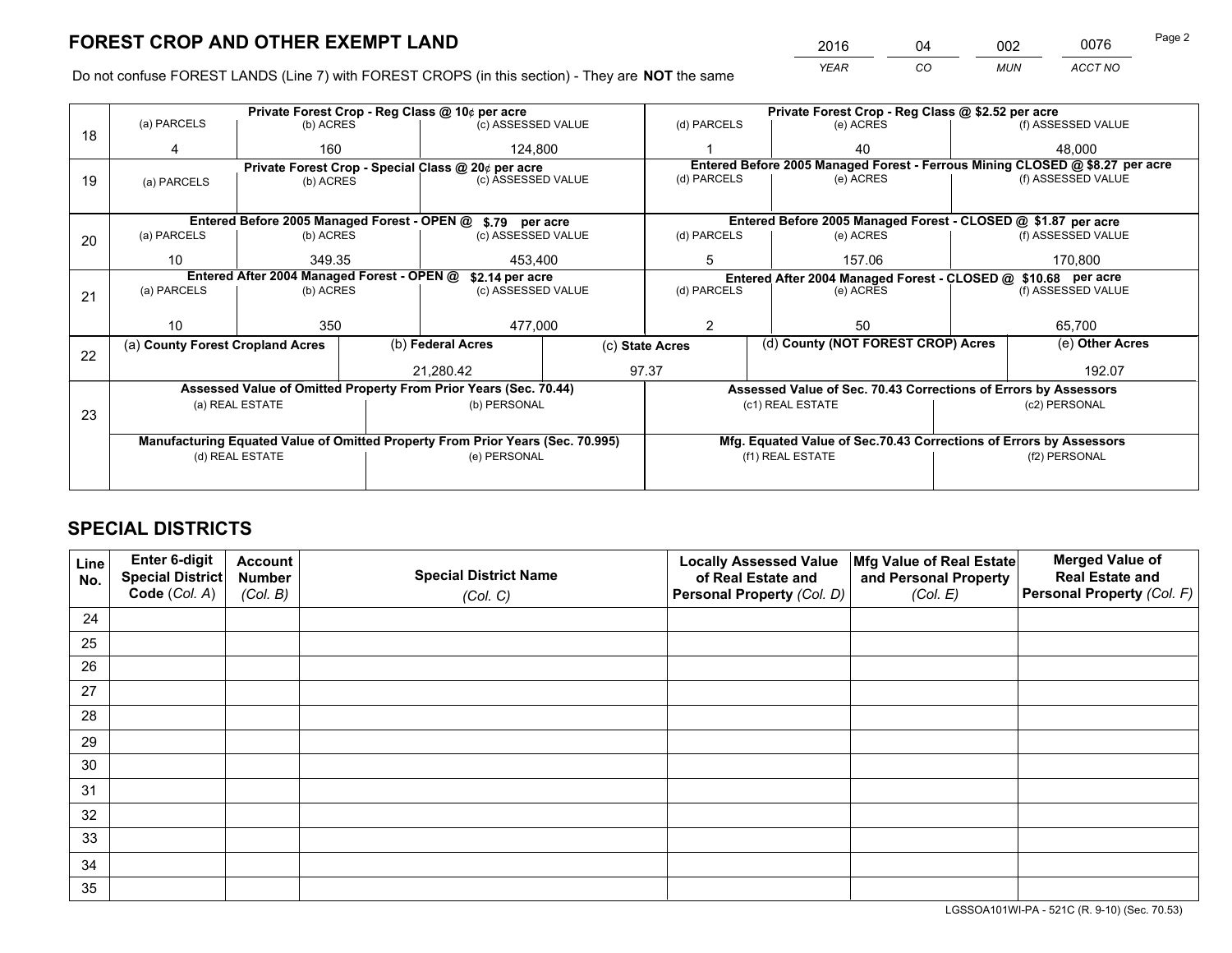|                 |                                                                 |                                             |                                                         | <b>YEAR</b>                                                                       | CO<br><b>MUN</b>                                              | ACCT NO                                                                        |
|-----------------|-----------------------------------------------------------------|---------------------------------------------|---------------------------------------------------------|-----------------------------------------------------------------------------------|---------------------------------------------------------------|--------------------------------------------------------------------------------|
| Line<br>No.     | <b>Enter 6-digit</b><br><b>School District</b><br>Code (Col. A) | <b>Account</b><br><b>Number</b><br>(Col. B) | <b>School District Name</b><br>(Col. C)                 | <b>Locally Assessed Value</b><br>of Real Estate and<br>Personal Property (Col. D) | Mfg Value of Real Estate<br>and Personal Property<br>(Col. E) | <b>Merged Value of</b><br><b>Real Estate and</b><br>Personal Property (Col. F) |
|                 | A. SCHOOL DISTRICTS (K-8 and K-12)                              |                                             |                                                         |                                                                                   |                                                               |                                                                                |
| 36              | 020170                                                          | 0018                                        | SCH D OF ASHLAND                                        | 109,300                                                                           |                                                               | 109,300                                                                        |
| 37              | 046027                                                          | 0032                                        | <b>SCH D OF WASHBURN</b>                                | 69,867,500                                                                        | 86,600                                                        | 69,954,100                                                                     |
| 38              |                                                                 |                                             |                                                         |                                                                                   |                                                               |                                                                                |
| 39              |                                                                 |                                             |                                                         |                                                                                   |                                                               |                                                                                |
| 40              |                                                                 |                                             |                                                         |                                                                                   |                                                               |                                                                                |
| 41              |                                                                 |                                             |                                                         |                                                                                   |                                                               |                                                                                |
| 42              |                                                                 |                                             |                                                         |                                                                                   |                                                               |                                                                                |
| 43              |                                                                 |                                             |                                                         |                                                                                   |                                                               |                                                                                |
| 44<br>45        |                                                                 |                                             |                                                         |                                                                                   |                                                               |                                                                                |
| $\overline{46}$ |                                                                 |                                             |                                                         |                                                                                   |                                                               |                                                                                |
| 47              |                                                                 |                                             |                                                         |                                                                                   |                                                               |                                                                                |
| 48              |                                                                 |                                             |                                                         |                                                                                   |                                                               |                                                                                |
| 49              |                                                                 |                                             |                                                         |                                                                                   |                                                               |                                                                                |
| 50              |                                                                 |                                             | TOTAL ASSESSED VALUE OF SCHOOL DISTRICTS (K-8 and K-12) | 69,976,800                                                                        | 86,600                                                        | 70,063,400                                                                     |
|                 | <b>B.</b><br><b>UNION HIGH SCHOOL DISTRICTS</b>                 |                                             |                                                         |                                                                                   |                                                               |                                                                                |
| 51              |                                                                 |                                             |                                                         |                                                                                   |                                                               |                                                                                |
| 52              |                                                                 |                                             |                                                         |                                                                                   |                                                               |                                                                                |
| 53              |                                                                 |                                             |                                                         |                                                                                   |                                                               |                                                                                |
| 54              |                                                                 |                                             |                                                         |                                                                                   |                                                               |                                                                                |
| 55              |                                                                 |                                             | TOTAL ASSESSED VALUE OF UNION HIGH SCHOOLS              |                                                                                   |                                                               |                                                                                |
|                 | C.<br><b>TECHNICAL COLLEGE DISTRICTS</b>                        |                                             |                                                         |                                                                                   |                                                               |                                                                                |
| 56              | 001700                                                          | 0016                                        | WISCONSIN INDIANHEAD TECH COLLEGE SHEL                  | 69,976,800                                                                        | 86,600                                                        | 70,063,400                                                                     |
| 57              |                                                                 |                                             |                                                         |                                                                                   |                                                               |                                                                                |
| 58              |                                                                 |                                             |                                                         |                                                                                   |                                                               |                                                                                |
| 59              |                                                                 |                                             | TOTAL ASSESSED VALUE OF TECHNICAL COLLEGES              | 69,976,800                                                                        | 86,600                                                        | 70,063,400                                                                     |

 *I hereby certify, to the best of my knowledge and belief, this form is complete and correct.*

| Print name of preparer | Title                    |                | Date (MM / DD / CCYY) |
|------------------------|--------------------------|----------------|-----------------------|
|                        |                          |                |                       |
| Signature of preparer  | Contact Telephone Number | E-mail address |                       |
|                        | $\sim$                   |                |                       |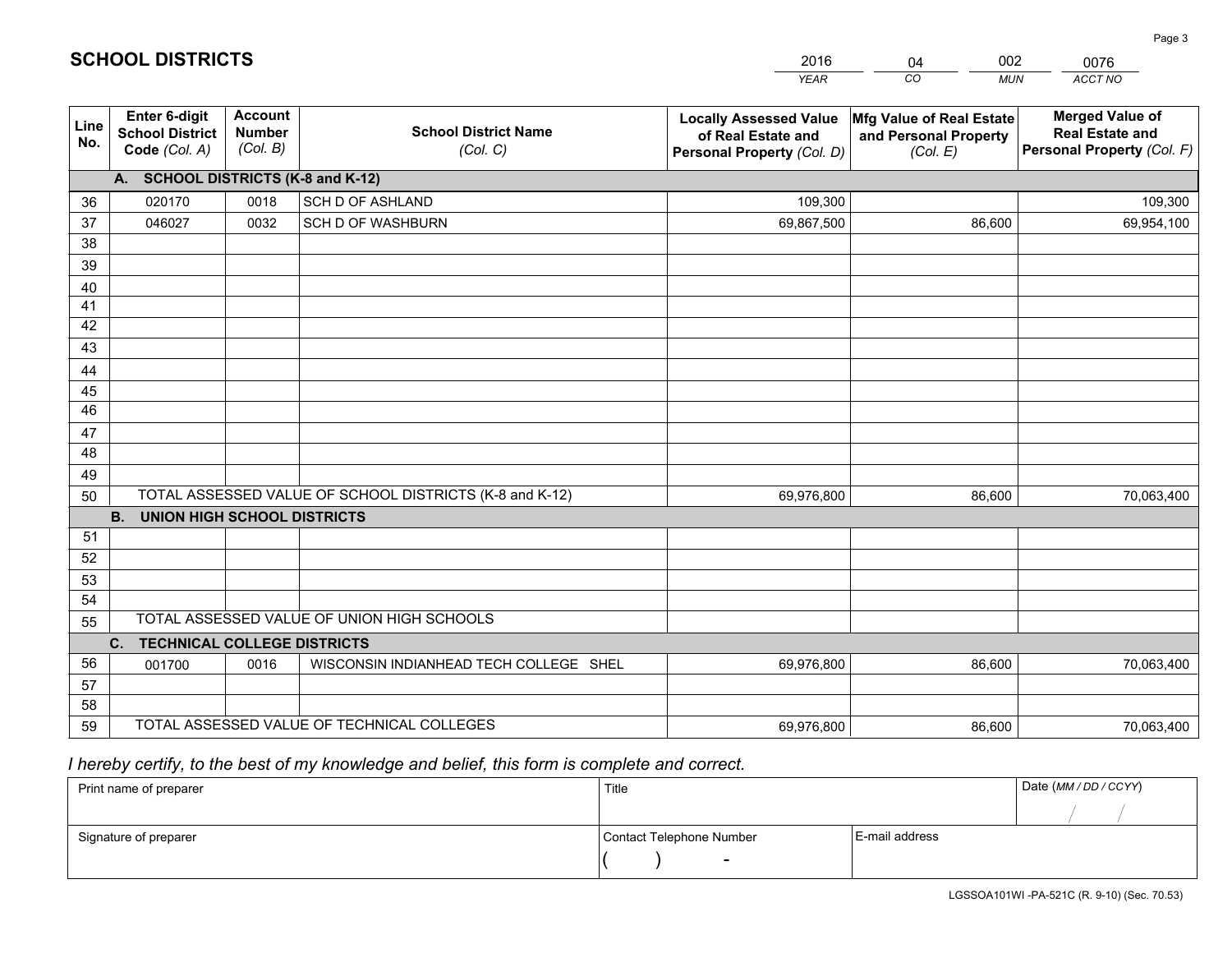#### **HIGHLIGHTS**

- 1. Complete the Statement of Assessment after the Board of Review. Reflect any changes made there.
- 2. Use black ink to complete.
- 3. Line 16 must equal Line 50, Col D.
- 4. Line 55 must equal the total of K-8 schools listed on lines 36-49. Do not include K-12 schools in this comparision.
- 5. Line 59, Col. D must equal Line 16.
- 6. Special District, School District and Technical College District values must include both real estate and personal property. Examples of Special districts are: town sanitary districts, public inland lake protection and rehabilitation districts, and metropolitan sewerage districts.
- 7. DO NOT INCLUDE Manufacturing property values.DOR will print these values on the final SOA.

LYNN DIVINE

**NIVIO NNVIC** 

TOWN OF BARKSDALE 28090 CHERRYVILLE RD ASHLAND, WI 54806

TOWN OF BARKSDALE 28090 CHERRYVILLE ASHLAND, WI 54806

윤

 8. Accuracy of this form is very important. The values reported directly affect the equalized value DOR calculates for school and special districts.

#### **Page 1:**

 If not prefilled, enter the tax year,county and municipal code,municipal type, municipal name and county name on the top of form.

Check the Amended box, if filing an amended / corrected SOA.

 Report the parcel count, acres and assessed value of taxable general property, total parcel count, (real and personal), total acres, and values from final figures set by the Board of Review.

- A. Real Estate land and improvements (buildings, etc.) is reported on lines 1 8, total line 9.
- B. Personal Property is reported on lines 11 14, Column D, total line 15.
- C. To complete this report, use the computer produced summary of the assessment roll that shows these amounts.
- D. Use whole numbers only.
- E. Add each line across and each column down to verify entries.

### **Page 2:**

- A. Report Special Items (not subject to general property tax).
- 1. Private Forest Croplands and Managed Forest Lands are reported on lines 18,19, 20 and 21. Be sure to report assessed values **NOT** taxes.
- 2. You should have copies of the orders of entry, orders of withdrawal, etc., to update your assessment roll.
	- 3. Show hundredths of acres (e.g. 39.75).
- 4. Tax exempt lands are reported on line 22.
- 5. Omitted property and sec. 70.43, Wis. Stats., corrections of errors by assessor are reported on line 23. Report real estate and personal property separately. These should be for **prior years**, not something found on the current assessment roll after the board of review.
- B. Special District (Lines 24-35) Include the value of both real and personal property.
- The Department of Revenue (DOR) preprints much of the information regarding names and codes for schools, special districts,etc. If a district is not listed, enter the name and value only, DOR will enter the proper code.

## **Page 3 School Districts:**

Include the value of both real and personal property.

Report School District (regular, elementary, union high school, and technical college).

- 1. Regular (K-12) and Elementary (K-8) school values are reported on lines 36-49, total on line 50.
- 2. Union High School (UHS) (use only if elementary schools are listed on lines 36-49) are reported on lines 51-54. UHS total value (line 55) must equal to the total **elementary school** values reported on lines 36-49. Do notinclude K-12 schools in this comparison.
- 3. Technical College values are reported on lines 56-58, total on line 59.
- 4. Use the computer summary that shows these amounts to complete this report.

#### **This form is due the second Monday in June. File this report only after your Board of Review is complete.**

 *If you have questions: Return forms to:*

Fax number: (608) 264-6887 PO Box 8971

 Email: lgs@revenue.wi.gov Wisconsin Department of Revenue Call: (608) 261-5341 Local Government Services Section 6-97Madison WI 53708-8971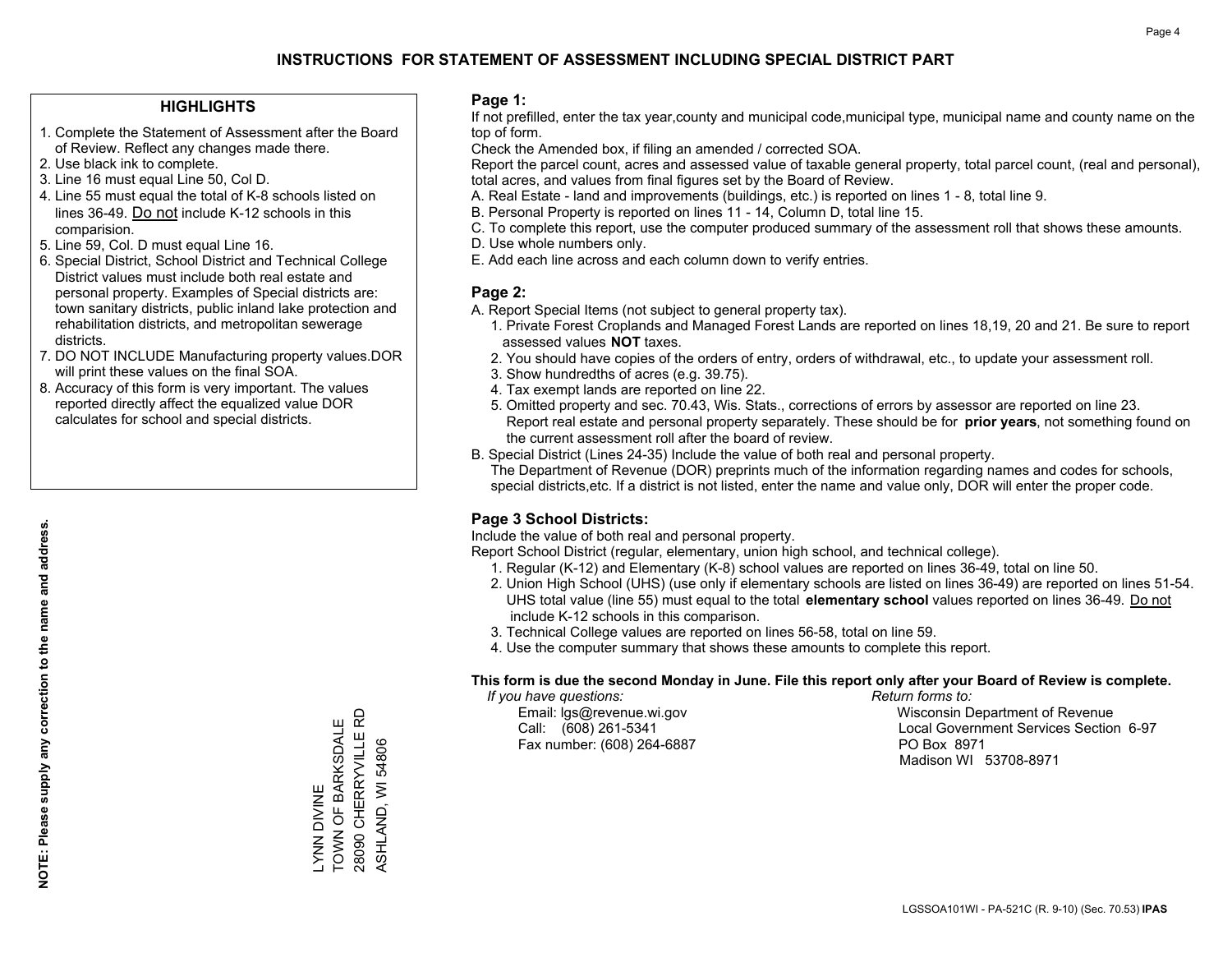**STATEMENT OF ASSESSMENT FOR 2016** 

**FINAL - EQUATED**

**Check if this is an Amended Return**<br> **Check if this is an Amended Return** Page 1

|                | <b>FOR</b>                                                                                                                                                                                   | <b>TOWN OF</b><br>OF                                      | <b>BARNES</b>                |                           | <b>BAYFIELD COUNTY</b>       |                         |                      | WHEN COMPLETING THIS DOCUMENT            |
|----------------|----------------------------------------------------------------------------------------------------------------------------------------------------------------------------------------------|-----------------------------------------------------------|------------------------------|---------------------------|------------------------------|-------------------------|----------------------|------------------------------------------|
|                |                                                                                                                                                                                              | Town - Village - City                                     | <b>Municipality Name</b>     |                           | <b>County Name</b>           |                         |                      | DO NOT WRITE OVER X's OR IN SHADED AREAS |
|                | <b>REAL ESTATE</b><br>(See Lines 18 - 22 for<br>other Real Estate)                                                                                                                           |                                                           | PARCEL COUNT<br>NO. OF ACRES |                           | <b>VALUE OF</b>              | <b>VALUE OF</b>         | TOTAL VALUE OF LAND  |                                          |
| Line<br>No.    |                                                                                                                                                                                              |                                                           |                              | TOTAL LAND   IMPROVEMENTS | <b>WHOLE</b><br>NUMBERS ONLY | LAND                    | <b>IMPROVEMENTS</b>  | AND IMPROVEMENTS                         |
|                |                                                                                                                                                                                              |                                                           | Col. A                       | Col. B                    | Col. C                       | Col. D                  | Col. E               | Col. F                                   |
| $\mathbf 1$    |                                                                                                                                                                                              | <b>RESIDENTIAL - Class 1</b>                              | 2,287                        | 1,499                     | 5,285                        | 161,098,800             | 137,649,400          | 298,748,200                              |
| $\overline{2}$ |                                                                                                                                                                                              | <b>COMMERCIAL - Class 2</b>                               | 44                           | 37                        | 286                          | 3,644,000               | 4,381,300            | 8,025,300                                |
| 3              |                                                                                                                                                                                              | MANUFACTURING - Class 3                                   | $\mathbf{0}$                 | 0                         | $\Omega$                     | 0                       |                      | $\mathbf{0}$<br>0                        |
| 4              |                                                                                                                                                                                              | <b>AGRICULTURAL - Class 4</b>                             | $\overline{7}$               |                           | 198                          | 9,300                   |                      | 9,300                                    |
| 5              |                                                                                                                                                                                              | <b>UNDEVELOPED - Class 5</b>                              | 171                          |                           | 1,826                        | 642,800                 |                      | 642,800                                  |
| 6              |                                                                                                                                                                                              | AGRICULTURAL FOREST - Class 5m                            | $\Omega$                     |                           | $\Omega$                     | $\mathbf{0}$            |                      | 0                                        |
| 7              |                                                                                                                                                                                              | FOREST LANDS - Class 6                                    | 480                          |                           | 9,074                        | 12,206,300              |                      | 12,206,300                               |
| 8              | OTHER - Class 7                                                                                                                                                                              |                                                           | $\Omega$                     | $\Omega$                  | $\Omega$                     | 0                       |                      | $\Omega$<br>0                            |
| 9              |                                                                                                                                                                                              | TOTAL - ALL COLUMNS                                       | 2,989                        | 1,536                     | 16,669                       | 177,601,200             | 142,030,700          | 319,631,900                              |
| 10             |                                                                                                                                                                                              | NUMBER OF PERSONAL PROPERTY ACCOUNTS IN ROLL              |                              |                           | 130                          | <b>LOCALLY ASSESSED</b> | <b>MANUFACTURING</b> | <b>MERGED</b>                            |
| 11             |                                                                                                                                                                                              | BOATS AND OTHER WATERCRAFT NOT EXEMPT - Code 1            |                              |                           |                              | 5,800                   |                      | $\Omega$<br>5,800                        |
| 12             |                                                                                                                                                                                              | MACHINERY, TOOLS AND PATTERNS - Code 2                    |                              |                           |                              | 115,000                 |                      | 0<br>115,000                             |
| 13             |                                                                                                                                                                                              | FURNITURE, FIXTURES AND EQUIPMENT - Code 3                |                              |                           |                              | 142,000                 |                      | 0<br>142,000                             |
| 14             |                                                                                                                                                                                              | ALL OTHER PERSONAL PROPERTY NOT EXEMPT - Codes 4A, 4B, 4C |                              |                           |                              | 356,300                 |                      | $\mathbf 0$<br>356,300                   |
| 15             | TOTAL OF PERSONAL PROPERTY NOT EXEMPT (Total of Lines 11-14)                                                                                                                                 |                                                           |                              |                           |                              | 619,100                 |                      | 619,100<br>0                             |
| 16             | AGGREGATE ASSESSED VALUE OF ALL PROPERTY SUBJECT TO THE GENERAL PROPERTY TAX (Total of Lines 9F and 15F)<br>MUST EQUAL TOTAL VALUE OF THE SCHOOL DISTRICTS (K-12 PLUS K-8) - Line 50, Col. F |                                                           |                              |                           |                              |                         | 320,251,000          |                                          |
| 17             |                                                                                                                                                                                              | <b>BOARD OF REVIEW</b>                                    |                              |                           | Name of Assessor             |                         |                      | Telephone #                              |
|                |                                                                                                                                                                                              | DATE OF FINAL ADJOURNMENT                                 | 10/29/2016                   |                           | <b>ASSOCIATED APPRAISALS</b> |                         |                      | (920) 749-1995                           |

*CO*

*MUN*

*ACCT NO0077*

*<sup>04</sup> <sup>004</sup>*

REMARKS

The Assessment Ratio to be used in calculating the estimated Fair Market Value on tax bills for this tax district is 1.000400471<br>This ratio should be used to convert assessed values to "Calculate Equalized Values" in Step Commission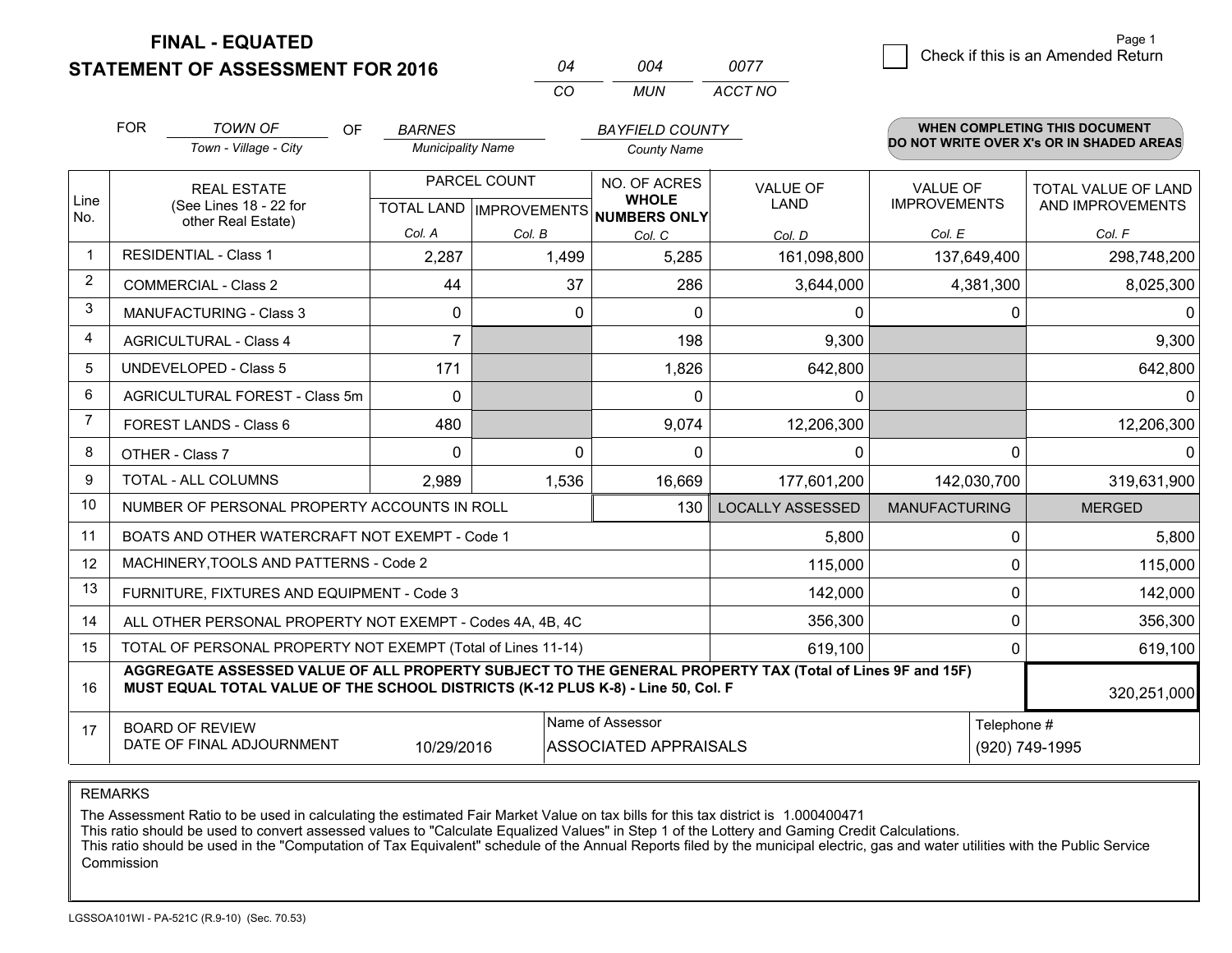*YEAR CO MUN ACCT NO* 2016 04 004 0077

Do not confuse FOREST LANDS (Line 7) with FOREST CROPS (in this section) - They are **NOT** the same

|    |                                                                                |                                             |                                 | Private Forest Crop - Reg Class @ 10¢ per acre                   |             |                   | Private Forest Crop - Reg Class @ \$2.52 per acre                            |               |                    |  |
|----|--------------------------------------------------------------------------------|---------------------------------------------|---------------------------------|------------------------------------------------------------------|-------------|-------------------|------------------------------------------------------------------------------|---------------|--------------------|--|
| 18 | (a) PARCELS                                                                    | (b) ACRES                                   |                                 | (c) ASSESSED VALUE                                               |             | (d) PARCELS       | (e) ACRES                                                                    |               | (f) ASSESSED VALUE |  |
|    |                                                                                | 38.95                                       |                                 | 52.600                                                           |             |                   | 280                                                                          |               | 373.900            |  |
|    |                                                                                |                                             |                                 | Private Forest Crop - Special Class @ 20¢ per acre               |             |                   | Entered Before 2005 Managed Forest - Ferrous Mining CLOSED @ \$8.27 per acre |               |                    |  |
| 19 | (a) PARCELS                                                                    |                                             | (c) ASSESSED VALUE<br>(b) ACRES |                                                                  |             | (d) PARCELS       | (e) ACRES                                                                    |               | (f) ASSESSED VALUE |  |
|    |                                                                                |                                             |                                 |                                                                  |             |                   |                                                                              |               |                    |  |
|    |                                                                                | Entered Before 2005 Managed Forest - OPEN @ |                                 | \$.79 per acre                                                   |             |                   | Entered Before 2005 Managed Forest - CLOSED @ \$1.87 per acre                |               |                    |  |
| 20 | (a) PARCELS                                                                    | (b) ACRES                                   |                                 | (c) ASSESSED VALUE                                               |             | (d) PARCELS       | (e) ACRES                                                                    |               | (f) ASSESSED VALUE |  |
|    | 311                                                                            | 15,639,500<br>12.244.38                     |                                 |                                                                  | 105         | 3.548.39          |                                                                              | 5,792,100     |                    |  |
|    | Entered After 2004 Managed Forest - OPEN @                                     |                                             |                                 | \$2.14 per acre                                                  |             |                   | Entered After 2004 Managed Forest - CLOSED @ \$10.68 per acre                |               |                    |  |
| 21 | (a) PARCELS                                                                    | (b) ACRES                                   |                                 | (c) ASSESSED VALUE                                               | (d) PARCELS |                   | (e) ACRES                                                                    |               | (f) ASSESSED VALUE |  |
|    |                                                                                |                                             |                                 |                                                                  |             |                   |                                                                              |               |                    |  |
|    | 20                                                                             | 749.26                                      |                                 | 995,900                                                          |             | 44<br>1,172.08    |                                                                              |               | 3,699,000          |  |
| 22 | (a) County Forest Cropland Acres                                               |                                             |                                 | (b) Federal Acres                                                |             | (c) State Acres   | (d) County (NOT FOREST CROP) Acres                                           |               | (e) Other Acres    |  |
|    | 39,282.28                                                                      |                                             |                                 |                                                                  |             | 238.3<br>1,312.37 |                                                                              |               | 886.22             |  |
|    |                                                                                |                                             |                                 | Assessed Value of Omitted Property From Prior Years (Sec. 70.44) |             |                   | Assessed Value of Sec. 70.43 Corrections of Errors by Assessors              |               |                    |  |
|    |                                                                                | (a) REAL ESTATE                             |                                 | (b) PERSONAL                                                     |             |                   | (c1) REAL ESTATE                                                             | (c2) PERSONAL |                    |  |
| 23 |                                                                                |                                             |                                 |                                                                  |             |                   |                                                                              |               |                    |  |
|    | Manufacturing Equated Value of Omitted Property From Prior Years (Sec. 70.995) |                                             |                                 |                                                                  |             |                   | Mfg. Equated Value of Sec.70.43 Corrections of Errors by Assessors           |               |                    |  |
|    |                                                                                | (d) REAL ESTATE                             |                                 | (e) PERSONAL                                                     |             |                   | (f1) REAL ESTATE                                                             |               | (f2) PERSONAL      |  |
|    |                                                                                |                                             |                                 |                                                                  |             |                   |                                                                              |               |                    |  |

## **SPECIAL DISTRICTS**

| Line<br>No. | Enter 6-digit<br>Special District<br>Code (Col. A) | <b>Account</b><br><b>Number</b><br>(Col. B) | <b>Special District Name</b><br>(Col. C) | <b>Locally Assessed Value</b><br>of Real Estate and<br>Personal Property (Col. D) | Mfg Value of Real Estate<br>and Personal Property<br>(Col. E) | <b>Merged Value of</b><br><b>Real Estate and</b><br>Personal Property (Col. F) |
|-------------|----------------------------------------------------|---------------------------------------------|------------------------------------------|-----------------------------------------------------------------------------------|---------------------------------------------------------------|--------------------------------------------------------------------------------|
| 24          |                                                    |                                             |                                          |                                                                                   |                                                               |                                                                                |
| 25          |                                                    |                                             |                                          |                                                                                   |                                                               |                                                                                |
| 26          |                                                    |                                             |                                          |                                                                                   |                                                               |                                                                                |
| 27          |                                                    |                                             |                                          |                                                                                   |                                                               |                                                                                |
| 28          |                                                    |                                             |                                          |                                                                                   |                                                               |                                                                                |
| 29          |                                                    |                                             |                                          |                                                                                   |                                                               |                                                                                |
| 30          |                                                    |                                             |                                          |                                                                                   |                                                               |                                                                                |
| 31          |                                                    |                                             |                                          |                                                                                   |                                                               |                                                                                |
| 32          |                                                    |                                             |                                          |                                                                                   |                                                               |                                                                                |
| 33          |                                                    |                                             |                                          |                                                                                   |                                                               |                                                                                |
| 34          |                                                    |                                             |                                          |                                                                                   |                                                               |                                                                                |
| 35          |                                                    |                                             |                                          |                                                                                   |                                                               |                                                                                |

LGSSOA101WI-PA - 521C (R. 9-10) (Sec. 70.53)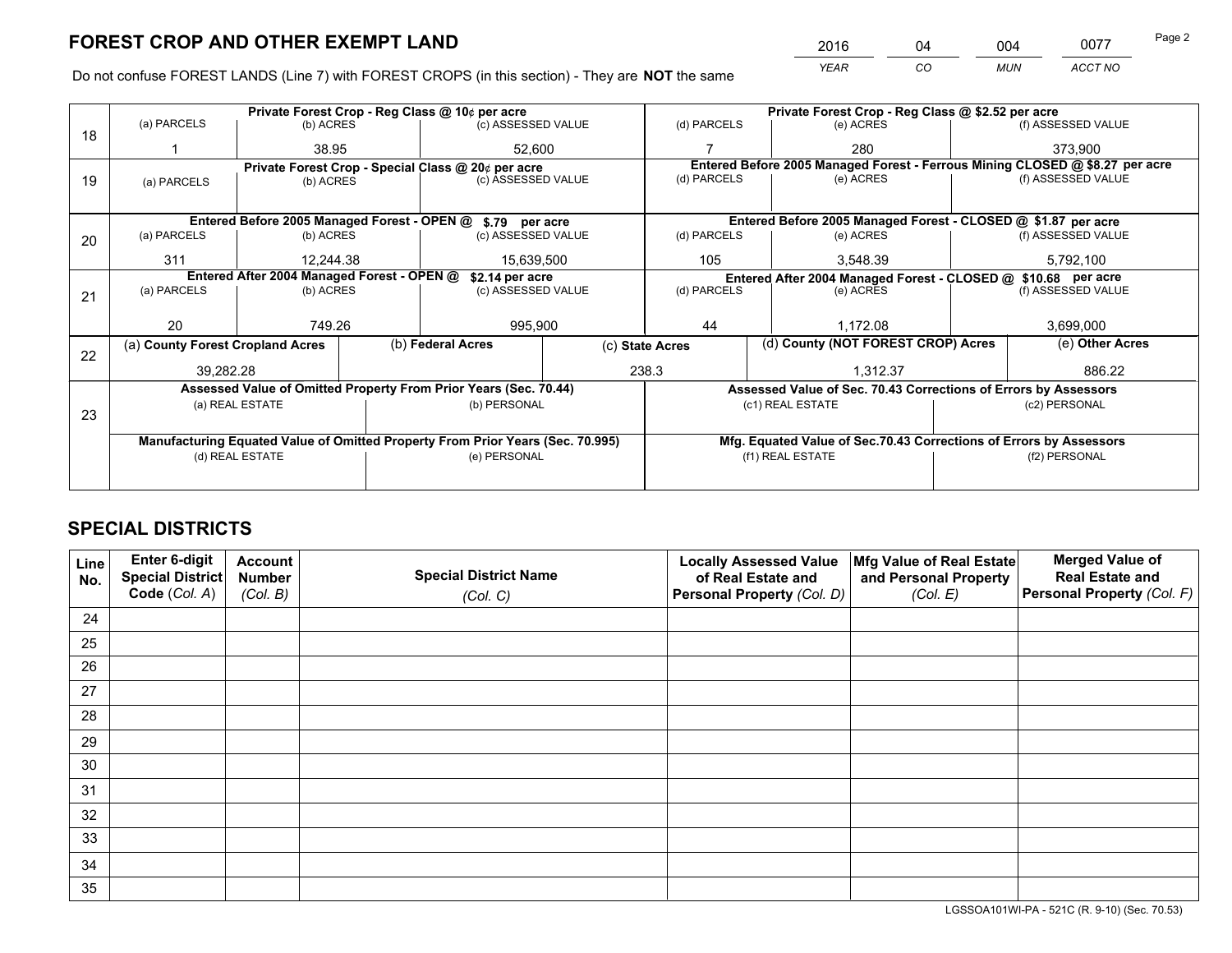|             |                                                          |                                             |                                                         | <b>YEAR</b>                                                                       | CO<br><b>MUN</b>                                              | ACCT NO                                                                        |
|-------------|----------------------------------------------------------|---------------------------------------------|---------------------------------------------------------|-----------------------------------------------------------------------------------|---------------------------------------------------------------|--------------------------------------------------------------------------------|
| Line<br>No. | Enter 6-digit<br><b>School District</b><br>Code (Col. A) | <b>Account</b><br><b>Number</b><br>(Col. B) | <b>School District Name</b><br>(Col. C)                 | <b>Locally Assessed Value</b><br>of Real Estate and<br>Personal Property (Col. D) | Mfg Value of Real Estate<br>and Personal Property<br>(Col. E) | <b>Merged Value of</b><br><b>Real Estate and</b><br>Personal Property (Col. F) |
|             | A. SCHOOL DISTRICTS (K-8 and K-12)                       |                                             |                                                         |                                                                                   |                                                               |                                                                                |
| 36          | 041491                                                   | 0030                                        | SCH D OF DRUMMOND                                       | 320,251,000                                                                       |                                                               | 320,251,000                                                                    |
| 37          |                                                          |                                             |                                                         |                                                                                   |                                                               |                                                                                |
| 38          |                                                          |                                             |                                                         |                                                                                   |                                                               |                                                                                |
| 39          |                                                          |                                             |                                                         |                                                                                   |                                                               |                                                                                |
| 40          |                                                          |                                             |                                                         |                                                                                   |                                                               |                                                                                |
| 41          |                                                          |                                             |                                                         |                                                                                   |                                                               |                                                                                |
| 42<br>43    |                                                          |                                             |                                                         |                                                                                   |                                                               |                                                                                |
|             |                                                          |                                             |                                                         |                                                                                   |                                                               |                                                                                |
| 44<br>45    |                                                          |                                             |                                                         |                                                                                   |                                                               |                                                                                |
| 46          |                                                          |                                             |                                                         |                                                                                   |                                                               |                                                                                |
| 47          |                                                          |                                             |                                                         |                                                                                   |                                                               |                                                                                |
| 48          |                                                          |                                             |                                                         |                                                                                   |                                                               |                                                                                |
| 49          |                                                          |                                             |                                                         |                                                                                   |                                                               |                                                                                |
| 50          |                                                          |                                             | TOTAL ASSESSED VALUE OF SCHOOL DISTRICTS (K-8 and K-12) | 320,251,000                                                                       |                                                               | 320,251,000                                                                    |
|             | <b>B.</b><br><b>UNION HIGH SCHOOL DISTRICTS</b>          |                                             |                                                         |                                                                                   |                                                               |                                                                                |
| 51          |                                                          |                                             |                                                         |                                                                                   |                                                               |                                                                                |
| 52          |                                                          |                                             |                                                         |                                                                                   |                                                               |                                                                                |
| 53          |                                                          |                                             |                                                         |                                                                                   |                                                               |                                                                                |
| 54          |                                                          |                                             |                                                         |                                                                                   |                                                               |                                                                                |
| 55          |                                                          |                                             | TOTAL ASSESSED VALUE OF UNION HIGH SCHOOLS              |                                                                                   |                                                               |                                                                                |
|             | C.<br><b>TECHNICAL COLLEGE DISTRICTS</b>                 |                                             |                                                         |                                                                                   |                                                               |                                                                                |
| 56          | 001700                                                   | 0016                                        | WISCONSIN INDIANHEAD TECH COLLEGE SHEL                  | 320,251,000                                                                       |                                                               | 320,251,000                                                                    |
| 57          |                                                          |                                             |                                                         |                                                                                   |                                                               |                                                                                |
| 58          |                                                          |                                             |                                                         |                                                                                   |                                                               |                                                                                |
| 59          |                                                          |                                             | TOTAL ASSESSED VALUE OF TECHNICAL COLLEGES              | 320,251,000                                                                       |                                                               | 320,251,000                                                                    |

04

004

 *I hereby certify, to the best of my knowledge and belief, this form is complete and correct.*

**SCHOOL DISTRICTS**

| Print name of preparer | Title                    |                | Date (MM / DD / CCYY) |
|------------------------|--------------------------|----------------|-----------------------|
|                        |                          |                |                       |
| Signature of preparer  | Contact Telephone Number | E-mail address |                       |
|                        | $\sim$                   |                |                       |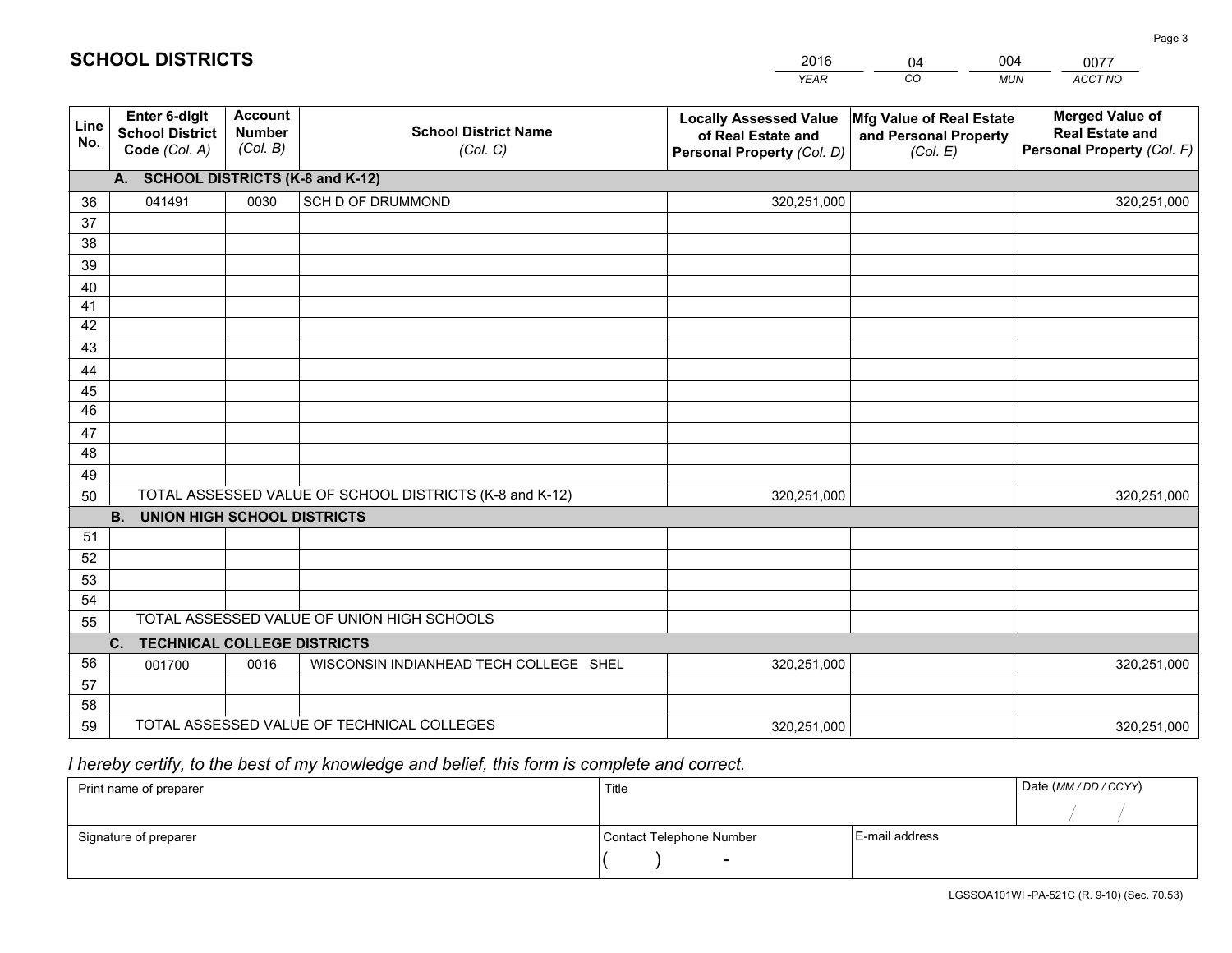#### **HIGHLIGHTS**

- 1. Complete the Statement of Assessment after the Board of Review. Reflect any changes made there.
- 2. Use black ink to complete.
- 3. Line 16 must equal Line 50, Col D.
- 4. Line 55 must equal the total of K-8 schools listed on lines 36-49. Do not include K-12 schools in this comparision.
- 5. Line 59, Col. D must equal Line 16.
- 6. Special District, School District and Technical College District values must include both real estate and personal property. Examples of Special districts are: town sanitary districts, public inland lake protection and rehabilitation districts, and metropolitan sewerage districts.
- 7. DO NOT INCLUDE Manufacturing property values.DOR will print these values on the final SOA.

JUDY BOURASSA TOWN OF BARNES 3360 COUNTY HWY N BARNES, WI 54873

 $\mathsf z$ 

3360 COUNTY HWY JUDY BOURASSA<br>TOWN OF BARNES

3ARNES, WI 54873

 8. Accuracy of this form is very important. The values reported directly affect the equalized value DOR calculates for school and special districts.

#### **Page 1:**

 If not prefilled, enter the tax year,county and municipal code,municipal type, municipal name and county name on the top of form.

Check the Amended box, if filing an amended / corrected SOA.

 Report the parcel count, acres and assessed value of taxable general property, total parcel count, (real and personal), total acres, and values from final figures set by the Board of Review.

- A. Real Estate land and improvements (buildings, etc.) is reported on lines 1 8, total line 9.
- B. Personal Property is reported on lines 11 14, Column D, total line 15.
- C. To complete this report, use the computer produced summary of the assessment roll that shows these amounts.
- D. Use whole numbers only.
- E. Add each line across and each column down to verify entries.

#### **Page 2:**

- A. Report Special Items (not subject to general property tax).
- 1. Private Forest Croplands and Managed Forest Lands are reported on lines 18,19, 20 and 21. Be sure to report assessed values **NOT** taxes.
- 2. You should have copies of the orders of entry, orders of withdrawal, etc., to update your assessment roll.
	- 3. Show hundredths of acres (e.g. 39.75).
- 4. Tax exempt lands are reported on line 22.
- 5. Omitted property and sec. 70.43, Wis. Stats., corrections of errors by assessor are reported on line 23. Report real estate and personal property separately. These should be for **prior years**, not something found on the current assessment roll after the board of review.
- B. Special District (Lines 24-35) Include the value of both real and personal property.
- The Department of Revenue (DOR) preprints much of the information regarding names and codes for schools, special districts,etc. If a district is not listed, enter the name and value only, DOR will enter the proper code.

### **Page 3 School Districts:**

Include the value of both real and personal property.

Report School District (regular, elementary, union high school, and technical college).

- 1. Regular (K-12) and Elementary (K-8) school values are reported on lines 36-49, total on line 50.
- 2. Union High School (UHS) (use only if elementary schools are listed on lines 36-49) are reported on lines 51-54. UHS total value (line 55) must equal to the total **elementary school** values reported on lines 36-49. Do notinclude K-12 schools in this comparison.
- 3. Technical College values are reported on lines 56-58, total on line 59.
- 4. Use the computer summary that shows these amounts to complete this report.

#### **This form is due the second Monday in June. File this report only after your Board of Review is complete.**

 *If you have questions: Return forms to:*

Fax number: (608) 264-6887 PO Box 8971

 Email: lgs@revenue.wi.gov Wisconsin Department of Revenue Call: (608) 261-5341 Local Government Services Section 6-97Madison WI 53708-8971

LGSSOA101WI - PA-521C (R. 9-10) (Sec. 70.53) **IPAS**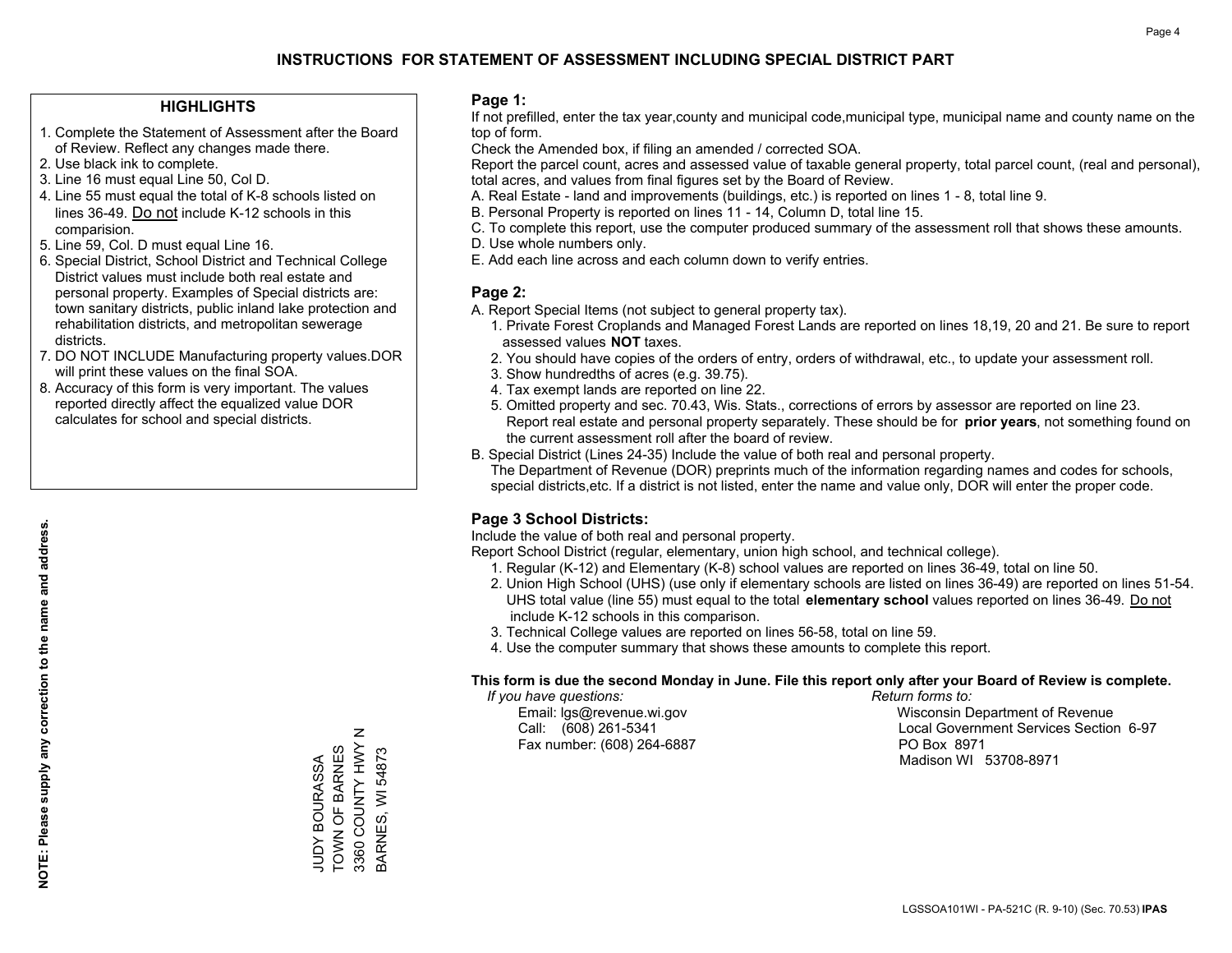**STATEMENT OF ASSESSM FINAL - EQUATED**  $\overline{\mathcal{B}}$  Check if this is an Amended Return Page 1

WHEN COMPLETE THIS COMPLETE THIS DOCUMENT OF **COMPLETE** 

| <b>ENT FOR 2016</b> | 04 | 006 |
|---------------------|----|-----|
|                     |    |     |

*CO MUN ACCT NO0078*

|                | <b>FOR</b>                                                        | <b>TOWN OF</b><br><b>OF</b>                                                                                                                                                                  | <b>BAYFIELD</b>          |                                           | <b>BAYFIELD COUNTY</b>                              |                                |                                        | WHEN COMPLETING THIS DOCUMENT            |
|----------------|-------------------------------------------------------------------|----------------------------------------------------------------------------------------------------------------------------------------------------------------------------------------------|--------------------------|-------------------------------------------|-----------------------------------------------------|--------------------------------|----------------------------------------|------------------------------------------|
|                |                                                                   | Town - Village - City                                                                                                                                                                        | <b>Municipality Name</b> |                                           | <b>County Name</b>                                  |                                |                                        | DO NOT WRITE OVER X's OR IN SHADED AREAS |
| Line<br>No.    |                                                                   | <b>REAL ESTATE</b><br>(See Lines 18 - 22 for                                                                                                                                                 |                          | PARCEL COUNT<br>TOTAL LAND   IMPROVEMENTS | NO. OF ACRES<br><b>WHOLE</b><br><b>NUMBERS ONLY</b> | <b>VALUE OF</b><br><b>LAND</b> | <b>VALUE OF</b><br><b>IMPROVEMENTS</b> | TOTAL VALUE OF LAND<br>AND IMPROVEMENTS  |
|                |                                                                   | other Real Estate)                                                                                                                                                                           | Col. A                   | Col. B                                    | Col. C                                              | Col. D                         | Col. E                                 | Col. F                                   |
| $\mathbf{1}$   |                                                                   | <b>RESIDENTIAL - Class 1</b>                                                                                                                                                                 | 1,245                    | 621                                       | 4,215                                               | 68,443,100                     | 77,714,100                             | 146, 157, 200                            |
| 2              |                                                                   | <b>COMMERCIAL - Class 2</b>                                                                                                                                                                  | 74                       | 50                                        | 334                                                 | 4,162,900                      | 10,456,000                             | 14,618,900                               |
| 3              |                                                                   | <b>MANUFACTURING - Class 3</b>                                                                                                                                                               | $\mathbf{0}$             | 0                                         | $\mathbf{0}$                                        | 0                              | $\mathbf 0$                            | 0                                        |
| 4              |                                                                   | <b>AGRICULTURAL - Class 4</b>                                                                                                                                                                | 134                      |                                           | 2,309                                               | 266,200                        |                                        | 266,200                                  |
| 5              |                                                                   | <b>UNDEVELOPED - Class 5</b>                                                                                                                                                                 | 58                       |                                           | 459                                                 | 317,800                        |                                        | 317,800                                  |
| 6              |                                                                   | AGRICULTURAL FOREST - Class 5m                                                                                                                                                               | 34                       |                                           | 555                                                 | 405,400                        |                                        | 405,400                                  |
| $\overline{7}$ |                                                                   | FOREST LANDS - Class 6                                                                                                                                                                       | 235                      |                                           | 4,974                                               | 7,853,100                      |                                        | 7,853,100                                |
| 8              |                                                                   | OTHER - Class 7                                                                                                                                                                              | 16                       | 16                                        | 33                                                  | 184,300                        | 1,412,900                              | 1,597,200                                |
| 9              |                                                                   | TOTAL - ALL COLUMNS                                                                                                                                                                          | 1,796                    | 687                                       | 12,879                                              | 81,632,800                     | 89,583,000                             | 171,215,800                              |
| 10             |                                                                   | NUMBER OF PERSONAL PROPERTY ACCOUNTS IN ROLL                                                                                                                                                 |                          |                                           | 47                                                  | <b>LOCALLY ASSESSED</b>        | <b>MANUFACTURING</b>                   | <b>MERGED</b>                            |
| 11             |                                                                   | BOATS AND OTHER WATERCRAFT NOT EXEMPT - Code 1                                                                                                                                               |                          |                                           |                                                     | 900                            | $\Omega$                               | 900                                      |
| 12             |                                                                   | MACHINERY, TOOLS AND PATTERNS - Code 2                                                                                                                                                       |                          |                                           |                                                     | 322,000                        | 33,100                                 | 355,100                                  |
| 13             |                                                                   | FURNITURE, FIXTURES AND EQUIPMENT - Code 3                                                                                                                                                   |                          |                                           |                                                     | 220,100                        | 5,500                                  | 225,600                                  |
| 14             |                                                                   | ALL OTHER PERSONAL PROPERTY NOT EXEMPT - Codes 4A, 4B, 4C                                                                                                                                    |                          |                                           |                                                     | 491,300                        | 1,100                                  | 492,400                                  |
| 15             |                                                                   | TOTAL OF PERSONAL PROPERTY NOT EXEMPT (Total of Lines 11-14)                                                                                                                                 |                          |                                           |                                                     | 1,034,300                      | 39,700                                 | 1,074,000                                |
| 16             |                                                                   | AGGREGATE ASSESSED VALUE OF ALL PROPERTY SUBJECT TO THE GENERAL PROPERTY TAX (Total of Lines 9F and 15F)<br>MUST EQUAL TOTAL VALUE OF THE SCHOOL DISTRICTS (K-12 PLUS K-8) - Line 50, Col. F |                          |                                           |                                                     | 172,289,800                    |                                        |                                          |
| 17             | <b>BOARD OF REVIEW</b><br>DATE OF FINAL ADJOURNMENT<br>09/26/2016 |                                                                                                                                                                                              |                          |                                           | Name of Assessor<br><b>DAN SOINE</b>                |                                |                                        | Telephone #<br>(715) 561-2786            |

REMARKS

The Assessment Ratio to be used in calculating the estimated Fair Market Value on tax bills for this tax district is 1.034776272

This ratio should be used to convert assessed values to "Calculate Equalized Values" in Step 1 of the Lottery and Gaming Credit Calculations.<br>This ratio should be used in the "Computation of Tax Equivalent" schedule of the Commission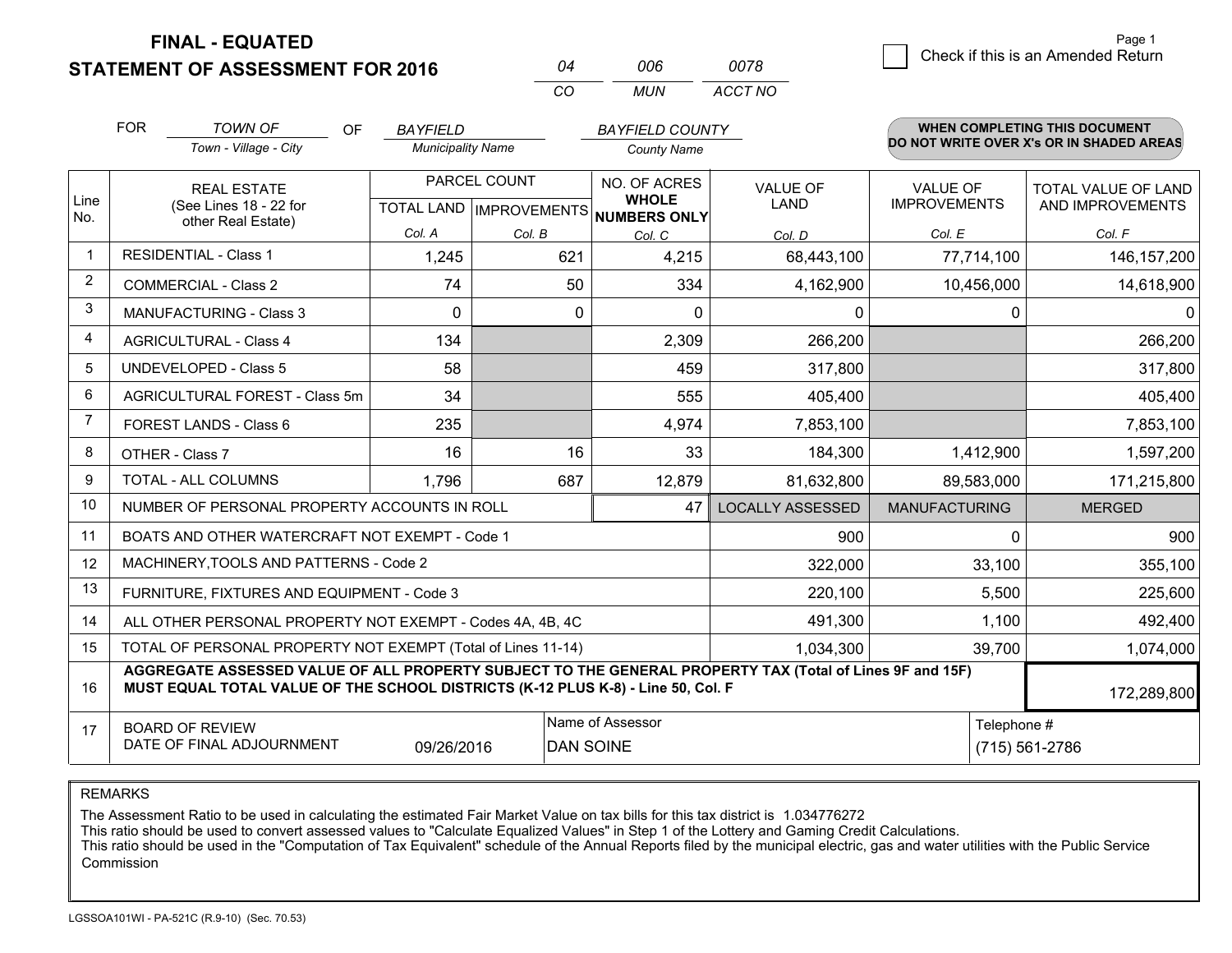*YEAR CO MUN ACCT NO* <sup>2016</sup> <sup>04</sup> <sup>006</sup> <sup>0078</sup> Page 2

Do not confuse FOREST LANDS (Line 7) with FOREST CROPS (in this section) - They are **NOT** the same

|    |                                  |                                            |           | Private Forest Crop - Reg Class @ 10¢ per acre                                 |  | Private Forest Crop - Reg Class @ \$2.52 per acre                  |  |                                                                 |                    |                                                                              |
|----|----------------------------------|--------------------------------------------|-----------|--------------------------------------------------------------------------------|--|--------------------------------------------------------------------|--|-----------------------------------------------------------------|--------------------|------------------------------------------------------------------------------|
| 18 | (a) PARCELS                      | (b) ACRES                                  |           | (c) ASSESSED VALUE                                                             |  | (d) PARCELS                                                        |  | (e) ACRES                                                       |                    | (f) ASSESSED VALUE                                                           |
|    |                                  |                                            |           |                                                                                |  |                                                                    |  | 40                                                              |                    | 67,200                                                                       |
|    |                                  |                                            |           | Private Forest Crop - Special Class @ 20¢ per acre                             |  |                                                                    |  |                                                                 |                    | Entered Before 2005 Managed Forest - Ferrous Mining CLOSED @ \$8.27 per acre |
| 19 | (a) PARCELS                      | (b) ACRES                                  |           | (c) ASSESSED VALUE                                                             |  | (d) PARCELS                                                        |  | (e) ACRES                                                       |                    | (f) ASSESSED VALUE                                                           |
|    |                                  |                                            |           |                                                                                |  |                                                                    |  |                                                                 |                    |                                                                              |
|    |                                  |                                            |           | Entered Before 2005 Managed Forest - OPEN @ \$.79 per acre                     |  |                                                                    |  | Entered Before 2005 Managed Forest - CLOSED @ \$1.87 per acre   |                    |                                                                              |
| 20 | (a) PARCELS                      | (b) ACRES                                  |           | (c) ASSESSED VALUE                                                             |  | (d) PARCELS                                                        |  | (e) ACRES                                                       |                    | (f) ASSESSED VALUE                                                           |
|    | 54                               | 2.076.81                                   | 3,117,300 |                                                                                |  | 188.18<br>6                                                        |  |                                                                 | 264,100            |                                                                              |
|    |                                  | Entered After 2004 Managed Forest - OPEN @ |           | \$2.14 per acre                                                                |  |                                                                    |  | Entered After 2004 Managed Forest - CLOSED @ \$10.68 per acre   |                    |                                                                              |
| 21 | (a) PARCELS                      | (b) ACRES                                  |           | (c) ASSESSED VALUE                                                             |  | (d) PARCELS<br>(e) ACRES                                           |  |                                                                 | (f) ASSESSED VALUE |                                                                              |
|    |                                  |                                            |           |                                                                                |  |                                                                    |  |                                                                 |                    |                                                                              |
|    | 23                               | 686.2                                      |           | 1,136,500                                                                      |  | 18                                                                 |  | 493.58                                                          |                    | 3,330,200                                                                    |
| 22 | (a) County Forest Cropland Acres |                                            |           | (b) Federal Acres                                                              |  | (d) County (NOT FOREST CROP) Acres<br>(c) State Acres              |  | (e) Other Acres                                                 |                    |                                                                              |
|    | 32,709.65                        |                                            |           | 4,922.54                                                                       |  | 1,775.1<br>104.53                                                  |  |                                                                 | 752.44             |                                                                              |
|    |                                  |                                            |           | Assessed Value of Omitted Property From Prior Years (Sec. 70.44)               |  |                                                                    |  | Assessed Value of Sec. 70.43 Corrections of Errors by Assessors |                    |                                                                              |
|    |                                  | (a) REAL ESTATE                            |           | (b) PERSONAL                                                                   |  |                                                                    |  | (c1) REAL ESTATE                                                |                    | (c2) PERSONAL                                                                |
| 23 |                                  |                                            |           |                                                                                |  |                                                                    |  |                                                                 |                    |                                                                              |
|    |                                  |                                            |           | Manufacturing Equated Value of Omitted Property From Prior Years (Sec. 70.995) |  | Mfg. Equated Value of Sec.70.43 Corrections of Errors by Assessors |  |                                                                 |                    |                                                                              |
|    |                                  | (d) REAL ESTATE                            |           | (e) PERSONAL                                                                   |  | (f1) REAL ESTATE                                                   |  | (f2) PERSONAL                                                   |                    |                                                                              |
|    |                                  |                                            |           |                                                                                |  |                                                                    |  |                                                                 |                    |                                                                              |

## **SPECIAL DISTRICTS**

| Line<br>No. | Enter 6-digit<br><b>Special District</b><br>Code (Col. A) | <b>Account</b><br><b>Number</b><br>(Col. B) | <b>Special District Name</b><br>(Col. C) | <b>Locally Assessed Value</b><br>of Real Estate and<br>Personal Property (Col. D) | Mfg Value of Real Estate<br>and Personal Property<br>(Col. E) | <b>Merged Value of</b><br><b>Real Estate and</b><br>Personal Property (Col. F) |
|-------------|-----------------------------------------------------------|---------------------------------------------|------------------------------------------|-----------------------------------------------------------------------------------|---------------------------------------------------------------|--------------------------------------------------------------------------------|
| 24          | 047060                                                    | 0019                                        | PIKES BAY SANITARY DISTRICT              | 145,097,700                                                                       |                                                               | 145,097,700                                                                    |
| 25          |                                                           |                                             |                                          |                                                                                   |                                                               |                                                                                |
| 26          |                                                           |                                             |                                          |                                                                                   |                                                               |                                                                                |
| 27          |                                                           |                                             |                                          |                                                                                   |                                                               |                                                                                |
| 28          |                                                           |                                             |                                          |                                                                                   |                                                               |                                                                                |
| 29          |                                                           |                                             |                                          |                                                                                   |                                                               |                                                                                |
| 30          |                                                           |                                             |                                          |                                                                                   |                                                               |                                                                                |
| 31          |                                                           |                                             |                                          |                                                                                   |                                                               |                                                                                |
| 32          |                                                           |                                             |                                          |                                                                                   |                                                               |                                                                                |
| 33          |                                                           |                                             |                                          |                                                                                   |                                                               |                                                                                |
| 34          |                                                           |                                             |                                          |                                                                                   |                                                               |                                                                                |
| 35          |                                                           |                                             |                                          |                                                                                   |                                                               |                                                                                |

LGSSOA101WI-PA - 521C (R. 9-10) (Sec. 70.53)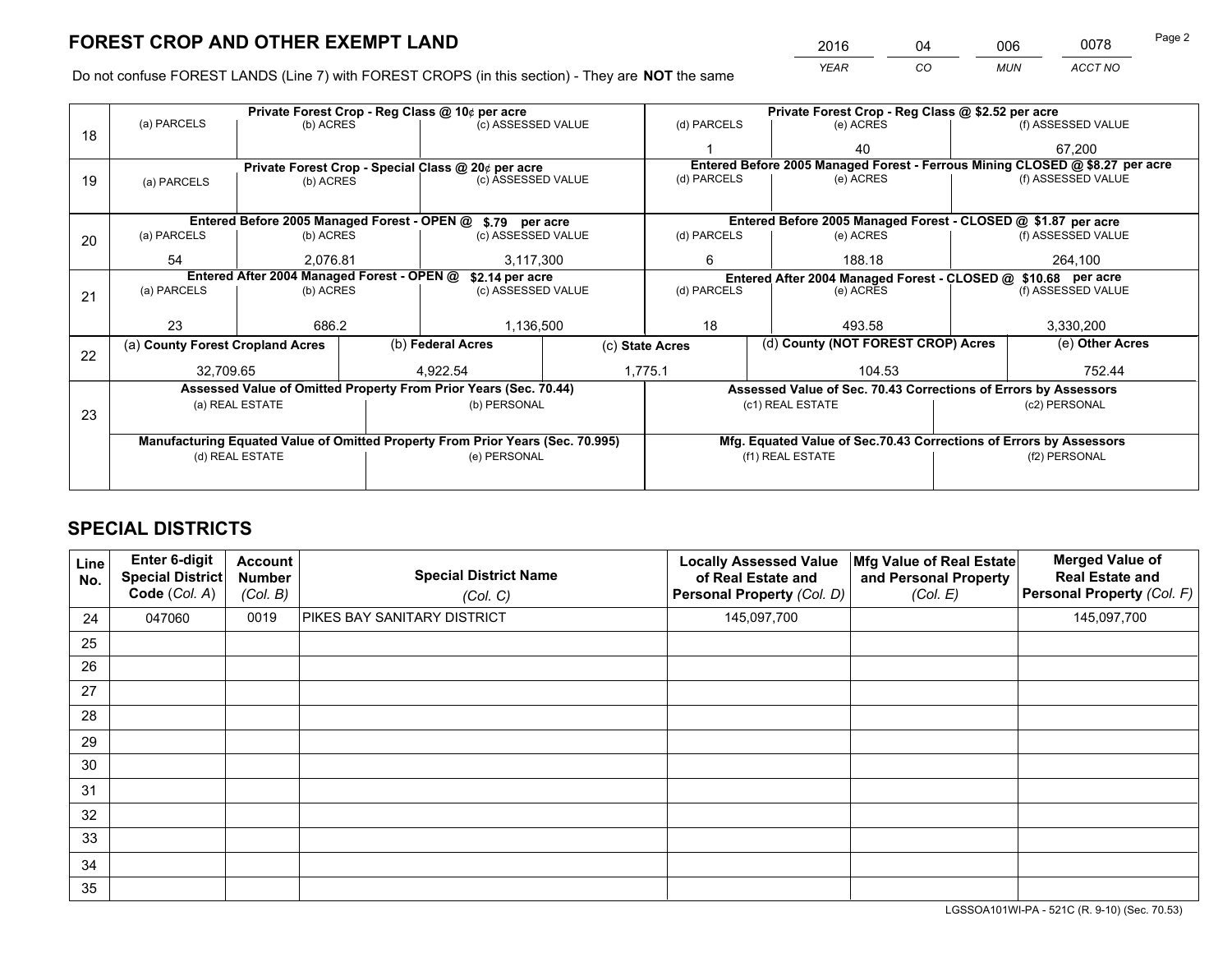|             |                                                                 |                                             |                                                         | <b>YEAR</b>                                                                       | CO<br><b>MUN</b>                                              | ACCT NO                                                                        |
|-------------|-----------------------------------------------------------------|---------------------------------------------|---------------------------------------------------------|-----------------------------------------------------------------------------------|---------------------------------------------------------------|--------------------------------------------------------------------------------|
| Line<br>No. | <b>Enter 6-digit</b><br><b>School District</b><br>Code (Col. A) | <b>Account</b><br><b>Number</b><br>(Col. B) | <b>School District Name</b><br>(Col. C)                 | <b>Locally Assessed Value</b><br>of Real Estate and<br>Personal Property (Col. D) | Mfg Value of Real Estate<br>and Personal Property<br>(Col. E) | <b>Merged Value of</b><br><b>Real Estate and</b><br>Personal Property (Col. F) |
|             | A. SCHOOL DISTRICTS (K-8 and K-12)                              |                                             |                                                         |                                                                                   |                                                               |                                                                                |
| 36          | 040315                                                          | 0029                                        | <b>SCH D OF BAYFIELD</b>                                | 172,250,100                                                                       | 39,700                                                        | 172,289,800                                                                    |
| 37          |                                                                 |                                             |                                                         |                                                                                   |                                                               |                                                                                |
| 38          |                                                                 |                                             |                                                         |                                                                                   |                                                               |                                                                                |
| 39          |                                                                 |                                             |                                                         |                                                                                   |                                                               |                                                                                |
| 40          |                                                                 |                                             |                                                         |                                                                                   |                                                               |                                                                                |
| 41<br>42    |                                                                 |                                             |                                                         |                                                                                   |                                                               |                                                                                |
| 43          |                                                                 |                                             |                                                         |                                                                                   |                                                               |                                                                                |
|             |                                                                 |                                             |                                                         |                                                                                   |                                                               |                                                                                |
| 44<br>45    |                                                                 |                                             |                                                         |                                                                                   |                                                               |                                                                                |
| 46          |                                                                 |                                             |                                                         |                                                                                   |                                                               |                                                                                |
| 47          |                                                                 |                                             |                                                         |                                                                                   |                                                               |                                                                                |
| 48          |                                                                 |                                             |                                                         |                                                                                   |                                                               |                                                                                |
| 49          |                                                                 |                                             |                                                         |                                                                                   |                                                               |                                                                                |
| 50          |                                                                 |                                             | TOTAL ASSESSED VALUE OF SCHOOL DISTRICTS (K-8 and K-12) | 172,250,100                                                                       | 39,700                                                        | 172,289,800                                                                    |
|             | <b>B.</b><br>UNION HIGH SCHOOL DISTRICTS                        |                                             |                                                         |                                                                                   |                                                               |                                                                                |
| 51          |                                                                 |                                             |                                                         |                                                                                   |                                                               |                                                                                |
| 52          |                                                                 |                                             |                                                         |                                                                                   |                                                               |                                                                                |
| 53          |                                                                 |                                             |                                                         |                                                                                   |                                                               |                                                                                |
| 54          |                                                                 |                                             |                                                         |                                                                                   |                                                               |                                                                                |
| 55          |                                                                 |                                             | TOTAL ASSESSED VALUE OF UNION HIGH SCHOOLS              |                                                                                   |                                                               |                                                                                |
|             | C.<br><b>TECHNICAL COLLEGE DISTRICTS</b>                        |                                             |                                                         |                                                                                   |                                                               |                                                                                |
| 56          | 001700                                                          | 0016                                        | WISCONSIN INDIANHEAD TECH COLLEGE SHEL                  | 172,250,100                                                                       | 39,700                                                        | 172,289,800                                                                    |
| 57<br>58    |                                                                 |                                             |                                                         |                                                                                   |                                                               |                                                                                |
| 59          |                                                                 |                                             | TOTAL ASSESSED VALUE OF TECHNICAL COLLEGES              | 172,250,100                                                                       | 39,700                                                        | 172,289,800                                                                    |
|             |                                                                 |                                             |                                                         |                                                                                   |                                                               |                                                                                |

04

006

 *I hereby certify, to the best of my knowledge and belief, this form is complete and correct.*

**SCHOOL DISTRICTS**

| Print name of preparer | Title                    |                | Date (MM / DD / CCYY) |
|------------------------|--------------------------|----------------|-----------------------|
|                        |                          |                |                       |
| Signature of preparer  | Contact Telephone Number | E-mail address |                       |
|                        | $\overline{\phantom{0}}$ |                |                       |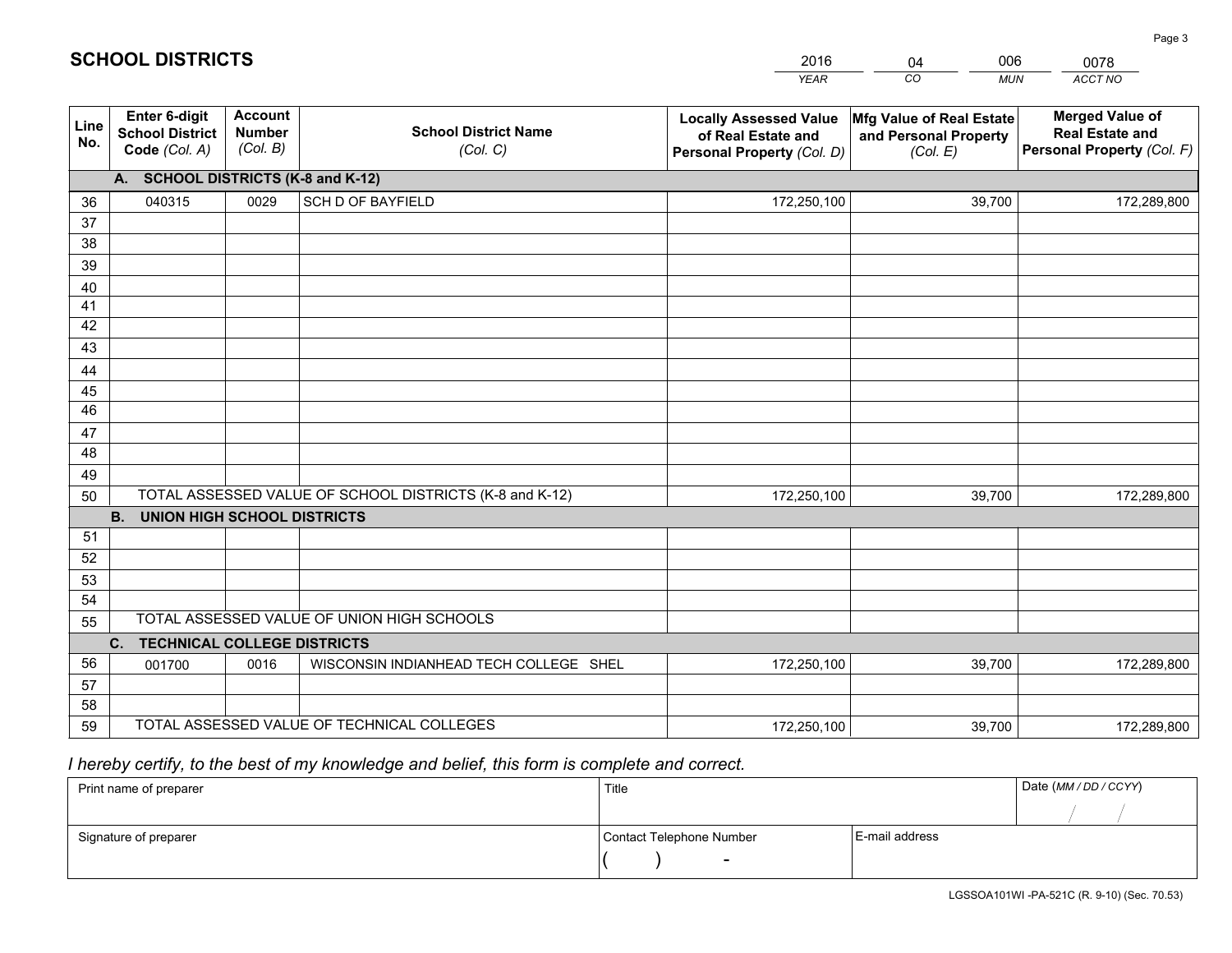#### **HIGHLIGHTS**

- 1. Complete the Statement of Assessment after the Board of Review. Reflect any changes made there.
- 2. Use black ink to complete.
- 3. Line 16 must equal Line 50, Col D.
- 4. Line 55 must equal the total of K-8 schools listed on lines 36-49. Do not include K-12 schools in this comparision.
- 5. Line 59, Col. D must equal Line 16.
- 6. Special District, School District and Technical College District values must include both real estate and personal property. Examples of Special districts are: town sanitary districts, public inland lake protection and rehabilitation districts, and metropolitan sewerage districts.
- 7. DO NOT INCLUDE Manufacturing property values.DOR will print these values on the final SOA.

KELLY FAYE

TOWN OF BAYFIELD

KELLY FAYE<br>TOWN OF BAYFIELD

87550 HAPPY HOLLOW ROAD

87550 HAPPY HOLLOW ROAD

BAYFIELD, WI 54814

BAYFIELD, WI 54814

 8. Accuracy of this form is very important. The values reported directly affect the equalized value DOR calculates for school and special districts.

#### **Page 1:**

 If not prefilled, enter the tax year,county and municipal code,municipal type, municipal name and county name on the top of form.

Check the Amended box, if filing an amended / corrected SOA.

 Report the parcel count, acres and assessed value of taxable general property, total parcel count, (real and personal), total acres, and values from final figures set by the Board of Review.

- A. Real Estate land and improvements (buildings, etc.) is reported on lines 1 8, total line 9.
- B. Personal Property is reported on lines 11 14, Column D, total line 15.
- C. To complete this report, use the computer produced summary of the assessment roll that shows these amounts.
- D. Use whole numbers only.
- E. Add each line across and each column down to verify entries.

#### **Page 2:**

- A. Report Special Items (not subject to general property tax).
- 1. Private Forest Croplands and Managed Forest Lands are reported on lines 18,19, 20 and 21. Be sure to report assessed values **NOT** taxes.
- 2. You should have copies of the orders of entry, orders of withdrawal, etc., to update your assessment roll.
	- 3. Show hundredths of acres (e.g. 39.75).
- 4. Tax exempt lands are reported on line 22.
- 5. Omitted property and sec. 70.43, Wis. Stats., corrections of errors by assessor are reported on line 23. Report real estate and personal property separately. These should be for **prior years**, not something found on the current assessment roll after the board of review.
- B. Special District (Lines 24-35) Include the value of both real and personal property.
- The Department of Revenue (DOR) preprints much of the information regarding names and codes for schools, special districts,etc. If a district is not listed, enter the name and value only, DOR will enter the proper code.

### **Page 3 School Districts:**

Include the value of both real and personal property.

Report School District (regular, elementary, union high school, and technical college).

- 1. Regular (K-12) and Elementary (K-8) school values are reported on lines 36-49, total on line 50.
- 2. Union High School (UHS) (use only if elementary schools are listed on lines 36-49) are reported on lines 51-54. UHS total value (line 55) must equal to the total **elementary school** values reported on lines 36-49. Do notinclude K-12 schools in this comparison.
- 3. Technical College values are reported on lines 56-58, total on line 59.
- 4. Use the computer summary that shows these amounts to complete this report.

#### **This form is due the second Monday in June. File this report only after your Board of Review is complete.**

 *If you have questions: Return forms to:*

Fax number: (608) 264-6887 PO Box 8971

 Email: lgs@revenue.wi.gov Wisconsin Department of Revenue Call: (608) 261-5341 Local Government Services Section 6-97Madison WI 53708-8971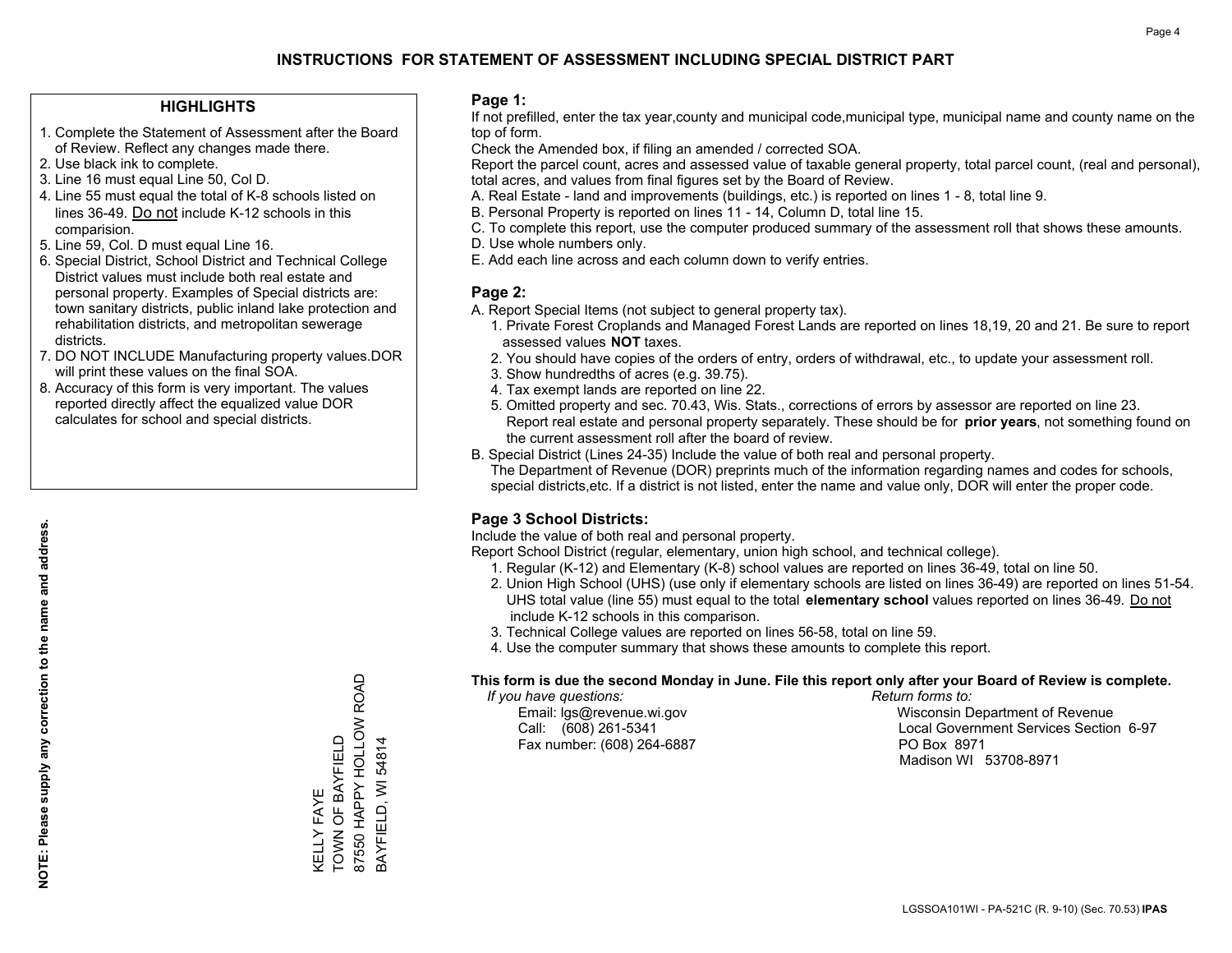**STATEMENT OF ASSESSMENT FOR 2016** 

**FINAL - EQUATED**

|                | <b>FOR</b>                                                   | <b>TOWN OF</b><br><b>OF</b>                                                                                                                                                                  | <b>BAYVIEW</b>           |              | <b>BAYFIELD COUNTY</b>                               |                         |                      | <b>WHEN COMPLETING THIS DOCUMENT</b>     |  |  |
|----------------|--------------------------------------------------------------|----------------------------------------------------------------------------------------------------------------------------------------------------------------------------------------------|--------------------------|--------------|------------------------------------------------------|-------------------------|----------------------|------------------------------------------|--|--|
|                |                                                              | Town - Village - City                                                                                                                                                                        | <b>Municipality Name</b> |              | <b>County Name</b>                                   |                         |                      | DO NOT WRITE OVER X's OR IN SHADED AREAS |  |  |
|                |                                                              | PARCEL COUNT<br><b>REAL ESTATE</b>                                                                                                                                                           |                          | NO. OF ACRES | <b>VALUE OF</b>                                      | <b>VALUE OF</b>         | TOTAL VALUE OF LAND  |                                          |  |  |
| Line<br>No.    |                                                              | (See Lines 18 - 22 for<br>other Real Estate)                                                                                                                                                 |                          |              | <b>WHOLE</b><br>TOTAL LAND IMPROVEMENTS NUMBERS ONLY | LAND                    | <b>IMPROVEMENTS</b>  | AND IMPROVEMENTS                         |  |  |
|                |                                                              |                                                                                                                                                                                              | Col. A                   | Col. B       | Col. C                                               | Col. D                  | Col. E               | Col. F                                   |  |  |
|                |                                                              | <b>RESIDENTIAL - Class 1</b>                                                                                                                                                                 | 473                      | 335          | 1,363                                                | 25,559,900              | 39,860,700           | 65,420,600                               |  |  |
| $\overline{2}$ |                                                              | <b>COMMERCIAL - Class 2</b>                                                                                                                                                                  | 12                       | 11           | 40                                                   | 463,900                 | 1,259,100            | 1,723,000                                |  |  |
| 3              |                                                              | <b>MANUFACTURING - Class 3</b>                                                                                                                                                               | 0                        |              | 0<br>$\Omega$                                        | 0                       | 0                    | $\mathbf{0}$                             |  |  |
| 4              |                                                              | <b>AGRICULTURAL - Class 4</b>                                                                                                                                                                | 87                       |              | 885                                                  | 117,000                 |                      | 117,000                                  |  |  |
| 5              |                                                              | <b>UNDEVELOPED - Class 5</b>                                                                                                                                                                 | 14                       |              | 69                                                   | 20,100                  |                      | 20,100                                   |  |  |
| 6              |                                                              | AGRICULTURAL FOREST - Class 5m                                                                                                                                                               | 63                       |              | 882                                                  | 665,300                 |                      | 665,300                                  |  |  |
| 7              |                                                              | <b>FOREST LANDS - Class 6</b>                                                                                                                                                                | 281                      |              | 5,561                                                | 8,096,100               |                      | 8,096,100                                |  |  |
| 8              |                                                              | OTHER - Class 7                                                                                                                                                                              | $\overline{7}$           |              | $\overline{7}$<br>8                                  | 62,500                  | 307,900              | 370,400                                  |  |  |
| 9              |                                                              | TOTAL - ALL COLUMNS                                                                                                                                                                          | 937                      | 353          | 8,808                                                | 34,984,800              | 41,427,700           | 76,412,500                               |  |  |
| 10             |                                                              | NUMBER OF PERSONAL PROPERTY ACCOUNTS IN ROLL                                                                                                                                                 |                          |              | 12                                                   | <b>LOCALLY ASSESSED</b> | <b>MANUFACTURING</b> | <b>MERGED</b>                            |  |  |
| 11             |                                                              | BOATS AND OTHER WATERCRAFT NOT EXEMPT - Code 1                                                                                                                                               |                          |              |                                                      | $\mathbf 0$             |                      | 0<br>$\mathbf{0}$                        |  |  |
| 12             |                                                              | MACHINERY, TOOLS AND PATTERNS - Code 2                                                                                                                                                       |                          |              |                                                      | 55,000                  |                      | 0<br>55,000                              |  |  |
| 13             |                                                              | FURNITURE, FIXTURES AND EQUIPMENT - Code 3                                                                                                                                                   |                          |              |                                                      | 31,400                  |                      | 0<br>31,400                              |  |  |
| 14             |                                                              | ALL OTHER PERSONAL PROPERTY NOT EXEMPT - Codes 4A, 4B, 4C                                                                                                                                    |                          |              |                                                      | 75,000                  |                      | 0<br>75,000                              |  |  |
| 15             | TOTAL OF PERSONAL PROPERTY NOT EXEMPT (Total of Lines 11-14) |                                                                                                                                                                                              |                          |              |                                                      | 161,400                 |                      | $\Omega$<br>161,400                      |  |  |
| 16             |                                                              | AGGREGATE ASSESSED VALUE OF ALL PROPERTY SUBJECT TO THE GENERAL PROPERTY TAX (Total of Lines 9F and 15F)<br>MUST EQUAL TOTAL VALUE OF THE SCHOOL DISTRICTS (K-12 PLUS K-8) - Line 50, Col. F |                          |              |                                                      |                         |                      | 76,573,900                               |  |  |
| 17             |                                                              | <b>BOARD OF REVIEW</b>                                                                                                                                                                       |                          |              | Name of Assessor                                     |                         | Telephone #          |                                          |  |  |
|                |                                                              | DATE OF FINAL ADJOURNMENT                                                                                                                                                                    | 06/08/2016               |              | DOUGLAS J AND BEN KURTZWEIL                          |                         |                      | (715) 462-9679                           |  |  |

*CO*

*MUN*

*ACCT NO0079*

*<sup>04</sup> <sup>008</sup>*

REMARKS

The Assessment Ratio to be used in calculating the estimated Fair Market Value on tax bills for this tax district is .94891581<br>This ratio should be used to convert assessed values to "Calculate Equalized Values" in Step 1 Commission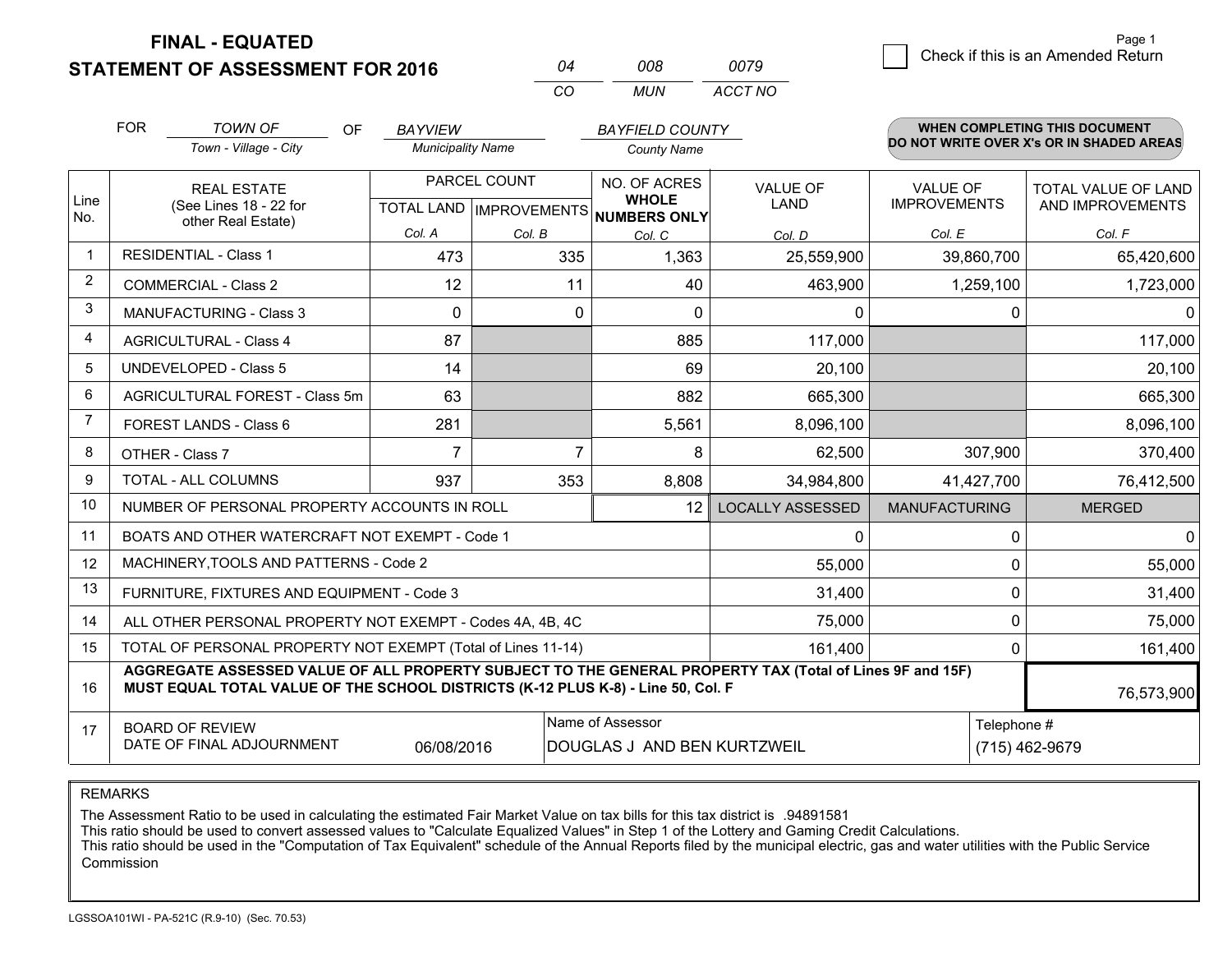*YEAR CO MUN ACCT NO* 2016 04 008 0079

Do not confuse FOREST LANDS (Line 7) with FOREST CROPS (in this section) - They are **NOT** the same

|    |                                  |                                            |           | Private Forest Crop - Reg Class @ 10¢ per acre                                 |                    | Private Forest Crop - Reg Class @ \$2.52 per acre             |  |                                                                    |               |                                                                              |
|----|----------------------------------|--------------------------------------------|-----------|--------------------------------------------------------------------------------|--------------------|---------------------------------------------------------------|--|--------------------------------------------------------------------|---------------|------------------------------------------------------------------------------|
| 18 | (a) PARCELS                      | (b) ACRES                                  |           | (c) ASSESSED VALUE                                                             |                    | (d) PARCELS                                                   |  | (e) ACRES                                                          |               | (f) ASSESSED VALUE                                                           |
|    |                                  |                                            |           |                                                                                |                    |                                                               |  |                                                                    |               |                                                                              |
|    |                                  |                                            |           | Private Forest Crop - Special Class @ 20¢ per acre                             |                    |                                                               |  |                                                                    |               | Entered Before 2005 Managed Forest - Ferrous Mining CLOSED @ \$8.27 per acre |
| 19 | (a) PARCELS                      |                                            | (b) ACRES |                                                                                | (c) ASSESSED VALUE | (d) PARCELS                                                   |  | (e) ACRES                                                          |               | (f) ASSESSED VALUE                                                           |
|    |                                  |                                            |           |                                                                                |                    |                                                               |  |                                                                    |               |                                                                              |
|    |                                  |                                            |           | Entered Before 2005 Managed Forest - OPEN @ \$.79 per acre                     |                    |                                                               |  | Entered Before 2005 Managed Forest - CLOSED @ \$1.87 per acre      |               |                                                                              |
| 20 | (a) PARCELS                      | (b) ACRES                                  |           | (c) ASSESSED VALUE                                                             |                    | (d) PARCELS                                                   |  | (e) ACRES                                                          |               | (f) ASSESSED VALUE                                                           |
|    | 10                               | 368.5                                      |           | 430.600                                                                        |                    | 26                                                            |  | 956.31                                                             | 1,146,700     |                                                                              |
|    |                                  | Entered After 2004 Managed Forest - OPEN @ |           | \$2.14 per acre                                                                |                    | Entered After 2004 Managed Forest - CLOSED @ \$10.68 per acre |  |                                                                    |               |                                                                              |
| 21 | (a) PARCELS                      | (b) ACRES                                  |           | (c) ASSESSED VALUE                                                             |                    | (d) PARCELS<br>(e) ACRES                                      |  | (f) ASSESSED VALUE                                                 |               |                                                                              |
|    |                                  |                                            |           |                                                                                |                    |                                                               |  |                                                                    |               |                                                                              |
|    | 10                               | 349.05                                     |           | 429,200                                                                        |                    | $\overline{2}$                                                |  | 80                                                                 |               | 115,200                                                                      |
| 22 | (a) County Forest Cropland Acres |                                            |           | (b) Federal Acres                                                              |                    | (d) County (NOT FOREST CROP) Acres<br>(c) State Acres         |  | (e) Other Acres                                                    |               |                                                                              |
|    | 12,959.46                        |                                            |           | 2,022.34                                                                       |                    | 1,042.9<br>85.86                                              |  |                                                                    | 243.39        |                                                                              |
|    |                                  |                                            |           | Assessed Value of Omitted Property From Prior Years (Sec. 70.44)               |                    |                                                               |  | Assessed Value of Sec. 70.43 Corrections of Errors by Assessors    |               |                                                                              |
| 23 |                                  | (a) REAL ESTATE                            |           | (b) PERSONAL                                                                   |                    |                                                               |  | (c1) REAL ESTATE                                                   | (c2) PERSONAL |                                                                              |
|    |                                  |                                            |           |                                                                                |                    |                                                               |  |                                                                    |               |                                                                              |
|    |                                  |                                            |           | Manufacturing Equated Value of Omitted Property From Prior Years (Sec. 70.995) |                    |                                                               |  | Mfg. Equated Value of Sec.70.43 Corrections of Errors by Assessors |               |                                                                              |
|    |                                  | (d) REAL ESTATE                            |           | (e) PERSONAL                                                                   |                    | (f1) REAL ESTATE                                              |  |                                                                    | (f2) PERSONAL |                                                                              |
|    |                                  |                                            |           |                                                                                |                    |                                                               |  |                                                                    |               |                                                                              |

## **SPECIAL DISTRICTS**

| Line<br>No. | Enter 6-digit<br>Special District<br>Code (Col. A) | <b>Account</b><br><b>Number</b> | <b>Special District Name</b> | <b>Locally Assessed Value</b><br>of Real Estate and | Mfg Value of Real Estate<br>and Personal Property | <b>Merged Value of</b><br><b>Real Estate and</b><br>Personal Property (Col. F) |
|-------------|----------------------------------------------------|---------------------------------|------------------------------|-----------------------------------------------------|---------------------------------------------------|--------------------------------------------------------------------------------|
|             |                                                    | (Col. B)                        | (Col. C)                     | Personal Property (Col. D)                          | (Col. E)                                          |                                                                                |
| 24          |                                                    |                                 |                              |                                                     |                                                   |                                                                                |
| 25          |                                                    |                                 |                              |                                                     |                                                   |                                                                                |
| 26          |                                                    |                                 |                              |                                                     |                                                   |                                                                                |
| 27          |                                                    |                                 |                              |                                                     |                                                   |                                                                                |
| 28          |                                                    |                                 |                              |                                                     |                                                   |                                                                                |
| 29          |                                                    |                                 |                              |                                                     |                                                   |                                                                                |
| 30          |                                                    |                                 |                              |                                                     |                                                   |                                                                                |
| 31          |                                                    |                                 |                              |                                                     |                                                   |                                                                                |
| 32          |                                                    |                                 |                              |                                                     |                                                   |                                                                                |
| 33          |                                                    |                                 |                              |                                                     |                                                   |                                                                                |
| 34          |                                                    |                                 |                              |                                                     |                                                   |                                                                                |
| 35          |                                                    |                                 |                              |                                                     |                                                   |                                                                                |

LGSSOA101WI-PA - 521C (R. 9-10) (Sec. 70.53)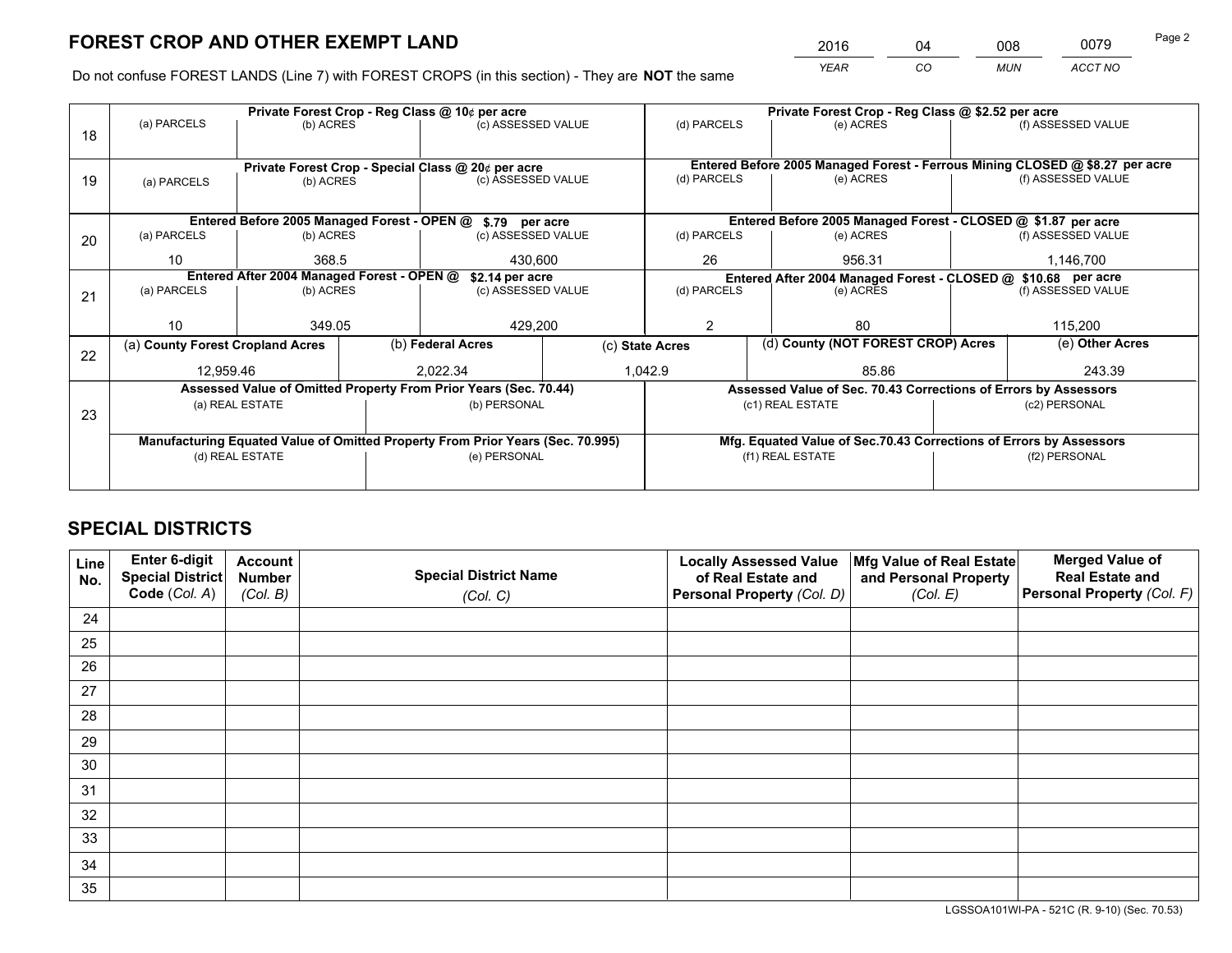|             |                                                          |                                             |                                                         | <b>YEAR</b>                                                                       | CO<br><b>MUN</b>                                              | ACCT NO                                                                        |
|-------------|----------------------------------------------------------|---------------------------------------------|---------------------------------------------------------|-----------------------------------------------------------------------------------|---------------------------------------------------------------|--------------------------------------------------------------------------------|
| Line<br>No. | Enter 6-digit<br><b>School District</b><br>Code (Col. A) | <b>Account</b><br><b>Number</b><br>(Col. B) | <b>School District Name</b><br>(Col. C)                 | <b>Locally Assessed Value</b><br>of Real Estate and<br>Personal Property (Col. D) | Mfg Value of Real Estate<br>and Personal Property<br>(Col. E) | <b>Merged Value of</b><br><b>Real Estate and</b><br>Personal Property (Col. F) |
|             | A. SCHOOL DISTRICTS (K-8 and K-12)                       |                                             |                                                         |                                                                                   |                                                               |                                                                                |
| 36          | 046027                                                   | 0032                                        | <b>SCH D OF WASHBURN</b>                                | 76,573,900                                                                        |                                                               | 76,573,900                                                                     |
| 37          |                                                          |                                             |                                                         |                                                                                   |                                                               |                                                                                |
| 38          |                                                          |                                             |                                                         |                                                                                   |                                                               |                                                                                |
| 39          |                                                          |                                             |                                                         |                                                                                   |                                                               |                                                                                |
| 40          |                                                          |                                             |                                                         |                                                                                   |                                                               |                                                                                |
| 41          |                                                          |                                             |                                                         |                                                                                   |                                                               |                                                                                |
| 42          |                                                          |                                             |                                                         |                                                                                   |                                                               |                                                                                |
| 43          |                                                          |                                             |                                                         |                                                                                   |                                                               |                                                                                |
| 44          |                                                          |                                             |                                                         |                                                                                   |                                                               |                                                                                |
| 45<br>46    |                                                          |                                             |                                                         |                                                                                   |                                                               |                                                                                |
| 47          |                                                          |                                             |                                                         |                                                                                   |                                                               |                                                                                |
| 48          |                                                          |                                             |                                                         |                                                                                   |                                                               |                                                                                |
| 49          |                                                          |                                             |                                                         |                                                                                   |                                                               |                                                                                |
| 50          |                                                          |                                             | TOTAL ASSESSED VALUE OF SCHOOL DISTRICTS (K-8 and K-12) | 76,573,900                                                                        |                                                               | 76,573,900                                                                     |
|             | <b>UNION HIGH SCHOOL DISTRICTS</b><br><b>B.</b>          |                                             |                                                         |                                                                                   |                                                               |                                                                                |
| 51          |                                                          |                                             |                                                         |                                                                                   |                                                               |                                                                                |
| 52          |                                                          |                                             |                                                         |                                                                                   |                                                               |                                                                                |
| 53          |                                                          |                                             |                                                         |                                                                                   |                                                               |                                                                                |
| 54          |                                                          |                                             |                                                         |                                                                                   |                                                               |                                                                                |
| 55          |                                                          |                                             | TOTAL ASSESSED VALUE OF UNION HIGH SCHOOLS              |                                                                                   |                                                               |                                                                                |
|             | <b>TECHNICAL COLLEGE DISTRICTS</b><br>C.                 |                                             |                                                         |                                                                                   |                                                               |                                                                                |
| 56          | 001700                                                   | 0016                                        | WISCONSIN INDIANHEAD TECH COLLEGE SHEL                  | 76,573,900                                                                        |                                                               | 76,573,900                                                                     |
| 57          |                                                          |                                             |                                                         |                                                                                   |                                                               |                                                                                |
| 58          |                                                          |                                             |                                                         |                                                                                   |                                                               |                                                                                |
| 59          |                                                          |                                             | TOTAL ASSESSED VALUE OF TECHNICAL COLLEGES              | 76,573,900                                                                        |                                                               | 76,573,900                                                                     |

04

008

## *I hereby certify, to the best of my knowledge and belief, this form is complete and correct.*

**SCHOOL DISTRICTS**

| Print name of preparer | Title                    |                | Date (MM / DD / CCYY) |
|------------------------|--------------------------|----------------|-----------------------|
|                        |                          |                |                       |
| Signature of preparer  | Contact Telephone Number | E-mail address |                       |
|                        | $\sim$                   |                |                       |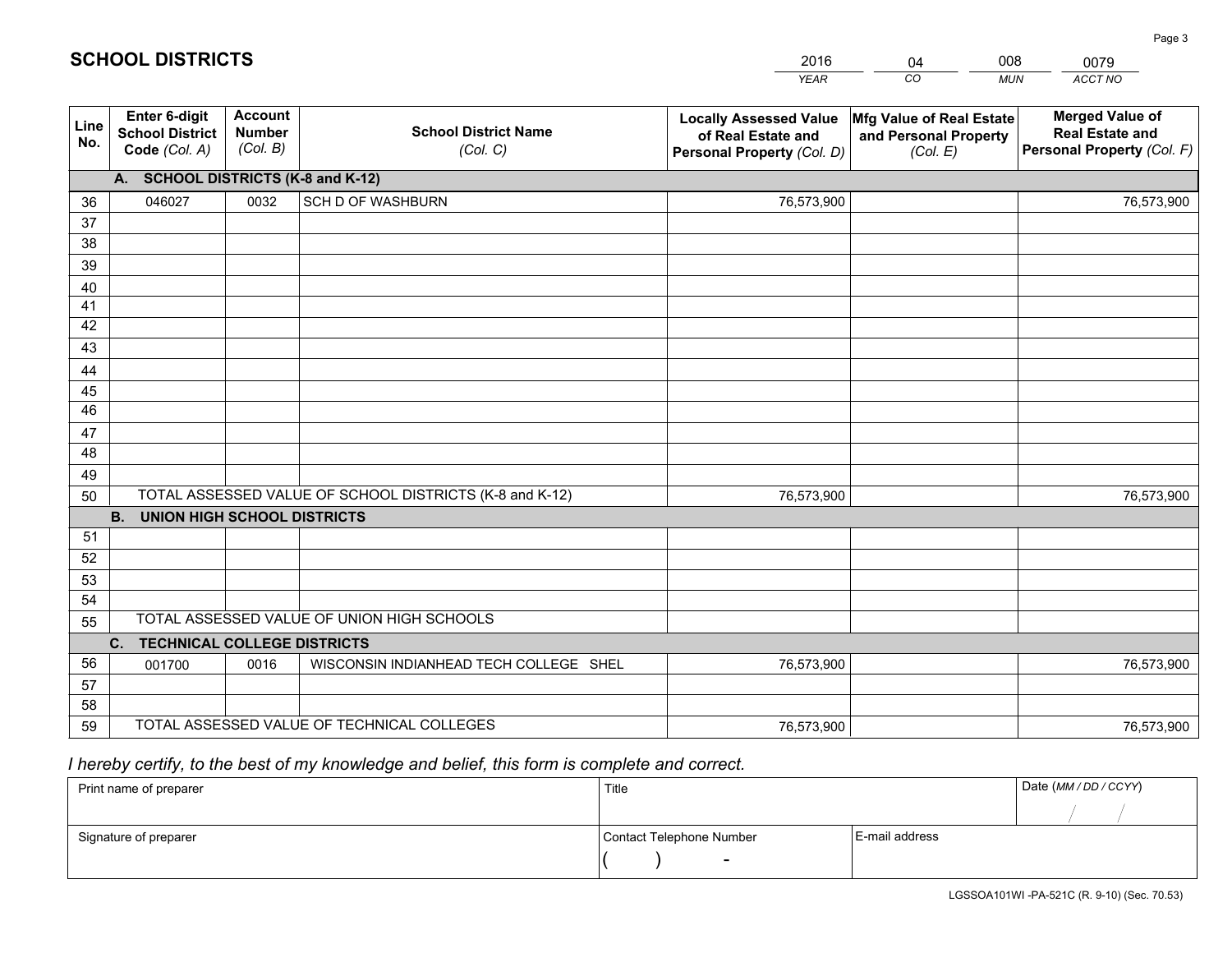#### **HIGHLIGHTS**

- 1. Complete the Statement of Assessment after the Board of Review. Reflect any changes made there.
- 2. Use black ink to complete.
- 3. Line 16 must equal Line 50, Col D.
- 4. Line 55 must equal the total of K-8 schools listed on lines 36-49. Do not include K-12 schools in this comparision.
- 5. Line 59, Col. D must equal Line 16.
- 6. Special District, School District and Technical College District values must include both real estate and personal property. Examples of Special districts are: town sanitary districts, public inland lake protection and rehabilitation districts, and metropolitan sewerage districts.
- 7. DO NOT INCLUDE Manufacturing property values.DOR will print these values on the final SOA.
- 8. Accuracy of this form is very important. The values reported directly affect the equalized value DOR calculates for school and special districts.

#### **Page 1:**

 If not prefilled, enter the tax year,county and municipal code,municipal type, municipal name and county name on the top of form.

Check the Amended box, if filing an amended / corrected SOA.

 Report the parcel count, acres and assessed value of taxable general property, total parcel count, (real and personal), total acres, and values from final figures set by the Board of Review.

- A. Real Estate land and improvements (buildings, etc.) is reported on lines 1 8, total line 9.
- B. Personal Property is reported on lines 11 14, Column D, total line 15.
- C. To complete this report, use the computer produced summary of the assessment roll that shows these amounts.
- D. Use whole numbers only.
- E. Add each line across and each column down to verify entries.

#### **Page 2:**

- A. Report Special Items (not subject to general property tax).
- 1. Private Forest Croplands and Managed Forest Lands are reported on lines 18,19, 20 and 21. Be sure to report assessed values **NOT** taxes.
- 2. You should have copies of the orders of entry, orders of withdrawal, etc., to update your assessment roll.
	- 3. Show hundredths of acres (e.g. 39.75).
- 4. Tax exempt lands are reported on line 22.
- 5. Omitted property and sec. 70.43, Wis. Stats., corrections of errors by assessor are reported on line 23. Report real estate and personal property separately. These should be for **prior years**, not something found on the current assessment roll after the board of review.
- B. Special District (Lines 24-35) Include the value of both real and personal property.

 The Department of Revenue (DOR) preprints much of the information regarding names and codes for schools, special districts,etc. If a district is not listed, enter the name and value only, DOR will enter the proper code.

### **Page 3 School Districts:**

Include the value of both real and personal property.

Report School District (regular, elementary, union high school, and technical college).

- 1. Regular (K-12) and Elementary (K-8) school values are reported on lines 36-49, total on line 50.
- 2. Union High School (UHS) (use only if elementary schools are listed on lines 36-49) are reported on lines 51-54. UHS total value (line 55) must equal to the total **elementary school** values reported on lines 36-49. Do notinclude K-12 schools in this comparison.
- 3. Technical College values are reported on lines 56-58, total on line 59.
- 4. Use the computer summary that shows these amounts to complete this report.

#### **This form is due the second Monday in June. File this report only after your Board of Review is complete.**

 *If you have questions: Return forms to:*

Fax number: (608) 264-6887 PO Box 8971

 Email: lgs@revenue.wi.gov Wisconsin Department of Revenue Call: (608) 261-5341 Local Government Services Section 6-97Madison WI 53708-8971

32800 BURLAGER RD 32800 BURLAGER RD TOWN OF BAYVIEW WANDA HYDE<br>TOWN OF BAYVIEW WANDA HYDE

WASHBURN, WI 54891

/VASHBURN, WI 54891

**NOTE: Please supply any correction to the name and address.**

NOTE: Please supply any correction to the name and address.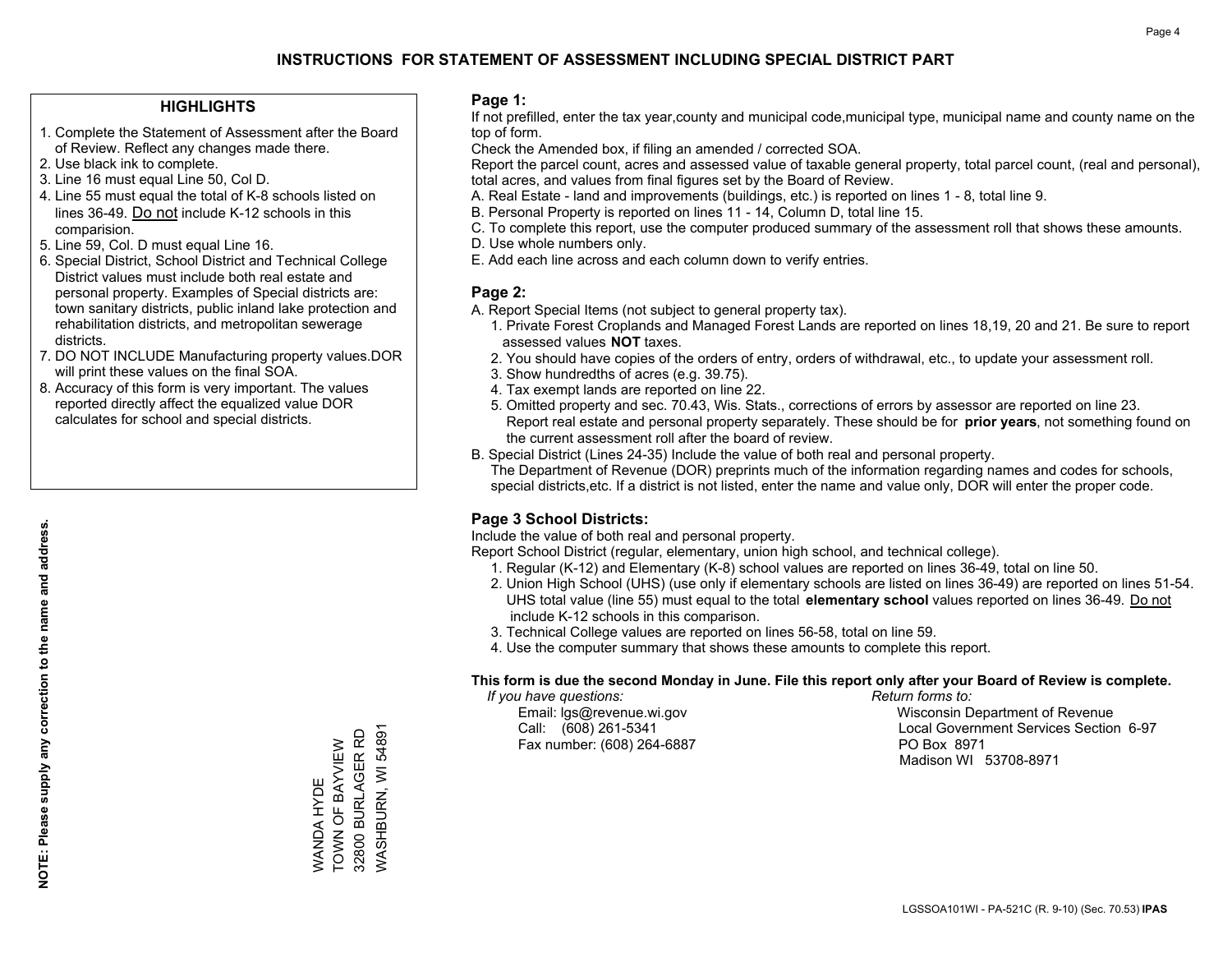**STATEMENT OF ASSESSMENT FOR 2016 FINAL - EQUATED**

|   | Page 1                             |
|---|------------------------------------|
| 0 | Check if this is an Amended Return |
|   |                                    |

| ∩4 | 010 | 0080    |
|----|-----|---------|
| CO | MUN | ACCT NO |

|                | <b>FOR</b>                                                                                                                                                                                   | <b>TOWN OF</b><br>OF                                         | <b>BELL</b>              |                                                  | <b>BAYFIELD COUNTY</b>                       |                         |                                        | <b>WHEN COMPLETING THIS DOCUMENT</b>           |
|----------------|----------------------------------------------------------------------------------------------------------------------------------------------------------------------------------------------|--------------------------------------------------------------|--------------------------|--------------------------------------------------|----------------------------------------------|-------------------------|----------------------------------------|------------------------------------------------|
|                |                                                                                                                                                                                              | Town - Village - City                                        | <b>Municipality Name</b> |                                                  | <b>County Name</b>                           |                         |                                        | DO NOT WRITE OVER X's OR IN SHADED AREAS       |
| Line<br>No.    |                                                                                                                                                                                              | <b>REAL ESTATE</b><br>(See Lines 18 - 22 for                 |                          | PARCEL COUNT<br><b>TOTAL LAND   IMPROVEMENTS</b> | NO. OF ACRES<br><b>WHOLE</b><br>NUMBERS ONLY | <b>VALUE OF</b><br>LAND | <b>VALUE OF</b><br><b>IMPROVEMENTS</b> | <b>TOTAL VALUE OF LAND</b><br>AND IMPROVEMENTS |
|                |                                                                                                                                                                                              | other Real Estate)                                           | Col. A                   | Col. B                                           | Col. C                                       | Col. D                  | Col. E                                 | Col. F                                         |
| $\mathbf 1$    |                                                                                                                                                                                              | <b>RESIDENTIAL - Class 1</b>                                 | 750                      | 496                                              | 2,242                                        | 47,870,800              | 39,163,600                             | 87,034,400                                     |
| $\overline{2}$ |                                                                                                                                                                                              | <b>COMMERCIAL - Class 2</b>                                  | 21                       | 17                                               | 29                                           | 775,700                 | 1,755,500                              | 2,531,200                                      |
| 3              |                                                                                                                                                                                              | <b>MANUFACTURING - Class 3</b>                               | 0                        | $\Omega$                                         | $\Omega$                                     | 0                       | 0                                      |                                                |
| 4              |                                                                                                                                                                                              | <b>AGRICULTURAL - Class 4</b>                                | 19                       |                                                  | 286                                          | 29,700                  |                                        | 29,700                                         |
| 5              |                                                                                                                                                                                              | <b>UNDEVELOPED - Class 5</b>                                 | 50                       |                                                  | 362                                          | 132,300                 |                                        | 132,300                                        |
| 6              |                                                                                                                                                                                              | AGRICULTURAL FOREST - Class 5m                               | 11                       |                                                  | 179                                          | 129,400                 |                                        | 129,400                                        |
| $\overline{7}$ |                                                                                                                                                                                              | FOREST LANDS - Class 6                                       | 209                      |                                                  | 4,511                                        | 6,187,600               |                                        | 6,187,600                                      |
| 8              |                                                                                                                                                                                              | OTHER - Class 7                                              | 2                        | $\overline{2}$                                   |                                              | 18,800                  | 105,400                                | 124,200                                        |
| 9              |                                                                                                                                                                                              | TOTAL - ALL COLUMNS                                          | 1,062                    | 515                                              | 7,610                                        | 55,144,300              | 41,024,500                             | 96,168,800                                     |
| 10             |                                                                                                                                                                                              | NUMBER OF PERSONAL PROPERTY ACCOUNTS IN ROLL                 |                          |                                                  | 42                                           | <b>LOCALLY ASSESSED</b> | <b>MANUFACTURING</b>                   | <b>MERGED</b>                                  |
| 11             |                                                                                                                                                                                              | BOATS AND OTHER WATERCRAFT NOT EXEMPT - Code 1               |                          |                                                  |                                              | 3,600                   | $\Omega$                               | 3,600                                          |
| 12             |                                                                                                                                                                                              | MACHINERY, TOOLS AND PATTERNS - Code 2                       |                          |                                                  |                                              | 84,700                  | 500                                    | 85,200                                         |
| 13             |                                                                                                                                                                                              | FURNITURE, FIXTURES AND EQUIPMENT - Code 3                   |                          |                                                  |                                              | 163,600                 | 200                                    | 163,800                                        |
| 14             |                                                                                                                                                                                              | ALL OTHER PERSONAL PROPERTY NOT EXEMPT - Codes 4A, 4B, 4C    |                          |                                                  |                                              | 555,900                 | 200                                    | 556,100                                        |
| 15             |                                                                                                                                                                                              | TOTAL OF PERSONAL PROPERTY NOT EXEMPT (Total of Lines 11-14) |                          |                                                  |                                              | 807,800                 | 900                                    | 808,700                                        |
| 16             | AGGREGATE ASSESSED VALUE OF ALL PROPERTY SUBJECT TO THE GENERAL PROPERTY TAX (Total of Lines 9F and 15F)<br>MUST EQUAL TOTAL VALUE OF THE SCHOOL DISTRICTS (K-12 PLUS K-8) - Line 50, Col. F |                                                              |                          |                                                  |                                              |                         |                                        | 96,977,500                                     |
| 17             | Name of Assessor<br>Telephone #<br><b>BOARD OF REVIEW</b><br>DATE OF FINAL ADJOURNMENT<br>08/17/2016<br><b>GARDINER APPRAISAL SERVICE LLC</b>                                                |                                                              |                          |                                                  |                                              | (608) 943-8009          |                                        |                                                |

### REMARKS

The Assessment Ratio to be used in calculating the estimated Fair Market Value on tax bills for this tax district is 1.029883383<br>This ratio should be used to convert assessed values to "Calculate Equalized Values" in Step Commission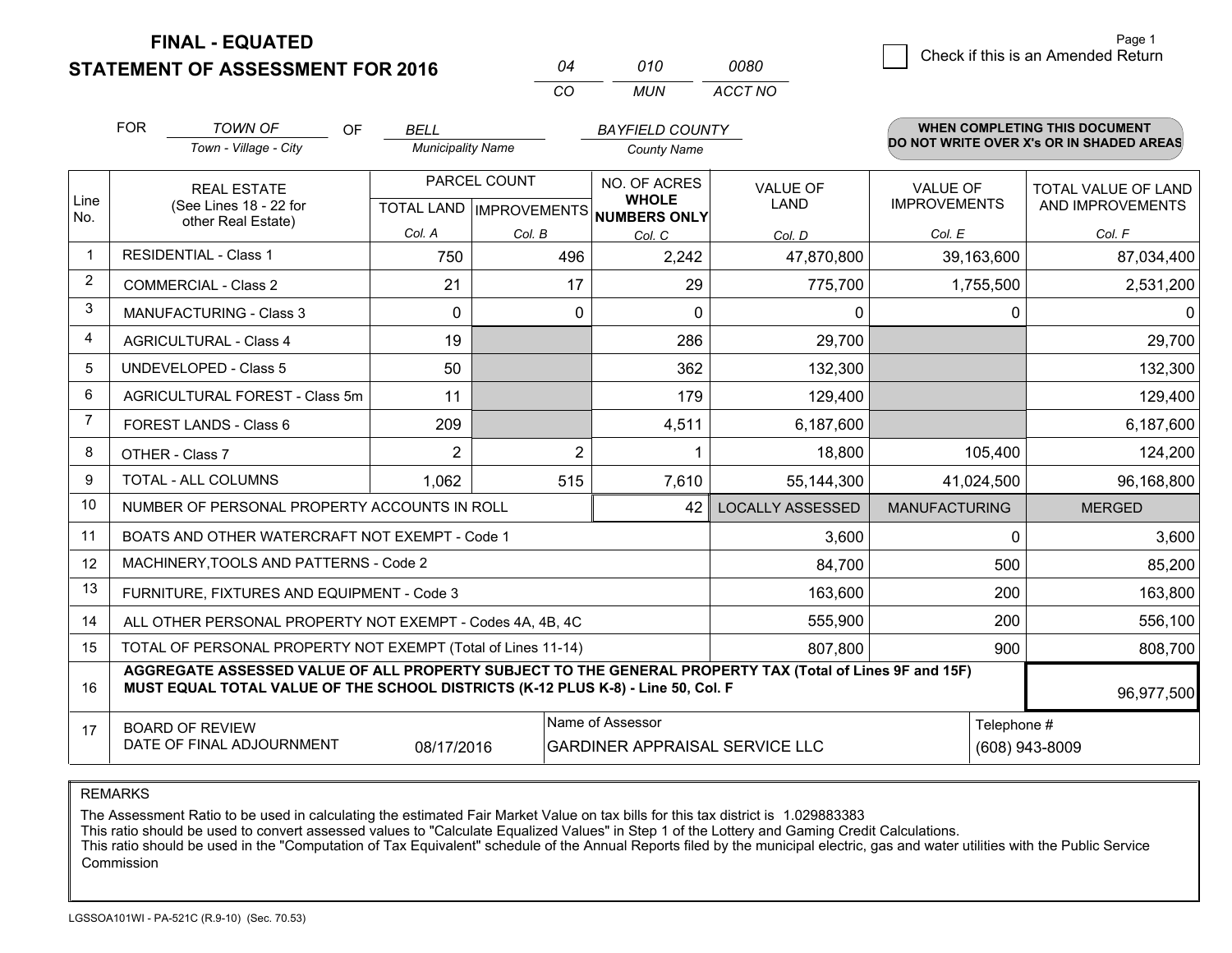*YEAR CO MUN ACCT NO* <sup>2016</sup> <sup>04</sup> <sup>010</sup> <sup>0080</sup>

Do not confuse FOREST LANDS (Line 7) with FOREST CROPS (in this section) - They are **NOT** the same

|    |                                                                                |                                            |  | Private Forest Crop - Reg Class @ 10¢ per acre                   |                 | Private Forest Crop - Reg Class @ \$2.52 per acre             |  |                                                                    |               |                                                                              |
|----|--------------------------------------------------------------------------------|--------------------------------------------|--|------------------------------------------------------------------|-----------------|---------------------------------------------------------------|--|--------------------------------------------------------------------|---------------|------------------------------------------------------------------------------|
| 18 | (a) PARCELS                                                                    | (b) ACRES                                  |  | (c) ASSESSED VALUE                                               |                 | (d) PARCELS                                                   |  | (e) ACRES                                                          |               | (f) ASSESSED VALUE                                                           |
|    | 2                                                                              | 80                                         |  |                                                                  | 112,000         |                                                               |  | 40                                                                 |               | 56,000                                                                       |
|    |                                                                                |                                            |  | Private Forest Crop - Special Class @ 20¢ per acre               |                 |                                                               |  |                                                                    |               | Entered Before 2005 Managed Forest - Ferrous Mining CLOSED @ \$8.27 per acre |
| 19 | (a) PARCELS                                                                    | (b) ACRES                                  |  | (c) ASSESSED VALUE                                               |                 | (d) PARCELS                                                   |  | (e) ACRES                                                          |               | (f) ASSESSED VALUE                                                           |
|    |                                                                                |                                            |  |                                                                  |                 |                                                               |  |                                                                    |               |                                                                              |
|    |                                                                                |                                            |  | Entered Before 2005 Managed Forest - OPEN @ \$.79 per acre       |                 |                                                               |  | Entered Before 2005 Managed Forest - CLOSED @ \$1.87 per acre      |               |                                                                              |
| 20 | (a) PARCELS                                                                    | (b) ACRES                                  |  | (c) ASSESSED VALUE                                               |                 | (d) PARCELS                                                   |  | (e) ACRES                                                          |               | (f) ASSESSED VALUE                                                           |
|    | 56                                                                             | 2.134.04                                   |  | 2.987.700                                                        |                 | 9                                                             |  | 252.55                                                             |               | 353,500                                                                      |
|    |                                                                                | Entered After 2004 Managed Forest - OPEN @ |  |                                                                  |                 | Entered After 2004 Managed Forest - CLOSED @ \$10.68 per acre |  |                                                                    |               |                                                                              |
|    | (a) PARCELS                                                                    | (b) ACRES                                  |  | \$2.14 per acre<br>(c) ASSESSED VALUE                            |                 | (d) PARCELS<br>(e) ACRES                                      |  | (f) ASSESSED VALUE                                                 |               |                                                                              |
| 21 |                                                                                |                                            |  |                                                                  |                 |                                                               |  |                                                                    |               |                                                                              |
|    | 19                                                                             | 766.33                                     |  | 1,310,700                                                        |                 | 3<br>126.59                                                   |  |                                                                    |               | 141,200                                                                      |
|    |                                                                                |                                            |  |                                                                  |                 |                                                               |  |                                                                    |               |                                                                              |
| 22 | (a) County Forest Cropland Acres                                               |                                            |  | (b) Federal Acres                                                | (c) State Acres |                                                               |  | (d) County (NOT FOREST CROP) Acres                                 |               | (e) Other Acres                                                              |
|    | 14,585.01                                                                      |                                            |  | 11,067.9                                                         |                 | 819.85<br>28.41                                               |  |                                                                    |               | 876.75                                                                       |
|    |                                                                                |                                            |  | Assessed Value of Omitted Property From Prior Years (Sec. 70.44) |                 |                                                               |  | Assessed Value of Sec. 70.43 Corrections of Errors by Assessors    |               |                                                                              |
|    |                                                                                | (a) REAL ESTATE                            |  | (b) PERSONAL                                                     |                 |                                                               |  | (c1) REAL ESTATE                                                   |               | (c2) PERSONAL                                                                |
| 23 |                                                                                |                                            |  |                                                                  |                 |                                                               |  |                                                                    |               |                                                                              |
|    | Manufacturing Equated Value of Omitted Property From Prior Years (Sec. 70.995) |                                            |  |                                                                  |                 |                                                               |  | Mfg. Equated Value of Sec.70.43 Corrections of Errors by Assessors |               |                                                                              |
|    |                                                                                | (d) REAL ESTATE                            |  | (e) PERSONAL                                                     |                 | (f1) REAL ESTATE                                              |  |                                                                    | (f2) PERSONAL |                                                                              |
|    |                                                                                |                                            |  |                                                                  |                 |                                                               |  |                                                                    |               |                                                                              |
|    |                                                                                |                                            |  |                                                                  |                 |                                                               |  |                                                                    |               |                                                                              |

## **SPECIAL DISTRICTS**

| Line<br>No. | Enter 6-digit<br><b>Special District</b><br>Code (Col. A) | <b>Account</b><br><b>Number</b><br>(Col. B) | <b>Special District Name</b><br>(Col. C) | <b>Locally Assessed Value</b><br>of Real Estate and<br>Personal Property (Col. D) | Mfg Value of Real Estate<br>and Personal Property<br>(Col. E) | <b>Merged Value of</b><br><b>Real Estate and</b><br>Personal Property (Col. F) |
|-------------|-----------------------------------------------------------|---------------------------------------------|------------------------------------------|-----------------------------------------------------------------------------------|---------------------------------------------------------------|--------------------------------------------------------------------------------|
| 24          | 047070                                                    | 0020                                        | <b>BELL SANITARY DISTRICT #1</b>         | 8,573,900                                                                         |                                                               | 8,573,900                                                                      |
| 25          |                                                           |                                             |                                          |                                                                                   |                                                               |                                                                                |
| 26          |                                                           |                                             |                                          |                                                                                   |                                                               |                                                                                |
| 27          |                                                           |                                             |                                          |                                                                                   |                                                               |                                                                                |
| 28          |                                                           |                                             |                                          |                                                                                   |                                                               |                                                                                |
| 29          |                                                           |                                             |                                          |                                                                                   |                                                               |                                                                                |
| 30          |                                                           |                                             |                                          |                                                                                   |                                                               |                                                                                |
| 31          |                                                           |                                             |                                          |                                                                                   |                                                               |                                                                                |
| 32          |                                                           |                                             |                                          |                                                                                   |                                                               |                                                                                |
| 33          |                                                           |                                             |                                          |                                                                                   |                                                               |                                                                                |
| 34          |                                                           |                                             |                                          |                                                                                   |                                                               |                                                                                |
| 35          |                                                           |                                             |                                          |                                                                                   |                                                               |                                                                                |

LGSSOA101WI-PA - 521C (R. 9-10) (Sec. 70.53)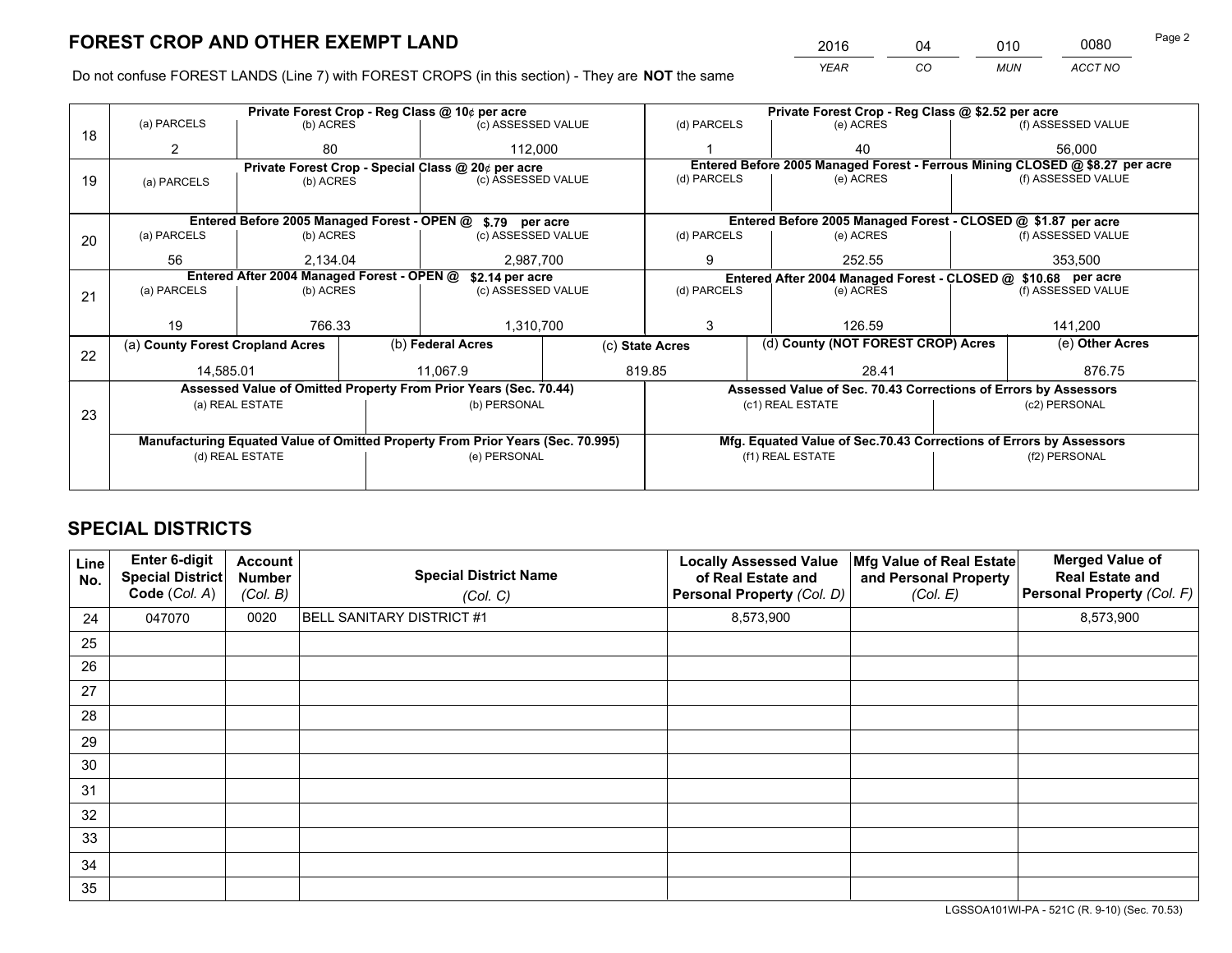|             |                                                                 |                                             |                                                         | <b>YEAR</b>                                                                       | CO<br><b>MUN</b>                                              | <b>ACCT NO</b>                                                                 |
|-------------|-----------------------------------------------------------------|---------------------------------------------|---------------------------------------------------------|-----------------------------------------------------------------------------------|---------------------------------------------------------------|--------------------------------------------------------------------------------|
| Line<br>No. | <b>Enter 6-digit</b><br><b>School District</b><br>Code (Col. A) | <b>Account</b><br><b>Number</b><br>(Col. B) | <b>School District Name</b><br>(Col. C)                 | <b>Locally Assessed Value</b><br>of Real Estate and<br>Personal Property (Col. D) | Mfg Value of Real Estate<br>and Personal Property<br>(Col. E) | <b>Merged Value of</b><br><b>Real Estate and</b><br>Personal Property (Col. F) |
|             | A. SCHOOL DISTRICTS (K-8 and K-12)                              |                                             |                                                         |                                                                                   |                                                               |                                                                                |
| 36          | 044522                                                          | 0031                                        | SCH D OF SOUTH SHORE (PORT WING)                        | 96,976,600                                                                        | 900                                                           | 96,977,500                                                                     |
| 37          |                                                                 |                                             |                                                         |                                                                                   |                                                               |                                                                                |
| 38          |                                                                 |                                             |                                                         |                                                                                   |                                                               |                                                                                |
| 39          |                                                                 |                                             |                                                         |                                                                                   |                                                               |                                                                                |
| 40          |                                                                 |                                             |                                                         |                                                                                   |                                                               |                                                                                |
| 41<br>42    |                                                                 |                                             |                                                         |                                                                                   |                                                               |                                                                                |
| 43          |                                                                 |                                             |                                                         |                                                                                   |                                                               |                                                                                |
| 44          |                                                                 |                                             |                                                         |                                                                                   |                                                               |                                                                                |
| 45          |                                                                 |                                             |                                                         |                                                                                   |                                                               |                                                                                |
| 46          |                                                                 |                                             |                                                         |                                                                                   |                                                               |                                                                                |
| 47          |                                                                 |                                             |                                                         |                                                                                   |                                                               |                                                                                |
| 48          |                                                                 |                                             |                                                         |                                                                                   |                                                               |                                                                                |
| 49          |                                                                 |                                             |                                                         |                                                                                   |                                                               |                                                                                |
| 50          |                                                                 |                                             | TOTAL ASSESSED VALUE OF SCHOOL DISTRICTS (K-8 and K-12) | 96,976,600                                                                        | 900                                                           | 96,977,500                                                                     |
|             | <b>B.</b><br><b>UNION HIGH SCHOOL DISTRICTS</b>                 |                                             |                                                         |                                                                                   |                                                               |                                                                                |
| 51          |                                                                 |                                             |                                                         |                                                                                   |                                                               |                                                                                |
| 52          |                                                                 |                                             |                                                         |                                                                                   |                                                               |                                                                                |
| 53          |                                                                 |                                             |                                                         |                                                                                   |                                                               |                                                                                |
| 54          |                                                                 |                                             | TOTAL ASSESSED VALUE OF UNION HIGH SCHOOLS              |                                                                                   |                                                               |                                                                                |
| 55          |                                                                 |                                             |                                                         |                                                                                   |                                                               |                                                                                |
| 56          | C.<br><b>TECHNICAL COLLEGE DISTRICTS</b><br>001700              | 0016                                        | WISCONSIN INDIANHEAD TECH COLLEGE SHEL                  | 96,976,600                                                                        | 900                                                           | 96,977,500                                                                     |
| 57          |                                                                 |                                             |                                                         |                                                                                   |                                                               |                                                                                |
| 58          |                                                                 |                                             |                                                         |                                                                                   |                                                               |                                                                                |
| 59          |                                                                 |                                             | TOTAL ASSESSED VALUE OF TECHNICAL COLLEGES              | 96,976,600                                                                        | 900                                                           | 96,977,500                                                                     |

04

010

## *I hereby certify, to the best of my knowledge and belief, this form is complete and correct.*

**SCHOOL DISTRICTS**

| Print name of preparer | Title                    |                | Date (MM / DD / CCYY) |
|------------------------|--------------------------|----------------|-----------------------|
|                        |                          |                |                       |
| Signature of preparer  | Contact Telephone Number | E-mail address |                       |
|                        | $\overline{\phantom{0}}$ |                |                       |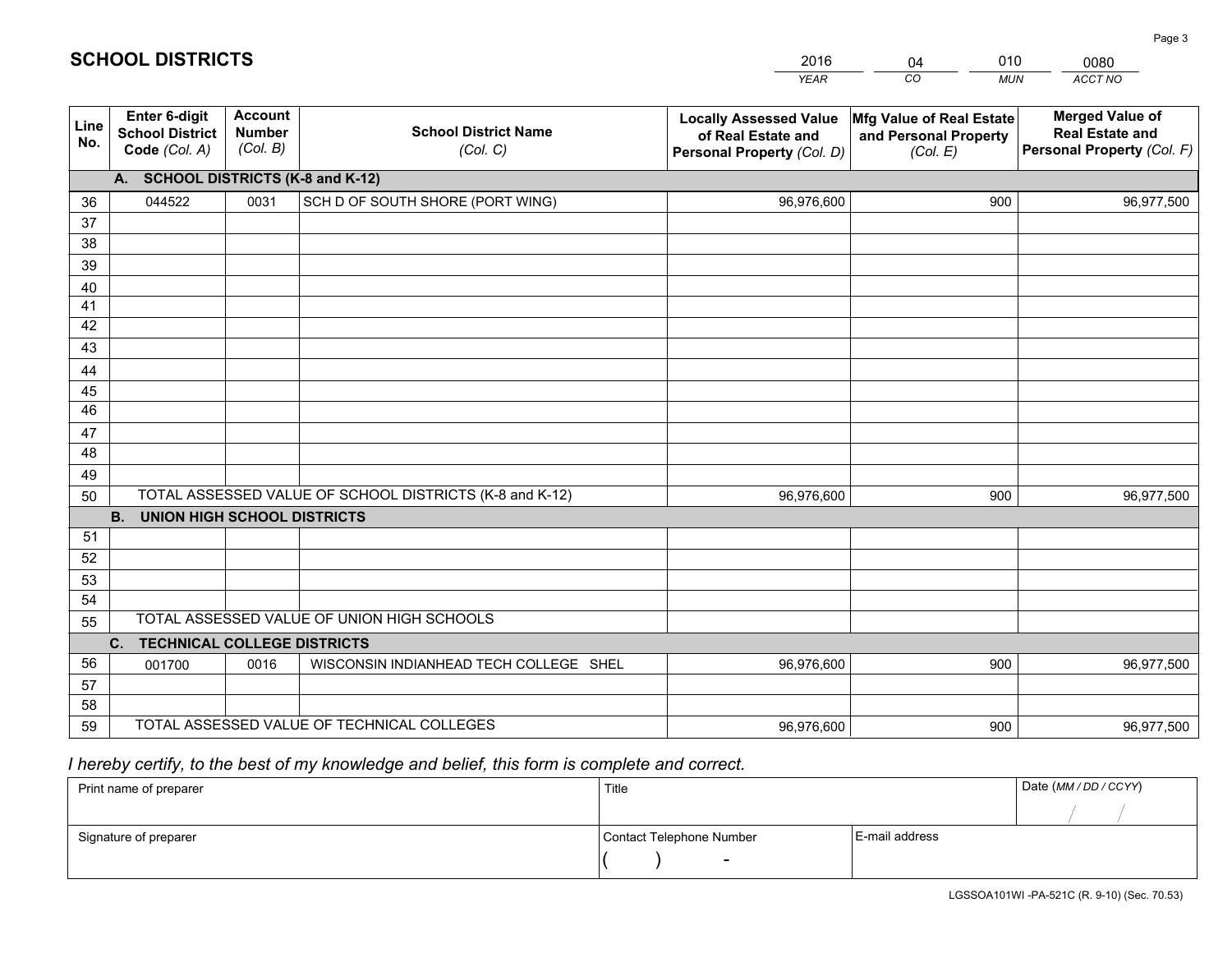#### **HIGHLIGHTS**

- 1. Complete the Statement of Assessment after the Board of Review. Reflect any changes made there.
- 2. Use black ink to complete.
- 3. Line 16 must equal Line 50, Col D.
- 4. Line 55 must equal the total of K-8 schools listed on lines 36-49. Do not include K-12 schools in this comparision.
- 5. Line 59, Col. D must equal Line 16.
- 6. Special District, School District and Technical College District values must include both real estate and personal property. Examples of Special districts are: town sanitary districts, public inland lake protection and rehabilitation districts, and metropolitan sewerage districts.
- 7. DO NOT INCLUDE Manufacturing property values.DOR will print these values on the final SOA.

MARYBETH TILLMANS TOWN OF BELL PO BOX 116

MARYBETH TILLMANS<br>TOWN OF BELL

CORNUCOPIA, WI 54827 - 0116

CORNUCOPIA, WI PO BOX 116

 $-0116$ 

54827

 8. Accuracy of this form is very important. The values reported directly affect the equalized value DOR calculates for school and special districts.

#### **Page 1:**

 If not prefilled, enter the tax year,county and municipal code,municipal type, municipal name and county name on the top of form.

Check the Amended box, if filing an amended / corrected SOA.

 Report the parcel count, acres and assessed value of taxable general property, total parcel count, (real and personal), total acres, and values from final figures set by the Board of Review.

- A. Real Estate land and improvements (buildings, etc.) is reported on lines 1 8, total line 9.
- B. Personal Property is reported on lines 11 14, Column D, total line 15.
- C. To complete this report, use the computer produced summary of the assessment roll that shows these amounts.
- D. Use whole numbers only.
- E. Add each line across and each column down to verify entries.

#### **Page 2:**

- A. Report Special Items (not subject to general property tax).
- 1. Private Forest Croplands and Managed Forest Lands are reported on lines 18,19, 20 and 21. Be sure to report assessed values **NOT** taxes.
- 2. You should have copies of the orders of entry, orders of withdrawal, etc., to update your assessment roll.
	- 3. Show hundredths of acres (e.g. 39.75).
- 4. Tax exempt lands are reported on line 22.
- 5. Omitted property and sec. 70.43, Wis. Stats., corrections of errors by assessor are reported on line 23. Report real estate and personal property separately. These should be for **prior years**, not something found on the current assessment roll after the board of review.
- B. Special District (Lines 24-35) Include the value of both real and personal property.
- The Department of Revenue (DOR) preprints much of the information regarding names and codes for schools, special districts,etc. If a district is not listed, enter the name and value only, DOR will enter the proper code.

### **Page 3 School Districts:**

Include the value of both real and personal property.

Report School District (regular, elementary, union high school, and technical college).

- 1. Regular (K-12) and Elementary (K-8) school values are reported on lines 36-49, total on line 50.
- 2. Union High School (UHS) (use only if elementary schools are listed on lines 36-49) are reported on lines 51-54. UHS total value (line 55) must equal to the total **elementary school** values reported on lines 36-49. Do notinclude K-12 schools in this comparison.
- 3. Technical College values are reported on lines 56-58, total on line 59.
- 4. Use the computer summary that shows these amounts to complete this report.

#### **This form is due the second Monday in June. File this report only after your Board of Review is complete.**

 *If you have questions: Return forms to:*

Fax number: (608) 264-6887 PO Box 8971

 Email: lgs@revenue.wi.gov Wisconsin Department of Revenue Call: (608) 261-5341 Local Government Services Section 6-97Madison WI 53708-8971

LGSSOA101WI - PA-521C (R. 9-10) (Sec. 70.53) **IPAS**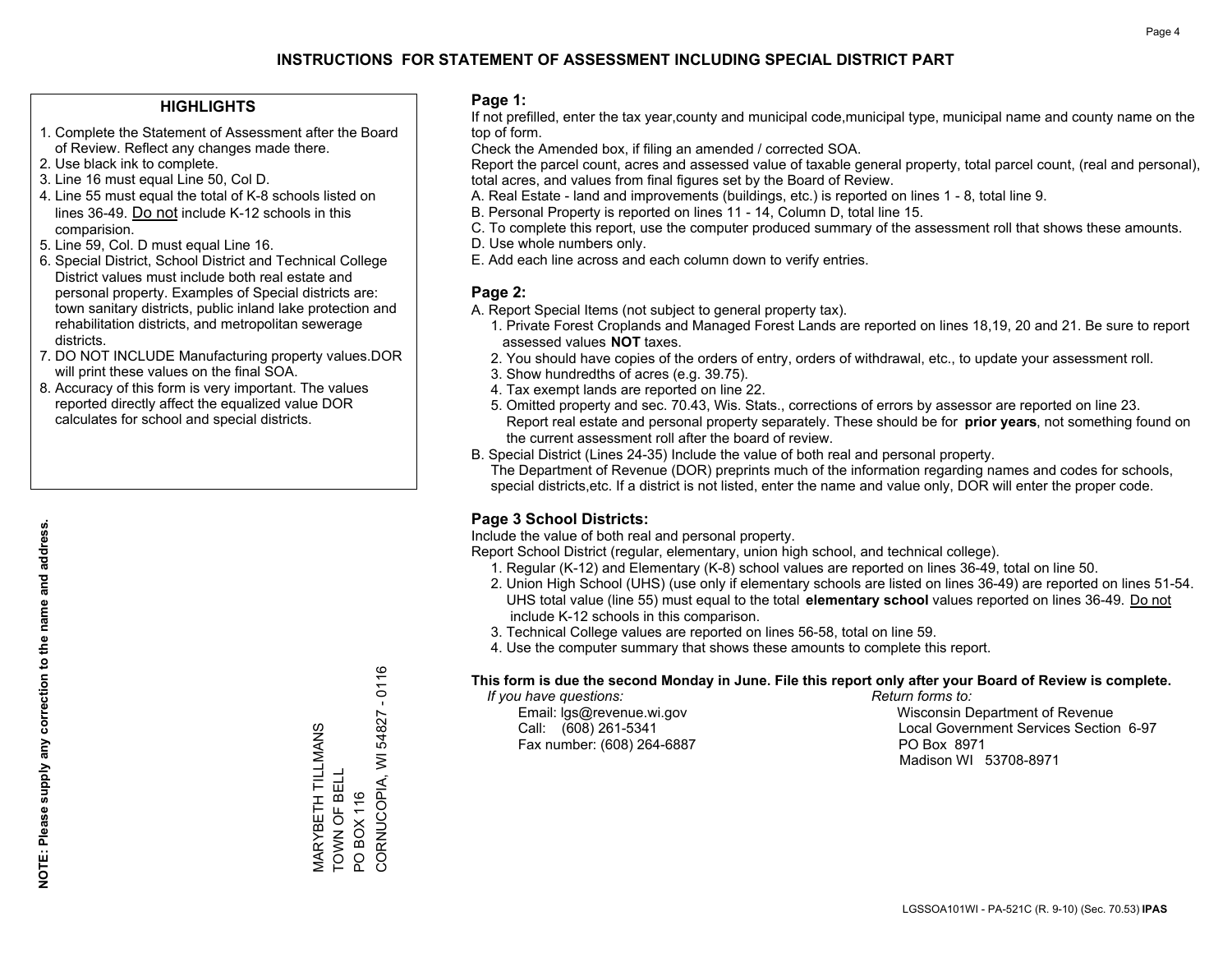**FINAL - EQUATED**

**STATEMENT OF ASSESSMENT FOR 2016** 

|          | N12  | 0081    |
|----------|------|---------|
| $\cdots$ | MUN. | ACCT NO |

|                | <b>FOR</b>                                                                                                                                                                                   | <b>TOWN OF</b><br>OF                                         | <b>CABLE</b>             |                           | <b>BAYFIELD COUNTY</b>              |                         |                      | <b>WHEN COMPLETING THIS DOCUMENT</b>     |
|----------------|----------------------------------------------------------------------------------------------------------------------------------------------------------------------------------------------|--------------------------------------------------------------|--------------------------|---------------------------|-------------------------------------|-------------------------|----------------------|------------------------------------------|
|                |                                                                                                                                                                                              | Town - Village - City                                        | <b>Municipality Name</b> |                           | <b>County Name</b>                  |                         |                      | DO NOT WRITE OVER X's OR IN SHADED AREAS |
|                |                                                                                                                                                                                              | <b>REAL ESTATE</b>                                           |                          | PARCEL COUNT              | NO. OF ACRES                        | <b>VALUE OF</b>         | <b>VALUE OF</b>      | TOTAL VALUE OF LAND                      |
| Line<br>No.    |                                                                                                                                                                                              | (See Lines 18 - 22 for<br>other Real Estate)                 |                          | TOTAL LAND   IMPROVEMENTS | <b>WHOLE</b><br><b>NUMBERS ONLY</b> | <b>LAND</b>             | <b>IMPROVEMENTS</b>  | AND IMPROVEMENTS                         |
|                |                                                                                                                                                                                              |                                                              | Col. A                   | Col. B                    | Col. C                              | Col. D                  | Col. E               | Col. F                                   |
| $\mathbf 1$    |                                                                                                                                                                                              | <b>RESIDENTIAL - Class 1</b>                                 | 1,377                    | 775                       | 2,363                               | 36,967,200              | 71,802,600           | 108,769,800                              |
| $\overline{2}$ |                                                                                                                                                                                              | <b>COMMERCIAL - Class 2</b>                                  | 167                      | 154                       | 263                                 | 4,101,400               | 10,750,900           | 14,852,300                               |
| 3              |                                                                                                                                                                                              | <b>MANUFACTURING - Class 3</b>                               | $\Omega$                 | 0                         | $\Omega$                            | 0                       | 0                    | 0                                        |
| $\overline{4}$ |                                                                                                                                                                                              | <b>AGRICULTURAL - Class 4</b>                                | 109                      |                           | 1,449                               | 163,700                 |                      | 163,700                                  |
| 5              |                                                                                                                                                                                              | <b>UNDEVELOPED - Class 5</b>                                 | 370                      |                           | 4,474                               | 1,421,900               |                      | 1,421,900                                |
| 6              | AGRICULTURAL FOREST - Class 5m                                                                                                                                                               |                                                              | 101                      |                           | 1,794                               | 1,634,700               |                      | 1,634,700                                |
| $\overline{7}$ | FOREST LANDS - Class 6                                                                                                                                                                       |                                                              | 843                      |                           | 20,257                              | 35,077,400              |                      | 35,077,400                               |
| 8              |                                                                                                                                                                                              | OTHER - Class 7                                              | 3                        | 3                         | 3                                   | 25,000                  | 201,300              | 226,300                                  |
| 9              |                                                                                                                                                                                              | TOTAL - ALL COLUMNS                                          | 2,970                    | 932                       | 30,603                              | 79,391,300              | 82,754,800           | 162,146,100                              |
| 10             |                                                                                                                                                                                              | NUMBER OF PERSONAL PROPERTY ACCOUNTS IN ROLL                 |                          |                           | 47                                  | <b>LOCALLY ASSESSED</b> | <b>MANUFACTURING</b> | <b>MERGED</b>                            |
| 11             |                                                                                                                                                                                              | BOATS AND OTHER WATERCRAFT NOT EXEMPT - Code 1               |                          |                           |                                     | $\Omega$                | 0                    | $\Omega$                                 |
| 12             |                                                                                                                                                                                              | MACHINERY, TOOLS AND PATTERNS - Code 2                       |                          |                           |                                     | 424,200                 | $\Omega$             | 424,200                                  |
| 13             |                                                                                                                                                                                              | FURNITURE, FIXTURES AND EQUIPMENT - Code 3                   |                          |                           |                                     | 257,700                 | 0                    | 257,700                                  |
| 14             |                                                                                                                                                                                              | ALL OTHER PERSONAL PROPERTY NOT EXEMPT - Codes 4A, 4B, 4C    |                          |                           |                                     | 119,000                 | 0                    | 119,000                                  |
| 15             |                                                                                                                                                                                              | TOTAL OF PERSONAL PROPERTY NOT EXEMPT (Total of Lines 11-14) |                          |                           |                                     | 800,900                 | 0                    | 800,900                                  |
| 16             | AGGREGATE ASSESSED VALUE OF ALL PROPERTY SUBJECT TO THE GENERAL PROPERTY TAX (Total of Lines 9F and 15F)<br>MUST EQUAL TOTAL VALUE OF THE SCHOOL DISTRICTS (K-12 PLUS K-8) - Line 50, Col. F |                                                              |                          |                           |                                     |                         |                      | 162,947,000                              |
| 17             |                                                                                                                                                                                              | <b>BOARD OF REVIEW</b>                                       |                          |                           | Name of Assessor                    |                         | Telephone #          |                                          |
|                |                                                                                                                                                                                              | DATE OF FINAL ADJOURNMENT                                    | 05/12/2016               |                           | <b>STEVE NORDQUIST</b>              |                         |                      | (715) 934-2902                           |

REMARKS

The Assessment Ratio to be used in calculating the estimated Fair Market Value on tax bills for this tax district is .928998043

This ratio should be used to convert assessed values to "Calculate Equalized Values" in Step 1 of the Lottery and Gaming Credit Calculations.<br>This ratio should be used in the "Computation of Tax Equivalent" schedule of the Commission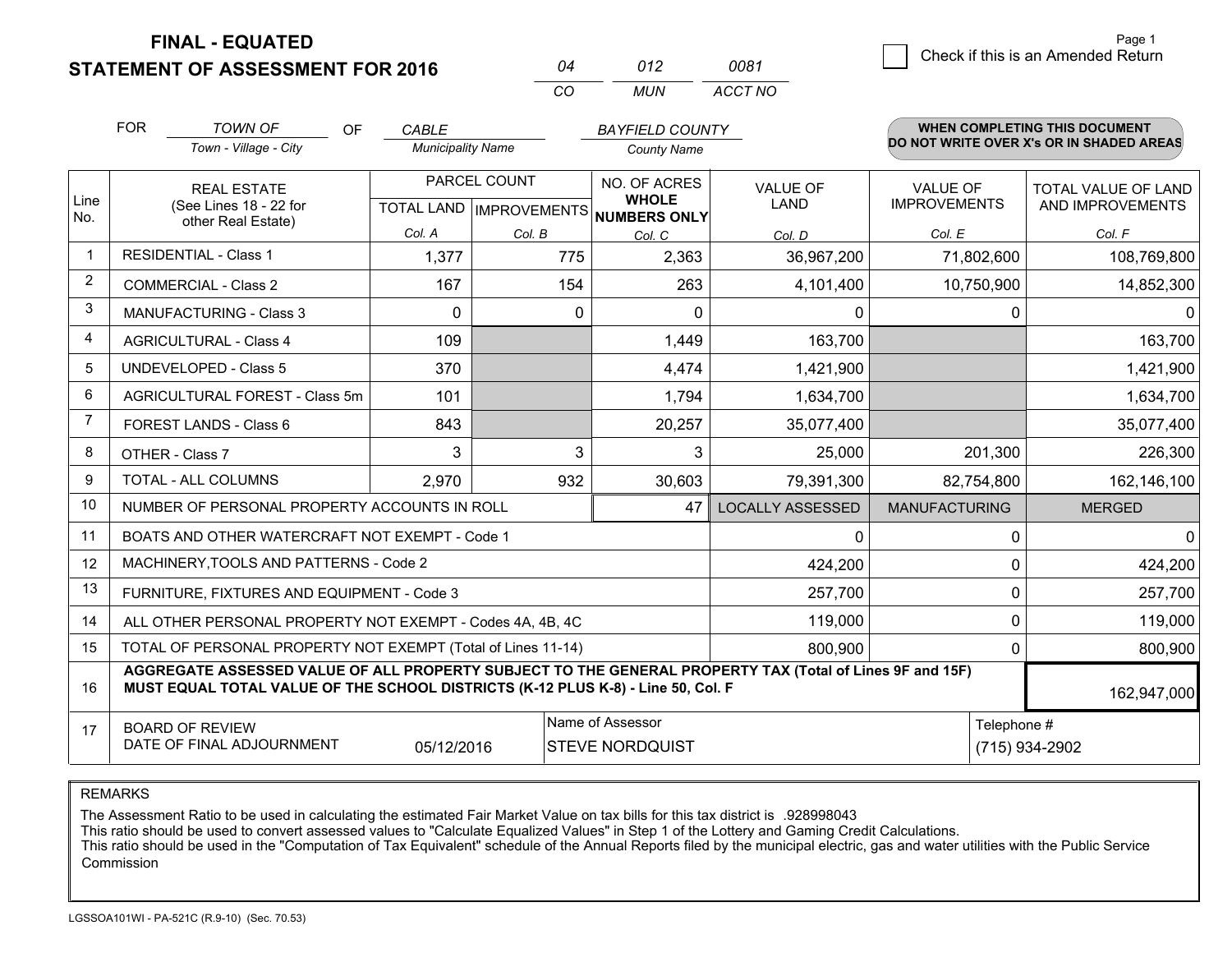*YEAR CO MUN ACCT NO* <sup>2016</sup> <sup>04</sup> <sup>012</sup> <sup>0081</sup>

Do not confuse FOREST LANDS (Line 7) with FOREST CROPS (in this section) - They are **NOT** the same

|    |                                                                                |                       |  | Private Forest Crop - Reg Class @ 10¢ per acre                   |              | Private Forest Crop - Reg Class @ \$2.52 per acre                                   |                                                                              |  |                    |  |
|----|--------------------------------------------------------------------------------|-----------------------|--|------------------------------------------------------------------|--------------|-------------------------------------------------------------------------------------|------------------------------------------------------------------------------|--|--------------------|--|
| 18 | (a) PARCELS                                                                    | (b) ACRES             |  | (c) ASSESSED VALUE                                               |              | (d) PARCELS                                                                         | (e) ACRES                                                                    |  | (f) ASSESSED VALUE |  |
|    |                                                                                |                       |  |                                                                  |              |                                                                                     |                                                                              |  |                    |  |
|    |                                                                                |                       |  | Private Forest Crop - Special Class @ 20¢ per acre               |              |                                                                                     | Entered Before 2005 Managed Forest - Ferrous Mining CLOSED @ \$8.27 per acre |  |                    |  |
| 19 | (a) PARCELS                                                                    | (b) ACRES             |  | (c) ASSESSED VALUE                                               |              | (d) PARCELS                                                                         | (e) ACRES                                                                    |  | (f) ASSESSED VALUE |  |
|    |                                                                                |                       |  |                                                                  |              |                                                                                     |                                                                              |  |                    |  |
|    |                                                                                |                       |  | Entered Before 2005 Managed Forest - OPEN @ \$.79 per acre       |              |                                                                                     | Entered Before 2005 Managed Forest - CLOSED @ \$1.87 per acre                |  |                    |  |
| 20 | (a) PARCELS                                                                    | (b) ACRES             |  | (c) ASSESSED VALUE                                               |              | (d) PARCELS                                                                         | (e) ACRES                                                                    |  | (f) ASSESSED VALUE |  |
|    | 90                                                                             | 3,588,800<br>3.593.85 |  |                                                                  | 26<br>820.24 |                                                                                     | 978,900                                                                      |  |                    |  |
|    | Entered After 2004 Managed Forest - OPEN @<br>\$2.14 per acre                  |                       |  |                                                                  |              | Entered After 2004 Managed Forest - CLOSED @ \$10.68 per acre<br>(f) ASSESSED VALUE |                                                                              |  |                    |  |
| 21 | (a) PARCELS                                                                    | (b) ACRES             |  | (c) ASSESSED VALUE                                               | (d) PARCELS  |                                                                                     | (e) ACRES                                                                    |  |                    |  |
|    |                                                                                |                       |  |                                                                  |              |                                                                                     |                                                                              |  |                    |  |
|    | 10 <sup>1</sup>                                                                | 396.63                |  | 467,600                                                          |              | 10                                                                                  | 273.67                                                                       |  |                    |  |
| 22 | (a) County Forest Cropland Acres                                               |                       |  | (b) Federal Acres                                                |              | (c) State Acres                                                                     | (d) County (NOT FOREST CROP) Acres                                           |  | (e) Other Acres    |  |
|    | 5,556.3                                                                        |                       |  | 1.470.18                                                         |              | 1,025.53<br>96.66                                                                   |                                                                              |  | 546.6              |  |
|    |                                                                                |                       |  | Assessed Value of Omitted Property From Prior Years (Sec. 70.44) |              |                                                                                     | Assessed Value of Sec. 70.43 Corrections of Errors by Assessors              |  |                    |  |
|    |                                                                                | (a) REAL ESTATE       |  | (b) PERSONAL                                                     |              |                                                                                     | (c1) REAL ESTATE                                                             |  | (c2) PERSONAL      |  |
| 23 |                                                                                |                       |  |                                                                  |              |                                                                                     |                                                                              |  |                    |  |
|    | Manufacturing Equated Value of Omitted Property From Prior Years (Sec. 70.995) |                       |  |                                                                  |              |                                                                                     | Mfg. Equated Value of Sec.70.43 Corrections of Errors by Assessors           |  |                    |  |
|    | (d) REAL ESTATE                                                                |                       |  | (e) PERSONAL                                                     |              | (f1) REAL ESTATE                                                                    |                                                                              |  | (f2) PERSONAL      |  |
|    |                                                                                |                       |  |                                                                  |              |                                                                                     |                                                                              |  |                    |  |

## **SPECIAL DISTRICTS**

| Line<br>No. | <b>Enter 6-digit</b><br>Special District<br>Code (Col. A) | Account<br><b>Number</b><br>(Col. B) | <b>Special District Name</b><br>(Col. C) | <b>Locally Assessed Value</b><br>of Real Estate and<br><b>Personal Property (Col. D)</b> | Mfg Value of Real Estate<br>and Personal Property<br>(Col. E) | <b>Merged Value of</b><br><b>Real Estate and</b><br>Personal Property (Col. F) |
|-------------|-----------------------------------------------------------|--------------------------------------|------------------------------------------|------------------------------------------------------------------------------------------|---------------------------------------------------------------|--------------------------------------------------------------------------------|
| 24          | 048020                                                    | 0024                                 | TAHKODAH LAKE DISTRICT                   | 7,097,300                                                                                |                                                               | 7,097,300                                                                      |
| 25          | 047110                                                    | 0580                                 | CABLE SANITARY DISTRICT #1               | 15,694,500                                                                               |                                                               | 15,694,500                                                                     |
| 26          |                                                           |                                      |                                          |                                                                                          |                                                               |                                                                                |
| 27          |                                                           |                                      |                                          |                                                                                          |                                                               |                                                                                |
| 28          |                                                           |                                      |                                          |                                                                                          |                                                               |                                                                                |
| 29          |                                                           |                                      |                                          |                                                                                          |                                                               |                                                                                |
| 30          |                                                           |                                      |                                          |                                                                                          |                                                               |                                                                                |
| 31          |                                                           |                                      |                                          |                                                                                          |                                                               |                                                                                |
| 32          |                                                           |                                      |                                          |                                                                                          |                                                               |                                                                                |
| 33          |                                                           |                                      |                                          |                                                                                          |                                                               |                                                                                |
| 34          |                                                           |                                      |                                          |                                                                                          |                                                               |                                                                                |
| 35          |                                                           |                                      |                                          |                                                                                          |                                                               |                                                                                |

LGSSOA101WI-PA - 521C (R. 9-10) (Sec. 70.53)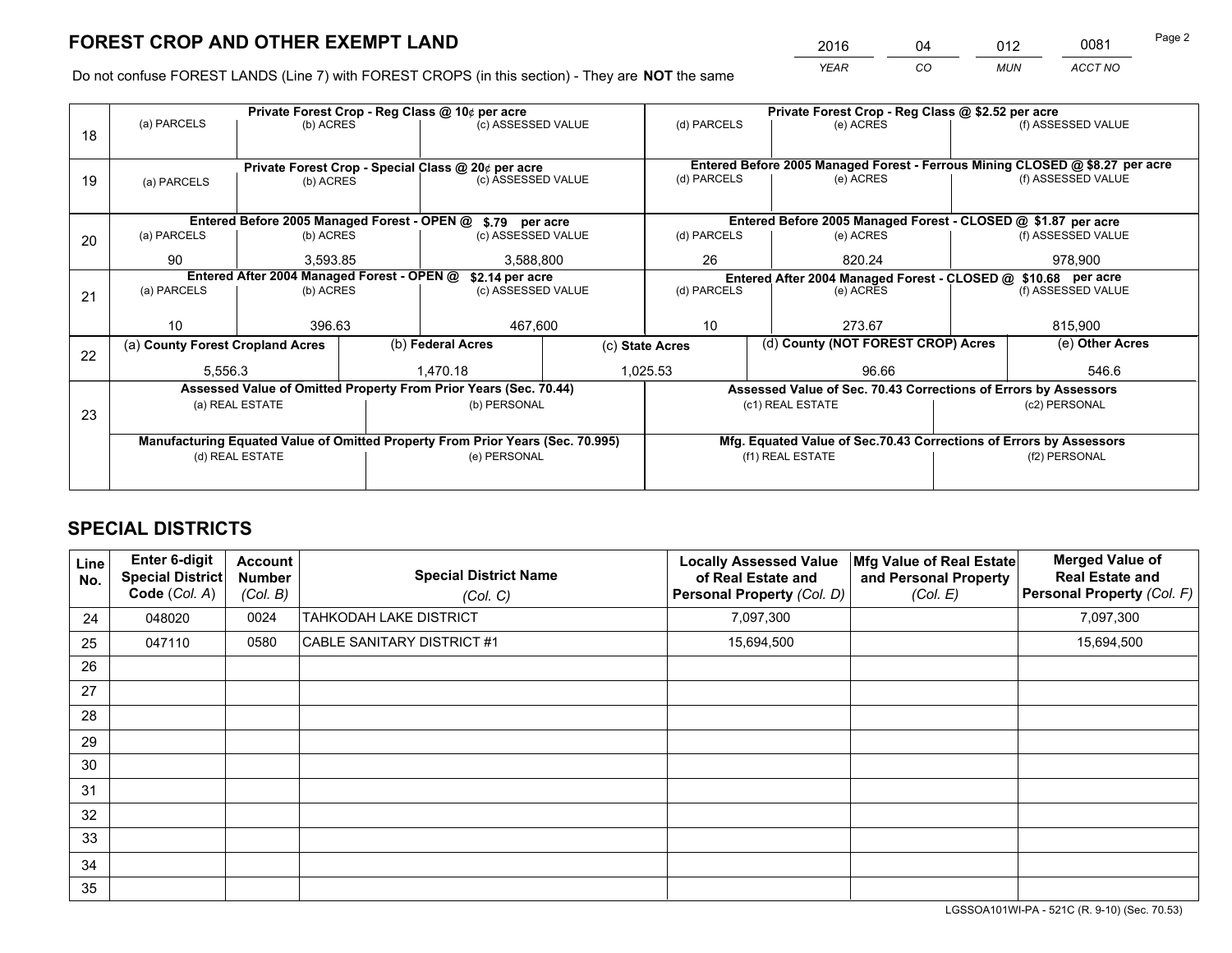|             |                                                          |                                             |                                                         | <b>YEAR</b>                                                                       | CO<br><b>MUN</b>                                              | ACCT NO                                                                        |
|-------------|----------------------------------------------------------|---------------------------------------------|---------------------------------------------------------|-----------------------------------------------------------------------------------|---------------------------------------------------------------|--------------------------------------------------------------------------------|
| Line<br>No. | Enter 6-digit<br><b>School District</b><br>Code (Col. A) | <b>Account</b><br><b>Number</b><br>(Col. B) | <b>School District Name</b><br>(Col. C)                 | <b>Locally Assessed Value</b><br>of Real Estate and<br>Personal Property (Col. D) | Mfg Value of Real Estate<br>and Personal Property<br>(Col. E) | <b>Merged Value of</b><br><b>Real Estate and</b><br>Personal Property (Col. F) |
|             | A. SCHOOL DISTRICTS (K-8 and K-12)                       |                                             |                                                         |                                                                                   |                                                               |                                                                                |
| 36          | 041491                                                   | 0030                                        | SCH D OF DRUMMOND                                       | 162,947,000                                                                       |                                                               | 162,947,000                                                                    |
| 37          |                                                          |                                             |                                                         |                                                                                   |                                                               |                                                                                |
| 38          |                                                          |                                             |                                                         |                                                                                   |                                                               |                                                                                |
| 39          |                                                          |                                             |                                                         |                                                                                   |                                                               |                                                                                |
| 40          |                                                          |                                             |                                                         |                                                                                   |                                                               |                                                                                |
| 41          |                                                          |                                             |                                                         |                                                                                   |                                                               |                                                                                |
| 42          |                                                          |                                             |                                                         |                                                                                   |                                                               |                                                                                |
| 43          |                                                          |                                             |                                                         |                                                                                   |                                                               |                                                                                |
| 44<br>45    |                                                          |                                             |                                                         |                                                                                   |                                                               |                                                                                |
| 46          |                                                          |                                             |                                                         |                                                                                   |                                                               |                                                                                |
| 47          |                                                          |                                             |                                                         |                                                                                   |                                                               |                                                                                |
| 48          |                                                          |                                             |                                                         |                                                                                   |                                                               |                                                                                |
| 49          |                                                          |                                             |                                                         |                                                                                   |                                                               |                                                                                |
| 50          |                                                          |                                             | TOTAL ASSESSED VALUE OF SCHOOL DISTRICTS (K-8 and K-12) | 162,947,000                                                                       |                                                               | 162,947,000                                                                    |
|             | <b>B.</b><br><b>UNION HIGH SCHOOL DISTRICTS</b>          |                                             |                                                         |                                                                                   |                                                               |                                                                                |
| 51          |                                                          |                                             |                                                         |                                                                                   |                                                               |                                                                                |
| 52          |                                                          |                                             |                                                         |                                                                                   |                                                               |                                                                                |
| 53          |                                                          |                                             |                                                         |                                                                                   |                                                               |                                                                                |
| 54          |                                                          |                                             |                                                         |                                                                                   |                                                               |                                                                                |
| 55          |                                                          |                                             | TOTAL ASSESSED VALUE OF UNION HIGH SCHOOLS              |                                                                                   |                                                               |                                                                                |
|             | C.<br><b>TECHNICAL COLLEGE DISTRICTS</b>                 |                                             |                                                         |                                                                                   |                                                               |                                                                                |
| 56          | 001700                                                   | 0016                                        | WISCONSIN INDIANHEAD TECH COLLEGE SHEL                  | 162,947,000                                                                       |                                                               | 162,947,000                                                                    |
| 57          |                                                          |                                             |                                                         |                                                                                   |                                                               |                                                                                |
| 58          |                                                          |                                             |                                                         |                                                                                   |                                                               |                                                                                |
| 59          |                                                          |                                             | TOTAL ASSESSED VALUE OF TECHNICAL COLLEGES              | 162,947,000                                                                       |                                                               | 162,947,000                                                                    |

04

012

 *I hereby certify, to the best of my knowledge and belief, this form is complete and correct.*

**SCHOOL DISTRICTS**

| Print name of preparer | Title                    |                | Date (MM / DD / CCYY) |
|------------------------|--------------------------|----------------|-----------------------|
|                        |                          |                |                       |
| Signature of preparer  | Contact Telephone Number | E-mail address |                       |
|                        | $\sim$                   |                |                       |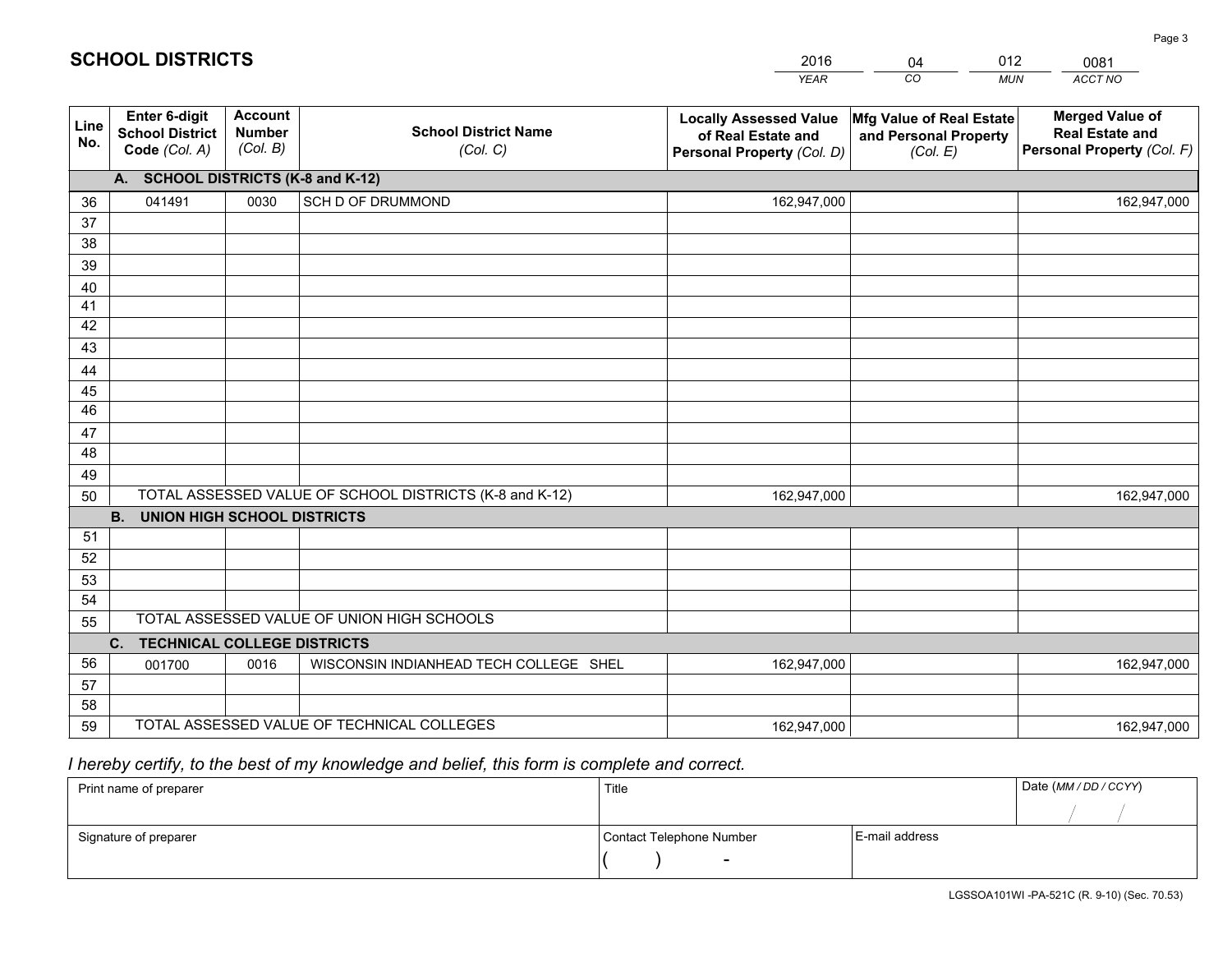#### **HIGHLIGHTS**

- 1. Complete the Statement of Assessment after the Board of Review. Reflect any changes made there.
- 2. Use black ink to complete.
- 3. Line 16 must equal Line 50, Col D.
- 4. Line 55 must equal the total of K-8 schools listed on lines 36-49. Do not include K-12 schools in this comparision.
- 5. Line 59, Col. D must equal Line 16.
- 6. Special District, School District and Technical College District values must include both real estate and personal property. Examples of Special districts are: town sanitary districts, public inland lake protection and rehabilitation districts, and metropolitan sewerage districts.
- 7. DO NOT INCLUDE Manufacturing property values.DOR will print these values on the final SOA.

LAURA BJORK TOWN OF CABLE P O BOX 476

LAURA BJORK<br>TOWN OF CABLE

CABLE, WI 54821 - 0476

CABLE, WI 54821 - 0476

P O BOX 476

 8. Accuracy of this form is very important. The values reported directly affect the equalized value DOR calculates for school and special districts.

#### **Page 1:**

 If not prefilled, enter the tax year,county and municipal code,municipal type, municipal name and county name on the top of form.

Check the Amended box, if filing an amended / corrected SOA.

 Report the parcel count, acres and assessed value of taxable general property, total parcel count, (real and personal), total acres, and values from final figures set by the Board of Review.

- A. Real Estate land and improvements (buildings, etc.) is reported on lines 1 8, total line 9.
- B. Personal Property is reported on lines 11 14, Column D, total line 15.
- C. To complete this report, use the computer produced summary of the assessment roll that shows these amounts.
- D. Use whole numbers only.
- E. Add each line across and each column down to verify entries.

#### **Page 2:**

- A. Report Special Items (not subject to general property tax).
- 1. Private Forest Croplands and Managed Forest Lands are reported on lines 18,19, 20 and 21. Be sure to report assessed values **NOT** taxes.
- 2. You should have copies of the orders of entry, orders of withdrawal, etc., to update your assessment roll.
	- 3. Show hundredths of acres (e.g. 39.75).
- 4. Tax exempt lands are reported on line 22.
- 5. Omitted property and sec. 70.43, Wis. Stats., corrections of errors by assessor are reported on line 23. Report real estate and personal property separately. These should be for **prior years**, not something found on the current assessment roll after the board of review.
- B. Special District (Lines 24-35) Include the value of both real and personal property.
- The Department of Revenue (DOR) preprints much of the information regarding names and codes for schools, special districts,etc. If a district is not listed, enter the name and value only, DOR will enter the proper code.

### **Page 3 School Districts:**

Include the value of both real and personal property.

Report School District (regular, elementary, union high school, and technical college).

- 1. Regular (K-12) and Elementary (K-8) school values are reported on lines 36-49, total on line 50.
- 2. Union High School (UHS) (use only if elementary schools are listed on lines 36-49) are reported on lines 51-54. UHS total value (line 55) must equal to the total **elementary school** values reported on lines 36-49. Do notinclude K-12 schools in this comparison.
- 3. Technical College values are reported on lines 56-58, total on line 59.
- 4. Use the computer summary that shows these amounts to complete this report.

#### **This form is due the second Monday in June. File this report only after your Board of Review is complete.**

 *If you have questions: Return forms to:*

Fax number: (608) 264-6887 PO Box 8971

 Email: lgs@revenue.wi.gov Wisconsin Department of Revenue Call: (608) 261-5341 Local Government Services Section 6-97Madison WI 53708-8971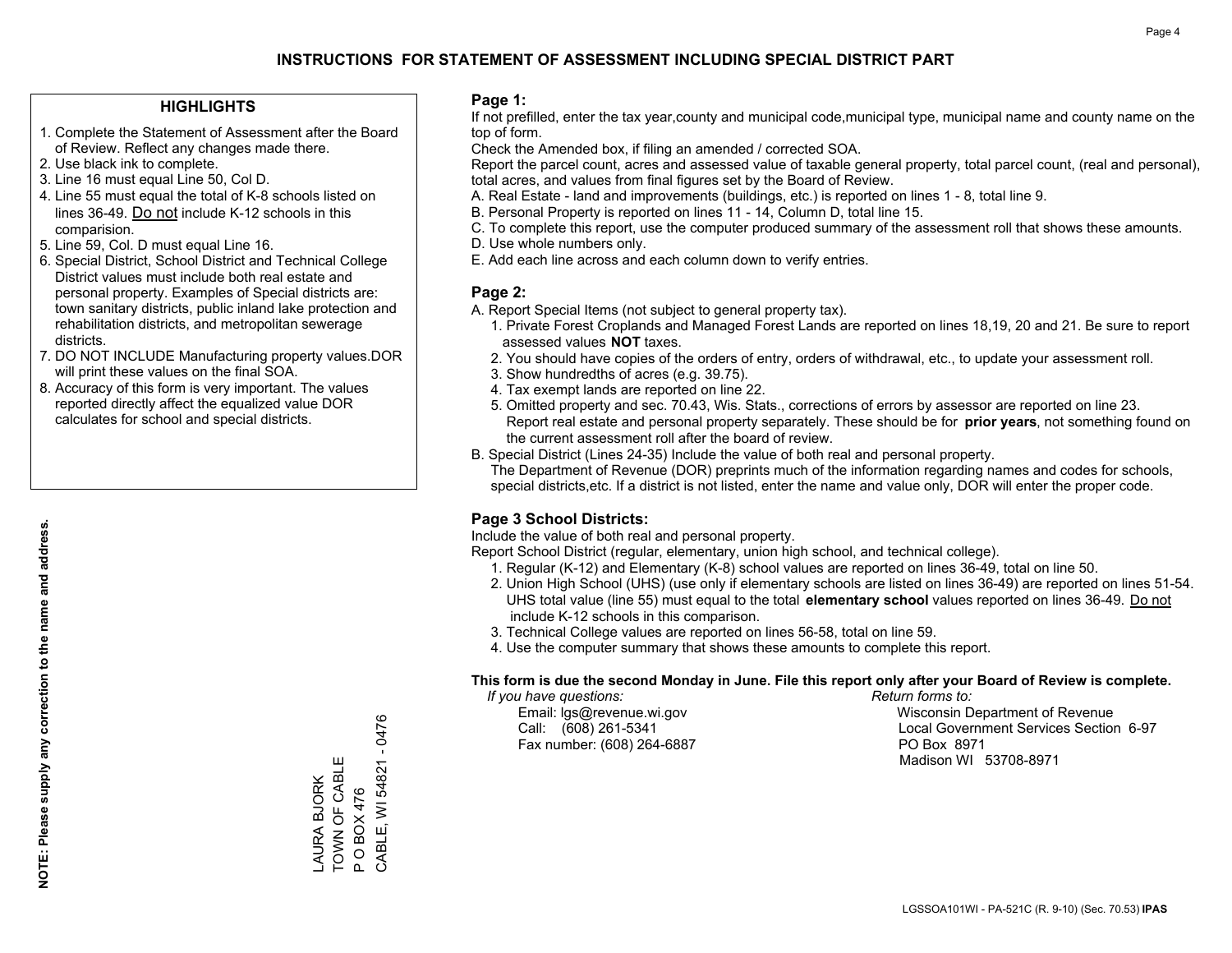**FINAL - EQUATED**

**STATEMENT OF ASSESSMENT FOR 2016** 

|    | 014  | NN82    |
|----|------|---------|
| ΓO | MUN. | ACCT NO |

|              | <b>FOR</b>                                                                                                                                                                                   | <b>TOWN OF</b><br><b>OF</b>                                  | <b>CLOVER</b>            |              | <b>BAYFIELD COUNTY</b>                              |                         |                      | <b>WHEN COMPLETING THIS DOCUMENT</b><br>DO NOT WRITE OVER X's OR IN SHADED AREAS |
|--------------|----------------------------------------------------------------------------------------------------------------------------------------------------------------------------------------------|--------------------------------------------------------------|--------------------------|--------------|-----------------------------------------------------|-------------------------|----------------------|----------------------------------------------------------------------------------|
|              |                                                                                                                                                                                              | Town - Village - City                                        | <b>Municipality Name</b> |              | <b>County Name</b>                                  |                         |                      |                                                                                  |
|              | <b>REAL ESTATE</b>                                                                                                                                                                           |                                                              |                          | PARCEL COUNT | <b>NO. OF ACRES</b>                                 | <b>VALUE OF</b>         | <b>VALUE OF</b>      | TOTAL VALUE OF LAND                                                              |
| Line<br>No.  | (See Lines 18 - 22 for                                                                                                                                                                       | other Real Estate)                                           |                          |              | <b>WHOLE</b><br>TOTAL LAND MPROVEMENTS NUMBERS ONLY | LAND                    | <b>IMPROVEMENTS</b>  | AND IMPROVEMENTS                                                                 |
|              |                                                                                                                                                                                              |                                                              | Col. A                   | Col. B       | Col. C                                              | Col. D                  | Col. E               | Col. F                                                                           |
| $\mathbf{1}$ |                                                                                                                                                                                              | <b>RESIDENTIAL - Class 1</b>                                 | 546                      | 405          | 1,807                                               | 32,171,500              | 29,667,900           | 61,839,400                                                                       |
| 2            |                                                                                                                                                                                              | <b>COMMERCIAL - Class 2</b>                                  | 32                       | 20           | 51                                                  | 619,400                 | 1,714,700            | 2,334,100                                                                        |
| 3            |                                                                                                                                                                                              | MANUFACTURING - Class 3                                      | $\Omega$                 | $\mathbf 0$  | $\Omega$                                            | 0                       | 0                    | 0                                                                                |
| 4            |                                                                                                                                                                                              | <b>AGRICULTURAL - Class 4</b>                                | 61                       |              | 1,231                                               | 116,700                 |                      | 116,700                                                                          |
| 5            |                                                                                                                                                                                              | <b>UNDEVELOPED - Class 5</b>                                 | 59                       |              | 867                                                 | 298,000                 |                      | 298,000                                                                          |
| 6            |                                                                                                                                                                                              | AGRICULTURAL FOREST - Class 5m                               | 38                       |              | 548                                                 | 407,600                 |                      | 407,600                                                                          |
| 7            |                                                                                                                                                                                              | FOREST LANDS - Class 6                                       | 402                      |              | 8,734                                               | 12,940,200              |                      | 12,940,200                                                                       |
| 8            |                                                                                                                                                                                              | OTHER - Class 7                                              | 4                        | 4            | 6                                                   | 16,300                  | 234,500              | 250,800                                                                          |
| 9            |                                                                                                                                                                                              | TOTAL - ALL COLUMNS                                          | 1,142                    | 429          | 13,244                                              | 46,569,700              | 31,617,100           | 78,186,800                                                                       |
| 10           |                                                                                                                                                                                              | NUMBER OF PERSONAL PROPERTY ACCOUNTS IN ROLL                 |                          |              | 23                                                  | <b>LOCALLY ASSESSED</b> | <b>MANUFACTURING</b> | <b>MERGED</b>                                                                    |
| 11           |                                                                                                                                                                                              | BOATS AND OTHER WATERCRAFT NOT EXEMPT - Code 1               |                          |              |                                                     | 0                       | 0                    | $\overline{0}$                                                                   |
| 12           |                                                                                                                                                                                              | MACHINERY, TOOLS AND PATTERNS - Code 2                       |                          |              |                                                     | 42,460                  | 10,200               | 52,660                                                                           |
| 13           |                                                                                                                                                                                              | FURNITURE, FIXTURES AND EQUIPMENT - Code 3                   |                          |              |                                                     | 21,035                  | 300                  | 21,335                                                                           |
| 14           |                                                                                                                                                                                              | ALL OTHER PERSONAL PROPERTY NOT EXEMPT - Codes 4A, 4B, 4C    |                          |              |                                                     | 119,255                 | 400                  | 119,655                                                                          |
| 15           |                                                                                                                                                                                              | TOTAL OF PERSONAL PROPERTY NOT EXEMPT (Total of Lines 11-14) |                          |              |                                                     | 182,750                 | 10,900               | 193,650                                                                          |
| 16           | AGGREGATE ASSESSED VALUE OF ALL PROPERTY SUBJECT TO THE GENERAL PROPERTY TAX (Total of Lines 9F and 15F)<br>MUST EQUAL TOTAL VALUE OF THE SCHOOL DISTRICTS (K-12 PLUS K-8) - Line 50, Col. F |                                                              |                          |              |                                                     |                         | 78,380,450           |                                                                                  |
| 17           |                                                                                                                                                                                              | <b>BOARD OF REVIEW</b>                                       |                          |              | Name of Assessor                                    |                         | Telephone #          |                                                                                  |
|              |                                                                                                                                                                                              | DATE OF FINAL ADJOURNMENT                                    | 07/16/2016               |              | NORTH WI ASSESSMENT SERVICE                         |                         |                      | (715) 779-3088                                                                   |

REMARKS

The Assessment Ratio to be used in calculating the estimated Fair Market Value on tax bills for this tax district is 1.106805118

This ratio should be used to convert assessed values to "Calculate Equalized Values" in Step 1 of the Lottery and Gaming Credit Calculations.<br>This ratio should be used in the "Computation of Tax Equivalent" schedule of the Commission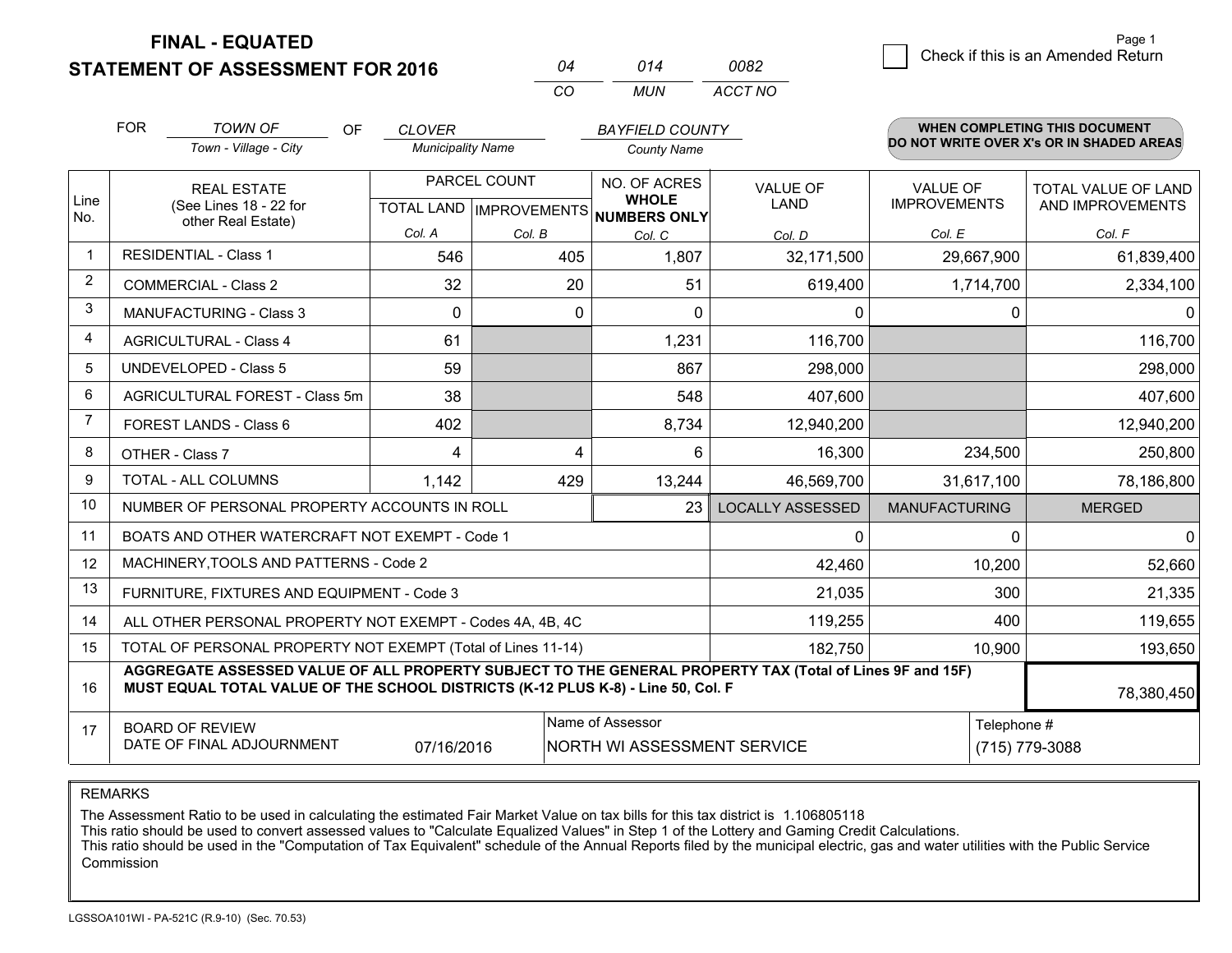*YEAR CO MUN ACCT NO* <sup>2016</sup> <sup>04</sup> <sup>014</sup> <sup>0082</sup>

Do not confuse FOREST LANDS (Line 7) with FOREST CROPS (in this section) - They are **NOT** the same

|    |                                                                                |                                            |  | Private Forest Crop - Reg Class @ 10¢ per acre                   |                 | Private Forest Crop - Reg Class @ \$2.52 per acre |                                                               |                                    |                    |                                                                              |
|----|--------------------------------------------------------------------------------|--------------------------------------------|--|------------------------------------------------------------------|-----------------|---------------------------------------------------|---------------------------------------------------------------|------------------------------------|--------------------|------------------------------------------------------------------------------|
| 18 | (a) PARCELS                                                                    | (b) ACRES                                  |  | (c) ASSESSED VALUE                                               |                 | (d) PARCELS                                       |                                                               | (e) ACRES                          |                    | (f) ASSESSED VALUE                                                           |
|    | 6                                                                              | 240                                        |  | 340.000                                                          |                 | 25                                                |                                                               | 998.82                             |                    | 1,483,200                                                                    |
|    |                                                                                |                                            |  | Private Forest Crop - Special Class @ 20¢ per acre               |                 |                                                   |                                                               |                                    |                    | Entered Before 2005 Managed Forest - Ferrous Mining CLOSED @ \$8.27 per acre |
| 19 | (a) PARCELS                                                                    | (b) ACRES                                  |  | (c) ASSESSED VALUE                                               |                 | (d) PARCELS                                       |                                                               | (e) ACRES                          |                    | (f) ASSESSED VALUE                                                           |
|    |                                                                                |                                            |  |                                                                  |                 |                                                   |                                                               |                                    |                    |                                                                              |
|    |                                                                                |                                            |  | Entered Before 2005 Managed Forest - OPEN @ \$.79 per acre       |                 |                                                   |                                                               |                                    |                    | Entered Before 2005 Managed Forest - CLOSED @ \$1.87 per acre                |
| 20 | (a) PARCELS                                                                    | (b) ACRES                                  |  | (c) ASSESSED VALUE                                               |                 | (d) PARCELS                                       |                                                               | (e) ACRES                          |                    | (f) ASSESSED VALUE                                                           |
|    | 76                                                                             | 2,805.67                                   |  |                                                                  | 4,159,000<br>10 |                                                   |                                                               | 239                                |                    | 294,800                                                                      |
|    |                                                                                | Entered After 2004 Managed Forest - OPEN @ |  | \$2.14 per acre                                                  |                 |                                                   | Entered After 2004 Managed Forest - CLOSED @ \$10.68 per acre |                                    |                    |                                                                              |
| 21 | (a) PARCELS                                                                    | (b) ACRES                                  |  | (c) ASSESSED VALUE                                               |                 | (d) PARCELS<br>(e) ACRES                          |                                                               |                                    | (f) ASSESSED VALUE |                                                                              |
|    |                                                                                |                                            |  |                                                                  |                 |                                                   |                                                               |                                    |                    |                                                                              |
|    | 39                                                                             | 1.424.61                                   |  | 2,069,600                                                        |                 | 20<br>723.12                                      |                                                               |                                    | 1,439,100          |                                                                              |
| 22 | (a) County Forest Cropland Acres                                               |                                            |  | (b) Federal Acres                                                | (c) State Acres |                                                   |                                                               | (d) County (NOT FOREST CROP) Acres |                    | (e) Other Acres                                                              |
|    | 5,388.86                                                                       |                                            |  | 11.960                                                           |                 | 1,156.07<br>6.23                                  |                                                               |                                    |                    | 342.96                                                                       |
|    |                                                                                |                                            |  | Assessed Value of Omitted Property From Prior Years (Sec. 70.44) |                 |                                                   |                                                               |                                    |                    | Assessed Value of Sec. 70.43 Corrections of Errors by Assessors              |
|    |                                                                                | (a) REAL ESTATE                            |  | (b) PERSONAL                                                     |                 |                                                   | (c1) REAL ESTATE                                              |                                    |                    | (c2) PERSONAL                                                                |
| 23 |                                                                                |                                            |  |                                                                  |                 |                                                   |                                                               |                                    |                    |                                                                              |
|    | Manufacturing Equated Value of Omitted Property From Prior Years (Sec. 70.995) |                                            |  |                                                                  |                 |                                                   |                                                               |                                    |                    | Mfg. Equated Value of Sec.70.43 Corrections of Errors by Assessors           |
|    | (d) REAL ESTATE                                                                |                                            |  | (e) PERSONAL                                                     |                 | (f1) REAL ESTATE                                  |                                                               |                                    | (f2) PERSONAL      |                                                                              |
|    |                                                                                |                                            |  |                                                                  |                 |                                                   |                                                               |                                    |                    |                                                                              |

## **SPECIAL DISTRICTS**

| Line<br>No. | Enter 6-digit<br>Special District<br>Code (Col. A) | <b>Account</b><br><b>Number</b><br>(Col. B) | <b>Special District Name</b><br>(Col. C) | <b>Locally Assessed Value</b><br>of Real Estate and<br>Personal Property (Col. D) | Mfg Value of Real Estate<br>and Personal Property<br>(Col. E) | <b>Merged Value of</b><br><b>Real Estate and</b><br>Personal Property (Col. F) |
|-------------|----------------------------------------------------|---------------------------------------------|------------------------------------------|-----------------------------------------------------------------------------------|---------------------------------------------------------------|--------------------------------------------------------------------------------|
| 24          | 047090                                             | 0022                                        | CLOVER SANITARY DISTRICT #1              | 9,082,655                                                                         |                                                               | 9,082,655                                                                      |
| 25          |                                                    |                                             |                                          |                                                                                   |                                                               |                                                                                |
| 26          |                                                    |                                             |                                          |                                                                                   |                                                               |                                                                                |
| 27          |                                                    |                                             |                                          |                                                                                   |                                                               |                                                                                |
| 28          |                                                    |                                             |                                          |                                                                                   |                                                               |                                                                                |
| 29          |                                                    |                                             |                                          |                                                                                   |                                                               |                                                                                |
| 30          |                                                    |                                             |                                          |                                                                                   |                                                               |                                                                                |
| 31          |                                                    |                                             |                                          |                                                                                   |                                                               |                                                                                |
| 32          |                                                    |                                             |                                          |                                                                                   |                                                               |                                                                                |
| 33          |                                                    |                                             |                                          |                                                                                   |                                                               |                                                                                |
| 34          |                                                    |                                             |                                          |                                                                                   |                                                               |                                                                                |
| 35          |                                                    |                                             |                                          |                                                                                   |                                                               |                                                                                |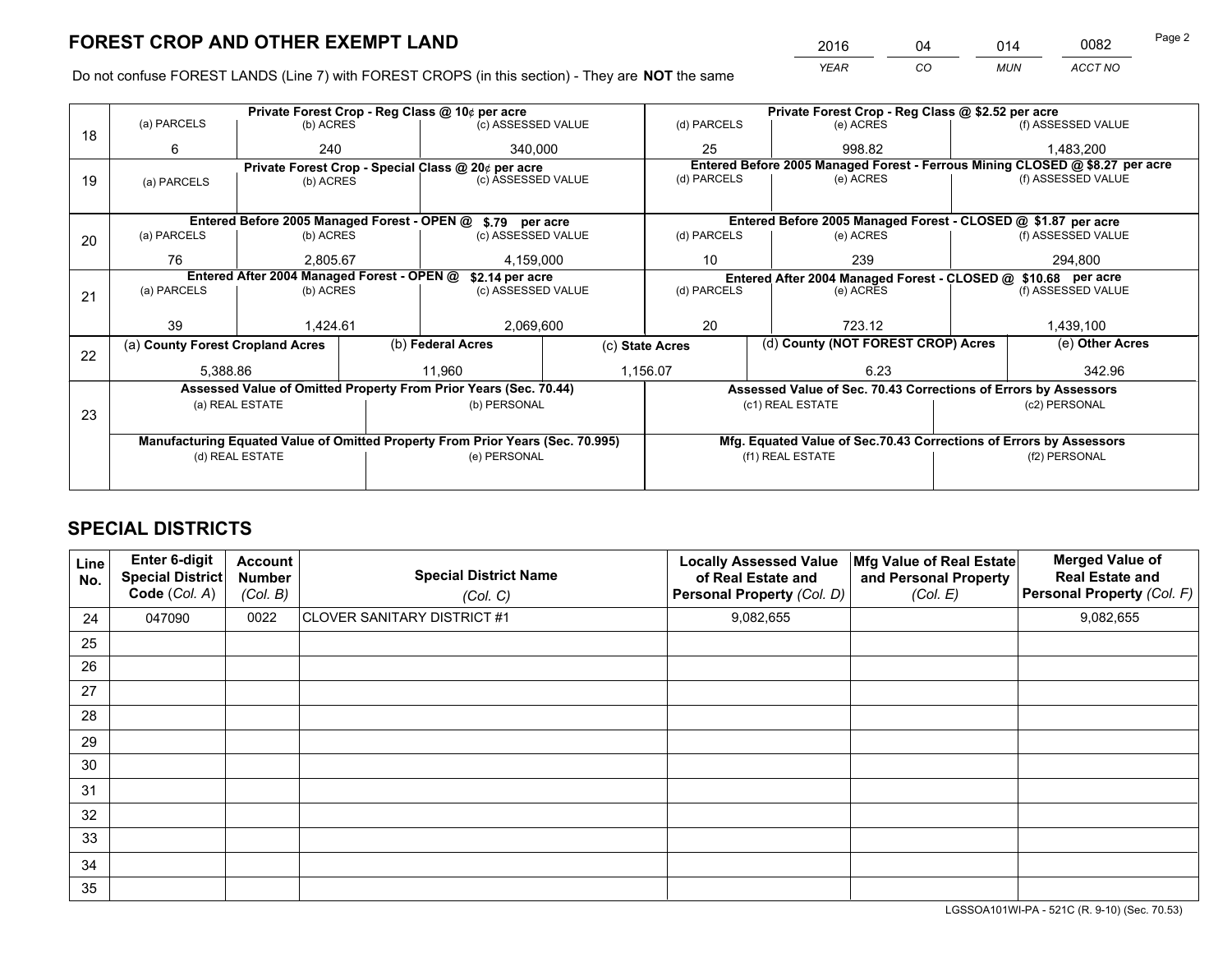|             |                                                                 |                                             |                                                         | <b>YEAR</b>                                                                       | CO<br><b>MUN</b>                                              | <b>ACCT NO</b>                                                                 |
|-------------|-----------------------------------------------------------------|---------------------------------------------|---------------------------------------------------------|-----------------------------------------------------------------------------------|---------------------------------------------------------------|--------------------------------------------------------------------------------|
| Line<br>No. | <b>Enter 6-digit</b><br><b>School District</b><br>Code (Col. A) | <b>Account</b><br><b>Number</b><br>(Col. B) | <b>School District Name</b><br>(Col. C)                 | <b>Locally Assessed Value</b><br>of Real Estate and<br>Personal Property (Col. D) | Mfg Value of Real Estate<br>and Personal Property<br>(Col. E) | <b>Merged Value of</b><br><b>Real Estate and</b><br>Personal Property (Col. F) |
|             | A. SCHOOL DISTRICTS (K-8 and K-12)                              |                                             |                                                         |                                                                                   |                                                               |                                                                                |
| 36          | 044522                                                          | 0031                                        | SCH D OF SOUTH SHORE (PORT WING)                        | 78,369,550                                                                        | 10,900                                                        | 78,380,450                                                                     |
| 37          |                                                                 |                                             |                                                         |                                                                                   |                                                               |                                                                                |
| 38          |                                                                 |                                             |                                                         |                                                                                   |                                                               |                                                                                |
| 39          |                                                                 |                                             |                                                         |                                                                                   |                                                               |                                                                                |
| 40          |                                                                 |                                             |                                                         |                                                                                   |                                                               |                                                                                |
| 41          |                                                                 |                                             |                                                         |                                                                                   |                                                               |                                                                                |
| 42          |                                                                 |                                             |                                                         |                                                                                   |                                                               |                                                                                |
| 43          |                                                                 |                                             |                                                         |                                                                                   |                                                               |                                                                                |
| 44<br>45    |                                                                 |                                             |                                                         |                                                                                   |                                                               |                                                                                |
| 46          |                                                                 |                                             |                                                         |                                                                                   |                                                               |                                                                                |
| 47          |                                                                 |                                             |                                                         |                                                                                   |                                                               |                                                                                |
| 48          |                                                                 |                                             |                                                         |                                                                                   |                                                               |                                                                                |
| 49          |                                                                 |                                             |                                                         |                                                                                   |                                                               |                                                                                |
| 50          |                                                                 |                                             | TOTAL ASSESSED VALUE OF SCHOOL DISTRICTS (K-8 and K-12) | 78,369,550                                                                        | 10,900                                                        | 78,380,450                                                                     |
|             | <b>B.</b><br><b>UNION HIGH SCHOOL DISTRICTS</b>                 |                                             |                                                         |                                                                                   |                                                               |                                                                                |
| 51          |                                                                 |                                             |                                                         |                                                                                   |                                                               |                                                                                |
| 52          |                                                                 |                                             |                                                         |                                                                                   |                                                               |                                                                                |
| 53          |                                                                 |                                             |                                                         |                                                                                   |                                                               |                                                                                |
| 54          |                                                                 |                                             |                                                         |                                                                                   |                                                               |                                                                                |
| 55          |                                                                 |                                             | TOTAL ASSESSED VALUE OF UNION HIGH SCHOOLS              |                                                                                   |                                                               |                                                                                |
|             | C.<br><b>TECHNICAL COLLEGE DISTRICTS</b>                        |                                             |                                                         |                                                                                   |                                                               |                                                                                |
| 56          | 001700                                                          | 0016                                        | WISCONSIN INDIANHEAD TECH COLLEGE SHEL                  | 78,369,550                                                                        | 10,900                                                        | 78,380,450                                                                     |
| 57          |                                                                 |                                             |                                                         |                                                                                   |                                                               |                                                                                |
| 58          |                                                                 |                                             |                                                         |                                                                                   |                                                               |                                                                                |
| 59          |                                                                 |                                             | TOTAL ASSESSED VALUE OF TECHNICAL COLLEGES              | 78,369,550                                                                        | 10,900                                                        | 78,380,450                                                                     |

04

014

 *I hereby certify, to the best of my knowledge and belief, this form is complete and correct.*

**SCHOOL DISTRICTS**

| Print name of preparer | Title                    |                | Date (MM / DD / CCYY) |
|------------------------|--------------------------|----------------|-----------------------|
|                        |                          |                |                       |
| Signature of preparer  | Contact Telephone Number | E-mail address |                       |
|                        | $\sim$                   |                |                       |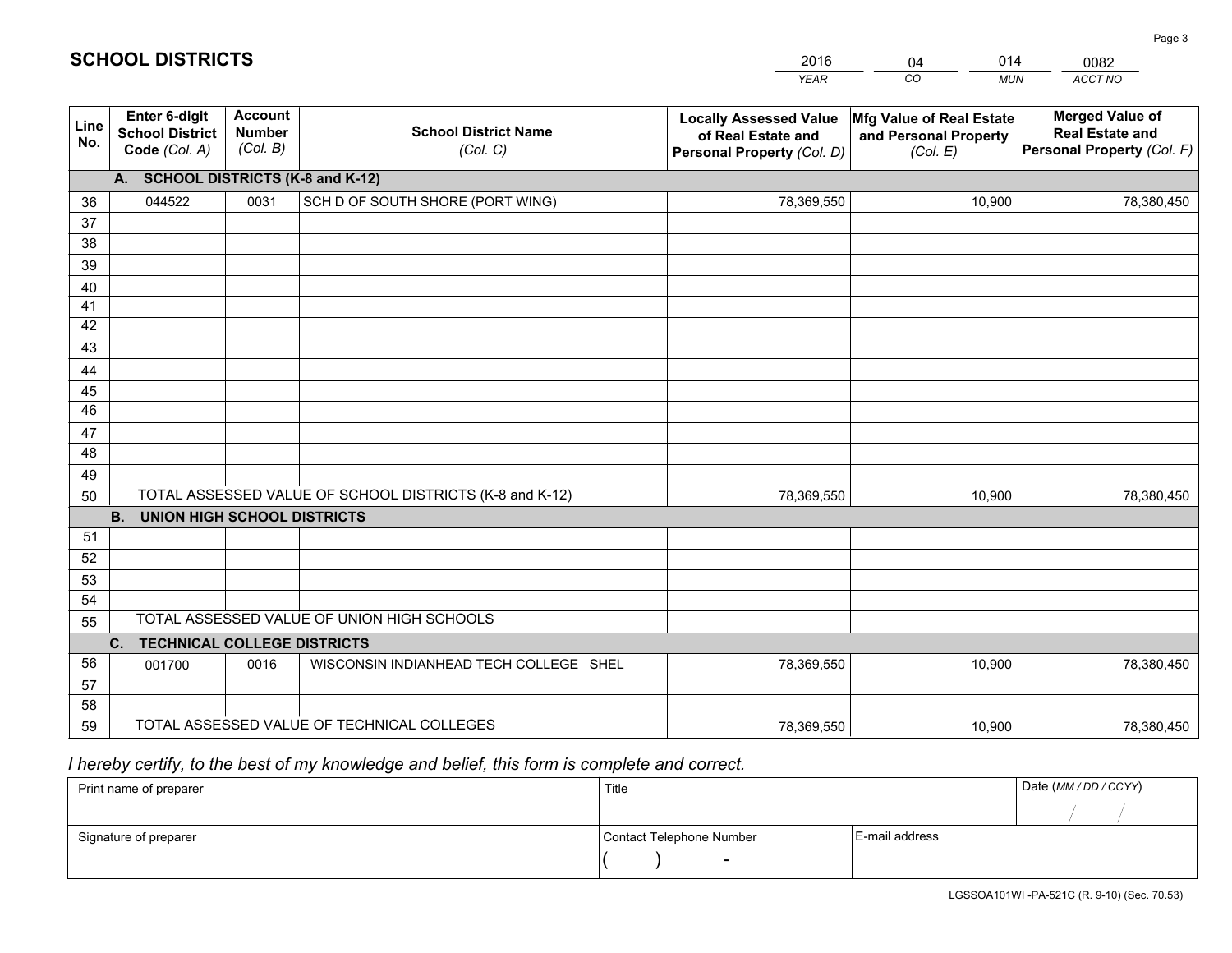#### **HIGHLIGHTS**

- 1. Complete the Statement of Assessment after the Board of Review. Reflect any changes made there.
- 2. Use black ink to complete.
- 3. Line 16 must equal Line 50, Col D.
- 4. Line 55 must equal the total of K-8 schools listed on lines 36-49. Do not include K-12 schools in this comparision.
- 5. Line 59, Col. D must equal Line 16.
- 6. Special District, School District and Technical College District values must include both real estate and personal property. Examples of Special districts are: town sanitary districts, public inland lake protection and rehabilitation districts, and metropolitan sewerage districts.
- 7. DO NOT INCLUDE Manufacturing property values.DOR will print these values on the final SOA.
- 8. Accuracy of this form is very important. The values reported directly affect the equalized value DOR calculates for school and special districts.

#### **Page 1:**

 If not prefilled, enter the tax year,county and municipal code,municipal type, municipal name and county name on the top of form.

Check the Amended box, if filing an amended / corrected SOA.

 Report the parcel count, acres and assessed value of taxable general property, total parcel count, (real and personal), total acres, and values from final figures set by the Board of Review.

- A. Real Estate land and improvements (buildings, etc.) is reported on lines 1 8, total line 9.
- B. Personal Property is reported on lines 11 14, Column D, total line 15.
- C. To complete this report, use the computer produced summary of the assessment roll that shows these amounts.
- D. Use whole numbers only.
- E. Add each line across and each column down to verify entries.

#### **Page 2:**

- A. Report Special Items (not subject to general property tax).
- 1. Private Forest Croplands and Managed Forest Lands are reported on lines 18,19, 20 and 21. Be sure to report assessed values **NOT** taxes.
- 2. You should have copies of the orders of entry, orders of withdrawal, etc., to update your assessment roll.
	- 3. Show hundredths of acres (e.g. 39.75).
- 4. Tax exempt lands are reported on line 22.
- 5. Omitted property and sec. 70.43, Wis. Stats., corrections of errors by assessor are reported on line 23. Report real estate and personal property separately. These should be for **prior years**, not something found on the current assessment roll after the board of review.
- B. Special District (Lines 24-35) Include the value of both real and personal property.
- The Department of Revenue (DOR) preprints much of the information regarding names and codes for schools, special districts,etc. If a district is not listed, enter the name and value only, DOR will enter the proper code.

### **Page 3 School Districts:**

Include the value of both real and personal property.

Report School District (regular, elementary, union high school, and technical college).

- 1. Regular (K-12) and Elementary (K-8) school values are reported on lines 36-49, total on line 50.
- 2. Union High School (UHS) (use only if elementary schools are listed on lines 36-49) are reported on lines 51-54. UHS total value (line 55) must equal to the total **elementary school** values reported on lines 36-49. Do notinclude K-12 schools in this comparison.
- 3. Technical College values are reported on lines 56-58, total on line 59.
- 4. Use the computer summary that shows these amounts to complete this report.

#### **This form is due the second Monday in June. File this report only after your Board of Review is complete.**

 *If you have questions: Return forms to:*

Fax number: (608) 264-6887 PO Box 8971

 Email: lgs@revenue.wi.gov Wisconsin Department of Revenue Call: (608) 261-5341 Local Government Services Section 6-97Madison WI 53708-8971

**NOTE: Please supply any correction to the name and address.**

NOTE: Please supply any correction to the name and address.

54844 HERBSTER, WI 54844 TOWN OF CLOVER BRUCE LINDGREN<br>TOWN OF CLOVER BRUCE LINDGREN HERBSTER, WI P.O. BOX 94 P.O. BOX 94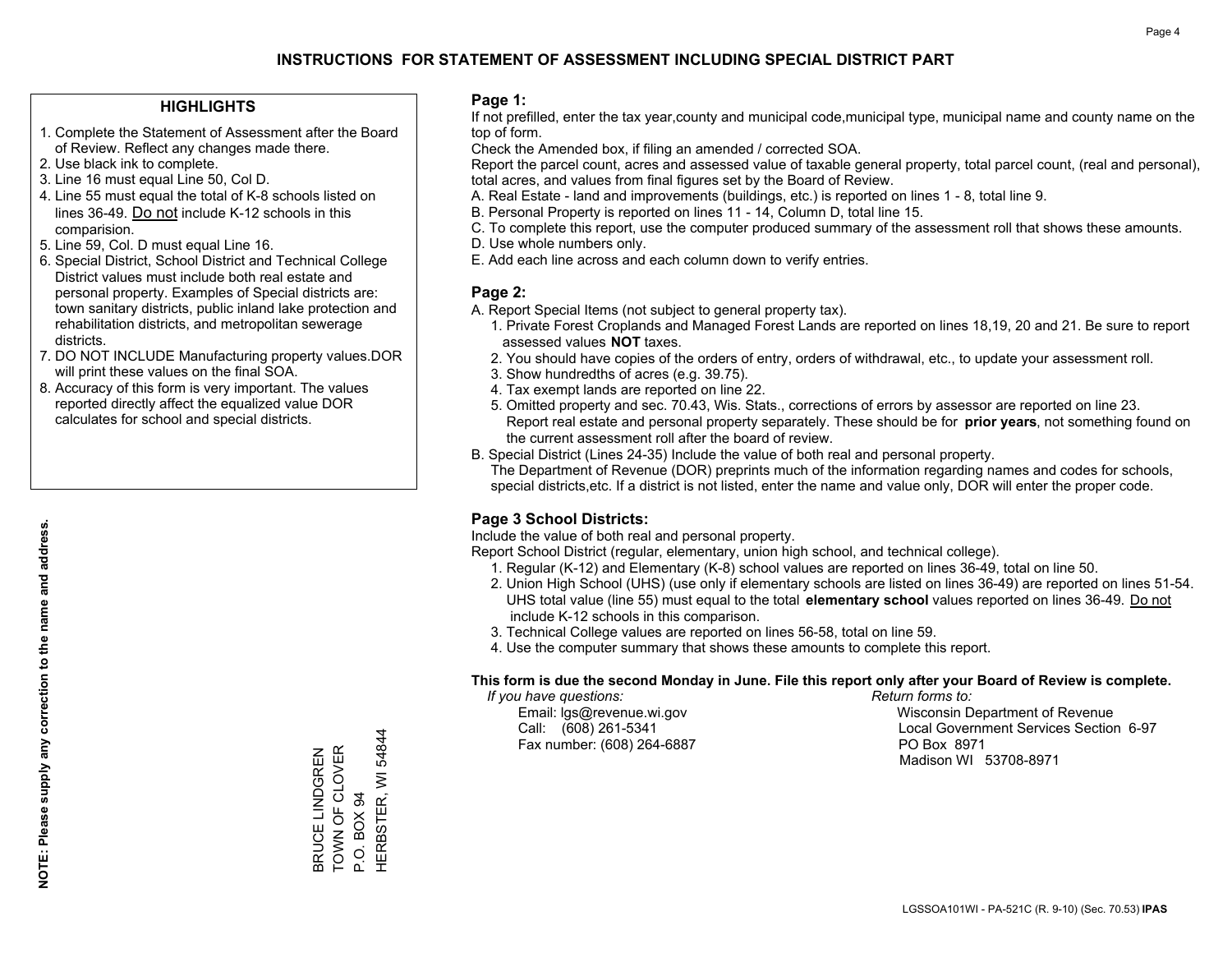**FINAL - EQUATED**

**STATEMENT OF ASSESSMENT FOR 2016** 

| ሰ4 | 016  | nna 3   |
|----|------|---------|
| ΓO | MUN. | ACCT NO |

|                         | <b>FOR</b>                                                                                                                                                                                   | <b>TOWN OF</b><br>OF                                      | <b>DELTA</b>             |                           | <b>BAYFIELD COUNTY</b>              |                         |                      | <b>WHEN COMPLETING THIS DOCUMENT</b>     |
|-------------------------|----------------------------------------------------------------------------------------------------------------------------------------------------------------------------------------------|-----------------------------------------------------------|--------------------------|---------------------------|-------------------------------------|-------------------------|----------------------|------------------------------------------|
|                         |                                                                                                                                                                                              | Town - Village - City                                     | <b>Municipality Name</b> |                           | <b>County Name</b>                  |                         |                      | DO NOT WRITE OVER X's OR IN SHADED AREAS |
|                         |                                                                                                                                                                                              | <b>REAL ESTATE</b>                                        |                          | PARCEL COUNT              | NO. OF ACRES                        | <b>VALUE OF</b>         | <b>VALUE OF</b>      | TOTAL VALUE OF LAND                      |
| Line<br>No.             |                                                                                                                                                                                              | (See Lines 18 - 22 for<br>other Real Estate)              |                          | TOTAL LAND   IMPROVEMENTS | <b>WHOLE</b><br><b>NUMBERS ONLY</b> | LAND                    | <b>IMPROVEMENTS</b>  | AND IMPROVEMENTS                         |
|                         |                                                                                                                                                                                              |                                                           | Col. A                   | Col. B                    | Col. C                              | Col. D                  | Col. E               | Col. F                                   |
| $\mathbf 1$             |                                                                                                                                                                                              | <b>RESIDENTIAL - Class 1</b>                              | 517                      | 382                       | 1,121                               | 31,703,600              | 33,319,400           | 65,023,000                               |
| $\overline{2}$          |                                                                                                                                                                                              | <b>COMMERCIAL - Class 2</b>                               | 30                       | 23                        | 50                                  | 1,004,900               | 1,740,700            | 2,745,600                                |
| 3                       |                                                                                                                                                                                              | <b>MANUFACTURING - Class 3</b>                            | $\Omega$                 | 0                         | $\Omega$                            | $\mathbf{0}$            | 0                    | 0.                                       |
| $\overline{\mathbf{4}}$ |                                                                                                                                                                                              | <b>AGRICULTURAL - Class 4</b>                             | 63                       |                           | 1,423                               | 179,200                 |                      | 179,200                                  |
| 5                       |                                                                                                                                                                                              | <b>UNDEVELOPED - Class 5</b>                              | 165                      |                           | 1,524                               | 260,000                 |                      | 260,000                                  |
| 6                       | AGRICULTURAL FOREST - Class 5m                                                                                                                                                               |                                                           | 44                       |                           | 701                                 | 498,100                 |                      | 498,100                                  |
| $\overline{7}$          | FOREST LANDS - Class 6                                                                                                                                                                       |                                                           | 448                      |                           | 11,780                              | 18,460,200              |                      | 18,460,200                               |
| 8                       |                                                                                                                                                                                              | OTHER - Class 7                                           | 6                        | 6                         | 6                                   | 24,700                  | 383,400              | 408,100                                  |
| 9                       |                                                                                                                                                                                              | TOTAL - ALL COLUMNS                                       | 1,273                    | 411                       | 16,605                              | 52,130,700              | 35,443,500           | 87,574,200                               |
| 10                      |                                                                                                                                                                                              | NUMBER OF PERSONAL PROPERTY ACCOUNTS IN ROLL              |                          |                           | 15                                  | <b>LOCALLY ASSESSED</b> | <b>MANUFACTURING</b> | <b>MERGED</b>                            |
| 11                      |                                                                                                                                                                                              | BOATS AND OTHER WATERCRAFT NOT EXEMPT - Code 1            |                          |                           |                                     | 2,700                   | 0                    | 2,700                                    |
| 12                      |                                                                                                                                                                                              | MACHINERY, TOOLS AND PATTERNS - Code 2                    |                          |                           |                                     | 2,500                   | $\mathbf{0}$         | 2,500                                    |
| 13                      |                                                                                                                                                                                              | FURNITURE, FIXTURES AND EQUIPMENT - Code 3                |                          |                           |                                     | 51,800                  | $\mathbf 0$          | 51,800                                   |
| 14                      |                                                                                                                                                                                              | ALL OTHER PERSONAL PROPERTY NOT EXEMPT - Codes 4A, 4B, 4C |                          |                           |                                     | 31,900                  | 0                    | 31,900                                   |
| 15                      | TOTAL OF PERSONAL PROPERTY NOT EXEMPT (Total of Lines 11-14)<br>88,900                                                                                                                       |                                                           |                          |                           |                                     |                         |                      | 88,900                                   |
| 16                      | AGGREGATE ASSESSED VALUE OF ALL PROPERTY SUBJECT TO THE GENERAL PROPERTY TAX (Total of Lines 9F and 15F)<br>MUST EQUAL TOTAL VALUE OF THE SCHOOL DISTRICTS (K-12 PLUS K-8) - Line 50, Col. F |                                                           |                          |                           |                                     |                         |                      | 87,663,100                               |
| 17                      |                                                                                                                                                                                              | <b>BOARD OF REVIEW</b>                                    |                          |                           | Name of Assessor                    |                         | Telephone #          |                                          |
|                         |                                                                                                                                                                                              | DATE OF FINAL ADJOURNMENT                                 | 06/09/2016               |                           | DOUGLAS J AND BEN KURTZWEIL         |                         |                      | (715) 462-9679                           |

REMARKS

The Assessment Ratio to be used in calculating the estimated Fair Market Value on tax bills for this tax district is 1.112416597

This ratio should be used to convert assessed values to "Calculate Equalized Values" in Step 1 of the Lottery and Gaming Credit Calculations.<br>This ratio should be used in the "Computation of Tax Equivalent" schedule of the Commission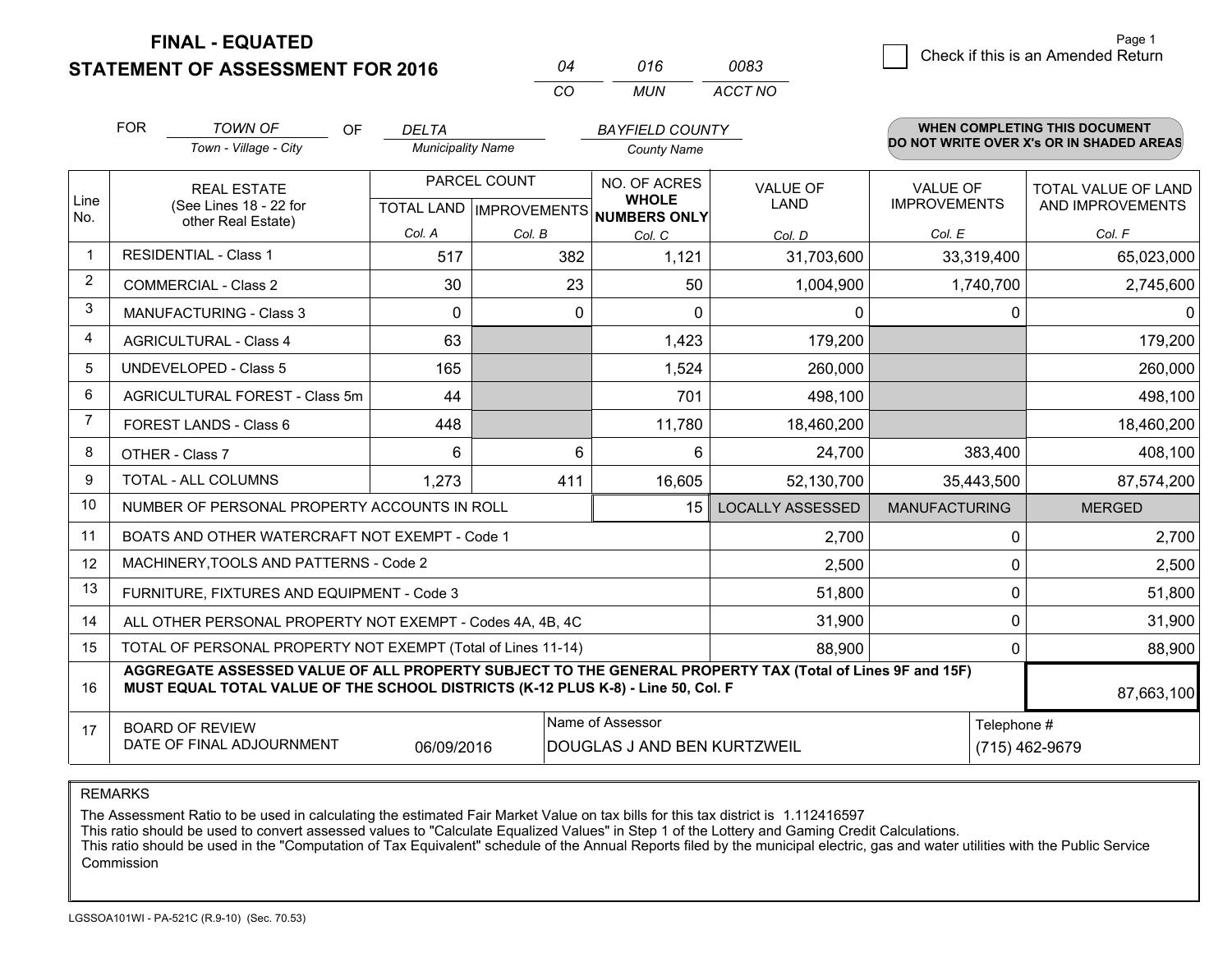*YEAR CO MUN ACCT NO* <sup>2016</sup> <sup>04</sup> <sup>016</sup> <sup>0083</sup>

Do not confuse FOREST LANDS (Line 7) with FOREST CROPS (in this section) - They are **NOT** the same

|    |                                                                                |                 |  | Private Forest Crop - Reg Class @ 10¢ per acre                   |                 | Private Forest Crop - Reg Class @ \$2.52 per acre |                                                               |                                                                    |               |                                                                              |
|----|--------------------------------------------------------------------------------|-----------------|--|------------------------------------------------------------------|-----------------|---------------------------------------------------|---------------------------------------------------------------|--------------------------------------------------------------------|---------------|------------------------------------------------------------------------------|
| 18 | (a) PARCELS                                                                    | (b) ACRES       |  | (c) ASSESSED VALUE                                               |                 | (d) PARCELS                                       |                                                               | (e) ACRES                                                          |               | (f) ASSESSED VALUE                                                           |
|    |                                                                                |                 |  | Private Forest Crop - Special Class @ 20¢ per acre               |                 |                                                   |                                                               |                                                                    |               | Entered Before 2005 Managed Forest - Ferrous Mining CLOSED @ \$8.27 per acre |
| 19 | (c) ASSESSED VALUE<br>(b) ACRES<br>(a) PARCELS                                 |                 |  | (d) PARCELS                                                      |                 | (e) ACRES                                         |                                                               | (f) ASSESSED VALUE                                                 |               |                                                                              |
|    |                                                                                |                 |  | Entered Before 2005 Managed Forest - OPEN @ \$.79 per acre       |                 |                                                   |                                                               | Entered Before 2005 Managed Forest - CLOSED @ \$1.87 per acre      |               |                                                                              |
| 20 | (a) PARCELS                                                                    | (b) ACRES       |  | (c) ASSESSED VALUE                                               |                 | (d) PARCELS                                       |                                                               | (e) ACRES                                                          |               | (f) ASSESSED VALUE                                                           |
|    | $12 \overline{ }$                                                              | 480<br>568,000  |  |                                                                  | 32              |                                                   | 1,122.15                                                      |                                                                    | 1,454,400     |                                                                              |
|    | Entered After 2004 Managed Forest - OPEN @<br>\$2.14 per acre                  |                 |  |                                                                  |                 |                                                   | Entered After 2004 Managed Forest - CLOSED @ \$10.68 per acre |                                                                    |               |                                                                              |
| 21 | (a) PARCELS                                                                    | (b) ACRES       |  | (c) ASSESSED VALUE                                               |                 | (d) PARCELS<br>(e) ACRES                          |                                                               | (f) ASSESSED VALUE                                                 |               |                                                                              |
|    |                                                                                |                 |  |                                                                  |                 |                                                   |                                                               |                                                                    |               |                                                                              |
|    | 13                                                                             | 442.8           |  | 620,500                                                          |                 |                                                   |                                                               | 150.94                                                             |               | 343,600                                                                      |
|    | (a) County Forest Cropland Acres                                               |                 |  | (b) Federal Acres                                                | (c) State Acres |                                                   |                                                               | (d) County (NOT FOREST CROP) Acres                                 |               | (e) Other Acres                                                              |
| 22 |                                                                                |                 |  | 22,118.39                                                        |                 | 4,006.85<br>189.86                                |                                                               |                                                                    |               | 634.6                                                                        |
|    |                                                                                |                 |  | Assessed Value of Omitted Property From Prior Years (Sec. 70.44) |                 |                                                   |                                                               | Assessed Value of Sec. 70.43 Corrections of Errors by Assessors    |               |                                                                              |
| 23 |                                                                                | (a) REAL ESTATE |  | (b) PERSONAL                                                     |                 |                                                   |                                                               | (c1) REAL ESTATE                                                   |               | (c2) PERSONAL                                                                |
|    |                                                                                |                 |  |                                                                  |                 |                                                   |                                                               |                                                                    |               |                                                                              |
|    | Manufacturing Equated Value of Omitted Property From Prior Years (Sec. 70.995) |                 |  |                                                                  |                 |                                                   |                                                               | Mfg. Equated Value of Sec.70.43 Corrections of Errors by Assessors |               |                                                                              |
|    | (d) REAL ESTATE                                                                |                 |  | (e) PERSONAL                                                     |                 | (f1) REAL ESTATE                                  |                                                               |                                                                    | (f2) PERSONAL |                                                                              |
|    |                                                                                |                 |  |                                                                  |                 |                                                   |                                                               |                                                                    |               |                                                                              |

## **SPECIAL DISTRICTS**

| Line<br>No. | Enter 6-digit<br>Special District<br>Code (Col. A) | <b>Account</b><br><b>Number</b> | <b>Special District Name</b> | <b>Locally Assessed Value</b><br>of Real Estate and | Mfg Value of Real Estate<br>and Personal Property | <b>Merged Value of</b><br><b>Real Estate and</b><br>Personal Property (Col. F) |
|-------------|----------------------------------------------------|---------------------------------|------------------------------|-----------------------------------------------------|---------------------------------------------------|--------------------------------------------------------------------------------|
|             |                                                    | (Col. B)                        | (Col. C)                     | Personal Property (Col. D)                          | (Col. E)                                          |                                                                                |
| 24          |                                                    |                                 |                              |                                                     |                                                   |                                                                                |
| 25          |                                                    |                                 |                              |                                                     |                                                   |                                                                                |
| 26          |                                                    |                                 |                              |                                                     |                                                   |                                                                                |
| 27          |                                                    |                                 |                              |                                                     |                                                   |                                                                                |
| 28          |                                                    |                                 |                              |                                                     |                                                   |                                                                                |
| 29          |                                                    |                                 |                              |                                                     |                                                   |                                                                                |
| 30          |                                                    |                                 |                              |                                                     |                                                   |                                                                                |
| 31          |                                                    |                                 |                              |                                                     |                                                   |                                                                                |
| 32          |                                                    |                                 |                              |                                                     |                                                   |                                                                                |
| 33          |                                                    |                                 |                              |                                                     |                                                   |                                                                                |
| 34          |                                                    |                                 |                              |                                                     |                                                   |                                                                                |
| 35          |                                                    |                                 |                              |                                                     |                                                   |                                                                                |

LGSSOA101WI-PA - 521C (R. 9-10) (Sec. 70.53)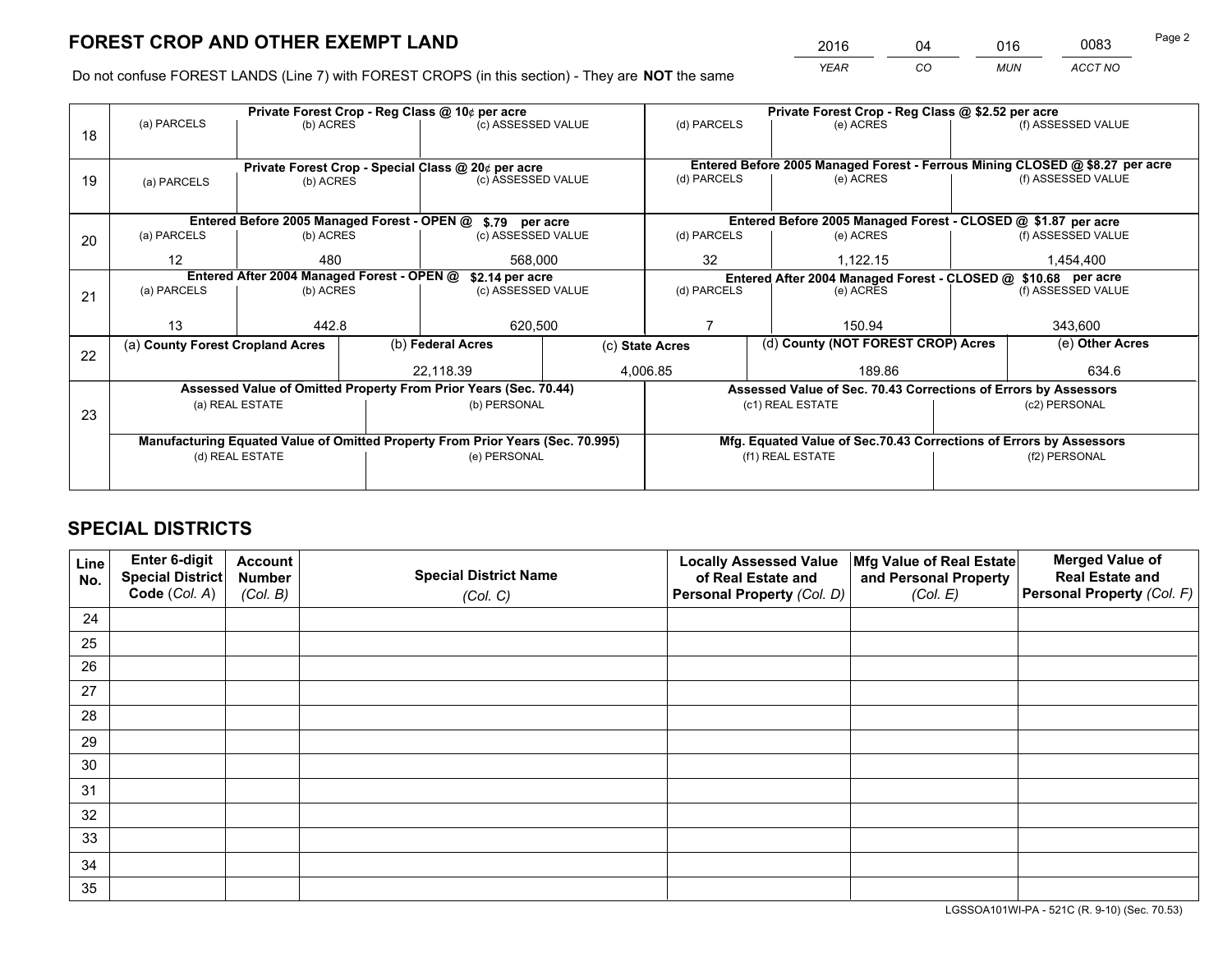|             |                                                          |                                             |                                                         | <b>YEAR</b>                                                                       | CO<br><b>MUN</b>                                              | ACCT NO                                                                        |
|-------------|----------------------------------------------------------|---------------------------------------------|---------------------------------------------------------|-----------------------------------------------------------------------------------|---------------------------------------------------------------|--------------------------------------------------------------------------------|
| Line<br>No. | Enter 6-digit<br><b>School District</b><br>Code (Col. A) | <b>Account</b><br><b>Number</b><br>(Col. B) | <b>School District Name</b><br>(Col. C)                 | <b>Locally Assessed Value</b><br>of Real Estate and<br>Personal Property (Col. D) | Mfg Value of Real Estate<br>and Personal Property<br>(Col. E) | <b>Merged Value of</b><br><b>Real Estate and</b><br>Personal Property (Col. F) |
|             | A. SCHOOL DISTRICTS (K-8 and K-12)                       |                                             |                                                         |                                                                                   |                                                               |                                                                                |
| 36          | 041491                                                   | 0030                                        | SCH D OF DRUMMOND                                       | 87,663,100                                                                        |                                                               | 87,663,100                                                                     |
| 37          |                                                          |                                             |                                                         |                                                                                   |                                                               |                                                                                |
| 38          |                                                          |                                             |                                                         |                                                                                   |                                                               |                                                                                |
| 39          |                                                          |                                             |                                                         |                                                                                   |                                                               |                                                                                |
| 40          |                                                          |                                             |                                                         |                                                                                   |                                                               |                                                                                |
| 41          |                                                          |                                             |                                                         |                                                                                   |                                                               |                                                                                |
| 42          |                                                          |                                             |                                                         |                                                                                   |                                                               |                                                                                |
| 43          |                                                          |                                             |                                                         |                                                                                   |                                                               |                                                                                |
| 44          |                                                          |                                             |                                                         |                                                                                   |                                                               |                                                                                |
| 45<br>46    |                                                          |                                             |                                                         |                                                                                   |                                                               |                                                                                |
|             |                                                          |                                             |                                                         |                                                                                   |                                                               |                                                                                |
| 47<br>48    |                                                          |                                             |                                                         |                                                                                   |                                                               |                                                                                |
| 49          |                                                          |                                             |                                                         |                                                                                   |                                                               |                                                                                |
| 50          |                                                          |                                             | TOTAL ASSESSED VALUE OF SCHOOL DISTRICTS (K-8 and K-12) | 87,663,100                                                                        |                                                               | 87,663,100                                                                     |
|             | <b>UNION HIGH SCHOOL DISTRICTS</b><br><b>B.</b>          |                                             |                                                         |                                                                                   |                                                               |                                                                                |
| 51          |                                                          |                                             |                                                         |                                                                                   |                                                               |                                                                                |
| 52          |                                                          |                                             |                                                         |                                                                                   |                                                               |                                                                                |
| 53          |                                                          |                                             |                                                         |                                                                                   |                                                               |                                                                                |
| 54          |                                                          |                                             |                                                         |                                                                                   |                                                               |                                                                                |
| 55          |                                                          |                                             | TOTAL ASSESSED VALUE OF UNION HIGH SCHOOLS              |                                                                                   |                                                               |                                                                                |
|             | <b>TECHNICAL COLLEGE DISTRICTS</b><br>C.                 |                                             |                                                         |                                                                                   |                                                               |                                                                                |
| 56          | 001700                                                   | 0016                                        | WISCONSIN INDIANHEAD TECH COLLEGE SHEL                  | 87,663,100                                                                        |                                                               | 87,663,100                                                                     |
| 57          |                                                          |                                             |                                                         |                                                                                   |                                                               |                                                                                |
| 58          |                                                          |                                             |                                                         |                                                                                   |                                                               |                                                                                |
| 59          |                                                          |                                             | TOTAL ASSESSED VALUE OF TECHNICAL COLLEGES              | 87,663,100                                                                        |                                                               | 87,663,100                                                                     |

04

016

## *I hereby certify, to the best of my knowledge and belief, this form is complete and correct.*

**SCHOOL DISTRICTS**

| Print name of preparer | Title                    |                | Date (MM / DD / CCYY) |
|------------------------|--------------------------|----------------|-----------------------|
|                        |                          |                |                       |
| Signature of preparer  | Contact Telephone Number | E-mail address |                       |
|                        | $\sim$                   |                |                       |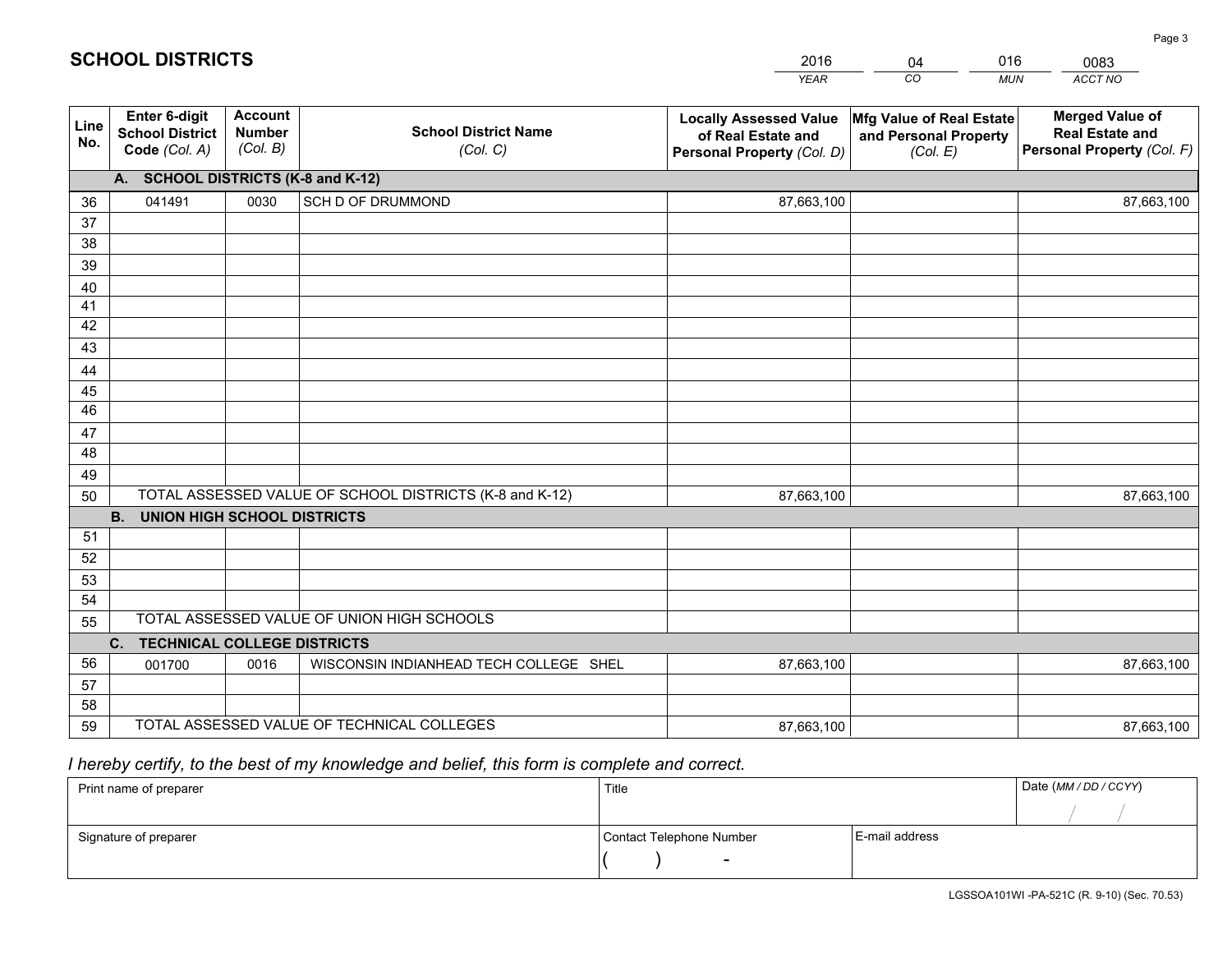#### **HIGHLIGHTS**

- 1. Complete the Statement of Assessment after the Board of Review. Reflect any changes made there.
- 2. Use black ink to complete.
- 3. Line 16 must equal Line 50, Col D.
- 4. Line 55 must equal the total of K-8 schools listed on lines 36-49. Do not include K-12 schools in this comparision.
- 5. Line 59, Col. D must equal Line 16.
- 6. Special District, School District and Technical College District values must include both real estate and personal property. Examples of Special districts are: town sanitary districts, public inland lake protection and rehabilitation districts, and metropolitan sewerage districts.
- 7. DO NOT INCLUDE Manufacturing property values.DOR will print these values on the final SOA.
- 8. Accuracy of this form is very important. The values reported directly affect the equalized value DOR calculates for school and special districts.

#### **Page 1:**

 If not prefilled, enter the tax year,county and municipal code,municipal type, municipal name and county name on the top of form.

Check the Amended box, if filing an amended / corrected SOA.

 Report the parcel count, acres and assessed value of taxable general property, total parcel count, (real and personal), total acres, and values from final figures set by the Board of Review.

- A. Real Estate land and improvements (buildings, etc.) is reported on lines 1 8, total line 9.
- B. Personal Property is reported on lines 11 14, Column D, total line 15.
- C. To complete this report, use the computer produced summary of the assessment roll that shows these amounts.
- D. Use whole numbers only.
- E. Add each line across and each column down to verify entries.

#### **Page 2:**

- A. Report Special Items (not subject to general property tax).
- 1. Private Forest Croplands and Managed Forest Lands are reported on lines 18,19, 20 and 21. Be sure to report assessed values **NOT** taxes.
- 2. You should have copies of the orders of entry, orders of withdrawal, etc., to update your assessment roll.
	- 3. Show hundredths of acres (e.g. 39.75).
- 4. Tax exempt lands are reported on line 22.
- 5. Omitted property and sec. 70.43, Wis. Stats., corrections of errors by assessor are reported on line 23. Report real estate and personal property separately. These should be for **prior years**, not something found on the current assessment roll after the board of review.
- B. Special District (Lines 24-35) Include the value of both real and personal property.
- The Department of Revenue (DOR) preprints much of the information regarding names and codes for schools, special districts,etc. If a district is not listed, enter the name and value only, DOR will enter the proper code.

### **Page 3 School Districts:**

Include the value of both real and personal property.

Report School District (regular, elementary, union high school, and technical college).

- 1. Regular (K-12) and Elementary (K-8) school values are reported on lines 36-49, total on line 50.
- 2. Union High School (UHS) (use only if elementary schools are listed on lines 36-49) are reported on lines 51-54. UHS total value (line 55) must equal to the total **elementary school** values reported on lines 36-49. Do notinclude K-12 schools in this comparison.
- 3. Technical College values are reported on lines 56-58, total on line 59.
- 4. Use the computer summary that shows these amounts to complete this report.

#### **This form is due the second Monday in June. File this report only after your Board of Review is complete.**

 *If you have questions: Return forms to:*

Fax number: (608) 264-6887 PO Box 8971

 Email: lgs@revenue.wi.gov Wisconsin Department of Revenue Call: (608) 261-5341 Local Government Services Section 6-97Madison WI 53708-8971

THOMAS W. ERICKSON<br>TOWN OF DELTA<br>13990 PREMO RD  $-9328$ MASON, WI 54856 - 9328 THOMAS W. ERICKSON **MASON, WI 54856** TOWN OF DELTA 13990 PREMO RD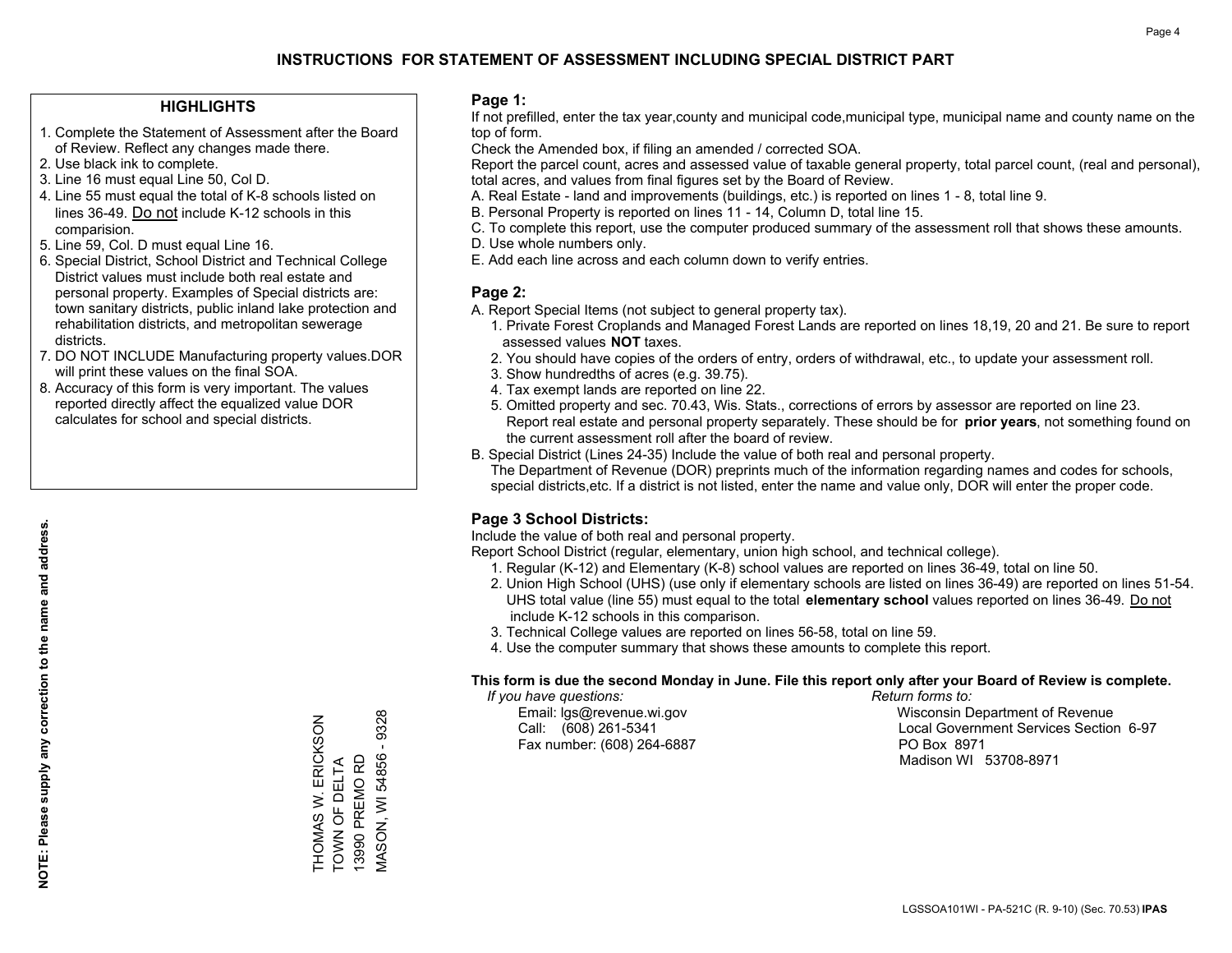**STATEMENT OF ASSESSMENT FOR 2016** 

**FINAL - EQUATED**

| 04  | 018 | 0084    |
|-----|-----|---------|
| CO. | MUN | ACCT NO |

|                | <b>FOR</b><br><b>TOWN OF</b><br><b>OF</b><br>Town - Village - City                                                                                                                                          | <b>BAYFIELD COUNTY</b><br><b>DRUMMOND</b><br><b>Municipality Name</b><br><b>County Name</b> |                         | <b>WHEN COMPLETING THIS DOCUMENT</b><br>DO NOT WRITE OVER X's OR IN SHADED AREAS |                                |                                        |                                                |
|----------------|-------------------------------------------------------------------------------------------------------------------------------------------------------------------------------------------------------------|---------------------------------------------------------------------------------------------|-------------------------|----------------------------------------------------------------------------------|--------------------------------|----------------------------------------|------------------------------------------------|
| Line<br>No.    | <b>REAL ESTATE</b><br>(See Lines 18 - 22 for<br>other Real Estate)                                                                                                                                          | PARCEL COUNT<br>TOTAL LAND MPROVEMENTS NUMBERS ONLY                                         |                         | NO. OF ACRES<br><b>WHOLE</b>                                                     | <b>VALUE OF</b><br><b>LAND</b> | <b>VALUE OF</b><br><b>IMPROVEMENTS</b> | <b>TOTAL VALUE OF LAND</b><br>AND IMPROVEMENTS |
|                |                                                                                                                                                                                                             | Col. A                                                                                      | Col. B                  | Col. C                                                                           | Col. D                         | Col. E                                 | Col. F                                         |
| $\mathbf 1$    | <b>RESIDENTIAL - Class 1</b>                                                                                                                                                                                | 795                                                                                         | 657                     | 2,059                                                                            | 111,690,400                    | 70,488,100                             | 182,178,500                                    |
| 2              | <b>COMMERCIAL - Class 2</b>                                                                                                                                                                                 | 22                                                                                          | 17                      | 61                                                                               | 921,600                        | 1,676,400                              | 2,598,000                                      |
| 3              | <b>MANUFACTURING - Class 3</b>                                                                                                                                                                              | 3                                                                                           |                         | 7                                                                                | 26,400                         | 133,100                                | 159,500                                        |
| 4              | <b>AGRICULTURAL - Class 4</b>                                                                                                                                                                               | 25                                                                                          |                         | 559                                                                              | 84,500                         |                                        | 84,500                                         |
| 5              | UNDEVELOPED - Class 5                                                                                                                                                                                       | 39                                                                                          |                         | 620                                                                              | 322,600                        |                                        | 322,600                                        |
| 6              | AGRICULTURAL FOREST - Class 5m                                                                                                                                                                              | 15                                                                                          |                         | 302                                                                              | 244,900                        |                                        | 244,900                                        |
| $\overline{7}$ | FOREST LANDS - Class 6                                                                                                                                                                                      | 335                                                                                         |                         | 8,944                                                                            | 14,546,300                     |                                        | 14,546,300                                     |
| 8              | OTHER - Class 7                                                                                                                                                                                             | $\Omega$                                                                                    | $\Omega$                | $\Omega$                                                                         | 0                              | $\Omega$                               | $\Omega$                                       |
| 9              | TOTAL - ALL COLUMNS                                                                                                                                                                                         | 1,234                                                                                       |                         |                                                                                  | 127,836,700                    | 72,297,600                             | 200,134,300                                    |
| 10             | NUMBER OF PERSONAL PROPERTY ACCOUNTS IN ROLL                                                                                                                                                                |                                                                                             | <b>LOCALLY ASSESSED</b> | <b>MANUFACTURING</b>                                                             | <b>MERGED</b>                  |                                        |                                                |
| 11             | BOATS AND OTHER WATERCRAFT NOT EXEMPT - Code 1                                                                                                                                                              |                                                                                             | 53,800                  | 0                                                                                | 53,800                         |                                        |                                                |
| 12             | MACHINERY, TOOLS AND PATTERNS - Code 2                                                                                                                                                                      |                                                                                             | 107,500                 | 0                                                                                | 107,500                        |                                        |                                                |
| 13             | FURNITURE, FIXTURES AND EQUIPMENT - Code 3                                                                                                                                                                  |                                                                                             |                         | 93,100                                                                           | 0                              | 93,100                                 |                                                |
| 14             | ALL OTHER PERSONAL PROPERTY NOT EXEMPT - Codes 4A, 4B, 4C                                                                                                                                                   |                                                                                             |                         | 467,400                                                                          | 0                              | 467,400                                |                                                |
| 15             | TOTAL OF PERSONAL PROPERTY NOT EXEMPT (Total of Lines 11-14)                                                                                                                                                | 0                                                                                           | 721,800                 |                                                                                  |                                |                                        |                                                |
| 16             | AGGREGATE ASSESSED VALUE OF ALL PROPERTY SUBJECT TO THE GENERAL PROPERTY TAX (Total of Lines 9F and 15F)<br>MUST EQUAL TOTAL VALUE OF THE SCHOOL DISTRICTS (K-12 PLUS K-8) - Line 50, Col. F<br>200,856,100 |                                                                                             |                         |                                                                                  |                                |                                        |                                                |
| 17             | <b>BOARD OF REVIEW</b><br>DATE OF FINAL ADJOURNMENT                                                                                                                                                         | 06/08/2016                                                                                  |                         | Name of Assessor<br>Telephone #<br>RIGLEMON APPRAISAL SERVICE<br>(608) 378-3003  |                                |                                        |                                                |

REMARKS

The Assessment Ratio to be used in calculating the estimated Fair Market Value on tax bills for this tax district is 1.017898478

This ratio should be used to convert assessed values to "Calculate Equalized Values" in Step 1 of the Lottery and Gaming Credit Calculations.<br>This ratio should be used in the "Computation of Tax Equivalent" schedule of the Commission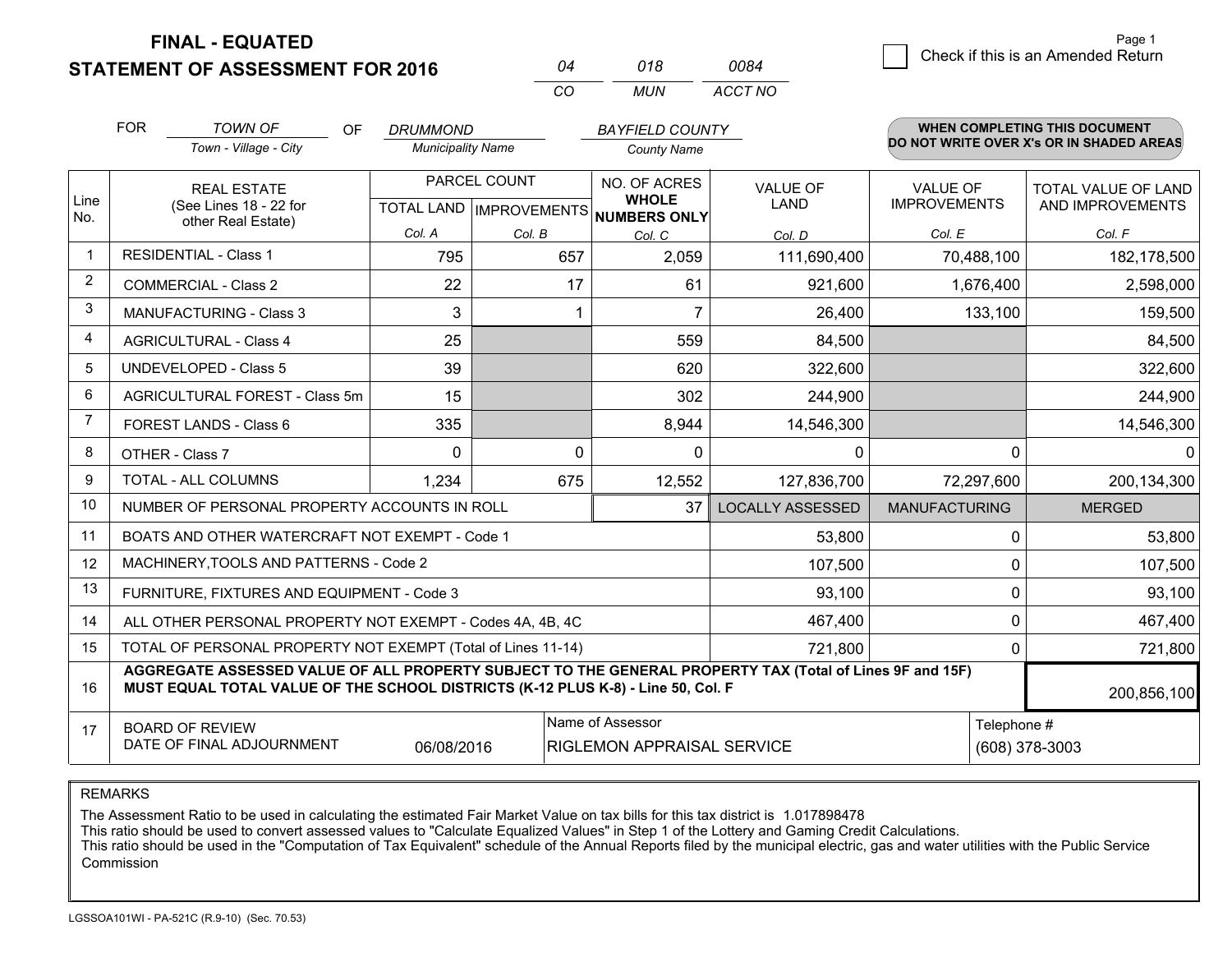*YEAR CO MUN ACCT NO* <sup>2016</sup> <sup>04</sup> <sup>018</sup> <sup>0084</sup>

Do not confuse FOREST LANDS (Line 7) with FOREST CROPS (in this section) - They are **NOT** the same

| (a) PARCELS                                                                    |           | Private Forest Crop - Reg Class @ 10¢ per acre |                    |                                                                 |                                                                                                                                                                                                                         |                       | Private Forest Crop - Reg Class @ \$2.52 per acre |                                    |  |  |
|--------------------------------------------------------------------------------|-----------|------------------------------------------------|--------------------|-----------------------------------------------------------------|-------------------------------------------------------------------------------------------------------------------------------------------------------------------------------------------------------------------------|-----------------------|---------------------------------------------------|------------------------------------|--|--|
|                                                                                | (b) ACRES |                                                | (c) ASSESSED VALUE |                                                                 | (d) PARCELS                                                                                                                                                                                                             | (e) ACRES             |                                                   | (f) ASSESSED VALUE                 |  |  |
|                                                                                |           |                                                |                    |                                                                 |                                                                                                                                                                                                                         | 80                    |                                                   | 136,000                            |  |  |
|                                                                                |           |                                                |                    |                                                                 | Entered Before 2005 Managed Forest - Ferrous Mining CLOSED @ \$8.27 per acre                                                                                                                                            |                       |                                                   |                                    |  |  |
| (c) ASSESSED VALUE<br>(b) ACRES<br>(a) PARCELS                                 |           |                                                |                    | (e) ACRES                                                       |                                                                                                                                                                                                                         | (f) ASSESSED VALUE    |                                                   |                                    |  |  |
|                                                                                |           |                                                |                    |                                                                 |                                                                                                                                                                                                                         |                       |                                                   |                                    |  |  |
|                                                                                |           |                                                |                    |                                                                 | Entered Before 2005 Managed Forest - CLOSED @ \$1.87 per acre                                                                                                                                                           |                       |                                                   |                                    |  |  |
| (a) PARCELS                                                                    | (b) ACRES |                                                | (c) ASSESSED VALUE |                                                                 | (d) PARCELS                                                                                                                                                                                                             | (e) ACRES             |                                                   |                                    |  |  |
| 10                                                                             | 378.4     |                                                | 603,700            |                                                                 | 24<br>896.95                                                                                                                                                                                                            |                       | 1,524,800                                         |                                    |  |  |
| Entered After 2004 Managed Forest - OPEN @                                     |           |                                                |                    | Entered After 2004 Managed Forest - CLOSED @ \$10.68 per acre   |                                                                                                                                                                                                                         |                       |                                                   |                                    |  |  |
| (a) PARCELS                                                                    | (b) ACRES | (c) ASSESSED VALUE                             |                    |                                                                 | (d) PARCELS<br>(e) ACRES                                                                                                                                                                                                |                       | (f) ASSESSED VALUE                                |                                    |  |  |
|                                                                                |           |                                                |                    |                                                                 |                                                                                                                                                                                                                         |                       |                                                   |                                    |  |  |
|                                                                                | 139       | 236,300                                        |                    | 5                                                               | 149.58                                                                                                                                                                                                                  |                       | 353,100                                           |                                    |  |  |
| (a) County Forest Cropland Acres                                               |           |                                                |                    | (c) State Acres                                                 |                                                                                                                                                                                                                         |                       | (e) Other Acres                                   |                                    |  |  |
|                                                                                |           |                                                |                    |                                                                 |                                                                                                                                                                                                                         |                       |                                                   | 105.05                             |  |  |
|                                                                                |           |                                                |                    |                                                                 |                                                                                                                                                                                                                         |                       |                                                   |                                    |  |  |
|                                                                                |           |                                                |                    | Assessed Value of Sec. 70.43 Corrections of Errors by Assessors |                                                                                                                                                                                                                         |                       |                                                   |                                    |  |  |
|                                                                                |           |                                                |                    |                                                                 |                                                                                                                                                                                                                         |                       | (c2) PERSONAL                                     |                                    |  |  |
|                                                                                |           |                                                |                    |                                                                 |                                                                                                                                                                                                                         |                       |                                                   |                                    |  |  |
| Manufacturing Equated Value of Omitted Property From Prior Years (Sec. 70.995) |           |                                                |                    |                                                                 | Mfg. Equated Value of Sec.70.43 Corrections of Errors by Assessors                                                                                                                                                      |                       |                                                   |                                    |  |  |
| (d) REAL ESTATE                                                                |           |                                                | (e) PERSONAL       |                                                                 | (f1) REAL ESTATE                                                                                                                                                                                                        |                       | (f2) PERSONAL                                     |                                    |  |  |
|                                                                                |           |                                                |                    |                                                                 |                                                                                                                                                                                                                         |                       |                                                   |                                    |  |  |
|                                                                                |           | (a) REAL ESTATE                                |                    | (b) Federal Acres<br>74.533.55                                  | Private Forest Crop - Special Class @ 20¢ per acre<br>Entered Before 2005 Managed Forest - OPEN @ \$.79 per acre<br>\$2.14 per acre<br>Assessed Value of Omitted Property From Prior Years (Sec. 70.44)<br>(b) PERSONAL | (d) PARCELS<br>103.32 | 14.07<br>(c1) REAL ESTATE                         | (d) County (NOT FOREST CROP) Acres |  |  |

## **SPECIAL DISTRICTS**

| Line<br>No. | <b>Enter 6-digit</b><br><b>Special District</b><br>Code (Col. A) | <b>Account</b><br><b>Number</b><br>(Col. B) | <b>Special District Name</b><br>(Col. C) | <b>Locally Assessed Value</b><br>of Real Estate and<br>Personal Property (Col. D) | Mfg Value of Real Estate<br>and Personal Property<br>(Col. E) | <b>Merged Value of</b><br><b>Real Estate and</b><br>Personal Property (Col. F) |
|-------------|------------------------------------------------------------------|---------------------------------------------|------------------------------------------|-----------------------------------------------------------------------------------|---------------------------------------------------------------|--------------------------------------------------------------------------------|
| 24          | 047050                                                           | 0018                                        | DRUMMOND SANITARY DISTRICT #1            | 11,192,400                                                                        | 159,500                                                       | 11,351,900                                                                     |
| 25          | 048020                                                           | 0024                                        | <b>TAHKODAH LAKE DISTRICT</b>            | 7,229,100                                                                         |                                                               | 7,229,100                                                                      |
| 26          |                                                                  |                                             |                                          |                                                                                   |                                                               |                                                                                |
| 27          |                                                                  |                                             |                                          |                                                                                   |                                                               |                                                                                |
| 28          |                                                                  |                                             |                                          |                                                                                   |                                                               |                                                                                |
| 29          |                                                                  |                                             |                                          |                                                                                   |                                                               |                                                                                |
| 30          |                                                                  |                                             |                                          |                                                                                   |                                                               |                                                                                |
| 31          |                                                                  |                                             |                                          |                                                                                   |                                                               |                                                                                |
| 32          |                                                                  |                                             |                                          |                                                                                   |                                                               |                                                                                |
| 33          |                                                                  |                                             |                                          |                                                                                   |                                                               |                                                                                |
| 34          |                                                                  |                                             |                                          |                                                                                   |                                                               |                                                                                |
| 35          |                                                                  |                                             |                                          |                                                                                   |                                                               |                                                                                |

LGSSOA101WI-PA - 521C (R. 9-10) (Sec. 70.53)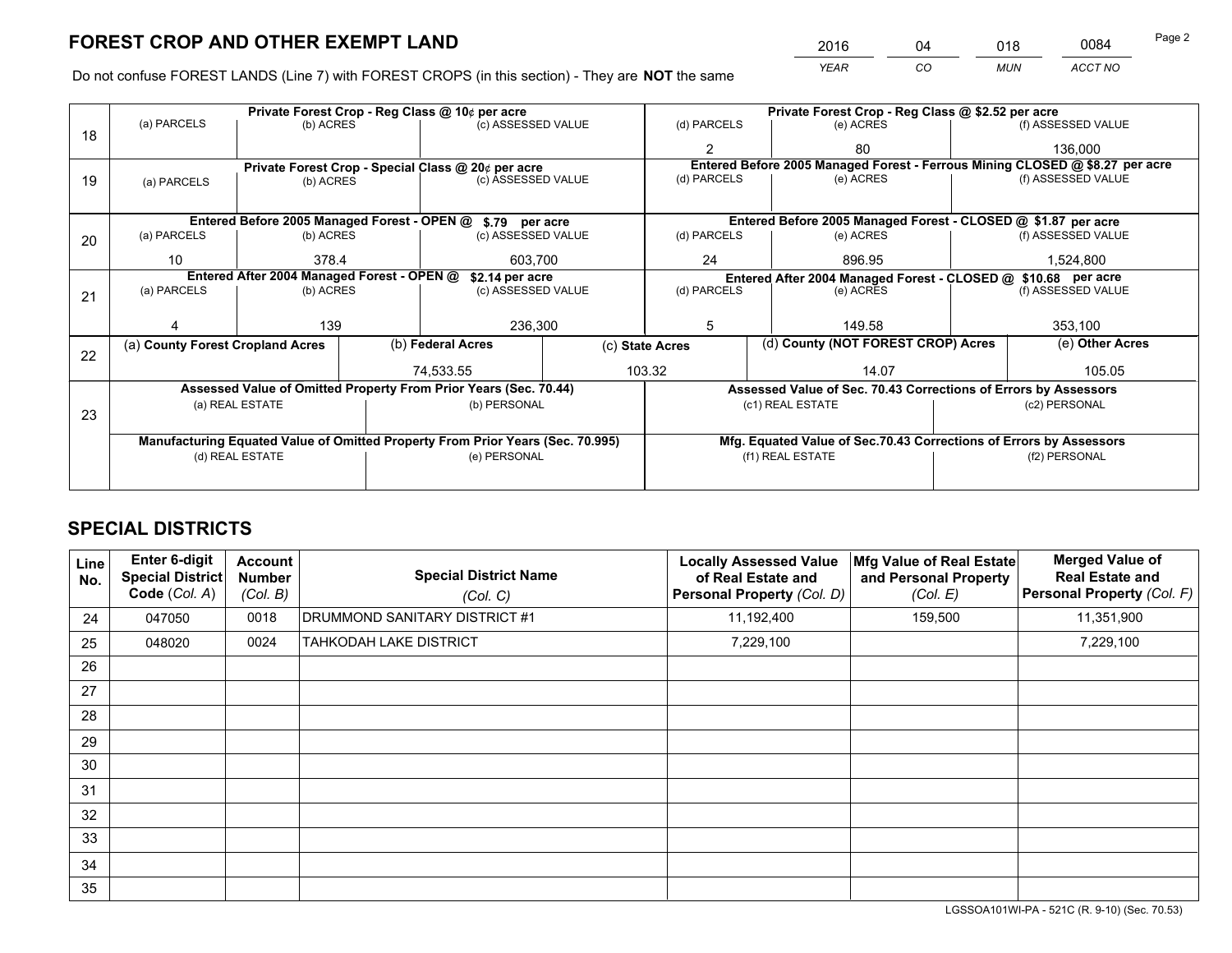| <b>Account</b><br><b>Enter 6-digit</b><br><b>Merged Value of</b><br>Mfg Value of Real Estate<br><b>Locally Assessed Value</b><br>Line<br><b>School District Name</b><br><b>Number</b><br><b>School District</b><br><b>Real Estate and</b><br>of Real Estate and<br>and Personal Property<br>No.<br>(Col. B)<br>Personal Property (Col. F)<br>Code (Col. A)<br>(Col. C)<br>(Col. E)<br>Personal Property (Col. D) | 200,856,100 |  |  |  |  |  |
|------------------------------------------------------------------------------------------------------------------------------------------------------------------------------------------------------------------------------------------------------------------------------------------------------------------------------------------------------------------------------------------------------------------|-------------|--|--|--|--|--|
|                                                                                                                                                                                                                                                                                                                                                                                                                  |             |  |  |  |  |  |
| A. SCHOOL DISTRICTS (K-8 and K-12)                                                                                                                                                                                                                                                                                                                                                                               |             |  |  |  |  |  |
| 0030<br>SCH D OF DRUMMOND<br>041491<br>200,696,600<br>159,500<br>36                                                                                                                                                                                                                                                                                                                                              |             |  |  |  |  |  |
| 37                                                                                                                                                                                                                                                                                                                                                                                                               |             |  |  |  |  |  |
| 38                                                                                                                                                                                                                                                                                                                                                                                                               |             |  |  |  |  |  |
| 39                                                                                                                                                                                                                                                                                                                                                                                                               |             |  |  |  |  |  |
| 40                                                                                                                                                                                                                                                                                                                                                                                                               |             |  |  |  |  |  |
| 41<br>42                                                                                                                                                                                                                                                                                                                                                                                                         |             |  |  |  |  |  |
| 43                                                                                                                                                                                                                                                                                                                                                                                                               |             |  |  |  |  |  |
| 44                                                                                                                                                                                                                                                                                                                                                                                                               |             |  |  |  |  |  |
| 45                                                                                                                                                                                                                                                                                                                                                                                                               |             |  |  |  |  |  |
| $\overline{46}$                                                                                                                                                                                                                                                                                                                                                                                                  |             |  |  |  |  |  |
| 47                                                                                                                                                                                                                                                                                                                                                                                                               |             |  |  |  |  |  |
| 48                                                                                                                                                                                                                                                                                                                                                                                                               |             |  |  |  |  |  |
| 49                                                                                                                                                                                                                                                                                                                                                                                                               |             |  |  |  |  |  |
| TOTAL ASSESSED VALUE OF SCHOOL DISTRICTS (K-8 and K-12)<br>50<br>159,500<br>200,696,600                                                                                                                                                                                                                                                                                                                          | 200,856,100 |  |  |  |  |  |
| <b>B.</b><br><b>UNION HIGH SCHOOL DISTRICTS</b>                                                                                                                                                                                                                                                                                                                                                                  |             |  |  |  |  |  |
| 51                                                                                                                                                                                                                                                                                                                                                                                                               |             |  |  |  |  |  |
| 52                                                                                                                                                                                                                                                                                                                                                                                                               |             |  |  |  |  |  |
| 53                                                                                                                                                                                                                                                                                                                                                                                                               |             |  |  |  |  |  |
| 54                                                                                                                                                                                                                                                                                                                                                                                                               |             |  |  |  |  |  |
| TOTAL ASSESSED VALUE OF UNION HIGH SCHOOLS<br>55                                                                                                                                                                                                                                                                                                                                                                 |             |  |  |  |  |  |
| C.<br><b>TECHNICAL COLLEGE DISTRICTS</b><br>56                                                                                                                                                                                                                                                                                                                                                                   |             |  |  |  |  |  |
| WISCONSIN INDIANHEAD TECH COLLEGE SHEL<br>0016<br>200,696,600<br>159,500<br>001700<br>57                                                                                                                                                                                                                                                                                                                         | 200,856,100 |  |  |  |  |  |
| 58                                                                                                                                                                                                                                                                                                                                                                                                               |             |  |  |  |  |  |
| TOTAL ASSESSED VALUE OF TECHNICAL COLLEGES<br>59<br>159,500<br>200,696,600                                                                                                                                                                                                                                                                                                                                       | 200,856,100 |  |  |  |  |  |

04

018

## *I hereby certify, to the best of my knowledge and belief, this form is complete and correct.*

**SCHOOL DISTRICTS**

| Print name of preparer | Title                    |                | Date (MM / DD / CCYY) |
|------------------------|--------------------------|----------------|-----------------------|
|                        |                          |                |                       |
| Signature of preparer  | Contact Telephone Number | E-mail address |                       |
|                        | $\overline{\phantom{0}}$ |                |                       |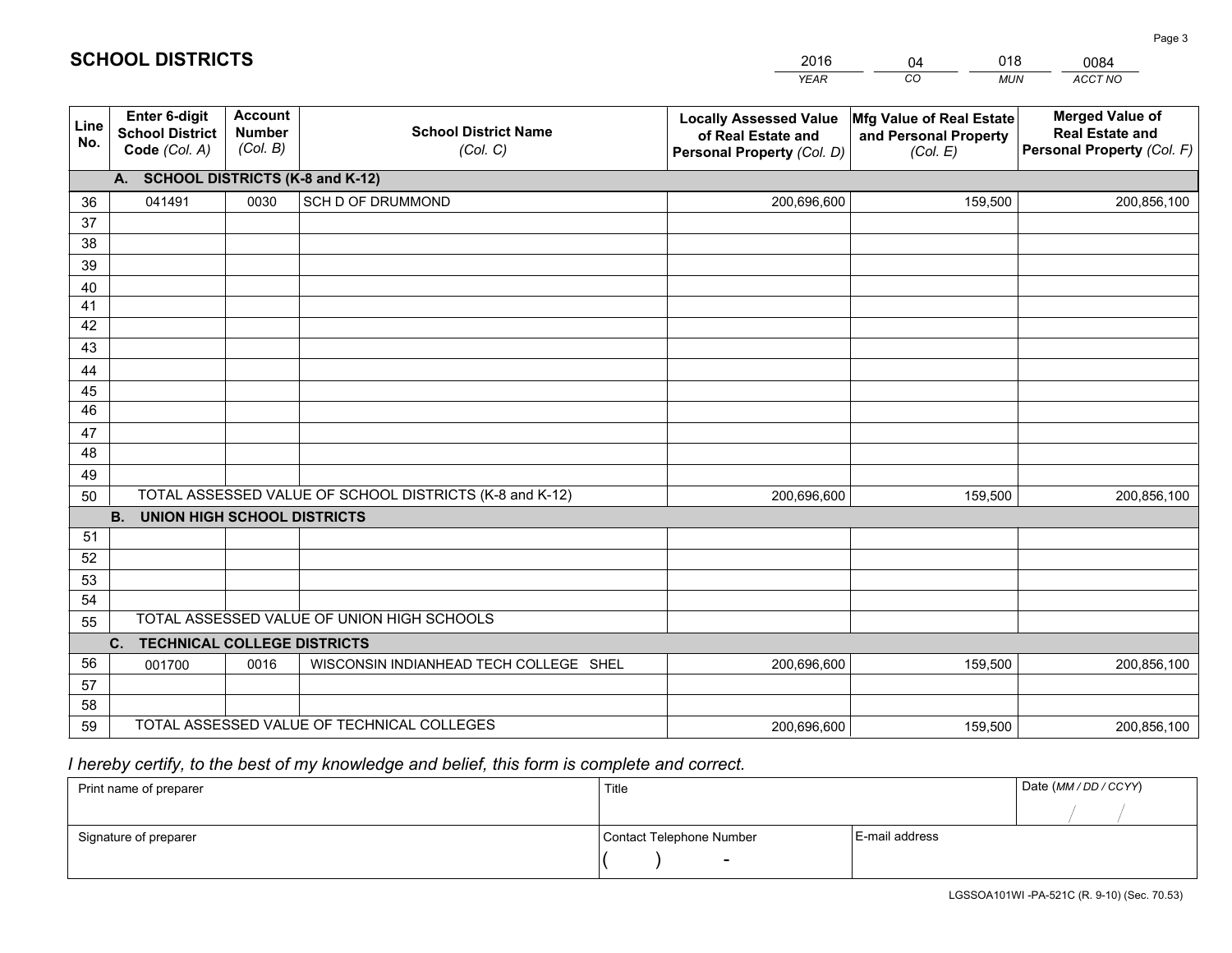#### **HIGHLIGHTS**

- 1. Complete the Statement of Assessment after the Board of Review. Reflect any changes made there.
- 2. Use black ink to complete.
- 3. Line 16 must equal Line 50, Col D.
- 4. Line 55 must equal the total of K-8 schools listed on lines 36-49. Do not include K-12 schools in this comparision.
- 5. Line 59, Col. D must equal Line 16.
- 6. Special District, School District and Technical College District values must include both real estate and personal property. Examples of Special districts are: town sanitary districts, public inland lake protection and rehabilitation districts, and metropolitan sewerage districts.
- 7. DO NOT INCLUDE Manufacturing property values.DOR will print these values on the final SOA.
- 8. Accuracy of this form is very important. The values reported directly affect the equalized value DOR calculates for school and special districts.

#### **Page 1:**

 If not prefilled, enter the tax year,county and municipal code,municipal type, municipal name and county name on the top of form.

Check the Amended box, if filing an amended / corrected SOA.

 Report the parcel count, acres and assessed value of taxable general property, total parcel count, (real and personal), total acres, and values from final figures set by the Board of Review.

- A. Real Estate land and improvements (buildings, etc.) is reported on lines 1 8, total line 9.
- B. Personal Property is reported on lines 11 14, Column D, total line 15.
- C. To complete this report, use the computer produced summary of the assessment roll that shows these amounts.
- D. Use whole numbers only.
- E. Add each line across and each column down to verify entries.

#### **Page 2:**

- A. Report Special Items (not subject to general property tax).
- 1. Private Forest Croplands and Managed Forest Lands are reported on lines 18,19, 20 and 21. Be sure to report assessed values **NOT** taxes.
- 2. You should have copies of the orders of entry, orders of withdrawal, etc., to update your assessment roll.
	- 3. Show hundredths of acres (e.g. 39.75).
- 4. Tax exempt lands are reported on line 22.
- 5. Omitted property and sec. 70.43, Wis. Stats., corrections of errors by assessor are reported on line 23. Report real estate and personal property separately. These should be for **prior years**, not something found on the current assessment roll after the board of review.
- B. Special District (Lines 24-35) Include the value of both real and personal property.
- The Department of Revenue (DOR) preprints much of the information regarding names and codes for schools, special districts,etc. If a district is not listed, enter the name and value only, DOR will enter the proper code.

### **Page 3 School Districts:**

Include the value of both real and personal property.

Report School District (regular, elementary, union high school, and technical college).

- 1. Regular (K-12) and Elementary (K-8) school values are reported on lines 36-49, total on line 50.
- 2. Union High School (UHS) (use only if elementary schools are listed on lines 36-49) are reported on lines 51-54. UHS total value (line 55) must equal to the total **elementary school** values reported on lines 36-49. Do notinclude K-12 schools in this comparison.
- 3. Technical College values are reported on lines 56-58, total on line 59.
- 4. Use the computer summary that shows these amounts to complete this report.

#### **This form is due the second Monday in June. File this report only after your Board of Review is complete.**

 *If you have questions: Return forms to:*

Fax number: (608) 264-6887 PO Box 8971

 Email: lgs@revenue.wi.gov Wisconsin Department of Revenue Call: (608) 261-5341 Local Government Services Section 6-97Madison WI 53708-8971

ANDREW TUTTLE TOWN OF DRUMMOND 49910 S LOOP RD DRUMMOND, WI 54832

ANDREW TUTTLE<br>TOWN OF DRUMMOND

DRUMMOND, WI 54832 49910 S LOOP RD

**NOTE: Please supply any correction to the name and address.**

NOTE: Please supply any correction to the name and address.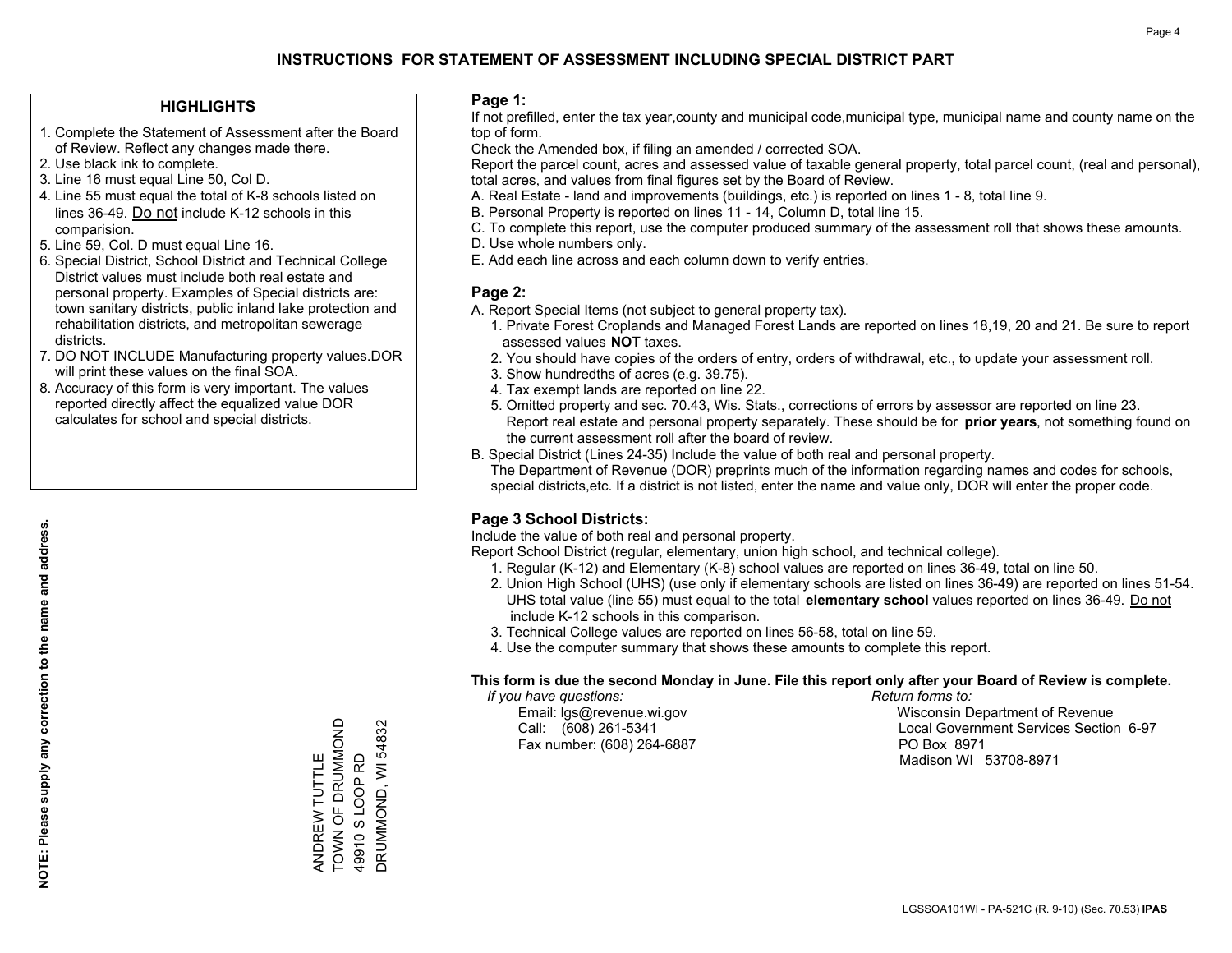**STATEMENT OF ASSESSMENT FOR 2016 FINAL - EQUATED**

 $\overline{5}$  Check if this is an Amended Return Page 1

| 04  | 020 | 0085    |
|-----|-----|---------|
| CO. | MUN | ACCT NO |

|                | <b>FOR</b>                                                                                                                                     | <b>TOWN OF</b><br><b>OF</b>                                                                                                                                                                  | <b>EILEEN</b>            |                                           | <b>BAYFIELD COUNTY</b>                              |                                |                                 | <b>WHEN COMPLETING THIS DOCUMENT</b>           |
|----------------|------------------------------------------------------------------------------------------------------------------------------------------------|----------------------------------------------------------------------------------------------------------------------------------------------------------------------------------------------|--------------------------|-------------------------------------------|-----------------------------------------------------|--------------------------------|---------------------------------|------------------------------------------------|
|                |                                                                                                                                                | Town - Village - City                                                                                                                                                                        | <b>Municipality Name</b> |                                           | <b>County Name</b>                                  |                                |                                 | DO NOT WRITE OVER X's OR IN SHADED AREAS       |
| Line<br>No.    |                                                                                                                                                | <b>REAL ESTATE</b><br>(See Lines 18 - 22 for<br>other Real Estate)                                                                                                                           |                          | PARCEL COUNT<br>TOTAL LAND   IMPROVEMENTS | NO. OF ACRES<br><b>WHOLE</b><br><b>NUMBERS ONLY</b> | <b>VALUE OF</b><br><b>LAND</b> | VALUE OF<br><b>IMPROVEMENTS</b> | <b>TOTAL VALUE OF LAND</b><br>AND IMPROVEMENTS |
|                |                                                                                                                                                |                                                                                                                                                                                              | Col. A                   | Col. B                                    | Col. C                                              | Col. D                         | Col. E                          | Col. F                                         |
| $\mathbf{1}$   |                                                                                                                                                | <b>RESIDENTIAL - Class 1</b>                                                                                                                                                                 | 315                      | 293                                       | 815                                                 | 2,556,700                      | 34,831,500                      | 37,388,200                                     |
| $\overline{2}$ |                                                                                                                                                | <b>COMMERCIAL - Class 2</b>                                                                                                                                                                  | 25                       | 20                                        | 120                                                 | 572,500                        | 6,296,000                       | 6,868,500                                      |
| 3              |                                                                                                                                                | <b>MANUFACTURING - Class 3</b>                                                                                                                                                               | $\Omega$                 | $\Omega$                                  | $\Omega$                                            | 0                              |                                 | $\Omega$<br>∩                                  |
| 4              |                                                                                                                                                | <b>AGRICULTURAL - Class 4</b>                                                                                                                                                                | 404                      |                                           | 9,510                                               | 1,213,200                      |                                 | 1,213,200                                      |
| 5              |                                                                                                                                                | <b>UNDEVELOPED - Class 5</b>                                                                                                                                                                 | 240                      |                                           | 1,427                                               | 750,600                        |                                 | 750,600                                        |
| 6              |                                                                                                                                                | AGRICULTURAL FOREST - Class 5m                                                                                                                                                               | 189                      |                                           | 3,012                                               | 2,414,200                      |                                 | 2,414,200                                      |
| $\overline{7}$ |                                                                                                                                                | FOREST LANDS - Class 6                                                                                                                                                                       | 250                      |                                           | 4,975                                               | 7,775,100                      |                                 | 7,775,100                                      |
| 8              |                                                                                                                                                | OTHER - Class 7                                                                                                                                                                              | 34                       | 34                                        | 61                                                  | 206,400                        | 2,628,000                       | 2,834,400                                      |
| 9              |                                                                                                                                                | TOTAL - ALL COLUMNS                                                                                                                                                                          | 1,457                    | 347                                       | 19,920                                              | 15,488,700                     | 43,755,500                      | 59,244,200                                     |
| 10             |                                                                                                                                                | NUMBER OF PERSONAL PROPERTY ACCOUNTS IN ROLL                                                                                                                                                 |                          |                                           | 23                                                  | <b>LOCALLY ASSESSED</b>        | <b>MANUFACTURING</b>            | <b>MERGED</b>                                  |
| 11             |                                                                                                                                                | BOATS AND OTHER WATERCRAFT NOT EXEMPT - Code 1                                                                                                                                               |                          |                                           |                                                     | 0                              |                                 | 0<br>0                                         |
| 12             |                                                                                                                                                | MACHINERY, TOOLS AND PATTERNS - Code 2                                                                                                                                                       |                          |                                           |                                                     | 596,500                        |                                 | 596,500<br>$\Omega$                            |
| 13             |                                                                                                                                                | FURNITURE, FIXTURES AND EQUIPMENT - Code 3                                                                                                                                                   |                          |                                           |                                                     | 288,400                        |                                 | 288,400<br>0                                   |
| 14             |                                                                                                                                                | ALL OTHER PERSONAL PROPERTY NOT EXEMPT - Codes 4A, 4B, 4C                                                                                                                                    |                          |                                           |                                                     | 63,900                         |                                 | 63,900<br>$\Omega$                             |
| 15             | TOTAL OF PERSONAL PROPERTY NOT EXEMPT (Total of Lines 11-14)<br>948,800                                                                        |                                                                                                                                                                                              |                          |                                           |                                                     |                                |                                 | 948,800<br>0                                   |
| 16             |                                                                                                                                                | AGGREGATE ASSESSED VALUE OF ALL PROPERTY SUBJECT TO THE GENERAL PROPERTY TAX (Total of Lines 9F and 15F)<br>MUST EQUAL TOTAL VALUE OF THE SCHOOL DISTRICTS (K-12 PLUS K-8) - Line 50, Col. F |                          |                                           |                                                     |                                |                                 | 60,193,000                                     |
| 17             | Name of Assessor<br>Telephone #<br><b>BOARD OF REVIEW</b><br>DATE OF FINAL ADJOURNMENT<br>(715) 723-0310<br>06/02/2016<br><b>JENNIE MARTIN</b> |                                                                                                                                                                                              |                          |                                           |                                                     |                                |                                 |                                                |

REMARKS

The Assessment Ratio to be used in calculating the estimated Fair Market Value on tax bills for this tax district is .995829273

This ratio should be used to convert assessed values to "Calculate Equalized Values" in Step 1 of the Lottery and Gaming Credit Calculations.<br>This ratio should be used in the "Computation of Tax Equivalent" schedule of the Commission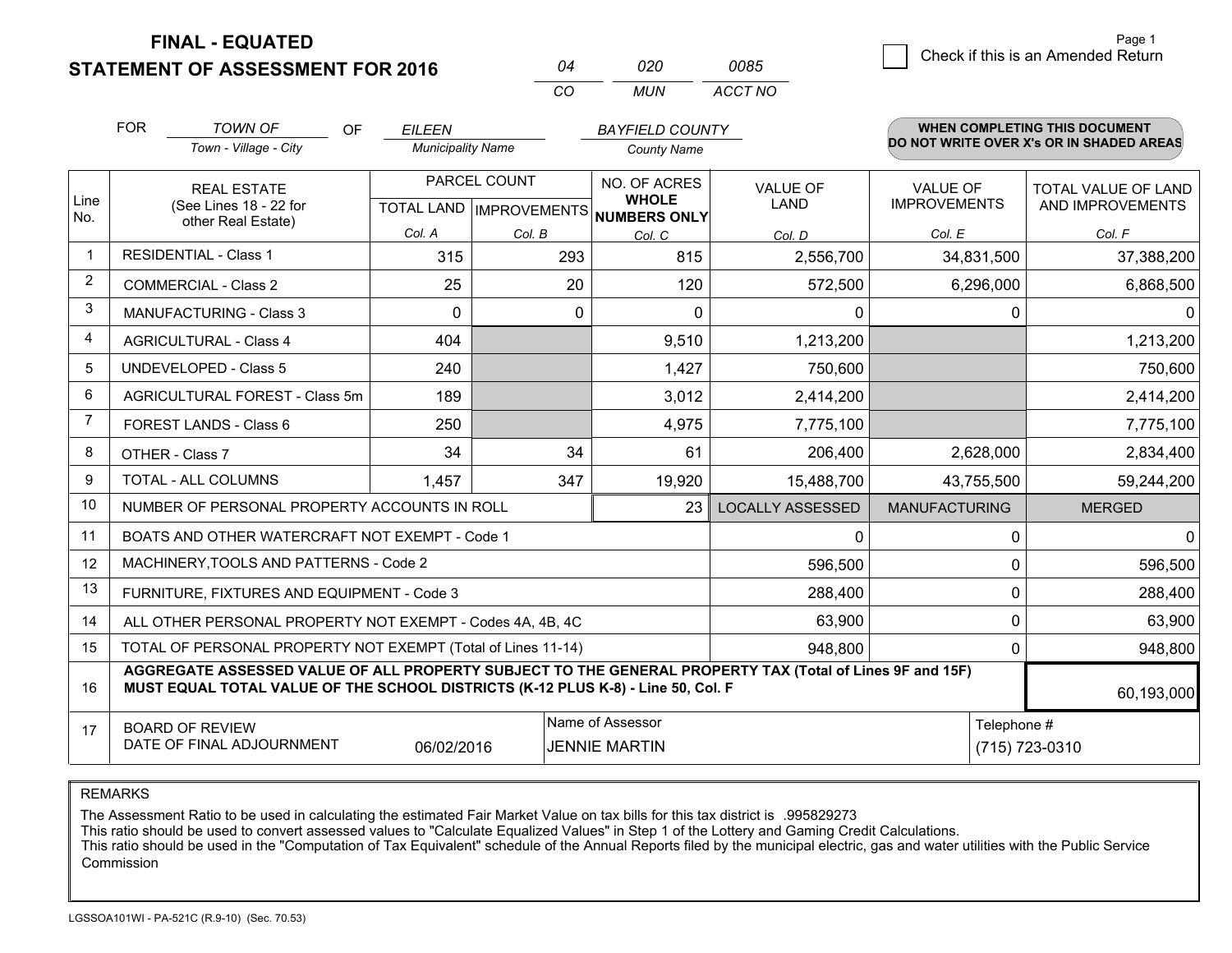*YEAR CO MUN ACCT NO* <sup>2016</sup> <sup>04</sup> <sup>020</sup> <sup>0085</sup>

Do not confuse FOREST LANDS (Line 7) with FOREST CROPS (in this section) - They are **NOT** the same

|    |                                  |                                            | Private Forest Crop - Reg Class @ 10¢ per acre                                 |          | Private Forest Crop - Reg Class @ \$2.52 per acre |                  |                                    |                                                               |                                                                              |
|----|----------------------------------|--------------------------------------------|--------------------------------------------------------------------------------|----------|---------------------------------------------------|------------------|------------------------------------|---------------------------------------------------------------|------------------------------------------------------------------------------|
| 18 | (a) PARCELS                      | (b) ACRES                                  | (c) ASSESSED VALUE                                                             |          | (d) PARCELS                                       |                  | (e) ACRES                          |                                                               | (f) ASSESSED VALUE                                                           |
|    |                                  |                                            |                                                                                |          |                                                   |                  | 80                                 |                                                               | 129,200                                                                      |
|    |                                  |                                            | Private Forest Crop - Special Class @ 20¢ per acre                             |          |                                                   |                  |                                    |                                                               | Entered Before 2005 Managed Forest - Ferrous Mining CLOSED @ \$8.27 per acre |
| 19 | (a) PARCELS                      | (b) ACRES                                  | (c) ASSESSED VALUE                                                             |          | (d) PARCELS                                       |                  | (e) ACRES                          |                                                               | (f) ASSESSED VALUE                                                           |
|    |                                  |                                            |                                                                                |          |                                                   |                  |                                    |                                                               |                                                                              |
|    |                                  |                                            | Entered Before 2005 Managed Forest - OPEN @ \$.79 per acre                     |          |                                                   |                  |                                    |                                                               | Entered Before 2005 Managed Forest - CLOSED @ \$1.87 per acre                |
| 20 | (a) PARCELS                      | (b) ACRES                                  | (c) ASSESSED VALUE                                                             |          | (d) PARCELS                                       |                  | (e) ACRES                          |                                                               | (f) ASSESSED VALUE                                                           |
|    | 5                                | 139                                        | 224,500                                                                        |          | 30                                                |                  | 48,500                             |                                                               |                                                                              |
|    |                                  | Entered After 2004 Managed Forest - OPEN @ | \$2.14 per acre                                                                |          |                                                   |                  |                                    | Entered After 2004 Managed Forest - CLOSED @ \$10.68 per acre |                                                                              |
| 21 | (a) PARCELS                      | (b) ACRES                                  | (c) ASSESSED VALUE                                                             |          | (d) PARCELS<br>(e) ACRES                          |                  | (f) ASSESSED VALUE                 |                                                               |                                                                              |
|    |                                  |                                            |                                                                                |          |                                                   |                  |                                    |                                                               |                                                                              |
|    |                                  | 35                                         | 59,500                                                                         |          | 2                                                 |                  | 107                                |                                                               | 173,100                                                                      |
|    | (a) County Forest Cropland Acres |                                            | (b) Federal Acres                                                              |          | (c) State Acres                                   |                  | (d) County (NOT FOREST CROP) Acres |                                                               | (e) Other Acres                                                              |
| 22 |                                  |                                            | 147.82                                                                         | 1,393.62 |                                                   |                  | 282.28                             |                                                               | 40.09                                                                        |
|    |                                  |                                            | Assessed Value of Omitted Property From Prior Years (Sec. 70.44)               |          |                                                   |                  |                                    |                                                               | Assessed Value of Sec. 70.43 Corrections of Errors by Assessors              |
|    |                                  | (a) REAL ESTATE                            | (b) PERSONAL                                                                   |          |                                                   | (c1) REAL ESTATE |                                    |                                                               | (c2) PERSONAL                                                                |
| 23 |                                  |                                            |                                                                                |          |                                                   |                  |                                    |                                                               |                                                                              |
|    |                                  |                                            | Manufacturing Equated Value of Omitted Property From Prior Years (Sec. 70.995) |          |                                                   |                  |                                    |                                                               | Mfg. Equated Value of Sec.70.43 Corrections of Errors by Assessors           |
|    |                                  | (d) REAL ESTATE                            | (e) PERSONAL                                                                   |          |                                                   | (f1) REAL ESTATE |                                    | (f2) PERSONAL                                                 |                                                                              |
|    |                                  |                                            |                                                                                |          |                                                   |                  |                                    |                                                               |                                                                              |

## **SPECIAL DISTRICTS**

| Line<br>No. | Enter 6-digit<br>Special District<br>Code (Col. A) | <b>Account</b><br><b>Number</b> | <b>Special District Name</b> | <b>Locally Assessed Value</b><br>of Real Estate and | Mfg Value of Real Estate<br>and Personal Property | <b>Merged Value of</b><br><b>Real Estate and</b><br>Personal Property (Col. F) |
|-------------|----------------------------------------------------|---------------------------------|------------------------------|-----------------------------------------------------|---------------------------------------------------|--------------------------------------------------------------------------------|
|             |                                                    | (Col. B)                        | (Col. C)                     | Personal Property (Col. D)                          | (Col. E)                                          |                                                                                |
| 24          |                                                    |                                 |                              |                                                     |                                                   |                                                                                |
| 25          |                                                    |                                 |                              |                                                     |                                                   |                                                                                |
| 26          |                                                    |                                 |                              |                                                     |                                                   |                                                                                |
| 27          |                                                    |                                 |                              |                                                     |                                                   |                                                                                |
| 28          |                                                    |                                 |                              |                                                     |                                                   |                                                                                |
| 29          |                                                    |                                 |                              |                                                     |                                                   |                                                                                |
| 30          |                                                    |                                 |                              |                                                     |                                                   |                                                                                |
| 31          |                                                    |                                 |                              |                                                     |                                                   |                                                                                |
| 32          |                                                    |                                 |                              |                                                     |                                                   |                                                                                |
| 33          |                                                    |                                 |                              |                                                     |                                                   |                                                                                |
| 34          |                                                    |                                 |                              |                                                     |                                                   |                                                                                |
| 35          |                                                    |                                 |                              |                                                     |                                                   |                                                                                |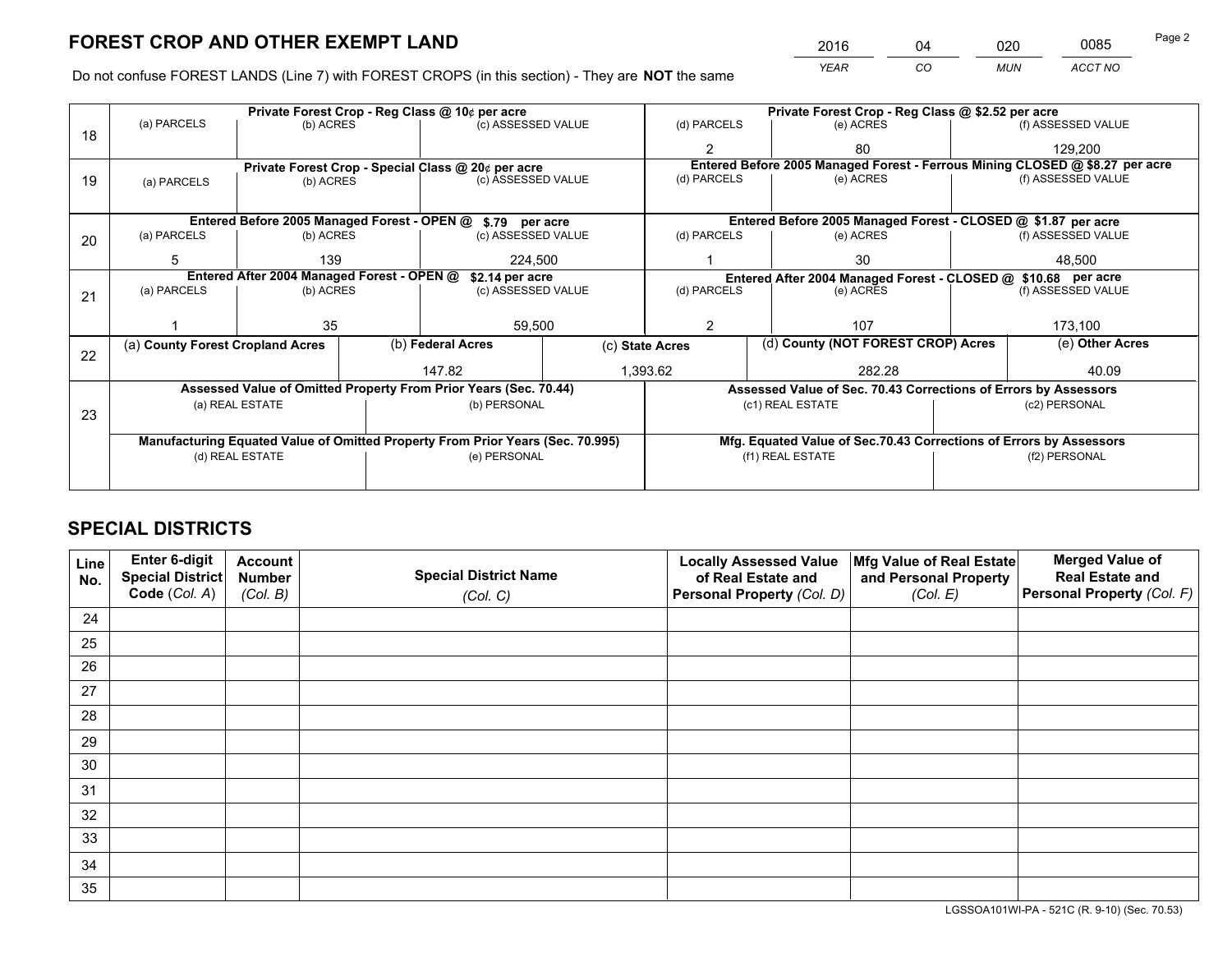|             |                                                          |                                             |                                                         | <b>YEAR</b>                                                                       | CO<br><b>MUN</b>                                              | ACCT NO                                                                        |
|-------------|----------------------------------------------------------|---------------------------------------------|---------------------------------------------------------|-----------------------------------------------------------------------------------|---------------------------------------------------------------|--------------------------------------------------------------------------------|
| Line<br>No. | Enter 6-digit<br><b>School District</b><br>Code (Col. A) | <b>Account</b><br><b>Number</b><br>(Col. B) | <b>School District Name</b><br>(Col. C)                 | <b>Locally Assessed Value</b><br>of Real Estate and<br>Personal Property (Col. D) | Mfg Value of Real Estate<br>and Personal Property<br>(Col. E) | <b>Merged Value of</b><br><b>Real Estate and</b><br>Personal Property (Col. F) |
|             | A. SCHOOL DISTRICTS (K-8 and K-12)                       |                                             |                                                         |                                                                                   |                                                               |                                                                                |
| 36          | 020170                                                   | 0018                                        | <b>SCH D OF ASHLAND</b>                                 | 60,193,000                                                                        |                                                               | 60,193,000                                                                     |
| 37          |                                                          |                                             |                                                         |                                                                                   |                                                               |                                                                                |
| 38          |                                                          |                                             |                                                         |                                                                                   |                                                               |                                                                                |
| 39          |                                                          |                                             |                                                         |                                                                                   |                                                               |                                                                                |
| 40          |                                                          |                                             |                                                         |                                                                                   |                                                               |                                                                                |
| 41          |                                                          |                                             |                                                         |                                                                                   |                                                               |                                                                                |
| 42          |                                                          |                                             |                                                         |                                                                                   |                                                               |                                                                                |
| 43          |                                                          |                                             |                                                         |                                                                                   |                                                               |                                                                                |
| 44          |                                                          |                                             |                                                         |                                                                                   |                                                               |                                                                                |
| 45<br>46    |                                                          |                                             |                                                         |                                                                                   |                                                               |                                                                                |
|             |                                                          |                                             |                                                         |                                                                                   |                                                               |                                                                                |
| 47<br>48    |                                                          |                                             |                                                         |                                                                                   |                                                               |                                                                                |
| 49          |                                                          |                                             |                                                         |                                                                                   |                                                               |                                                                                |
| 50          |                                                          |                                             | TOTAL ASSESSED VALUE OF SCHOOL DISTRICTS (K-8 and K-12) | 60,193,000                                                                        |                                                               | 60,193,000                                                                     |
|             | <b>B.</b><br><b>UNION HIGH SCHOOL DISTRICTS</b>          |                                             |                                                         |                                                                                   |                                                               |                                                                                |
| 51          |                                                          |                                             |                                                         |                                                                                   |                                                               |                                                                                |
| 52          |                                                          |                                             |                                                         |                                                                                   |                                                               |                                                                                |
| 53          |                                                          |                                             |                                                         |                                                                                   |                                                               |                                                                                |
| 54          |                                                          |                                             |                                                         |                                                                                   |                                                               |                                                                                |
| 55          |                                                          |                                             | TOTAL ASSESSED VALUE OF UNION HIGH SCHOOLS              |                                                                                   |                                                               |                                                                                |
|             | C.<br><b>TECHNICAL COLLEGE DISTRICTS</b>                 |                                             |                                                         |                                                                                   |                                                               |                                                                                |
| 56          | 001700                                                   | 0016                                        | WISCONSIN INDIANHEAD TECH COLLEGE SHEL                  | 60,193,000                                                                        |                                                               | 60,193,000                                                                     |
| 57          |                                                          |                                             |                                                         |                                                                                   |                                                               |                                                                                |
| 58          |                                                          |                                             |                                                         |                                                                                   |                                                               |                                                                                |
| 59          |                                                          |                                             | TOTAL ASSESSED VALUE OF TECHNICAL COLLEGES              | 60,193,000                                                                        |                                                               | 60,193,000                                                                     |

04

020

 *I hereby certify, to the best of my knowledge and belief, this form is complete and correct.*

**SCHOOL DISTRICTS**

| Print name of preparer | Title                    |                | Date (MM / DD / CCYY) |
|------------------------|--------------------------|----------------|-----------------------|
|                        |                          |                |                       |
| Signature of preparer  | Contact Telephone Number | E-mail address |                       |
|                        | $\overline{\phantom{0}}$ |                |                       |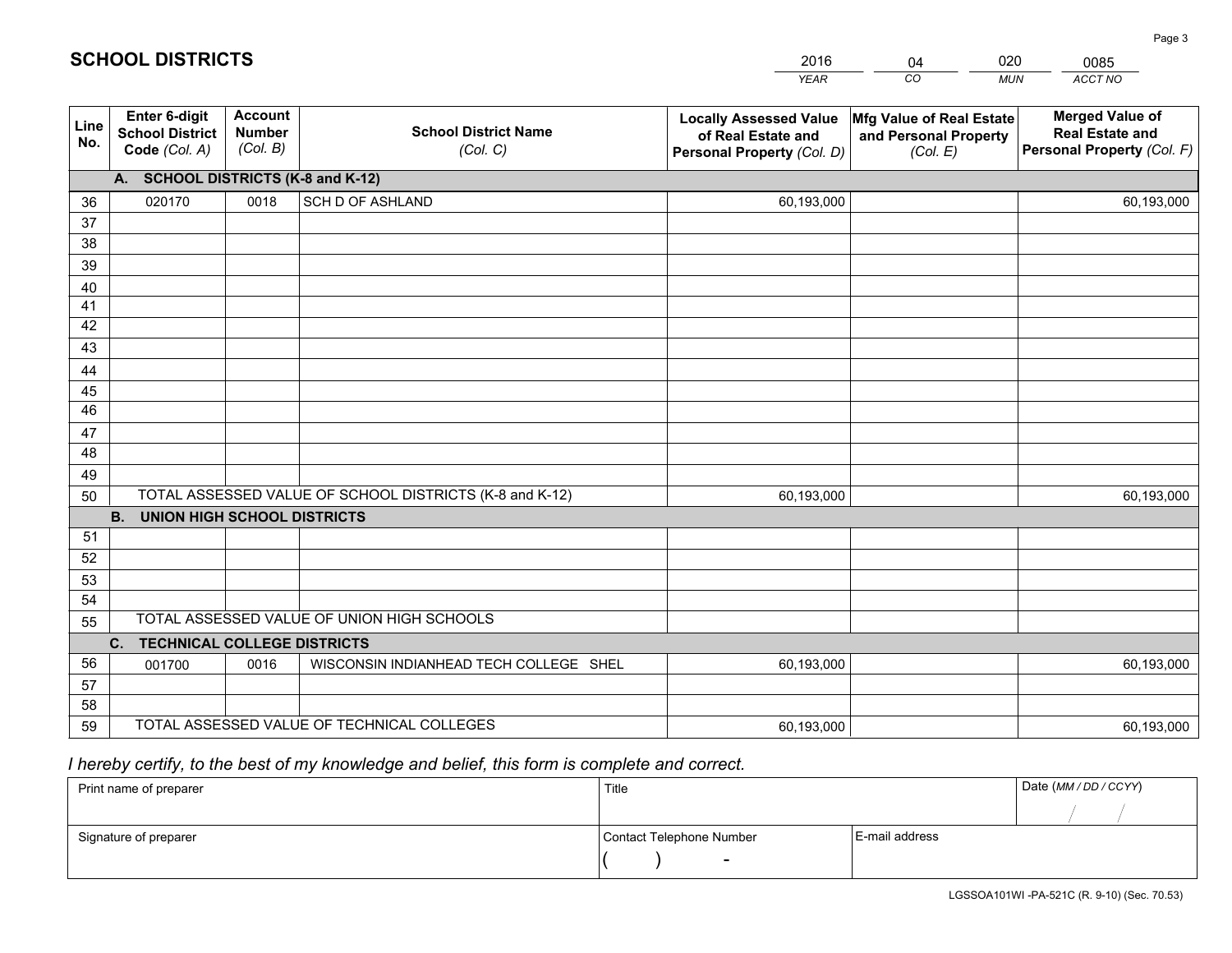#### **HIGHLIGHTS**

- 1. Complete the Statement of Assessment after the Board of Review. Reflect any changes made there.
- 2. Use black ink to complete.
- 3. Line 16 must equal Line 50, Col D.
- 4. Line 55 must equal the total of K-8 schools listed on lines 36-49. Do not include K-12 schools in this comparision.
- 5. Line 59, Col. D must equal Line 16.
- 6. Special District, School District and Technical College District values must include both real estate and personal property. Examples of Special districts are: town sanitary districts, public inland lake protection and rehabilitation districts, and metropolitan sewerage districts.
- 7. DO NOT INCLUDE Manufacturing property values.DOR will print these values on the final SOA.

CRYSTAL MATTSON TOWN OF EILEEN 29130 STATE HWY 137 ASHLAND, WI 54806

29130 STATE HWY 137 CRYSTAL MATTSON<br>TOWN OF EILEEN

ASHLAND, WI 54806

 8. Accuracy of this form is very important. The values reported directly affect the equalized value DOR calculates for school and special districts.

#### **Page 1:**

 If not prefilled, enter the tax year,county and municipal code,municipal type, municipal name and county name on the top of form.

Check the Amended box, if filing an amended / corrected SOA.

 Report the parcel count, acres and assessed value of taxable general property, total parcel count, (real and personal), total acres, and values from final figures set by the Board of Review.

- A. Real Estate land and improvements (buildings, etc.) is reported on lines 1 8, total line 9.
- B. Personal Property is reported on lines 11 14, Column D, total line 15.
- C. To complete this report, use the computer produced summary of the assessment roll that shows these amounts.
- D. Use whole numbers only.
- E. Add each line across and each column down to verify entries.

#### **Page 2:**

- A. Report Special Items (not subject to general property tax).
- 1. Private Forest Croplands and Managed Forest Lands are reported on lines 18,19, 20 and 21. Be sure to report assessed values **NOT** taxes.
- 2. You should have copies of the orders of entry, orders of withdrawal, etc., to update your assessment roll.
	- 3. Show hundredths of acres (e.g. 39.75).
- 4. Tax exempt lands are reported on line 22.
- 5. Omitted property and sec. 70.43, Wis. Stats., corrections of errors by assessor are reported on line 23. Report real estate and personal property separately. These should be for **prior years**, not something found on the current assessment roll after the board of review.
- B. Special District (Lines 24-35) Include the value of both real and personal property.

 The Department of Revenue (DOR) preprints much of the information regarding names and codes for schools, special districts,etc. If a district is not listed, enter the name and value only, DOR will enter the proper code.

## **Page 3 School Districts:**

Include the value of both real and personal property.

Report School District (regular, elementary, union high school, and technical college).

- 1. Regular (K-12) and Elementary (K-8) school values are reported on lines 36-49, total on line 50.
- 2. Union High School (UHS) (use only if elementary schools are listed on lines 36-49) are reported on lines 51-54. UHS total value (line 55) must equal to the total **elementary school** values reported on lines 36-49. Do notinclude K-12 schools in this comparison.
- 3. Technical College values are reported on lines 56-58, total on line 59.
- 4. Use the computer summary that shows these amounts to complete this report.

#### **This form is due the second Monday in June. File this report only after your Board of Review is complete.**

 *If you have questions: Return forms to:*

Fax number: (608) 264-6887 PO Box 8971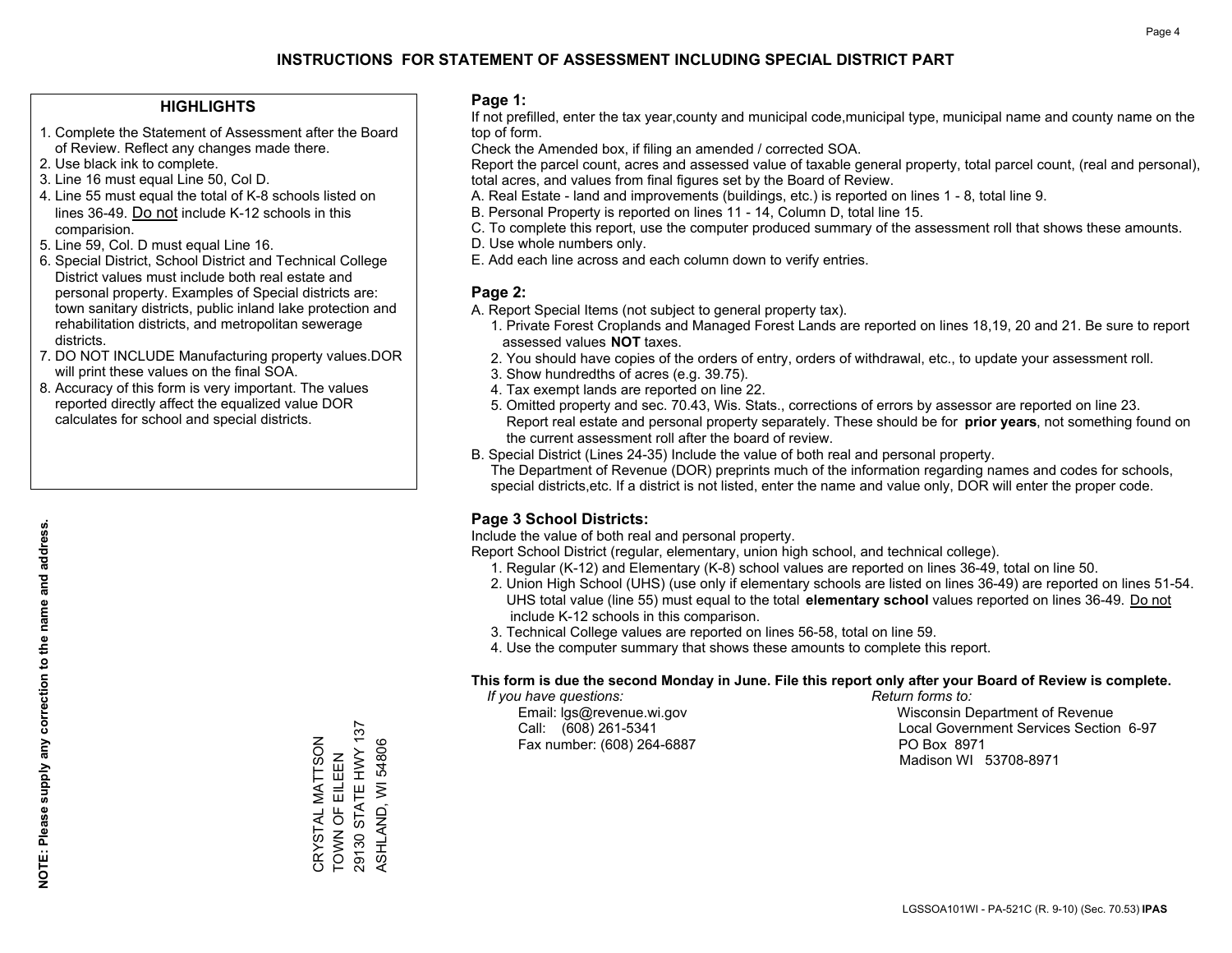**STATEMENT OF ASSESSMENT FOR 2016** 

**FINAL - EQUATED**

 $\overline{6}$  Check if this is an Amended Return Page 1

|                | <b>FOR</b>                              | <b>TOWN OF</b><br>OF                                                                                                                                                                         | <b>GRAND VIEW</b>        |              | <b>BAYFIELD COUNTY</b>                               |                         |                      | <b>WHEN COMPLETING THIS DOCUMENT</b>     |  |
|----------------|-----------------------------------------|----------------------------------------------------------------------------------------------------------------------------------------------------------------------------------------------|--------------------------|--------------|------------------------------------------------------|-------------------------|----------------------|------------------------------------------|--|
|                |                                         | Town - Village - City                                                                                                                                                                        | <b>Municipality Name</b> |              | <b>County Name</b>                                   |                         |                      | DO NOT WRITE OVER X's OR IN SHADED AREAS |  |
|                |                                         | <b>REAL ESTATE</b>                                                                                                                                                                           |                          | PARCEL COUNT | NO. OF ACRES                                         | <b>VALUE OF</b>         | <b>VALUE OF</b>      | <b>TOTAL VALUE OF LAND</b>               |  |
| Line<br>No.    |                                         | (See Lines 18 - 22 for<br>other Real Estate)                                                                                                                                                 |                          |              | <b>WHOLE</b><br>TOTAL LAND IMPROVEMENTS NUMBERS ONLY | <b>LAND</b>             | <b>IMPROVEMENTS</b>  | AND IMPROVEMENTS                         |  |
|                |                                         |                                                                                                                                                                                              | Col. A                   | Col. B       | Col. C                                               | Col. D                  | Col. E               | Col. F                                   |  |
| 1              |                                         | <b>RESIDENTIAL - Class 1</b>                                                                                                                                                                 | 750                      | 581          | 2,679                                                | 63,363,800              | 57,576,600           | 120,940,400                              |  |
| $\overline{2}$ |                                         | <b>COMMERCIAL - Class 2</b>                                                                                                                                                                  | 21                       | 15           | 44                                                   | 977,400                 | 1,275,000            | 2,252,400                                |  |
| 3              |                                         | MANUFACTURING - Class 3                                                                                                                                                                      | $\Omega$                 | $\mathbf{0}$ | $\Omega$                                             | 0                       | 0                    | $\Omega$                                 |  |
| 4              |                                         | <b>AGRICULTURAL - Class 4</b>                                                                                                                                                                | 11                       |              | 286                                                  | 41,600                  |                      | 41,600                                   |  |
| 5              |                                         | <b>UNDEVELOPED - Class 5</b>                                                                                                                                                                 | 162                      |              | 2,187                                                | 694,000                 |                      | 694,000                                  |  |
| 6              |                                         | AGRICULTURAL FOREST - Class 5m                                                                                                                                                               | 1                        |              | 20                                                   | 14,300                  |                      | 14,300                                   |  |
| 7              |                                         | <b>FOREST LANDS - Class 6</b>                                                                                                                                                                | 438                      |              | 11,805                                               | 16,696,700              |                      | 16,696,700                               |  |
| 8              |                                         | OTHER - Class 7                                                                                                                                                                              | $\Omega$                 | $\Omega$     | $\Omega$                                             | 0                       | $\Omega$             | 0                                        |  |
| 9              |                                         | <b>TOTAL - ALL COLUMNS</b>                                                                                                                                                                   | 1,383                    | 596          | 17,021                                               | 81,787,800              | 58,851,600           | 140,639,400                              |  |
| 10             |                                         | NUMBER OF PERSONAL PROPERTY ACCOUNTS IN ROLL                                                                                                                                                 |                          |              | 19                                                   | <b>LOCALLY ASSESSED</b> | <b>MANUFACTURING</b> | <b>MERGED</b>                            |  |
| 11             |                                         | BOATS AND OTHER WATERCRAFT NOT EXEMPT - Code 1                                                                                                                                               |                          |              |                                                      | 52,400                  | $\mathbf{0}$         | 52,400                                   |  |
| 12             |                                         | MACHINERY, TOOLS AND PATTERNS - Code 2                                                                                                                                                       |                          |              |                                                      | 57,700                  | $\Omega$             | 57,700                                   |  |
| 13             |                                         | FURNITURE, FIXTURES AND EQUIPMENT - Code 3                                                                                                                                                   |                          |              |                                                      | 13,500                  | 0                    | 13,500                                   |  |
| 14             |                                         | ALL OTHER PERSONAL PROPERTY NOT EXEMPT - Codes 4A, 4B, 4C                                                                                                                                    |                          |              |                                                      | 162,200                 | $\Omega$             | 162,200                                  |  |
| 15             |                                         | TOTAL OF PERSONAL PROPERTY NOT EXEMPT (Total of Lines 11-14)                                                                                                                                 |                          |              | 285,800                                              | 0                       | 285,800              |                                          |  |
| 16             |                                         | AGGREGATE ASSESSED VALUE OF ALL PROPERTY SUBJECT TO THE GENERAL PROPERTY TAX (Total of Lines 9F and 15F)<br>MUST EQUAL TOTAL VALUE OF THE SCHOOL DISTRICTS (K-12 PLUS K-8) - Line 50, Col. F |                          |              |                                                      |                         |                      | 140,925,200                              |  |
| 17             |                                         | <b>BOARD OF REVIEW</b>                                                                                                                                                                       |                          |              | Name of Assessor                                     |                         | Telephone #          |                                          |  |
|                | DATE OF FINAL ADJOURNMENT<br>06/08/2016 |                                                                                                                                                                                              |                          |              | <b>ASSOCIATED APPRAISALS</b>                         |                         |                      | (920) 749-1995                           |  |

*CO*

*MUN*

*ACCT NO0086*

*<sup>04</sup> <sup>021</sup>*

REMARKS

The Assessment Ratio to be used in calculating the estimated Fair Market Value on tax bills for this tax district is .977134022<br>This ratio should be used to convert assessed values to "Calculate Equalized Values" in Step 1 Commission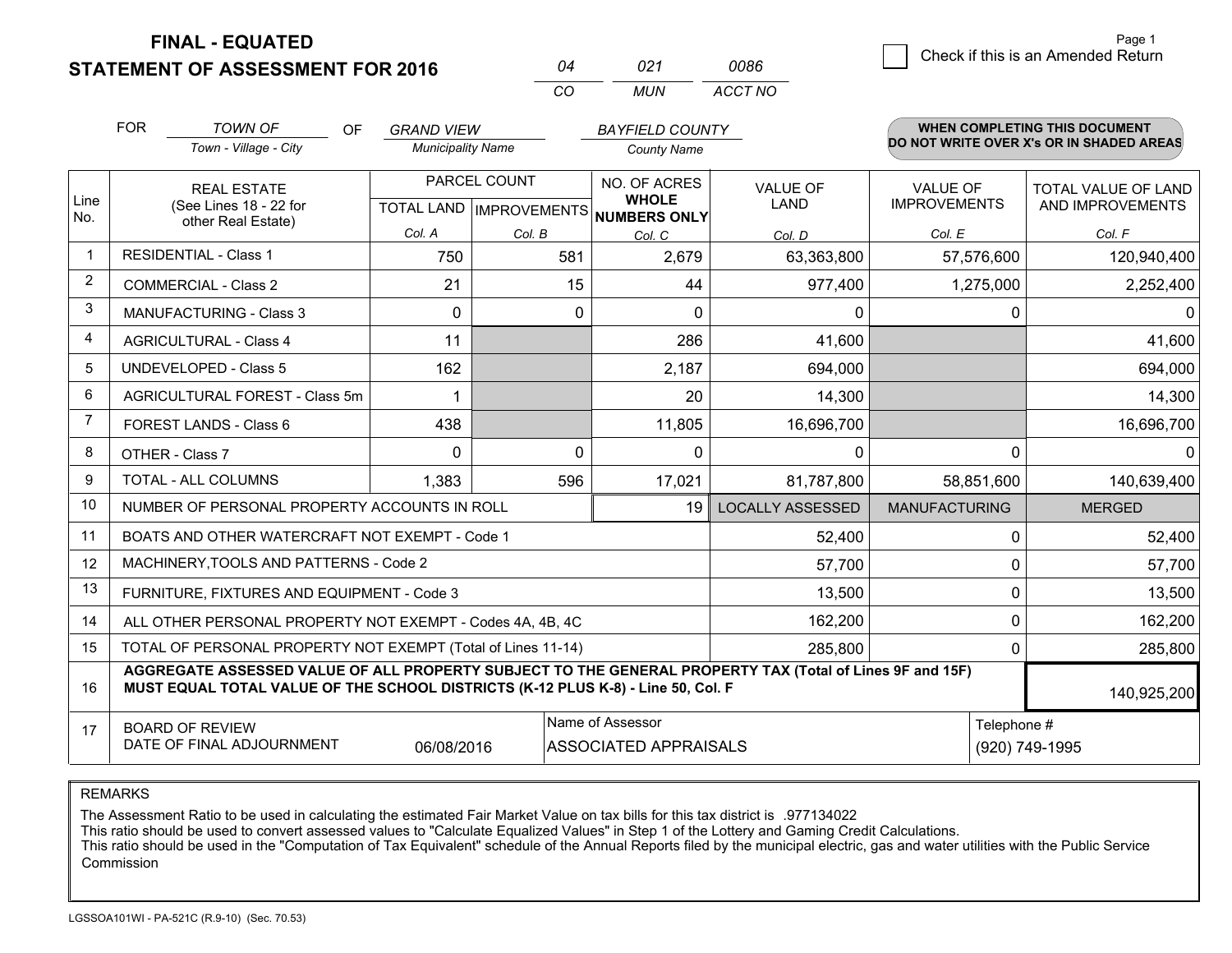*YEAR CO MUN ACCT NO* <sup>2016</sup> <sup>04</sup> <sup>021</sup> <sup>0086</sup>

Do not confuse FOREST LANDS (Line 7) with FOREST CROPS (in this section) - They are **NOT** the same

|    |                                                               |                 |  | Private Forest Crop - Reg Class @ 10¢ per acre                                 |          | Private Forest Crop - Reg Class @ \$2.52 per acre                  |                                                               |                                                                 |                 |                                                                              |
|----|---------------------------------------------------------------|-----------------|--|--------------------------------------------------------------------------------|----------|--------------------------------------------------------------------|---------------------------------------------------------------|-----------------------------------------------------------------|-----------------|------------------------------------------------------------------------------|
| 18 | (a) PARCELS                                                   | (b) ACRES       |  | (c) ASSESSED VALUE                                                             |          | (d) PARCELS                                                        |                                                               | (e) ACRES                                                       |                 | (f) ASSESSED VALUE                                                           |
|    |                                                               |                 |  |                                                                                |          |                                                                    |                                                               | 80                                                              |                 | 114,000                                                                      |
|    |                                                               |                 |  | Private Forest Crop - Special Class @ 20¢ per acre                             |          |                                                                    |                                                               |                                                                 |                 | Entered Before 2005 Managed Forest - Ferrous Mining CLOSED @ \$8.27 per acre |
| 19 | (a) PARCELS                                                   | (b) ACRES       |  | (c) ASSESSED VALUE                                                             |          | (d) PARCELS                                                        |                                                               | (e) ACRES                                                       |                 | (f) ASSESSED VALUE                                                           |
|    |                                                               |                 |  |                                                                                |          |                                                                    |                                                               |                                                                 |                 |                                                                              |
|    |                                                               |                 |  | Entered Before 2005 Managed Forest - OPEN @ \$.79 per acre                     |          |                                                                    |                                                               | Entered Before 2005 Managed Forest - CLOSED @ \$1.87 per acre   |                 |                                                                              |
| 20 | (a) PARCELS                                                   | (b) ACRES       |  | (c) ASSESSED VALUE                                                             |          | (d) PARCELS                                                        |                                                               | (e) ACRES                                                       |                 | (f) ASSESSED VALUE                                                           |
|    | 10                                                            | 370.6           |  | 496.100                                                                        |          | 661.9<br>19                                                        |                                                               | 925.100                                                         |                 |                                                                              |
|    | Entered After 2004 Managed Forest - OPEN @<br>\$2.14 per acre |                 |  |                                                                                |          |                                                                    | Entered After 2004 Managed Forest - CLOSED @ \$10.68 per acre |                                                                 |                 |                                                                              |
| 21 | (a) PARCELS                                                   | (b) ACRES       |  | (c) ASSESSED VALUE                                                             |          | (d) PARCELS<br>(e) ACRES                                           |                                                               | (f) ASSESSED VALUE                                              |                 |                                                                              |
|    |                                                               |                 |  |                                                                                |          |                                                                    |                                                               |                                                                 |                 |                                                                              |
|    | 35                                                            | 1,172.69        |  | 1,610,000                                                                      |          | 17<br>579.9                                                        |                                                               | 1,179,600                                                       |                 |                                                                              |
| 22 | (a) County Forest Cropland Acres                              |                 |  | (b) Federal Acres                                                              |          | (d) County (NOT FOREST CROP) Acres<br>(c) State Acres              |                                                               |                                                                 | (e) Other Acres |                                                                              |
|    |                                                               |                 |  | 36,223.59                                                                      | 7,501.56 |                                                                    |                                                               | 2,627.53                                                        |                 | 507.93                                                                       |
|    |                                                               |                 |  | Assessed Value of Omitted Property From Prior Years (Sec. 70.44)               |          |                                                                    |                                                               | Assessed Value of Sec. 70.43 Corrections of Errors by Assessors |                 |                                                                              |
| 23 |                                                               | (a) REAL ESTATE |  | (b) PERSONAL                                                                   |          |                                                                    |                                                               | (c1) REAL ESTATE                                                |                 | (c2) PERSONAL                                                                |
|    |                                                               |                 |  |                                                                                |          |                                                                    |                                                               |                                                                 |                 |                                                                              |
|    |                                                               |                 |  | Manufacturing Equated Value of Omitted Property From Prior Years (Sec. 70.995) |          | Mfg. Equated Value of Sec.70.43 Corrections of Errors by Assessors |                                                               |                                                                 |                 |                                                                              |
|    |                                                               | (d) REAL ESTATE |  | (e) PERSONAL                                                                   |          |                                                                    |                                                               | (f1) REAL ESTATE                                                |                 | (f2) PERSONAL                                                                |
|    |                                                               |                 |  |                                                                                |          |                                                                    |                                                               |                                                                 |                 |                                                                              |

## **SPECIAL DISTRICTS**

| Line<br>No. | Enter 6-digit<br>Special District<br>Code (Col. A) | <b>Account</b><br><b>Number</b><br>(Col. B) | <b>Special District Name</b><br>(Col. C) | <b>Locally Assessed Value</b><br>of Real Estate and<br>Personal Property (Col. D) | Mfg Value of Real Estate<br>and Personal Property<br>(Col. E) | <b>Merged Value of</b><br><b>Real Estate and</b><br>Personal Property (Col. F) |
|-------------|----------------------------------------------------|---------------------------------------------|------------------------------------------|-----------------------------------------------------------------------------------|---------------------------------------------------------------|--------------------------------------------------------------------------------|
| 24          | 047080                                             | 0021                                        | <b>GRAND VIEW SANITARY DISTRICT #1</b>   | 7,673,600                                                                         |                                                               | 7,673,600                                                                      |
| 25          |                                                    |                                             |                                          |                                                                                   |                                                               |                                                                                |
| 26          |                                                    |                                             |                                          |                                                                                   |                                                               |                                                                                |
| 27          |                                                    |                                             |                                          |                                                                                   |                                                               |                                                                                |
| 28          |                                                    |                                             |                                          |                                                                                   |                                                               |                                                                                |
| 29          |                                                    |                                             |                                          |                                                                                   |                                                               |                                                                                |
| 30          |                                                    |                                             |                                          |                                                                                   |                                                               |                                                                                |
| 31          |                                                    |                                             |                                          |                                                                                   |                                                               |                                                                                |
| 32          |                                                    |                                             |                                          |                                                                                   |                                                               |                                                                                |
| 33          |                                                    |                                             |                                          |                                                                                   |                                                               |                                                                                |
| 34          |                                                    |                                             |                                          |                                                                                   |                                                               |                                                                                |
| 35          |                                                    |                                             |                                          |                                                                                   |                                                               |                                                                                |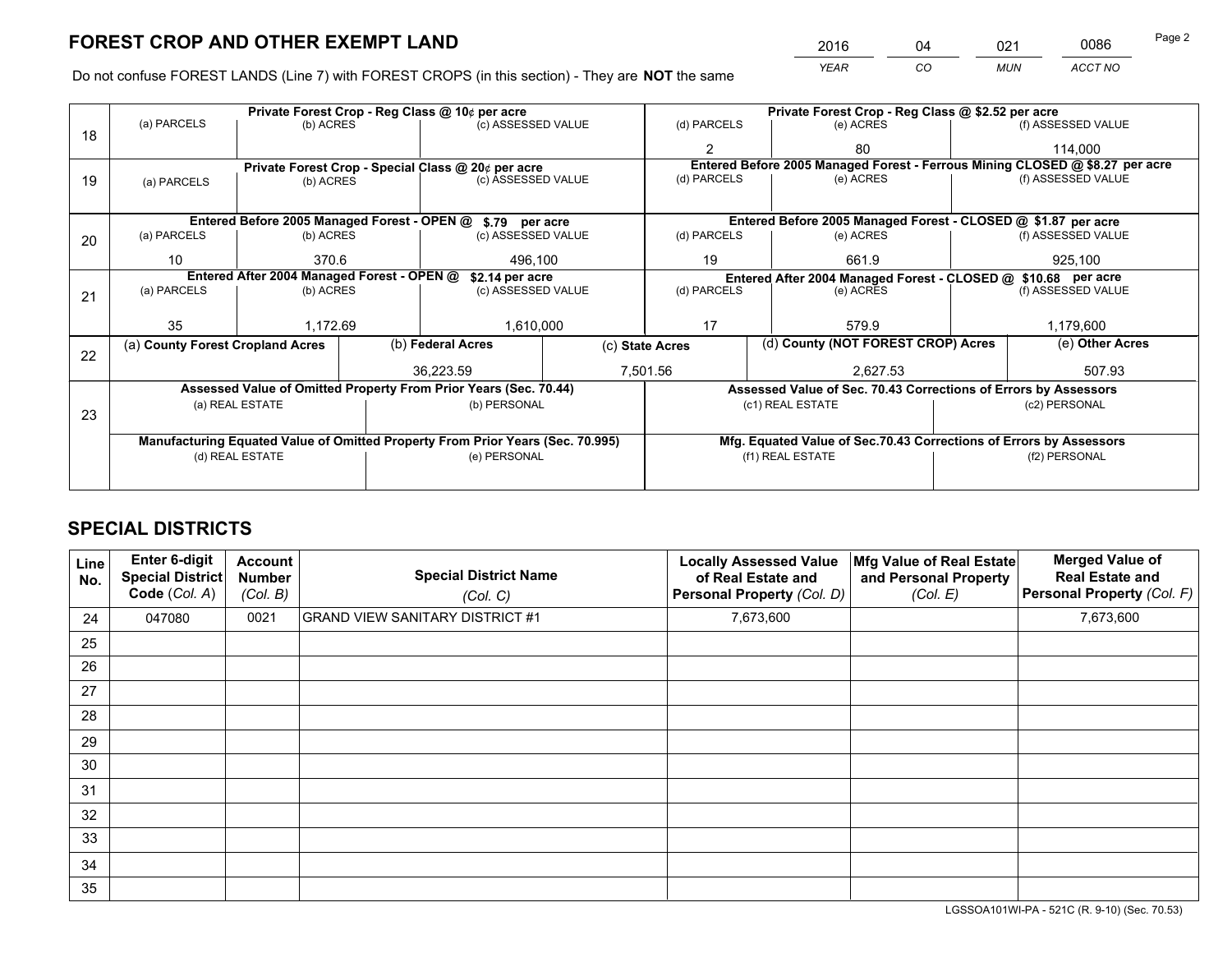|             |                                                          |                                             |                                                         | <b>YEAR</b>                                                                       | CO<br><b>MUN</b>                                              | ACCT NO                                                                        |
|-------------|----------------------------------------------------------|---------------------------------------------|---------------------------------------------------------|-----------------------------------------------------------------------------------|---------------------------------------------------------------|--------------------------------------------------------------------------------|
| Line<br>No. | Enter 6-digit<br><b>School District</b><br>Code (Col. A) | <b>Account</b><br><b>Number</b><br>(Col. B) | <b>School District Name</b><br>(Col. C)                 | <b>Locally Assessed Value</b><br>of Real Estate and<br>Personal Property (Col. D) | Mfg Value of Real Estate<br>and Personal Property<br>(Col. E) | <b>Merged Value of</b><br><b>Real Estate and</b><br>Personal Property (Col. F) |
|             | A. SCHOOL DISTRICTS (K-8 and K-12)                       |                                             |                                                         |                                                                                   |                                                               |                                                                                |
| 36          | 041491                                                   | 0030                                        | SCH D OF DRUMMOND                                       | 140,925,200                                                                       |                                                               | 140,925,200                                                                    |
| 37          |                                                          |                                             |                                                         |                                                                                   |                                                               |                                                                                |
| 38          |                                                          |                                             |                                                         |                                                                                   |                                                               |                                                                                |
| 39          |                                                          |                                             |                                                         |                                                                                   |                                                               |                                                                                |
| 40          |                                                          |                                             |                                                         |                                                                                   |                                                               |                                                                                |
| 41          |                                                          |                                             |                                                         |                                                                                   |                                                               |                                                                                |
| 42          |                                                          |                                             |                                                         |                                                                                   |                                                               |                                                                                |
| 43          |                                                          |                                             |                                                         |                                                                                   |                                                               |                                                                                |
| 44<br>45    |                                                          |                                             |                                                         |                                                                                   |                                                               |                                                                                |
| 46          |                                                          |                                             |                                                         |                                                                                   |                                                               |                                                                                |
| 47          |                                                          |                                             |                                                         |                                                                                   |                                                               |                                                                                |
| 48          |                                                          |                                             |                                                         |                                                                                   |                                                               |                                                                                |
| 49          |                                                          |                                             |                                                         |                                                                                   |                                                               |                                                                                |
| 50          |                                                          |                                             | TOTAL ASSESSED VALUE OF SCHOOL DISTRICTS (K-8 and K-12) | 140,925,200                                                                       |                                                               | 140,925,200                                                                    |
|             | <b>B.</b><br><b>UNION HIGH SCHOOL DISTRICTS</b>          |                                             |                                                         |                                                                                   |                                                               |                                                                                |
| 51          |                                                          |                                             |                                                         |                                                                                   |                                                               |                                                                                |
| 52          |                                                          |                                             |                                                         |                                                                                   |                                                               |                                                                                |
| 53          |                                                          |                                             |                                                         |                                                                                   |                                                               |                                                                                |
| 54          |                                                          |                                             |                                                         |                                                                                   |                                                               |                                                                                |
| 55          |                                                          |                                             | TOTAL ASSESSED VALUE OF UNION HIGH SCHOOLS              |                                                                                   |                                                               |                                                                                |
|             | C.<br><b>TECHNICAL COLLEGE DISTRICTS</b>                 |                                             |                                                         |                                                                                   |                                                               |                                                                                |
| 56          | 001700                                                   | 0016                                        | WISCONSIN INDIANHEAD TECH COLLEGE SHEL                  | 140,925,200                                                                       |                                                               | 140,925,200                                                                    |
| 57          |                                                          |                                             |                                                         |                                                                                   |                                                               |                                                                                |
| 58          |                                                          |                                             |                                                         |                                                                                   |                                                               |                                                                                |
| 59          |                                                          |                                             | TOTAL ASSESSED VALUE OF TECHNICAL COLLEGES              | 140,925,200                                                                       |                                                               | 140,925,200                                                                    |

04

021

 *I hereby certify, to the best of my knowledge and belief, this form is complete and correct.*

**SCHOOL DISTRICTS**

| Print name of preparer | Title                    |                | Date (MM / DD / CCYY) |
|------------------------|--------------------------|----------------|-----------------------|
|                        |                          |                |                       |
| Signature of preparer  | Contact Telephone Number | E-mail address |                       |
|                        | $\overline{\phantom{0}}$ |                |                       |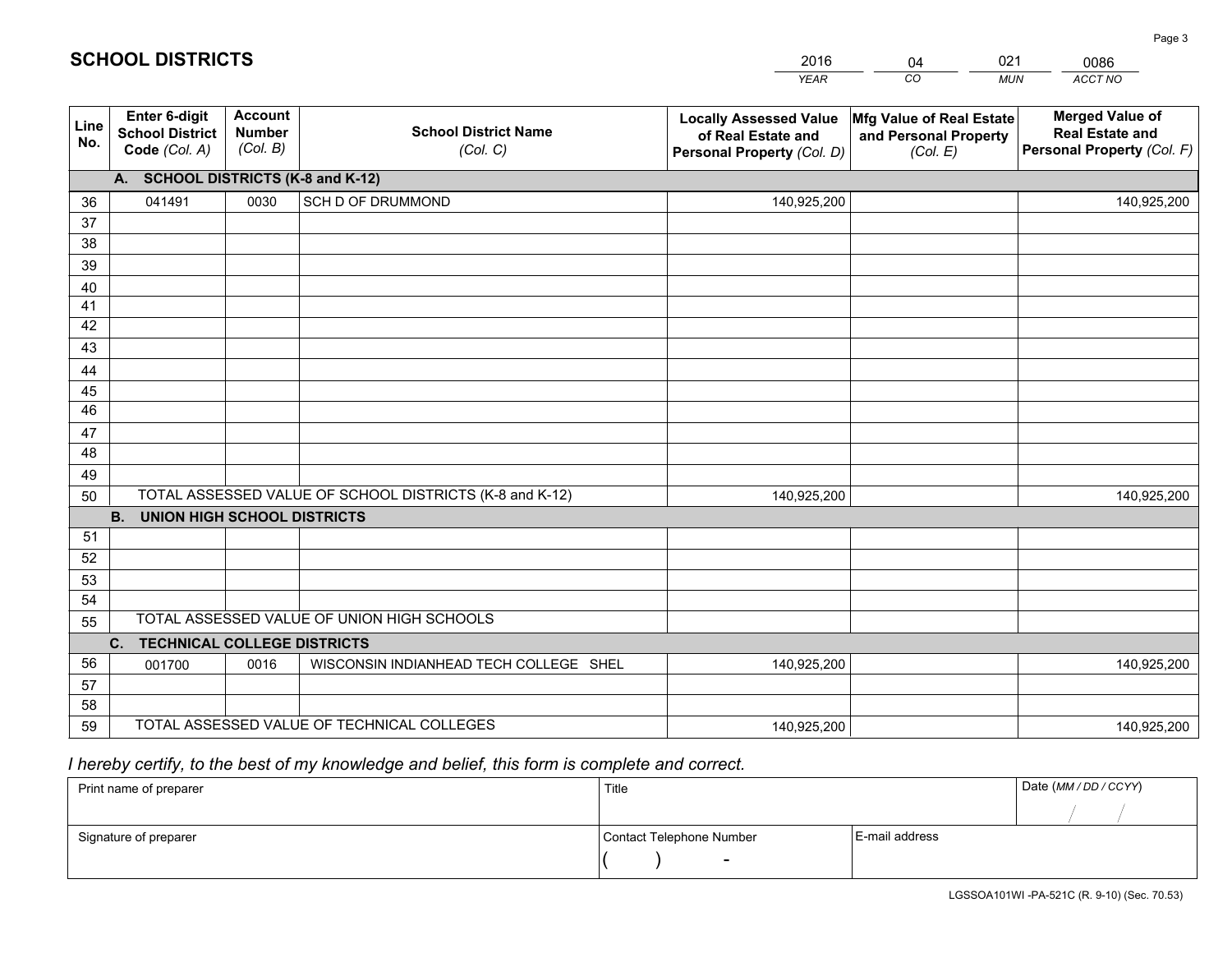#### **HIGHLIGHTS**

- 1. Complete the Statement of Assessment after the Board of Review. Reflect any changes made there.
- 2. Use black ink to complete.
- 3. Line 16 must equal Line 50, Col D.
- 4. Line 55 must equal the total of K-8 schools listed on lines 36-49. Do not include K-12 schools in this comparision.
- 5. Line 59, Col. D must equal Line 16.
- 6. Special District, School District and Technical College District values must include both real estate and personal property. Examples of Special districts are: town sanitary districts, public inland lake protection and rehabilitation districts, and metropolitan sewerage districts.
- 7. DO NOT INCLUDE Manufacturing property values.DOR will print these values on the final SOA.

TERESA GUNDERSON TOWN OF GRAND VIEW 22615 TUTTLES LN

TERESA GUNDERSON<br>TOWN OF GRAND VIEW

GRAND VIEW, WI 54839 - 9700

GRAND VIEW, WI 54839

22615 TUTTLES LN

 $-9700$ 

 8. Accuracy of this form is very important. The values reported directly affect the equalized value DOR calculates for school and special districts.

#### **Page 1:**

 If not prefilled, enter the tax year,county and municipal code,municipal type, municipal name and county name on the top of form.

Check the Amended box, if filing an amended / corrected SOA.

 Report the parcel count, acres and assessed value of taxable general property, total parcel count, (real and personal), total acres, and values from final figures set by the Board of Review.

- A. Real Estate land and improvements (buildings, etc.) is reported on lines 1 8, total line 9.
- B. Personal Property is reported on lines 11 14, Column D, total line 15.
- C. To complete this report, use the computer produced summary of the assessment roll that shows these amounts.
- D. Use whole numbers only.
- E. Add each line across and each column down to verify entries.

#### **Page 2:**

- A. Report Special Items (not subject to general property tax).
- 1. Private Forest Croplands and Managed Forest Lands are reported on lines 18,19, 20 and 21. Be sure to report assessed values **NOT** taxes.
- 2. You should have copies of the orders of entry, orders of withdrawal, etc., to update your assessment roll.
	- 3. Show hundredths of acres (e.g. 39.75).
- 4. Tax exempt lands are reported on line 22.
- 5. Omitted property and sec. 70.43, Wis. Stats., corrections of errors by assessor are reported on line 23. Report real estate and personal property separately. These should be for **prior years**, not something found on the current assessment roll after the board of review.
- B. Special District (Lines 24-35) Include the value of both real and personal property.
- The Department of Revenue (DOR) preprints much of the information regarding names and codes for schools, special districts,etc. If a district is not listed, enter the name and value only, DOR will enter the proper code.

## **Page 3 School Districts:**

Include the value of both real and personal property.

Report School District (regular, elementary, union high school, and technical college).

- 1. Regular (K-12) and Elementary (K-8) school values are reported on lines 36-49, total on line 50.
- 2. Union High School (UHS) (use only if elementary schools are listed on lines 36-49) are reported on lines 51-54. UHS total value (line 55) must equal to the total **elementary school** values reported on lines 36-49. Do notinclude K-12 schools in this comparison.
- 3. Technical College values are reported on lines 56-58, total on line 59.
- 4. Use the computer summary that shows these amounts to complete this report.

#### **This form is due the second Monday in June. File this report only after your Board of Review is complete.**

 *If you have questions: Return forms to:*

Fax number: (608) 264-6887 PO Box 8971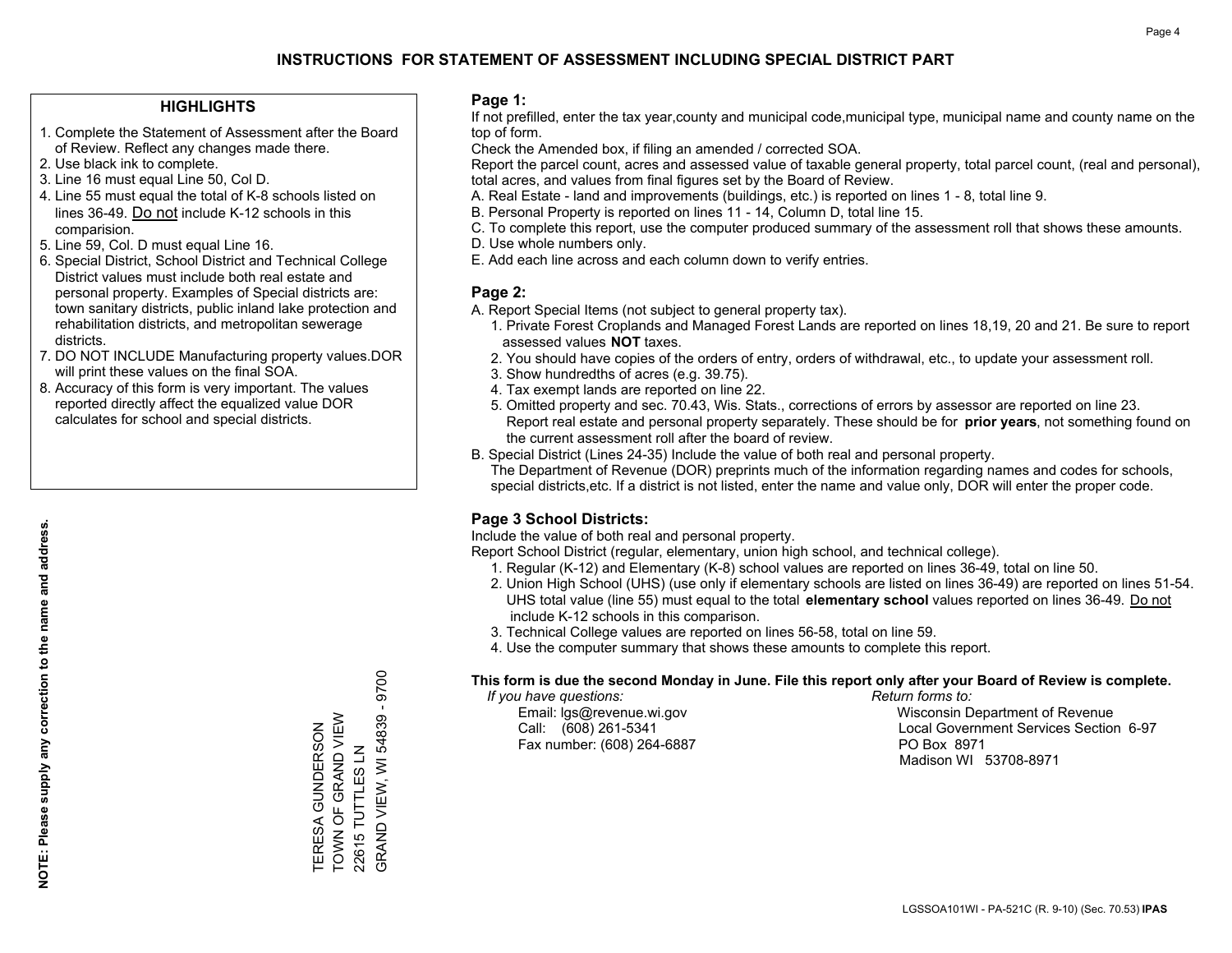**FINAL - EQUATED**

**STATEMENT OF ASSESSMENT FOR 2016** 

| በ4  | 022 | 0087    |
|-----|-----|---------|
| rn. | MUN | ACCT NO |

|                | <b>FOR</b>                                   | <b>TOWN OF</b><br>OF                                                                                                                                                                         | <b>HUGHES</b>                                            |          | <b>BAYFIELD COUNTY</b>                          |                                |                                        | <b>WHEN COMPLETING THIS DOCUMENT</b>           |
|----------------|----------------------------------------------|----------------------------------------------------------------------------------------------------------------------------------------------------------------------------------------------|----------------------------------------------------------|----------|-------------------------------------------------|--------------------------------|----------------------------------------|------------------------------------------------|
|                |                                              | Town - Village - City                                                                                                                                                                        | <b>Municipality Name</b>                                 |          | <b>County Name</b>                              |                                |                                        | DO NOT WRITE OVER X's OR IN SHADED AREAS       |
| Line<br>No.    | <b>REAL ESTATE</b><br>(See Lines 18 - 22 for |                                                                                                                                                                                              | PARCEL COUNT<br>TOTAL LAND   IMPROVEMENTS   NUMBERS ONLY |          | NO. OF ACRES<br><b>WHOLE</b>                    | <b>VALUE OF</b><br><b>LAND</b> | <b>VALUE OF</b><br><b>IMPROVEMENTS</b> | <b>TOTAL VALUE OF LAND</b><br>AND IMPROVEMENTS |
|                |                                              | other Real Estate)                                                                                                                                                                           | Col. A                                                   | Col. B   | Col. C                                          | Col. D                         | Col. E                                 | Col. F                                         |
|                |                                              | <b>RESIDENTIAL - Class 1</b>                                                                                                                                                                 | 449                                                      | 391      | 1,049                                           | 23,275,200                     | 33,999,000                             | 57,274,200                                     |
| 2              |                                              | <b>COMMERCIAL - Class 2</b>                                                                                                                                                                  | 25                                                       | 18       | 211                                             | 1,435,600                      | 1,588,300                              | 3,023,900                                      |
| 3              |                                              | <b>MANUFACTURING - Class 3</b>                                                                                                                                                               | 1                                                        | 1        | 20                                              | 34,900                         | 689,400                                | 724,300                                        |
| 4              |                                              | <b>AGRICULTURAL - Class 4</b>                                                                                                                                                                | 22                                                       |          | 411                                             | 35,900                         |                                        | 35,900                                         |
| 5              |                                              | <b>UNDEVELOPED - Class 5</b>                                                                                                                                                                 | 130                                                      |          | 1,056                                           | 287,300                        |                                        | 287,300                                        |
| 6              |                                              | AGRICULTURAL FOREST - Class 5m                                                                                                                                                               | 17                                                       |          | 370                                             | 296,300                        |                                        | 296,300                                        |
| $\overline{7}$ |                                              | FOREST LANDS - Class 6                                                                                                                                                                       | 396                                                      |          | 5,271                                           | 8,379,100                      |                                        | 8,379,100                                      |
| 8              |                                              | OTHER - Class 7                                                                                                                                                                              | $\Omega$                                                 | $\Omega$ | $\Omega$                                        | 0                              | $\Omega$                               | $\Omega$                                       |
| 9              |                                              | TOTAL - ALL COLUMNS                                                                                                                                                                          | 1,040                                                    | 410      | 8,388                                           | 33,744,300                     | 36,276,700                             | 70,021,000                                     |
| 10             |                                              | NUMBER OF PERSONAL PROPERTY ACCOUNTS IN ROLL                                                                                                                                                 |                                                          |          | 17                                              | <b>LOCALLY ASSESSED</b>        | <b>MANUFACTURING</b>                   | <b>MERGED</b>                                  |
| 11             |                                              | BOATS AND OTHER WATERCRAFT NOT EXEMPT - Code 1                                                                                                                                               |                                                          |          |                                                 | 13,600                         | $\Omega$                               | 13,600                                         |
| 12             |                                              | MACHINERY, TOOLS AND PATTERNS - Code 2                                                                                                                                                       |                                                          |          |                                                 | 19,360                         | 7,700                                  | 27,060                                         |
| 13             |                                              | FURNITURE, FIXTURES AND EQUIPMENT - Code 3                                                                                                                                                   |                                                          |          |                                                 | 15,630                         | 33,600                                 | 49,230                                         |
| 14             |                                              | ALL OTHER PERSONAL PROPERTY NOT EXEMPT - Codes 4A, 4B, 4C                                                                                                                                    |                                                          |          |                                                 | 34,850                         | 500                                    | 35,350                                         |
| 15             |                                              | TOTAL OF PERSONAL PROPERTY NOT EXEMPT (Total of Lines 11-14)                                                                                                                                 |                                                          |          |                                                 | 83,440                         | 41,800                                 | 125,240                                        |
| 16             |                                              | AGGREGATE ASSESSED VALUE OF ALL PROPERTY SUBJECT TO THE GENERAL PROPERTY TAX (Total of Lines 9F and 15F)<br>MUST EQUAL TOTAL VALUE OF THE SCHOOL DISTRICTS (K-12 PLUS K-8) - Line 50, Col. F |                                                          |          |                                                 |                                |                                        | 70,146,240                                     |
| 17             |                                              | <b>BOARD OF REVIEW</b><br>DATE OF FINAL ADJOURNMENT                                                                                                                                          | 07/23/2016                                               |          | Name of Assessor<br>NORTH WI ASSESSMENT SERVICE |                                | Telephone #                            | (715) 779-3088                                 |

REMARKS

The Assessment Ratio to be used in calculating the estimated Fair Market Value on tax bills for this tax district is 1.026201362<br>This ratio should be used to convert assessed values to "Calculate Equalized Values" in Step Commission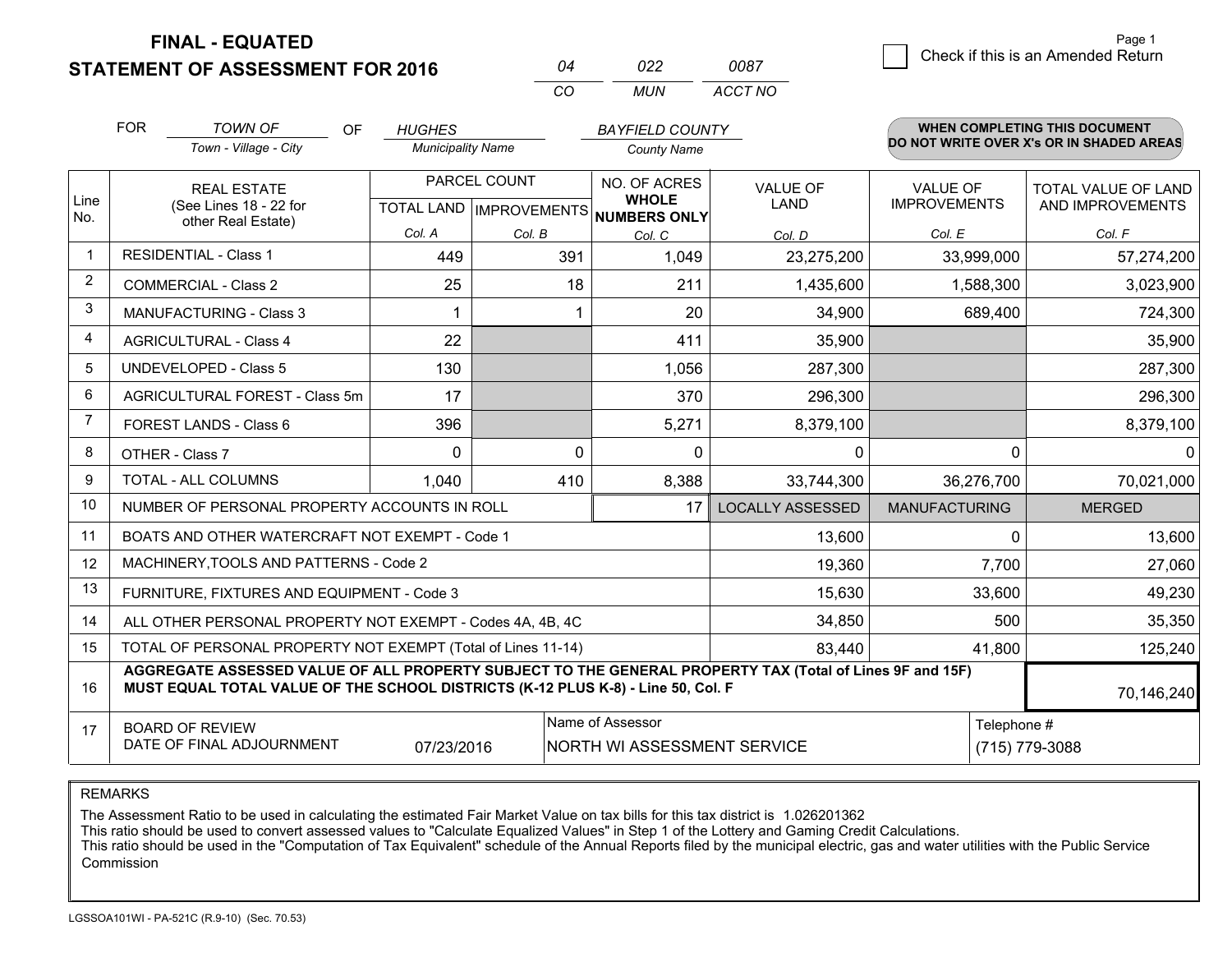*YEAR CO MUN ACCT NO* 2016 04 022 0087

Do not confuse FOREST LANDS (Line 7) with FOREST CROPS (in this section) - They are **NOT** the same

|    | Private Forest Crop - Reg Class @ 10¢ per acre                |                 |  |                                                                                |  | Private Forest Crop - Reg Class @ \$2.52 per acre |                                                                              |        |                    |  |
|----|---------------------------------------------------------------|-----------------|--|--------------------------------------------------------------------------------|--|---------------------------------------------------|------------------------------------------------------------------------------|--------|--------------------|--|
| 18 | (a) PARCELS                                                   | (b) ACRES       |  | (c) ASSESSED VALUE                                                             |  | (d) PARCELS                                       | (e) ACRES                                                                    |        | (f) ASSESSED VALUE |  |
|    |                                                               |                 |  |                                                                                |  |                                                   |                                                                              |        |                    |  |
|    |                                                               |                 |  | Private Forest Crop - Special Class @ 20¢ per acre                             |  |                                                   | Entered Before 2005 Managed Forest - Ferrous Mining CLOSED @ \$8.27 per acre |        |                    |  |
| 19 | (a) PARCELS                                                   | (b) ACRES       |  | (c) ASSESSED VALUE                                                             |  | (d) PARCELS                                       | (e) ACRES                                                                    |        | (f) ASSESSED VALUE |  |
|    |                                                               |                 |  |                                                                                |  |                                                   |                                                                              |        |                    |  |
|    |                                                               |                 |  | Entered Before 2005 Managed Forest - OPEN @ \$.79 per acre                     |  |                                                   | Entered Before 2005 Managed Forest - CLOSED @ \$1.87 per acre                |        |                    |  |
| 20 | (a) PARCELS                                                   | (b) ACRES       |  | (c) ASSESSED VALUE                                                             |  | (d) PARCELS                                       | (e) ACRES                                                                    |        | (f) ASSESSED VALUE |  |
|    | 2                                                             | 80              |  | 128,000                                                                        |  | 9                                                 | 340.5                                                                        |        | 544.800            |  |
|    | Entered After 2004 Managed Forest - OPEN @<br>\$2.14 per acre |                 |  |                                                                                |  |                                                   | Entered After 2004 Managed Forest - CLOSED @ \$10.68 per acre                |        |                    |  |
| 21 | (a) PARCELS                                                   | (b) ACRES       |  | (c) ASSESSED VALUE                                                             |  | (d) PARCELS                                       | (e) ACRES                                                                    |        |                    |  |
|    |                                                               |                 |  |                                                                                |  |                                                   |                                                                              |        |                    |  |
|    |                                                               | 20              |  | 32,000                                                                         |  | 40                                                |                                                                              | 64,000 |                    |  |
| 22 | (a) County Forest Cropland Acres                              |                 |  | (b) Federal Acres                                                              |  | (c) State Acres                                   | (d) County (NOT FOREST CROP) Acres                                           |        | (e) Other Acres    |  |
|    | 24.611.77                                                     |                 |  |                                                                                |  | 116.44                                            | 42.6                                                                         |        | 235.99             |  |
|    |                                                               |                 |  | Assessed Value of Omitted Property From Prior Years (Sec. 70.44)               |  |                                                   | Assessed Value of Sec. 70.43 Corrections of Errors by Assessors              |        |                    |  |
|    |                                                               | (a) REAL ESTATE |  | (b) PERSONAL                                                                   |  |                                                   | (c1) REAL ESTATE<br>(c2) PERSONAL                                            |        |                    |  |
| 23 |                                                               |                 |  |                                                                                |  |                                                   |                                                                              |        |                    |  |
|    |                                                               |                 |  | Manufacturing Equated Value of Omitted Property From Prior Years (Sec. 70.995) |  |                                                   | Mfg. Equated Value of Sec.70.43 Corrections of Errors by Assessors           |        |                    |  |
|    | (d) REAL ESTATE                                               |                 |  | (e) PERSONAL                                                                   |  | (f1) REAL ESTATE                                  |                                                                              |        | (f2) PERSONAL      |  |
|    |                                                               |                 |  |                                                                                |  |                                                   |                                                                              |        |                    |  |

## **SPECIAL DISTRICTS**

| Line<br>No. | Enter 6-digit<br><b>Special District</b> | <b>Account</b><br><b>Number</b> | <b>Special District Name</b> | <b>Locally Assessed Value</b><br>of Real Estate and | Mfg Value of Real Estate<br>and Personal Property | <b>Merged Value of</b><br><b>Real Estate and</b> |
|-------------|------------------------------------------|---------------------------------|------------------------------|-----------------------------------------------------|---------------------------------------------------|--------------------------------------------------|
|             | Code (Col. A)                            | (Col. B)                        | (Col. C)                     | Personal Property (Col. D)                          | (Col. E)                                          | Personal Property (Col. F)                       |
| 24          |                                          |                                 |                              |                                                     |                                                   |                                                  |
| 25          |                                          |                                 |                              |                                                     |                                                   |                                                  |
| 26          |                                          |                                 |                              |                                                     |                                                   |                                                  |
| 27          |                                          |                                 |                              |                                                     |                                                   |                                                  |
| 28          |                                          |                                 |                              |                                                     |                                                   |                                                  |
| 29          |                                          |                                 |                              |                                                     |                                                   |                                                  |
| 30          |                                          |                                 |                              |                                                     |                                                   |                                                  |
| 31          |                                          |                                 |                              |                                                     |                                                   |                                                  |
| 32          |                                          |                                 |                              |                                                     |                                                   |                                                  |
| 33          |                                          |                                 |                              |                                                     |                                                   |                                                  |
| 34          |                                          |                                 |                              |                                                     |                                                   |                                                  |
| 35          |                                          |                                 |                              |                                                     |                                                   |                                                  |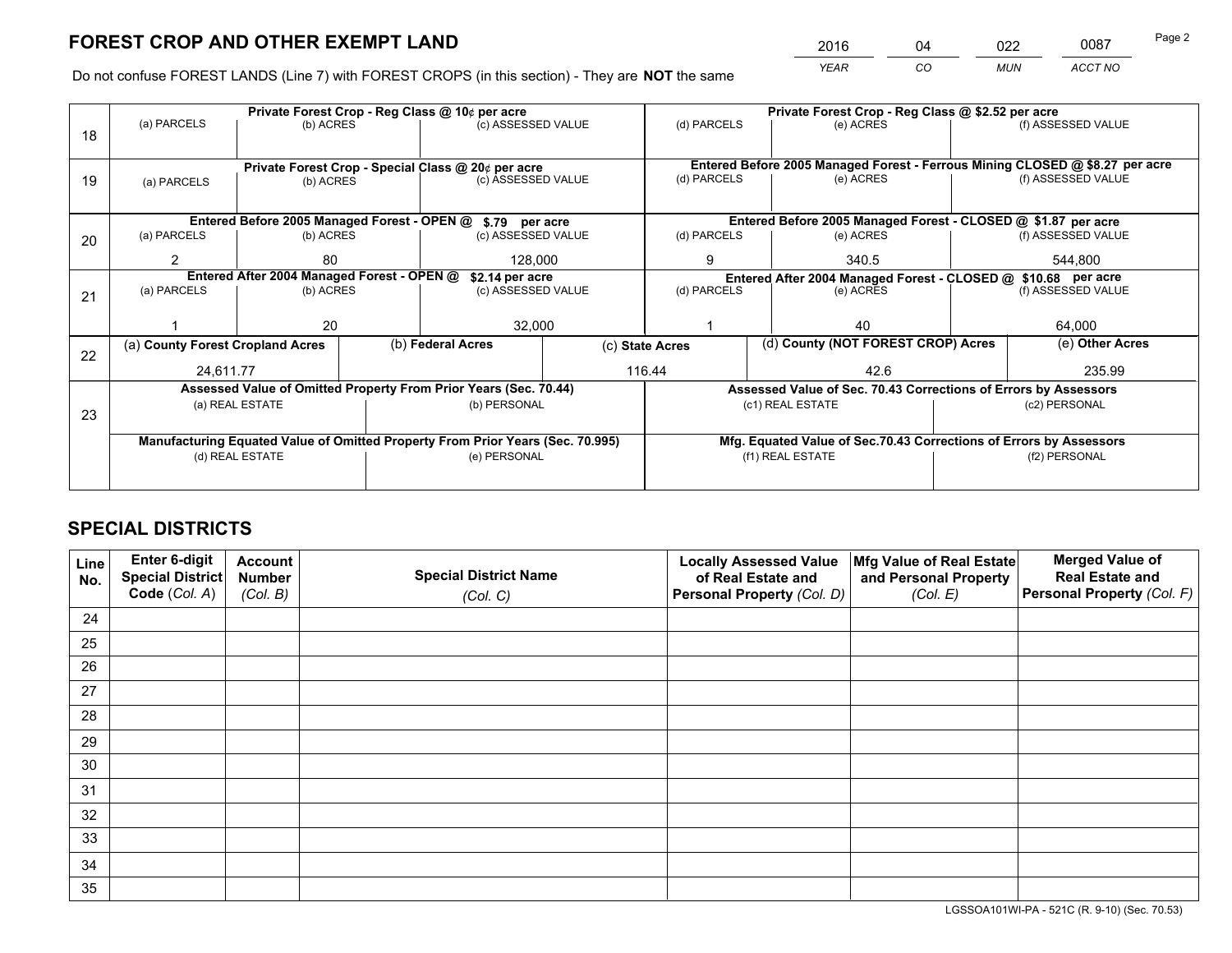|             |                                                                 |                                             |                                                         | <b>YEAR</b>                                                                       | CO<br><b>MUN</b>                                              | ACCT NO                                                                        |
|-------------|-----------------------------------------------------------------|---------------------------------------------|---------------------------------------------------------|-----------------------------------------------------------------------------------|---------------------------------------------------------------|--------------------------------------------------------------------------------|
| Line<br>No. | <b>Enter 6-digit</b><br><b>School District</b><br>Code (Col. A) | <b>Account</b><br><b>Number</b><br>(Col. B) | <b>School District Name</b><br>(Col. C)                 | <b>Locally Assessed Value</b><br>of Real Estate and<br>Personal Property (Col. D) | Mfg Value of Real Estate<br>and Personal Property<br>(Col. E) | <b>Merged Value of</b><br><b>Real Estate and</b><br>Personal Property (Col. F) |
|             | A. SCHOOL DISTRICTS (K-8 and K-12)                              |                                             |                                                         |                                                                                   |                                                               |                                                                                |
| 36          | 163297                                                          | 0111                                        | SCH D OF MAPLE                                          | 69,380,140                                                                        | 766,100                                                       | 70,146,240                                                                     |
| 37          |                                                                 |                                             |                                                         |                                                                                   |                                                               |                                                                                |
| 38          |                                                                 |                                             |                                                         |                                                                                   |                                                               |                                                                                |
| 39          |                                                                 |                                             |                                                         |                                                                                   |                                                               |                                                                                |
| 40          |                                                                 |                                             |                                                         |                                                                                   |                                                               |                                                                                |
| 41<br>42    |                                                                 |                                             |                                                         |                                                                                   |                                                               |                                                                                |
| 43          |                                                                 |                                             |                                                         |                                                                                   |                                                               |                                                                                |
|             |                                                                 |                                             |                                                         |                                                                                   |                                                               |                                                                                |
| 44<br>45    |                                                                 |                                             |                                                         |                                                                                   |                                                               |                                                                                |
| 46          |                                                                 |                                             |                                                         |                                                                                   |                                                               |                                                                                |
| 47          |                                                                 |                                             |                                                         |                                                                                   |                                                               |                                                                                |
| 48          |                                                                 |                                             |                                                         |                                                                                   |                                                               |                                                                                |
| 49          |                                                                 |                                             |                                                         |                                                                                   |                                                               |                                                                                |
| 50          |                                                                 |                                             | TOTAL ASSESSED VALUE OF SCHOOL DISTRICTS (K-8 and K-12) | 69,380,140                                                                        | 766,100                                                       | 70,146,240                                                                     |
|             | <b>B.</b><br>UNION HIGH SCHOOL DISTRICTS                        |                                             |                                                         |                                                                                   |                                                               |                                                                                |
| 51          |                                                                 |                                             |                                                         |                                                                                   |                                                               |                                                                                |
| 52          |                                                                 |                                             |                                                         |                                                                                   |                                                               |                                                                                |
| 53          |                                                                 |                                             |                                                         |                                                                                   |                                                               |                                                                                |
| 54          |                                                                 |                                             |                                                         |                                                                                   |                                                               |                                                                                |
| 55          |                                                                 |                                             | TOTAL ASSESSED VALUE OF UNION HIGH SCHOOLS              |                                                                                   |                                                               |                                                                                |
|             | C.<br><b>TECHNICAL COLLEGE DISTRICTS</b>                        |                                             |                                                         |                                                                                   |                                                               |                                                                                |
| 56          | 001700                                                          | 0016                                        | WISCONSIN INDIANHEAD TECH COLLEGE SHEL                  | 69,380,140                                                                        | 766,100                                                       | 70,146,240                                                                     |
| 57<br>58    |                                                                 |                                             |                                                         |                                                                                   |                                                               |                                                                                |
| 59          |                                                                 |                                             | TOTAL ASSESSED VALUE OF TECHNICAL COLLEGES              | 69,380,140                                                                        | 766,100                                                       | 70,146,240                                                                     |
|             |                                                                 |                                             |                                                         |                                                                                   |                                                               |                                                                                |

04

022

 *I hereby certify, to the best of my knowledge and belief, this form is complete and correct.*

**SCHOOL DISTRICTS**

| Print name of preparer | Title                    |                | Date (MM / DD / CCYY) |
|------------------------|--------------------------|----------------|-----------------------|
|                        |                          |                |                       |
| Signature of preparer  | Contact Telephone Number | E-mail address |                       |
|                        | $\sim$                   |                |                       |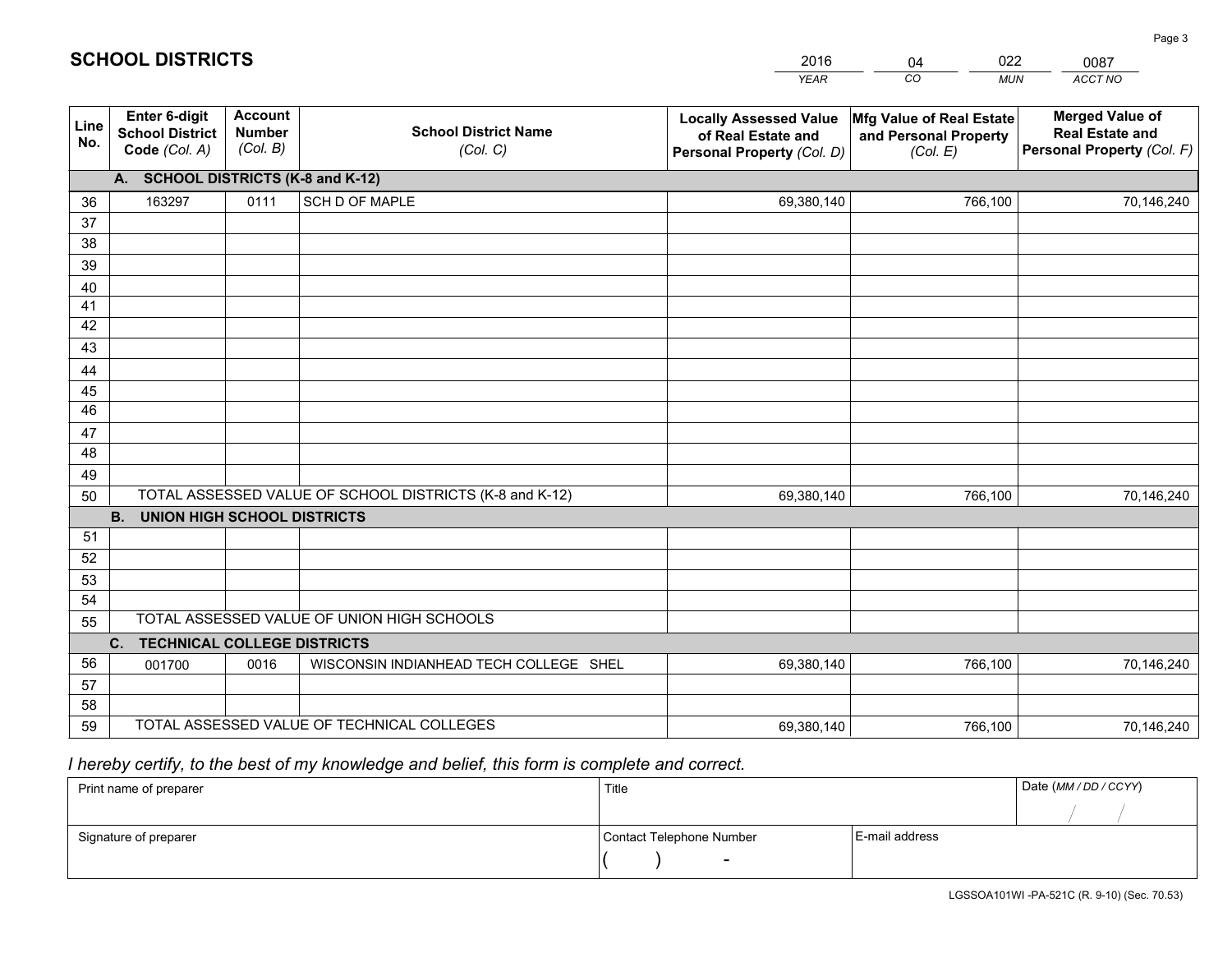#### **HIGHLIGHTS**

- 1. Complete the Statement of Assessment after the Board of Review. Reflect any changes made there.
- 2. Use black ink to complete.
- 3. Line 16 must equal Line 50, Col D.
- 4. Line 55 must equal the total of K-8 schools listed on lines 36-49. Do not include K-12 schools in this comparision.
- 5. Line 59, Col. D must equal Line 16.
- 6. Special District, School District and Technical College District values must include both real estate and personal property. Examples of Special districts are: town sanitary districts, public inland lake protection and rehabilitation districts, and metropolitan sewerage districts.
- 7. DO NOT INCLUDE Manufacturing property values.DOR will print these values on the final SOA.

KENNETH HALTI TOWN OF HUGHES

KENNETH HALTI<br>TOWN OF HUGHES

PO BOX 805

IRON RIVER, WI 54847 - 0805

RON RIVER, WI **PO BOX 805** 

54847

 $-0805$ 

 8. Accuracy of this form is very important. The values reported directly affect the equalized value DOR calculates for school and special districts.

#### **Page 1:**

 If not prefilled, enter the tax year,county and municipal code,municipal type, municipal name and county name on the top of form.

Check the Amended box, if filing an amended / corrected SOA.

 Report the parcel count, acres and assessed value of taxable general property, total parcel count, (real and personal), total acres, and values from final figures set by the Board of Review.

- A. Real Estate land and improvements (buildings, etc.) is reported on lines 1 8, total line 9.
- B. Personal Property is reported on lines 11 14, Column D, total line 15.
- C. To complete this report, use the computer produced summary of the assessment roll that shows these amounts.
- D. Use whole numbers only.
- E. Add each line across and each column down to verify entries.

#### **Page 2:**

- A. Report Special Items (not subject to general property tax).
- 1. Private Forest Croplands and Managed Forest Lands are reported on lines 18,19, 20 and 21. Be sure to report assessed values **NOT** taxes.
- 2. You should have copies of the orders of entry, orders of withdrawal, etc., to update your assessment roll.
	- 3. Show hundredths of acres (e.g. 39.75).
- 4. Tax exempt lands are reported on line 22.
- 5. Omitted property and sec. 70.43, Wis. Stats., corrections of errors by assessor are reported on line 23. Report real estate and personal property separately. These should be for **prior years**, not something found on the current assessment roll after the board of review.
- B. Special District (Lines 24-35) Include the value of both real and personal property.
- The Department of Revenue (DOR) preprints much of the information regarding names and codes for schools, special districts,etc. If a district is not listed, enter the name and value only, DOR will enter the proper code.

## **Page 3 School Districts:**

Include the value of both real and personal property.

Report School District (regular, elementary, union high school, and technical college).

- 1. Regular (K-12) and Elementary (K-8) school values are reported on lines 36-49, total on line 50.
- 2. Union High School (UHS) (use only if elementary schools are listed on lines 36-49) are reported on lines 51-54. UHS total value (line 55) must equal to the total **elementary school** values reported on lines 36-49. Do notinclude K-12 schools in this comparison.
- 3. Technical College values are reported on lines 56-58, total on line 59.
- 4. Use the computer summary that shows these amounts to complete this report.

#### **This form is due the second Monday in June. File this report only after your Board of Review is complete.**

 *If you have questions: Return forms to:*

Fax number: (608) 264-6887 PO Box 8971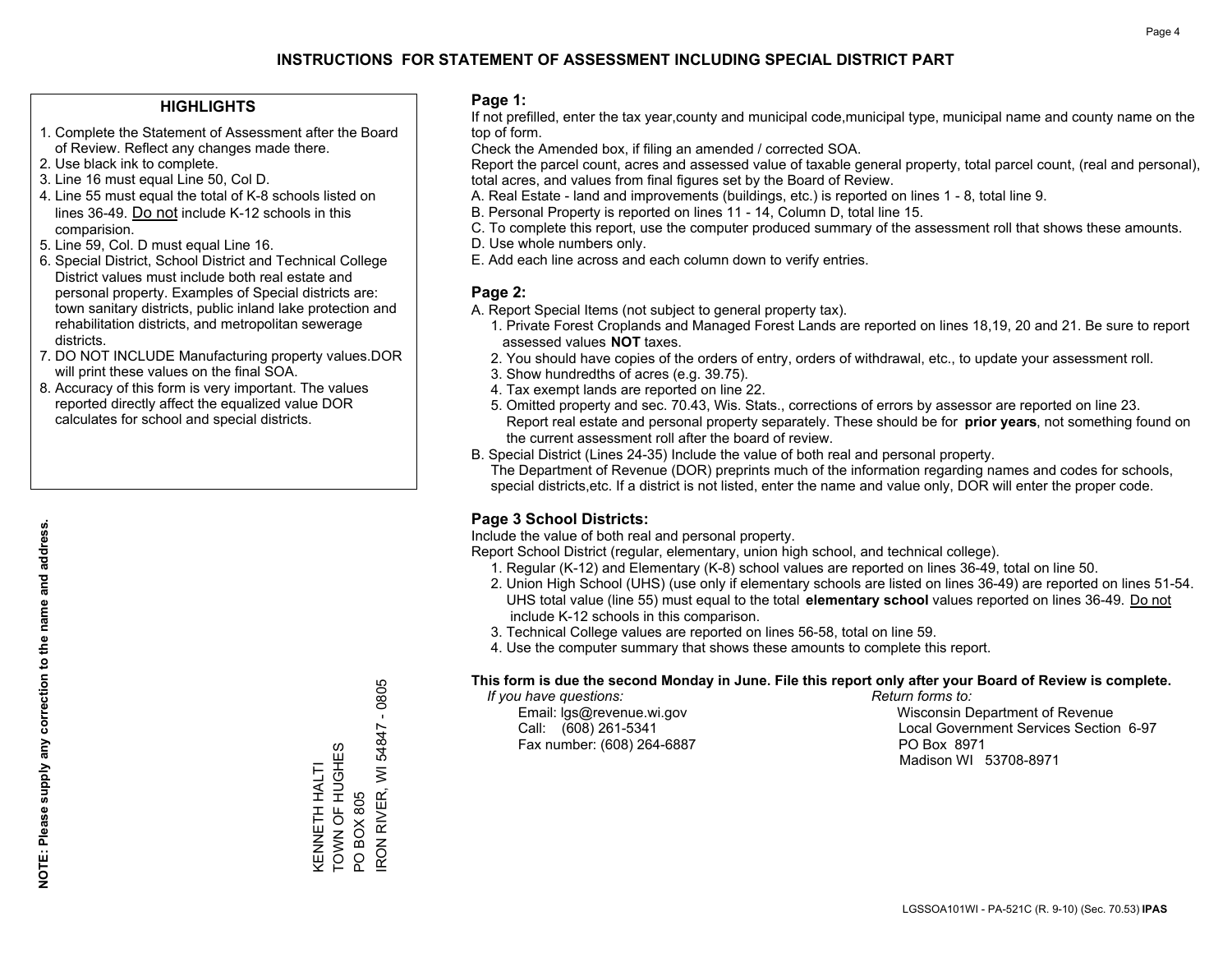**FINAL - EQUATED**

 $\overline{\mathcal{B}}$  Check if this is an Amended Return Page 1

| <b>STATEMENT OF ASSESSMENT FOR 2016</b> |     |
|-----------------------------------------|-----|
|                                         | MUN |

 *MUN ACCT NO0088*

|                | <b>FOR</b>                                                                                                | <b>TOWN OF</b><br><b>OF</b>                                                                                                                                                                  | <b>IRON RIVER</b>        |              | <b>BAYFIELD COUNTY</b>                                               |                         |                                        | <b>WHEN COMPLETING THIS DOCUMENT</b>           |
|----------------|-----------------------------------------------------------------------------------------------------------|----------------------------------------------------------------------------------------------------------------------------------------------------------------------------------------------|--------------------------|--------------|----------------------------------------------------------------------|-------------------------|----------------------------------------|------------------------------------------------|
|                |                                                                                                           | Town - Village - City                                                                                                                                                                        | <b>Municipality Name</b> |              | <b>County Name</b>                                                   |                         |                                        | DO NOT WRITE OVER X's OR IN SHADED AREAS       |
| Line<br>No.    |                                                                                                           | <b>REAL ESTATE</b><br>(See Lines 18 - 22 for                                                                                                                                                 |                          | PARCEL COUNT | NO. OF ACRES<br><b>WHOLE</b><br>TOTAL LAND IMPROVEMENTS NUMBERS ONLY | <b>VALUE OF</b><br>LAND | <b>VALUE OF</b><br><b>IMPROVEMENTS</b> | <b>TOTAL VALUE OF LAND</b><br>AND IMPROVEMENTS |
|                | other Real Estate)                                                                                        |                                                                                                                                                                                              | Col. A                   | Col. B       | Col. C                                                               | Col. D                  | Col. E                                 | Col. F                                         |
| $\mathbf 1$    |                                                                                                           | <b>RESIDENTIAL - Class 1</b>                                                                                                                                                                 | 1,301                    | 975          | 2,628                                                                | 80,039,900              | 86,228,600                             | 166,268,500                                    |
| 2              |                                                                                                           | <b>COMMERCIAL - Class 2</b>                                                                                                                                                                  | 99                       | 75           | 172                                                                  | 4,687,000               | 7,806,700                              | 12,493,700                                     |
| 3              |                                                                                                           | <b>MANUFACTURING - Class 3</b>                                                                                                                                                               | 4                        | 4            | 66                                                                   | 115,700                 | 433,700                                | 549,400                                        |
| $\overline{4}$ |                                                                                                           | <b>AGRICULTURAL - Class 4</b>                                                                                                                                                                | $\overline{7}$           |              | 35                                                                   | 3,700                   |                                        | 3,700                                          |
| 5              |                                                                                                           | UNDEVELOPED - Class 5                                                                                                                                                                        | 103                      |              | 1,291                                                                | 727,500                 |                                        | 727,500                                        |
| 6              |                                                                                                           | AGRICULTURAL FOREST - Class 5m                                                                                                                                                               | 6                        |              | 31                                                                   | 26,000                  |                                        | 26,000                                         |
| $\overline{7}$ |                                                                                                           | FOREST LANDS - Class 6                                                                                                                                                                       | 324                      |              | 7,957                                                                | 13,465,800              |                                        | 13,465,800                                     |
| 8              |                                                                                                           | OTHER - Class 7                                                                                                                                                                              | 0                        | $\Omega$     | $\Omega$                                                             | 0                       | 0                                      | $\Omega$                                       |
| 9              |                                                                                                           | TOTAL - ALL COLUMNS                                                                                                                                                                          | 1,844                    | 1,054        | 12,180                                                               | 99,065,600              | 94,469,000                             | 193,534,600                                    |
| 10             |                                                                                                           | NUMBER OF PERSONAL PROPERTY ACCOUNTS IN ROLL                                                                                                                                                 |                          |              | 86                                                                   | <b>LOCALLY ASSESSED</b> | <b>MANUFACTURING</b>                   | <b>MERGED</b>                                  |
| 11             |                                                                                                           | BOATS AND OTHER WATERCRAFT NOT EXEMPT - Code 1                                                                                                                                               |                          |              |                                                                      | 500                     | $\Omega$                               | 500                                            |
| 12             |                                                                                                           | MACHINERY, TOOLS AND PATTERNS - Code 2                                                                                                                                                       |                          |              |                                                                      | 475,000                 | 108,200                                | 583,200                                        |
| 13             |                                                                                                           | FURNITURE, FIXTURES AND EQUIPMENT - Code 3                                                                                                                                                   |                          |              |                                                                      | 919,900                 | 3,900                                  | 923,800                                        |
| 14             |                                                                                                           | ALL OTHER PERSONAL PROPERTY NOT EXEMPT - Codes 4A, 4B, 4C                                                                                                                                    |                          |              |                                                                      | 477,200                 | 28,200                                 | 505,400                                        |
| 15             |                                                                                                           | TOTAL OF PERSONAL PROPERTY NOT EXEMPT (Total of Lines 11-14)                                                                                                                                 |                          |              |                                                                      | 1,872,600               | 140,300                                | 2,012,900                                      |
| 16             |                                                                                                           | AGGREGATE ASSESSED VALUE OF ALL PROPERTY SUBJECT TO THE GENERAL PROPERTY TAX (Total of Lines 9F and 15F)<br>MUST EQUAL TOTAL VALUE OF THE SCHOOL DISTRICTS (K-12 PLUS K-8) - Line 50, Col. F |                          |              |                                                                      |                         |                                        | 195,547,500                                    |
| 17             | Name of Assessor<br><b>BOARD OF REVIEW</b><br>DATE OF FINAL ADJOURNMENT<br>08/23/2016<br><b>BOB IRWIN</b> |                                                                                                                                                                                              |                          |              |                                                                      |                         | Telephone #                            | (715) 235-6941                                 |

REMARKS

The Assessment Ratio to be used in calculating the estimated Fair Market Value on tax bills for this tax district is 1.010829999

This ratio should be used to convert assessed values to "Calculate Equalized Values" in Step 1 of the Lottery and Gaming Credit Calculations.

 This ratio should be used in the "Computation of Tax Equivalent" schedule of the Annual Reports filed by the municipal electric, gas and water utilities with the Public Service Commission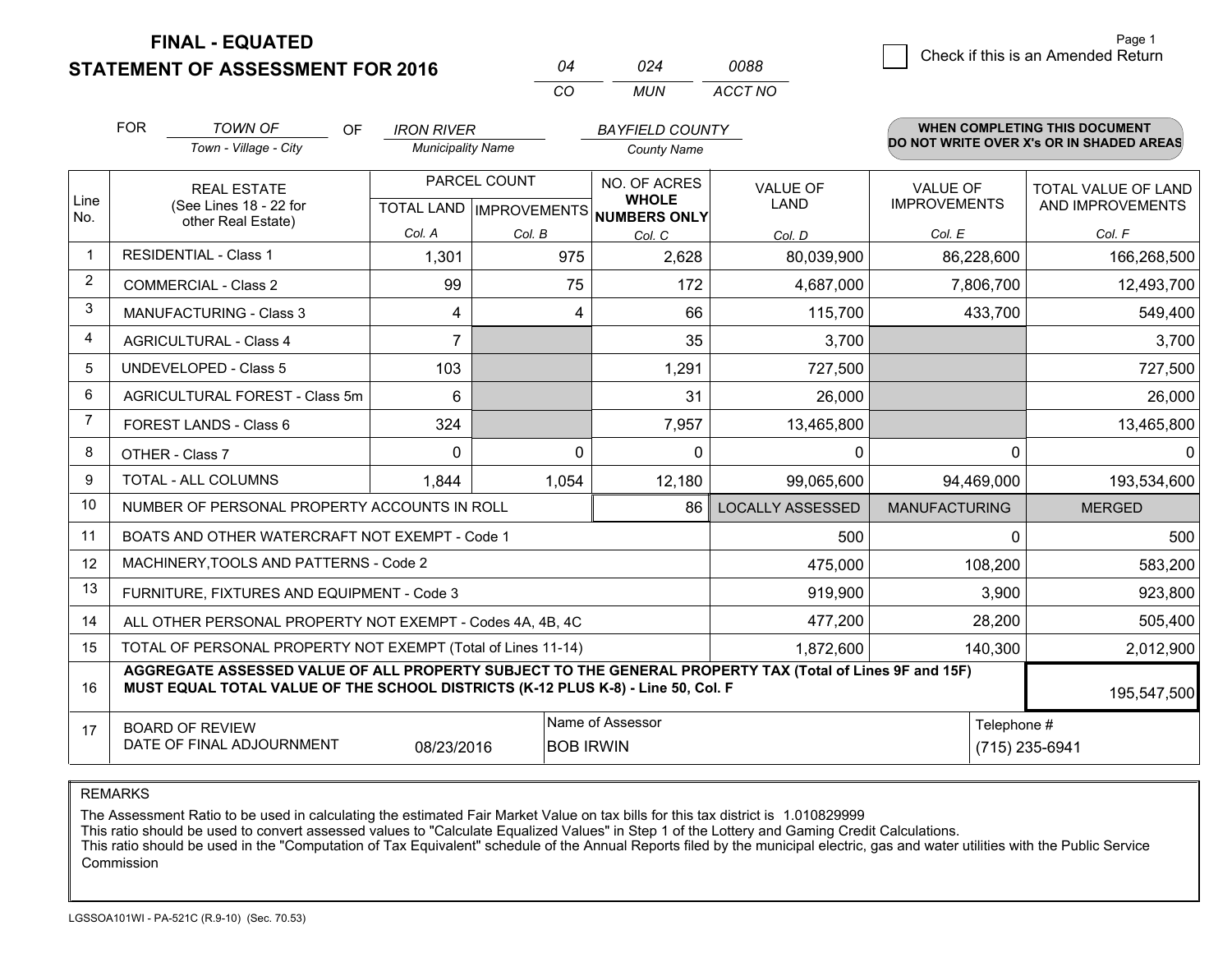*YEAR CO MUN ACCT NO* <sup>2016</sup> <sup>04</sup> <sup>024</sup> <sup>0088</sup>

Do not confuse FOREST LANDS (Line 7) with FOREST CROPS (in this section) - They are **NOT** the same

|    | Private Forest Crop - Reg Class @ 10¢ per acre |                                                               |  |                                                                                |                 | Private Forest Crop - Reg Class @ \$2.52 per acre             |  |                                                                    |  |                                                                              |
|----|------------------------------------------------|---------------------------------------------------------------|--|--------------------------------------------------------------------------------|-----------------|---------------------------------------------------------------|--|--------------------------------------------------------------------|--|------------------------------------------------------------------------------|
| 18 | (a) PARCELS                                    | (b) ACRES                                                     |  | (c) ASSESSED VALUE                                                             |                 | (d) PARCELS                                                   |  | (e) ACRES                                                          |  | (f) ASSESSED VALUE                                                           |
|    |                                                |                                                               |  |                                                                                |                 |                                                               |  |                                                                    |  |                                                                              |
|    |                                                |                                                               |  | Private Forest Crop - Special Class @ 20¢ per acre                             |                 |                                                               |  |                                                                    |  | Entered Before 2005 Managed Forest - Ferrous Mining CLOSED @ \$8.27 per acre |
| 19 | (a) PARCELS                                    | (b) ACRES                                                     |  | (c) ASSESSED VALUE                                                             |                 | (d) PARCELS                                                   |  | (e) ACRES                                                          |  | (f) ASSESSED VALUE                                                           |
|    |                                                |                                                               |  |                                                                                |                 |                                                               |  |                                                                    |  |                                                                              |
|    |                                                | Entered Before 2005 Managed Forest - OPEN @                   |  | \$.79 per acre                                                                 |                 |                                                               |  | Entered Before 2005 Managed Forest - CLOSED @ \$1.87 per acre      |  |                                                                              |
| 20 | (a) PARCELS                                    | (b) ACRES                                                     |  | (c) ASSESSED VALUE                                                             |                 | (d) PARCELS                                                   |  | (e) ACRES                                                          |  | (f) ASSESSED VALUE                                                           |
|    | 5                                              | 230                                                           |  | 391,000                                                                        |                 | 446.99<br>14                                                  |  | 736,900                                                            |  |                                                                              |
|    |                                                | Entered After 2004 Managed Forest - OPEN @<br>\$2.14 per acre |  |                                                                                |                 | Entered After 2004 Managed Forest - CLOSED @ \$10.68 per acre |  |                                                                    |  |                                                                              |
| 21 | (a) PARCELS                                    | (b) ACRES                                                     |  | (c) ASSESSED VALUE                                                             |                 | (d) PARCELS<br>(e) ACRES                                      |  | (f) ASSESSED VALUE                                                 |  |                                                                              |
|    |                                                |                                                               |  |                                                                                |                 |                                                               |  |                                                                    |  |                                                                              |
|    | ี                                              | 164.78                                                        |  | 230,500                                                                        |                 | 6                                                             |  | 122.17                                                             |  | 338,800                                                                      |
|    | (a) County Forest Cropland Acres               |                                                               |  | (b) Federal Acres                                                              | (c) State Acres |                                                               |  | (d) County (NOT FOREST CROP) Acres                                 |  | (e) Other Acres                                                              |
| 22 | 5,308.95                                       |                                                               |  | 660.66                                                                         | 270.41          |                                                               |  | 632.74                                                             |  | 480.23                                                                       |
|    |                                                |                                                               |  |                                                                                |                 |                                                               |  |                                                                    |  |                                                                              |
|    |                                                |                                                               |  | Assessed Value of Omitted Property From Prior Years (Sec. 70.44)               |                 |                                                               |  | Assessed Value of Sec. 70.43 Corrections of Errors by Assessors    |  |                                                                              |
| 23 |                                                | (a) REAL ESTATE                                               |  | (b) PERSONAL                                                                   |                 |                                                               |  | (c1) REAL ESTATE                                                   |  | (c2) PERSONAL                                                                |
|    |                                                |                                                               |  |                                                                                |                 |                                                               |  |                                                                    |  |                                                                              |
|    |                                                |                                                               |  | Manufacturing Equated Value of Omitted Property From Prior Years (Sec. 70.995) |                 |                                                               |  | Mfg. Equated Value of Sec.70.43 Corrections of Errors by Assessors |  |                                                                              |
|    | (d) REAL ESTATE                                |                                                               |  | (e) PERSONAL                                                                   |                 | (f1) REAL ESTATE                                              |  | (f2) PERSONAL                                                      |  |                                                                              |
|    |                                                |                                                               |  |                                                                                |                 |                                                               |  |                                                                    |  |                                                                              |

## **SPECIAL DISTRICTS**

| Line<br>No. | <b>Enter 6-digit</b><br>Special District<br>Code (Col. A) | Account<br>Number<br>(Col. B) | <b>Special District Name</b><br>(Col. C) | <b>Locally Assessed Value</b><br>of Real Estate and<br>Personal Property (Col. D) | Mfg Value of Real Estate<br>and Personal Property<br>(Col. E) | <b>Merged Value of</b><br><b>Real Estate and</b><br>Personal Property (Col. F) |
|-------------|-----------------------------------------------------------|-------------------------------|------------------------------------------|-----------------------------------------------------------------------------------|---------------------------------------------------------------|--------------------------------------------------------------------------------|
| 24          | 047030                                                    | 0017                          | <b>IRON RIVER SANITARY DISTRICT #1</b>   | 33,101,200                                                                        | 201,300                                                       | 33,302,500                                                                     |
| 25          | 048030                                                    | 0025                          | HALF MOON LAKE DISTRICT                  | 5,166,200                                                                         |                                                               | 5,166,200                                                                      |
| 26          |                                                           |                               |                                          |                                                                                   |                                                               |                                                                                |
| 27          |                                                           |                               |                                          |                                                                                   |                                                               |                                                                                |
| 28          |                                                           |                               |                                          |                                                                                   |                                                               |                                                                                |
| 29          |                                                           |                               |                                          |                                                                                   |                                                               |                                                                                |
| 30          |                                                           |                               |                                          |                                                                                   |                                                               |                                                                                |
| 31          |                                                           |                               |                                          |                                                                                   |                                                               |                                                                                |
| 32          |                                                           |                               |                                          |                                                                                   |                                                               |                                                                                |
| 33          |                                                           |                               |                                          |                                                                                   |                                                               |                                                                                |
| 34          |                                                           |                               |                                          |                                                                                   |                                                               |                                                                                |
| 35          |                                                           |                               |                                          |                                                                                   |                                                               |                                                                                |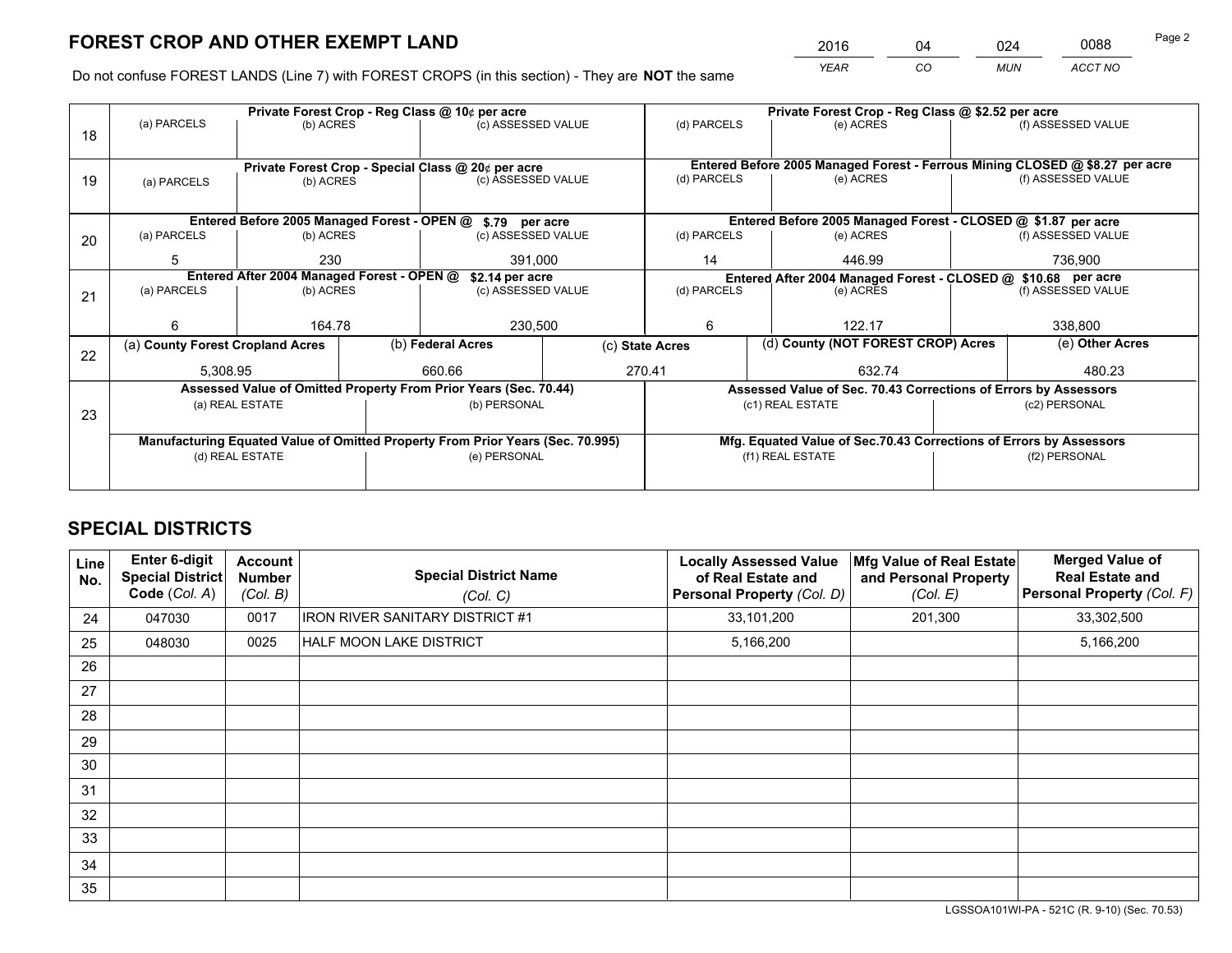|             |                                                                 |                                             |                                                         | <b>YEAR</b>                                                                       | CO<br><b>MUN</b>                                              | <b>ACCT NO</b>                                                                 |
|-------------|-----------------------------------------------------------------|---------------------------------------------|---------------------------------------------------------|-----------------------------------------------------------------------------------|---------------------------------------------------------------|--------------------------------------------------------------------------------|
| Line<br>No. | <b>Enter 6-digit</b><br><b>School District</b><br>Code (Col. A) | <b>Account</b><br><b>Number</b><br>(Col. B) | <b>School District Name</b><br>(Col. C)                 | <b>Locally Assessed Value</b><br>of Real Estate and<br>Personal Property (Col. D) | Mfg Value of Real Estate<br>and Personal Property<br>(Col. E) | <b>Merged Value of</b><br><b>Real Estate and</b><br>Personal Property (Col. F) |
|             | A. SCHOOL DISTRICTS (K-8 and K-12)                              |                                             |                                                         |                                                                                   |                                                               |                                                                                |
| 36          | 163297                                                          | 0111                                        | SCH D OF MAPLE                                          | 194,857,800                                                                       | 689,700                                                       | 195,547,500                                                                    |
| 37          |                                                                 |                                             |                                                         |                                                                                   |                                                               |                                                                                |
| 38          |                                                                 |                                             |                                                         |                                                                                   |                                                               |                                                                                |
| 39          |                                                                 |                                             |                                                         |                                                                                   |                                                               |                                                                                |
| 40          |                                                                 |                                             |                                                         |                                                                                   |                                                               |                                                                                |
| 41<br>42    |                                                                 |                                             |                                                         |                                                                                   |                                                               |                                                                                |
| 43          |                                                                 |                                             |                                                         |                                                                                   |                                                               |                                                                                |
|             |                                                                 |                                             |                                                         |                                                                                   |                                                               |                                                                                |
| 44<br>45    |                                                                 |                                             |                                                         |                                                                                   |                                                               |                                                                                |
| 46          |                                                                 |                                             |                                                         |                                                                                   |                                                               |                                                                                |
| 47          |                                                                 |                                             |                                                         |                                                                                   |                                                               |                                                                                |
| 48          |                                                                 |                                             |                                                         |                                                                                   |                                                               |                                                                                |
| 49          |                                                                 |                                             |                                                         |                                                                                   |                                                               |                                                                                |
| 50          |                                                                 |                                             | TOTAL ASSESSED VALUE OF SCHOOL DISTRICTS (K-8 and K-12) | 194,857,800                                                                       | 689,700                                                       | 195,547,500                                                                    |
|             | <b>B.</b><br><b>UNION HIGH SCHOOL DISTRICTS</b>                 |                                             |                                                         |                                                                                   |                                                               |                                                                                |
| 51          |                                                                 |                                             |                                                         |                                                                                   |                                                               |                                                                                |
| 52          |                                                                 |                                             |                                                         |                                                                                   |                                                               |                                                                                |
| 53          |                                                                 |                                             |                                                         |                                                                                   |                                                               |                                                                                |
| 54          |                                                                 |                                             |                                                         |                                                                                   |                                                               |                                                                                |
| 55          |                                                                 |                                             | TOTAL ASSESSED VALUE OF UNION HIGH SCHOOLS              |                                                                                   |                                                               |                                                                                |
|             | C.<br><b>TECHNICAL COLLEGE DISTRICTS</b>                        |                                             |                                                         |                                                                                   |                                                               |                                                                                |
| 56          | 001700                                                          | 0016                                        | WISCONSIN INDIANHEAD TECH COLLEGE SHEL                  | 194,857,800                                                                       | 689.700                                                       | 195,547,500                                                                    |
| 57<br>58    |                                                                 |                                             |                                                         |                                                                                   |                                                               |                                                                                |
| 59          |                                                                 |                                             | TOTAL ASSESSED VALUE OF TECHNICAL COLLEGES              | 194,857,800                                                                       | 689,700                                                       | 195,547,500                                                                    |
|             |                                                                 |                                             |                                                         |                                                                                   |                                                               |                                                                                |

04

024

# *I hereby certify, to the best of my knowledge and belief, this form is complete and correct.*

**SCHOOL DISTRICTS**

| Print name of preparer | Title                    |                | Date (MM / DD / CCYY) |
|------------------------|--------------------------|----------------|-----------------------|
|                        |                          |                |                       |
| Signature of preparer  | Contact Telephone Number | E-mail address |                       |
|                        | $\overline{\phantom{0}}$ |                |                       |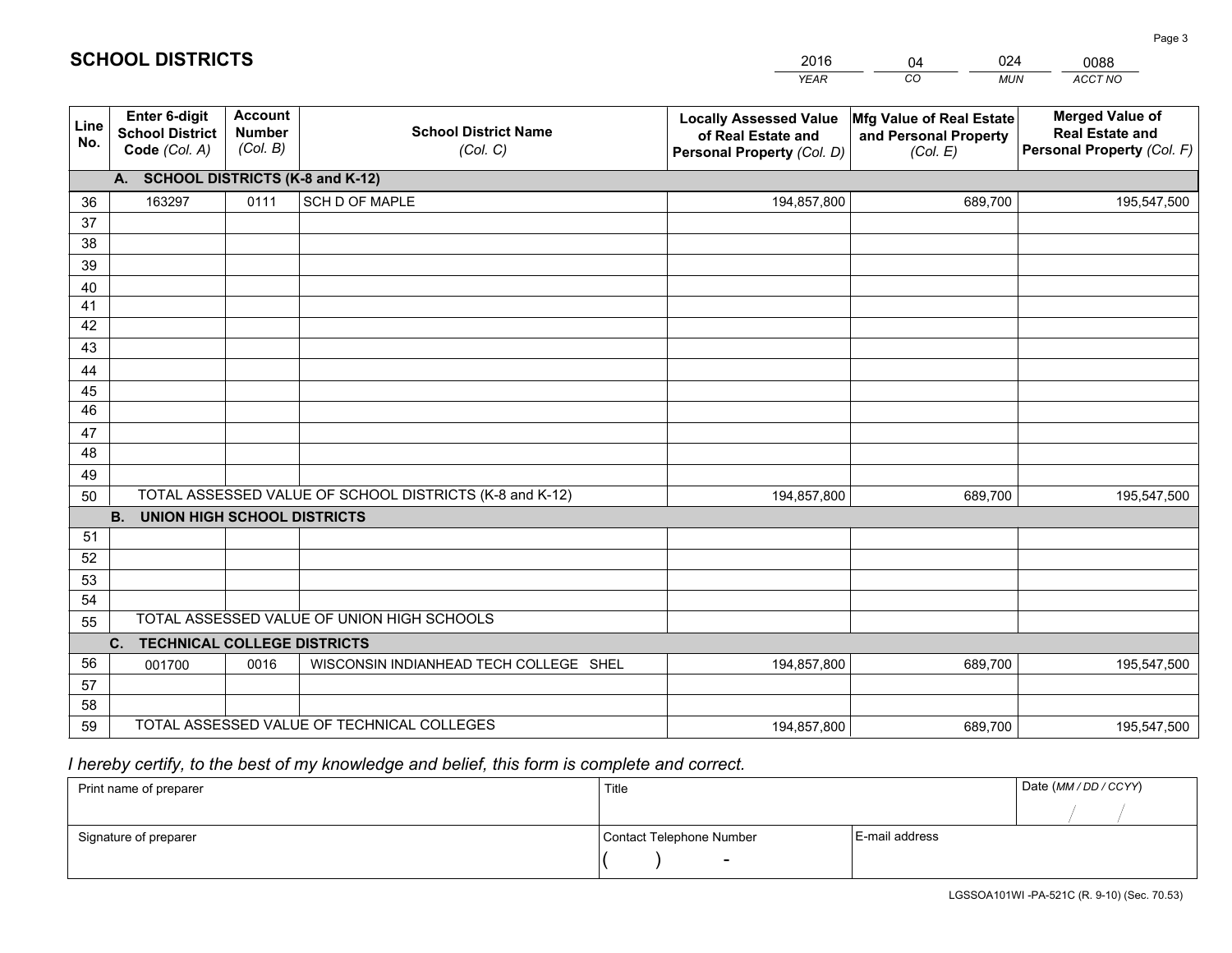#### **HIGHLIGHTS**

- 1. Complete the Statement of Assessment after the Board of Review. Reflect any changes made there.
- 2. Use black ink to complete.
- 3. Line 16 must equal Line 50, Col D.
- 4. Line 55 must equal the total of K-8 schools listed on lines 36-49. Do not include K-12 schools in this comparision.
- 5. Line 59, Col. D must equal Line 16.
- 6. Special District, School District and Technical College District values must include both real estate and personal property. Examples of Special districts are: town sanitary districts, public inland lake protection and rehabilitation districts, and metropolitan sewerage districts.
- 7. DO NOT INCLUDE Manufacturing property values.DOR will print these values on the final SOA.

HELEN HYDE

HELEN HYDE<br>TOWN OF IRON F

TOWN OF IRON RIVER

**RIVER** 

PO BOX 485

IRON RIVER, WI 54847 - 0485

RON RIVER, WI PO BOX 485

54847

 $-0485$ 

 8. Accuracy of this form is very important. The values reported directly affect the equalized value DOR calculates for school and special districts.

#### **Page 1:**

 If not prefilled, enter the tax year,county and municipal code,municipal type, municipal name and county name on the top of form.

Check the Amended box, if filing an amended / corrected SOA.

 Report the parcel count, acres and assessed value of taxable general property, total parcel count, (real and personal), total acres, and values from final figures set by the Board of Review.

- A. Real Estate land and improvements (buildings, etc.) is reported on lines 1 8, total line 9.
- B. Personal Property is reported on lines 11 14, Column D, total line 15.
- C. To complete this report, use the computer produced summary of the assessment roll that shows these amounts.
- D. Use whole numbers only.
- E. Add each line across and each column down to verify entries.

#### **Page 2:**

- A. Report Special Items (not subject to general property tax).
- 1. Private Forest Croplands and Managed Forest Lands are reported on lines 18,19, 20 and 21. Be sure to report assessed values **NOT** taxes.
- 2. You should have copies of the orders of entry, orders of withdrawal, etc., to update your assessment roll.
	- 3. Show hundredths of acres (e.g. 39.75).
- 4. Tax exempt lands are reported on line 22.
- 5. Omitted property and sec. 70.43, Wis. Stats., corrections of errors by assessor are reported on line 23. Report real estate and personal property separately. These should be for **prior years**, not something found on the current assessment roll after the board of review.
- B. Special District (Lines 24-35) Include the value of both real and personal property.

 The Department of Revenue (DOR) preprints much of the information regarding names and codes for schools, special districts,etc. If a district is not listed, enter the name and value only, DOR will enter the proper code.

## **Page 3 School Districts:**

Include the value of both real and personal property.

Report School District (regular, elementary, union high school, and technical college).

- 1. Regular (K-12) and Elementary (K-8) school values are reported on lines 36-49, total on line 50.
- 2. Union High School (UHS) (use only if elementary schools are listed on lines 36-49) are reported on lines 51-54. UHS total value (line 55) must equal to the total **elementary school** values reported on lines 36-49. Do notinclude K-12 schools in this comparison.
- 3. Technical College values are reported on lines 56-58, total on line 59.
- 4. Use the computer summary that shows these amounts to complete this report.

#### **This form is due the second Monday in June. File this report only after your Board of Review is complete.**

 *If you have questions: Return forms to:*

Fax number: (608) 264-6887 PO Box 8971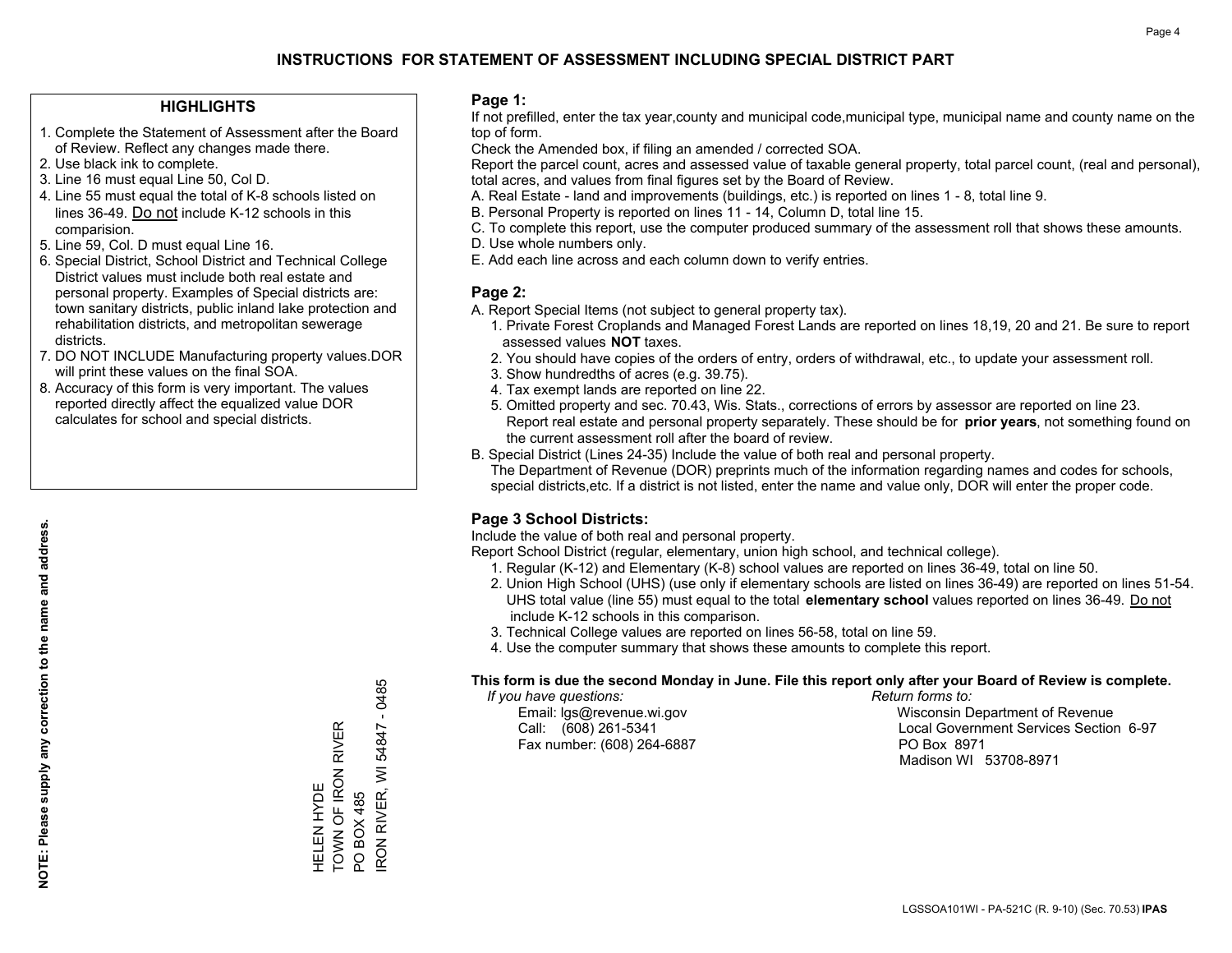**FINAL - EQUATED**

**STATEMENT OF ASSESSMENT FOR 2016** 

| 04  | 026 | 0089    |
|-----|-----|---------|
| CO. | MUN | ACCT NO |

|             | <b>FOR</b>                     | <b>TOWN OF</b><br><b>OF</b>                                                                                                                                                                  | <b>KELLY</b>             |              | <b>BAYFIELD COUNTY</b>                              |                         |                      | <b>WHEN COMPLETING THIS DOCUMENT</b><br>DO NOT WRITE OVER X's OR IN SHADED AREAS |
|-------------|--------------------------------|----------------------------------------------------------------------------------------------------------------------------------------------------------------------------------------------|--------------------------|--------------|-----------------------------------------------------|-------------------------|----------------------|----------------------------------------------------------------------------------|
|             |                                | Town - Village - City                                                                                                                                                                        | <b>Municipality Name</b> |              | <b>County Name</b>                                  |                         |                      |                                                                                  |
|             |                                | <b>REAL ESTATE</b>                                                                                                                                                                           |                          | PARCEL COUNT | NO. OF ACRES                                        | <b>VALUE OF</b>         | <b>VALUE OF</b>      | <b>TOTAL VALUE OF LAND</b>                                                       |
| Line<br>No. |                                | (See Lines 18 - 22 for<br>other Real Estate)                                                                                                                                                 |                          |              | <b>WHOLE</b><br>TOTAL LAND MPROVEMENTS NUMBERS ONLY | <b>LAND</b>             | <b>IMPROVEMENTS</b>  | AND IMPROVEMENTS                                                                 |
|             |                                |                                                                                                                                                                                              | Col. A                   | Col. B       | Col. C                                              | Col. D                  | Col. E               | Col. F                                                                           |
|             |                                | <b>RESIDENTIAL - Class 1</b>                                                                                                                                                                 | 223                      | 201          | 470                                                 | 1,698,700               | 16,334,800           | 18,033,500                                                                       |
| 2           |                                | <b>COMMERCIAL - Class 2</b>                                                                                                                                                                  | 6                        | 5            | 13                                                  | 40,800                  | 380,800              | 421,600                                                                          |
| 3           |                                | <b>MANUFACTURING - Class 3</b>                                                                                                                                                               | $\Omega$                 | 0            | $\mathbf{0}$                                        | 0                       | 0                    | $\Omega$                                                                         |
| 4           |                                | <b>AGRICULTURAL - Class 4</b>                                                                                                                                                                | 421                      |              | 10,078                                              | 994,000                 |                      | 994,000                                                                          |
| 5           |                                | UNDEVELOPED - Class 5                                                                                                                                                                        | 289                      |              | 1,089                                               | 348,200                 |                      | 348,200                                                                          |
| 6           | AGRICULTURAL FOREST - Class 5m |                                                                                                                                                                                              | 72                       |              | 1,012                                               | 624,300                 |                      | 624,300                                                                          |
| 7           |                                | FOREST LANDS - Class 6                                                                                                                                                                       | 315                      |              | 7,494                                               | 8,680,200               |                      | 8,680,200                                                                        |
| 8           |                                | OTHER - Class 7                                                                                                                                                                              | 44                       | 44           | 84                                                  | 233,800                 | 3,227,800            | 3,461,600                                                                        |
| 9           |                                | TOTAL - ALL COLUMNS                                                                                                                                                                          | 1,370                    | 250          | 20,240                                              | 12,620,000              | 19,943,400           | 32,563,400                                                                       |
| 10          |                                | NUMBER OF PERSONAL PROPERTY ACCOUNTS IN ROLL                                                                                                                                                 |                          |              | 6                                                   | <b>LOCALLY ASSESSED</b> | <b>MANUFACTURING</b> | <b>MERGED</b>                                                                    |
| 11          |                                | BOATS AND OTHER WATERCRAFT NOT EXEMPT - Code 1                                                                                                                                               |                          |              |                                                     | 0                       | 0                    | $\mathbf 0$                                                                      |
| 12          |                                | MACHINERY, TOOLS AND PATTERNS - Code 2                                                                                                                                                       |                          |              |                                                     | 121,089                 | $\Omega$             | 121,089                                                                          |
| 13          |                                | FURNITURE, FIXTURES AND EQUIPMENT - Code 3                                                                                                                                                   |                          |              |                                                     | 3,174                   | 0                    | 3,174                                                                            |
| 14          |                                | ALL OTHER PERSONAL PROPERTY NOT EXEMPT - Codes 4A, 4B, 4C                                                                                                                                    |                          |              |                                                     | 11,798                  | 0                    | 11,798                                                                           |
| 15          |                                | TOTAL OF PERSONAL PROPERTY NOT EXEMPT (Total of Lines 11-14)                                                                                                                                 |                          |              |                                                     | 136,061                 | $\Omega$             | 136,061                                                                          |
| 16          |                                | AGGREGATE ASSESSED VALUE OF ALL PROPERTY SUBJECT TO THE GENERAL PROPERTY TAX (Total of Lines 9F and 15F)<br>MUST EQUAL TOTAL VALUE OF THE SCHOOL DISTRICTS (K-12 PLUS K-8) - Line 50, Col. F |                          |              |                                                     |                         |                      | 32,699,461                                                                       |
| 17          |                                | <b>BOARD OF REVIEW</b>                                                                                                                                                                       |                          |              | Name of Assessor                                    |                         | Telephone #          |                                                                                  |
|             |                                | DATE OF FINAL ADJOURNMENT                                                                                                                                                                    | 06/04/2016               |              | SOVACOOL PROF SERVICES INC                          |                         |                      | $(715)$ 458-0085                                                                 |

REMARKS

The Assessment Ratio to be used in calculating the estimated Fair Market Value on tax bills for this tax district is .967225054

This ratio should be used to convert assessed values to "Calculate Equalized Values" in Step 1 of the Lottery and Gaming Credit Calculations.<br>This ratio should be used in the "Computation of Tax Equivalent" schedule of the Commission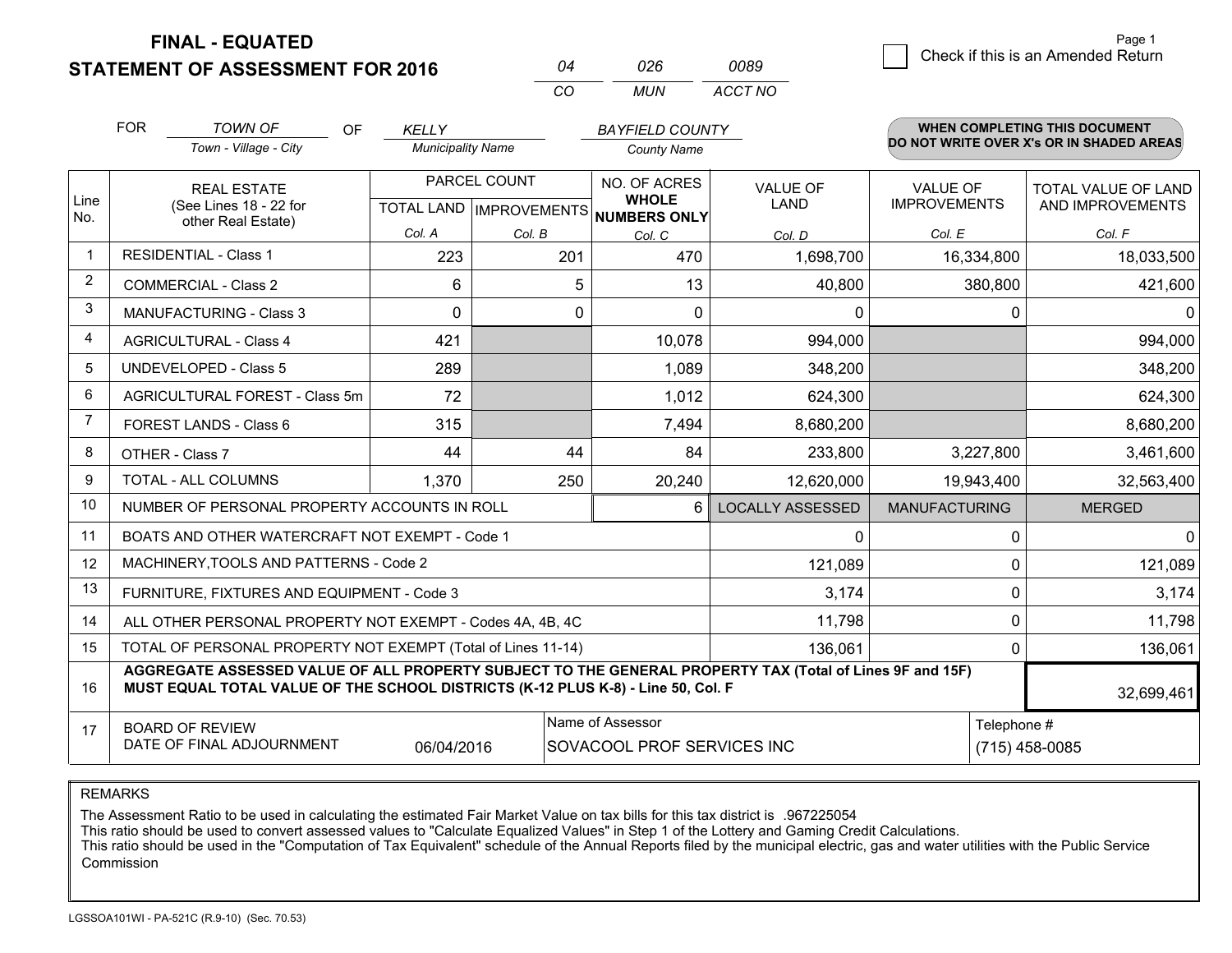*YEAR CO MUN ACCT NO* <sup>2016</sup> <sup>04</sup> <sup>026</sup> <sup>0089</sup> Page 2

Do not confuse FOREST LANDS (Line 7) with FOREST CROPS (in this section) - They are **NOT** the same

|    | Private Forest Crop - Reg Class @ 10¢ per acre                |                 |  |                                                                                |                                                               | Private Forest Crop - Reg Class @ \$2.52 per acre |                                                                              |  |                    |  |
|----|---------------------------------------------------------------|-----------------|--|--------------------------------------------------------------------------------|---------------------------------------------------------------|---------------------------------------------------|------------------------------------------------------------------------------|--|--------------------|--|
| 18 | (a) PARCELS                                                   | (b) ACRES       |  | (c) ASSESSED VALUE                                                             |                                                               | (d) PARCELS                                       | (e) ACRES                                                                    |  | (f) ASSESSED VALUE |  |
|    |                                                               |                 |  |                                                                                |                                                               |                                                   |                                                                              |  |                    |  |
|    |                                                               |                 |  | Private Forest Crop - Special Class @ 20¢ per acre                             |                                                               |                                                   | Entered Before 2005 Managed Forest - Ferrous Mining CLOSED @ \$8.27 per acre |  |                    |  |
| 19 | (a) PARCELS                                                   | (b) ACRES       |  | (c) ASSESSED VALUE                                                             |                                                               | (d) PARCELS                                       | (e) ACRES                                                                    |  | (f) ASSESSED VALUE |  |
|    |                                                               |                 |  |                                                                                |                                                               |                                                   |                                                                              |  |                    |  |
|    | Entered Before 2005 Managed Forest - OPEN @ \$.79 per acre    |                 |  |                                                                                |                                                               |                                                   | Entered Before 2005 Managed Forest - CLOSED @ \$1.87 per acre                |  |                    |  |
| 20 | (a) PARCELS                                                   | (b) ACRES       |  | (c) ASSESSED VALUE                                                             |                                                               | (d) PARCELS                                       | (e) ACRES                                                                    |  | (f) ASSESSED VALUE |  |
|    | 17                                                            | 586.11          |  | 899,200                                                                        |                                                               | 29                                                | 1.016.61                                                                     |  | 1,405,848          |  |
|    | Entered After 2004 Managed Forest - OPEN @<br>\$2.14 per acre |                 |  |                                                                                | Entered After 2004 Managed Forest - CLOSED @ \$10.68 per acre |                                                   |                                                                              |  |                    |  |
| 21 | (a) PARCELS                                                   | (b) ACRES       |  | (c) ASSESSED VALUE                                                             |                                                               | (d) PARCELS                                       | (e) ACRES                                                                    |  | (f) ASSESSED VALUE |  |
|    |                                                               |                 |  |                                                                                |                                                               |                                                   |                                                                              |  |                    |  |
|    |                                                               | 44.07           |  | 70,500                                                                         |                                                               | 33<br>991.91                                      |                                                                              |  | 1,150,500          |  |
| 22 | (a) County Forest Cropland Acres                              |                 |  | (b) Federal Acres                                                              |                                                               | (c) State Acres                                   | (d) County (NOT FOREST CROP) Acres                                           |  | (e) Other Acres    |  |
|    |                                                               |                 |  |                                                                                |                                                               | 608.96                                            | 21.16                                                                        |  | 72.74              |  |
|    |                                                               |                 |  | Assessed Value of Omitted Property From Prior Years (Sec. 70.44)               |                                                               |                                                   | Assessed Value of Sec. 70.43 Corrections of Errors by Assessors              |  |                    |  |
| 23 |                                                               | (a) REAL ESTATE |  | (b) PERSONAL                                                                   |                                                               |                                                   | (c1) REAL ESTATE                                                             |  | (c2) PERSONAL      |  |
|    |                                                               |                 |  |                                                                                |                                                               |                                                   |                                                                              |  |                    |  |
|    |                                                               |                 |  | Manufacturing Equated Value of Omitted Property From Prior Years (Sec. 70.995) |                                                               |                                                   | Mfg. Equated Value of Sec.70.43 Corrections of Errors by Assessors           |  |                    |  |
|    | (d) REAL ESTATE                                               |                 |  | (e) PERSONAL                                                                   |                                                               |                                                   | (f1) REAL ESTATE                                                             |  | (f2) PERSONAL      |  |
|    |                                                               |                 |  |                                                                                |                                                               |                                                   |                                                                              |  |                    |  |

## **SPECIAL DISTRICTS**

| Line<br>No. | Enter 6-digit<br><b>Special District</b> | <b>Account</b><br><b>Number</b> | <b>Special District Name</b> | <b>Locally Assessed Value</b><br>of Real Estate and | Mfg Value of Real Estate<br>and Personal Property | <b>Merged Value of</b><br><b>Real Estate and</b> |
|-------------|------------------------------------------|---------------------------------|------------------------------|-----------------------------------------------------|---------------------------------------------------|--------------------------------------------------|
|             | Code (Col. A)                            | (Col. B)                        | (Col. C)                     | Personal Property (Col. D)                          | (Col. E)                                          | Personal Property (Col. F)                       |
| 24          |                                          |                                 |                              |                                                     |                                                   |                                                  |
| 25          |                                          |                                 |                              |                                                     |                                                   |                                                  |
| 26          |                                          |                                 |                              |                                                     |                                                   |                                                  |
| 27          |                                          |                                 |                              |                                                     |                                                   |                                                  |
| 28          |                                          |                                 |                              |                                                     |                                                   |                                                  |
| 29          |                                          |                                 |                              |                                                     |                                                   |                                                  |
| 30          |                                          |                                 |                              |                                                     |                                                   |                                                  |
| 31          |                                          |                                 |                              |                                                     |                                                   |                                                  |
| 32          |                                          |                                 |                              |                                                     |                                                   |                                                  |
| 33          |                                          |                                 |                              |                                                     |                                                   |                                                  |
| 34          |                                          |                                 |                              |                                                     |                                                   |                                                  |
| 35          |                                          |                                 |                              |                                                     |                                                   |                                                  |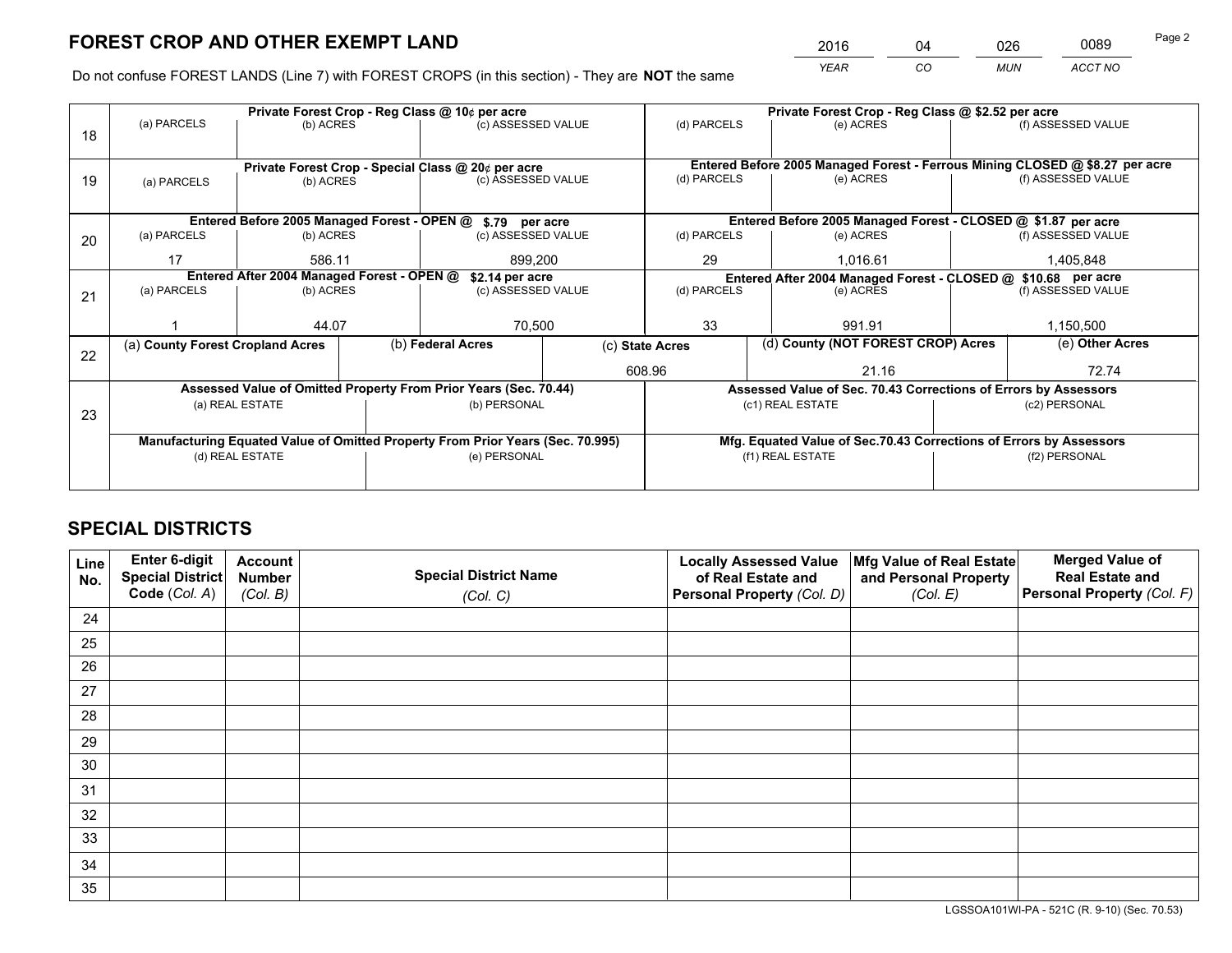|             |                                                          |                                             |                                                         | <b>YEAR</b>                                                                       | CO<br><b>MUN</b>                                              | ACCT NO                                                                        |
|-------------|----------------------------------------------------------|---------------------------------------------|---------------------------------------------------------|-----------------------------------------------------------------------------------|---------------------------------------------------------------|--------------------------------------------------------------------------------|
| Line<br>No. | Enter 6-digit<br><b>School District</b><br>Code (Col. A) | <b>Account</b><br><b>Number</b><br>(Col. B) | <b>School District Name</b><br>(Col. C)                 | <b>Locally Assessed Value</b><br>of Real Estate and<br>Personal Property (Col. D) | Mfg Value of Real Estate<br>and Personal Property<br>(Col. E) | <b>Merged Value of</b><br><b>Real Estate and</b><br>Personal Property (Col. F) |
|             | A. SCHOOL DISTRICTS (K-8 and K-12)                       |                                             |                                                         |                                                                                   |                                                               |                                                                                |
| 36          | 020170                                                   | 0018                                        | <b>SCH D OF ASHLAND</b>                                 | 25,486,161                                                                        |                                                               | 25,486,161                                                                     |
| 37          | 041491                                                   | 0030                                        | SCH D OF DRUMMOND                                       | 7,213,300                                                                         |                                                               | 7,213,300                                                                      |
| 38          |                                                          |                                             |                                                         |                                                                                   |                                                               |                                                                                |
| 39          |                                                          |                                             |                                                         |                                                                                   |                                                               |                                                                                |
| 40          |                                                          |                                             |                                                         |                                                                                   |                                                               |                                                                                |
| 41          |                                                          |                                             |                                                         |                                                                                   |                                                               |                                                                                |
| 42          |                                                          |                                             |                                                         |                                                                                   |                                                               |                                                                                |
| 43          |                                                          |                                             |                                                         |                                                                                   |                                                               |                                                                                |
| 44          |                                                          |                                             |                                                         |                                                                                   |                                                               |                                                                                |
| 45          |                                                          |                                             |                                                         |                                                                                   |                                                               |                                                                                |
| 46          |                                                          |                                             |                                                         |                                                                                   |                                                               |                                                                                |
| 47          |                                                          |                                             |                                                         |                                                                                   |                                                               |                                                                                |
| 48          |                                                          |                                             |                                                         |                                                                                   |                                                               |                                                                                |
| 49          |                                                          |                                             | TOTAL ASSESSED VALUE OF SCHOOL DISTRICTS (K-8 and K-12) |                                                                                   |                                                               |                                                                                |
| 50          | B <sub>1</sub><br><b>UNION HIGH SCHOOL DISTRICTS</b>     |                                             |                                                         | 32,699,461                                                                        |                                                               | 32,699,461                                                                     |
| 51          |                                                          |                                             |                                                         |                                                                                   |                                                               |                                                                                |
| 52          |                                                          |                                             |                                                         |                                                                                   |                                                               |                                                                                |
| 53          |                                                          |                                             |                                                         |                                                                                   |                                                               |                                                                                |
| 54          |                                                          |                                             |                                                         |                                                                                   |                                                               |                                                                                |
| 55          |                                                          |                                             | TOTAL ASSESSED VALUE OF UNION HIGH SCHOOLS              |                                                                                   |                                                               |                                                                                |
|             | C. TECHNICAL COLLEGE DISTRICTS                           |                                             |                                                         |                                                                                   |                                                               |                                                                                |
| 56          | 001700                                                   | 0016                                        | WISCONSIN INDIANHEAD TECH COLLEGE SHEL                  | 32,699,461                                                                        |                                                               | 32,699,461                                                                     |
| 57          |                                                          |                                             |                                                         |                                                                                   |                                                               |                                                                                |
| 58          |                                                          |                                             |                                                         |                                                                                   |                                                               |                                                                                |
| 59          |                                                          |                                             | TOTAL ASSESSED VALUE OF TECHNICAL COLLEGES              | 32,699,461                                                                        |                                                               | 32,699,461                                                                     |

04

026

 *I hereby certify, to the best of my knowledge and belief, this form is complete and correct.*

**SCHOOL DISTRICTS**

| Print name of preparer | Title                    |                | Date (MM/DD/CCYY) |
|------------------------|--------------------------|----------------|-------------------|
|                        |                          |                |                   |
| Signature of preparer  | Contact Telephone Number | E-mail address |                   |
|                        | $\overline{\phantom{0}}$ |                |                   |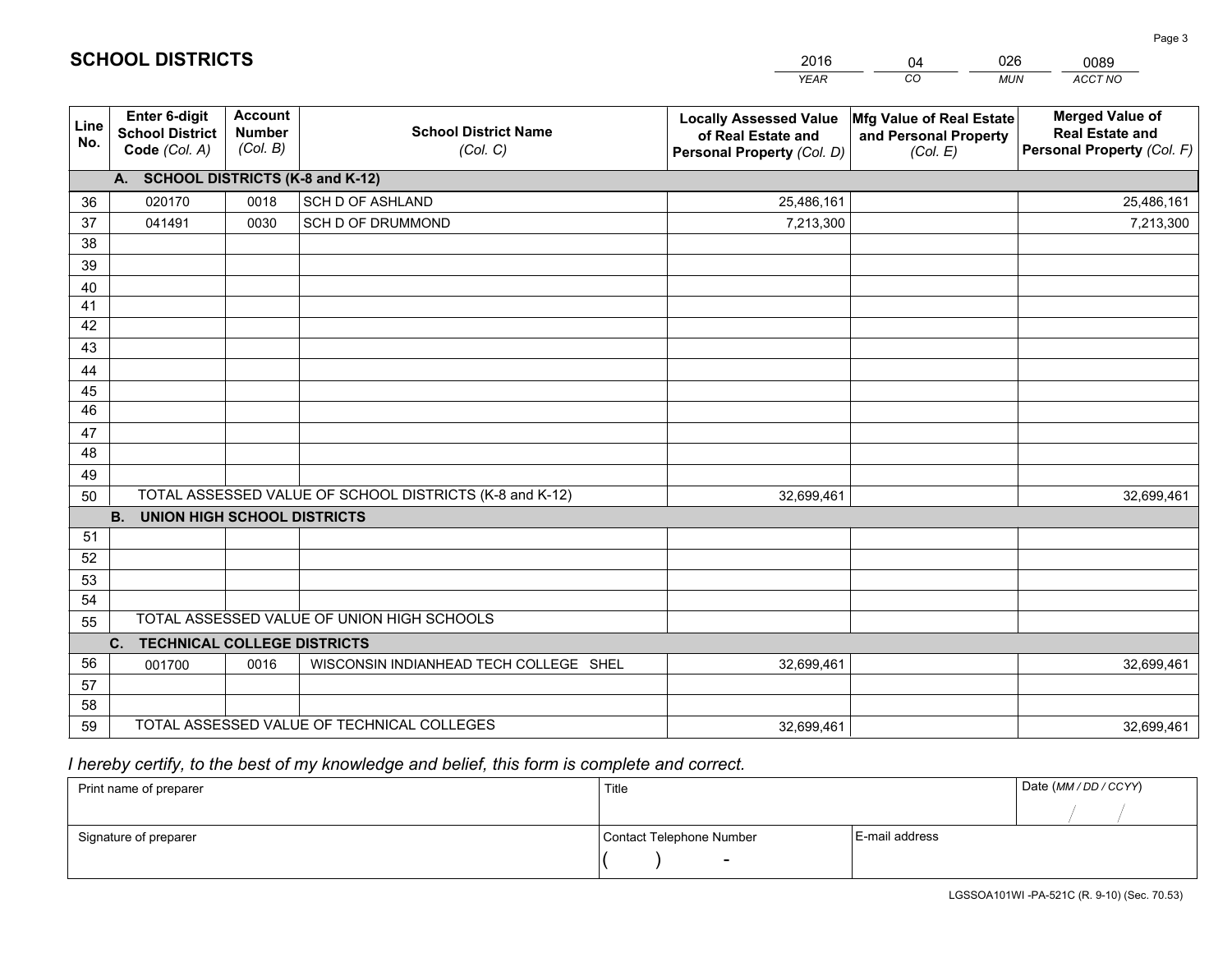#### **HIGHLIGHTS**

- 1. Complete the Statement of Assessment after the Board of Review. Reflect any changes made there.
- 2. Use black ink to complete.
- 3. Line 16 must equal Line 50, Col D.
- 4. Line 55 must equal the total of K-8 schools listed on lines 36-49. Do not include K-12 schools in this comparision.
- 5. Line 59, Col. D must equal Line 16.
- 6. Special District, School District and Technical College District values must include both real estate and personal property. Examples of Special districts are: town sanitary districts, public inland lake protection and rehabilitation districts, and metropolitan sewerage districts.
- 7. DO NOT INCLUDE Manufacturing property values.DOR will print these values on the final SOA.

ELIZABETH J. SEEFELDT

SEEFELDT

TOWN OF KELLY 29545 BELL RD

ELIZABETH J. SEE<br>TOWN OF KELLY 29545 BELL RD MASON, WI 54856 - 9769

**VIASON, WI 54856** 

9769

 8. Accuracy of this form is very important. The values reported directly affect the equalized value DOR calculates for school and special districts.

#### **Page 1:**

 If not prefilled, enter the tax year,county and municipal code,municipal type, municipal name and county name on the top of form.

Check the Amended box, if filing an amended / corrected SOA.

 Report the parcel count, acres and assessed value of taxable general property, total parcel count, (real and personal), total acres, and values from final figures set by the Board of Review.

- A. Real Estate land and improvements (buildings, etc.) is reported on lines 1 8, total line 9.
- B. Personal Property is reported on lines 11 14, Column D, total line 15.
- C. To complete this report, use the computer produced summary of the assessment roll that shows these amounts.
- D. Use whole numbers only.
- E. Add each line across and each column down to verify entries.

#### **Page 2:**

- A. Report Special Items (not subject to general property tax).
- 1. Private Forest Croplands and Managed Forest Lands are reported on lines 18,19, 20 and 21. Be sure to report assessed values **NOT** taxes.
- 2. You should have copies of the orders of entry, orders of withdrawal, etc., to update your assessment roll.
	- 3. Show hundredths of acres (e.g. 39.75).
- 4. Tax exempt lands are reported on line 22.
- 5. Omitted property and sec. 70.43, Wis. Stats., corrections of errors by assessor are reported on line 23. Report real estate and personal property separately. These should be for **prior years**, not something found on the current assessment roll after the board of review.
- B. Special District (Lines 24-35) Include the value of both real and personal property.
- The Department of Revenue (DOR) preprints much of the information regarding names and codes for schools, special districts,etc. If a district is not listed, enter the name and value only, DOR will enter the proper code.

## **Page 3 School Districts:**

Include the value of both real and personal property.

Report School District (regular, elementary, union high school, and technical college).

- 1. Regular (K-12) and Elementary (K-8) school values are reported on lines 36-49, total on line 50.
- 2. Union High School (UHS) (use only if elementary schools are listed on lines 36-49) are reported on lines 51-54. UHS total value (line 55) must equal to the total **elementary school** values reported on lines 36-49. Do notinclude K-12 schools in this comparison.
- 3. Technical College values are reported on lines 56-58, total on line 59.
- 4. Use the computer summary that shows these amounts to complete this report.

#### **This form is due the second Monday in June. File this report only after your Board of Review is complete.**

 *If you have questions: Return forms to:*

Fax number: (608) 264-6887 PO Box 8971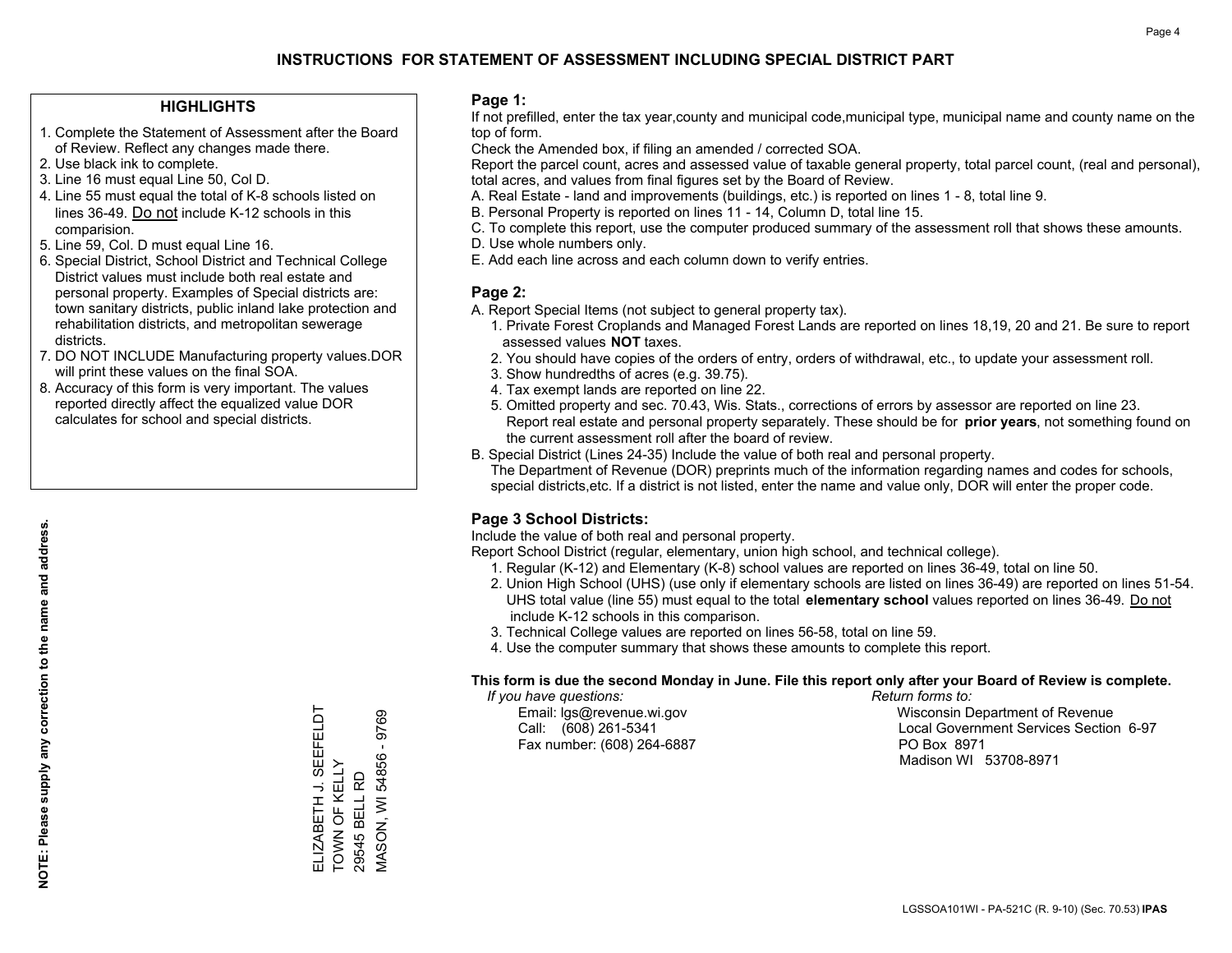**STATEMENT OF ASSESSMENT FOR 2016** 

**FINAL - EQUATED**

|   | Page 1                             |
|---|------------------------------------|
| 0 | Check if this is an Amended Return |
|   |                                    |

|                | <b>FOR</b>                                                                                                                                                                                   | <b>TOWN OF</b><br><b>OF</b>                               | <b>KEYSTONE</b>          |              |     | <b>BAYFIELD COUNTY</b>                               |                         |                      |                | <b>WHEN COMPLETING THIS DOCUMENT</b>     |
|----------------|----------------------------------------------------------------------------------------------------------------------------------------------------------------------------------------------|-----------------------------------------------------------|--------------------------|--------------|-----|------------------------------------------------------|-------------------------|----------------------|----------------|------------------------------------------|
|                |                                                                                                                                                                                              | Town - Village - City                                     | <b>Municipality Name</b> |              |     | <b>County Name</b>                                   |                         |                      |                | DO NOT WRITE OVER X's OR IN SHADED AREAS |
|                |                                                                                                                                                                                              | <b>REAL ESTATE</b>                                        |                          | PARCEL COUNT |     | NO. OF ACRES                                         | <b>VALUE OF</b>         | <b>VALUE OF</b>      |                | <b>TOTAL VALUE OF LAND</b>               |
| Line<br>No.    |                                                                                                                                                                                              | (See Lines 18 - 22 for<br>other Real Estate)              |                          |              |     | <b>WHOLE</b><br>TOTAL LAND IMPROVEMENTS NUMBERS ONLY | LAND                    | <b>IMPROVEMENTS</b>  |                | AND IMPROVEMENTS                         |
|                |                                                                                                                                                                                              |                                                           | Col. A                   | Col. B       |     | Col. C                                               | Col. D                  | Col. E               |                | Col. F                                   |
| 1              |                                                                                                                                                                                              | <b>RESIDENTIAL - Class 1</b>                              | 188                      |              | 182 | 434                                                  | 2,169,500               |                      | 16,291,700     | 18,461,200                               |
| $\overline{2}$ |                                                                                                                                                                                              | <b>COMMERCIAL - Class 2</b>                               | 11                       |              | 11  | 33                                                   | 149,100                 |                      | 641,200        | 790,300                                  |
| 3              |                                                                                                                                                                                              | <b>MANUFACTURING - Class 3</b>                            | $\mathbf{0}$             |              | 0   | 0                                                    | $\mathbf 0$             |                      | 0              | $\Omega$                                 |
| 4              |                                                                                                                                                                                              | <b>AGRICULTURAL - Class 4</b>                             | 295                      |              |     | 7,348                                                | 840,100                 |                      |                | 840,100                                  |
| 5              |                                                                                                                                                                                              | UNDEVELOPED - Class 5                                     | 132                      |              |     | 1,507                                                | 294,000                 |                      |                | 294,000                                  |
| 6              | AGRICULTURAL FOREST - Class 5m                                                                                                                                                               |                                                           | 75                       |              |     | 1,070                                                | 683,100                 |                      |                | 683,100                                  |
| $\overline{7}$ |                                                                                                                                                                                              | FOREST LANDS - Class 6                                    | 146                      |              |     | 2,880                                                | 3,618,500               |                      |                | 3,618,500                                |
| 8              |                                                                                                                                                                                              | OTHER - Class 7                                           | 20                       |              | 20  | 40                                                   | 108,000                 |                      | 1,345,600      | 1,453,600                                |
| 9              |                                                                                                                                                                                              | TOTAL - ALL COLUMNS                                       | 867                      |              | 213 | 13,312                                               | 7,862,300               |                      | 18,278,500     | 26,140,800                               |
| 10             |                                                                                                                                                                                              | NUMBER OF PERSONAL PROPERTY ACCOUNTS IN ROLL              |                          |              |     | 15                                                   | <b>LOCALLY ASSESSED</b> | <b>MANUFACTURING</b> |                | <b>MERGED</b>                            |
| 11             |                                                                                                                                                                                              | BOATS AND OTHER WATERCRAFT NOT EXEMPT - Code 1            |                          |              |     |                                                      | $\Omega$                |                      | $\Omega$       | $\Omega$                                 |
| 12             |                                                                                                                                                                                              | MACHINERY, TOOLS AND PATTERNS - Code 2                    |                          |              |     |                                                      | 5,490                   |                      | $\Omega$       | 5,490                                    |
| 13             |                                                                                                                                                                                              | FURNITURE, FIXTURES AND EQUIPMENT - Code 3                |                          |              |     |                                                      | 35,060                  |                      | $\Omega$       | 35,060                                   |
| 14             |                                                                                                                                                                                              | ALL OTHER PERSONAL PROPERTY NOT EXEMPT - Codes 4A, 4B, 4C |                          |              |     |                                                      | 21,695                  |                      | 0              | 21,695                                   |
| 15             | TOTAL OF PERSONAL PROPERTY NOT EXEMPT (Total of Lines 11-14)                                                                                                                                 |                                                           |                          |              |     |                                                      | 62,245                  |                      | $\Omega$       | 62,245                                   |
| 16             | AGGREGATE ASSESSED VALUE OF ALL PROPERTY SUBJECT TO THE GENERAL PROPERTY TAX (Total of Lines 9F and 15F)<br>MUST EQUAL TOTAL VALUE OF THE SCHOOL DISTRICTS (K-12 PLUS K-8) - Line 50, Col. F |                                                           |                          |              |     |                                                      |                         | 26,203,045           |                |                                          |
| 17             | Name of Assessor<br><b>BOARD OF REVIEW</b>                                                                                                                                                   |                                                           |                          |              |     |                                                      | Telephone #             |                      |                |                                          |
|                |                                                                                                                                                                                              | DATE OF FINAL ADJOURNMENT                                 | 10/25/2016               |              |     | <b>NORTH WI ASSESSMENT SERVICE</b>                   |                         |                      | (715) 779-3088 |                                          |

*CO*

*MUN*

*ACCT NO0090*

*<sup>04</sup> <sup>028</sup>*

REMARKS

The Assessment Ratio to be used in calculating the estimated Fair Market Value on tax bills for this tax district is .932788143<br>This ratio should be used to convert assessed values to "Calculate Equalized Values" in Step 1 Commission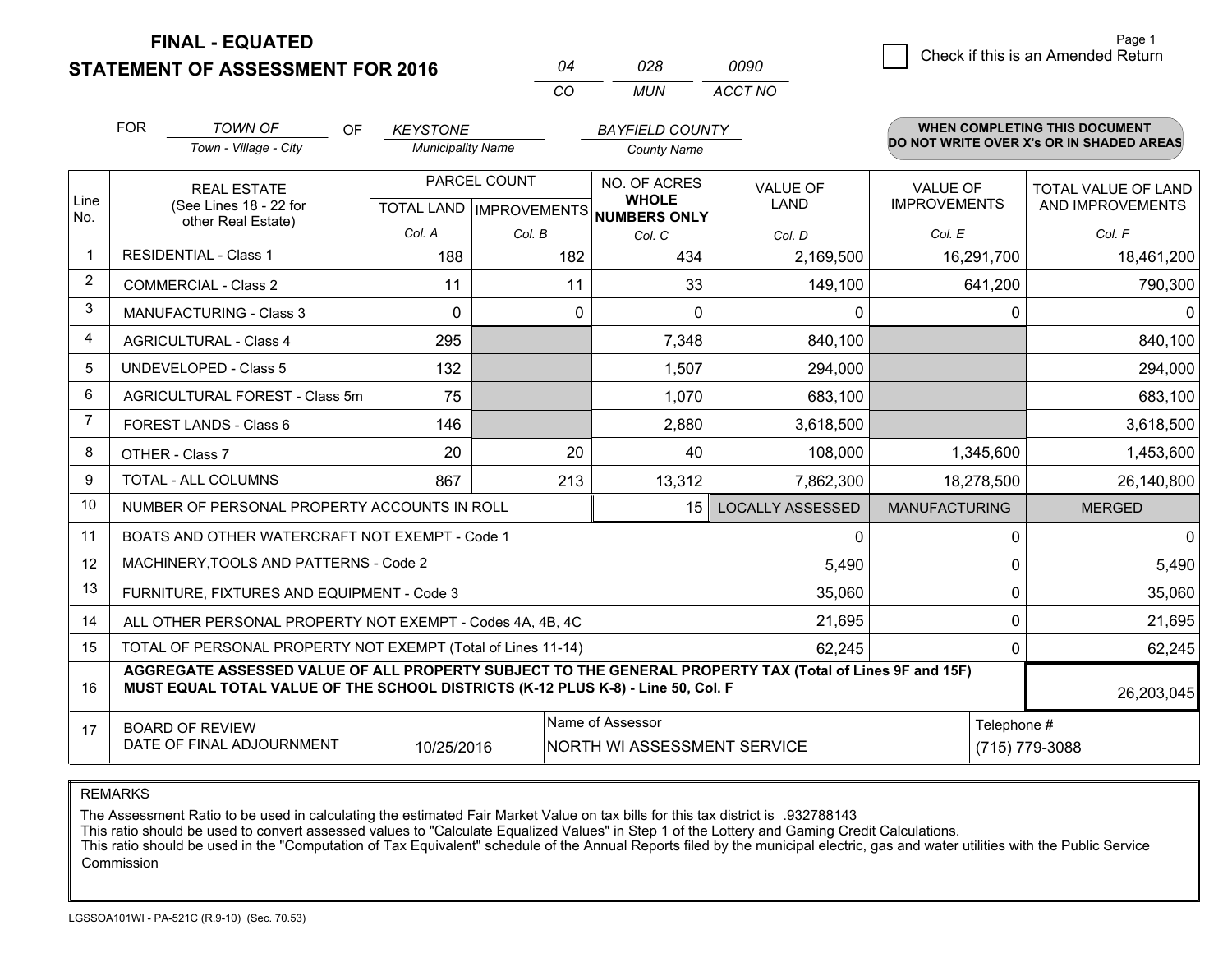*YEAR CO MUN ACCT NO* <sup>2016</sup> <sup>04</sup> <sup>028</sup> <sup>0090</sup>

Do not confuse FOREST LANDS (Line 7) with FOREST CROPS (in this section) - They are **NOT** the same

|    | Private Forest Crop - Reg Class @ 10¢ per acre                                 |                 |  |                                                                  |  | Private Forest Crop - Reg Class @ \$2.52 per acre             |                                                                 |                                                                              |         |                    |  |
|----|--------------------------------------------------------------------------------|-----------------|--|------------------------------------------------------------------|--|---------------------------------------------------------------|-----------------------------------------------------------------|------------------------------------------------------------------------------|---------|--------------------|--|
| 18 | (a) PARCELS                                                                    | (b) ACRES       |  | (c) ASSESSED VALUE                                               |  | (d) PARCELS                                                   |                                                                 | (e) ACRES                                                                    |         | (f) ASSESSED VALUE |  |
|    |                                                                                |                 |  |                                                                  |  |                                                               |                                                                 |                                                                              |         |                    |  |
|    | Private Forest Crop - Special Class @ 20¢ per acre                             |                 |  |                                                                  |  |                                                               |                                                                 | Entered Before 2005 Managed Forest - Ferrous Mining CLOSED @ \$8.27 per acre |         |                    |  |
| 19 | (a) PARCELS                                                                    | (b) ACRES       |  | (c) ASSESSED VALUE                                               |  | (d) PARCELS                                                   |                                                                 | (e) ACRES                                                                    |         | (f) ASSESSED VALUE |  |
|    |                                                                                |                 |  |                                                                  |  |                                                               |                                                                 |                                                                              |         |                    |  |
|    |                                                                                |                 |  | Entered Before 2005 Managed Forest - OPEN @ \$.79 per acre       |  |                                                               |                                                                 | Entered Before 2005 Managed Forest - CLOSED @ \$1.87 per acre                |         |                    |  |
| 20 | (a) PARCELS                                                                    | (b) ACRES       |  | (c) ASSESSED VALUE                                               |  | (d) PARCELS                                                   |                                                                 | (e) ACRES                                                                    |         | (f) ASSESSED VALUE |  |
|    | 21                                                                             | 624.91          |  | 812.400                                                          |  | 15                                                            |                                                                 | 475                                                                          |         | 617,500            |  |
|    | Entered After 2004 Managed Forest - OPEN @<br>\$2.14 per acre                  |                 |  |                                                                  |  | Entered After 2004 Managed Forest - CLOSED @ \$10.68 per acre |                                                                 |                                                                              |         |                    |  |
| 21 | (a) PARCELS                                                                    | (b) ACRES       |  | (c) ASSESSED VALUE                                               |  | (d) PARCELS<br>(e) ACRES                                      |                                                                 | (f) ASSESSED VALUE                                                           |         |                    |  |
|    |                                                                                |                 |  |                                                                  |  |                                                               |                                                                 |                                                                              |         |                    |  |
|    | 12                                                                             | 377.72          |  | 491,000                                                          |  |                                                               |                                                                 | 280                                                                          | 364,000 |                    |  |
| 22 | (a) County Forest Cropland Acres                                               |                 |  | (b) Federal Acres                                                |  | (c) State Acres                                               |                                                                 | (d) County (NOT FOREST CROP) Acres                                           |         | (e) Other Acres    |  |
|    |                                                                                |                 |  | 7,041.9                                                          |  | 610.84                                                        |                                                                 | 26.56                                                                        |         | 221.18             |  |
|    |                                                                                |                 |  | Assessed Value of Omitted Property From Prior Years (Sec. 70.44) |  |                                                               | Assessed Value of Sec. 70.43 Corrections of Errors by Assessors |                                                                              |         |                    |  |
| 23 |                                                                                | (a) REAL ESTATE |  | (b) PERSONAL                                                     |  |                                                               |                                                                 | (c1) REAL ESTATE                                                             |         | (c2) PERSONAL      |  |
|    |                                                                                |                 |  |                                                                  |  |                                                               |                                                                 |                                                                              |         |                    |  |
|    | Manufacturing Equated Value of Omitted Property From Prior Years (Sec. 70.995) |                 |  |                                                                  |  |                                                               |                                                                 | Mfg. Equated Value of Sec.70.43 Corrections of Errors by Assessors           |         |                    |  |
|    | (d) REAL ESTATE                                                                |                 |  | (e) PERSONAL                                                     |  |                                                               |                                                                 | (f1) REAL ESTATE                                                             |         | (f2) PERSONAL      |  |
|    |                                                                                |                 |  |                                                                  |  |                                                               |                                                                 |                                                                              |         |                    |  |

## **SPECIAL DISTRICTS**

| Line<br>No. | Enter 6-digit<br>Special District<br>Code (Col. A) | <b>Account</b><br><b>Number</b><br>(Col. B) | <b>Special District Name</b><br>(Col. C) | <b>Locally Assessed Value</b><br>of Real Estate and<br>Personal Property (Col. D) | Mfg Value of Real Estate<br>and Personal Property<br>(Col. E) | <b>Merged Value of</b><br><b>Real Estate and</b><br>Personal Property (Col. F) |
|-------------|----------------------------------------------------|---------------------------------------------|------------------------------------------|-----------------------------------------------------------------------------------|---------------------------------------------------------------|--------------------------------------------------------------------------------|
| 24          |                                                    |                                             |                                          |                                                                                   |                                                               |                                                                                |
| 25          |                                                    |                                             |                                          |                                                                                   |                                                               |                                                                                |
| 26          |                                                    |                                             |                                          |                                                                                   |                                                               |                                                                                |
| 27          |                                                    |                                             |                                          |                                                                                   |                                                               |                                                                                |
| 28          |                                                    |                                             |                                          |                                                                                   |                                                               |                                                                                |
| 29          |                                                    |                                             |                                          |                                                                                   |                                                               |                                                                                |
| 30          |                                                    |                                             |                                          |                                                                                   |                                                               |                                                                                |
| 31          |                                                    |                                             |                                          |                                                                                   |                                                               |                                                                                |
| 32          |                                                    |                                             |                                          |                                                                                   |                                                               |                                                                                |
| 33          |                                                    |                                             |                                          |                                                                                   |                                                               |                                                                                |
| 34          |                                                    |                                             |                                          |                                                                                   |                                                               |                                                                                |
| 35          |                                                    |                                             |                                          |                                                                                   |                                                               |                                                                                |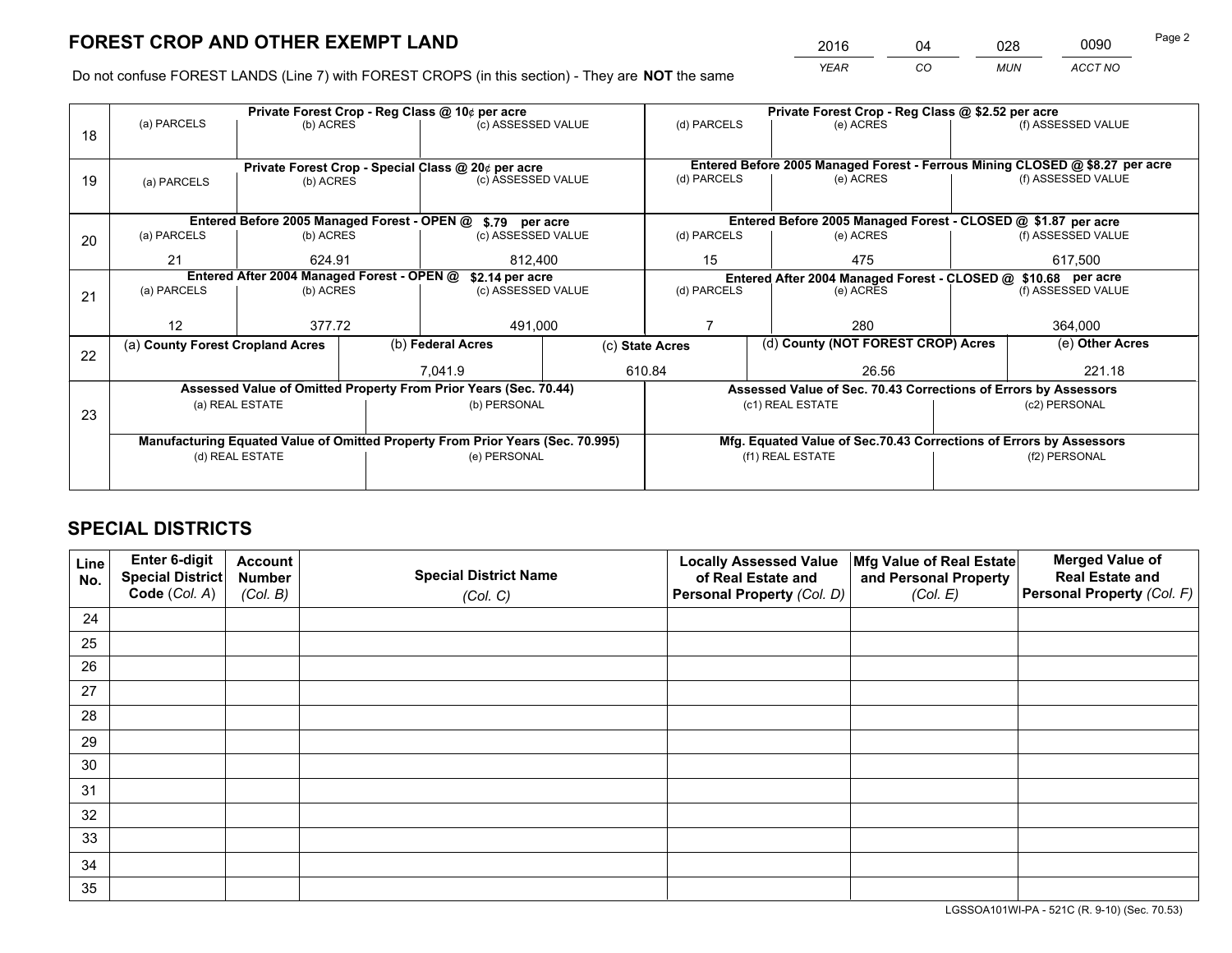|             |                                                          |                                             |                                                         | <b>YEAR</b>                                                                       | CO<br><b>MUN</b>                                              | ACCT NO                                                                        |
|-------------|----------------------------------------------------------|---------------------------------------------|---------------------------------------------------------|-----------------------------------------------------------------------------------|---------------------------------------------------------------|--------------------------------------------------------------------------------|
| Line<br>No. | Enter 6-digit<br><b>School District</b><br>Code (Col. A) | <b>Account</b><br><b>Number</b><br>(Col. B) | <b>School District Name</b><br>(Col. C)                 | <b>Locally Assessed Value</b><br>of Real Estate and<br>Personal Property (Col. D) | Mfg Value of Real Estate<br>and Personal Property<br>(Col. E) | <b>Merged Value of</b><br><b>Real Estate and</b><br>Personal Property (Col. F) |
|             | A. SCHOOL DISTRICTS (K-8 and K-12)                       |                                             |                                                         |                                                                                   |                                                               |                                                                                |
| 36          | 020170                                                   | 0018                                        | <b>SCH D OF ASHLAND</b>                                 | 26,203,045                                                                        |                                                               | 26,203,045                                                                     |
| 37          |                                                          |                                             |                                                         |                                                                                   |                                                               |                                                                                |
| 38          |                                                          |                                             |                                                         |                                                                                   |                                                               |                                                                                |
| 39          |                                                          |                                             |                                                         |                                                                                   |                                                               |                                                                                |
| 40          |                                                          |                                             |                                                         |                                                                                   |                                                               |                                                                                |
| 41<br>42    |                                                          |                                             |                                                         |                                                                                   |                                                               |                                                                                |
| 43          |                                                          |                                             |                                                         |                                                                                   |                                                               |                                                                                |
| 44          |                                                          |                                             |                                                         |                                                                                   |                                                               |                                                                                |
| 45          |                                                          |                                             |                                                         |                                                                                   |                                                               |                                                                                |
| 46          |                                                          |                                             |                                                         |                                                                                   |                                                               |                                                                                |
| 47          |                                                          |                                             |                                                         |                                                                                   |                                                               |                                                                                |
| 48          |                                                          |                                             |                                                         |                                                                                   |                                                               |                                                                                |
| 49          |                                                          |                                             |                                                         |                                                                                   |                                                               |                                                                                |
| 50          |                                                          |                                             | TOTAL ASSESSED VALUE OF SCHOOL DISTRICTS (K-8 and K-12) | 26,203,045                                                                        |                                                               | 26,203,045                                                                     |
|             | <b>B.</b><br><b>UNION HIGH SCHOOL DISTRICTS</b>          |                                             |                                                         |                                                                                   |                                                               |                                                                                |
| 51          |                                                          |                                             |                                                         |                                                                                   |                                                               |                                                                                |
| 52          |                                                          |                                             |                                                         |                                                                                   |                                                               |                                                                                |
| 53          |                                                          |                                             |                                                         |                                                                                   |                                                               |                                                                                |
| 54          |                                                          |                                             | TOTAL ASSESSED VALUE OF UNION HIGH SCHOOLS              |                                                                                   |                                                               |                                                                                |
| 55          |                                                          |                                             |                                                         |                                                                                   |                                                               |                                                                                |
| 56          | C.<br><b>TECHNICAL COLLEGE DISTRICTS</b><br>001700       | 0016                                        | WISCONSIN INDIANHEAD TECH COLLEGE SHEL                  | 26,203,045                                                                        |                                                               | 26,203,045                                                                     |
| 57          |                                                          |                                             |                                                         |                                                                                   |                                                               |                                                                                |
| 58          |                                                          |                                             |                                                         |                                                                                   |                                                               |                                                                                |
| 59          |                                                          |                                             | TOTAL ASSESSED VALUE OF TECHNICAL COLLEGES              | 26,203,045                                                                        |                                                               | 26,203,045                                                                     |

04

028

 *I hereby certify, to the best of my knowledge and belief, this form is complete and correct.*

**SCHOOL DISTRICTS**

| Print name of preparer | Title                    |                | Date (MM / DD / CCYY) |
|------------------------|--------------------------|----------------|-----------------------|
|                        |                          |                |                       |
| Signature of preparer  | Contact Telephone Number | E-mail address |                       |
|                        | $\sim$                   |                |                       |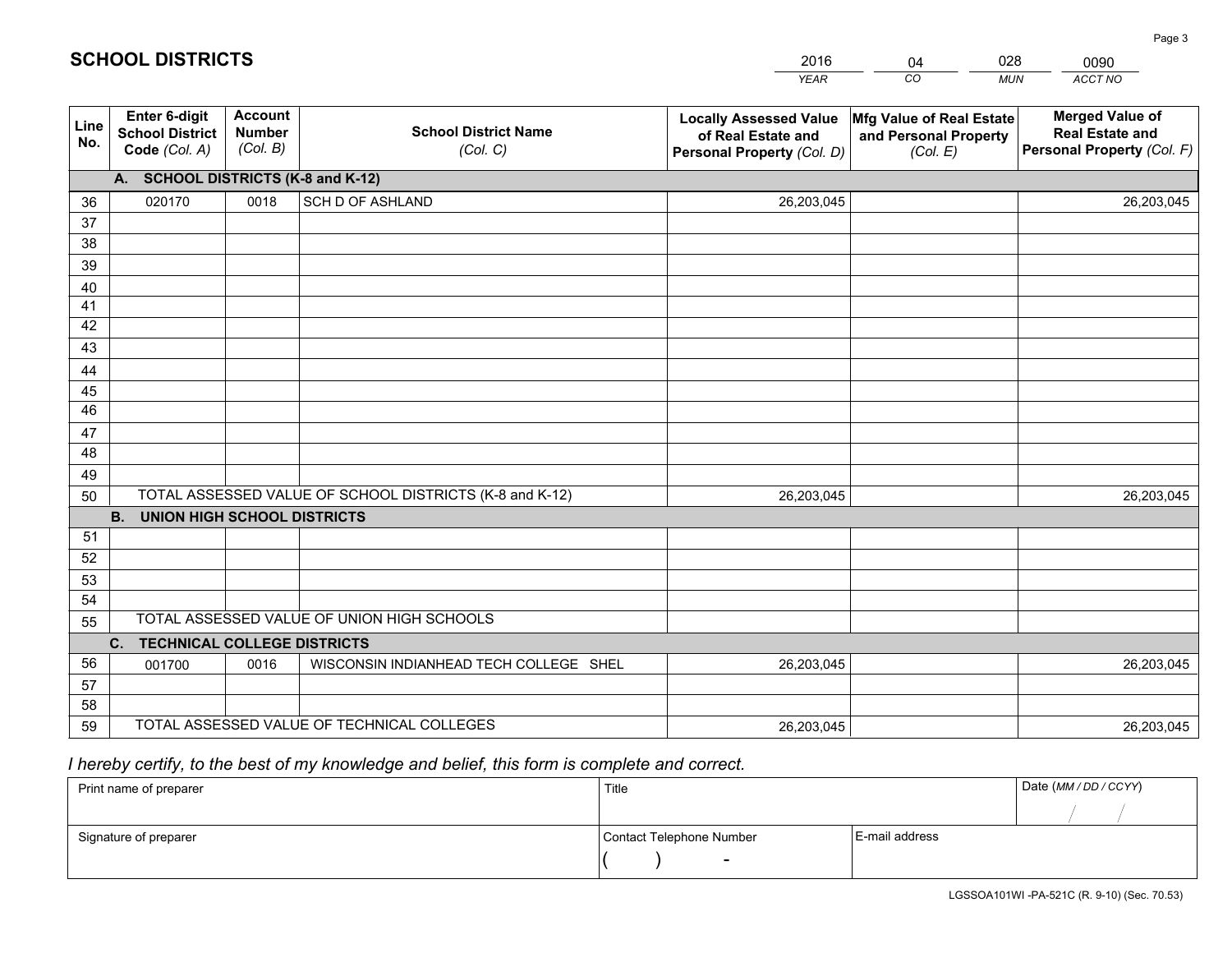#### **HIGHLIGHTS**

- 1. Complete the Statement of Assessment after the Board of Review. Reflect any changes made there.
- 2. Use black ink to complete.
- 3. Line 16 must equal Line 50, Col D.
- 4. Line 55 must equal the total of K-8 schools listed on lines 36-49. Do not include K-12 schools in this comparision.
- 5. Line 59, Col. D must equal Line 16.
- 6. Special District, School District and Technical College District values must include both real estate and personal property. Examples of Special districts are: town sanitary districts, public inland lake protection and rehabilitation districts, and metropolitan sewerage districts.
- 7. DO NOT INCLUDE Manufacturing property values.DOR will print these values on the final SOA.

CAROL MORAVCHIK TOWN OF KEYSTONE 64350 WASHNIESKI RD MASON, WI 54856

64350 WASHNIESKI RD CAROL MORAVCHIK<br>TOWN OF KEYSTONE

**VIASON, WI 54856** 

 8. Accuracy of this form is very important. The values reported directly affect the equalized value DOR calculates for school and special districts.

#### **Page 1:**

 If not prefilled, enter the tax year,county and municipal code,municipal type, municipal name and county name on the top of form.

Check the Amended box, if filing an amended / corrected SOA.

 Report the parcel count, acres and assessed value of taxable general property, total parcel count, (real and personal), total acres, and values from final figures set by the Board of Review.

- A. Real Estate land and improvements (buildings, etc.) is reported on lines 1 8, total line 9.
- B. Personal Property is reported on lines 11 14, Column D, total line 15.
- C. To complete this report, use the computer produced summary of the assessment roll that shows these amounts.
- D. Use whole numbers only.
- E. Add each line across and each column down to verify entries.

#### **Page 2:**

- A. Report Special Items (not subject to general property tax).
- 1. Private Forest Croplands and Managed Forest Lands are reported on lines 18,19, 20 and 21. Be sure to report assessed values **NOT** taxes.
- 2. You should have copies of the orders of entry, orders of withdrawal, etc., to update your assessment roll.
	- 3. Show hundredths of acres (e.g. 39.75).
- 4. Tax exempt lands are reported on line 22.
- 5. Omitted property and sec. 70.43, Wis. Stats., corrections of errors by assessor are reported on line 23. Report real estate and personal property separately. These should be for **prior years**, not something found on the current assessment roll after the board of review.
- B. Special District (Lines 24-35) Include the value of both real and personal property.
- The Department of Revenue (DOR) preprints much of the information regarding names and codes for schools, special districts,etc. If a district is not listed, enter the name and value only, DOR will enter the proper code.

## **Page 3 School Districts:**

Include the value of both real and personal property.

Report School District (regular, elementary, union high school, and technical college).

- 1. Regular (K-12) and Elementary (K-8) school values are reported on lines 36-49, total on line 50.
- 2. Union High School (UHS) (use only if elementary schools are listed on lines 36-49) are reported on lines 51-54. UHS total value (line 55) must equal to the total **elementary school** values reported on lines 36-49. Do notinclude K-12 schools in this comparison.
- 3. Technical College values are reported on lines 56-58, total on line 59.
- 4. Use the computer summary that shows these amounts to complete this report.

#### **This form is due the second Monday in June. File this report only after your Board of Review is complete.**

 *If you have questions: Return forms to:*

Fax number: (608) 264-6887 PO Box 8971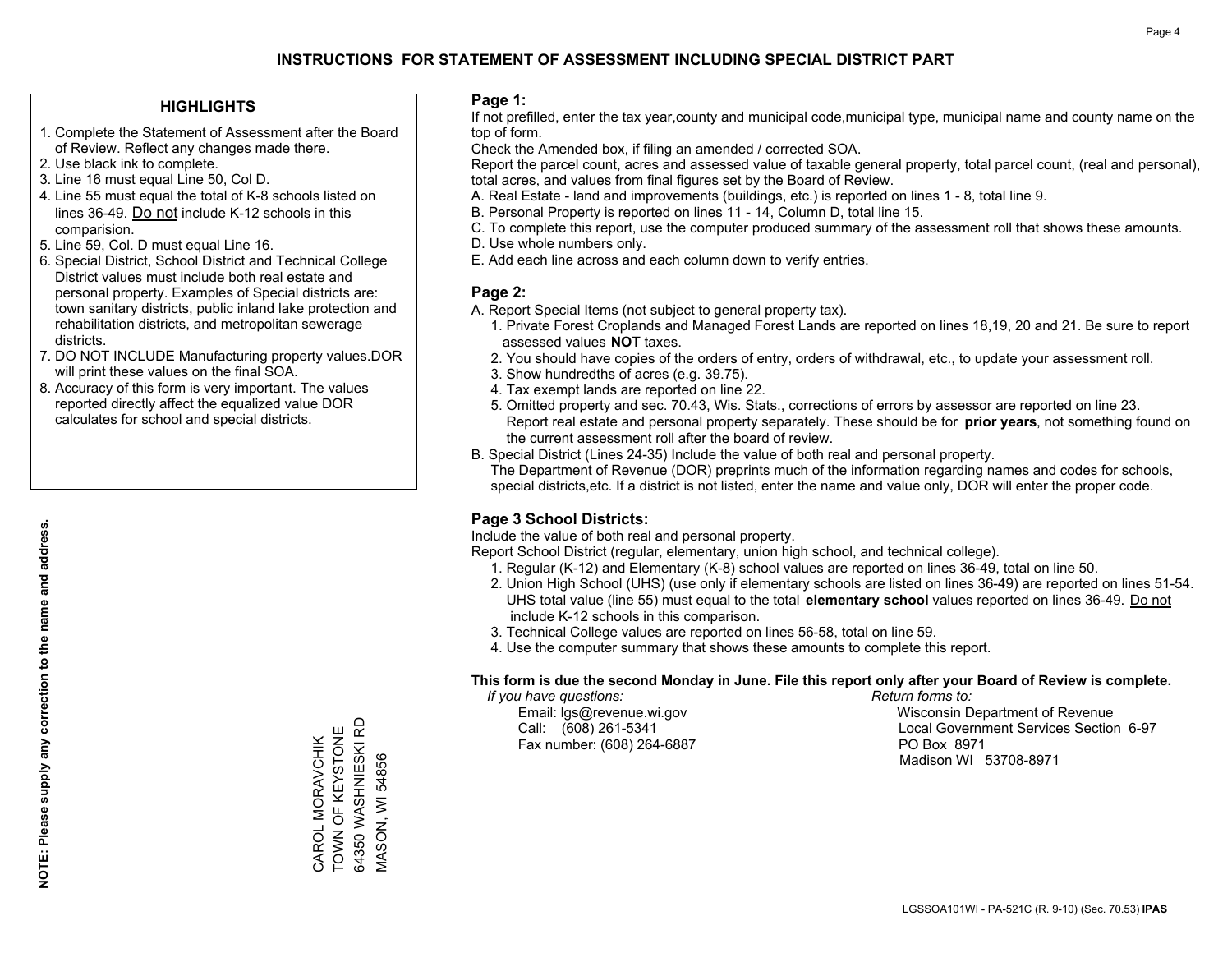**FINAL - EQUATED**

**STATEMENT OF ASSESSMENT FOR 2016** 

|          | กจก  | 0091    |
|----------|------|---------|
| $\cdots$ | MUN. | ACCT NO |

|             | <b>FOR</b>                                                                                                                                                                                                 | <b>TOWN OF</b><br>OF                                         | <b>LINCOLN</b>                            |                | <b>BAYFIELD COUNTY</b>       |                                |                                        | <b>WHEN COMPLETING THIS DOCUMENT</b>           |
|-------------|------------------------------------------------------------------------------------------------------------------------------------------------------------------------------------------------------------|--------------------------------------------------------------|-------------------------------------------|----------------|------------------------------|--------------------------------|----------------------------------------|------------------------------------------------|
|             |                                                                                                                                                                                                            | Town - Village - City                                        | <b>Municipality Name</b>                  |                | <b>County Name</b>           |                                |                                        | DO NOT WRITE OVER X's OR IN SHADED AREAS       |
| Line        |                                                                                                                                                                                                            | <b>REAL ESTATE</b><br>(See Lines 18 - 22 for                 | PARCEL COUNT<br>TOTAL LAND   IMPROVEMENTS |                | NO. OF ACRES<br><b>WHOLE</b> | <b>VALUE OF</b><br><b>LAND</b> | <b>VALUE OF</b><br><b>IMPROVEMENTS</b> | <b>TOTAL VALUE OF LAND</b><br>AND IMPROVEMENTS |
| No.         |                                                                                                                                                                                                            | other Real Estate)                                           | Col. A                                    | Col. B         | NUMBERS ONLY<br>Col. C       | Col. D                         | Col. E                                 | Col. F                                         |
| $\mathbf 1$ |                                                                                                                                                                                                            | <b>RESIDENTIAL - Class 1</b>                                 | 283                                       | 221            | 737                          | 4,204,900                      | 15,637,600                             | 19,842,500                                     |
| 2           |                                                                                                                                                                                                            | <b>COMMERCIAL - Class 2</b>                                  | $\overline{2}$                            | $\overline{2}$ | 3                            | 11,100                         | 79,500                                 | 90,600                                         |
| 3           |                                                                                                                                                                                                            | <b>MANUFACTURING - Class 3</b>                               | $\Omega$                                  | 0              | $\Omega$                     | 0                              | 0                                      | $\Omega$                                       |
| 4           |                                                                                                                                                                                                            | <b>AGRICULTURAL - Class 4</b>                                | 152                                       |                | 2,932                        | 306,700                        |                                        | 306,700                                        |
| 5           |                                                                                                                                                                                                            | <b>UNDEVELOPED - Class 5</b>                                 | 221                                       |                | 2,975                        | 786,200                        |                                        | 786,200                                        |
| 6           |                                                                                                                                                                                                            | AGRICULTURAL FOREST - Class 5m                               | 36                                        |                | 723                          | 441,300                        |                                        | 441,300                                        |
| 7           |                                                                                                                                                                                                            | FOREST LANDS - Class 6                                       | 397                                       |                | 10,555                       | 13,912,100                     |                                        | 13,912,100                                     |
| 8           |                                                                                                                                                                                                            | OTHER - Class 7                                              | 12                                        | 12             | 15                           | 60,200                         | 456,600                                | 516,800                                        |
| 9           |                                                                                                                                                                                                            | TOTAL - ALL COLUMNS                                          | 1,103                                     | 235            | 17,940                       | 19,722,500                     | 16,173,700                             | 35,896,200                                     |
| 10          |                                                                                                                                                                                                            | NUMBER OF PERSONAL PROPERTY ACCOUNTS IN ROLL                 |                                           |                |                              | <b>LOCALLY ASSESSED</b>        | <b>MANUFACTURING</b>                   | <b>MERGED</b>                                  |
| 11          |                                                                                                                                                                                                            | BOATS AND OTHER WATERCRAFT NOT EXEMPT - Code 1               |                                           |                |                              | 0                              | $\Omega$                               | $\mathbf{0}$                                   |
| 12          |                                                                                                                                                                                                            | MACHINERY, TOOLS AND PATTERNS - Code 2                       |                                           |                |                              | 1,835                          | 0                                      | 1,835                                          |
| 13          |                                                                                                                                                                                                            | FURNITURE, FIXTURES AND EQUIPMENT - Code 3                   |                                           |                |                              | 173                            | $\Omega$                               | 173                                            |
| 14          |                                                                                                                                                                                                            | ALL OTHER PERSONAL PROPERTY NOT EXEMPT - Codes 4A, 4B, 4C    |                                           |                |                              | 32,372                         | 0                                      | 32,372                                         |
| 15          |                                                                                                                                                                                                            | TOTAL OF PERSONAL PROPERTY NOT EXEMPT (Total of Lines 11-14) |                                           |                |                              | 34,380                         | 0                                      | 34,380                                         |
| 16          | AGGREGATE ASSESSED VALUE OF ALL PROPERTY SUBJECT TO THE GENERAL PROPERTY TAX (Total of Lines 9F and 15F)<br>MUST EQUAL TOTAL VALUE OF THE SCHOOL DISTRICTS (K-12 PLUS K-8) - Line 50, Col. F<br>35,930,580 |                                                              |                                           |                |                              |                                |                                        |                                                |
| 17          | Name of Assessor<br><b>BOARD OF REVIEW</b>                                                                                                                                                                 |                                                              |                                           |                |                              | Telephone #                    |                                        |                                                |
|             | DATE OF FINAL ADJOURNMENT<br>06/06/2016<br>SOVACOOL PROF SERVICES<br>$(715)$ 458-0085                                                                                                                      |                                                              |                                           |                |                              |                                |                                        |                                                |

REMARKS

The Assessment Ratio to be used in calculating the estimated Fair Market Value on tax bills for this tax district is .987345257<br>This ratio should be used to convert assessed values to "Calculate Equalized Values" in Step 1 Commission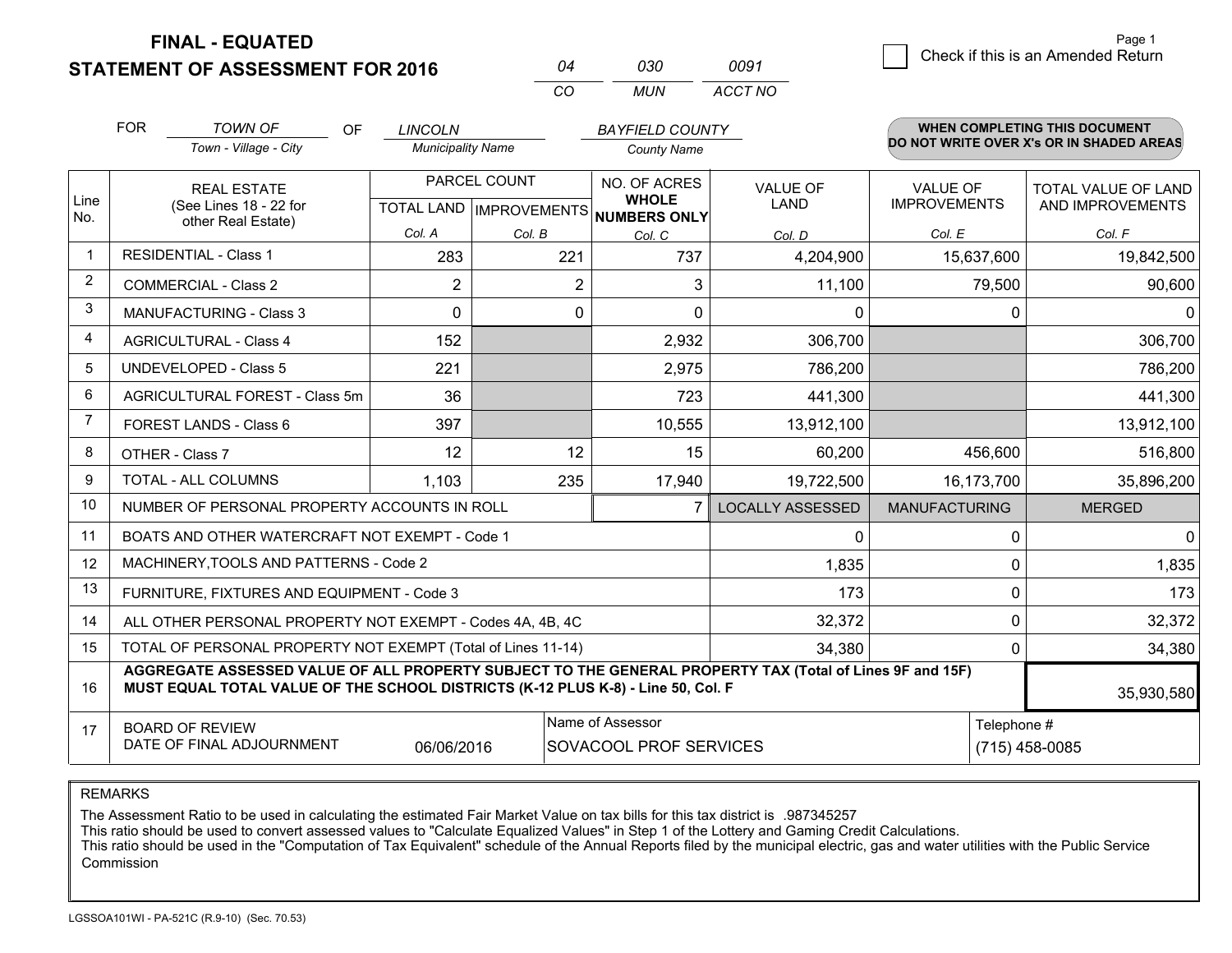*YEAR CO MUN ACCT NO* <sup>2016</sup> <sup>04</sup> <sup>030</sup> <sup>0091</sup>

Do not confuse FOREST LANDS (Line 7) with FOREST CROPS (in this section) - They are **NOT** the same

|    |                                                                                |                                                    |  | Private Forest Crop - Reg Class @ 10¢ per acre                   |                    |                                                                              |                                    | Private Forest Crop - Reg Class @ \$2.52 per acre                  |               |                    |
|----|--------------------------------------------------------------------------------|----------------------------------------------------|--|------------------------------------------------------------------|--------------------|------------------------------------------------------------------------------|------------------------------------|--------------------------------------------------------------------|---------------|--------------------|
| 18 | (a) PARCELS                                                                    | (b) ACRES                                          |  | (c) ASSESSED VALUE                                               |                    | (d) PARCELS                                                                  |                                    | (e) ACRES                                                          |               | (f) ASSESSED VALUE |
|    |                                                                                |                                                    |  |                                                                  |                    |                                                                              |                                    |                                                                    |               |                    |
|    |                                                                                | Private Forest Crop - Special Class @ 20¢ per acre |  |                                                                  |                    | Entered Before 2005 Managed Forest - Ferrous Mining CLOSED @ \$8.27 per acre |                                    |                                                                    |               |                    |
| 19 | (a) PARCELS                                                                    | (b) ACRES                                          |  |                                                                  | (c) ASSESSED VALUE |                                                                              | (d) PARCELS                        | (e) ACRES                                                          |               | (f) ASSESSED VALUE |
|    |                                                                                |                                                    |  |                                                                  |                    |                                                                              |                                    |                                                                    |               |                    |
|    |                                                                                |                                                    |  | Entered Before 2005 Managed Forest - OPEN @ \$.79 per acre       |                    |                                                                              |                                    | Entered Before 2005 Managed Forest - CLOSED @ \$1.87 per acre      |               |                    |
| 20 | (a) PARCELS                                                                    | (b) ACRES                                          |  | (c) ASSESSED VALUE                                               |                    | (d) PARCELS                                                                  |                                    | (e) ACRES                                                          |               | (f) ASSESSED VALUE |
|    | 54                                                                             | 1.998.53                                           |  | 3,263,300                                                        |                    | 35<br>1.238.07                                                               |                                    | 1,889,400                                                          |               |                    |
|    | Entered After 2004 Managed Forest - OPEN @                                     |                                                    |  | \$2.14 per acre                                                  |                    |                                                                              |                                    | Entered After 2004 Managed Forest - CLOSED @ \$10.68 per acre      |               |                    |
| 21 | (a) PARCELS                                                                    | (b) ACRES                                          |  |                                                                  | (c) ASSESSED VALUE |                                                                              | (d) PARCELS<br>(e) ACRES           |                                                                    |               | (f) ASSESSED VALUE |
|    |                                                                                |                                                    |  |                                                                  |                    |                                                                              |                                    |                                                                    |               |                    |
|    | 29                                                                             | 1,150                                              |  | 1,767,000                                                        |                    | 8<br>233.01                                                                  |                                    |                                                                    | 294,900       |                    |
| 22 | (a) County Forest Cropland Acres                                               |                                                    |  | (b) Federal Acres                                                | (c) State Acres    |                                                                              | (d) County (NOT FOREST CROP) Acres |                                                                    |               | (e) Other Acres    |
|    |                                                                                |                                                    |  |                                                                  |                    |                                                                              |                                    | 484                                                                |               | 73.07              |
|    |                                                                                |                                                    |  | Assessed Value of Omitted Property From Prior Years (Sec. 70.44) |                    |                                                                              |                                    | Assessed Value of Sec. 70.43 Corrections of Errors by Assessors    |               |                    |
| 23 |                                                                                | (a) REAL ESTATE                                    |  | (b) PERSONAL                                                     |                    | (c1) REAL ESTATE                                                             |                                    |                                                                    | (c2) PERSONAL |                    |
|    |                                                                                |                                                    |  |                                                                  |                    |                                                                              |                                    |                                                                    |               |                    |
|    | Manufacturing Equated Value of Omitted Property From Prior Years (Sec. 70.995) |                                                    |  |                                                                  |                    |                                                                              |                                    | Mfg. Equated Value of Sec.70.43 Corrections of Errors by Assessors |               |                    |
|    | (d) REAL ESTATE                                                                |                                                    |  | (e) PERSONAL                                                     |                    | (f1) REAL ESTATE                                                             |                                    |                                                                    | (f2) PERSONAL |                    |
|    |                                                                                |                                                    |  |                                                                  |                    |                                                                              |                                    |                                                                    |               |                    |

## **SPECIAL DISTRICTS**

| Line<br>No. | Enter 6-digit<br>Special District<br>Code (Col. A) | <b>Account</b><br><b>Number</b> | <b>Special District Name</b> | <b>Locally Assessed Value</b><br>of Real Estate and | Mfg Value of Real Estate<br>and Personal Property | <b>Merged Value of</b><br><b>Real Estate and</b><br>Personal Property (Col. F) |
|-------------|----------------------------------------------------|---------------------------------|------------------------------|-----------------------------------------------------|---------------------------------------------------|--------------------------------------------------------------------------------|
|             |                                                    | (Col. B)                        | (Col. C)                     | Personal Property (Col. D)                          | (Col. E)                                          |                                                                                |
| 24          |                                                    |                                 |                              |                                                     |                                                   |                                                                                |
| 25          |                                                    |                                 |                              |                                                     |                                                   |                                                                                |
| 26          |                                                    |                                 |                              |                                                     |                                                   |                                                                                |
| 27          |                                                    |                                 |                              |                                                     |                                                   |                                                                                |
| 28          |                                                    |                                 |                              |                                                     |                                                   |                                                                                |
| 29          |                                                    |                                 |                              |                                                     |                                                   |                                                                                |
| 30          |                                                    |                                 |                              |                                                     |                                                   |                                                                                |
| 31          |                                                    |                                 |                              |                                                     |                                                   |                                                                                |
| 32          |                                                    |                                 |                              |                                                     |                                                   |                                                                                |
| 33          |                                                    |                                 |                              |                                                     |                                                   |                                                                                |
| 34          |                                                    |                                 |                              |                                                     |                                                   |                                                                                |
| 35          |                                                    |                                 |                              |                                                     |                                                   |                                                                                |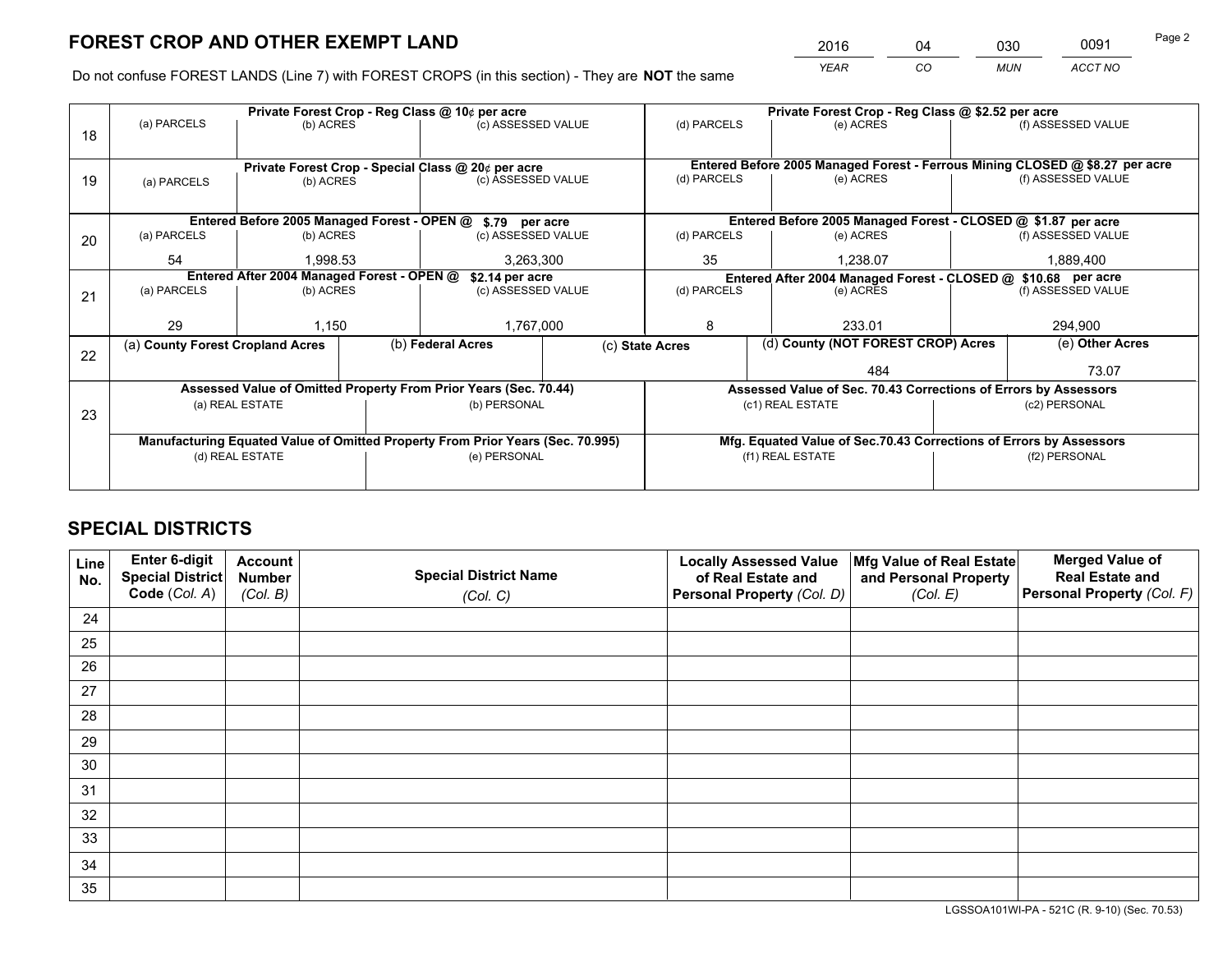|             |                                                          |                                             |                                                         | <b>YEAR</b>                                                                       | CO<br><b>MUN</b>                                              | ACCT NO                                                                        |
|-------------|----------------------------------------------------------|---------------------------------------------|---------------------------------------------------------|-----------------------------------------------------------------------------------|---------------------------------------------------------------|--------------------------------------------------------------------------------|
| Line<br>No. | Enter 6-digit<br><b>School District</b><br>Code (Col. A) | <b>Account</b><br><b>Number</b><br>(Col. B) | <b>School District Name</b><br>(Col. C)                 | <b>Locally Assessed Value</b><br>of Real Estate and<br>Personal Property (Col. D) | Mfg Value of Real Estate<br>and Personal Property<br>(Col. E) | <b>Merged Value of</b><br><b>Real Estate and</b><br>Personal Property (Col. F) |
|             | A. SCHOOL DISTRICTS (K-8 and K-12)                       |                                             |                                                         |                                                                                   |                                                               |                                                                                |
| 36          | 041491                                                   | 0030                                        | SCH D OF DRUMMOND                                       | 35,930,580                                                                        |                                                               | 35,930,580                                                                     |
| 37          |                                                          |                                             |                                                         |                                                                                   |                                                               |                                                                                |
| 38          |                                                          |                                             |                                                         |                                                                                   |                                                               |                                                                                |
| 39          |                                                          |                                             |                                                         |                                                                                   |                                                               |                                                                                |
| 40          |                                                          |                                             |                                                         |                                                                                   |                                                               |                                                                                |
| 41          |                                                          |                                             |                                                         |                                                                                   |                                                               |                                                                                |
| 42          |                                                          |                                             |                                                         |                                                                                   |                                                               |                                                                                |
| 43          |                                                          |                                             |                                                         |                                                                                   |                                                               |                                                                                |
| 44<br>45    |                                                          |                                             |                                                         |                                                                                   |                                                               |                                                                                |
| 46          |                                                          |                                             |                                                         |                                                                                   |                                                               |                                                                                |
| 47          |                                                          |                                             |                                                         |                                                                                   |                                                               |                                                                                |
| 48          |                                                          |                                             |                                                         |                                                                                   |                                                               |                                                                                |
| 49          |                                                          |                                             |                                                         |                                                                                   |                                                               |                                                                                |
| 50          |                                                          |                                             | TOTAL ASSESSED VALUE OF SCHOOL DISTRICTS (K-8 and K-12) | 35,930,580                                                                        |                                                               | 35,930,580                                                                     |
|             | <b>B.</b><br><b>UNION HIGH SCHOOL DISTRICTS</b>          |                                             |                                                         |                                                                                   |                                                               |                                                                                |
| 51          |                                                          |                                             |                                                         |                                                                                   |                                                               |                                                                                |
| 52          |                                                          |                                             |                                                         |                                                                                   |                                                               |                                                                                |
| 53          |                                                          |                                             |                                                         |                                                                                   |                                                               |                                                                                |
| 54          |                                                          |                                             |                                                         |                                                                                   |                                                               |                                                                                |
| 55          |                                                          |                                             | TOTAL ASSESSED VALUE OF UNION HIGH SCHOOLS              |                                                                                   |                                                               |                                                                                |
|             | C.<br><b>TECHNICAL COLLEGE DISTRICTS</b>                 |                                             |                                                         |                                                                                   |                                                               |                                                                                |
| 56          | 001700                                                   | 0016                                        | WISCONSIN INDIANHEAD TECH COLLEGE SHEL                  | 35,930,580                                                                        |                                                               | 35,930,580                                                                     |
| 57          |                                                          |                                             |                                                         |                                                                                   |                                                               |                                                                                |
| 58          |                                                          |                                             |                                                         |                                                                                   |                                                               |                                                                                |
| 59          |                                                          |                                             | TOTAL ASSESSED VALUE OF TECHNICAL COLLEGES              | 35,930,580                                                                        |                                                               | 35,930,580                                                                     |

04

030

 *I hereby certify, to the best of my knowledge and belief, this form is complete and correct.*

**SCHOOL DISTRICTS**

| Print name of preparer | Title                    | Date (MM / DD / CCYY) |  |
|------------------------|--------------------------|-----------------------|--|
|                        |                          |                       |  |
| Signature of preparer  | Contact Telephone Number | E-mail address        |  |
|                        | $\sim$                   |                       |  |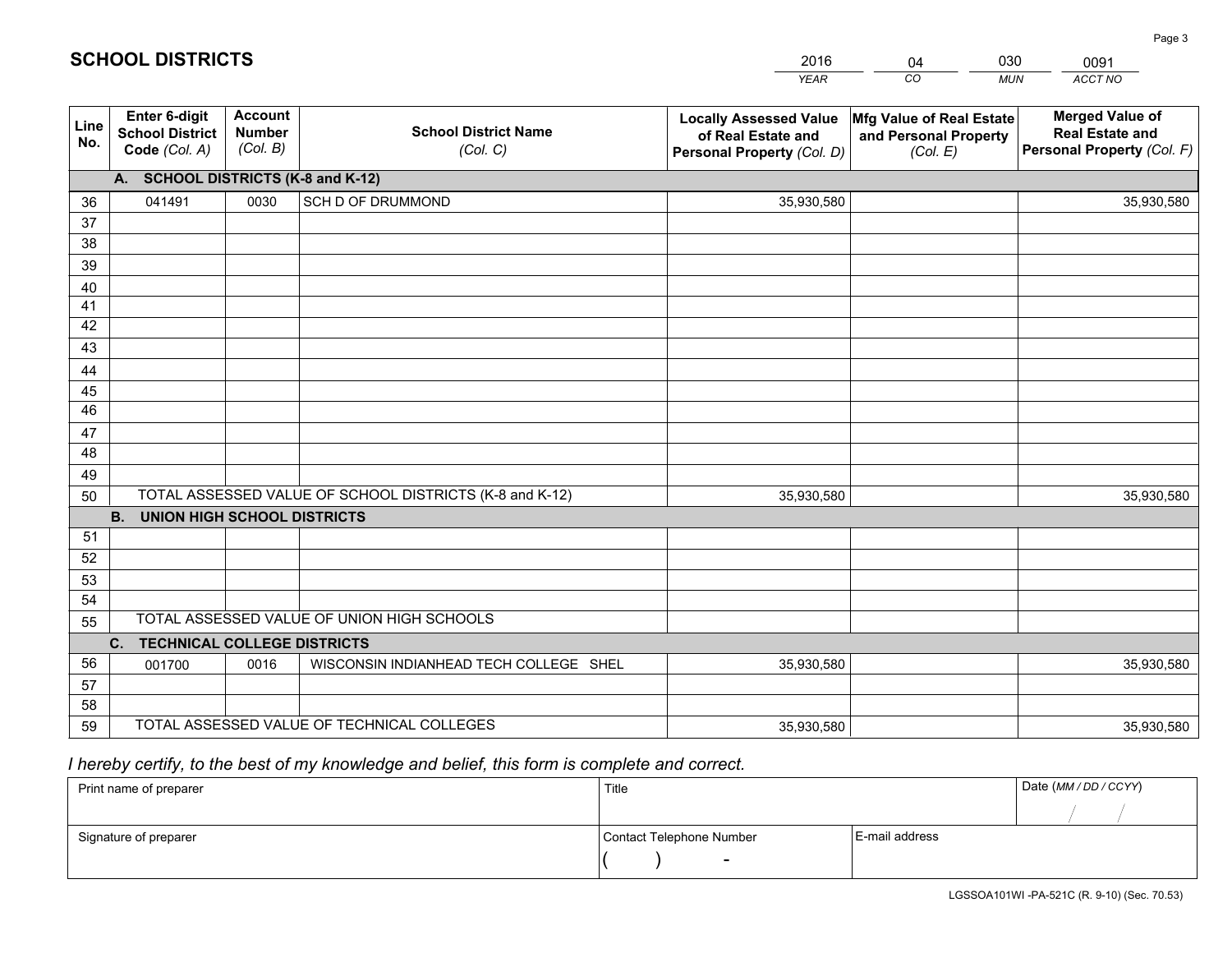#### **HIGHLIGHTS**

- 1. Complete the Statement of Assessment after the Board of Review. Reflect any changes made there.
- 2. Use black ink to complete.
- 3. Line 16 must equal Line 50, Col D.
- 4. Line 55 must equal the total of K-8 schools listed on lines 36-49. Do not include K-12 schools in this comparision.
- 5. Line 59, Col. D must equal Line 16.
- 6. Special District, School District and Technical College District values must include both real estate and personal property. Examples of Special districts are: town sanitary districts, public inland lake protection and rehabilitation districts, and metropolitan sewerage districts.
- 7. DO NOT INCLUDE Manufacturing property values.DOR will print these values on the final SOA.

MARK DRYER TOWN OF LINCOLN 28340 KYSTER RD MASON, WI 54856

MARK DRYER<br>TOWN OF LINCOLN 28340 KYSTER RD **VIASON, WI 54856** 

 8. Accuracy of this form is very important. The values reported directly affect the equalized value DOR calculates for school and special districts.

#### **Page 1:**

 If not prefilled, enter the tax year,county and municipal code,municipal type, municipal name and county name on the top of form.

Check the Amended box, if filing an amended / corrected SOA.

 Report the parcel count, acres and assessed value of taxable general property, total parcel count, (real and personal), total acres, and values from final figures set by the Board of Review.

- A. Real Estate land and improvements (buildings, etc.) is reported on lines 1 8, total line 9.
- B. Personal Property is reported on lines 11 14, Column D, total line 15.
- C. To complete this report, use the computer produced summary of the assessment roll that shows these amounts.
- D. Use whole numbers only.
- E. Add each line across and each column down to verify entries.

#### **Page 2:**

- A. Report Special Items (not subject to general property tax).
- 1. Private Forest Croplands and Managed Forest Lands are reported on lines 18,19, 20 and 21. Be sure to report assessed values **NOT** taxes.
- 2. You should have copies of the orders of entry, orders of withdrawal, etc., to update your assessment roll.
	- 3. Show hundredths of acres (e.g. 39.75).
- 4. Tax exempt lands are reported on line 22.
- 5. Omitted property and sec. 70.43, Wis. Stats., corrections of errors by assessor are reported on line 23. Report real estate and personal property separately. These should be for **prior years**, not something found on the current assessment roll after the board of review.
- B. Special District (Lines 24-35) Include the value of both real and personal property.
- The Department of Revenue (DOR) preprints much of the information regarding names and codes for schools, special districts,etc. If a district is not listed, enter the name and value only, DOR will enter the proper code.

## **Page 3 School Districts:**

Include the value of both real and personal property.

Report School District (regular, elementary, union high school, and technical college).

- 1. Regular (K-12) and Elementary (K-8) school values are reported on lines 36-49, total on line 50.
- 2. Union High School (UHS) (use only if elementary schools are listed on lines 36-49) are reported on lines 51-54. UHS total value (line 55) must equal to the total **elementary school** values reported on lines 36-49. Do notinclude K-12 schools in this comparison.
- 3. Technical College values are reported on lines 56-58, total on line 59.
- 4. Use the computer summary that shows these amounts to complete this report.

#### **This form is due the second Monday in June. File this report only after your Board of Review is complete.**

 *If you have questions: Return forms to:*

Fax number: (608) 264-6887 PO Box 8971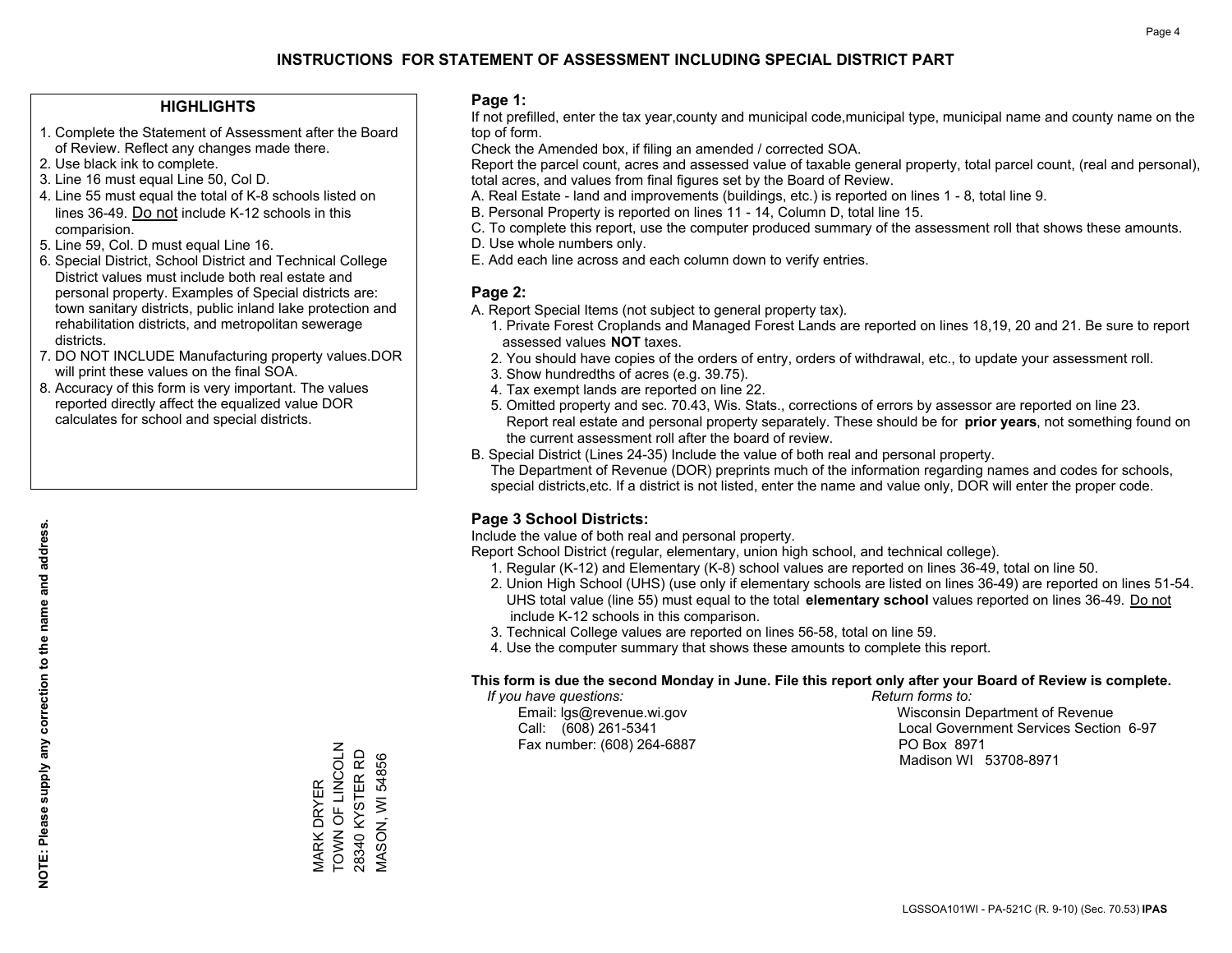**FINAL - EQUATED**

**STATEMENT OF ASSESSMENT FOR 2016** 

|              | ハマン | nnad    |  |  |
|--------------|-----|---------|--|--|
| $\mathbf{r}$ | MUN | ACCT NO |  |  |

|                | <b>FOR</b>                                                                                                                                                                                                 | <b>TOWN OF</b><br>OF                                         | <b>MASON</b>             |              | <b>BAYFIELD COUNTY</b>                               |                         |                      | WHEN COMPLETING THIS DOCUMENT<br>DO NOT WRITE OVER X's OR IN SHADED AREAS |  |
|----------------|------------------------------------------------------------------------------------------------------------------------------------------------------------------------------------------------------------|--------------------------------------------------------------|--------------------------|--------------|------------------------------------------------------|-------------------------|----------------------|---------------------------------------------------------------------------|--|
|                |                                                                                                                                                                                                            | Town - Village - City                                        | <b>Municipality Name</b> |              | <b>County Name</b>                                   |                         |                      |                                                                           |  |
|                |                                                                                                                                                                                                            | <b>REAL ESTATE</b>                                           |                          | PARCEL COUNT | NO. OF ACRES                                         | <b>VALUE OF</b>         | <b>VALUE OF</b>      | <b>TOTAL VALUE OF LAND</b>                                                |  |
| Line<br>No.    |                                                                                                                                                                                                            | (See Lines 18 - 22 for<br>other Real Estate)                 |                          |              | <b>WHOLE</b><br>TOTAL LAND IMPROVEMENTS NUMBERS ONLY | <b>LAND</b>             | <b>IMPROVEMENTS</b>  | AND IMPROVEMENTS                                                          |  |
|                |                                                                                                                                                                                                            |                                                              | Col. A                   | Col. B       | Col. C                                               | Col. D                  | Col. E               | Col. F                                                                    |  |
| -1             |                                                                                                                                                                                                            | <b>RESIDENTIAL - Class 1</b>                                 | 155                      | 149          | 264                                                  | 846,000                 | 8,575,000            | 9,421,000                                                                 |  |
| 2              |                                                                                                                                                                                                            | <b>COMMERCIAL - Class 2</b>                                  | 3                        | 2            |                                                      | 20,900                  | 83,100               | 104,000                                                                   |  |
| 3              |                                                                                                                                                                                                            | <b>MANUFACTURING - Class 3</b>                               | $\Omega$                 | 0            | $\mathbf 0$                                          | 0                       | 0                    | $\Omega$                                                                  |  |
| 4              |                                                                                                                                                                                                            | <b>AGRICULTURAL - Class 4</b>                                | 355                      |              | 9,521                                                | 1,093,300               |                      | 1,093,300                                                                 |  |
| 5              |                                                                                                                                                                                                            | UNDEVELOPED - Class 5                                        | 91                       |              | 1,197                                                | 453,500                 |                      | 453,500                                                                   |  |
| 6              |                                                                                                                                                                                                            | AGRICULTURAL FOREST - Class 5m                               | 120                      |              | 2,669                                                | 1,728,900               |                      | 1,728,900                                                                 |  |
| $\overline{7}$ |                                                                                                                                                                                                            | FOREST LANDS - Class 6                                       | 159                      |              | 3,967                                                | 5,108,900               |                      | 5,108,900                                                                 |  |
| 8              |                                                                                                                                                                                                            | OTHER - Class 7                                              | 22                       | 22           | 22                                                   | 263,000                 | 1,762,900            | 2,025,900                                                                 |  |
| 9              |                                                                                                                                                                                                            | TOTAL - ALL COLUMNS                                          | 905                      | 173          | 17,647                                               | 9,514,500               | 10,421,000           | 19,935,500                                                                |  |
| 10             |                                                                                                                                                                                                            | NUMBER OF PERSONAL PROPERTY ACCOUNTS IN ROLL                 |                          |              | 12                                                   | <b>LOCALLY ASSESSED</b> | <b>MANUFACTURING</b> | <b>MERGED</b>                                                             |  |
| 11             |                                                                                                                                                                                                            | BOATS AND OTHER WATERCRAFT NOT EXEMPT - Code 1               |                          |              |                                                      | 0                       | $\Omega$             | $\Omega$                                                                  |  |
| 12             |                                                                                                                                                                                                            | MACHINERY, TOOLS AND PATTERNS - Code 2                       |                          |              |                                                      | 10,095                  | $\Omega$             | 10,095                                                                    |  |
| 13             |                                                                                                                                                                                                            | FURNITURE, FIXTURES AND EQUIPMENT - Code 3                   |                          |              |                                                      | 10,110                  | 0                    | 10,110                                                                    |  |
| 14             |                                                                                                                                                                                                            | ALL OTHER PERSONAL PROPERTY NOT EXEMPT - Codes 4A, 4B, 4C    |                          |              |                                                      | 107,680                 | $\mathbf 0$          | 107,680                                                                   |  |
| 15             |                                                                                                                                                                                                            | TOTAL OF PERSONAL PROPERTY NOT EXEMPT (Total of Lines 11-14) |                          |              |                                                      | 127,885                 | 0                    | 127,885                                                                   |  |
| 16             | AGGREGATE ASSESSED VALUE OF ALL PROPERTY SUBJECT TO THE GENERAL PROPERTY TAX (Total of Lines 9F and 15F)<br>MUST EQUAL TOTAL VALUE OF THE SCHOOL DISTRICTS (K-12 PLUS K-8) - Line 50, Col. F<br>20,063,385 |                                                              |                          |              |                                                      |                         |                      |                                                                           |  |
| 17             |                                                                                                                                                                                                            | <b>BOARD OF REVIEW</b>                                       |                          |              | Name of Assessor                                     |                         |                      | Telephone #                                                               |  |
|                |                                                                                                                                                                                                            | DATE OF FINAL ADJOURNMENT                                    | 05/11/2016               |              | NORTH WI ASSESSMENT SERVICE                          |                         |                      | (715) 779-3088                                                            |  |

REMARKS

The Assessment Ratio to be used in calculating the estimated Fair Market Value on tax bills for this tax district is .993404088

This ratio should be used to convert assessed values to "Calculate Equalized Values" in Step 1 of the Lottery and Gaming Credit Calculations.<br>This ratio should be used in the "Computation of Tax Equivalent" schedule of the Commission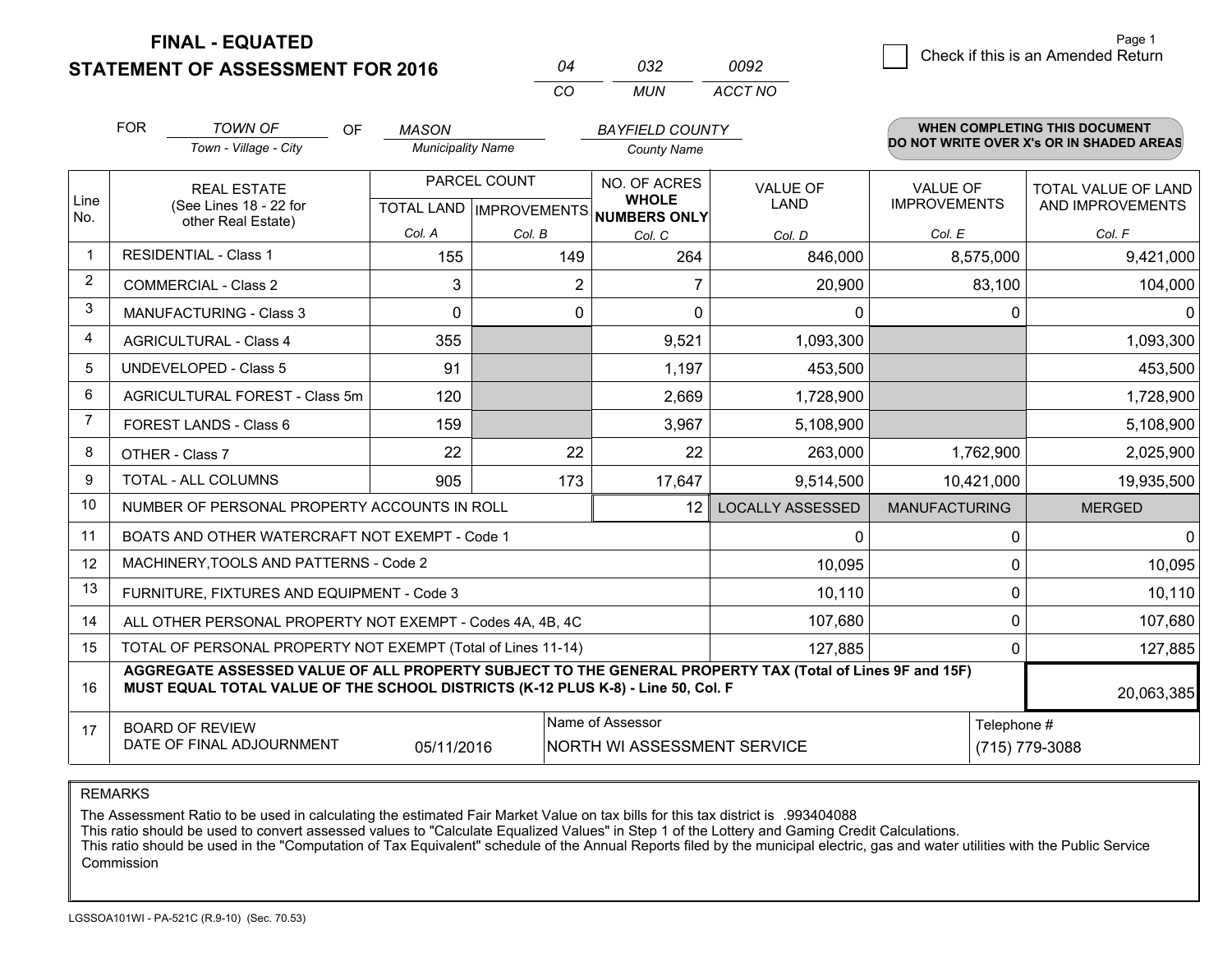*YEAR CO MUN ACCT NO* 2016 04 032 0092

Do not confuse FOREST LANDS (Line 7) with FOREST CROPS (in this section) - They are **NOT** the same

|    |                                                                                |                                                                 |  | Private Forest Crop - Reg Class @ 10¢ per acre                   |                                   |                                                                              | Private Forest Crop - Reg Class @ \$2.52 per acre                  |  |                    |  |
|----|--------------------------------------------------------------------------------|-----------------------------------------------------------------|--|------------------------------------------------------------------|-----------------------------------|------------------------------------------------------------------------------|--------------------------------------------------------------------|--|--------------------|--|
| 18 | (a) PARCELS                                                                    | (b) ACRES                                                       |  | (c) ASSESSED VALUE                                               |                                   | (d) PARCELS                                                                  | (e) ACRES                                                          |  | (f) ASSESSED VALUE |  |
|    |                                                                                |                                                                 |  |                                                                  |                                   | Entered Before 2005 Managed Forest - Ferrous Mining CLOSED @ \$8.27 per acre |                                                                    |  |                    |  |
| 19 | (a) PARCELS                                                                    | Private Forest Crop - Special Class @ 20¢ per acre<br>(b) ACRES |  | (c) ASSESSED VALUE                                               |                                   | (d) PARCELS                                                                  | (e) ACRES                                                          |  | (f) ASSESSED VALUE |  |
|    | Entered Before 2005 Managed Forest - OPEN @ \$.79 per acre                     |                                                                 |  |                                                                  |                                   |                                                                              | Entered Before 2005 Managed Forest - CLOSED @ \$1.87 per acre      |  |                    |  |
| 20 | (a) PARCELS                                                                    | (b) ACRES                                                       |  | (c) ASSESSED VALUE                                               |                                   | (d) PARCELS                                                                  | (e) ACRES                                                          |  | (f) ASSESSED VALUE |  |
|    | 34                                                                             | 1.291.8                                                         |  | 1,679,300                                                        |                                   | 17                                                                           | 720                                                                |  | 936,000            |  |
|    | Entered After 2004 Managed Forest - OPEN @<br>\$2.14 per acre                  |                                                                 |  |                                                                  |                                   |                                                                              | Entered After 2004 Managed Forest - CLOSED @ \$10.68 per acre      |  |                    |  |
| 21 | (a) PARCELS                                                                    | (b) ACRES                                                       |  |                                                                  | (d) PARCELS<br>(c) ASSESSED VALUE |                                                                              | (e) ACRES                                                          |  | (f) ASSESSED VALUE |  |
|    |                                                                                |                                                                 |  |                                                                  |                                   |                                                                              |                                                                    |  |                    |  |
|    | 8                                                                              | 258.89                                                          |  | 336,600                                                          |                                   | 17<br>578.16                                                                 |                                                                    |  | 760,900            |  |
| 22 | (a) County Forest Cropland Acres                                               |                                                                 |  | (b) Federal Acres                                                | (c) State Acres                   |                                                                              | (d) County (NOT FOREST CROP) Acres                                 |  | (e) Other Acres    |  |
|    |                                                                                |                                                                 |  | 2,307.65                                                         |                                   |                                                                              | 53.3                                                               |  | 91.65              |  |
|    |                                                                                |                                                                 |  | Assessed Value of Omitted Property From Prior Years (Sec. 70.44) |                                   |                                                                              | Assessed Value of Sec. 70.43 Corrections of Errors by Assessors    |  |                    |  |
| 23 |                                                                                | (a) REAL ESTATE                                                 |  | (b) PERSONAL                                                     |                                   |                                                                              | (c1) REAL ESTATE                                                   |  | (c2) PERSONAL      |  |
|    |                                                                                |                                                                 |  |                                                                  |                                   |                                                                              |                                                                    |  |                    |  |
|    | Manufacturing Equated Value of Omitted Property From Prior Years (Sec. 70.995) |                                                                 |  |                                                                  |                                   |                                                                              | Mfg. Equated Value of Sec.70.43 Corrections of Errors by Assessors |  |                    |  |
|    |                                                                                | (d) REAL ESTATE                                                 |  | (e) PERSONAL                                                     |                                   |                                                                              | (f1) REAL ESTATE                                                   |  | (f2) PERSONAL      |  |
|    |                                                                                |                                                                 |  |                                                                  |                                   |                                                                              |                                                                    |  |                    |  |

## **SPECIAL DISTRICTS**

| Line<br>No. | Enter 6-digit<br><b>Special District</b> | <b>Account</b><br><b>Number</b> | <b>Special District Name</b> | <b>Locally Assessed Value</b><br>of Real Estate and | Mfg Value of Real Estate<br>and Personal Property | <b>Merged Value of</b><br><b>Real Estate and</b> |
|-------------|------------------------------------------|---------------------------------|------------------------------|-----------------------------------------------------|---------------------------------------------------|--------------------------------------------------|
|             | Code (Col. A)                            | (Col. B)                        | (Col. C)                     | Personal Property (Col. D)                          | (Col. E)                                          | Personal Property (Col. F)                       |
| 24          |                                          |                                 |                              |                                                     |                                                   |                                                  |
| 25          |                                          |                                 |                              |                                                     |                                                   |                                                  |
| 26          |                                          |                                 |                              |                                                     |                                                   |                                                  |
| 27          |                                          |                                 |                              |                                                     |                                                   |                                                  |
| 28          |                                          |                                 |                              |                                                     |                                                   |                                                  |
| 29          |                                          |                                 |                              |                                                     |                                                   |                                                  |
| 30          |                                          |                                 |                              |                                                     |                                                   |                                                  |
| 31          |                                          |                                 |                              |                                                     |                                                   |                                                  |
| 32          |                                          |                                 |                              |                                                     |                                                   |                                                  |
| 33          |                                          |                                 |                              |                                                     |                                                   |                                                  |
| 34          |                                          |                                 |                              |                                                     |                                                   |                                                  |
| 35          |                                          |                                 |                              |                                                     |                                                   |                                                  |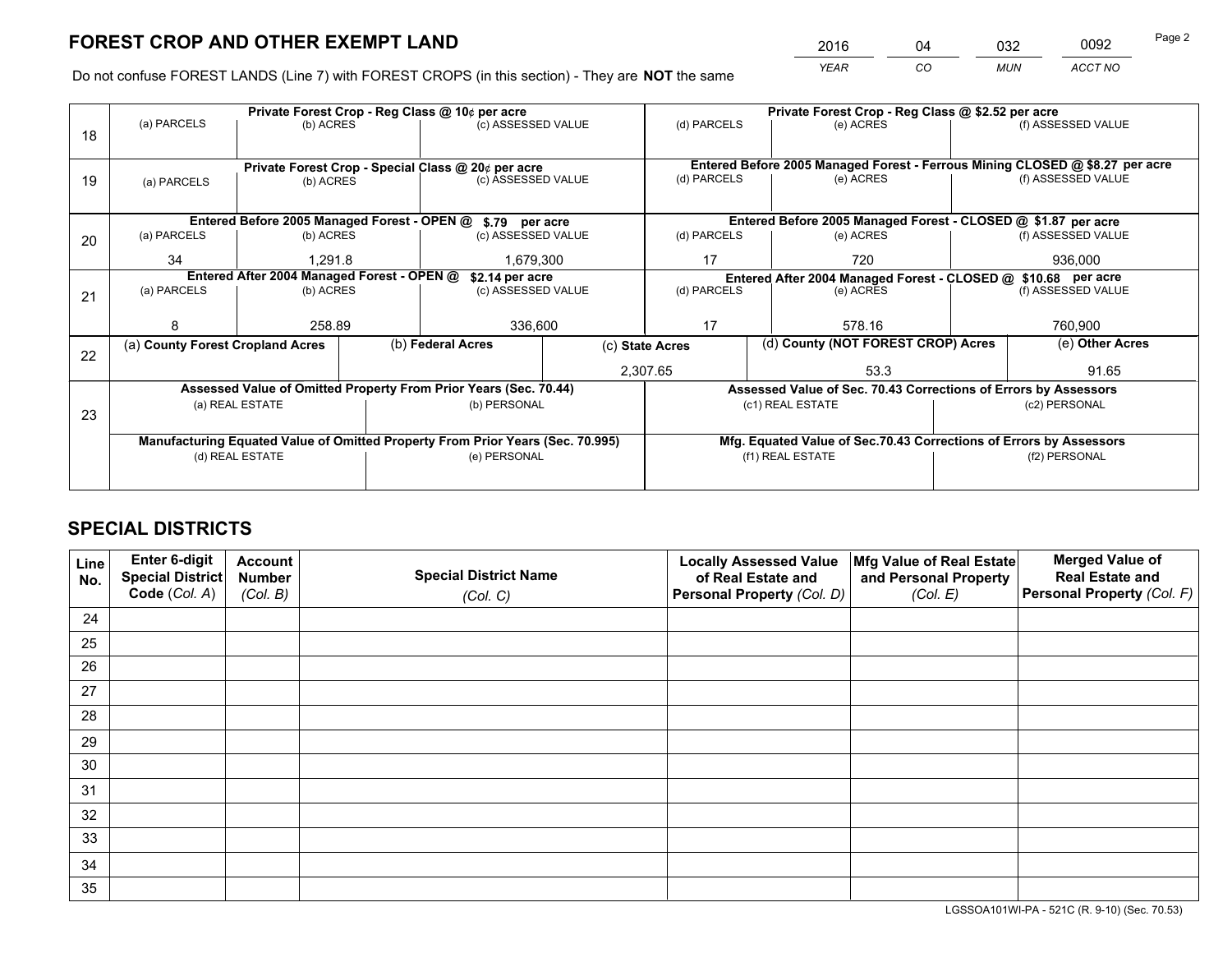|             |                                                          |                                             |                                                         | <b>YEAR</b>                                                                       | CO<br><b>MUN</b>                                              | ACCT NO                                                                        |
|-------------|----------------------------------------------------------|---------------------------------------------|---------------------------------------------------------|-----------------------------------------------------------------------------------|---------------------------------------------------------------|--------------------------------------------------------------------------------|
| Line<br>No. | Enter 6-digit<br><b>School District</b><br>Code (Col. A) | <b>Account</b><br><b>Number</b><br>(Col. B) | <b>School District Name</b><br>(Col. C)                 | <b>Locally Assessed Value</b><br>of Real Estate and<br>Personal Property (Col. D) | Mfg Value of Real Estate<br>and Personal Property<br>(Col. E) | <b>Merged Value of</b><br><b>Real Estate and</b><br>Personal Property (Col. F) |
|             | A. SCHOOL DISTRICTS (K-8 and K-12)                       |                                             |                                                         |                                                                                   |                                                               |                                                                                |
| 36          | 041491                                                   | 0030                                        | SCH D OF DRUMMOND                                       | 20,063,385                                                                        |                                                               | 20,063,385                                                                     |
| 37          |                                                          |                                             |                                                         |                                                                                   |                                                               |                                                                                |
| 38          |                                                          |                                             |                                                         |                                                                                   |                                                               |                                                                                |
| 39          |                                                          |                                             |                                                         |                                                                                   |                                                               |                                                                                |
| 40          |                                                          |                                             |                                                         |                                                                                   |                                                               |                                                                                |
| 41          |                                                          |                                             |                                                         |                                                                                   |                                                               |                                                                                |
| 42          |                                                          |                                             |                                                         |                                                                                   |                                                               |                                                                                |
| 43          |                                                          |                                             |                                                         |                                                                                   |                                                               |                                                                                |
| 44<br>45    |                                                          |                                             |                                                         |                                                                                   |                                                               |                                                                                |
| 46          |                                                          |                                             |                                                         |                                                                                   |                                                               |                                                                                |
| 47          |                                                          |                                             |                                                         |                                                                                   |                                                               |                                                                                |
| 48          |                                                          |                                             |                                                         |                                                                                   |                                                               |                                                                                |
| 49          |                                                          |                                             |                                                         |                                                                                   |                                                               |                                                                                |
| 50          |                                                          |                                             | TOTAL ASSESSED VALUE OF SCHOOL DISTRICTS (K-8 and K-12) | 20,063,385                                                                        |                                                               | 20,063,385                                                                     |
|             | <b>B.</b><br><b>UNION HIGH SCHOOL DISTRICTS</b>          |                                             |                                                         |                                                                                   |                                                               |                                                                                |
| 51          |                                                          |                                             |                                                         |                                                                                   |                                                               |                                                                                |
| 52          |                                                          |                                             |                                                         |                                                                                   |                                                               |                                                                                |
| 53          |                                                          |                                             |                                                         |                                                                                   |                                                               |                                                                                |
| 54          |                                                          |                                             |                                                         |                                                                                   |                                                               |                                                                                |
| 55          |                                                          |                                             | TOTAL ASSESSED VALUE OF UNION HIGH SCHOOLS              |                                                                                   |                                                               |                                                                                |
|             | C.<br><b>TECHNICAL COLLEGE DISTRICTS</b>                 |                                             |                                                         |                                                                                   |                                                               |                                                                                |
| 56          | 001700                                                   | 0016                                        | WISCONSIN INDIANHEAD TECH COLLEGE SHEL                  | 20,063,385                                                                        |                                                               | 20,063,385                                                                     |
| 57          |                                                          |                                             |                                                         |                                                                                   |                                                               |                                                                                |
| 58          |                                                          |                                             |                                                         |                                                                                   |                                                               |                                                                                |
| 59          |                                                          |                                             | TOTAL ASSESSED VALUE OF TECHNICAL COLLEGES              | 20,063,385                                                                        |                                                               | 20,063,385                                                                     |

04

032

 *I hereby certify, to the best of my knowledge and belief, this form is complete and correct.*

**SCHOOL DISTRICTS**

| Print name of preparer | Title                    | Date (MM / DD / CCYY) |  |
|------------------------|--------------------------|-----------------------|--|
|                        |                          |                       |  |
| Signature of preparer  | Contact Telephone Number | E-mail address        |  |
|                        | $\sim$                   |                       |  |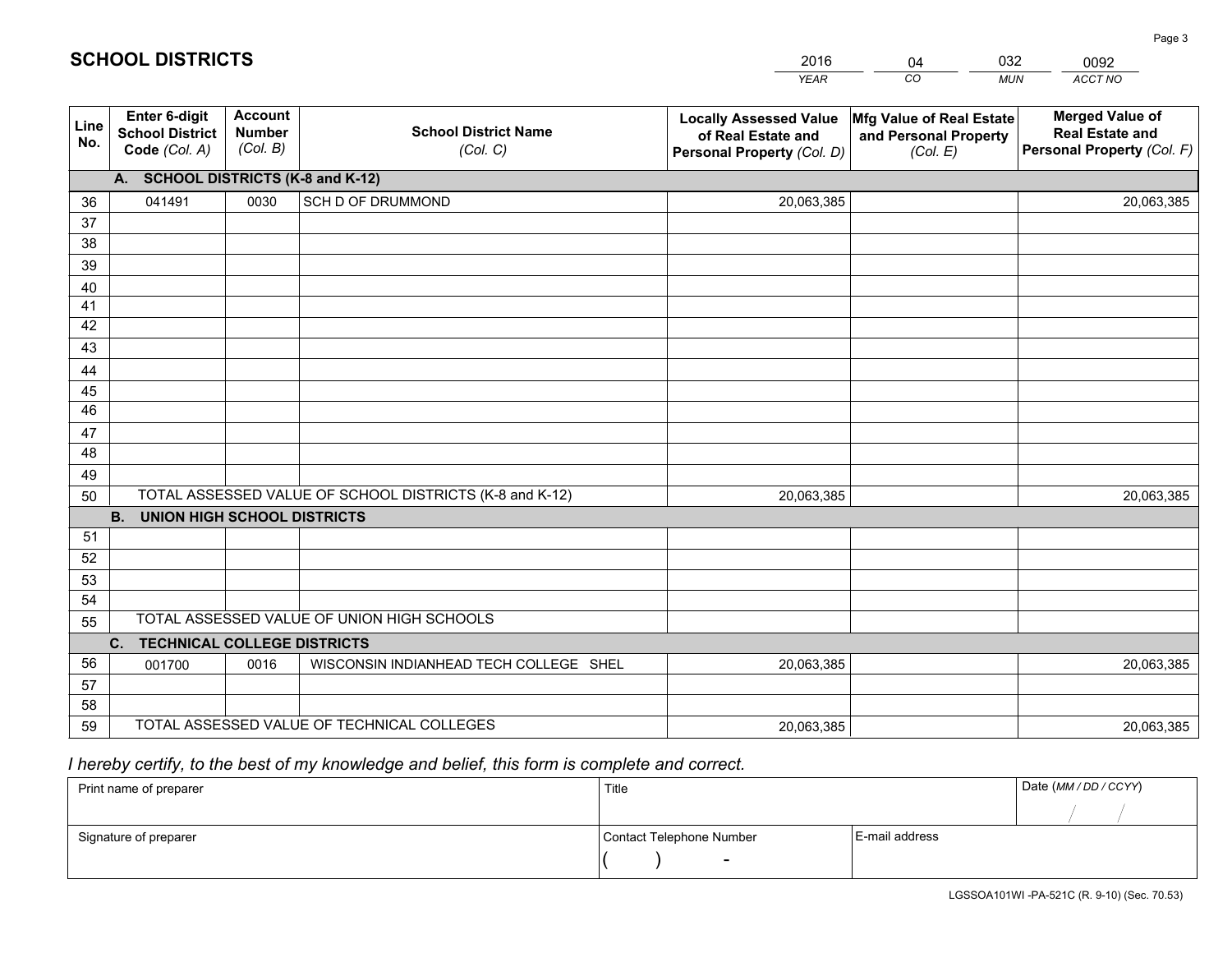#### **HIGHLIGHTS**

- 1. Complete the Statement of Assessment after the Board of Review. Reflect any changes made there.
- 2. Use black ink to complete.
- 3. Line 16 must equal Line 50, Col D.
- 4. Line 55 must equal the total of K-8 schools listed on lines 36-49. Do not include K-12 schools in this comparision.
- 5. Line 59, Col. D must equal Line 16.
- 6. Special District, School District and Technical College District values must include both real estate and personal property. Examples of Special districts are: town sanitary districts, public inland lake protection and rehabilitation districts, and metropolitan sewerage districts.
- 7. DO NOT INCLUDE Manufacturing property values.DOR will print these values on the final SOA.

SUSAN HIATT TOWN OF MASON 60020 HANSON RD MASON, WI 54856

SUSAN HIATT

60020 HANSON RD TOWN OF MASON

**VIASON, WI 54856** 

 8. Accuracy of this form is very important. The values reported directly affect the equalized value DOR calculates for school and special districts.

#### **Page 1:**

 If not prefilled, enter the tax year,county and municipal code,municipal type, municipal name and county name on the top of form.

Check the Amended box, if filing an amended / corrected SOA.

 Report the parcel count, acres and assessed value of taxable general property, total parcel count, (real and personal), total acres, and values from final figures set by the Board of Review.

- A. Real Estate land and improvements (buildings, etc.) is reported on lines 1 8, total line 9.
- B. Personal Property is reported on lines 11 14, Column D, total line 15.
- C. To complete this report, use the computer produced summary of the assessment roll that shows these amounts.
- D. Use whole numbers only.
- E. Add each line across and each column down to verify entries.

#### **Page 2:**

- A. Report Special Items (not subject to general property tax).
- 1. Private Forest Croplands and Managed Forest Lands are reported on lines 18,19, 20 and 21. Be sure to report assessed values **NOT** taxes.
- 2. You should have copies of the orders of entry, orders of withdrawal, etc., to update your assessment roll.
	- 3. Show hundredths of acres (e.g. 39.75).
- 4. Tax exempt lands are reported on line 22.
- 5. Omitted property and sec. 70.43, Wis. Stats., corrections of errors by assessor are reported on line 23. Report real estate and personal property separately. These should be for **prior years**, not something found on the current assessment roll after the board of review.
- B. Special District (Lines 24-35) Include the value of both real and personal property.
- The Department of Revenue (DOR) preprints much of the information regarding names and codes for schools, special districts,etc. If a district is not listed, enter the name and value only, DOR will enter the proper code.

## **Page 3 School Districts:**

Include the value of both real and personal property.

Report School District (regular, elementary, union high school, and technical college).

- 1. Regular (K-12) and Elementary (K-8) school values are reported on lines 36-49, total on line 50.
- 2. Union High School (UHS) (use only if elementary schools are listed on lines 36-49) are reported on lines 51-54. UHS total value (line 55) must equal to the total **elementary school** values reported on lines 36-49. Do notinclude K-12 schools in this comparison.
- 3. Technical College values are reported on lines 56-58, total on line 59.
- 4. Use the computer summary that shows these amounts to complete this report.

#### **This form is due the second Monday in June. File this report only after your Board of Review is complete.**

 *If you have questions: Return forms to:*

Fax number: (608) 264-6887 PO Box 8971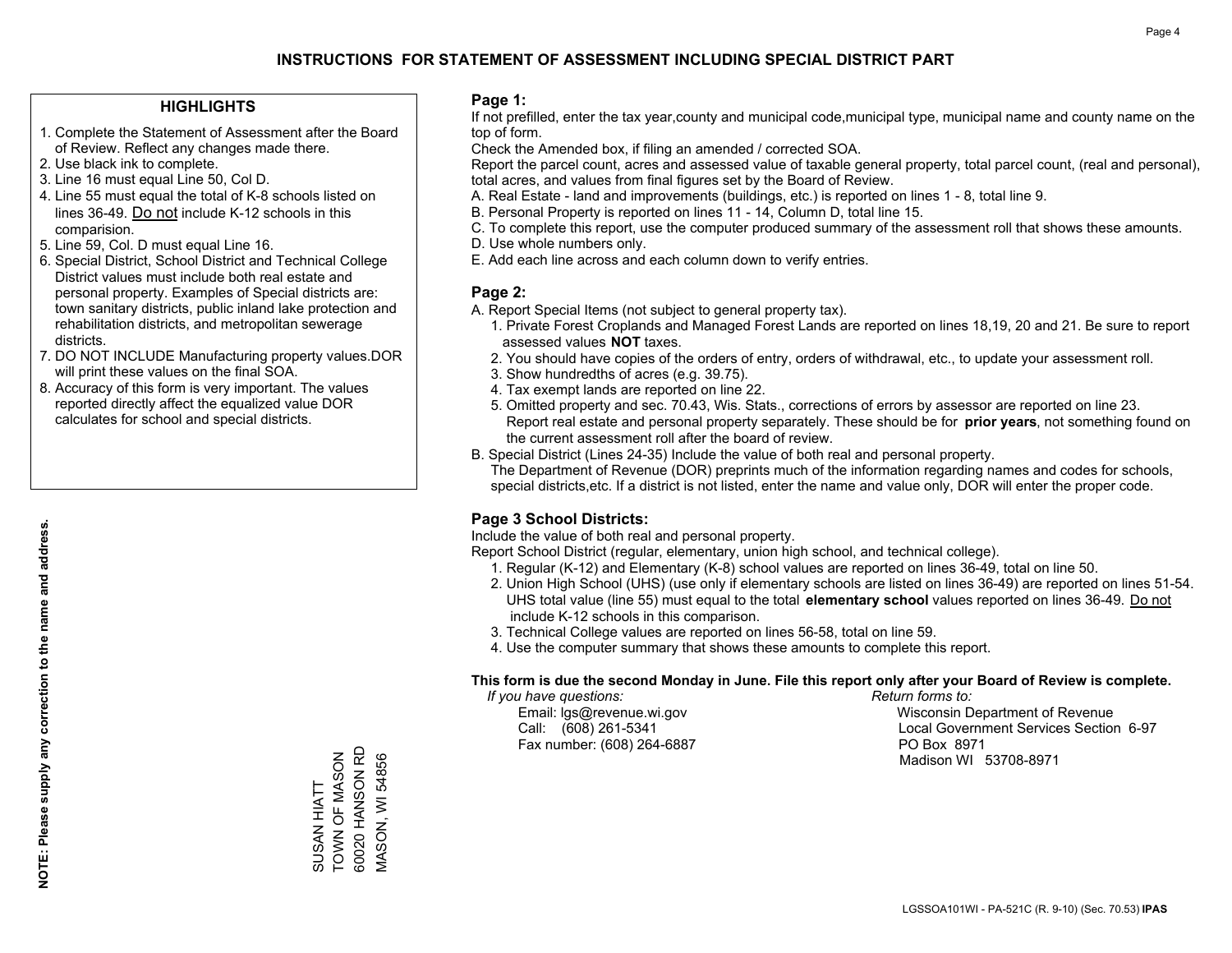**STATEMENT OF ASSESSMENT FOR 2016** 

**FINAL - EQUATED**

3 Check if this is an Amended Return<br>3 Page 1

|                | <b>FOR</b> | <b>TOWN OF</b><br>OF                                                                                                                                                                         | <b>NAMAKAGON</b>         |              | <b>BAYFIELD COUNTY</b>                               |                                                |                      | <b>WHEN COMPLETING THIS DOCUMENT</b>     |  |
|----------------|------------|----------------------------------------------------------------------------------------------------------------------------------------------------------------------------------------------|--------------------------|--------------|------------------------------------------------------|------------------------------------------------|----------------------|------------------------------------------|--|
|                |            | Town - Village - City                                                                                                                                                                        | <b>Municipality Name</b> |              | <b>County Name</b>                                   |                                                |                      | DO NOT WRITE OVER X's OR IN SHADED AREAS |  |
|                |            | <b>REAL ESTATE</b>                                                                                                                                                                           |                          | PARCEL COUNT | NO. OF ACRES                                         | <b>VALUE OF</b>                                | <b>VALUE OF</b>      | <b>TOTAL VALUE OF LAND</b>               |  |
| Line<br>No.    |            | (See Lines 18 - 22 for<br>other Real Estate)                                                                                                                                                 |                          |              | <b>WHOLE</b><br>TOTAL LAND IMPROVEMENTS NUMBERS ONLY | <b>LAND</b>                                    | <b>IMPROVEMENTS</b>  | AND IMPROVEMENTS                         |  |
|                |            |                                                                                                                                                                                              | Col. A                   | Col. B       | Col. C                                               | Col. D                                         | Col. E               | Col. F                                   |  |
| $\mathbf 1$    |            | <b>RESIDENTIAL - Class 1</b>                                                                                                                                                                 | 845                      | 650          | 1,405                                                | 127,722,500                                    | 103,268,600          | 230,991,100                              |  |
| $\overline{2}$ |            | <b>COMMERCIAL - Class 2</b>                                                                                                                                                                  | 33                       | 24           | 266                                                  | 5,421,300                                      | 7,519,400            | 12,940,700                               |  |
| 3              |            | <b>MANUFACTURING - Class 3</b>                                                                                                                                                               | 0                        |              | $\Omega$<br>$\Omega$                                 | 0                                              | 0                    | $\Omega$                                 |  |
| $\overline{4}$ |            | <b>AGRICULTURAL - Class 4</b>                                                                                                                                                                | 5                        |              | 163                                                  | 26,800                                         |                      | 26,800                                   |  |
| 5              |            | <b>UNDEVELOPED - Class 5</b>                                                                                                                                                                 | 94                       |              | 943                                                  | 298,100                                        |                      | 298,100                                  |  |
| 6              |            | AGRICULTURAL FOREST - Class 5m                                                                                                                                                               | $\Omega$                 |              | $\Omega$                                             | 0                                              |                      | $\Omega$                                 |  |
| $\overline{7}$ |            | FOREST LANDS - Class 6                                                                                                                                                                       | 262                      |              | 5,837                                                | 12,522,700                                     |                      | 12,522,700                               |  |
| 8              |            | OTHER - Class 7                                                                                                                                                                              | $\Omega$                 |              | $\Omega$<br>0                                        | $\Omega$                                       | $\Omega$             | $\Omega$                                 |  |
| 9              |            | <b>TOTAL - ALL COLUMNS</b>                                                                                                                                                                   | 1,239                    | 674          | 8,614                                                | 145,991,400                                    | 110,788,000          | 256,779,400                              |  |
| 10             |            | NUMBER OF PERSONAL PROPERTY ACCOUNTS IN ROLL                                                                                                                                                 |                          |              | 44                                                   | <b>LOCALLY ASSESSED</b>                        | <b>MANUFACTURING</b> | <b>MERGED</b>                            |  |
| 11             |            | BOATS AND OTHER WATERCRAFT NOT EXEMPT - Code 1                                                                                                                                               |                          |              |                                                      | 87,400                                         | 0                    | 87,400                                   |  |
| 12             |            | MACHINERY, TOOLS AND PATTERNS - Code 2                                                                                                                                                       |                          |              |                                                      | 200,700                                        | $\Omega$             | 200,700                                  |  |
| 13             |            | FURNITURE, FIXTURES AND EQUIPMENT - Code 3                                                                                                                                                   |                          |              |                                                      | 247,200                                        | $\Omega$             | 247,200                                  |  |
| 14             |            | ALL OTHER PERSONAL PROPERTY NOT EXEMPT - Codes 4A, 4B, 4C                                                                                                                                    |                          |              |                                                      | 108,000                                        | $\Omega$             | 108,000                                  |  |
| 15             |            | TOTAL OF PERSONAL PROPERTY NOT EXEMPT (Total of Lines 11-14)                                                                                                                                 |                          |              |                                                      | 643,300                                        | $\Omega$             | 643,300                                  |  |
| 16             |            | AGGREGATE ASSESSED VALUE OF ALL PROPERTY SUBJECT TO THE GENERAL PROPERTY TAX (Total of Lines 9F and 15F)<br>MUST EQUAL TOTAL VALUE OF THE SCHOOL DISTRICTS (K-12 PLUS K-8) - Line 50, Col. F |                          |              |                                                      |                                                |                      | 257,422,700                              |  |
| 17             |            | <b>BOARD OF REVIEW</b>                                                                                                                                                                       |                          |              | Name of Assessor                                     |                                                | Telephone #          |                                          |  |
|                |            | DATE OF FINAL ADJOURNMENT                                                                                                                                                                    | 05/18/2016               |              |                                                      | <b>ASSOCIATED APPRAISALS</b><br>(920) 749-1995 |                      |                                          |  |

*CO*

*MUN*

*ACCT NO0093*

*<sup>04</sup> <sup>034</sup>*

REMARKS

The Assessment Ratio to be used in calculating the estimated Fair Market Value on tax bills for this tax district is 1.023348495<br>This ratio should be used to convert assessed values to "Calculate Equalized Values" in Step Commission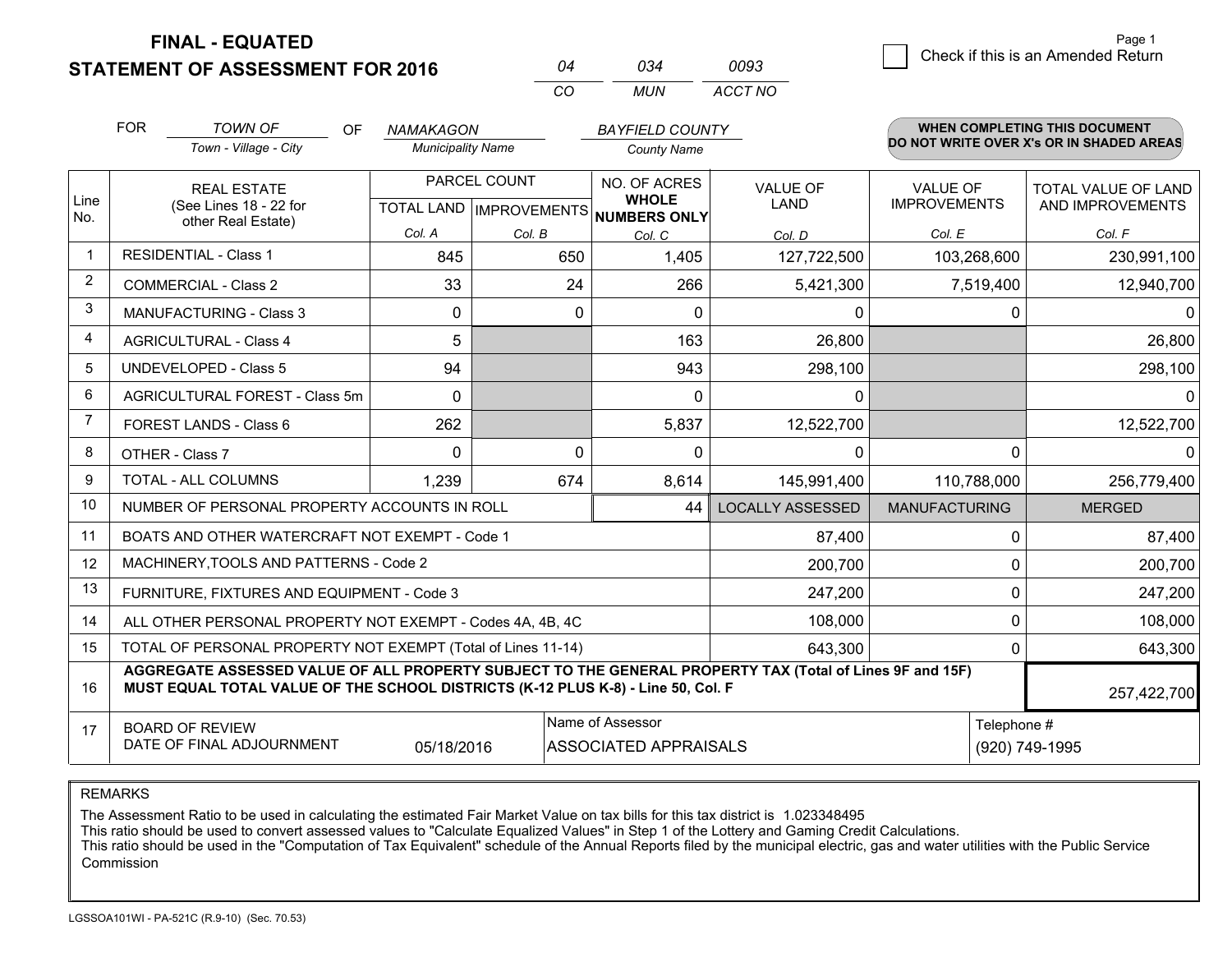*YEAR CO MUN ACCT NO* <sup>2016</sup> <sup>04</sup> <sup>034</sup> <sup>0093</sup>

Do not confuse FOREST LANDS (Line 7) with FOREST CROPS (in this section) - They are **NOT** the same

|    | Private Forest Crop - Reg Class @ 10¢ per acre                                 |                          |                                                                          |                                      |  | Private Forest Crop - Reg Class @ \$2.52 per acre                                                                 |                  |  |                                                                                     |  |
|----|--------------------------------------------------------------------------------|--------------------------|--------------------------------------------------------------------------|--------------------------------------|--|-------------------------------------------------------------------------------------------------------------------|------------------|--|-------------------------------------------------------------------------------------|--|
| 18 | (a) PARCELS                                                                    | (b) ACRES                |                                                                          | (c) ASSESSED VALUE                   |  | (d) PARCELS                                                                                                       | (e) ACRES        |  | (f) ASSESSED VALUE                                                                  |  |
|    |                                                                                |                          |                                                                          |                                      |  |                                                                                                                   |                  |  |                                                                                     |  |
|    |                                                                                |                          | Private Forest Crop - Special Class @ 20¢ per acre<br>(c) ASSESSED VALUE |                                      |  | Entered Before 2005 Managed Forest - Ferrous Mining CLOSED @ \$8.27 per acre<br>(f) ASSESSED VALUE<br>(d) PARCELS |                  |  |                                                                                     |  |
| 19 | (a) PARCELS                                                                    |                          | (b) ACRES                                                                |                                      |  |                                                                                                                   | (e) ACRES        |  |                                                                                     |  |
|    |                                                                                |                          |                                                                          |                                      |  |                                                                                                                   |                  |  |                                                                                     |  |
|    | Entered Before 2005 Managed Forest - OPEN @ \$.79 per acre                     |                          |                                                                          |                                      |  | Entered Before 2005 Managed Forest - CLOSED @ \$1.87 per acre                                                     |                  |  |                                                                                     |  |
| 20 | (a) PARCELS                                                                    | (b) ACRES                |                                                                          | (c) ASSESSED VALUE                   |  | (d) PARCELS                                                                                                       | (e) ACRES        |  |                                                                                     |  |
|    | 17                                                                             | 537.35                   |                                                                          | 1.074.700                            |  | $12 \overline{ }$                                                                                                 | 267.1            |  | 566.700                                                                             |  |
|    |                                                                                |                          |                                                                          |                                      |  |                                                                                                                   |                  |  |                                                                                     |  |
|    | Entered After 2004 Managed Forest - OPEN @                                     |                          |                                                                          | \$2.14 per acre                      |  | (d) PARCELS                                                                                                       |                  |  | Entered After 2004 Managed Forest - CLOSED @ \$10.68 per acre<br>(f) ASSESSED VALUE |  |
| 21 |                                                                                | (a) PARCELS<br>(b) ACRES |                                                                          | (c) ASSESSED VALUE                   |  |                                                                                                                   | (e) ACRES        |  |                                                                                     |  |
|    |                                                                                |                          |                                                                          |                                      |  |                                                                                                                   |                  |  |                                                                                     |  |
|    | 21<br>828                                                                      |                          |                                                                          | 1,641,600                            |  | 8                                                                                                                 | 221.22           |  |                                                                                     |  |
|    | (a) County Forest Cropland Acres                                               |                          |                                                                          | (b) Federal Acres<br>(c) State Acres |  | (d) County (NOT FOREST CROP) Acres                                                                                |                  |  | (e) Other Acres                                                                     |  |
| 22 |                                                                                |                          |                                                                          |                                      |  |                                                                                                                   |                  |  |                                                                                     |  |
|    |                                                                                |                          |                                                                          | 29,863.57                            |  | 8.51<br>614.5                                                                                                     |                  |  | 332.29                                                                              |  |
|    | Assessed Value of Omitted Property From Prior Years (Sec. 70.44)               |                          |                                                                          |                                      |  | Assessed Value of Sec. 70.43 Corrections of Errors by Assessors                                                   |                  |  |                                                                                     |  |
| 23 | (a) REAL ESTATE                                                                |                          |                                                                          | (b) PERSONAL                         |  | (c1) REAL ESTATE                                                                                                  |                  |  | (c2) PERSONAL                                                                       |  |
|    |                                                                                |                          |                                                                          |                                      |  |                                                                                                                   |                  |  |                                                                                     |  |
|    | Manufacturing Equated Value of Omitted Property From Prior Years (Sec. 70.995) |                          |                                                                          |                                      |  | Mfg. Equated Value of Sec.70.43 Corrections of Errors by Assessors                                                |                  |  |                                                                                     |  |
|    | (d) REAL ESTATE                                                                |                          |                                                                          | (e) PERSONAL                         |  |                                                                                                                   | (f1) REAL ESTATE |  | (f2) PERSONAL                                                                       |  |
|    |                                                                                |                          |                                                                          |                                      |  |                                                                                                                   |                  |  |                                                                                     |  |
|    |                                                                                |                          |                                                                          |                                      |  |                                                                                                                   |                  |  |                                                                                     |  |

## **SPECIAL DISTRICTS**

| Line<br>No. | Enter 6-digit<br><b>Special District</b> | <b>Account</b><br><b>Number</b> | <b>Special District Name</b> | <b>Locally Assessed Value</b><br>of Real Estate and | Mfg Value of Real Estate<br>and Personal Property | <b>Merged Value of</b><br><b>Real Estate and</b> |
|-------------|------------------------------------------|---------------------------------|------------------------------|-----------------------------------------------------|---------------------------------------------------|--------------------------------------------------|
|             | Code (Col. A)                            | (Col. B)                        | (Col. C)                     | Personal Property (Col. D)                          | (Col. E)                                          | Personal Property (Col. F)                       |
| 24          |                                          |                                 |                              |                                                     |                                                   |                                                  |
| 25          |                                          |                                 |                              |                                                     |                                                   |                                                  |
| 26          |                                          |                                 |                              |                                                     |                                                   |                                                  |
| 27          |                                          |                                 |                              |                                                     |                                                   |                                                  |
| 28          |                                          |                                 |                              |                                                     |                                                   |                                                  |
| 29          |                                          |                                 |                              |                                                     |                                                   |                                                  |
| 30          |                                          |                                 |                              |                                                     |                                                   |                                                  |
| 31          |                                          |                                 |                              |                                                     |                                                   |                                                  |
| 32          |                                          |                                 |                              |                                                     |                                                   |                                                  |
| 33          |                                          |                                 |                              |                                                     |                                                   |                                                  |
| 34          |                                          |                                 |                              |                                                     |                                                   |                                                  |
| 35          |                                          |                                 |                              |                                                     |                                                   |                                                  |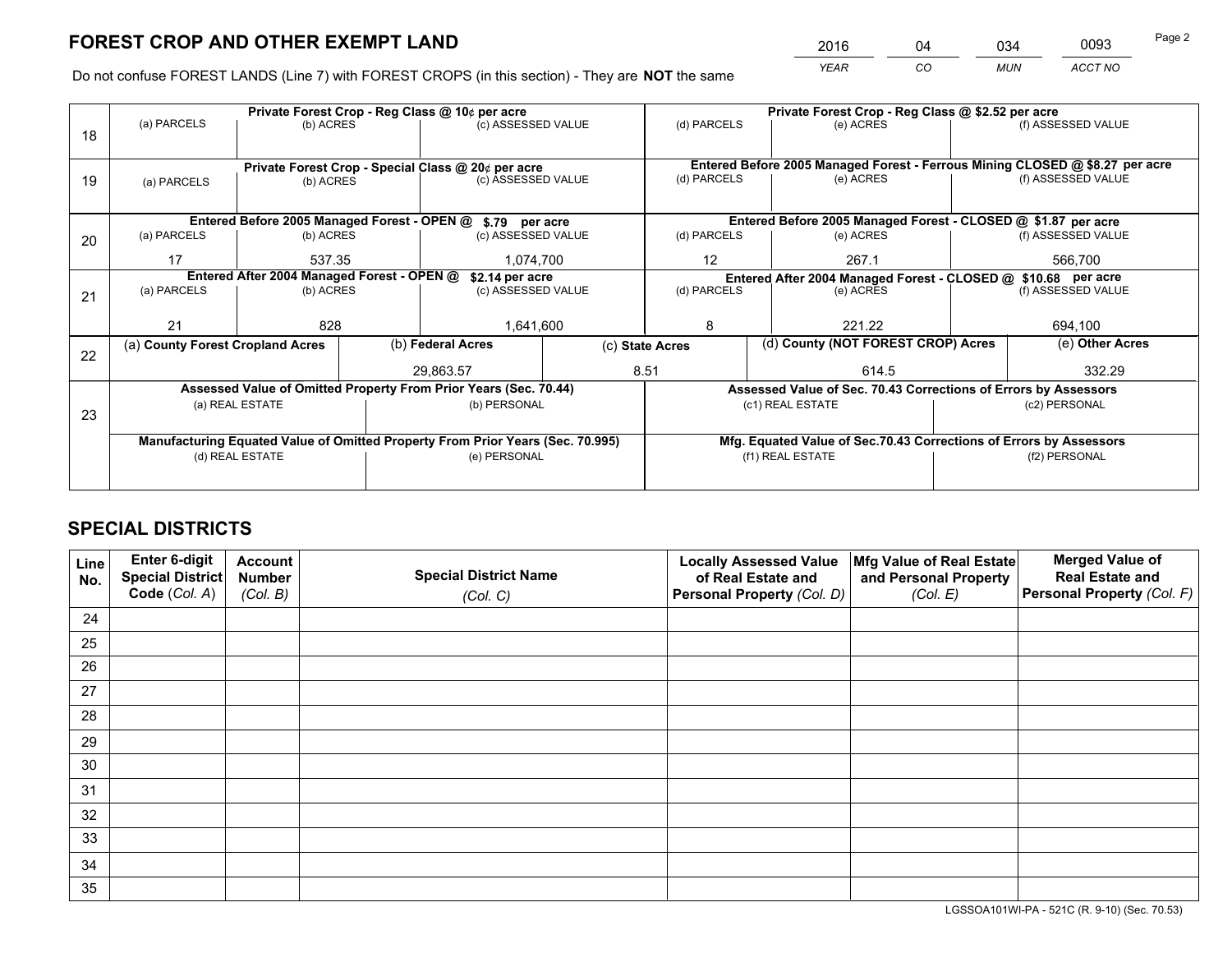|             |                                                                                       |                                             |                                            | <b>YEAR</b>                                                                       | CO<br><b>MUN</b>                                              | ACCT NO                                                                        |  |  |
|-------------|---------------------------------------------------------------------------------------|---------------------------------------------|--------------------------------------------|-----------------------------------------------------------------------------------|---------------------------------------------------------------|--------------------------------------------------------------------------------|--|--|
| Line<br>No. | Enter 6-digit<br><b>School District</b><br>Code (Col. A)                              | <b>Account</b><br><b>Number</b><br>(Col. B) | <b>School District Name</b><br>(Col. C)    | <b>Locally Assessed Value</b><br>of Real Estate and<br>Personal Property (Col. D) | Mfg Value of Real Estate<br>and Personal Property<br>(Col. E) | <b>Merged Value of</b><br><b>Real Estate and</b><br>Personal Property (Col. F) |  |  |
|             | A. SCHOOL DISTRICTS (K-8 and K-12)                                                    |                                             |                                            |                                                                                   |                                                               |                                                                                |  |  |
| 36          | 041491                                                                                | 0030                                        | SCH D OF DRUMMOND                          | 257,422,700                                                                       |                                                               | 257,422,700                                                                    |  |  |
| 37          |                                                                                       |                                             |                                            |                                                                                   |                                                               |                                                                                |  |  |
| 38          |                                                                                       |                                             |                                            |                                                                                   |                                                               |                                                                                |  |  |
| 39          |                                                                                       |                                             |                                            |                                                                                   |                                                               |                                                                                |  |  |
| 40          |                                                                                       |                                             |                                            |                                                                                   |                                                               |                                                                                |  |  |
| 41          |                                                                                       |                                             |                                            |                                                                                   |                                                               |                                                                                |  |  |
| 42<br>43    |                                                                                       |                                             |                                            |                                                                                   |                                                               |                                                                                |  |  |
|             |                                                                                       |                                             |                                            |                                                                                   |                                                               |                                                                                |  |  |
| 44<br>45    |                                                                                       |                                             |                                            |                                                                                   |                                                               |                                                                                |  |  |
| 46          |                                                                                       |                                             |                                            |                                                                                   |                                                               |                                                                                |  |  |
| 47          |                                                                                       |                                             |                                            |                                                                                   |                                                               |                                                                                |  |  |
| 48          |                                                                                       |                                             |                                            |                                                                                   |                                                               |                                                                                |  |  |
| 49          |                                                                                       |                                             |                                            |                                                                                   |                                                               |                                                                                |  |  |
| 50          | TOTAL ASSESSED VALUE OF SCHOOL DISTRICTS (K-8 and K-12)<br>257,422,700<br>257,422,700 |                                             |                                            |                                                                                   |                                                               |                                                                                |  |  |
|             | <b>B.</b><br><b>UNION HIGH SCHOOL DISTRICTS</b>                                       |                                             |                                            |                                                                                   |                                                               |                                                                                |  |  |
| 51          |                                                                                       |                                             |                                            |                                                                                   |                                                               |                                                                                |  |  |
| 52          |                                                                                       |                                             |                                            |                                                                                   |                                                               |                                                                                |  |  |
| 53          |                                                                                       |                                             |                                            |                                                                                   |                                                               |                                                                                |  |  |
| 54          |                                                                                       |                                             |                                            |                                                                                   |                                                               |                                                                                |  |  |
| 55          | TOTAL ASSESSED VALUE OF UNION HIGH SCHOOLS                                            |                                             |                                            |                                                                                   |                                                               |                                                                                |  |  |
|             | C.<br><b>TECHNICAL COLLEGE DISTRICTS</b>                                              |                                             |                                            |                                                                                   |                                                               |                                                                                |  |  |
| 56          | 001700                                                                                | 0016                                        | WISCONSIN INDIANHEAD TECH COLLEGE SHEL     | 257,422,700                                                                       |                                                               | 257,422,700                                                                    |  |  |
| 57          |                                                                                       |                                             |                                            |                                                                                   |                                                               |                                                                                |  |  |
| 58          |                                                                                       |                                             |                                            |                                                                                   |                                                               |                                                                                |  |  |
| 59          |                                                                                       |                                             | TOTAL ASSESSED VALUE OF TECHNICAL COLLEGES | 257,422,700                                                                       |                                                               | 257,422,700                                                                    |  |  |

04

034

# *I hereby certify, to the best of my knowledge and belief, this form is complete and correct.*

**SCHOOL DISTRICTS**

| Print name of preparer | Title                    | Date (MM / DD / CCYY) |  |
|------------------------|--------------------------|-----------------------|--|
|                        |                          |                       |  |
| Signature of preparer  | Contact Telephone Number | E-mail address        |  |
|                        | $\sim$                   |                       |  |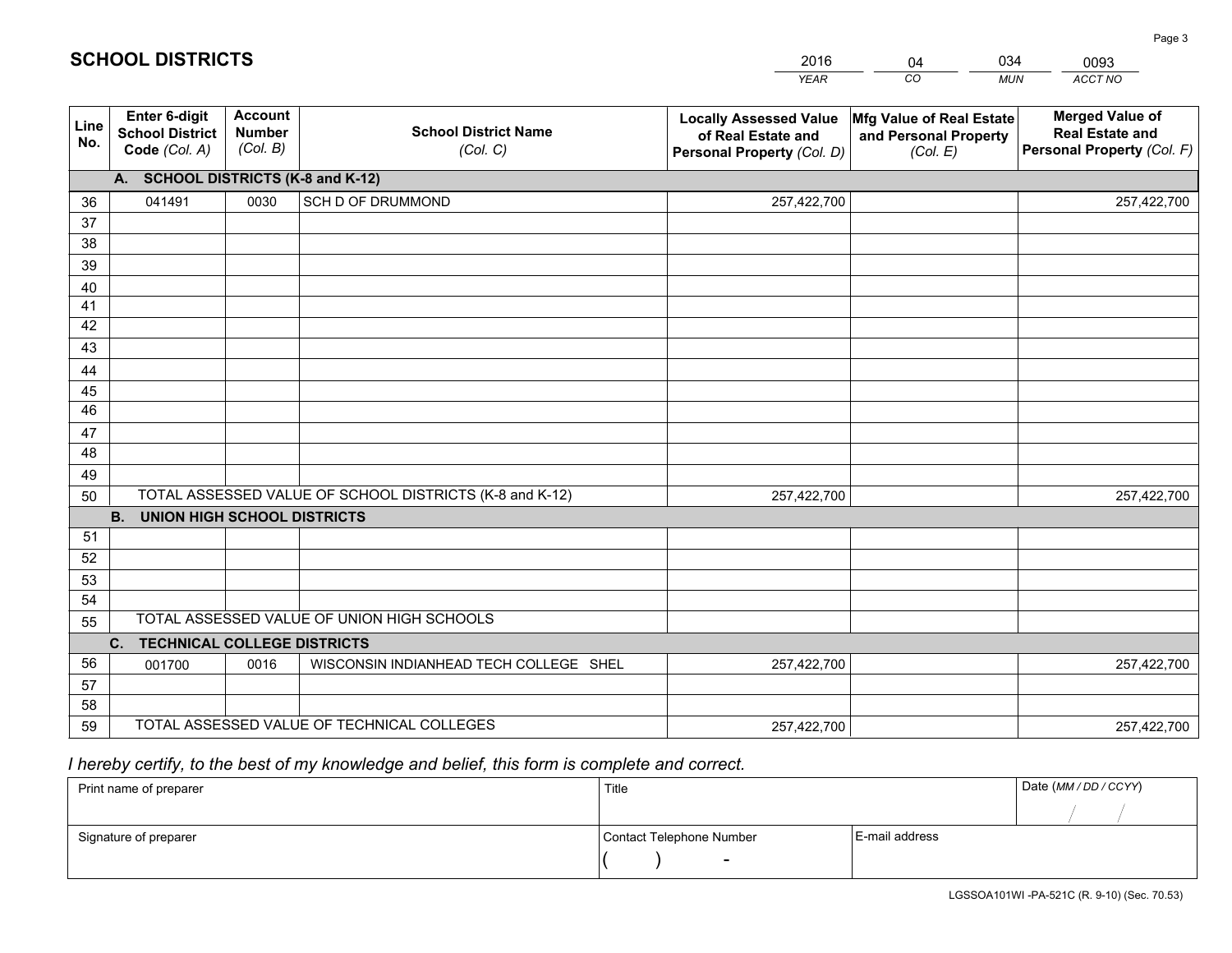#### **HIGHLIGHTS**

- 1. Complete the Statement of Assessment after the Board of Review. Reflect any changes made there.
- 2. Use black ink to complete.
- 3. Line 16 must equal Line 50, Col D.
- 4. Line 55 must equal the total of K-8 schools listed on lines 36-49. Do not include K-12 schools in this comparision.
- 5. Line 59, Col. D must equal Line 16.
- 6. Special District, School District and Technical College District values must include both real estate and personal property. Examples of Special districts are: town sanitary districts, public inland lake protection and rehabilitation districts, and metropolitan sewerage districts.
- 7. DO NOT INCLUDE Manufacturing property values.DOR will print these values on the final SOA.
- 8. Accuracy of this form is very important. The values reported directly affect the equalized value DOR calculates for school and special districts.

#### **Page 1:**

 If not prefilled, enter the tax year,county and municipal code,municipal type, municipal name and county name on the top of form.

Check the Amended box, if filing an amended / corrected SOA.

 Report the parcel count, acres and assessed value of taxable general property, total parcel count, (real and personal), total acres, and values from final figures set by the Board of Review.

- A. Real Estate land and improvements (buildings, etc.) is reported on lines 1 8, total line 9.
- B. Personal Property is reported on lines 11 14, Column D, total line 15.
- C. To complete this report, use the computer produced summary of the assessment roll that shows these amounts.
- D. Use whole numbers only.
- E. Add each line across and each column down to verify entries.

### **Page 2:**

- A. Report Special Items (not subject to general property tax).
- 1. Private Forest Croplands and Managed Forest Lands are reported on lines 18,19, 20 and 21. Be sure to report assessed values **NOT** taxes.
- 2. You should have copies of the orders of entry, orders of withdrawal, etc., to update your assessment roll.
	- 3. Show hundredths of acres (e.g. 39.75).
- 4. Tax exempt lands are reported on line 22.
- 5. Omitted property and sec. 70.43, Wis. Stats., corrections of errors by assessor are reported on line 23. Report real estate and personal property separately. These should be for **prior years**, not something found on the current assessment roll after the board of review.
- B. Special District (Lines 24-35) Include the value of both real and personal property.
- The Department of Revenue (DOR) preprints much of the information regarding names and codes for schools, special districts,etc. If a district is not listed, enter the name and value only, DOR will enter the proper code.

## **Page 3 School Districts:**

Include the value of both real and personal property.

Report School District (regular, elementary, union high school, and technical college).

- 1. Regular (K-12) and Elementary (K-8) school values are reported on lines 36-49, total on line 50.
- 2. Union High School (UHS) (use only if elementary schools are listed on lines 36-49) are reported on lines 51-54. UHS total value (line 55) must equal to the total **elementary school** values reported on lines 36-49. Do notinclude K-12 schools in this comparison.
- 3. Technical College values are reported on lines 56-58, total on line 59.
- 4. Use the computer summary that shows these amounts to complete this report.

#### **This form is due the second Monday in June. File this report only after your Board of Review is complete.**

 *If you have questions: Return forms to:*

Fax number: (608) 264-6887 PO Box 8971

 Email: lgs@revenue.wi.gov Wisconsin Department of Revenue Call: (608) 261-5341 Local Government Services Section 6-97Madison WI 53708-8971

TOWN OF NAMAKAGON ANTONIA WHITE<br>TOWN OF NAMAKAGON 43670 COUNTY HWY D 43670 COUNTY HWY D CABLE, WI 54821 CABLE, WI 54821 ANTONIA WHITE

**NOTE: Please supply any correction to the name and address.**

NOTE: Please supply any correction to the name and address.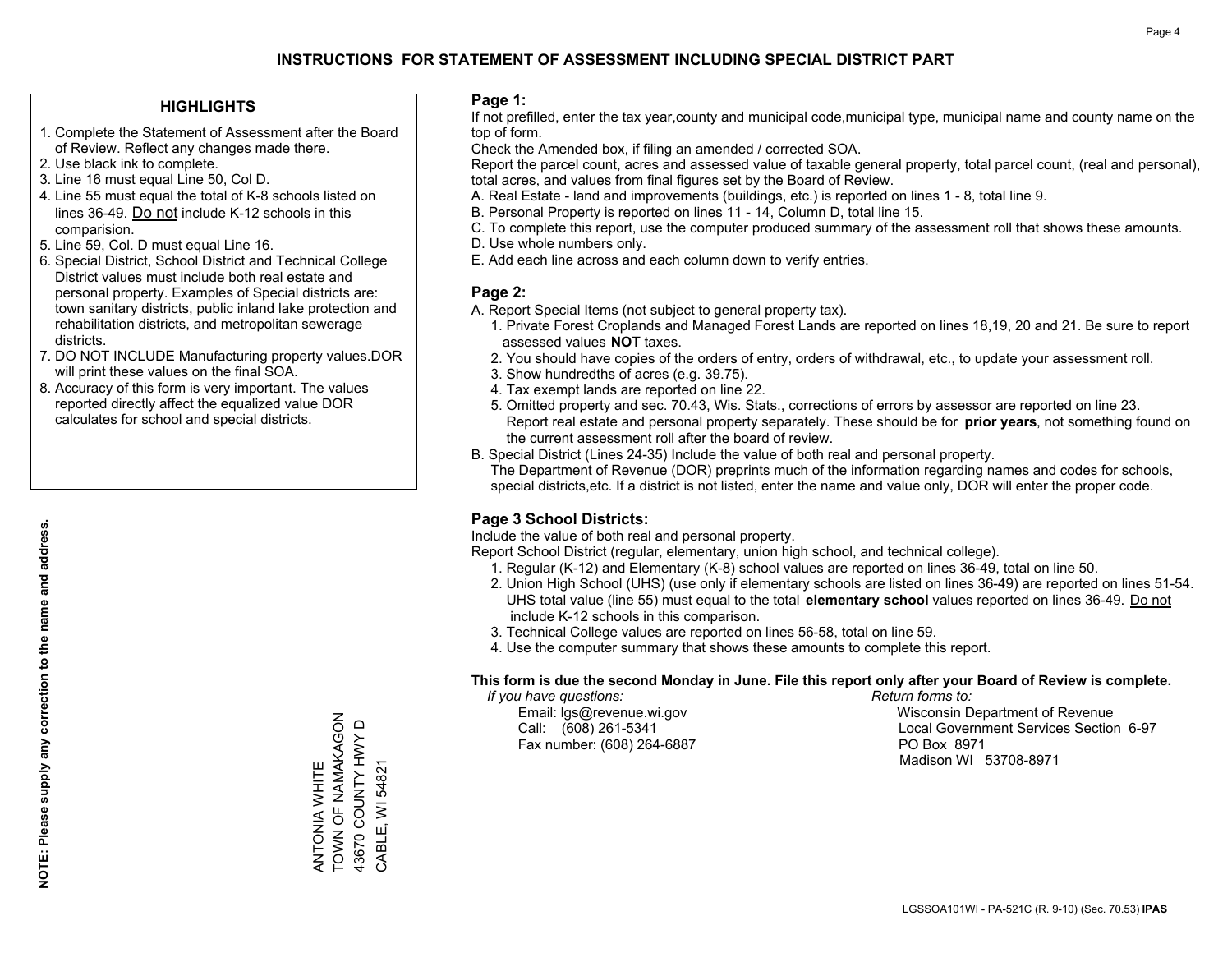**STATEMENT OF ASSESSMENT FOR 2016 FINAL - EQUATED**

**A** Check if this is an Amended Return Page 1

|                | <b>FOR</b>                                                              | <b>TOWN OF</b><br>OF                                                                                                                                                                         | <b>ORIENTA</b>           |              | <b>BAYFIELD COUNTY</b>                               |                         |                      | <b>WHEN COMPLETING THIS DOCUMENT</b>     |
|----------------|-------------------------------------------------------------------------|----------------------------------------------------------------------------------------------------------------------------------------------------------------------------------------------|--------------------------|--------------|------------------------------------------------------|-------------------------|----------------------|------------------------------------------|
|                |                                                                         | Town - Village - City                                                                                                                                                                        | <b>Municipality Name</b> |              | <b>County Name</b>                                   |                         |                      | DO NOT WRITE OVER X's OR IN SHADED AREAS |
|                |                                                                         | <b>REAL ESTATE</b>                                                                                                                                                                           |                          | PARCEL COUNT | NO. OF ACRES                                         | <b>VALUE OF</b>         | <b>VALUE OF</b>      | TOTAL VALUE OF LAND                      |
| Line<br>No.    |                                                                         | (See Lines 18 - 22 for<br>other Real Estate)                                                                                                                                                 |                          |              | <b>WHOLE</b><br>TOTAL LAND IMPROVEMENTS NUMBERS ONLY | LAND                    | <b>IMPROVEMENTS</b>  | AND IMPROVEMENTS                         |
|                |                                                                         |                                                                                                                                                                                              | Col. A                   | Col. B       | Col. C                                               | Col. D                  | Col. E               | Col. F                                   |
| $\mathbf 1$    |                                                                         | <b>RESIDENTIAL - Class 1</b>                                                                                                                                                                 | 304                      | 222          | 504                                                  | 11,383,900              | 9,452,200            | 20,836,100                               |
| 2              |                                                                         | <b>COMMERCIAL - Class 2</b>                                                                                                                                                                  | 0                        | 0            | $\mathbf{0}$                                         | 0                       | 0                    | $\overline{0}$                           |
| 3              |                                                                         | <b>MANUFACTURING - Class 3</b>                                                                                                                                                               | 0                        | 0            | $\Omega$                                             | 0                       | $\Omega$             | $\overline{0}$                           |
| 4              |                                                                         | <b>AGRICULTURAL - Class 4</b>                                                                                                                                                                | 120                      |              | 2,505                                                | 268,800                 |                      | 268,800                                  |
| 5              |                                                                         | <b>UNDEVELOPED - Class 5</b>                                                                                                                                                                 | 153                      |              | 1,677                                                | 363,200                 |                      | 363,200                                  |
| 6              |                                                                         | AGRICULTURAL FOREST - Class 5m                                                                                                                                                               | 93                       |              | 2,028                                                | 1,022,500               |                      | 1,022,500                                |
| $\overline{7}$ |                                                                         | FOREST LANDS - Class 6                                                                                                                                                                       | 682                      |              | 16,402                                               | 15,957,700              |                      | 15,957,700                               |
| 8              |                                                                         | OTHER - Class 7                                                                                                                                                                              | 6                        | 6            | 12                                                   | 38,700                  | 375,500              | 414,200                                  |
| 9              |                                                                         | TOTAL - ALL COLUMNS                                                                                                                                                                          | 1,358                    | 228          | 23,128                                               | 29,034,800              | 9,827,700            | 38,862,500                               |
| 10             |                                                                         | NUMBER OF PERSONAL PROPERTY ACCOUNTS IN ROLL                                                                                                                                                 |                          |              | 10                                                   | <b>LOCALLY ASSESSED</b> | <b>MANUFACTURING</b> | <b>MERGED</b>                            |
| 11             |                                                                         | BOATS AND OTHER WATERCRAFT NOT EXEMPT - Code 1                                                                                                                                               |                          |              |                                                      | 0                       | 0                    | $\overline{0}$                           |
| 12             |                                                                         | MACHINERY, TOOLS AND PATTERNS - Code 2                                                                                                                                                       |                          |              |                                                      | 0                       | $\Omega$             | $\overline{0}$                           |
| 13             |                                                                         | FURNITURE, FIXTURES AND EQUIPMENT - Code 3                                                                                                                                                   |                          |              |                                                      | 257                     | 0                    | 257                                      |
| 14             |                                                                         | ALL OTHER PERSONAL PROPERTY NOT EXEMPT - Codes 4A, 4B, 4C                                                                                                                                    |                          |              |                                                      | 164,590                 | 0                    | 164,590                                  |
| 15             | TOTAL OF PERSONAL PROPERTY NOT EXEMPT (Total of Lines 11-14)<br>164,847 |                                                                                                                                                                                              |                          |              |                                                      | 0                       | 164,847              |                                          |
| 16             |                                                                         | AGGREGATE ASSESSED VALUE OF ALL PROPERTY SUBJECT TO THE GENERAL PROPERTY TAX (Total of Lines 9F and 15F)<br>MUST EQUAL TOTAL VALUE OF THE SCHOOL DISTRICTS (K-12 PLUS K-8) - Line 50, Col. F |                          |              |                                                      |                         |                      | 39,027,347                               |
| 17             |                                                                         | <b>BOARD OF REVIEW</b><br>DATE OF FINAL ADJOURNMENT                                                                                                                                          | 10/22/2016               |              | Name of Assessor<br>NORTH WI ASSESSMENT SERVICE      |                         | Telephone #          | (715) 779-3088                           |

*CO*

*MUN*

*ACCT NO0094*

*<sup>04</sup> <sup>036</sup>*

REMARKS

The Assessment Ratio to be used in calculating the estimated Fair Market Value on tax bills for this tax district is .90976654<br>This ratio should be used to convert assessed values to "Calculate Equalized Values" in Step 1 Commission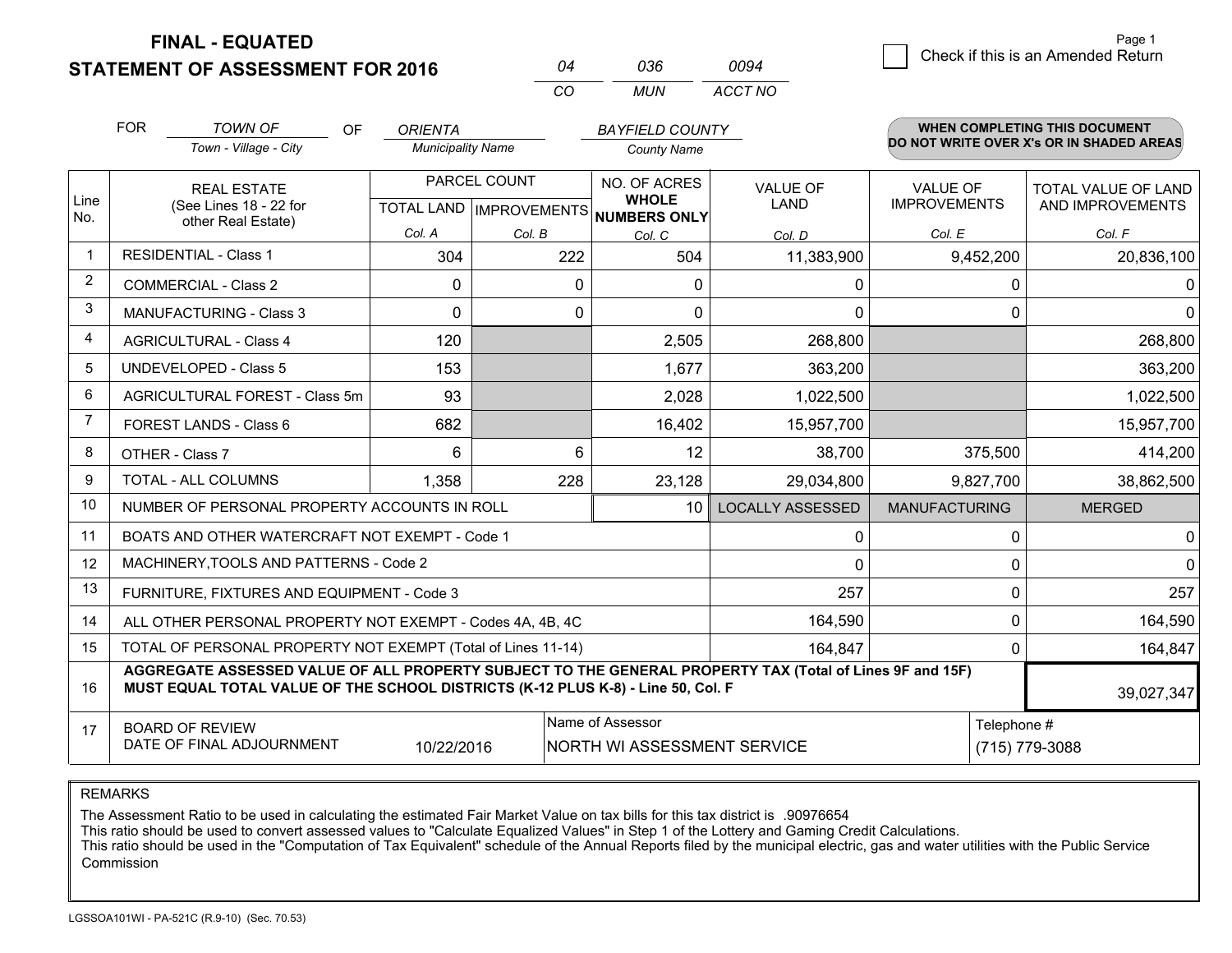*YEAR CO MUN ACCT NO* <sup>2016</sup> <sup>04</sup> <sup>036</sup> <sup>0094</sup>

Do not confuse FOREST LANDS (Line 7) with FOREST CROPS (in this section) - They are **NOT** the same

|    |                                                                                |                                                |  | Private Forest Crop - Reg Class @ 10¢ per acre                   |                          | Private Forest Crop - Reg Class @ \$2.52 per acre |                  |                                                                    |  |                                                                              |
|----|--------------------------------------------------------------------------------|------------------------------------------------|--|------------------------------------------------------------------|--------------------------|---------------------------------------------------|------------------|--------------------------------------------------------------------|--|------------------------------------------------------------------------------|
| 18 | (a) PARCELS                                                                    | (b) ACRES                                      |  | (c) ASSESSED VALUE                                               |                          | (d) PARCELS                                       |                  | (e) ACRES                                                          |  | (f) ASSESSED VALUE                                                           |
|    |                                                                                |                                                |  |                                                                  |                          |                                                   |                  | 40                                                                 |  | 40.000                                                                       |
|    |                                                                                |                                                |  | Private Forest Crop - Special Class @ 20¢ per acre               |                          |                                                   |                  |                                                                    |  | Entered Before 2005 Managed Forest - Ferrous Mining CLOSED @ \$8.27 per acre |
| 19 | (a) PARCELS                                                                    | (b) ACRES                                      |  | (c) ASSESSED VALUE                                               |                          | (d) PARCELS                                       |                  | (e) ACRES                                                          |  | (f) ASSESSED VALUE                                                           |
|    |                                                                                |                                                |  |                                                                  |                          |                                                   |                  |                                                                    |  |                                                                              |
|    |                                                                                |                                                |  | Entered Before 2005 Managed Forest - OPEN @ \$.79 per acre       |                          |                                                   |                  | Entered Before 2005 Managed Forest - CLOSED @ \$1.87 per acre      |  |                                                                              |
| 20 | (a) PARCELS                                                                    | (b) ACRES                                      |  | (c) ASSESSED VALUE                                               |                          | (d) PARCELS                                       |                  | (e) ACRES                                                          |  | (f) ASSESSED VALUE                                                           |
|    | 65                                                                             | 2.099.29<br>2,175,700                          |  | 74                                                               |                          | 2,596.14                                          | 2,592,800        |                                                                    |  |                                                                              |
|    | Entered After 2004 Managed Forest - OPEN @<br>\$2.14 per acre                  |                                                |  |                                                                  |                          |                                                   |                  | Entered After 2004 Managed Forest - CLOSED @ \$10.68 per acre      |  |                                                                              |
| 21 |                                                                                | (a) PARCELS<br>(b) ACRES<br>(c) ASSESSED VALUE |  |                                                                  | (d) PARCELS<br>(e) ACRES |                                                   |                  | (f) ASSESSED VALUE                                                 |  |                                                                              |
|    |                                                                                |                                                |  |                                                                  |                          |                                                   |                  |                                                                    |  |                                                                              |
|    | 13                                                                             | 434.78                                         |  | 443,400                                                          |                          | 27                                                |                  | 867.48                                                             |  | 874.500                                                                      |
| 22 | (a) County Forest Cropland Acres                                               |                                                |  | (b) Federal Acres                                                | (c) State Acres          |                                                   |                  | (d) County (NOT FOREST CROP) Acres                                 |  | (e) Other Acres                                                              |
|    | 4,720                                                                          |                                                |  |                                                                  |                          | 778.5                                             |                  | 91.82                                                              |  | 95.61                                                                        |
|    |                                                                                |                                                |  | Assessed Value of Omitted Property From Prior Years (Sec. 70.44) |                          |                                                   |                  | Assessed Value of Sec. 70.43 Corrections of Errors by Assessors    |  |                                                                              |
|    |                                                                                | (a) REAL ESTATE                                |  | (b) PERSONAL                                                     |                          |                                                   | (c1) REAL ESTATE |                                                                    |  | (c2) PERSONAL                                                                |
| 23 |                                                                                |                                                |  |                                                                  |                          |                                                   |                  |                                                                    |  |                                                                              |
|    | Manufacturing Equated Value of Omitted Property From Prior Years (Sec. 70.995) |                                                |  |                                                                  |                          |                                                   |                  | Mfg. Equated Value of Sec.70.43 Corrections of Errors by Assessors |  |                                                                              |
|    |                                                                                | (d) REAL ESTATE                                |  | (e) PERSONAL                                                     |                          |                                                   | (f1) REAL ESTATE |                                                                    |  | (f2) PERSONAL                                                                |
|    |                                                                                |                                                |  |                                                                  |                          |                                                   |                  |                                                                    |  |                                                                              |

# **SPECIAL DISTRICTS**

| Line<br>No. | Enter 6-digit<br>Special District<br>Code (Col. A) | <b>Account</b><br><b>Number</b> | <b>Special District Name</b> | <b>Locally Assessed Value</b><br>of Real Estate and | Mfg Value of Real Estate<br>and Personal Property | <b>Merged Value of</b><br><b>Real Estate and</b><br>Personal Property (Col. F) |
|-------------|----------------------------------------------------|---------------------------------|------------------------------|-----------------------------------------------------|---------------------------------------------------|--------------------------------------------------------------------------------|
|             |                                                    | (Col. B)                        | (Col. C)                     | Personal Property (Col. D)                          | (Col. E)                                          |                                                                                |
| 24          |                                                    |                                 |                              |                                                     |                                                   |                                                                                |
| 25          |                                                    |                                 |                              |                                                     |                                                   |                                                                                |
| 26          |                                                    |                                 |                              |                                                     |                                                   |                                                                                |
| 27          |                                                    |                                 |                              |                                                     |                                                   |                                                                                |
| 28          |                                                    |                                 |                              |                                                     |                                                   |                                                                                |
| 29          |                                                    |                                 |                              |                                                     |                                                   |                                                                                |
| 30          |                                                    |                                 |                              |                                                     |                                                   |                                                                                |
| 31          |                                                    |                                 |                              |                                                     |                                                   |                                                                                |
| 32          |                                                    |                                 |                              |                                                     |                                                   |                                                                                |
| 33          |                                                    |                                 |                              |                                                     |                                                   |                                                                                |
| 34          |                                                    |                                 |                              |                                                     |                                                   |                                                                                |
| 35          |                                                    |                                 |                              |                                                     |                                                   |                                                                                |

LGSSOA101WI-PA - 521C (R. 9-10) (Sec. 70.53)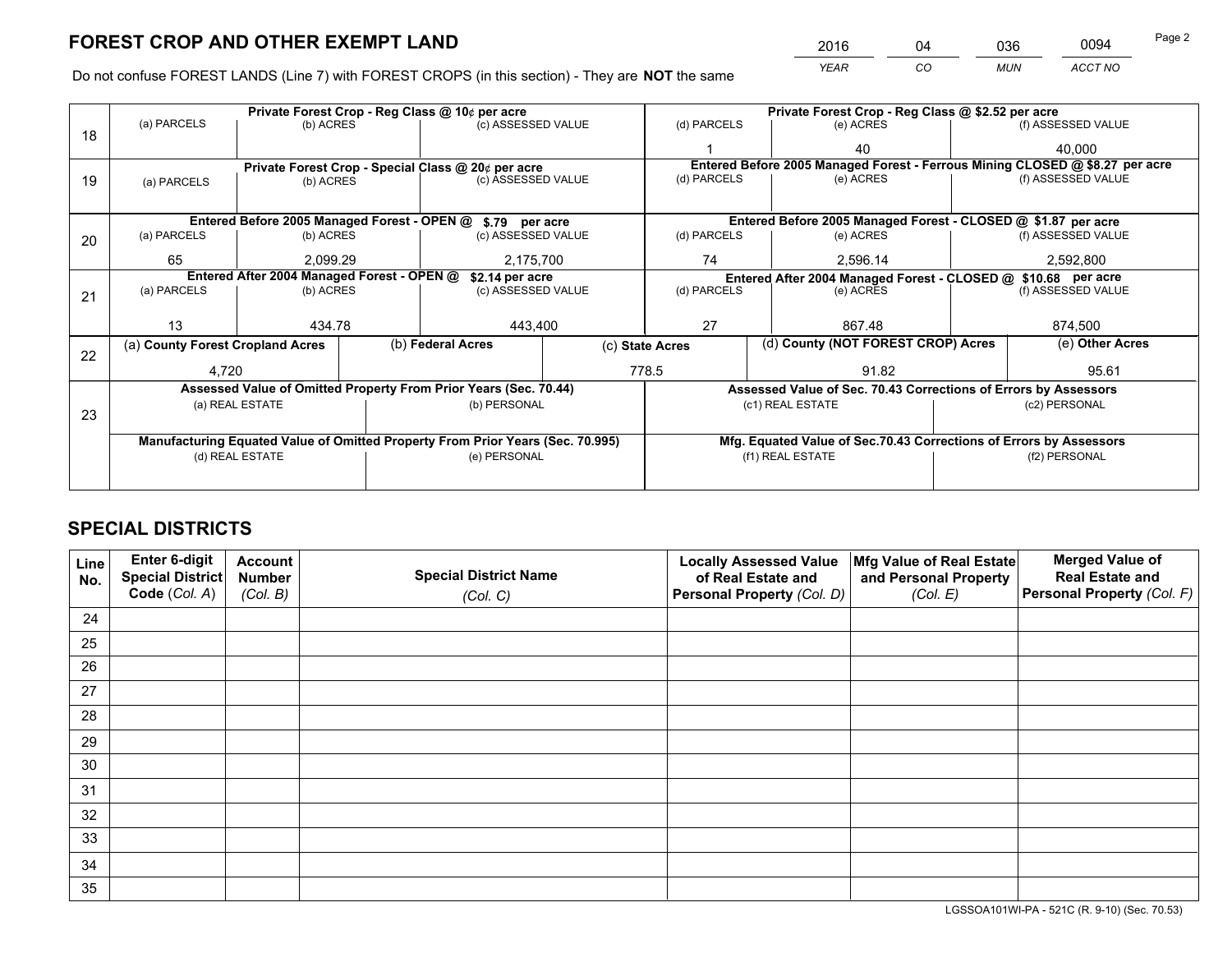|             |                                                                 |                                             |                                                         | <b>YEAR</b>                                                                       | CO<br><b>MUN</b>                                              | ACCT NO                                                                        |
|-------------|-----------------------------------------------------------------|---------------------------------------------|---------------------------------------------------------|-----------------------------------------------------------------------------------|---------------------------------------------------------------|--------------------------------------------------------------------------------|
| Line<br>No. | <b>Enter 6-digit</b><br><b>School District</b><br>Code (Col. A) | <b>Account</b><br><b>Number</b><br>(Col. B) | <b>School District Name</b><br>(Col. C)                 | <b>Locally Assessed Value</b><br>of Real Estate and<br>Personal Property (Col. D) | Mfg Value of Real Estate<br>and Personal Property<br>(Col. E) | <b>Merged Value of</b><br><b>Real Estate and</b><br>Personal Property (Col. F) |
|             | A. SCHOOL DISTRICTS (K-8 and K-12)                              |                                             |                                                         |                                                                                   |                                                               |                                                                                |
| 36          | 044522                                                          | 0031                                        | SCH D OF SOUTH SHORE (PORT WING)                        | 39,027,347                                                                        |                                                               | 39,027,347                                                                     |
| 37          |                                                                 |                                             |                                                         |                                                                                   |                                                               |                                                                                |
| 38          |                                                                 |                                             |                                                         |                                                                                   |                                                               |                                                                                |
| 39          |                                                                 |                                             |                                                         |                                                                                   |                                                               |                                                                                |
| 40          |                                                                 |                                             |                                                         |                                                                                   |                                                               |                                                                                |
| 41<br>42    |                                                                 |                                             |                                                         |                                                                                   |                                                               |                                                                                |
| 43          |                                                                 |                                             |                                                         |                                                                                   |                                                               |                                                                                |
| 44          |                                                                 |                                             |                                                         |                                                                                   |                                                               |                                                                                |
| 45          |                                                                 |                                             |                                                         |                                                                                   |                                                               |                                                                                |
| 46          |                                                                 |                                             |                                                         |                                                                                   |                                                               |                                                                                |
| 47          |                                                                 |                                             |                                                         |                                                                                   |                                                               |                                                                                |
| 48          |                                                                 |                                             |                                                         |                                                                                   |                                                               |                                                                                |
| 49          |                                                                 |                                             |                                                         |                                                                                   |                                                               |                                                                                |
| 50          |                                                                 |                                             | TOTAL ASSESSED VALUE OF SCHOOL DISTRICTS (K-8 and K-12) | 39,027,347                                                                        |                                                               | 39,027,347                                                                     |
|             | <b>B.</b><br><b>UNION HIGH SCHOOL DISTRICTS</b>                 |                                             |                                                         |                                                                                   |                                                               |                                                                                |
| 51          |                                                                 |                                             |                                                         |                                                                                   |                                                               |                                                                                |
| 52          |                                                                 |                                             |                                                         |                                                                                   |                                                               |                                                                                |
| 53          |                                                                 |                                             |                                                         |                                                                                   |                                                               |                                                                                |
| 54          |                                                                 |                                             | TOTAL ASSESSED VALUE OF UNION HIGH SCHOOLS              |                                                                                   |                                                               |                                                                                |
| 55          |                                                                 |                                             |                                                         |                                                                                   |                                                               |                                                                                |
| 56          | C.<br><b>TECHNICAL COLLEGE DISTRICTS</b>                        |                                             |                                                         |                                                                                   |                                                               |                                                                                |
| 57          | 001700                                                          | 0016                                        | WISCONSIN INDIANHEAD TECH COLLEGE SHEL                  | 39,027,347                                                                        |                                                               | 39,027,347                                                                     |
| 58          |                                                                 |                                             |                                                         |                                                                                   |                                                               |                                                                                |
| 59          |                                                                 |                                             | TOTAL ASSESSED VALUE OF TECHNICAL COLLEGES              | 39,027,347                                                                        |                                                               | 39,027,347                                                                     |

04

036

 *I hereby certify, to the best of my knowledge and belief, this form is complete and correct.*

**SCHOOL DISTRICTS**

| Print name of preparer | Title                    |                | Date (MM / DD / CCYY) |
|------------------------|--------------------------|----------------|-----------------------|
|                        |                          |                |                       |
| Signature of preparer  | Contact Telephone Number | E-mail address |                       |
|                        |                          |                |                       |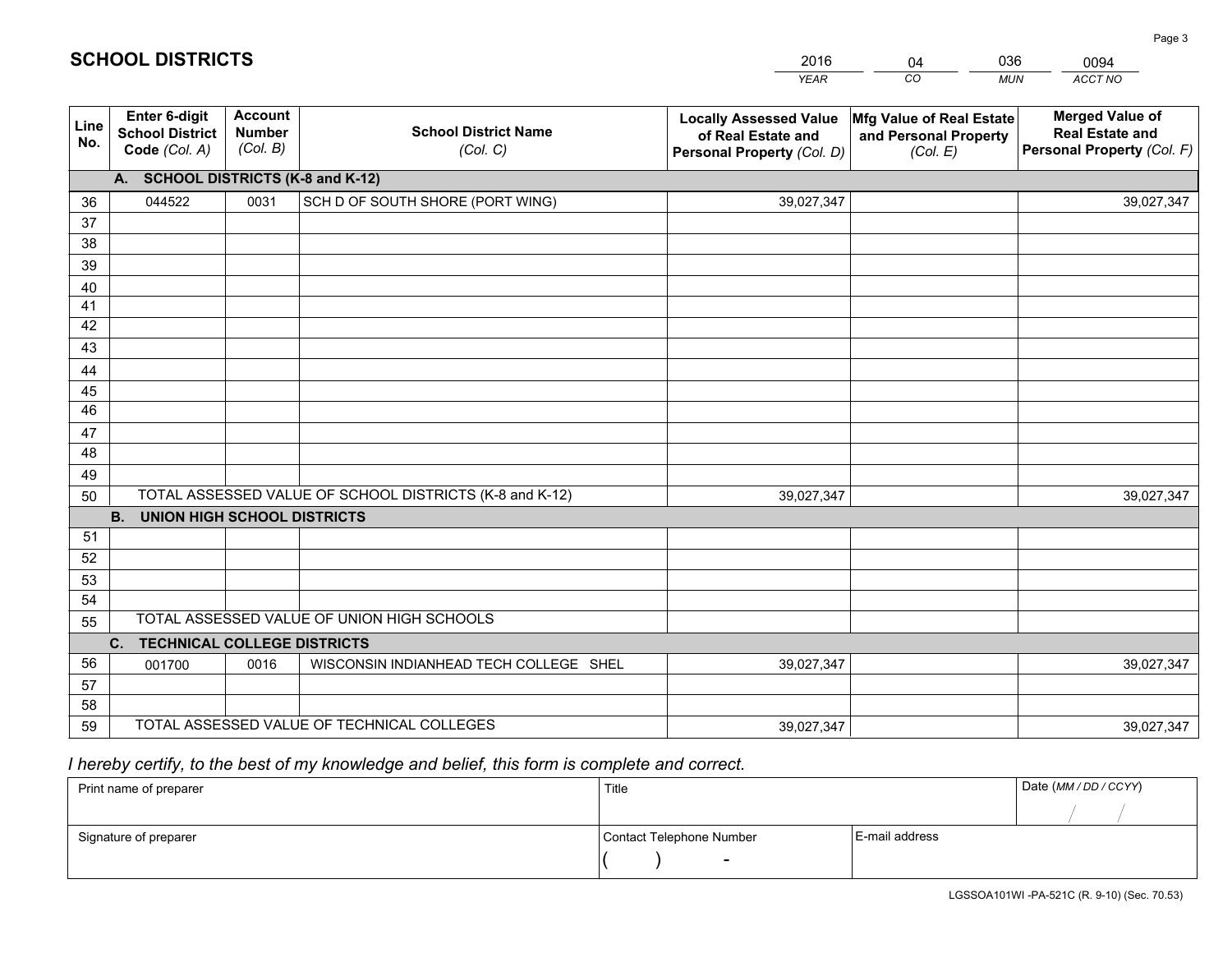### **HIGHLIGHTS**

- 1. Complete the Statement of Assessment after the Board of Review. Reflect any changes made there.
- 2. Use black ink to complete.
- 3. Line 16 must equal Line 50, Col D.
- 4. Line 55 must equal the total of K-8 schools listed on lines 36-49. Do not include K-12 schools in this comparision.
- 5. Line 59, Col. D must equal Line 16.
- 6. Special District, School District and Technical College District values must include both real estate and personal property. Examples of Special districts are: town sanitary districts, public inland lake protection and rehabilitation districts, and metropolitan sewerage districts.
- 7. DO NOT INCLUDE Manufacturing property values.DOR will print these values on the final SOA.
- 8. Accuracy of this form is very important. The values reported directly affect the equalized value DOR calculates for school and special districts.

### **Page 1:**

 If not prefilled, enter the tax year,county and municipal code,municipal type, municipal name and county name on the top of form.

Check the Amended box, if filing an amended / corrected SOA.

 Report the parcel count, acres and assessed value of taxable general property, total parcel count, (real and personal), total acres, and values from final figures set by the Board of Review.

- A. Real Estate land and improvements (buildings, etc.) is reported on lines 1 8, total line 9.
- B. Personal Property is reported on lines 11 14, Column D, total line 15.
- C. To complete this report, use the computer produced summary of the assessment roll that shows these amounts.
- D. Use whole numbers only.
- E. Add each line across and each column down to verify entries.

### **Page 2:**

- A. Report Special Items (not subject to general property tax).
- 1. Private Forest Croplands and Managed Forest Lands are reported on lines 18,19, 20 and 21. Be sure to report assessed values **NOT** taxes.
- 2. You should have copies of the orders of entry, orders of withdrawal, etc., to update your assessment roll.
	- 3. Show hundredths of acres (e.g. 39.75).
- 4. Tax exempt lands are reported on line 22.
- 5. Omitted property and sec. 70.43, Wis. Stats., corrections of errors by assessor are reported on line 23. Report real estate and personal property separately. These should be for **prior years**, not something found on the current assessment roll after the board of review.
- B. Special District (Lines 24-35) Include the value of both real and personal property.

 The Department of Revenue (DOR) preprints much of the information regarding names and codes for schools, special districts,etc. If a district is not listed, enter the name and value only, DOR will enter the proper code.

### **Page 3 School Districts:**

Include the value of both real and personal property.

Report School District (regular, elementary, union high school, and technical college).

- 1. Regular (K-12) and Elementary (K-8) school values are reported on lines 36-49, total on line 50.
- 2. Union High School (UHS) (use only if elementary schools are listed on lines 36-49) are reported on lines 51-54. UHS total value (line 55) must equal to the total **elementary school** values reported on lines 36-49. Do notinclude K-12 schools in this comparison.
- 3. Technical College values are reported on lines 56-58, total on line 59.
- 4. Use the computer summary that shows these amounts to complete this report.

#### **This form is due the second Monday in June. File this report only after your Board of Review is complete.**

 *If you have questions: Return forms to:*

Fax number: (608) 264-6887 PO Box 8971

 Email: lgs@revenue.wi.gov Wisconsin Department of Revenue Call: (608) 261-5341 Local Government Services Section 6-97Madison WI 53708-8971

78740 EVERGREEN RD 78740 EVERGREEN RD PORT WING, WI 54865 PORT WING, WI 54865 TOWN OF ORIENTA \_INDA KAVAJECZ<br>TOWN OF ORIENTA LINDA KAVAJECZ

**NOTE: Please supply any correction to the name and address.**

NOTE: Please supply any correction to the name and address.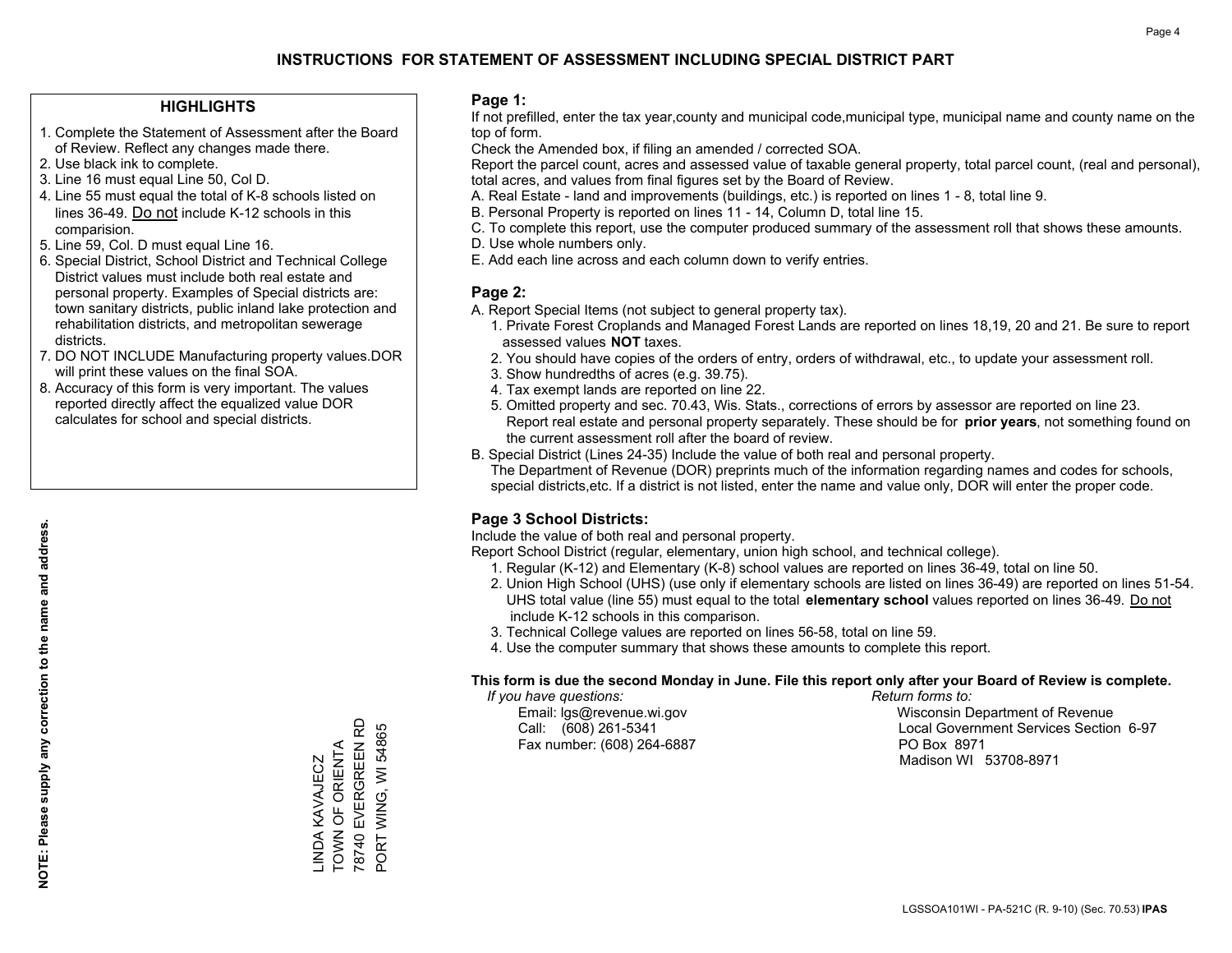**FINAL - EQUATED**

**STATEMENT OF ASSESSMENT FOR 2016** 

| ሰ4  | กาล | 0095    |
|-----|-----|---------|
| CO. | MUN | ACCT NO |

|                | <b>FOR</b>                                                             | <b>TOWN OF</b><br><b>OF</b>                                                                                                                                                                  | <b>OULU</b>              |                           | <b>BAYFIELD COUNTY</b>       |                         |                      | WHEN COMPLETING THIS DOCUMENT            |
|----------------|------------------------------------------------------------------------|----------------------------------------------------------------------------------------------------------------------------------------------------------------------------------------------|--------------------------|---------------------------|------------------------------|-------------------------|----------------------|------------------------------------------|
|                |                                                                        | Town - Village - City                                                                                                                                                                        | <b>Municipality Name</b> |                           | <b>County Name</b>           |                         |                      | DO NOT WRITE OVER X's OR IN SHADED AREAS |
|                |                                                                        | <b>REAL ESTATE</b>                                                                                                                                                                           |                          | PARCEL COUNT              | NO. OF ACRES                 | <b>VALUE OF</b>         | VALUE OF             | TOTAL VALUE OF LAND                      |
| Line<br>No.    |                                                                        | (See Lines 18 - 22 for<br>other Real Estate)                                                                                                                                                 |                          | TOTAL LAND   IMPROVEMENTS | <b>WHOLE</b><br>NUMBERS ONLY | <b>LAND</b>             | <b>IMPROVEMENTS</b>  | AND IMPROVEMENTS                         |
|                |                                                                        |                                                                                                                                                                                              | Col. A                   | Col. B                    | Col. C                       | Col. D                  | Col. E               | Col. F                                   |
|                |                                                                        | <b>RESIDENTIAL - Class 1</b>                                                                                                                                                                 | 296                      | 285                       | 645                          | 625,700                 | 17,976,800           | 18,602,500                               |
| $\overline{2}$ |                                                                        | <b>COMMERCIAL - Class 2</b>                                                                                                                                                                  | 4                        | $\overline{2}$            | 50                           | 49,600                  | 522,100              | 571,700                                  |
| 3              |                                                                        | <b>MANUFACTURING - Class 3</b>                                                                                                                                                               | $\Omega$                 | $\Omega$                  | $\Omega$                     | $\Omega$                | 0                    | $\Omega$                                 |
| 4              |                                                                        | <b>AGRICULTURAL - Class 4</b>                                                                                                                                                                | 470                      |                           | 9,195                        | 887,950                 |                      | 887,950                                  |
| 5              |                                                                        | <b>UNDEVELOPED - Class 5</b>                                                                                                                                                                 | 219                      |                           | 916                          | 90,500                  |                      | 90,500                                   |
| 6              | AGRICULTURAL FOREST - Class 5m                                         |                                                                                                                                                                                              | 145                      |                           | 2,594                        | 1,611,700               |                      | 1,611,700                                |
| 7              |                                                                        | FOREST LANDS - Class 6                                                                                                                                                                       | 356                      |                           | 7,821                        | 9,717,500               |                      | 9,717,500                                |
| 8              |                                                                        | OTHER - Class 7                                                                                                                                                                              | 21                       | 23                        | 37                           | 32,100                  | 1,124,700            | 1,156,800                                |
| 9              |                                                                        | TOTAL - ALL COLUMNS                                                                                                                                                                          | 1,511                    | 310                       | 21,258                       | 13,015,050              | 19,623,600           | 32,638,650                               |
| 10             |                                                                        | NUMBER OF PERSONAL PROPERTY ACCOUNTS IN ROLL                                                                                                                                                 |                          |                           | 4                            | <b>LOCALLY ASSESSED</b> | <b>MANUFACTURING</b> | <b>MERGED</b>                            |
| 11             |                                                                        | BOATS AND OTHER WATERCRAFT NOT EXEMPT - Code 1                                                                                                                                               |                          |                           |                              | 0                       | 0                    | 0                                        |
| 12             |                                                                        | MACHINERY, TOOLS AND PATTERNS - Code 2                                                                                                                                                       |                          |                           |                              | 0                       | 0                    | 0                                        |
| 13             |                                                                        | FURNITURE, FIXTURES AND EQUIPMENT - Code 3                                                                                                                                                   |                          |                           |                              | 1,300                   | 0                    | 1,300                                    |
| 14             |                                                                        | ALL OTHER PERSONAL PROPERTY NOT EXEMPT - Codes 4A, 4B, 4C                                                                                                                                    |                          |                           |                              | 34,000                  | 0                    | 34,000                                   |
| 15             | TOTAL OF PERSONAL PROPERTY NOT EXEMPT (Total of Lines 11-14)<br>35,300 |                                                                                                                                                                                              |                          |                           |                              |                         | 0                    | 35,300                                   |
| 16             |                                                                        | AGGREGATE ASSESSED VALUE OF ALL PROPERTY SUBJECT TO THE GENERAL PROPERTY TAX (Total of Lines 9F and 15F)<br>MUST EQUAL TOTAL VALUE OF THE SCHOOL DISTRICTS (K-12 PLUS K-8) - Line 50, Col. F |                          |                           |                              |                         |                      | 32,673,950                               |
| 17             |                                                                        | <b>BOARD OF REVIEW</b>                                                                                                                                                                       |                          |                           | Name of Assessor             |                         | Telephone #          |                                          |
|                |                                                                        | DATE OF FINAL ADJOURNMENT                                                                                                                                                                    | 08/10/2016               |                           | <b>GEORGE GOETSCH</b>        |                         |                      | (715) 372-4702                           |

REMARKS

The Assessment Ratio to be used in calculating the estimated Fair Market Value on tax bills for this tax district is 1.061466316

This ratio should be used to convert assessed values to "Calculate Equalized Values" in Step 1 of the Lottery and Gaming Credit Calculations.<br>This ratio should be used in the "Computation of Tax Equivalent" schedule of the Commission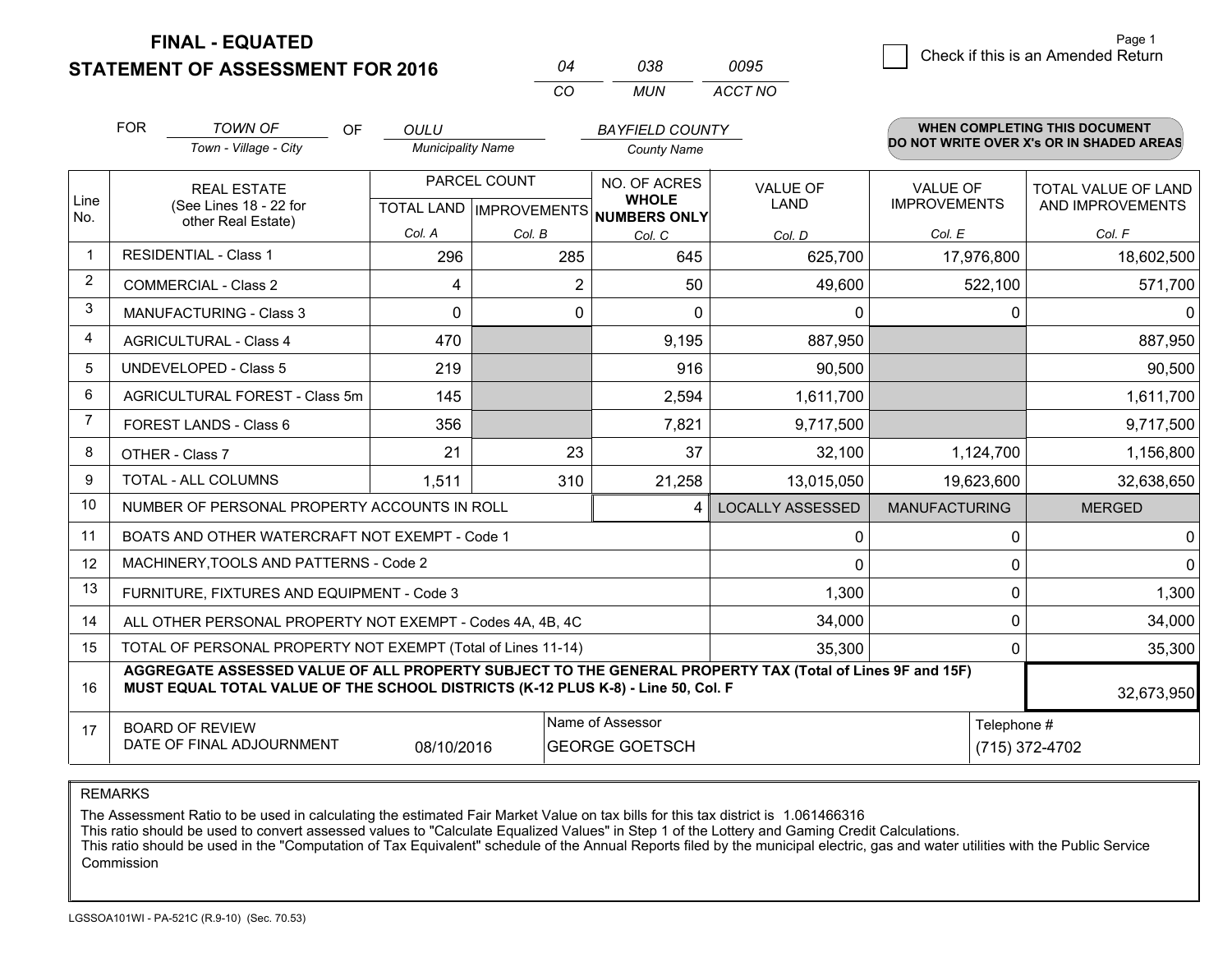*YEAR CO MUN ACCT NO* <sup>2016</sup> <sup>04</sup> <sup>038</sup> <sup>0095</sup>

Do not confuse FOREST LANDS (Line 7) with FOREST CROPS (in this section) - They are **NOT** the same

|    |                                                                                |                 |    | Private Forest Crop - Reg Class @ 10¢ per acre                   | Private Forest Crop - Reg Class @ \$2.52 per acre               |                  |                                    |                    |                                                                              |
|----|--------------------------------------------------------------------------------|-----------------|----|------------------------------------------------------------------|-----------------------------------------------------------------|------------------|------------------------------------|--------------------|------------------------------------------------------------------------------|
| 18 | (a) PARCELS                                                                    | (b) ACRES       |    | (c) ASSESSED VALUE                                               | (d) PARCELS                                                     |                  | (e) ACRES                          |                    | (f) ASSESSED VALUE                                                           |
|    |                                                                                |                 |    |                                                                  |                                                                 |                  |                                    |                    |                                                                              |
|    |                                                                                |                 |    | Private Forest Crop - Special Class @ 20¢ per acre               |                                                                 |                  |                                    |                    | Entered Before 2005 Managed Forest - Ferrous Mining CLOSED @ \$8.27 per acre |
| 19 | (a) PARCELS                                                                    | (b) ACRES       |    | (c) ASSESSED VALUE                                               | (d) PARCELS                                                     |                  | (e) ACRES                          |                    | (f) ASSESSED VALUE                                                           |
|    |                                                                                |                 |    |                                                                  |                                                                 |                  |                                    |                    |                                                                              |
|    |                                                                                |                 |    | Entered Before 2005 Managed Forest - OPEN @ \$.79 per acre       |                                                                 |                  |                                    |                    | Entered Before 2005 Managed Forest - CLOSED @ \$1.87 per acre                |
| 20 | (a) PARCELS                                                                    | (b) ACRES       |    | (c) ASSESSED VALUE                                               | (d) PARCELS                                                     |                  | (e) ACRES                          |                    | (f) ASSESSED VALUE                                                           |
|    | 2<br>58.83<br>73.500                                                           |                 | 20 |                                                                  | 742.49                                                          | 930.800          |                                    |                    |                                                                              |
|    | Entered After 2004 Managed Forest - OPEN @<br>\$2.14 per acre                  |                 |    |                                                                  | Entered After 2004 Managed Forest - CLOSED @ \$10.68 per acre   |                  |                                    |                    |                                                                              |
| 21 | (a) PARCELS                                                                    | (b) ACRES       |    | (c) ASSESSED VALUE                                               | (d) PARCELS<br>(e) ACRES                                        |                  |                                    | (f) ASSESSED VALUE |                                                                              |
|    |                                                                                |                 |    |                                                                  |                                                                 |                  |                                    |                    |                                                                              |
|    | 3                                                                              | 117.4           |    | 146,800                                                          | 11                                                              |                  | 358                                | 447,600            |                                                                              |
| 22 | (a) County Forest Cropland Acres                                               |                 |    | (b) Federal Acres                                                | (c) State Acres                                                 |                  | (d) County (NOT FOREST CROP) Acres |                    | (e) Other Acres                                                              |
|    |                                                                                |                 |    |                                                                  |                                                                 |                  | 22.47                              |                    | 154.04                                                                       |
|    |                                                                                |                 |    | Assessed Value of Omitted Property From Prior Years (Sec. 70.44) | Assessed Value of Sec. 70.43 Corrections of Errors by Assessors |                  |                                    |                    |                                                                              |
| 23 |                                                                                | (a) REAL ESTATE |    | (b) PERSONAL                                                     |                                                                 | (c1) REAL ESTATE |                                    |                    | (c2) PERSONAL                                                                |
|    |                                                                                |                 |    |                                                                  |                                                                 |                  |                                    |                    |                                                                              |
|    | Manufacturing Equated Value of Omitted Property From Prior Years (Sec. 70.995) |                 |    |                                                                  |                                                                 |                  |                                    |                    | Mfg. Equated Value of Sec.70.43 Corrections of Errors by Assessors           |
|    |                                                                                | (d) REAL ESTATE |    | (e) PERSONAL                                                     |                                                                 | (f1) REAL ESTATE |                                    |                    | (f2) PERSONAL                                                                |
|    |                                                                                |                 |    |                                                                  |                                                                 |                  |                                    |                    |                                                                              |

# **SPECIAL DISTRICTS**

| Line<br>No. | Enter 6-digit<br>Special District<br>Code (Col. A) | <b>Account</b><br><b>Number</b> | <b>Special District Name</b> | <b>Locally Assessed Value</b><br>of Real Estate and | Mfg Value of Real Estate<br>and Personal Property | <b>Merged Value of</b><br><b>Real Estate and</b><br>Personal Property (Col. F) |
|-------------|----------------------------------------------------|---------------------------------|------------------------------|-----------------------------------------------------|---------------------------------------------------|--------------------------------------------------------------------------------|
|             |                                                    | (Col. B)                        | (Col. C)                     | Personal Property (Col. D)                          | (Col. E)                                          |                                                                                |
| 24          |                                                    |                                 |                              |                                                     |                                                   |                                                                                |
| 25          |                                                    |                                 |                              |                                                     |                                                   |                                                                                |
| 26          |                                                    |                                 |                              |                                                     |                                                   |                                                                                |
| 27          |                                                    |                                 |                              |                                                     |                                                   |                                                                                |
| 28          |                                                    |                                 |                              |                                                     |                                                   |                                                                                |
| 29          |                                                    |                                 |                              |                                                     |                                                   |                                                                                |
| 30          |                                                    |                                 |                              |                                                     |                                                   |                                                                                |
| 31          |                                                    |                                 |                              |                                                     |                                                   |                                                                                |
| 32          |                                                    |                                 |                              |                                                     |                                                   |                                                                                |
| 33          |                                                    |                                 |                              |                                                     |                                                   |                                                                                |
| 34          |                                                    |                                 |                              |                                                     |                                                   |                                                                                |
| 35          |                                                    |                                 |                              |                                                     |                                                   |                                                                                |

LGSSOA101WI-PA - 521C (R. 9-10) (Sec. 70.53)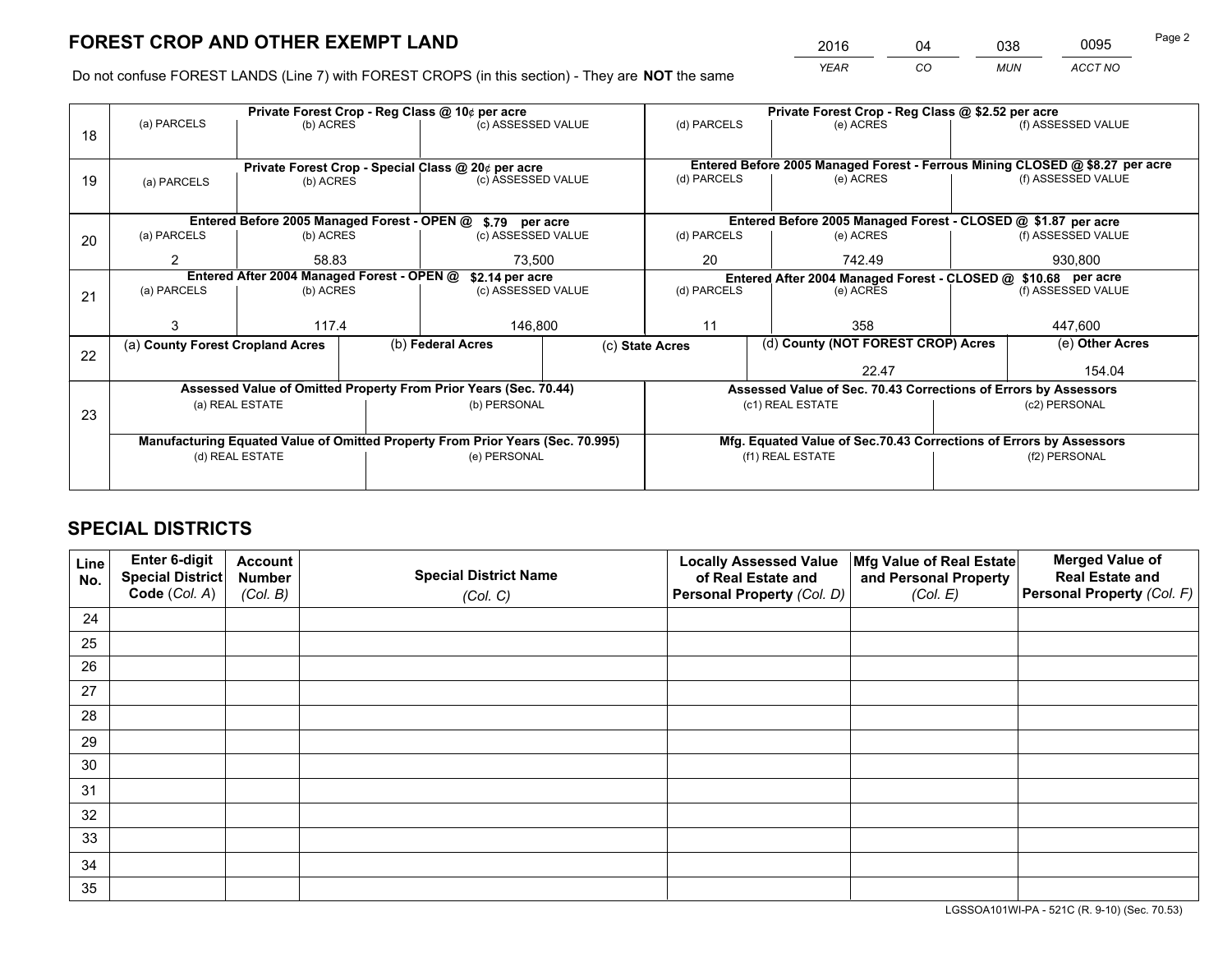|             |                                                          |                                             |                                                         | <b>YEAR</b>                                                                       | CO<br><b>MUN</b>                                              | ACCT NO                                                                        |
|-------------|----------------------------------------------------------|---------------------------------------------|---------------------------------------------------------|-----------------------------------------------------------------------------------|---------------------------------------------------------------|--------------------------------------------------------------------------------|
| Line<br>No. | Enter 6-digit<br><b>School District</b><br>Code (Col. A) | <b>Account</b><br><b>Number</b><br>(Col. B) | <b>School District Name</b><br>(Col. C)                 | <b>Locally Assessed Value</b><br>of Real Estate and<br>Personal Property (Col. D) | Mfg Value of Real Estate<br>and Personal Property<br>(Col. E) | <b>Merged Value of</b><br><b>Real Estate and</b><br>Personal Property (Col. F) |
|             | A. SCHOOL DISTRICTS (K-8 and K-12)                       |                                             |                                                         |                                                                                   |                                                               |                                                                                |
| 36          | 044522                                                   | 0031                                        | SCH D OF SOUTH SHORE (PORT WING)                        | 32,458,600                                                                        |                                                               | 32,458,600                                                                     |
| 37          | 163297                                                   | 0111                                        | SCH D OF MAPLE                                          | 215,350                                                                           |                                                               | 215,350                                                                        |
| 38          |                                                          |                                             |                                                         |                                                                                   |                                                               |                                                                                |
| 39          |                                                          |                                             |                                                         |                                                                                   |                                                               |                                                                                |
| 40          |                                                          |                                             |                                                         |                                                                                   |                                                               |                                                                                |
| 41          |                                                          |                                             |                                                         |                                                                                   |                                                               |                                                                                |
| 42          |                                                          |                                             |                                                         |                                                                                   |                                                               |                                                                                |
| 43          |                                                          |                                             |                                                         |                                                                                   |                                                               |                                                                                |
| 44          |                                                          |                                             |                                                         |                                                                                   |                                                               |                                                                                |
| 45          |                                                          |                                             |                                                         |                                                                                   |                                                               |                                                                                |
| 46          |                                                          |                                             |                                                         |                                                                                   |                                                               |                                                                                |
| 47          |                                                          |                                             |                                                         |                                                                                   |                                                               |                                                                                |
| 48          |                                                          |                                             |                                                         |                                                                                   |                                                               |                                                                                |
| 49          |                                                          |                                             | TOTAL ASSESSED VALUE OF SCHOOL DISTRICTS (K-8 and K-12) | 32,673,950                                                                        |                                                               |                                                                                |
| 50          | <b>B.</b><br><b>UNION HIGH SCHOOL DISTRICTS</b>          |                                             |                                                         |                                                                                   |                                                               | 32,673,950                                                                     |
| 51          |                                                          |                                             |                                                         |                                                                                   |                                                               |                                                                                |
| 52          |                                                          |                                             |                                                         |                                                                                   |                                                               |                                                                                |
| 53          |                                                          |                                             |                                                         |                                                                                   |                                                               |                                                                                |
| 54          |                                                          |                                             |                                                         |                                                                                   |                                                               |                                                                                |
| 55          |                                                          |                                             | TOTAL ASSESSED VALUE OF UNION HIGH SCHOOLS              |                                                                                   |                                                               |                                                                                |
|             | C. TECHNICAL COLLEGE DISTRICTS                           |                                             |                                                         |                                                                                   |                                                               |                                                                                |
| 56          | 001700                                                   | 0016                                        | WISCONSIN INDIANHEAD TECH COLLEGE SHEL                  | 32,673,950                                                                        |                                                               | 32,673,950                                                                     |
| 57          |                                                          |                                             |                                                         |                                                                                   |                                                               |                                                                                |
| 58          |                                                          |                                             |                                                         |                                                                                   |                                                               |                                                                                |
| 59          |                                                          |                                             | TOTAL ASSESSED VALUE OF TECHNICAL COLLEGES              | 32,673,950                                                                        |                                                               | 32,673,950                                                                     |

04

038

 *I hereby certify, to the best of my knowledge and belief, this form is complete and correct.*

**SCHOOL DISTRICTS**

| Print name of preparer | Title                    |                | Date (MM / DD / CCYY) |
|------------------------|--------------------------|----------------|-----------------------|
|                        |                          |                |                       |
| Signature of preparer  | Contact Telephone Number | E-mail address |                       |
|                        |                          |                |                       |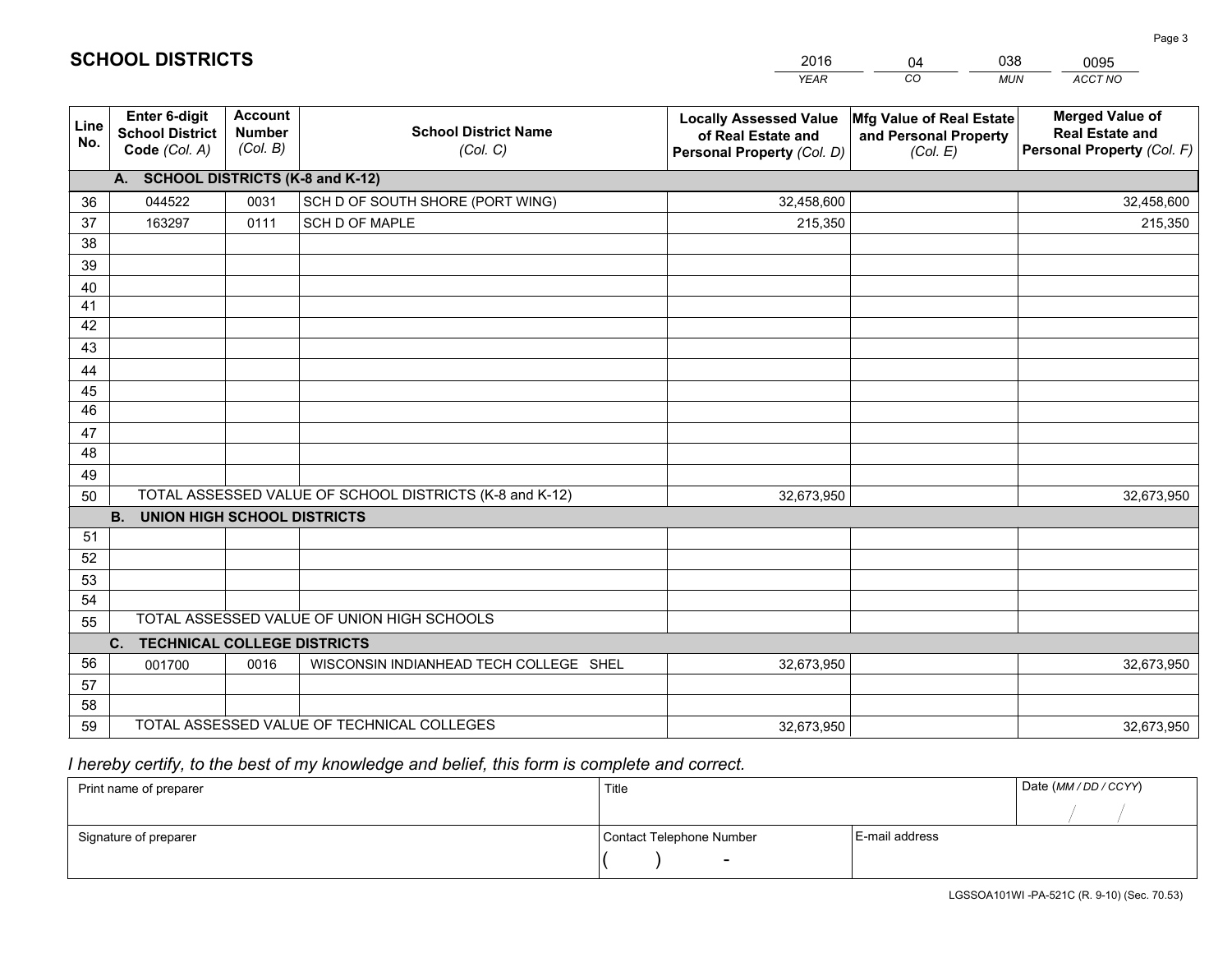### **HIGHLIGHTS**

- 1. Complete the Statement of Assessment after the Board of Review. Reflect any changes made there.
- 2. Use black ink to complete.
- 3. Line 16 must equal Line 50, Col D.
- 4. Line 55 must equal the total of K-8 schools listed on lines 36-49. Do not include K-12 schools in this comparision.
- 5. Line 59, Col. D must equal Line 16.
- 6. Special District, School District and Technical College District values must include both real estate and personal property. Examples of Special districts are: town sanitary districts, public inland lake protection and rehabilitation districts, and metropolitan sewerage districts.
- 7. DO NOT INCLUDE Manufacturing property values.DOR will print these values on the final SOA.

DIANA REIJO TOWN OF OULU

DIANA REIJO<br>TOWN OF OULU

71530 HOOVER LINE RD IRON RIVER, WI 54847 - 6731

RON RIVER, WI 54847 - 6731 71530 HOOVER LINE RD

 8. Accuracy of this form is very important. The values reported directly affect the equalized value DOR calculates for school and special districts.

### **Page 1:**

 If not prefilled, enter the tax year,county and municipal code,municipal type, municipal name and county name on the top of form.

Check the Amended box, if filing an amended / corrected SOA.

 Report the parcel count, acres and assessed value of taxable general property, total parcel count, (real and personal), total acres, and values from final figures set by the Board of Review.

- A. Real Estate land and improvements (buildings, etc.) is reported on lines 1 8, total line 9.
- B. Personal Property is reported on lines 11 14, Column D, total line 15.
- C. To complete this report, use the computer produced summary of the assessment roll that shows these amounts.
- D. Use whole numbers only.
- E. Add each line across and each column down to verify entries.

### **Page 2:**

- A. Report Special Items (not subject to general property tax).
- 1. Private Forest Croplands and Managed Forest Lands are reported on lines 18,19, 20 and 21. Be sure to report assessed values **NOT** taxes.
- 2. You should have copies of the orders of entry, orders of withdrawal, etc., to update your assessment roll.
	- 3. Show hundredths of acres (e.g. 39.75).
- 4. Tax exempt lands are reported on line 22.
- 5. Omitted property and sec. 70.43, Wis. Stats., corrections of errors by assessor are reported on line 23. Report real estate and personal property separately. These should be for **prior years**, not something found on the current assessment roll after the board of review.
- B. Special District (Lines 24-35) Include the value of both real and personal property.

 The Department of Revenue (DOR) preprints much of the information regarding names and codes for schools, special districts,etc. If a district is not listed, enter the name and value only, DOR will enter the proper code.

### **Page 3 School Districts:**

Include the value of both real and personal property.

Report School District (regular, elementary, union high school, and technical college).

- 1. Regular (K-12) and Elementary (K-8) school values are reported on lines 36-49, total on line 50.
- 2. Union High School (UHS) (use only if elementary schools are listed on lines 36-49) are reported on lines 51-54. UHS total value (line 55) must equal to the total **elementary school** values reported on lines 36-49. Do notinclude K-12 schools in this comparison.
- 3. Technical College values are reported on lines 56-58, total on line 59.
- 4. Use the computer summary that shows these amounts to complete this report.

#### **This form is due the second Monday in June. File this report only after your Board of Review is complete.**

 *If you have questions: Return forms to:*

Fax number: (608) 264-6887 PO Box 8971

 Email: lgs@revenue.wi.gov Wisconsin Department of Revenue Call: (608) 261-5341 Local Government Services Section 6-97Madison WI 53708-8971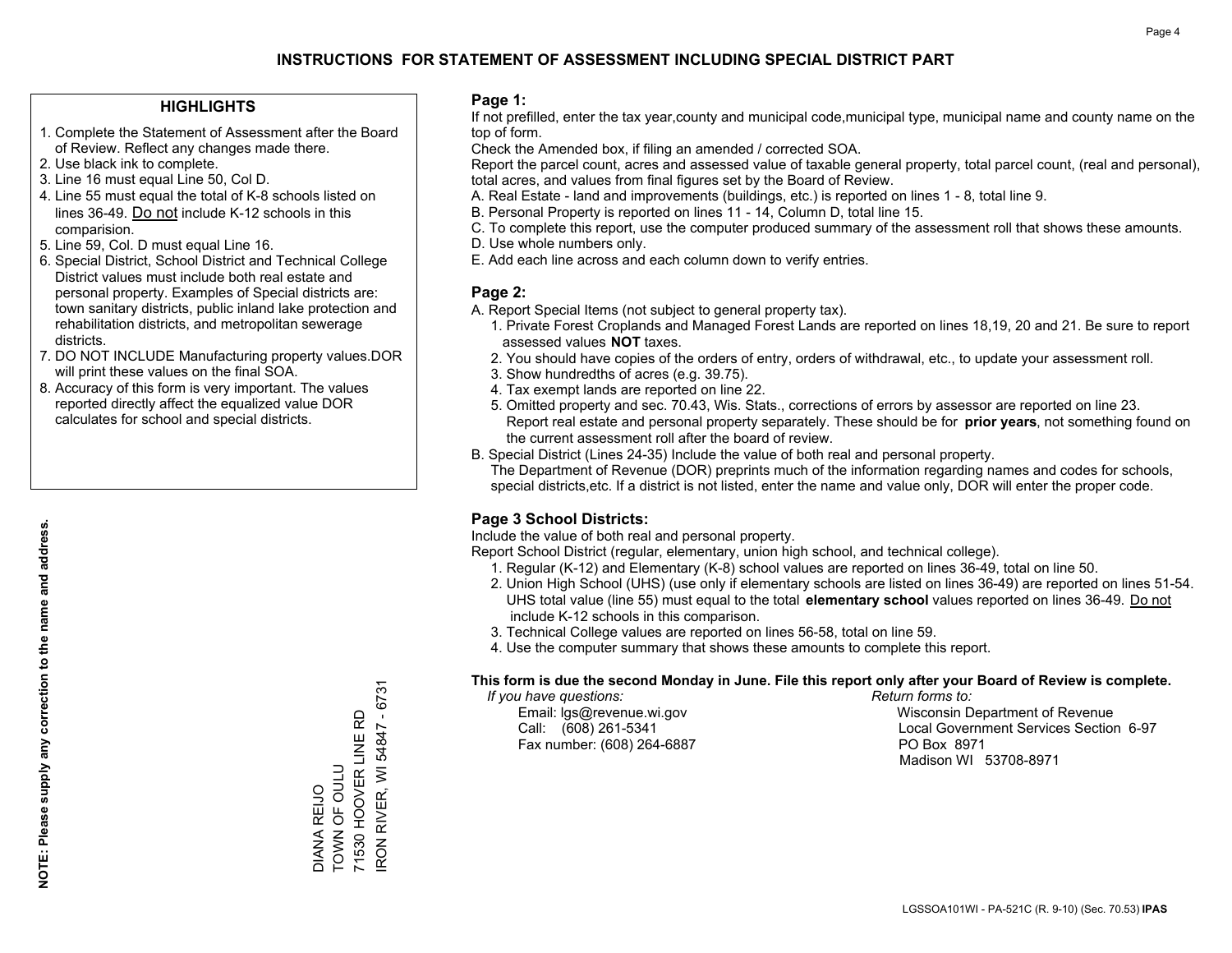**STATEMENT OF ASSESSMENT FOR 2016** 

**FINAL - EQUATED**

|   |                                    | Page 1 |
|---|------------------------------------|--------|
| 6 | Check if this is an Amended Return |        |

|             | <b>FOR</b>                                                                                                                                                                                                 | <b>TOWN OF</b><br>OF.                                        | <b>PILSEN</b>            |              | <b>BAYFIELD COUNTY</b>                               |                         |                      | <b>WHEN COMPLETING THIS DOCUMENT</b>     |  |
|-------------|------------------------------------------------------------------------------------------------------------------------------------------------------------------------------------------------------------|--------------------------------------------------------------|--------------------------|--------------|------------------------------------------------------|-------------------------|----------------------|------------------------------------------|--|
|             |                                                                                                                                                                                                            | Town - Village - City                                        | <b>Municipality Name</b> |              | <b>County Name</b>                                   |                         |                      | DO NOT WRITE OVER X's OR IN SHADED AREAS |  |
|             |                                                                                                                                                                                                            | <b>REAL ESTATE</b>                                           |                          | PARCEL COUNT | <b>NO. OF ACRES</b>                                  | VALUE OF                | <b>VALUE OF</b>      | TOTAL VALUE OF LAND                      |  |
| Line<br>No. | (See Lines 18 - 22 for<br>other Real Estate)                                                                                                                                                               |                                                              |                          |              | <b>WHOLE</b><br>TOTAL LAND IMPROVEMENTS NUMBERS ONLY | LAND                    | <b>IMPROVEMENTS</b>  | AND IMPROVEMENTS                         |  |
|             |                                                                                                                                                                                                            |                                                              | Col. A                   | Col. B       | Col. C                                               | Col. D                  | Col. E               | Col. F                                   |  |
|             | <b>RESIDENTIAL - Class 1</b>                                                                                                                                                                               |                                                              | 137                      | 128          | 299                                                  | 1,956,800               | 10,334,800           | 12,291,600                               |  |
| 2           | <b>COMMERCIAL - Class 2</b>                                                                                                                                                                                |                                                              | 4                        |              | 4<br>4                                               | 19,500                  | 153,700              | 173,200                                  |  |
| 3           | <b>MANUFACTURING - Class 3</b>                                                                                                                                                                             |                                                              | $\Omega$                 |              | 0<br>$\Omega$                                        | $\Omega$                |                      | $\Omega$<br>$\Omega$                     |  |
| 4           |                                                                                                                                                                                                            | <b>AGRICULTURAL - Class 4</b>                                | 155                      |              | 3,553                                                | 407,000                 |                      | 407,000                                  |  |
| 5           |                                                                                                                                                                                                            | <b>UNDEVELOPED - Class 5</b>                                 | 90                       |              | 630                                                  | 135,000                 |                      | 135,000                                  |  |
| 6           |                                                                                                                                                                                                            | AGRICULTURAL FOREST - Class 5m                               | 48                       |              | 712                                                  | 493,100                 |                      | 493,100                                  |  |
| 7           | FOREST LANDS - Class 6                                                                                                                                                                                     |                                                              | 79                       |              | 1,363                                                | 1,917,500               |                      | 1,917,500                                |  |
| 8           |                                                                                                                                                                                                            | OTHER - Class 7                                              | 5                        |              | 5<br>8                                               | 21,600                  | 297,900              | 319,500                                  |  |
| 9           |                                                                                                                                                                                                            | TOTAL - ALL COLUMNS                                          | 518                      | 137          | 6,569                                                | 4,950,500               | 10,786,400           | 15,736,900                               |  |
| 10          |                                                                                                                                                                                                            | NUMBER OF PERSONAL PROPERTY ACCOUNTS IN ROLL                 |                          |              |                                                      | <b>LOCALLY ASSESSED</b> | <b>MANUFACTURING</b> | <b>MERGED</b>                            |  |
| 11          |                                                                                                                                                                                                            | BOATS AND OTHER WATERCRAFT NOT EXEMPT - Code 1               |                          |              |                                                      | $\Omega$                |                      | $\Omega$<br>$\mathbf 0$                  |  |
| 12          |                                                                                                                                                                                                            | MACHINERY, TOOLS AND PATTERNS - Code 2                       |                          |              |                                                      | 1,330                   |                      | 1,330<br>$\Omega$                        |  |
| 13          |                                                                                                                                                                                                            | FURNITURE, FIXTURES AND EQUIPMENT - Code 3                   |                          |              |                                                      | 2,130                   |                      | $\Omega$<br>2,130                        |  |
| 14          |                                                                                                                                                                                                            | ALL OTHER PERSONAL PROPERTY NOT EXEMPT - Codes 4A, 4B, 4C    |                          |              |                                                      | 8,860                   |                      | $\Omega$<br>8,860                        |  |
| 15          |                                                                                                                                                                                                            | TOTAL OF PERSONAL PROPERTY NOT EXEMPT (Total of Lines 11-14) |                          |              |                                                      | 12,320                  |                      | 12,320<br>$\Omega$                       |  |
| 16          | AGGREGATE ASSESSED VALUE OF ALL PROPERTY SUBJECT TO THE GENERAL PROPERTY TAX (Total of Lines 9F and 15F)<br>MUST EQUAL TOTAL VALUE OF THE SCHOOL DISTRICTS (K-12 PLUS K-8) - Line 50, Col. F<br>15,749,220 |                                                              |                          |              |                                                      |                         |                      |                                          |  |
| 17          | Name of Assessor<br><b>BOARD OF REVIEW</b>                                                                                                                                                                 |                                                              |                          |              |                                                      |                         | Telephone #          |                                          |  |
|             |                                                                                                                                                                                                            | DATE OF FINAL ADJOURNMENT                                    | 05/17/2016               |              | NORTH WI ASSESSMENT SERVICE                          |                         | (715) 779-3088       |                                          |  |

*CO*

*MUN*

*ACCT NO0096*

*<sup>04</sup> <sup>040</sup>*

REMARKS

The Assessment Ratio to be used in calculating the estimated Fair Market Value on tax bills for this tax district is .946274199<br>This ratio should be used to convert assessed values to "Calculate Equalized Values" in Step 1 Commission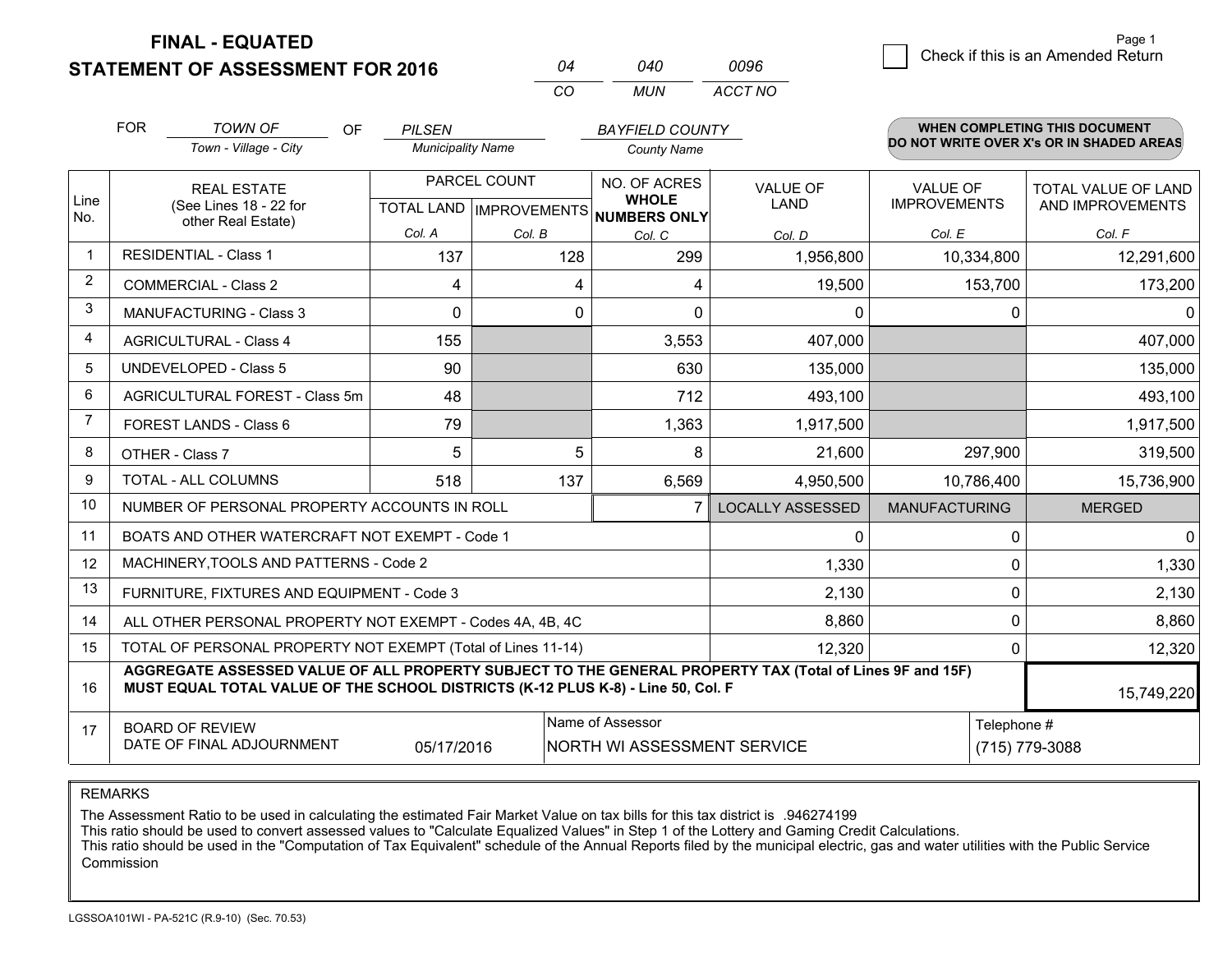*YEAR CO MUN ACCT NO* <sup>2016</sup> <sup>04</sup> <sup>040</sup> <sup>0096</sup>

Do not confuse FOREST LANDS (Line 7) with FOREST CROPS (in this section) - They are **NOT** the same

|    |                                                               |                 |  | Private Forest Crop - Reg Class @ 10¢ per acre                                 |                 |                                                                              | Private Forest Crop - Reg Class @ \$2.52 per acre                  |  |                    |  |
|----|---------------------------------------------------------------|-----------------|--|--------------------------------------------------------------------------------|-----------------|------------------------------------------------------------------------------|--------------------------------------------------------------------|--|--------------------|--|
| 18 | (a) PARCELS                                                   | (b) ACRES       |  | (c) ASSESSED VALUE                                                             |                 | (d) PARCELS                                                                  | (e) ACRES                                                          |  | (f) ASSESSED VALUE |  |
|    |                                                               |                 |  |                                                                                |                 | Entered Before 2005 Managed Forest - Ferrous Mining CLOSED @ \$8.27 per acre |                                                                    |  |                    |  |
| 19 | (a) PARCELS                                                   | (b) ACRES       |  | Private Forest Crop - Special Class @ 20¢ per acre<br>(c) ASSESSED VALUE       |                 | (d) PARCELS                                                                  | (e) ACRES                                                          |  | (f) ASSESSED VALUE |  |
|    |                                                               |                 |  |                                                                                |                 |                                                                              |                                                                    |  |                    |  |
|    | Entered Before 2005 Managed Forest - OPEN @ \$.79 per acre    |                 |  |                                                                                |                 |                                                                              | Entered Before 2005 Managed Forest - CLOSED @ \$1.87 per acre      |  |                    |  |
| 20 | (a) PARCELS                                                   | (b) ACRES       |  | (c) ASSESSED VALUE                                                             |                 | (d) PARCELS                                                                  | (e) ACRES                                                          |  | (f) ASSESSED VALUE |  |
|    | 2                                                             | 30              |  | 42.000                                                                         |                 | 2                                                                            | 79.35                                                              |  | 111,100            |  |
|    | Entered After 2004 Managed Forest - OPEN @<br>\$2.14 per acre |                 |  |                                                                                |                 |                                                                              | Entered After 2004 Managed Forest - CLOSED @ \$10.68 per acre      |  |                    |  |
| 21 | (a) PARCELS                                                   | (b) ACRES       |  | (c) ASSESSED VALUE                                                             |                 | (d) PARCELS                                                                  | (e) ACRES                                                          |  |                    |  |
|    |                                                               |                 |  |                                                                                |                 |                                                                              |                                                                    |  |                    |  |
|    |                                                               | 158.96          |  | 198,500                                                                        |                 |                                                                              | 82.34                                                              |  |                    |  |
| 22 | (a) County Forest Cropland Acres                              |                 |  | (b) Federal Acres                                                              | (c) State Acres |                                                                              | (d) County (NOT FOREST CROP) Acres                                 |  | (e) Other Acres    |  |
|    |                                                               |                 |  | 15.280.82                                                                      |                 | 236.72                                                                       | 4.99                                                               |  | 315.67             |  |
|    |                                                               |                 |  | Assessed Value of Omitted Property From Prior Years (Sec. 70.44)               |                 |                                                                              | Assessed Value of Sec. 70.43 Corrections of Errors by Assessors    |  |                    |  |
|    |                                                               | (a) REAL ESTATE |  | (b) PERSONAL                                                                   |                 |                                                                              | (c1) REAL ESTATE                                                   |  | (c2) PERSONAL      |  |
| 23 |                                                               |                 |  |                                                                                |                 |                                                                              |                                                                    |  |                    |  |
|    |                                                               |                 |  | Manufacturing Equated Value of Omitted Property From Prior Years (Sec. 70.995) |                 |                                                                              | Mfg. Equated Value of Sec.70.43 Corrections of Errors by Assessors |  |                    |  |
|    |                                                               | (d) REAL ESTATE |  | (e) PERSONAL                                                                   |                 | (f1) REAL ESTATE                                                             |                                                                    |  | (f2) PERSONAL      |  |
|    |                                                               |                 |  |                                                                                |                 |                                                                              |                                                                    |  |                    |  |
|    |                                                               |                 |  |                                                                                |                 |                                                                              |                                                                    |  |                    |  |

# **SPECIAL DISTRICTS**

| Line<br>No. | Enter 6-digit<br><b>Special District</b> | <b>Account</b><br><b>Number</b> | <b>Special District Name</b> | <b>Locally Assessed Value</b><br>of Real Estate and | Mfg Value of Real Estate<br>and Personal Property | <b>Merged Value of</b><br><b>Real Estate and</b> |
|-------------|------------------------------------------|---------------------------------|------------------------------|-----------------------------------------------------|---------------------------------------------------|--------------------------------------------------|
|             | Code (Col. A)                            | (Col. B)                        | (Col. C)                     | Personal Property (Col. D)                          | (Col. E)                                          | Personal Property (Col. F)                       |
| 24          |                                          |                                 |                              |                                                     |                                                   |                                                  |
| 25          |                                          |                                 |                              |                                                     |                                                   |                                                  |
| 26          |                                          |                                 |                              |                                                     |                                                   |                                                  |
| 27          |                                          |                                 |                              |                                                     |                                                   |                                                  |
| 28          |                                          |                                 |                              |                                                     |                                                   |                                                  |
| 29          |                                          |                                 |                              |                                                     |                                                   |                                                  |
| 30          |                                          |                                 |                              |                                                     |                                                   |                                                  |
| 31          |                                          |                                 |                              |                                                     |                                                   |                                                  |
| 32          |                                          |                                 |                              |                                                     |                                                   |                                                  |
| 33          |                                          |                                 |                              |                                                     |                                                   |                                                  |
| 34          |                                          |                                 |                              |                                                     |                                                   |                                                  |
| 35          |                                          |                                 |                              |                                                     |                                                   |                                                  |

LGSSOA101WI-PA - 521C (R. 9-10) (Sec. 70.53)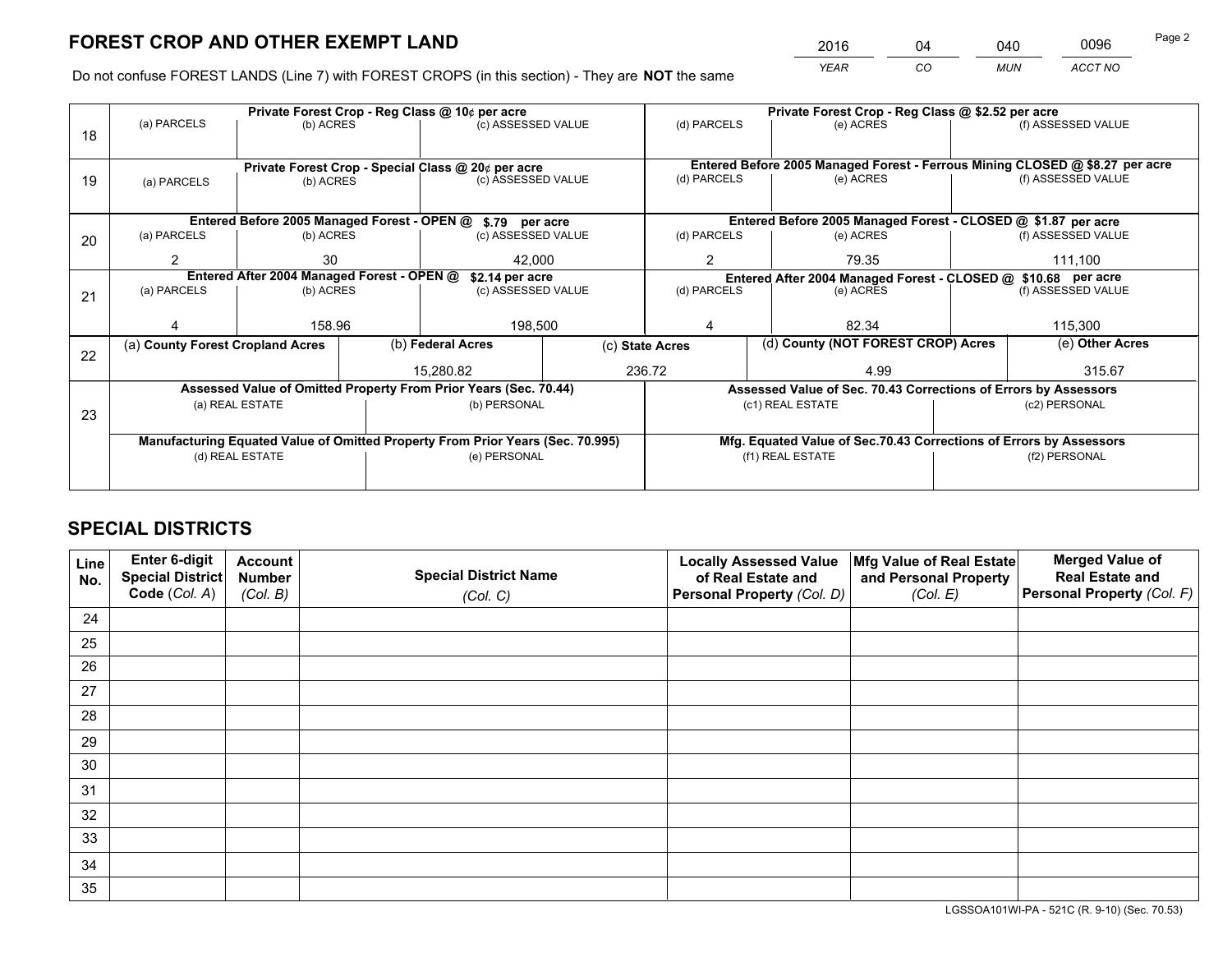|             |                                                          |                                             |                                                         | <b>YEAR</b>                                                                       | CO<br><b>MUN</b>                                              | ACCT NO                                                                        |
|-------------|----------------------------------------------------------|---------------------------------------------|---------------------------------------------------------|-----------------------------------------------------------------------------------|---------------------------------------------------------------|--------------------------------------------------------------------------------|
| Line<br>No. | Enter 6-digit<br><b>School District</b><br>Code (Col. A) | <b>Account</b><br><b>Number</b><br>(Col. B) | <b>School District Name</b><br>(Col. C)                 | <b>Locally Assessed Value</b><br>of Real Estate and<br>Personal Property (Col. D) | Mfg Value of Real Estate<br>and Personal Property<br>(Col. E) | <b>Merged Value of</b><br><b>Real Estate and</b><br>Personal Property (Col. F) |
|             | A. SCHOOL DISTRICTS (K-8 and K-12)                       |                                             |                                                         |                                                                                   |                                                               |                                                                                |
| 36          | 020170                                                   | 0018                                        | <b>SCH D OF ASHLAND</b>                                 | 15,749,220                                                                        |                                                               | 15,749,220                                                                     |
| 37          |                                                          |                                             |                                                         |                                                                                   |                                                               |                                                                                |
| 38          |                                                          |                                             |                                                         |                                                                                   |                                                               |                                                                                |
| 39          |                                                          |                                             |                                                         |                                                                                   |                                                               |                                                                                |
| 40          |                                                          |                                             |                                                         |                                                                                   |                                                               |                                                                                |
| 41          |                                                          |                                             |                                                         |                                                                                   |                                                               |                                                                                |
| 42          |                                                          |                                             |                                                         |                                                                                   |                                                               |                                                                                |
| 43          |                                                          |                                             |                                                         |                                                                                   |                                                               |                                                                                |
| 44<br>45    |                                                          |                                             |                                                         |                                                                                   |                                                               |                                                                                |
| 46          |                                                          |                                             |                                                         |                                                                                   |                                                               |                                                                                |
| 47          |                                                          |                                             |                                                         |                                                                                   |                                                               |                                                                                |
| 48          |                                                          |                                             |                                                         |                                                                                   |                                                               |                                                                                |
| 49          |                                                          |                                             |                                                         |                                                                                   |                                                               |                                                                                |
| 50          |                                                          |                                             | TOTAL ASSESSED VALUE OF SCHOOL DISTRICTS (K-8 and K-12) | 15,749,220                                                                        |                                                               | 15,749,220                                                                     |
|             | <b>B.</b><br><b>UNION HIGH SCHOOL DISTRICTS</b>          |                                             |                                                         |                                                                                   |                                                               |                                                                                |
| 51          |                                                          |                                             |                                                         |                                                                                   |                                                               |                                                                                |
| 52          |                                                          |                                             |                                                         |                                                                                   |                                                               |                                                                                |
| 53          |                                                          |                                             |                                                         |                                                                                   |                                                               |                                                                                |
| 54          |                                                          |                                             |                                                         |                                                                                   |                                                               |                                                                                |
| 55          |                                                          |                                             | TOTAL ASSESSED VALUE OF UNION HIGH SCHOOLS              |                                                                                   |                                                               |                                                                                |
|             | C.<br><b>TECHNICAL COLLEGE DISTRICTS</b>                 |                                             |                                                         |                                                                                   |                                                               |                                                                                |
| 56          | 001700                                                   | 0016                                        | WISCONSIN INDIANHEAD TECH COLLEGE SHEL                  | 15,749,220                                                                        |                                                               | 15,749,220                                                                     |
| 57          |                                                          |                                             |                                                         |                                                                                   |                                                               |                                                                                |
| 58          |                                                          |                                             |                                                         |                                                                                   |                                                               |                                                                                |
| 59          |                                                          |                                             | TOTAL ASSESSED VALUE OF TECHNICAL COLLEGES              | 15,749,220                                                                        |                                                               | 15,749,220                                                                     |

04

040

 *I hereby certify, to the best of my knowledge and belief, this form is complete and correct.*

**SCHOOL DISTRICTS**

| Print name of preparer | Title                    | Date (MM / DD / CCYY) |  |
|------------------------|--------------------------|-----------------------|--|
|                        |                          |                       |  |
| Signature of preparer  | Contact Telephone Number | E-mail address        |  |
|                        | -                        |                       |  |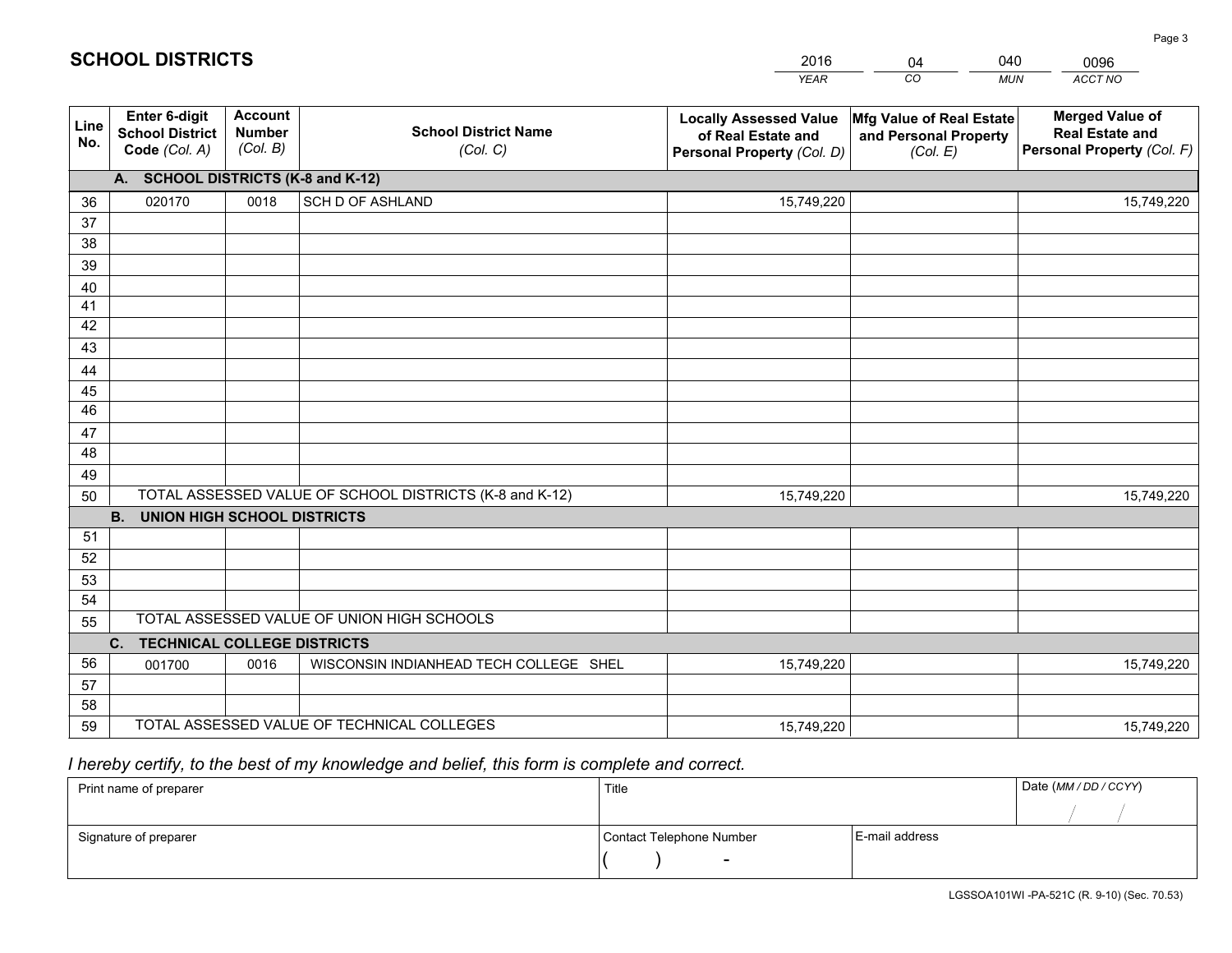### **HIGHLIGHTS**

- 1. Complete the Statement of Assessment after the Board of Review. Reflect any changes made there.
- 2. Use black ink to complete.
- 3. Line 16 must equal Line 50, Col D.
- 4. Line 55 must equal the total of K-8 schools listed on lines 36-49. Do not include K-12 schools in this comparision.
- 5. Line 59, Col. D must equal Line 16.
- 6. Special District, School District and Technical College District values must include both real estate and personal property. Examples of Special districts are: town sanitary districts, public inland lake protection and rehabilitation districts, and metropolitan sewerage districts.
- 7. DO NOT INCLUDE Manufacturing property values.DOR will print these values on the final SOA.

SUZI L. MISUN TOWN OF PILSEN

SUZI L. MISUN<br>TOWN OF PILSEN

68470 MOQUAH VALLEY RD ASHLAND, WI 54806 - 6648

68470 MOQUAH VALLEY RD ASHLAND, WI 54806 - 6648

 8. Accuracy of this form is very important. The values reported directly affect the equalized value DOR calculates for school and special districts.

### **Page 1:**

 If not prefilled, enter the tax year,county and municipal code,municipal type, municipal name and county name on the top of form.

Check the Amended box, if filing an amended / corrected SOA.

 Report the parcel count, acres and assessed value of taxable general property, total parcel count, (real and personal), total acres, and values from final figures set by the Board of Review.

- A. Real Estate land and improvements (buildings, etc.) is reported on lines 1 8, total line 9.
- B. Personal Property is reported on lines 11 14, Column D, total line 15.
- C. To complete this report, use the computer produced summary of the assessment roll that shows these amounts.
- D. Use whole numbers only.
- E. Add each line across and each column down to verify entries.

### **Page 2:**

- A. Report Special Items (not subject to general property tax).
- 1. Private Forest Croplands and Managed Forest Lands are reported on lines 18,19, 20 and 21. Be sure to report assessed values **NOT** taxes.
- 2. You should have copies of the orders of entry, orders of withdrawal, etc., to update your assessment roll.
	- 3. Show hundredths of acres (e.g. 39.75).
- 4. Tax exempt lands are reported on line 22.
- 5. Omitted property and sec. 70.43, Wis. Stats., corrections of errors by assessor are reported on line 23. Report real estate and personal property separately. These should be for **prior years**, not something found on the current assessment roll after the board of review.
- B. Special District (Lines 24-35) Include the value of both real and personal property.

 The Department of Revenue (DOR) preprints much of the information regarding names and codes for schools, special districts,etc. If a district is not listed, enter the name and value only, DOR will enter the proper code.

### **Page 3 School Districts:**

Include the value of both real and personal property.

Report School District (regular, elementary, union high school, and technical college).

- 1. Regular (K-12) and Elementary (K-8) school values are reported on lines 36-49, total on line 50.
- 2. Union High School (UHS) (use only if elementary schools are listed on lines 36-49) are reported on lines 51-54. UHS total value (line 55) must equal to the total **elementary school** values reported on lines 36-49. Do notinclude K-12 schools in this comparison.
- 3. Technical College values are reported on lines 56-58, total on line 59.
- 4. Use the computer summary that shows these amounts to complete this report.

#### **This form is due the second Monday in June. File this report only after your Board of Review is complete.**

 *If you have questions: Return forms to:*

Fax number: (608) 264-6887 PO Box 8971

 Email: lgs@revenue.wi.gov Wisconsin Department of Revenue Call: (608) 261-5341 Local Government Services Section 6-97Madison WI 53708-8971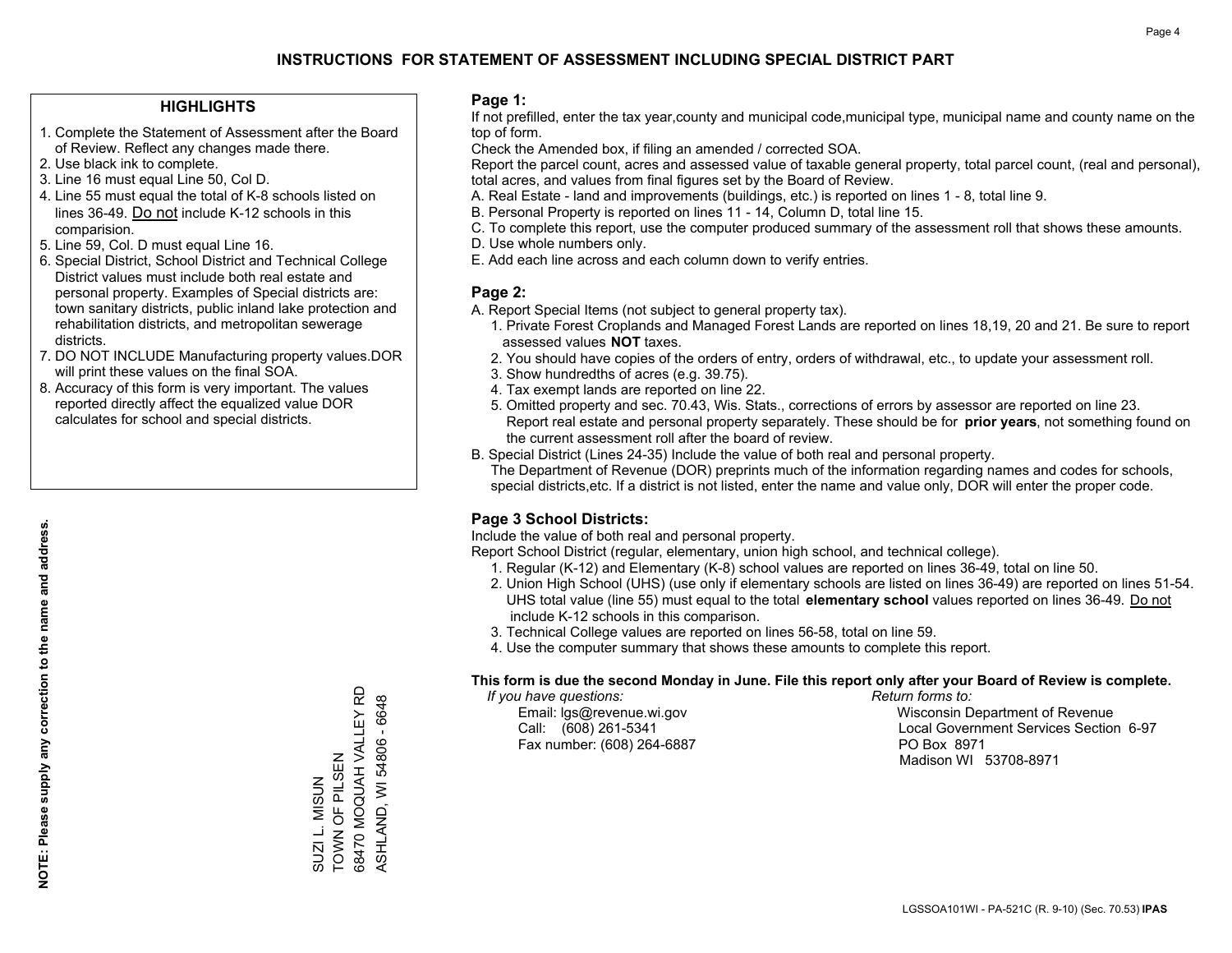**STATEMENT OF ASSESSMENT FOR 2016** 

**FINAL - EQUATED**

7 Check if this is an Amended Return<br>7 Page 1

|                | <b>FOR</b>                                                             | <b>TOWN OF</b><br>OF                                                                                                                                                                         | <b>PORT WING</b>         |                                  | <b>BAYFIELD COUNTY</b>              |                         |                      | <b>WHEN COMPLETING THIS DOCUMENT</b>     |
|----------------|------------------------------------------------------------------------|----------------------------------------------------------------------------------------------------------------------------------------------------------------------------------------------|--------------------------|----------------------------------|-------------------------------------|-------------------------|----------------------|------------------------------------------|
|                |                                                                        | Town - Village - City                                                                                                                                                                        | <b>Municipality Name</b> |                                  | <b>County Name</b>                  |                         |                      | DO NOT WRITE OVER X's OR IN SHADED AREAS |
|                |                                                                        | <b>REAL ESTATE</b>                                                                                                                                                                           |                          | PARCEL COUNT                     | NO. OF ACRES                        | <b>VALUE OF</b>         | <b>VALUE OF</b>      | TOTAL VALUE OF LAND                      |
| Line<br>No.    |                                                                        | (See Lines 18 - 22 for<br>other Real Estate)                                                                                                                                                 |                          | <b>TOTAL LAND   IMPROVEMENTS</b> | <b>WHOLE</b><br><b>NUMBERS ONLY</b> | LAND                    | <b>IMPROVEMENTS</b>  | AND IMPROVEMENTS                         |
|                |                                                                        |                                                                                                                                                                                              | Col. A                   | Col. B                           | Col. C                              | Col. D                  | Col. E               | Col. F                                   |
| $\mathbf 1$    |                                                                        | <b>RESIDENTIAL - Class 1</b>                                                                                                                                                                 | 474                      | 350                              | 713                                 | 11,149,500              | 21,578,400           | 32,727,900                               |
| $\overline{2}$ | <b>COMMERCIAL - Class 2</b>                                            |                                                                                                                                                                                              | 41                       | 30                               | 72                                  | 760,900                 | 1,090,900            | 1,851,800                                |
| 3              |                                                                        | <b>MANUFACTURING - Class 3</b>                                                                                                                                                               | $\Omega$                 | $\Omega$                         | $\Omega$                            | $\Omega$                | 0                    | $\Omega$                                 |
| 4              |                                                                        | <b>AGRICULTURAL - Class 4</b>                                                                                                                                                                | 163                      |                                  | 3,674                               | 381,400                 |                      | 381,400                                  |
| 5              |                                                                        | <b>UNDEVELOPED - Class 5</b>                                                                                                                                                                 | 131                      |                                  | 1,663                               | 454,500                 |                      | 454,500                                  |
| 6              |                                                                        | AGRICULTURAL FOREST - Class 5m                                                                                                                                                               | 96                       |                                  | 1,998                               | 1,276,100               |                      | 1,276,100                                |
| $\overline{7}$ |                                                                        | FOREST LANDS - Class 6                                                                                                                                                                       | 347                      |                                  | 6,693                               | 8,596,600               |                      | 8,596,600                                |
| 8              |                                                                        | OTHER - Class 7                                                                                                                                                                              | 10                       | 10                               | 12                                  | 75,200                  | 816,500              | 891,700                                  |
| 9              |                                                                        | <b>TOTAL - ALL COLUMNS</b>                                                                                                                                                                   | 1,262                    | 390                              | 14,825                              | 22,694,200              | 23,485,800           | 46,180,000                               |
| 10             |                                                                        | NUMBER OF PERSONAL PROPERTY ACCOUNTS IN ROLL                                                                                                                                                 |                          |                                  | 26                                  | <b>LOCALLY ASSESSED</b> | <b>MANUFACTURING</b> | <b>MERGED</b>                            |
| 11             |                                                                        | BOATS AND OTHER WATERCRAFT NOT EXEMPT - Code 1                                                                                                                                               |                          |                                  |                                     | 0                       | 0                    | $\Omega$                                 |
| 12             |                                                                        | MACHINERY, TOOLS AND PATTERNS - Code 2                                                                                                                                                       |                          |                                  |                                     | 19,465                  | 0                    | 19,465                                   |
| 13             |                                                                        | FURNITURE, FIXTURES AND EQUIPMENT - Code 3                                                                                                                                                   |                          |                                  |                                     | 20,535                  | $\Omega$             | 20,535                                   |
| 14             |                                                                        | ALL OTHER PERSONAL PROPERTY NOT EXEMPT - Codes 4A, 4B, 4C                                                                                                                                    |                          |                                  |                                     | 114,725                 | 0                    | 114,725                                  |
| 15             |                                                                        | TOTAL OF PERSONAL PROPERTY NOT EXEMPT (Total of Lines 11-14)                                                                                                                                 |                          |                                  |                                     | 154,725                 | 0                    | 154,725                                  |
| 16             |                                                                        | AGGREGATE ASSESSED VALUE OF ALL PROPERTY SUBJECT TO THE GENERAL PROPERTY TAX (Total of Lines 9F and 15F)<br>MUST EQUAL TOTAL VALUE OF THE SCHOOL DISTRICTS (K-12 PLUS K-8) - Line 50, Col. F |                          |                                  |                                     |                         |                      | 46,334,725                               |
| 17             |                                                                        | <b>BOARD OF REVIEW</b>                                                                                                                                                                       |                          |                                  | Name of Assessor                    |                         | Telephone #          |                                          |
|                | DATE OF FINAL ADJOURNMENT<br>07/13/2016<br>NORTH WI ASSESSMENT SERVICE |                                                                                                                                                                                              |                          |                                  |                                     |                         |                      | (715) 779-3088                           |

*CO*

*MUN*

*ACCT NO0097*

*<sup>04</sup> <sup>042</sup>*

REMARKS

The Assessment Ratio to be used in calculating the estimated Fair Market Value on tax bills for this tax district is .987496643<br>This ratio should be used to convert assessed values to "Calculate Equalized Values" in Step 1 Commission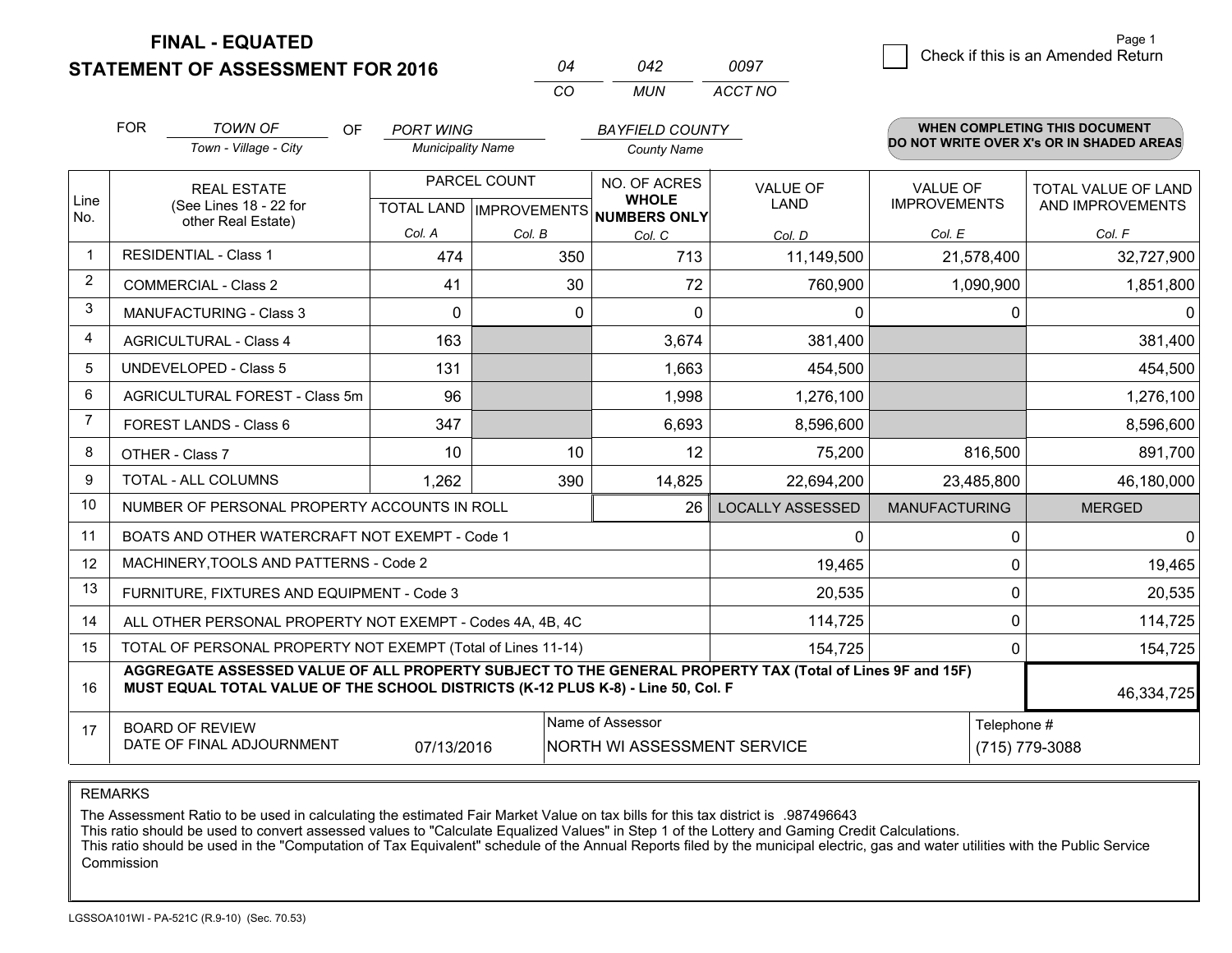*YEAR CO MUN ACCT NO* 2016 04 042 0097

Do not confuse FOREST LANDS (Line 7) with FOREST CROPS (in this section) - They are **NOT** the same

|    |                                                               |                                 |  | Private Forest Crop - Reg Class @ 10¢ per acre                                 |             |                                                       | Private Forest Crop - Reg Class @ \$2.52 per acre                            |         |                    |  |
|----|---------------------------------------------------------------|---------------------------------|--|--------------------------------------------------------------------------------|-------------|-------------------------------------------------------|------------------------------------------------------------------------------|---------|--------------------|--|
| 18 | (a) PARCELS                                                   | (b) ACRES                       |  | (c) ASSESSED VALUE                                                             |             | (d) PARCELS                                           | (e) ACRES                                                                    |         | (f) ASSESSED VALUE |  |
|    |                                                               |                                 |  |                                                                                |             |                                                       |                                                                              |         |                    |  |
|    |                                                               |                                 |  | Private Forest Crop - Special Class @ 20¢ per acre                             |             |                                                       | Entered Before 2005 Managed Forest - Ferrous Mining CLOSED @ \$8.27 per acre |         |                    |  |
| 19 | (a) PARCELS                                                   | (c) ASSESSED VALUE<br>(b) ACRES |  |                                                                                |             | (d) PARCELS                                           | (e) ACRES                                                                    |         | (f) ASSESSED VALUE |  |
|    |                                                               |                                 |  |                                                                                |             |                                                       |                                                                              |         |                    |  |
|    | Entered Before 2005 Managed Forest - OPEN @ \$.79 per acre    |                                 |  |                                                                                |             |                                                       | Entered Before 2005 Managed Forest - CLOSED @ \$1.87 per acre                |         |                    |  |
| 20 | (a) PARCELS                                                   | (b) ACRES                       |  | (c) ASSESSED VALUE                                                             |             | (d) PARCELS                                           | (e) ACRES                                                                    |         | (f) ASSESSED VALUE |  |
|    | 29                                                            | 982                             |  | 1,276,600                                                                      |             | 14                                                    | 498                                                                          | 636,000 |                    |  |
|    | Entered After 2004 Managed Forest - OPEN @<br>\$2.14 per acre |                                 |  |                                                                                |             |                                                       | Entered After 2004 Managed Forest - CLOSED @ \$10.68 per acre                |         |                    |  |
| 21 | (a) PARCELS                                                   | (b) ACRES                       |  | (c) ASSESSED VALUE                                                             | (d) PARCELS |                                                       | (e) ACRES                                                                    |         | (f) ASSESSED VALUE |  |
|    |                                                               |                                 |  |                                                                                |             |                                                       |                                                                              |         |                    |  |
|    | 20                                                            | 680.02                          |  | 884,100                                                                        |             | 20                                                    | 769.48                                                                       |         |                    |  |
| 22 | (a) County Forest Cropland Acres                              |                                 |  | (b) Federal Acres                                                              |             | (d) County (NOT FOREST CROP) Acres<br>(c) State Acres |                                                                              |         | (e) Other Acres    |  |
|    | 8,876.18                                                      |                                 |  | 2.524.21                                                                       |             | 1,285.53<br>63.73                                     |                                                                              |         | 279.02             |  |
|    |                                                               |                                 |  | Assessed Value of Omitted Property From Prior Years (Sec. 70.44)               |             |                                                       | Assessed Value of Sec. 70.43 Corrections of Errors by Assessors              |         |                    |  |
|    |                                                               | (a) REAL ESTATE                 |  | (b) PERSONAL                                                                   |             |                                                       | (c1) REAL ESTATE                                                             |         | (c2) PERSONAL      |  |
| 23 |                                                               |                                 |  |                                                                                |             |                                                       |                                                                              |         |                    |  |
|    |                                                               |                                 |  | Manufacturing Equated Value of Omitted Property From Prior Years (Sec. 70.995) |             |                                                       | Mfg. Equated Value of Sec.70.43 Corrections of Errors by Assessors           |         |                    |  |
|    |                                                               | (d) REAL ESTATE                 |  | (e) PERSONAL                                                                   |             | (f1) REAL ESTATE                                      |                                                                              |         | (f2) PERSONAL      |  |
|    |                                                               |                                 |  |                                                                                |             |                                                       |                                                                              |         |                    |  |

# **SPECIAL DISTRICTS**

| Line<br>No. | <b>Enter 6-digit</b><br>Special District<br>Code (Col. A) | Account<br><b>Number</b><br>(Col. B) | <b>Special District Name</b><br>(Col. C) | <b>Locally Assessed Value</b><br>of Real Estate and<br>Personal Property (Col. D) | Mfg Value of Real Estate<br>and Personal Property<br>(Col. E) | <b>Merged Value of</b><br><b>Real Estate and</b><br>Personal Property (Col. F) |
|-------------|-----------------------------------------------------------|--------------------------------------|------------------------------------------|-----------------------------------------------------------------------------------|---------------------------------------------------------------|--------------------------------------------------------------------------------|
| 24          | 047100                                                    | 0023                                 | PORT WING SANITARY DISTRICT              | 7,213,405                                                                         |                                                               | 7,213,405                                                                      |
| 25          |                                                           |                                      |                                          |                                                                                   |                                                               |                                                                                |
| 26          |                                                           |                                      |                                          |                                                                                   |                                                               |                                                                                |
| 27          |                                                           |                                      |                                          |                                                                                   |                                                               |                                                                                |
| 28          |                                                           |                                      |                                          |                                                                                   |                                                               |                                                                                |
| 29          |                                                           |                                      |                                          |                                                                                   |                                                               |                                                                                |
| 30          |                                                           |                                      |                                          |                                                                                   |                                                               |                                                                                |
| 31          |                                                           |                                      |                                          |                                                                                   |                                                               |                                                                                |
| 32          |                                                           |                                      |                                          |                                                                                   |                                                               |                                                                                |
| 33          |                                                           |                                      |                                          |                                                                                   |                                                               |                                                                                |
| 34          |                                                           |                                      |                                          |                                                                                   |                                                               |                                                                                |
| 35          |                                                           |                                      |                                          |                                                                                   |                                                               |                                                                                |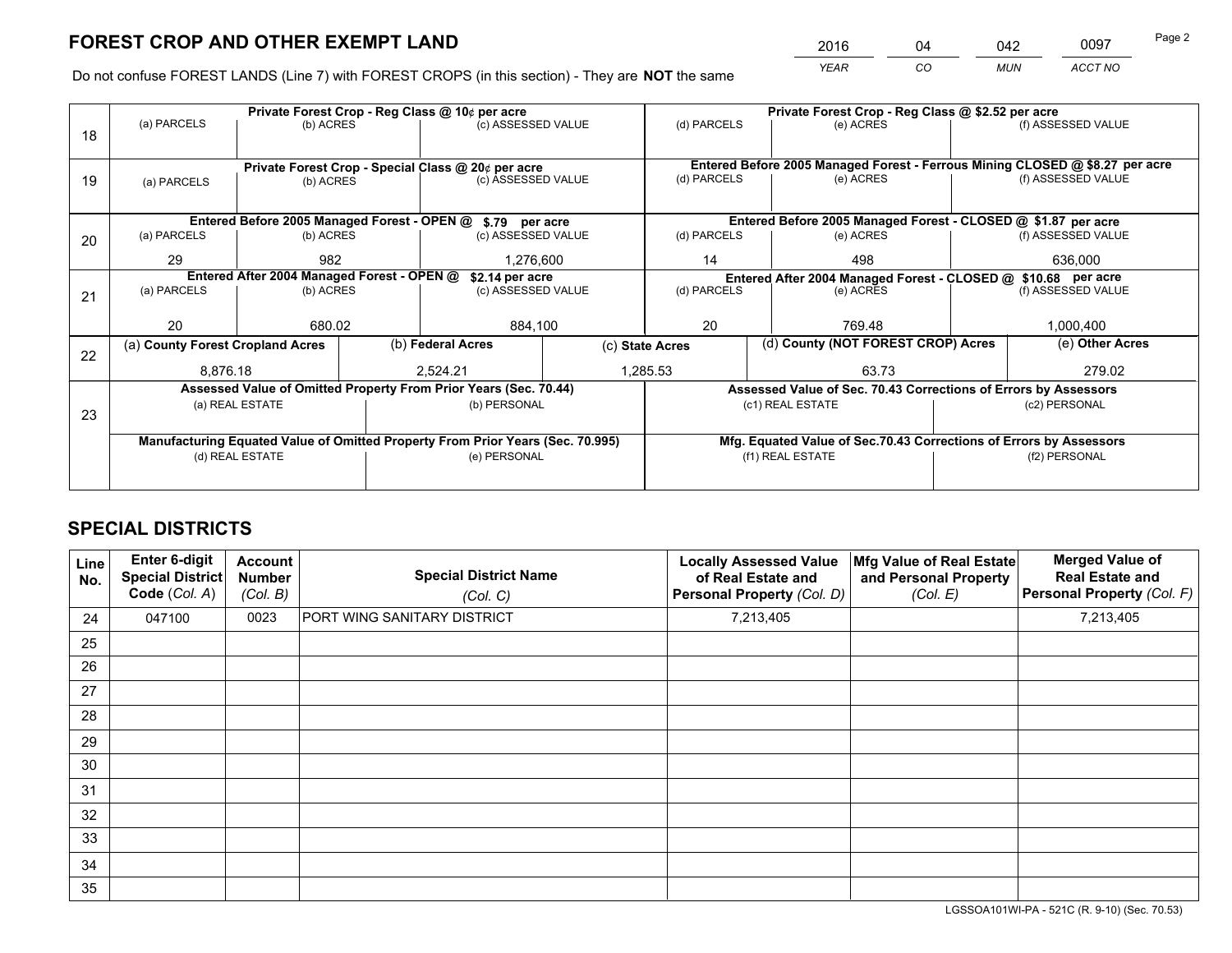|             |                                                                 |                                             |                                                         | <b>YEAR</b>                                                                       | CO<br><b>MUN</b>                                              | ACCT NO                                                                        |
|-------------|-----------------------------------------------------------------|---------------------------------------------|---------------------------------------------------------|-----------------------------------------------------------------------------------|---------------------------------------------------------------|--------------------------------------------------------------------------------|
| Line<br>No. | <b>Enter 6-digit</b><br><b>School District</b><br>Code (Col. A) | <b>Account</b><br><b>Number</b><br>(Col. B) | <b>School District Name</b><br>(Col. C)                 | <b>Locally Assessed Value</b><br>of Real Estate and<br>Personal Property (Col. D) | Mfg Value of Real Estate<br>and Personal Property<br>(Col. E) | <b>Merged Value of</b><br><b>Real Estate and</b><br>Personal Property (Col. F) |
|             | A. SCHOOL DISTRICTS (K-8 and K-12)                              |                                             |                                                         |                                                                                   |                                                               |                                                                                |
| 36          | 044522                                                          | 0031                                        | SCH D OF SOUTH SHORE (PORT WING)                        | 46,334,725                                                                        |                                                               | 46,334,725                                                                     |
| 37          |                                                                 |                                             |                                                         |                                                                                   |                                                               |                                                                                |
| 38          |                                                                 |                                             |                                                         |                                                                                   |                                                               |                                                                                |
| 39          |                                                                 |                                             |                                                         |                                                                                   |                                                               |                                                                                |
| 40          |                                                                 |                                             |                                                         |                                                                                   |                                                               |                                                                                |
| 41          |                                                                 |                                             |                                                         |                                                                                   |                                                               |                                                                                |
| 42          |                                                                 |                                             |                                                         |                                                                                   |                                                               |                                                                                |
| 43          |                                                                 |                                             |                                                         |                                                                                   |                                                               |                                                                                |
| 44<br>45    |                                                                 |                                             |                                                         |                                                                                   |                                                               |                                                                                |
| 46          |                                                                 |                                             |                                                         |                                                                                   |                                                               |                                                                                |
| 47          |                                                                 |                                             |                                                         |                                                                                   |                                                               |                                                                                |
| 48          |                                                                 |                                             |                                                         |                                                                                   |                                                               |                                                                                |
| 49          |                                                                 |                                             |                                                         |                                                                                   |                                                               |                                                                                |
| 50          |                                                                 |                                             | TOTAL ASSESSED VALUE OF SCHOOL DISTRICTS (K-8 and K-12) | 46,334,725                                                                        |                                                               | 46,334,725                                                                     |
|             | <b>B.</b><br><b>UNION HIGH SCHOOL DISTRICTS</b>                 |                                             |                                                         |                                                                                   |                                                               |                                                                                |
| 51          |                                                                 |                                             |                                                         |                                                                                   |                                                               |                                                                                |
| 52          |                                                                 |                                             |                                                         |                                                                                   |                                                               |                                                                                |
| 53          |                                                                 |                                             |                                                         |                                                                                   |                                                               |                                                                                |
| 54          |                                                                 |                                             |                                                         |                                                                                   |                                                               |                                                                                |
| 55          |                                                                 |                                             | TOTAL ASSESSED VALUE OF UNION HIGH SCHOOLS              |                                                                                   |                                                               |                                                                                |
|             | C.<br><b>TECHNICAL COLLEGE DISTRICTS</b>                        |                                             |                                                         |                                                                                   |                                                               |                                                                                |
| 56          | 001700                                                          | 0016                                        | WISCONSIN INDIANHEAD TECH COLLEGE SHEL                  | 46,334,725                                                                        |                                                               | 46,334,725                                                                     |
| 57          |                                                                 |                                             |                                                         |                                                                                   |                                                               |                                                                                |
| 58          |                                                                 |                                             |                                                         |                                                                                   |                                                               |                                                                                |
| 59          |                                                                 |                                             | TOTAL ASSESSED VALUE OF TECHNICAL COLLEGES              | 46,334,725                                                                        |                                                               | 46,334,725                                                                     |

04

042

 *I hereby certify, to the best of my knowledge and belief, this form is complete and correct.*

**SCHOOL DISTRICTS**

| Print name of preparer | Title                    | Date (MM / DD / CCYY) |  |
|------------------------|--------------------------|-----------------------|--|
|                        |                          |                       |  |
| Signature of preparer  | Contact Telephone Number | E-mail address        |  |
|                        |                          |                       |  |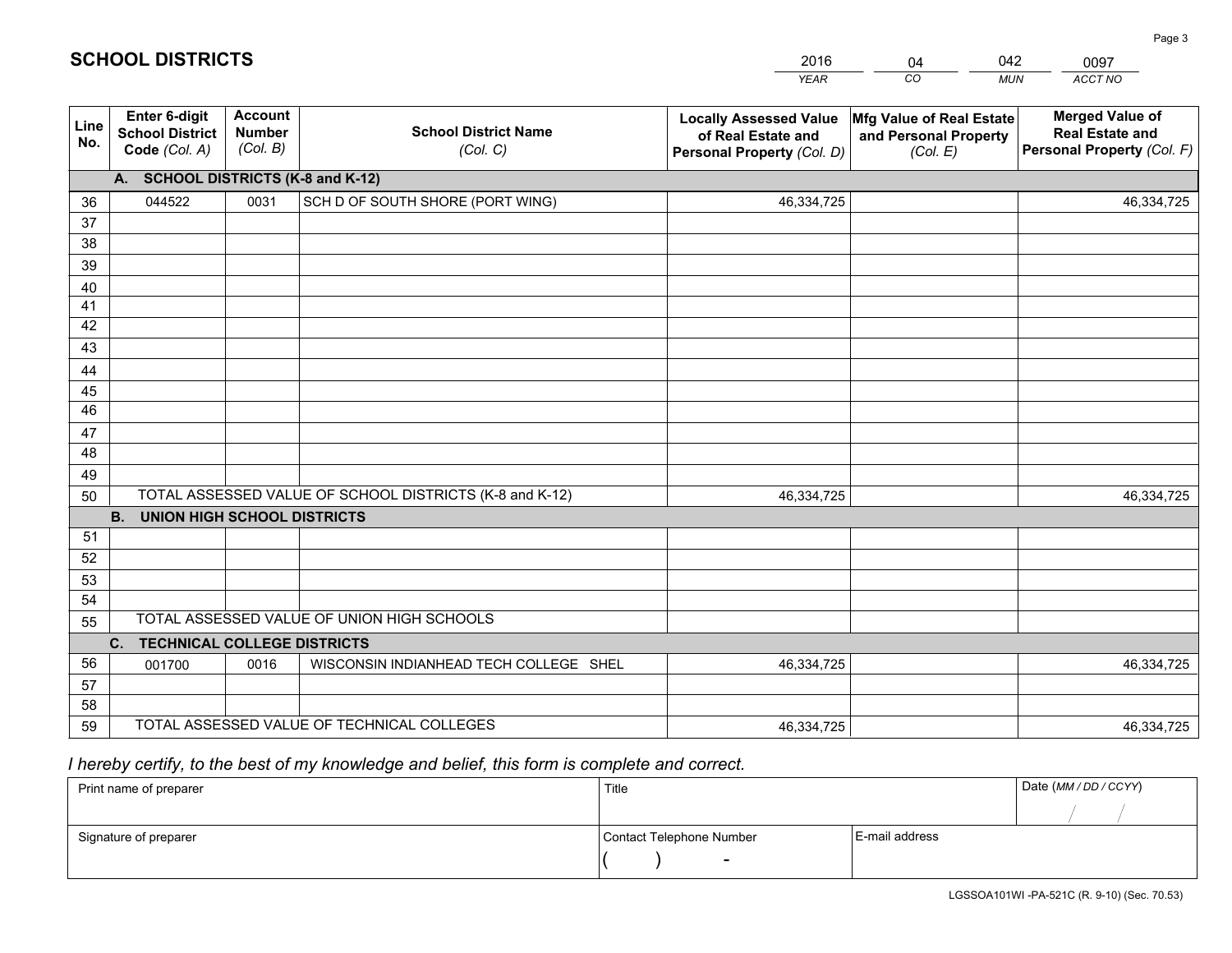### **HIGHLIGHTS**

- 1. Complete the Statement of Assessment after the Board of Review. Reflect any changes made there.
- 2. Use black ink to complete.
- 3. Line 16 must equal Line 50, Col D.
- 4. Line 55 must equal the total of K-8 schools listed on lines 36-49. Do not include K-12 schools in this comparision.
- 5. Line 59, Col. D must equal Line 16.
- 6. Special District, School District and Technical College District values must include both real estate and personal property. Examples of Special districts are: town sanitary districts, public inland lake protection and rehabilitation districts, and metropolitan sewerage districts.
- 7. DO NOT INCLUDE Manufacturing property values.DOR will print these values on the final SOA.

MARJORIE OGREN TOWN OF PORT WING

MARJORIE OGREN<br>TOWN OF PORT WING

PO BOX 28

PO BOX 28

PORT WING, WI 54865 - 0028

PORT WING, WI 54865 - 0028

 8. Accuracy of this form is very important. The values reported directly affect the equalized value DOR calculates for school and special districts.

### **Page 1:**

 If not prefilled, enter the tax year,county and municipal code,municipal type, municipal name and county name on the top of form.

Check the Amended box, if filing an amended / corrected SOA.

 Report the parcel count, acres and assessed value of taxable general property, total parcel count, (real and personal), total acres, and values from final figures set by the Board of Review.

- A. Real Estate land and improvements (buildings, etc.) is reported on lines 1 8, total line 9.
- B. Personal Property is reported on lines 11 14, Column D, total line 15.
- C. To complete this report, use the computer produced summary of the assessment roll that shows these amounts.
- D. Use whole numbers only.
- E. Add each line across and each column down to verify entries.

### **Page 2:**

- A. Report Special Items (not subject to general property tax).
- 1. Private Forest Croplands and Managed Forest Lands are reported on lines 18,19, 20 and 21. Be sure to report assessed values **NOT** taxes.
- 2. You should have copies of the orders of entry, orders of withdrawal, etc., to update your assessment roll.
	- 3. Show hundredths of acres (e.g. 39.75).
- 4. Tax exempt lands are reported on line 22.
- 5. Omitted property and sec. 70.43, Wis. Stats., corrections of errors by assessor are reported on line 23. Report real estate and personal property separately. These should be for **prior years**, not something found on the current assessment roll after the board of review.
- B. Special District (Lines 24-35) Include the value of both real and personal property.
- The Department of Revenue (DOR) preprints much of the information regarding names and codes for schools, special districts,etc. If a district is not listed, enter the name and value only, DOR will enter the proper code.

### **Page 3 School Districts:**

Include the value of both real and personal property.

Report School District (regular, elementary, union high school, and technical college).

- 1. Regular (K-12) and Elementary (K-8) school values are reported on lines 36-49, total on line 50.
- 2. Union High School (UHS) (use only if elementary schools are listed on lines 36-49) are reported on lines 51-54. UHS total value (line 55) must equal to the total **elementary school** values reported on lines 36-49. Do notinclude K-12 schools in this comparison.
- 3. Technical College values are reported on lines 56-58, total on line 59.
- 4. Use the computer summary that shows these amounts to complete this report.

#### **This form is due the second Monday in June. File this report only after your Board of Review is complete.**

 *If you have questions: Return forms to:*

Fax number: (608) 264-6887 PO Box 8971

 Email: lgs@revenue.wi.gov Wisconsin Department of Revenue Call: (608) 261-5341 Local Government Services Section 6-97Madison WI 53708-8971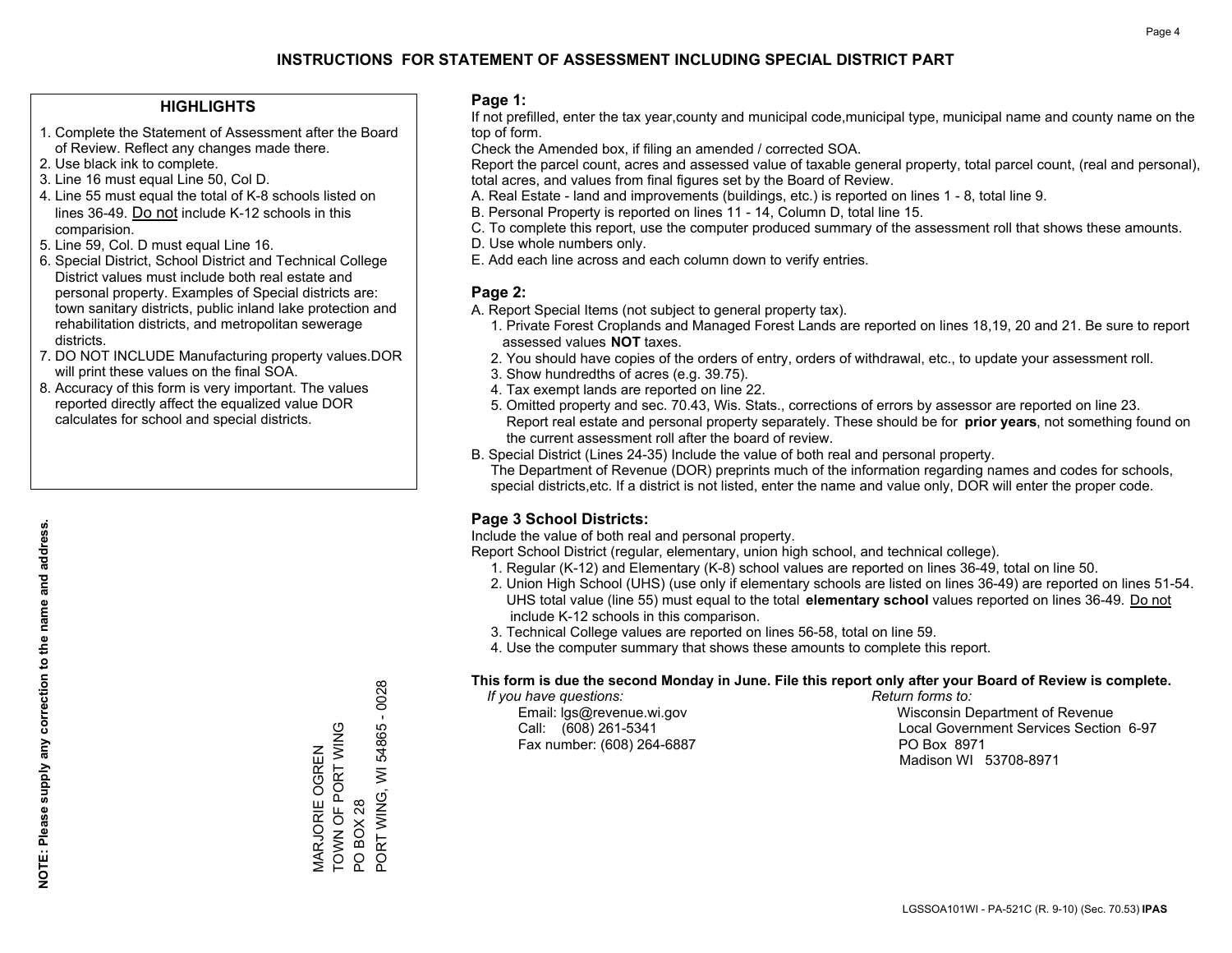**FINAL - EQUATED**

**STATEMENT OF ASSESSMENT FOR 2016** 

| Ω4  | 046 | 0098    |
|-----|-----|---------|
| CO. | MUN | ACCT NO |

|                | <b>FOR</b>                                                                                                                                                                                                 | <b>TOWN OF</b><br><b>OF</b>                                  | <b>RUSSELL</b>           |              | <b>BAYFIELD COUNTY</b>                              |                         |                      | <b>WHEN COMPLETING THIS DOCUMENT</b>     |
|----------------|------------------------------------------------------------------------------------------------------------------------------------------------------------------------------------------------------------|--------------------------------------------------------------|--------------------------|--------------|-----------------------------------------------------|-------------------------|----------------------|------------------------------------------|
|                |                                                                                                                                                                                                            | Town - Village - City                                        | <b>Municipality Name</b> |              | <b>County Name</b>                                  |                         |                      | DO NOT WRITE OVER X's OR IN SHADED AREAS |
|                |                                                                                                                                                                                                            | <b>REAL ESTATE</b>                                           |                          | PARCEL COUNT | NO. OF ACRES                                        | <b>VALUE OF</b>         | <b>VALUE OF</b>      | TOTAL VALUE OF LAND                      |
| Line<br>No.    |                                                                                                                                                                                                            | (See Lines 18 - 22 for<br>other Real Estate)                 |                          |              | <b>WHOLE</b><br>TOTAL LAND MPROVEMENTS NUMBERS ONLY | <b>LAND</b>             | <b>IMPROVEMENTS</b>  | AND IMPROVEMENTS                         |
|                |                                                                                                                                                                                                            |                                                              | Col. A                   | Col. B       | Col. C                                              | Col. D                  | Col. E               | Col. F                                   |
| -1             |                                                                                                                                                                                                            | <b>RESIDENTIAL - Class 1</b>                                 | 185                      | 155          | 428                                                 | 5,571,900               | 12,472,300           | 18,044,200                               |
| $\overline{2}$ |                                                                                                                                                                                                            | <b>COMMERCIAL - Class 2</b>                                  | 10                       | 6            | 92                                                  | 607,800                 | 512,800              | 1,120,600                                |
| 3              |                                                                                                                                                                                                            | <b>MANUFACTURING - Class 3</b>                               | $\mathbf{0}$             | 0            | $\mathbf{0}$                                        | 0                       | 0                    | $\Omega$                                 |
| 4              |                                                                                                                                                                                                            | <b>AGRICULTURAL - Class 4</b>                                | 78                       |              | 1,297                                               | 117,000                 |                      | 117,000                                  |
| 5              |                                                                                                                                                                                                            | <b>UNDEVELOPED - Class 5</b>                                 | 15                       |              | 177                                                 | 95,200                  |                      | 95,200                                   |
| 6              |                                                                                                                                                                                                            | AGRICULTURAL FOREST - Class 5m                               | 45                       |              | 855                                                 | 702,000                 |                      | 702,000                                  |
| 7              |                                                                                                                                                                                                            | FOREST LANDS - Class 6                                       | 353                      |              | 8,113                                               | 13,431,100              |                      | 13,431,100                               |
| 8              |                                                                                                                                                                                                            | OTHER - Class 7                                              | 3                        | 3            | 10                                                  | 27,000                  | 363,500              | 390,500                                  |
| 9              |                                                                                                                                                                                                            | TOTAL - ALL COLUMNS                                          | 689                      | 164          | 10,972                                              | 20,552,000              | 13,348,600           | 33,900,600                               |
| 10             |                                                                                                                                                                                                            | NUMBER OF PERSONAL PROPERTY ACCOUNTS IN ROLL                 |                          |              | 21                                                  | <b>LOCALLY ASSESSED</b> | <b>MANUFACTURING</b> | <b>MERGED</b>                            |
| 11             |                                                                                                                                                                                                            | BOATS AND OTHER WATERCRAFT NOT EXEMPT - Code 1               |                          |              |                                                     | 13,400                  | 0                    | 13,400                                   |
| 12             |                                                                                                                                                                                                            | MACHINERY, TOOLS AND PATTERNS - Code 2                       |                          |              |                                                     | 62,100                  | 0                    | 62,100                                   |
| 13             |                                                                                                                                                                                                            | FURNITURE, FIXTURES AND EQUIPMENT - Code 3                   |                          |              |                                                     | 121,900                 | 0                    | 121,900                                  |
| 14             |                                                                                                                                                                                                            | ALL OTHER PERSONAL PROPERTY NOT EXEMPT - Codes 4A, 4B, 4C    |                          |              |                                                     | 16,000                  | $\Omega$             | 16,000                                   |
| 15             |                                                                                                                                                                                                            | TOTAL OF PERSONAL PROPERTY NOT EXEMPT (Total of Lines 11-14) |                          |              |                                                     | 213,400                 | 0                    | 213,400                                  |
| 16             | AGGREGATE ASSESSED VALUE OF ALL PROPERTY SUBJECT TO THE GENERAL PROPERTY TAX (Total of Lines 9F and 15F)<br>MUST EQUAL TOTAL VALUE OF THE SCHOOL DISTRICTS (K-12 PLUS K-8) - Line 50, Col. F<br>34,114,000 |                                                              |                          |              |                                                     |                         |                      |                                          |
| 17             | Name of Assessor<br>Telephone #<br><b>BOARD OF REVIEW</b>                                                                                                                                                  |                                                              |                          |              |                                                     |                         |                      |                                          |
|                |                                                                                                                                                                                                            | DATE OF FINAL ADJOURNMENT                                    | 05/19/2016               |              | <b>JENNY MARTIN</b>                                 |                         |                      | (715) 723-0310                           |

REMARKS

The Assessment Ratio to be used in calculating the estimated Fair Market Value on tax bills for this tax district is 1.061699578

This ratio should be used to convert assessed values to "Calculate Equalized Values" in Step 1 of the Lottery and Gaming Credit Calculations.<br>This ratio should be used in the "Computation of Tax Equivalent" schedule of the Commission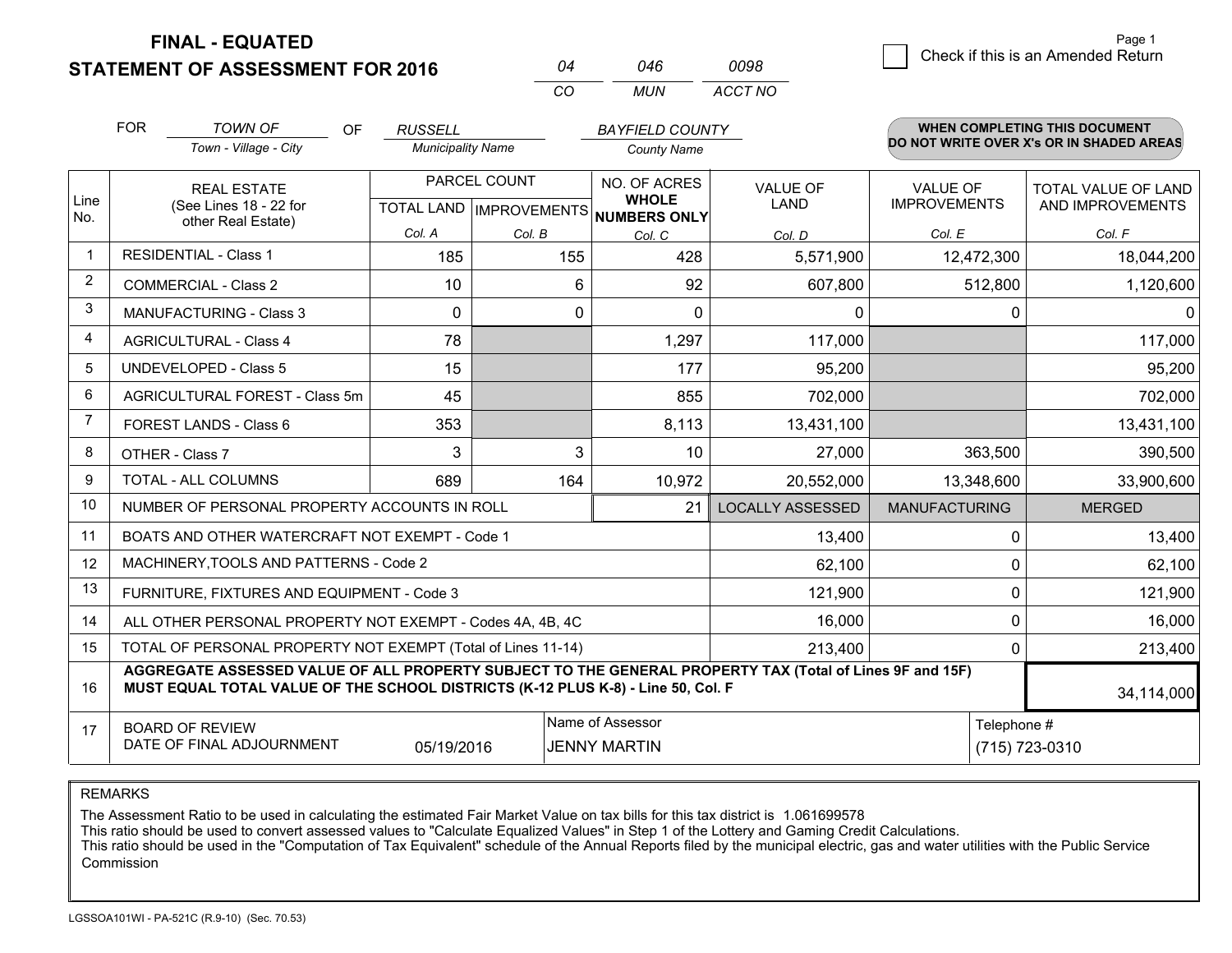*YEAR CO MUN ACCT NO* <sup>2016</sup> <sup>04</sup> <sup>046</sup> <sup>0098</sup>

Do not confuse FOREST LANDS (Line 7) with FOREST CROPS (in this section) - They are **NOT** the same

|    |                                                                                |                                             |  | Private Forest Crop - Reg Class @ 10¢ per acre                   |                 |                  | Private Forest Crop - Reg Class @ \$2.52 per acre |                                                                    |               |                                                                              |
|----|--------------------------------------------------------------------------------|---------------------------------------------|--|------------------------------------------------------------------|-----------------|------------------|---------------------------------------------------|--------------------------------------------------------------------|---------------|------------------------------------------------------------------------------|
| 18 | (a) PARCELS                                                                    | (b) ACRES                                   |  | (c) ASSESSED VALUE                                               |                 | (d) PARCELS      |                                                   | (e) ACRES                                                          |               | (f) ASSESSED VALUE                                                           |
|    |                                                                                |                                             |  |                                                                  |                 | 3                |                                                   | 120                                                                |               | 182,100                                                                      |
|    |                                                                                |                                             |  | Private Forest Crop - Special Class @ 20¢ per acre               |                 |                  |                                                   |                                                                    |               | Entered Before 2005 Managed Forest - Ferrous Mining CLOSED @ \$8.27 per acre |
| 19 | (a) PARCELS                                                                    | (b) ACRES                                   |  | (c) ASSESSED VALUE                                               |                 | (d) PARCELS      |                                                   | (e) ACRES                                                          |               | (f) ASSESSED VALUE                                                           |
|    |                                                                                |                                             |  |                                                                  |                 |                  |                                                   |                                                                    |               |                                                                              |
|    |                                                                                | Entered Before 2005 Managed Forest - OPEN @ |  | \$.79 per acre                                                   |                 |                  |                                                   | Entered Before 2005 Managed Forest - CLOSED @ \$1.87 per acre      |               |                                                                              |
| 20 | (a) PARCELS                                                                    | (b) ACRES                                   |  | (c) ASSESSED VALUE                                               |                 | (d) PARCELS      |                                                   | (e) ACRES                                                          |               | (f) ASSESSED VALUE                                                           |
|    | 35                                                                             | 1.350.35                                    |  | 1,735,700                                                        |                 | 259              |                                                   | 339,000                                                            |               |                                                                              |
|    | Entered After 2004 Managed Forest - OPEN @<br>\$2.14 per acre                  |                                             |  |                                                                  |                 |                  |                                                   | Entered After 2004 Managed Forest - CLOSED @ \$10.68 per acre      |               |                                                                              |
| 21 | (a) PARCELS                                                                    | (b) ACRES                                   |  | (c) ASSESSED VALUE                                               |                 | (d) PARCELS      |                                                   | (e) ACRES                                                          |               | (f) ASSESSED VALUE                                                           |
|    |                                                                                |                                             |  |                                                                  |                 |                  |                                                   |                                                                    |               |                                                                              |
|    | 12                                                                             | 452.2                                       |  | 490,600                                                          |                 |                  |                                                   | 129                                                                |               | 204,800                                                                      |
| 22 | (a) County Forest Cropland Acres                                               |                                             |  | (b) Federal Acres                                                | (c) State Acres |                  |                                                   | (d) County (NOT FOREST CROP) Acres                                 |               | (e) Other Acres                                                              |
|    | 8,558.04                                                                       |                                             |  | 9,215.14                                                         |                 | 227.96<br>167.15 |                                                   |                                                                    | 448.43        |                                                                              |
|    |                                                                                |                                             |  | Assessed Value of Omitted Property From Prior Years (Sec. 70.44) |                 |                  |                                                   | Assessed Value of Sec. 70.43 Corrections of Errors by Assessors    |               |                                                                              |
|    |                                                                                | (a) REAL ESTATE                             |  | (b) PERSONAL                                                     |                 |                  |                                                   | (c1) REAL ESTATE                                                   |               | (c2) PERSONAL                                                                |
| 23 |                                                                                |                                             |  |                                                                  |                 |                  |                                                   |                                                                    |               |                                                                              |
|    | Manufacturing Equated Value of Omitted Property From Prior Years (Sec. 70.995) |                                             |  |                                                                  |                 |                  |                                                   | Mfg. Equated Value of Sec.70.43 Corrections of Errors by Assessors |               |                                                                              |
|    |                                                                                | (d) REAL ESTATE                             |  | (e) PERSONAL                                                     |                 | (f1) REAL ESTATE |                                                   |                                                                    | (f2) PERSONAL |                                                                              |
|    |                                                                                |                                             |  |                                                                  |                 |                  |                                                   |                                                                    |               |                                                                              |

# **SPECIAL DISTRICTS**

| Line<br>No. | Enter 6-digit<br><b>Special District</b> | <b>Account</b><br><b>Number</b> | <b>Special District Name</b> | <b>Locally Assessed Value</b><br>of Real Estate and | Mfg Value of Real Estate<br>and Personal Property | <b>Merged Value of</b><br><b>Real Estate and</b> |
|-------------|------------------------------------------|---------------------------------|------------------------------|-----------------------------------------------------|---------------------------------------------------|--------------------------------------------------|
|             | Code (Col. A)                            | (Col. B)                        | (Col. C)                     | Personal Property (Col. D)                          | (Col. E)                                          | Personal Property (Col. F)                       |
| 24          |                                          |                                 |                              |                                                     |                                                   |                                                  |
| 25          |                                          |                                 |                              |                                                     |                                                   |                                                  |
| 26          |                                          |                                 |                              |                                                     |                                                   |                                                  |
| 27          |                                          |                                 |                              |                                                     |                                                   |                                                  |
| 28          |                                          |                                 |                              |                                                     |                                                   |                                                  |
| 29          |                                          |                                 |                              |                                                     |                                                   |                                                  |
| 30          |                                          |                                 |                              |                                                     |                                                   |                                                  |
| 31          |                                          |                                 |                              |                                                     |                                                   |                                                  |
| 32          |                                          |                                 |                              |                                                     |                                                   |                                                  |
| 33          |                                          |                                 |                              |                                                     |                                                   |                                                  |
| 34          |                                          |                                 |                              |                                                     |                                                   |                                                  |
| 35          |                                          |                                 |                              |                                                     |                                                   |                                                  |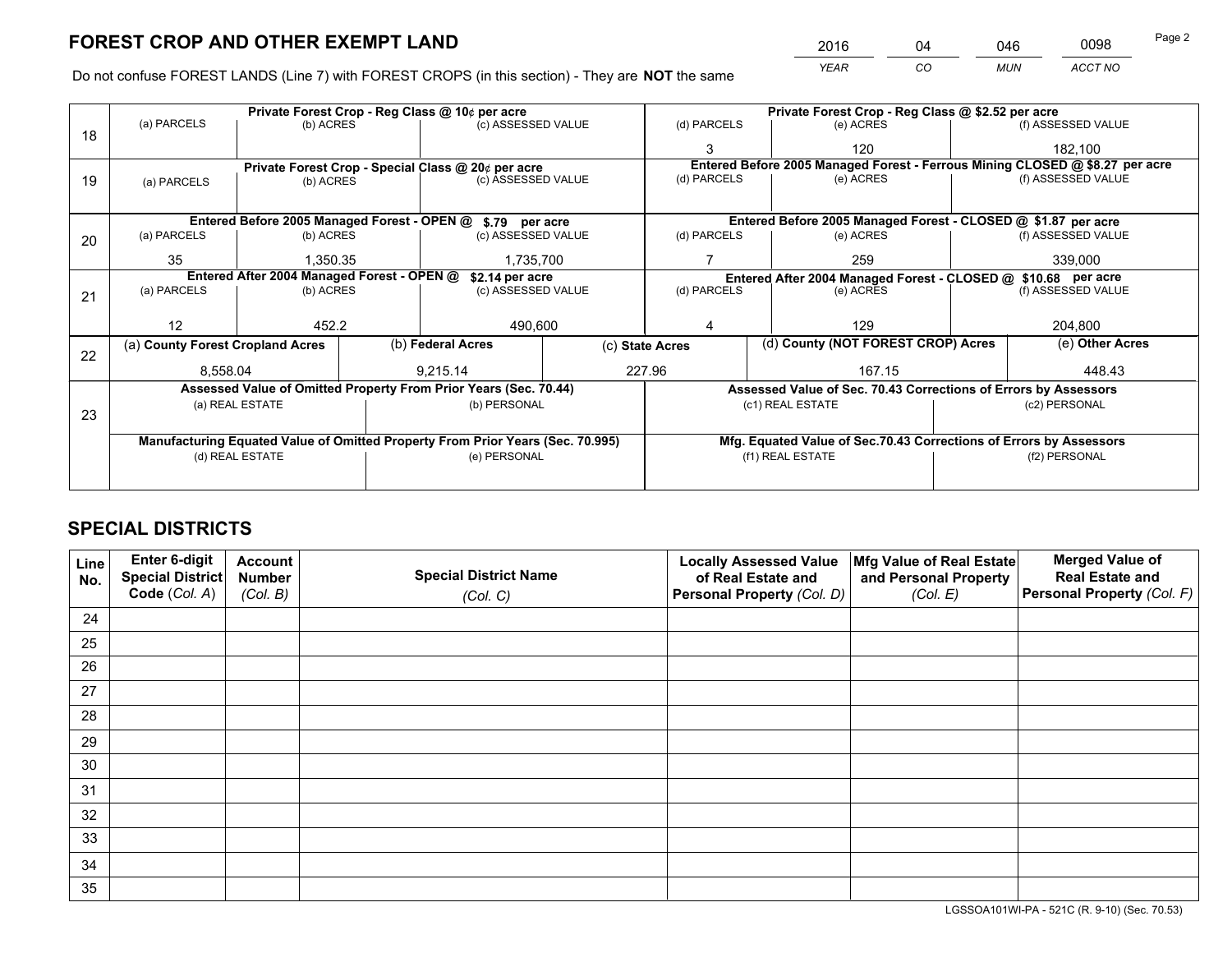|             |                                                                 |                                             |                                                         | <b>YEAR</b>                                                                       | CO<br><b>MUN</b>                                              | ACCT NO                                                                        |
|-------------|-----------------------------------------------------------------|---------------------------------------------|---------------------------------------------------------|-----------------------------------------------------------------------------------|---------------------------------------------------------------|--------------------------------------------------------------------------------|
| Line<br>No. | <b>Enter 6-digit</b><br><b>School District</b><br>Code (Col. A) | <b>Account</b><br><b>Number</b><br>(Col. B) | <b>School District Name</b><br>(Col. C)                 | <b>Locally Assessed Value</b><br>of Real Estate and<br>Personal Property (Col. D) | Mfg Value of Real Estate<br>and Personal Property<br>(Col. E) | <b>Merged Value of</b><br><b>Real Estate and</b><br>Personal Property (Col. F) |
|             | A. SCHOOL DISTRICTS (K-8 and K-12)                              |                                             |                                                         |                                                                                   |                                                               |                                                                                |
| 36          | 040315                                                          | 0029                                        | <b>SCH D OF BAYFIELD</b>                                | 34,114,000                                                                        |                                                               | 34,114,000                                                                     |
| 37          |                                                                 |                                             |                                                         |                                                                                   |                                                               |                                                                                |
| 38          |                                                                 |                                             |                                                         |                                                                                   |                                                               |                                                                                |
| 39          |                                                                 |                                             |                                                         |                                                                                   |                                                               |                                                                                |
| 40          |                                                                 |                                             |                                                         |                                                                                   |                                                               |                                                                                |
| 41          |                                                                 |                                             |                                                         |                                                                                   |                                                               |                                                                                |
| 42<br>43    |                                                                 |                                             |                                                         |                                                                                   |                                                               |                                                                                |
|             |                                                                 |                                             |                                                         |                                                                                   |                                                               |                                                                                |
| 44<br>45    |                                                                 |                                             |                                                         |                                                                                   |                                                               |                                                                                |
| 46          |                                                                 |                                             |                                                         |                                                                                   |                                                               |                                                                                |
| 47          |                                                                 |                                             |                                                         |                                                                                   |                                                               |                                                                                |
| 48          |                                                                 |                                             |                                                         |                                                                                   |                                                               |                                                                                |
| 49          |                                                                 |                                             |                                                         |                                                                                   |                                                               |                                                                                |
| 50          |                                                                 |                                             | TOTAL ASSESSED VALUE OF SCHOOL DISTRICTS (K-8 and K-12) | 34,114,000                                                                        |                                                               | 34,114,000                                                                     |
|             | <b>B.</b><br><b>UNION HIGH SCHOOL DISTRICTS</b>                 |                                             |                                                         |                                                                                   |                                                               |                                                                                |
| 51          |                                                                 |                                             |                                                         |                                                                                   |                                                               |                                                                                |
| 52          |                                                                 |                                             |                                                         |                                                                                   |                                                               |                                                                                |
| 53          |                                                                 |                                             |                                                         |                                                                                   |                                                               |                                                                                |
| 54          |                                                                 |                                             |                                                         |                                                                                   |                                                               |                                                                                |
| 55          |                                                                 |                                             | TOTAL ASSESSED VALUE OF UNION HIGH SCHOOLS              |                                                                                   |                                                               |                                                                                |
|             | C.<br><b>TECHNICAL COLLEGE DISTRICTS</b>                        |                                             |                                                         |                                                                                   |                                                               |                                                                                |
| 56          | 001700                                                          | 0016                                        | WISCONSIN INDIANHEAD TECH COLLEGE SHEL                  | 34,114,000                                                                        |                                                               | 34,114,000                                                                     |
| 57          |                                                                 |                                             |                                                         |                                                                                   |                                                               |                                                                                |
| 58          |                                                                 |                                             | TOTAL ASSESSED VALUE OF TECHNICAL COLLEGES              |                                                                                   |                                                               |                                                                                |
| 59          |                                                                 |                                             |                                                         | 34,114,000                                                                        |                                                               | 34,114,000                                                                     |

04

046

 *I hereby certify, to the best of my knowledge and belief, this form is complete and correct.*

**SCHOOL DISTRICTS**

| Print name of preparer | Title                    | Date (MM / DD / CCYY) |  |
|------------------------|--------------------------|-----------------------|--|
|                        |                          |                       |  |
| Signature of preparer  | Contact Telephone Number | E-mail address        |  |
|                        | $\overline{\phantom{0}}$ |                       |  |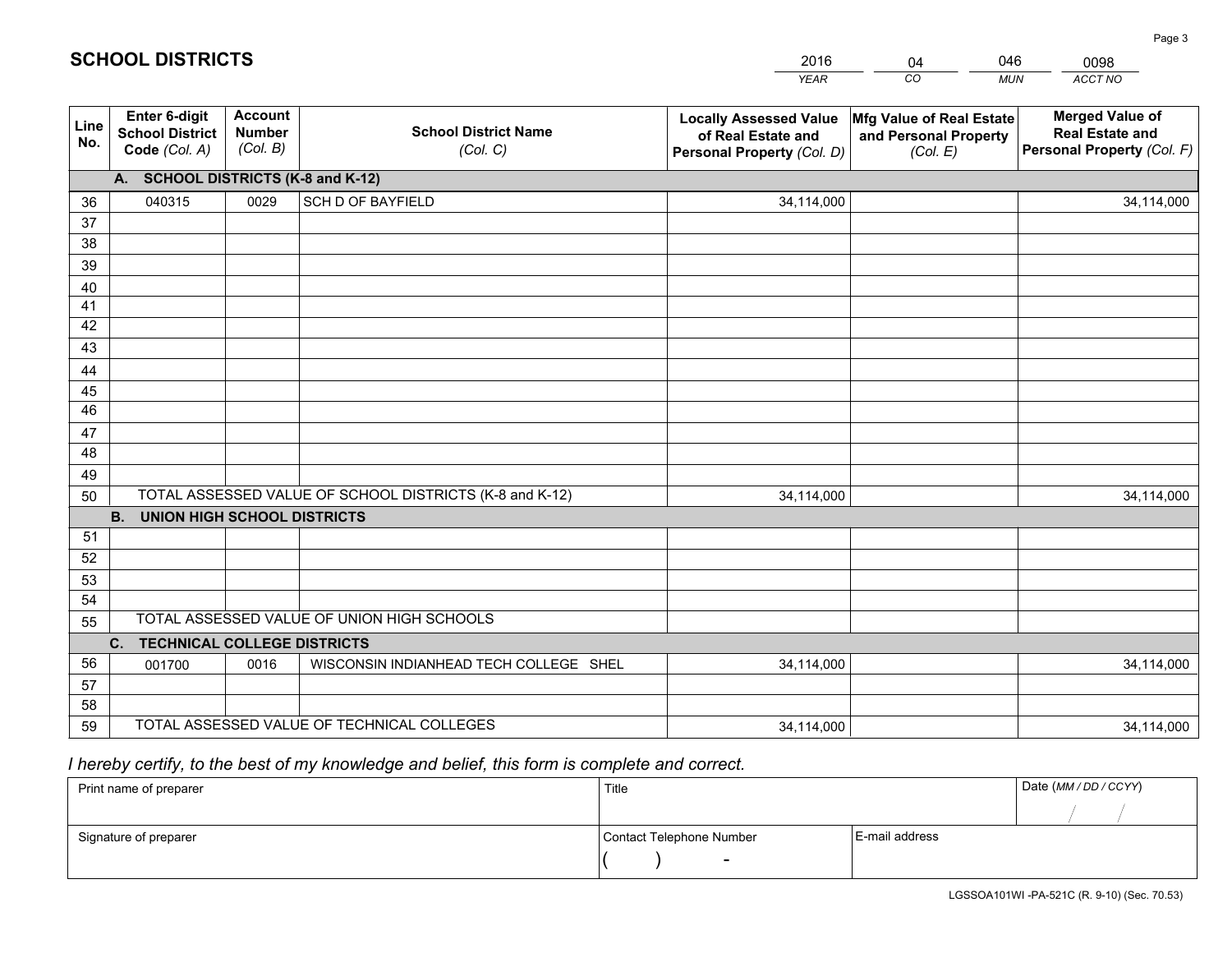### **HIGHLIGHTS**

- 1. Complete the Statement of Assessment after the Board of Review. Reflect any changes made there.
- 2. Use black ink to complete.
- 3. Line 16 must equal Line 50, Col D.
- 4. Line 55 must equal the total of K-8 schools listed on lines 36-49. Do not include K-12 schools in this comparision.
- 5. Line 59, Col. D must equal Line 16.
- 6. Special District, School District and Technical College District values must include both real estate and personal property. Examples of Special districts are: town sanitary districts, public inland lake protection and rehabilitation districts, and metropolitan sewerage districts.
- 7. DO NOT INCLUDE Manufacturing property values.DOR will print these values on the final SOA.
- 8. Accuracy of this form is very important. The values reported directly affect the equalized value DOR calculates for school and special districts.

### **Page 1:**

 If not prefilled, enter the tax year,county and municipal code,municipal type, municipal name and county name on the top of form.

Check the Amended box, if filing an amended / corrected SOA.

 Report the parcel count, acres and assessed value of taxable general property, total parcel count, (real and personal), total acres, and values from final figures set by the Board of Review.

- A. Real Estate land and improvements (buildings, etc.) is reported on lines 1 8, total line 9.
- B. Personal Property is reported on lines 11 14, Column D, total line 15.
- C. To complete this report, use the computer produced summary of the assessment roll that shows these amounts.
- D. Use whole numbers only.
- E. Add each line across and each column down to verify entries.

### **Page 2:**

- A. Report Special Items (not subject to general property tax).
- 1. Private Forest Croplands and Managed Forest Lands are reported on lines 18,19, 20 and 21. Be sure to report assessed values **NOT** taxes.
- 2. You should have copies of the orders of entry, orders of withdrawal, etc., to update your assessment roll.
	- 3. Show hundredths of acres (e.g. 39.75).
- 4. Tax exempt lands are reported on line 22.
- 5. Omitted property and sec. 70.43, Wis. Stats., corrections of errors by assessor are reported on line 23. Report real estate and personal property separately. These should be for **prior years**, not something found on the current assessment roll after the board of review.
- B. Special District (Lines 24-35) Include the value of both real and personal property.
- The Department of Revenue (DOR) preprints much of the information regarding names and codes for schools, special districts,etc. If a district is not listed, enter the name and value only, DOR will enter the proper code.

### **Page 3 School Districts:**

Include the value of both real and personal property.

Report School District (regular, elementary, union high school, and technical college).

- 1. Regular (K-12) and Elementary (K-8) school values are reported on lines 36-49, total on line 50.
- 2. Union High School (UHS) (use only if elementary schools are listed on lines 36-49) are reported on lines 51-54. UHS total value (line 55) must equal to the total **elementary school** values reported on lines 36-49. Do notinclude K-12 schools in this comparison.
- 3. Technical College values are reported on lines 56-58, total on line 59.
- 4. Use the computer summary that shows these amounts to complete this report.

#### **This form is due the second Monday in June. File this report only after your Board of Review is complete.**

 *If you have questions: Return forms to:*

Fax number: (608) 264-6887 PO Box 8971

 Email: lgs@revenue.wi.gov Wisconsin Department of Revenue Call: (608) 261-5341 Local Government Services Section 6-97Madison WI 53708-8971

TOWN OF RUSSELL BAYFIELD, WI 54814 BAYFIELD, WI 54814 DAVID GOOD<br>TOWN OF RUSSELL 94500 N LADD ST 94500 N LADD ST DAVID GOOD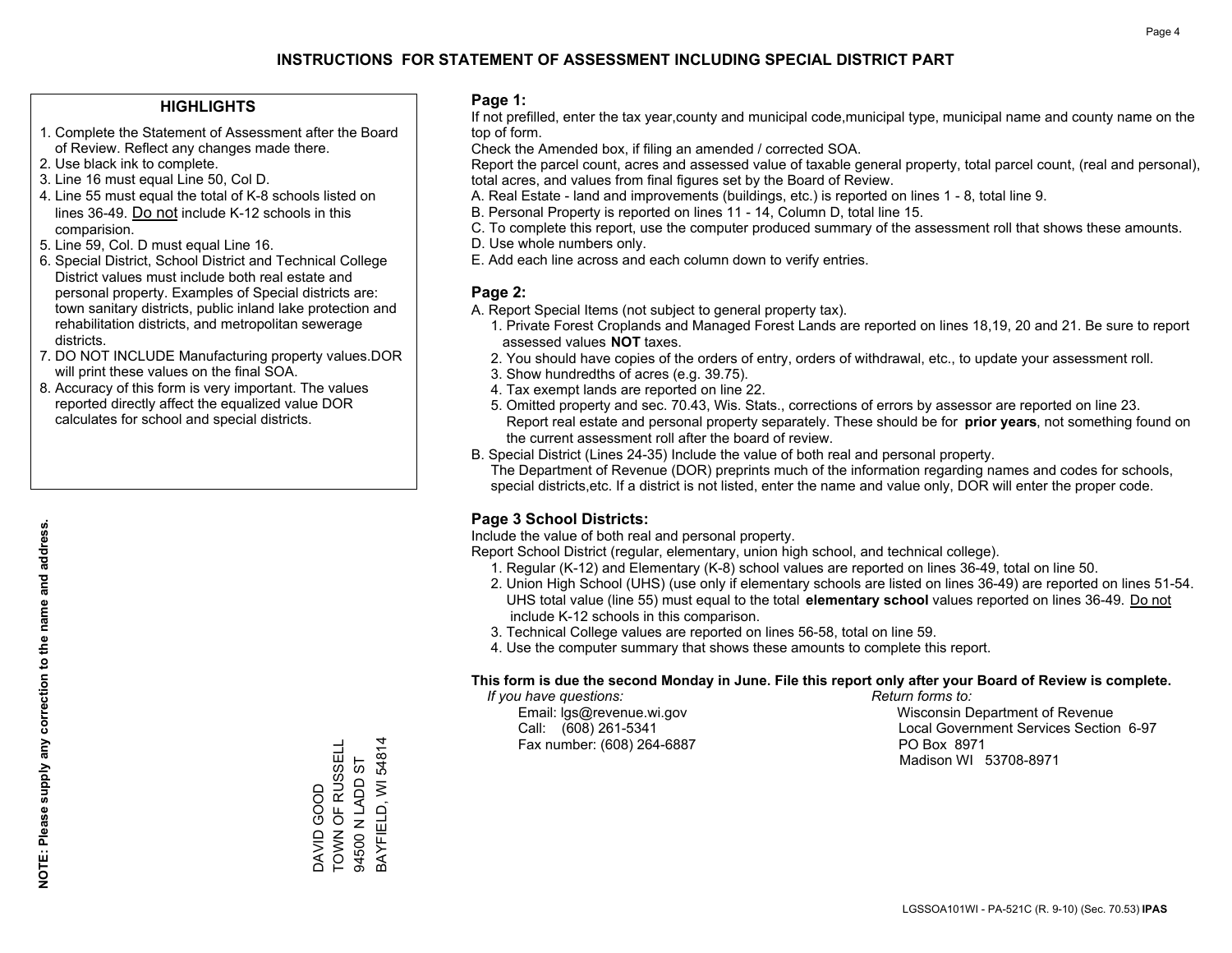**STATEMENT OF ASSESSMENT FOR 2016** 

**FINAL - EQUATED**

|   | Page 1                             |
|---|------------------------------------|
| 9 | Check if this is an Amended Return |
|   |                                    |

|                | <b>FOR</b>                                                                                                                                                                                   | <b>TOWN OF</b><br><b>OF</b>                               | <b>TRIPP</b>             |        | <b>BAYFIELD COUNTY</b>                               |                         |                      | <b>WHEN COMPLETING THIS DOCUMENT</b>     |
|----------------|----------------------------------------------------------------------------------------------------------------------------------------------------------------------------------------------|-----------------------------------------------------------|--------------------------|--------|------------------------------------------------------|-------------------------|----------------------|------------------------------------------|
|                |                                                                                                                                                                                              | Town - Village - City                                     | <b>Municipality Name</b> |        | <b>County Name</b>                                   |                         |                      | DO NOT WRITE OVER X's OR IN SHADED AREAS |
|                |                                                                                                                                                                                              | PARCEL COUNT<br><b>REAL ESTATE</b>                        |                          |        | NO. OF ACRES                                         | <b>VALUE OF</b>         | <b>VALUE OF</b>      | <b>TOTAL VALUE OF LAND</b>               |
| Line<br>No.    |                                                                                                                                                                                              | (See Lines 18 - 22 for<br>other Real Estate)              |                          |        | <b>WHOLE</b><br>TOTAL LAND IMPROVEMENTS NUMBERS ONLY | <b>LAND</b>             | <b>IMPROVEMENTS</b>  | AND IMPROVEMENTS                         |
|                |                                                                                                                                                                                              |                                                           | Col. A                   | Col. B | Col. C                                               | Col. D                  | Col. E               | Col. F                                   |
| $\mathbf 1$    |                                                                                                                                                                                              | <b>RESIDENTIAL - Class 1</b>                              | 177                      | 162    | 413                                                  | 2,866,700               | 9,312,200            | 12,178,900                               |
| $\overline{2}$ |                                                                                                                                                                                              | <b>COMMERCIAL - Class 2</b>                               |                          |        | 2                                                    | 10,000                  | 31,200               | 41,200                                   |
| 3              |                                                                                                                                                                                              | <b>MANUFACTURING - Class 3</b>                            | $\Omega$                 |        | $\Omega$<br>$\Omega$                                 | $\Omega$                | $\Omega$             | $\Omega$                                 |
| 4              |                                                                                                                                                                                              | <b>AGRICULTURAL - Class 4</b>                             | 122                      |        | 2,302                                                | 242,600                 |                      | 242,600                                  |
| 5              |                                                                                                                                                                                              | <b>UNDEVELOPED - Class 5</b>                              | 51                       |        | 109                                                  | 12,600                  |                      | 12,600                                   |
| 6              |                                                                                                                                                                                              | AGRICULTURAL FOREST - Class 5m                            | 95                       |        | 1,756                                                | 1,121,200               |                      | 1,121,200                                |
| $\overline{7}$ |                                                                                                                                                                                              | FOREST LANDS - Class 6                                    | 239                      |        | 6,296                                                | 7,323,300               |                      | 7,323,300                                |
| 8              |                                                                                                                                                                                              | OTHER - Class 7                                           | 5                        |        | 5                                                    | 30,000                  | 217,400              | 247,400                                  |
| 9              |                                                                                                                                                                                              | TOTAL - ALL COLUMNS                                       | 690                      | 168    | 10,885                                               | 11,606,400              | 9,560,800            | 21,167,200                               |
| 10             |                                                                                                                                                                                              | NUMBER OF PERSONAL PROPERTY ACCOUNTS IN ROLL              |                          |        | 3                                                    | <b>LOCALLY ASSESSED</b> | <b>MANUFACTURING</b> | <b>MERGED</b>                            |
| 11             |                                                                                                                                                                                              | BOATS AND OTHER WATERCRAFT NOT EXEMPT - Code 1            |                          |        |                                                      | 0                       | $\Omega$             | $\mathbf{0}$                             |
| 12             |                                                                                                                                                                                              | MACHINERY, TOOLS AND PATTERNS - Code 2                    |                          |        |                                                      | 15,100                  | $\Omega$             | 15,100                                   |
| 13             |                                                                                                                                                                                              | FURNITURE, FIXTURES AND EQUIPMENT - Code 3                |                          |        |                                                      | 1,000                   | 0                    | 1,000                                    |
| 14             |                                                                                                                                                                                              | ALL OTHER PERSONAL PROPERTY NOT EXEMPT - Codes 4A, 4B, 4C |                          |        |                                                      | 21,600                  | $\Omega$             | 21,600                                   |
| 15             | TOTAL OF PERSONAL PROPERTY NOT EXEMPT (Total of Lines 11-14)<br>37,700                                                                                                                       |                                                           |                          |        |                                                      |                         | 0                    | 37,700                                   |
| 16             | AGGREGATE ASSESSED VALUE OF ALL PROPERTY SUBJECT TO THE GENERAL PROPERTY TAX (Total of Lines 9F and 15F)<br>MUST EQUAL TOTAL VALUE OF THE SCHOOL DISTRICTS (K-12 PLUS K-8) - Line 50, Col. F |                                                           |                          |        |                                                      |                         |                      | 21,204,900                               |
| 17             |                                                                                                                                                                                              | <b>BOARD OF REVIEW</b>                                    |                          |        | Name of Assessor                                     |                         | Telephone #          |                                          |
|                | DATE OF FINAL ADJOURNMENT<br>05/02/2016<br>BEN AND DOUGLAS KURTZWEIL<br>(715) 462-9679                                                                                                       |                                                           |                          |        |                                                      |                         |                      |                                          |

*CO*

*MUN*

*ACCT NO0099*

*<sup>04</sup> <sup>048</sup>*

REMARKS

The Assessment Ratio to be used in calculating the estimated Fair Market Value on tax bills for this tax district is .996611364<br>This ratio should be used to convert assessed values to "Calculate Equalized Values" in Step 1 Commission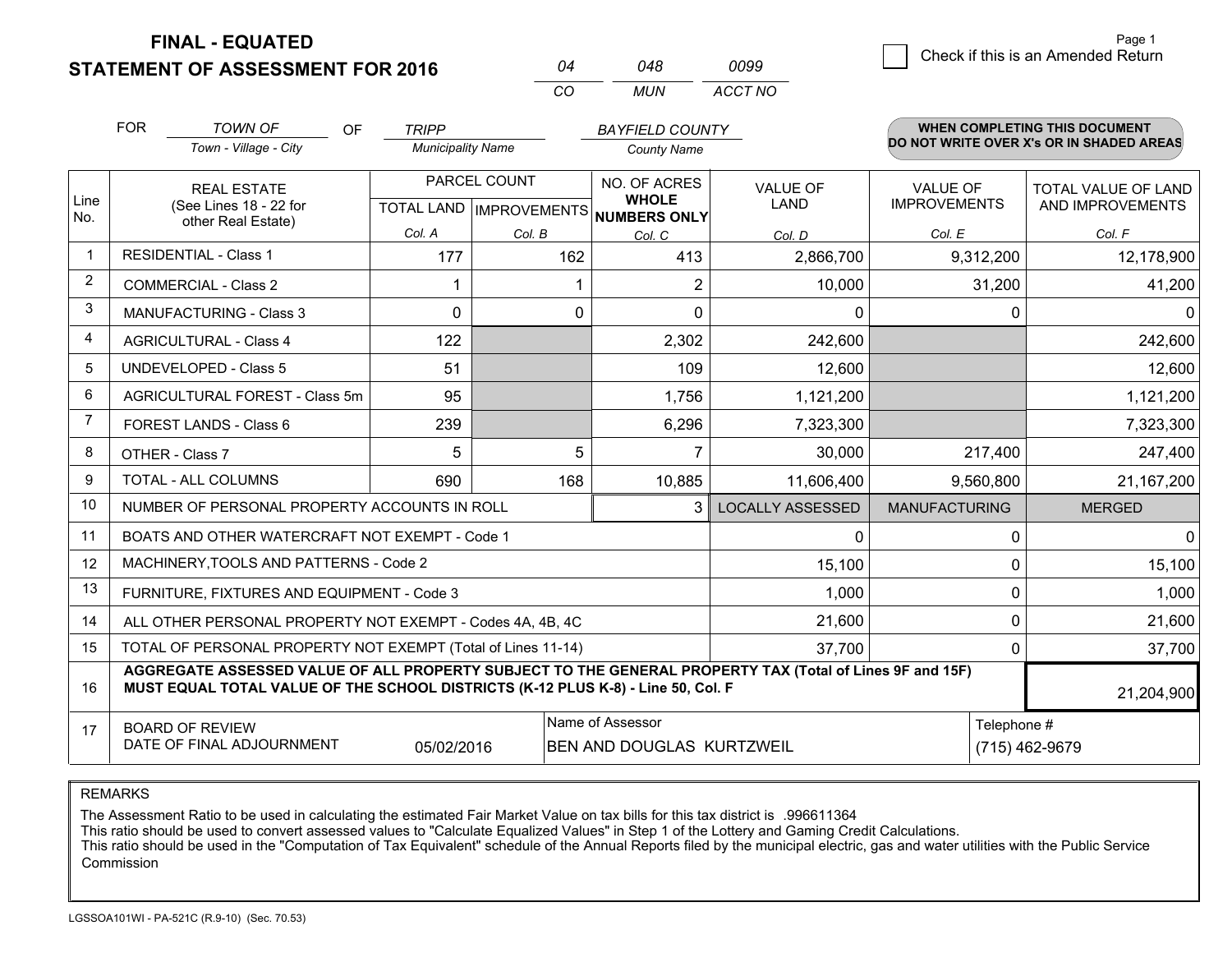*YEAR CO MUN ACCT NO* <sup>2016</sup> <sup>04</sup> <sup>048</sup> <sup>0099</sup>

Do not confuse FOREST LANDS (Line 7) with FOREST CROPS (in this section) - They are **NOT** the same

|    |                          |                                            | Private Forest Crop - Reg Class @ 10¢ per acre                                 |                    | Private Forest Crop - Reg Class @ \$2.52 per acre |                                                                                                    |                                                                    |                    |  |
|----|--------------------------|--------------------------------------------|--------------------------------------------------------------------------------|--------------------|---------------------------------------------------|----------------------------------------------------------------------------------------------------|--------------------------------------------------------------------|--------------------|--|
| 18 | (a) PARCELS<br>(b) ACRES |                                            |                                                                                | (c) ASSESSED VALUE | (d) PARCELS                                       | (e) ACRES                                                                                          |                                                                    | (f) ASSESSED VALUE |  |
|    |                          |                                            |                                                                                |                    |                                                   |                                                                                                    |                                                                    |                    |  |
|    |                          |                                            | Private Forest Crop - Special Class @ 20¢ per acre                             |                    |                                                   | Entered Before 2005 Managed Forest - Ferrous Mining CLOSED @ \$8.27 per acre                       |                                                                    |                    |  |
| 19 | (a) PARCELS              | (b) ACRES                                  |                                                                                | (c) ASSESSED VALUE | (d) PARCELS                                       | (e) ACRES                                                                                          |                                                                    | (f) ASSESSED VALUE |  |
|    |                          |                                            |                                                                                |                    |                                                   |                                                                                                    |                                                                    |                    |  |
|    |                          |                                            | Entered Before 2005 Managed Forest - OPEN @ \$.79 per acre                     |                    |                                                   | Entered Before 2005 Managed Forest - CLOSED @ \$1.87 per acre                                      |                                                                    |                    |  |
| 20 | (a) PARCELS              | (b) ACRES                                  |                                                                                | (c) ASSESSED VALUE | (d) PARCELS<br>(e) ACRES                          |                                                                                                    |                                                                    | (f) ASSESSED VALUE |  |
|    | 8                        | 314.12                                     |                                                                                | 328,900            |                                                   | 335<br>11                                                                                          |                                                                    | 363,900            |  |
|    |                          | Entered After 2004 Managed Forest - OPEN @ | \$2.14 per acre                                                                |                    |                                                   | Entered After 2004 Managed Forest - CLOSED @ \$10.68 per acre<br>(d) PARCELS<br>(f) ASSESSED VALUE |                                                                    |                    |  |
| 21 | (a) PARCELS              | (b) ACRES                                  |                                                                                | (c) ASSESSED VALUE |                                                   | (e) ACRES                                                                                          |                                                                    |                    |  |
|    |                          |                                            |                                                                                |                    |                                                   |                                                                                                    |                                                                    |                    |  |
|    | 2                        | 76.93                                      |                                                                                | 92,300             |                                                   | 231.73                                                                                             |                                                                    |                    |  |
| 22 |                          | (a) County Forest Cropland Acres           |                                                                                | (b) Federal Acres  |                                                   | (d) County (NOT FOREST CROP) Acres<br>(c) State Acres                                              |                                                                    | (e) Other Acres    |  |
|    | 6,539.52                 |                                            | 4,320                                                                          | 38.56              |                                                   | 16.58                                                                                              |                                                                    | 55.67              |  |
|    |                          |                                            | Assessed Value of Omitted Property From Prior Years (Sec. 70.44)               |                    |                                                   | Assessed Value of Sec. 70.43 Corrections of Errors by Assessors                                    |                                                                    |                    |  |
|    |                          | (a) REAL ESTATE                            | (b) PERSONAL                                                                   |                    |                                                   | (c1) REAL ESTATE                                                                                   |                                                                    | (c2) PERSONAL      |  |
| 23 |                          |                                            |                                                                                |                    |                                                   |                                                                                                    |                                                                    |                    |  |
|    |                          |                                            | Manufacturing Equated Value of Omitted Property From Prior Years (Sec. 70.995) |                    |                                                   |                                                                                                    | Mfg. Equated Value of Sec.70.43 Corrections of Errors by Assessors |                    |  |
|    |                          | (d) REAL ESTATE                            | (e) PERSONAL                                                                   |                    | (f1) REAL ESTATE                                  |                                                                                                    | (f2) PERSONAL                                                      |                    |  |
|    |                          |                                            |                                                                                |                    |                                                   |                                                                                                    |                                                                    |                    |  |

# **SPECIAL DISTRICTS**

| Line<br>No. | Enter 6-digit<br><b>Special District</b> | <b>Account</b><br><b>Number</b> | <b>Special District Name</b> | <b>Locally Assessed Value</b><br>of Real Estate and | Mfg Value of Real Estate<br>and Personal Property | <b>Merged Value of</b><br><b>Real Estate and</b> |
|-------------|------------------------------------------|---------------------------------|------------------------------|-----------------------------------------------------|---------------------------------------------------|--------------------------------------------------|
|             | Code (Col. A)                            | (Col. B)                        | (Col. C)                     | Personal Property (Col. D)                          | (Col. E)                                          | Personal Property (Col. F)                       |
| 24          |                                          |                                 |                              |                                                     |                                                   |                                                  |
| 25          |                                          |                                 |                              |                                                     |                                                   |                                                  |
| 26          |                                          |                                 |                              |                                                     |                                                   |                                                  |
| 27          |                                          |                                 |                              |                                                     |                                                   |                                                  |
| 28          |                                          |                                 |                              |                                                     |                                                   |                                                  |
| 29          |                                          |                                 |                              |                                                     |                                                   |                                                  |
| 30          |                                          |                                 |                              |                                                     |                                                   |                                                  |
| 31          |                                          |                                 |                              |                                                     |                                                   |                                                  |
| 32          |                                          |                                 |                              |                                                     |                                                   |                                                  |
| 33          |                                          |                                 |                              |                                                     |                                                   |                                                  |
| 34          |                                          |                                 |                              |                                                     |                                                   |                                                  |
| 35          |                                          |                                 |                              |                                                     |                                                   |                                                  |

LGSSOA101WI-PA - 521C (R. 9-10) (Sec. 70.53)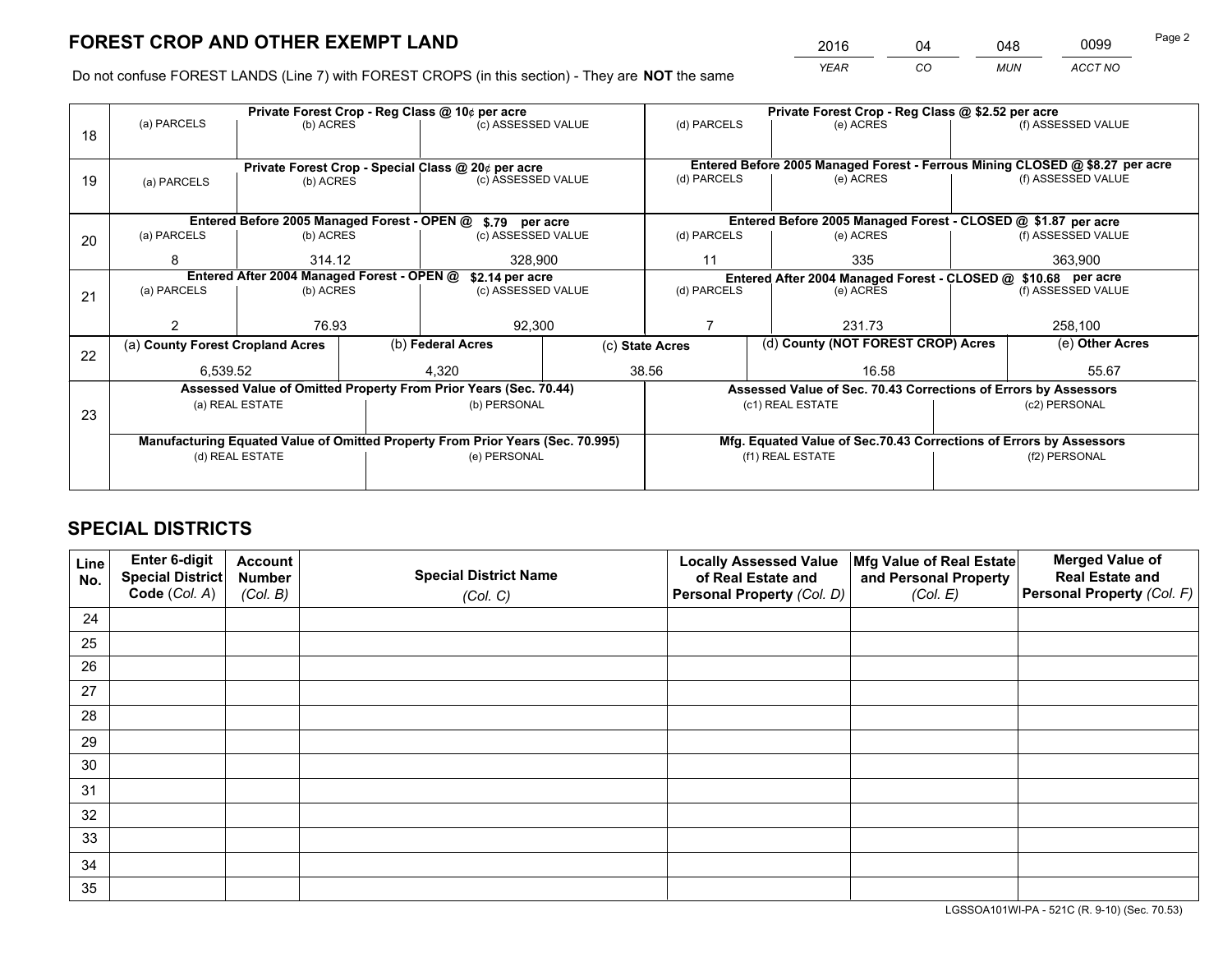|             |                                                                 |                                             |                                                         | <b>YEAR</b>                                                                       | CO<br><b>MUN</b>                                              | ACCT NO                                                                        |
|-------------|-----------------------------------------------------------------|---------------------------------------------|---------------------------------------------------------|-----------------------------------------------------------------------------------|---------------------------------------------------------------|--------------------------------------------------------------------------------|
| Line<br>No. | <b>Enter 6-digit</b><br><b>School District</b><br>Code (Col. A) | <b>Account</b><br><b>Number</b><br>(Col. B) | <b>School District Name</b><br>(Col. C)                 | <b>Locally Assessed Value</b><br>of Real Estate and<br>Personal Property (Col. D) | Mfg Value of Real Estate<br>and Personal Property<br>(Col. E) | <b>Merged Value of</b><br><b>Real Estate and</b><br>Personal Property (Col. F) |
|             | A. SCHOOL DISTRICTS (K-8 and K-12)                              |                                             |                                                         |                                                                                   |                                                               |                                                                                |
| 36          | 044522                                                          | 0031                                        | SCH D OF SOUTH SHORE (PORT WING)                        | 21,204,900                                                                        |                                                               | 21,204,900                                                                     |
| 37          |                                                                 |                                             |                                                         |                                                                                   |                                                               |                                                                                |
| 38          |                                                                 |                                             |                                                         |                                                                                   |                                                               |                                                                                |
| 39          |                                                                 |                                             |                                                         |                                                                                   |                                                               |                                                                                |
| 40          |                                                                 |                                             |                                                         |                                                                                   |                                                               |                                                                                |
| 41          |                                                                 |                                             |                                                         |                                                                                   |                                                               |                                                                                |
| 42          |                                                                 |                                             |                                                         |                                                                                   |                                                               |                                                                                |
| 43          |                                                                 |                                             |                                                         |                                                                                   |                                                               |                                                                                |
| 44          |                                                                 |                                             |                                                         |                                                                                   |                                                               |                                                                                |
| 45<br>46    |                                                                 |                                             |                                                         |                                                                                   |                                                               |                                                                                |
|             |                                                                 |                                             |                                                         |                                                                                   |                                                               |                                                                                |
| 47<br>48    |                                                                 |                                             |                                                         |                                                                                   |                                                               |                                                                                |
| 49          |                                                                 |                                             |                                                         |                                                                                   |                                                               |                                                                                |
| 50          |                                                                 |                                             | TOTAL ASSESSED VALUE OF SCHOOL DISTRICTS (K-8 and K-12) | 21,204,900                                                                        |                                                               | 21,204,900                                                                     |
|             | <b>B.</b><br><b>UNION HIGH SCHOOL DISTRICTS</b>                 |                                             |                                                         |                                                                                   |                                                               |                                                                                |
| 51          |                                                                 |                                             |                                                         |                                                                                   |                                                               |                                                                                |
| 52          |                                                                 |                                             |                                                         |                                                                                   |                                                               |                                                                                |
| 53          |                                                                 |                                             |                                                         |                                                                                   |                                                               |                                                                                |
| 54          |                                                                 |                                             |                                                         |                                                                                   |                                                               |                                                                                |
| 55          |                                                                 |                                             | TOTAL ASSESSED VALUE OF UNION HIGH SCHOOLS              |                                                                                   |                                                               |                                                                                |
|             | <b>TECHNICAL COLLEGE DISTRICTS</b><br>C.                        |                                             |                                                         |                                                                                   |                                                               |                                                                                |
| 56          | 001700                                                          | 0016                                        | WISCONSIN INDIANHEAD TECH COLLEGE SHEL                  | 21,204,900                                                                        |                                                               | 21,204,900                                                                     |
| 57          |                                                                 |                                             |                                                         |                                                                                   |                                                               |                                                                                |
| 58          |                                                                 |                                             |                                                         |                                                                                   |                                                               |                                                                                |
| 59          |                                                                 |                                             | TOTAL ASSESSED VALUE OF TECHNICAL COLLEGES              | 21,204,900                                                                        |                                                               | 21,204,900                                                                     |

04

048

# *I hereby certify, to the best of my knowledge and belief, this form is complete and correct.*

**SCHOOL DISTRICTS**

| Print name of preparer | Title                    | Date (MM / DD / CCYY) |  |
|------------------------|--------------------------|-----------------------|--|
|                        |                          |                       |  |
| Signature of preparer  | Contact Telephone Number | E-mail address        |  |
|                        | $\overline{\phantom{0}}$ |                       |  |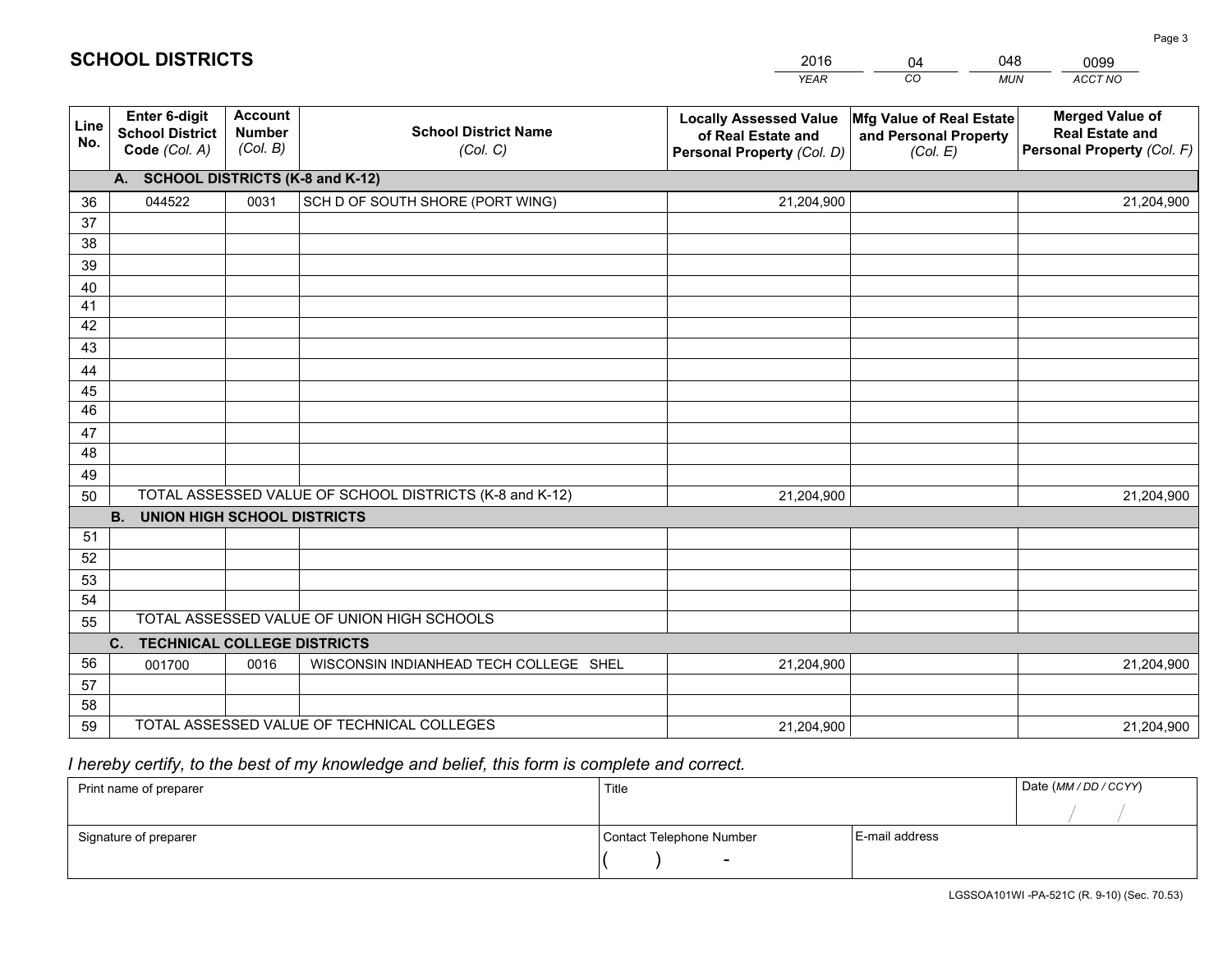### **HIGHLIGHTS**

- 1. Complete the Statement of Assessment after the Board of Review. Reflect any changes made there.
- 2. Use black ink to complete.
- 3. Line 16 must equal Line 50, Col D.
- 4. Line 55 must equal the total of K-8 schools listed on lines 36-49. Do not include K-12 schools in this comparision.
- 5. Line 59, Col. D must equal Line 16.
- 6. Special District, School District and Technical College District values must include both real estate and personal property. Examples of Special districts are: town sanitary districts, public inland lake protection and rehabilitation districts, and metropolitan sewerage districts.
- 7. DO NOT INCLUDE Manufacturing property values.DOR will print these values on the final SOA.

JUDY PILGER TOWN OF TRIPP 8590 CO HWY A

JUDY PILGER<br>TOWN OF TRIPP 8590 CO HWY A IRON RIVER, WI 54847

RON RIVER, WI 54847

 8. Accuracy of this form is very important. The values reported directly affect the equalized value DOR calculates for school and special districts.

### **Page 1:**

 If not prefilled, enter the tax year,county and municipal code,municipal type, municipal name and county name on the top of form.

Check the Amended box, if filing an amended / corrected SOA.

 Report the parcel count, acres and assessed value of taxable general property, total parcel count, (real and personal), total acres, and values from final figures set by the Board of Review.

- A. Real Estate land and improvements (buildings, etc.) is reported on lines 1 8, total line 9.
- B. Personal Property is reported on lines 11 14, Column D, total line 15.
- C. To complete this report, use the computer produced summary of the assessment roll that shows these amounts.
- D. Use whole numbers only.
- E. Add each line across and each column down to verify entries.

### **Page 2:**

- A. Report Special Items (not subject to general property tax).
- 1. Private Forest Croplands and Managed Forest Lands are reported on lines 18,19, 20 and 21. Be sure to report assessed values **NOT** taxes.
- 2. You should have copies of the orders of entry, orders of withdrawal, etc., to update your assessment roll.
	- 3. Show hundredths of acres (e.g. 39.75).
- 4. Tax exempt lands are reported on line 22.
- 5. Omitted property and sec. 70.43, Wis. Stats., corrections of errors by assessor are reported on line 23. Report real estate and personal property separately. These should be for **prior years**, not something found on the current assessment roll after the board of review.
- B. Special District (Lines 24-35) Include the value of both real and personal property.

 The Department of Revenue (DOR) preprints much of the information regarding names and codes for schools, special districts,etc. If a district is not listed, enter the name and value only, DOR will enter the proper code.

### **Page 3 School Districts:**

Include the value of both real and personal property.

Report School District (regular, elementary, union high school, and technical college).

- 1. Regular (K-12) and Elementary (K-8) school values are reported on lines 36-49, total on line 50.
- 2. Union High School (UHS) (use only if elementary schools are listed on lines 36-49) are reported on lines 51-54. UHS total value (line 55) must equal to the total **elementary school** values reported on lines 36-49. Do notinclude K-12 schools in this comparison.
- 3. Technical College values are reported on lines 56-58, total on line 59.
- 4. Use the computer summary that shows these amounts to complete this report.

#### **This form is due the second Monday in June. File this report only after your Board of Review is complete.**

 *If you have questions: Return forms to:*

Fax number: (608) 264-6887 PO Box 8971

 Email: lgs@revenue.wi.gov Wisconsin Department of Revenue Call: (608) 261-5341 Local Government Services Section 6-97Madison WI 53708-8971

LGSSOA101WI - PA-521C (R. 9-10) (Sec. 70.53) **IPAS**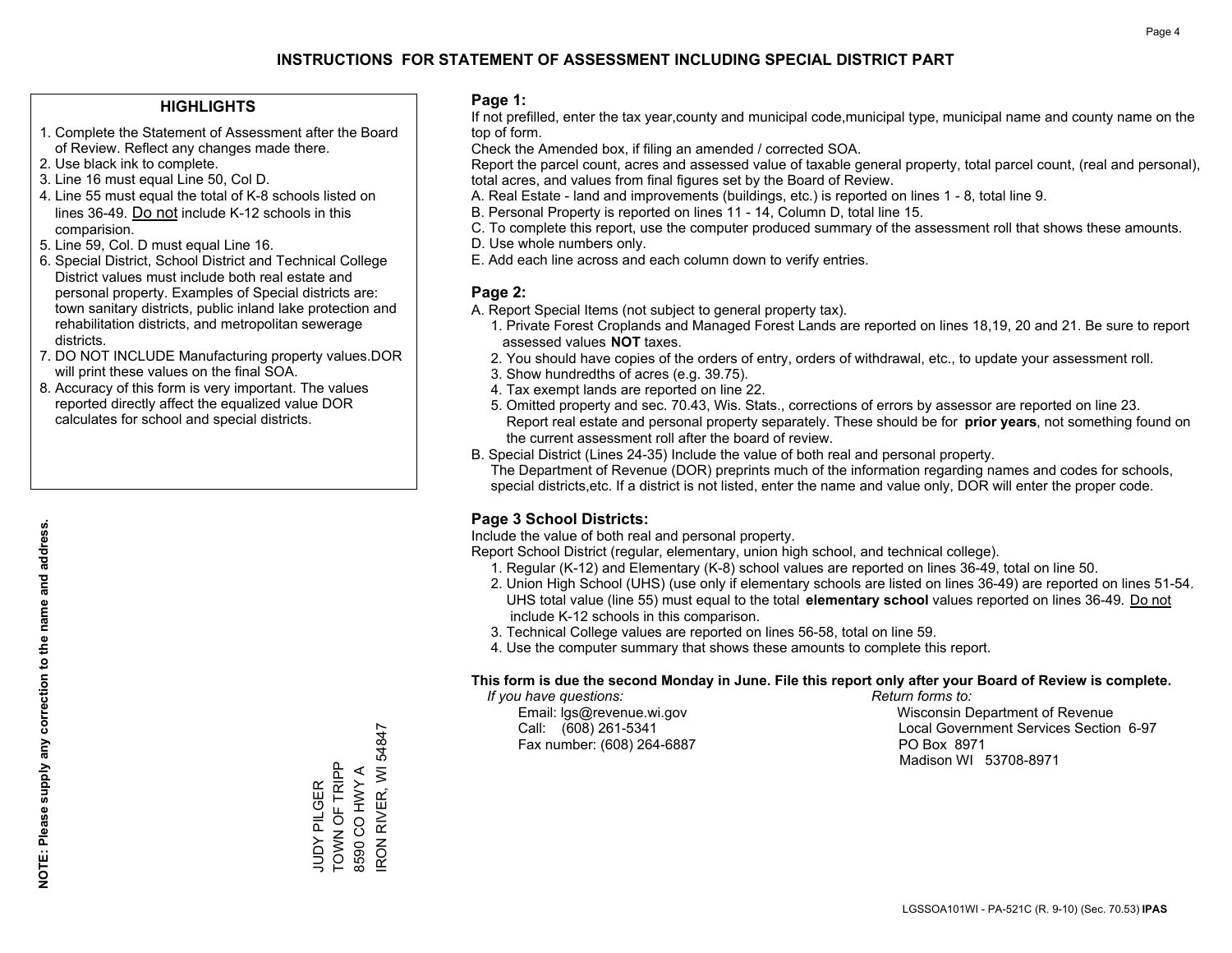**STATEMENT OF ASSESSMENT FOR 2016** 

**FINAL - EQUATED**

| ሰ4  | กรก | 0100    |
|-----|-----|---------|
| CO. | MUN | ACCT NO |

|                | <b>FOR</b><br><b>TOWN OF</b><br>OF<br><b>WASHBURN</b><br>Town - Village - City<br><b>Municipality Name</b>                                                                                   |                                                              |                                                                | <b>BAYFIELD COUNTY</b><br><b>County Name</b> |                 | <b>WHEN COMPLETING THIS DOCUMENT</b><br>DO NOT WRITE OVER X's OR IN SHADED AREAS |                         |                                        |                                         |
|----------------|----------------------------------------------------------------------------------------------------------------------------------------------------------------------------------------------|--------------------------------------------------------------|----------------------------------------------------------------|----------------------------------------------|-----------------|----------------------------------------------------------------------------------|-------------------------|----------------------------------------|-----------------------------------------|
| Line<br>No.    | <b>REAL ESTATE</b><br>(See Lines 18 - 22 for<br>other Real Estate)                                                                                                                           |                                                              | PARCEL COUNT<br>TOTAL LAND IMPROVEMENTS NUMBERS ONLY<br>Col. A |                                              |                 | NO. OF ACRES<br><b>WHOLE</b>                                                     | <b>VALUE OF</b><br>LAND | <b>VALUE OF</b><br><b>IMPROVEMENTS</b> | TOTAL VALUE OF LAND<br>AND IMPROVEMENTS |
| $\mathbf 1$    |                                                                                                                                                                                              | <b>RESIDENTIAL - Class 1</b>                                 | 270                                                            | Col. B<br>267                                | Col. C<br>1,215 | Col. D<br>4,451,100                                                              | Col. E<br>32,693,400    | Col. F<br>37,144,500                   |                                         |
| $\overline{2}$ |                                                                                                                                                                                              | <b>COMMERCIAL - Class 2</b>                                  |                                                                |                                              |                 | 4,000                                                                            | 47,400                  | 51,400                                 |                                         |
| 3              |                                                                                                                                                                                              | <b>MANUFACTURING - Class 3</b>                               | $\Omega$                                                       | 0                                            | $\Omega$        | $\Omega$                                                                         | 0                       | 0                                      |                                         |
| $\overline{4}$ |                                                                                                                                                                                              | <b>AGRICULTURAL - Class 4</b>                                | 145                                                            |                                              | 2,197           | 301,900                                                                          |                         | 301,900                                |                                         |
| 5              |                                                                                                                                                                                              | <b>UNDEVELOPED - Class 5</b>                                 | 89                                                             |                                              | 193             | 58,200                                                                           |                         | 58,200                                 |                                         |
| 6              | AGRICULTURAL FOREST - Class 5m                                                                                                                                                               |                                                              | 100                                                            |                                              | 1,608           | 1,241,100                                                                        |                         | 1,241,100                              |                                         |
| 7              | FOREST LANDS - Class 6                                                                                                                                                                       |                                                              | 343                                                            |                                              | 6,958           | 10,895,200                                                                       |                         | 10,895,200                             |                                         |
| 8              |                                                                                                                                                                                              | OTHER - Class 7                                              | $\overline{7}$                                                 | $\overline{7}$                               | 31              | 100,700                                                                          | 684,200                 | 784,900                                |                                         |
| 9              |                                                                                                                                                                                              | TOTAL - ALL COLUMNS                                          | 955                                                            | 275                                          | 12,203          | 17,052,200                                                                       | 33,425,000              | 50,477,200                             |                                         |
| 10             |                                                                                                                                                                                              | NUMBER OF PERSONAL PROPERTY ACCOUNTS IN ROLL                 |                                                                |                                              | 13              | <b>LOCALLY ASSESSED</b>                                                          | <b>MANUFACTURING</b>    | <b>MERGED</b>                          |                                         |
| 11             |                                                                                                                                                                                              | BOATS AND OTHER WATERCRAFT NOT EXEMPT - Code 1               |                                                                |                                              |                 | 0                                                                                | $\Omega$                | 0                                      |                                         |
| 12             |                                                                                                                                                                                              | MACHINERY, TOOLS AND PATTERNS - Code 2                       |                                                                |                                              |                 | 30,900                                                                           | 600                     | 31,500                                 |                                         |
| 13             |                                                                                                                                                                                              | FURNITURE, FIXTURES AND EQUIPMENT - Code 3                   |                                                                |                                              |                 | 15,200                                                                           | $\Omega$                | 15,200                                 |                                         |
| 14             |                                                                                                                                                                                              | ALL OTHER PERSONAL PROPERTY NOT EXEMPT - Codes 4A, 4B, 4C    |                                                                |                                              |                 | 11,700                                                                           | 100                     | 11,800                                 |                                         |
| 15             |                                                                                                                                                                                              | TOTAL OF PERSONAL PROPERTY NOT EXEMPT (Total of Lines 11-14) |                                                                | 57,800                                       | 700             | 58,500                                                                           |                         |                                        |                                         |
| 16             | AGGREGATE ASSESSED VALUE OF ALL PROPERTY SUBJECT TO THE GENERAL PROPERTY TAX (Total of Lines 9F and 15F)<br>MUST EQUAL TOTAL VALUE OF THE SCHOOL DISTRICTS (K-12 PLUS K-8) - Line 50, Col. F |                                                              |                                                                |                                              |                 |                                                                                  |                         | 50,535,700                             |                                         |
| 17             | Name of Assessor<br><b>BOARD OF REVIEW</b><br>DATE OF FINAL ADJOURNMENT<br>05/18/2016<br><b>JENNIE MARTIN</b>                                                                                |                                                              |                                                                |                                              |                 |                                                                                  | Telephone #             | (715) 723-0310                         |                                         |

REMARKS

The Assessment Ratio to be used in calculating the estimated Fair Market Value on tax bills for this tax district is .995263464

This ratio should be used to convert assessed values to "Calculate Equalized Values" in Step 1 of the Lottery and Gaming Credit Calculations.<br>This ratio should be used in the "Computation of Tax Equivalent" schedule of the Commission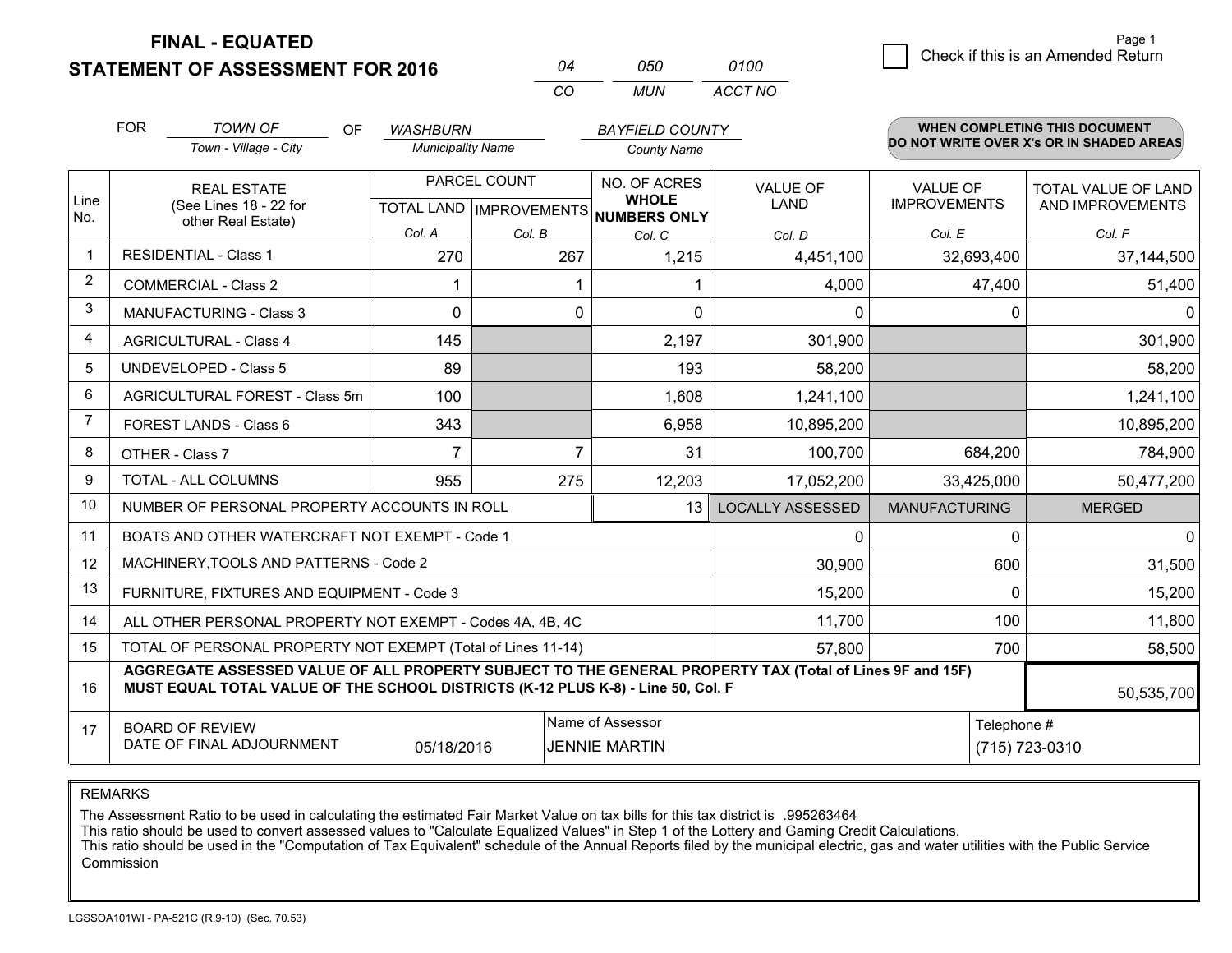*YEAR CO MUN ACCT NO* <sup>2016</sup> <sup>04</sup> <sup>050</sup> <sup>0100</sup> Page 2

Do not confuse FOREST LANDS (Line 7) with FOREST CROPS (in this section) - They are **NOT** the same

|    |                                                                                |                 |  | Private Forest Crop - Reg Class @ 10¢ per acre                   |         | Private Forest Crop - Reg Class @ \$2.52 per acre     |                                                                              |                                                                 |                 |                    |  |
|----|--------------------------------------------------------------------------------|-----------------|--|------------------------------------------------------------------|---------|-------------------------------------------------------|------------------------------------------------------------------------------|-----------------------------------------------------------------|-----------------|--------------------|--|
| 18 | (a) PARCELS                                                                    | (b) ACRES       |  | (c) ASSESSED VALUE                                               |         | (d) PARCELS                                           |                                                                              | (e) ACRES                                                       |                 | (f) ASSESSED VALUE |  |
|    |                                                                                |                 |  |                                                                  |         |                                                       |                                                                              | 40                                                              |                 | 61,200             |  |
|    |                                                                                |                 |  | Private Forest Crop - Special Class @ 20¢ per acre               |         |                                                       | Entered Before 2005 Managed Forest - Ferrous Mining CLOSED @ \$8.27 per acre |                                                                 |                 |                    |  |
| 19 | (a) PARCELS                                                                    | (b) ACRES       |  | (c) ASSESSED VALUE                                               |         | (d) PARCELS                                           |                                                                              | (e) ACRES                                                       |                 | (f) ASSESSED VALUE |  |
|    |                                                                                |                 |  |                                                                  |         |                                                       |                                                                              |                                                                 |                 |                    |  |
|    |                                                                                |                 |  | Entered Before 2005 Managed Forest - OPEN @ \$.79 per acre       |         |                                                       |                                                                              | Entered Before 2005 Managed Forest - CLOSED @ \$1.87 per acre   |                 |                    |  |
| 20 | (a) PARCELS                                                                    | (b) ACRES       |  | (c) ASSESSED VALUE                                               |         | (d) PARCELS                                           |                                                                              | (e) ACRES                                                       |                 | (f) ASSESSED VALUE |  |
|    | 68                                                                             | 2.695.37        |  | 4,120,600                                                        |         | 18                                                    | 639.95                                                                       |                                                                 | 887.400         |                    |  |
|    | Entered After 2004 Managed Forest - OPEN @<br>\$2.14 per acre                  |                 |  |                                                                  |         |                                                       |                                                                              | Entered After 2004 Managed Forest - CLOSED @ \$10.68 per acre   |                 |                    |  |
| 21 | (a) PARCELS                                                                    | (b) ACRES       |  | (c) ASSESSED VALUE                                               |         | (d) PARCELS                                           |                                                                              | (e) ACRES                                                       |                 | (f) ASSESSED VALUE |  |
|    |                                                                                |                 |  |                                                                  |         |                                                       |                                                                              |                                                                 |                 |                    |  |
|    | 10                                                                             | 307.72          |  |                                                                  | 469,900 |                                                       | 5<br>165                                                                     |                                                                 |                 | 250,900            |  |
| 22 | (a) County Forest Cropland Acres                                               |                 |  | (b) Federal Acres                                                |         | (d) County (NOT FOREST CROP) Acres<br>(c) State Acres |                                                                              |                                                                 | (e) Other Acres |                    |  |
|    |                                                                                |                 |  | 37,138.98                                                        |         | 1,293.64<br>82                                        |                                                                              |                                                                 |                 | 154.61             |  |
|    |                                                                                |                 |  | Assessed Value of Omitted Property From Prior Years (Sec. 70.44) |         |                                                       |                                                                              | Assessed Value of Sec. 70.43 Corrections of Errors by Assessors |                 |                    |  |
|    |                                                                                | (a) REAL ESTATE |  | (b) PERSONAL                                                     |         |                                                       |                                                                              | (c1) REAL ESTATE                                                |                 | (c2) PERSONAL      |  |
| 23 |                                                                                |                 |  |                                                                  |         |                                                       |                                                                              |                                                                 |                 |                    |  |
|    | Manufacturing Equated Value of Omitted Property From Prior Years (Sec. 70.995) |                 |  |                                                                  |         |                                                       | Mfg. Equated Value of Sec.70.43 Corrections of Errors by Assessors           |                                                                 |                 |                    |  |
|    |                                                                                | (d) REAL ESTATE |  | (e) PERSONAL                                                     |         | (f1) REAL ESTATE                                      |                                                                              | (f2) PERSONAL                                                   |                 |                    |  |
|    |                                                                                |                 |  |                                                                  |         |                                                       |                                                                              |                                                                 |                 |                    |  |

# **SPECIAL DISTRICTS**

| Line<br>No. | Enter 6-digit<br>Special District<br>Code (Col. A) | <b>Account</b><br><b>Number</b> | <b>Special District Name</b> | <b>Locally Assessed Value</b><br>of Real Estate and | Mfg Value of Real Estate<br>and Personal Property | <b>Merged Value of</b><br><b>Real Estate and</b><br>Personal Property (Col. F) |
|-------------|----------------------------------------------------|---------------------------------|------------------------------|-----------------------------------------------------|---------------------------------------------------|--------------------------------------------------------------------------------|
|             |                                                    | (Col. B)                        | (Col. C)                     | Personal Property (Col. D)                          | (Col. E)                                          |                                                                                |
| 24          |                                                    |                                 |                              |                                                     |                                                   |                                                                                |
| 25          |                                                    |                                 |                              |                                                     |                                                   |                                                                                |
| 26          |                                                    |                                 |                              |                                                     |                                                   |                                                                                |
| 27          |                                                    |                                 |                              |                                                     |                                                   |                                                                                |
| 28          |                                                    |                                 |                              |                                                     |                                                   |                                                                                |
| 29          |                                                    |                                 |                              |                                                     |                                                   |                                                                                |
| 30          |                                                    |                                 |                              |                                                     |                                                   |                                                                                |
| 31          |                                                    |                                 |                              |                                                     |                                                   |                                                                                |
| 32          |                                                    |                                 |                              |                                                     |                                                   |                                                                                |
| 33          |                                                    |                                 |                              |                                                     |                                                   |                                                                                |
| 34          |                                                    |                                 |                              |                                                     |                                                   |                                                                                |
| 35          |                                                    |                                 |                              |                                                     |                                                   |                                                                                |

LGSSOA101WI-PA - 521C (R. 9-10) (Sec. 70.53)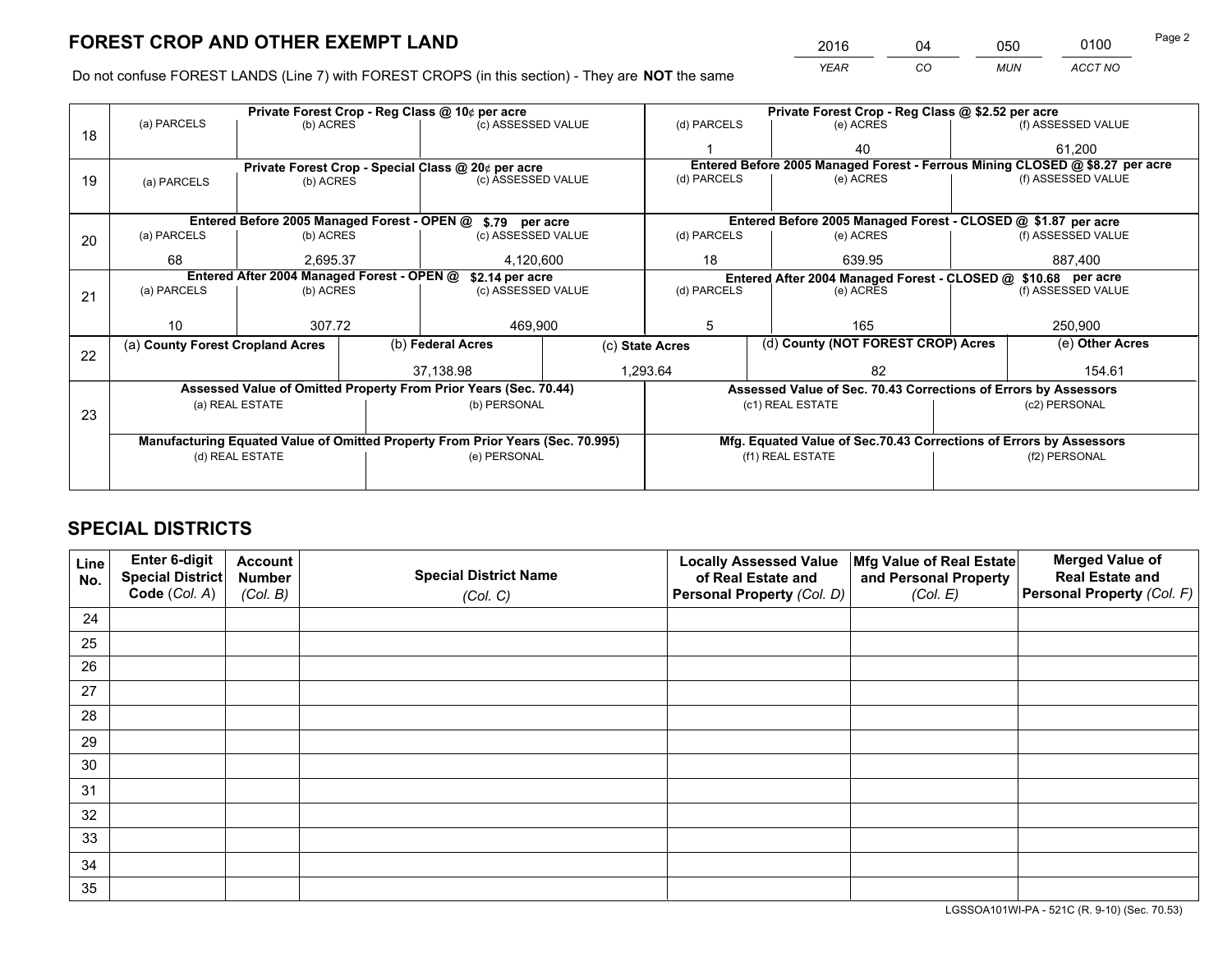|             |                                                                 |                                             |                                                         | <b>YEAR</b>                                                                       | CO<br><b>MUN</b>                                              | ACCT NO                                                                        |
|-------------|-----------------------------------------------------------------|---------------------------------------------|---------------------------------------------------------|-----------------------------------------------------------------------------------|---------------------------------------------------------------|--------------------------------------------------------------------------------|
| Line<br>No. | <b>Enter 6-digit</b><br><b>School District</b><br>Code (Col. A) | <b>Account</b><br><b>Number</b><br>(Col. B) | <b>School District Name</b><br>(Col. C)                 | <b>Locally Assessed Value</b><br>of Real Estate and<br>Personal Property (Col. D) | Mfg Value of Real Estate<br>and Personal Property<br>(Col. E) | <b>Merged Value of</b><br><b>Real Estate and</b><br>Personal Property (Col. F) |
|             | A. SCHOOL DISTRICTS (K-8 and K-12)                              |                                             |                                                         |                                                                                   |                                                               |                                                                                |
| 36          | 046027                                                          | 0032                                        | <b>SCH D OF WASHBURN</b>                                | 50,535,000                                                                        | 700                                                           | 50,535,700                                                                     |
| 37          |                                                                 |                                             |                                                         |                                                                                   |                                                               |                                                                                |
| 38          |                                                                 |                                             |                                                         |                                                                                   |                                                               |                                                                                |
| 39          |                                                                 |                                             |                                                         |                                                                                   |                                                               |                                                                                |
| 40          |                                                                 |                                             |                                                         |                                                                                   |                                                               |                                                                                |
| 41<br>42    |                                                                 |                                             |                                                         |                                                                                   |                                                               |                                                                                |
| 43          |                                                                 |                                             |                                                         |                                                                                   |                                                               |                                                                                |
|             |                                                                 |                                             |                                                         |                                                                                   |                                                               |                                                                                |
| 44<br>45    |                                                                 |                                             |                                                         |                                                                                   |                                                               |                                                                                |
| 46          |                                                                 |                                             |                                                         |                                                                                   |                                                               |                                                                                |
| 47          |                                                                 |                                             |                                                         |                                                                                   |                                                               |                                                                                |
| 48          |                                                                 |                                             |                                                         |                                                                                   |                                                               |                                                                                |
| 49          |                                                                 |                                             |                                                         |                                                                                   |                                                               |                                                                                |
| 50          |                                                                 |                                             | TOTAL ASSESSED VALUE OF SCHOOL DISTRICTS (K-8 and K-12) | 50,535,000                                                                        | 700                                                           | 50,535,700                                                                     |
|             | <b>B.</b><br>UNION HIGH SCHOOL DISTRICTS                        |                                             |                                                         |                                                                                   |                                                               |                                                                                |
| 51          |                                                                 |                                             |                                                         |                                                                                   |                                                               |                                                                                |
| 52          |                                                                 |                                             |                                                         |                                                                                   |                                                               |                                                                                |
| 53          |                                                                 |                                             |                                                         |                                                                                   |                                                               |                                                                                |
| 54          |                                                                 |                                             |                                                         |                                                                                   |                                                               |                                                                                |
| 55          |                                                                 |                                             | TOTAL ASSESSED VALUE OF UNION HIGH SCHOOLS              |                                                                                   |                                                               |                                                                                |
|             | C.<br><b>TECHNICAL COLLEGE DISTRICTS</b>                        |                                             |                                                         |                                                                                   |                                                               |                                                                                |
| 56          | 001700                                                          | 0016                                        | WISCONSIN INDIANHEAD TECH COLLEGE SHEL                  | 50,535,000                                                                        | 700                                                           | 50,535,700                                                                     |
| 57<br>58    |                                                                 |                                             |                                                         |                                                                                   |                                                               |                                                                                |
| 59          |                                                                 |                                             | TOTAL ASSESSED VALUE OF TECHNICAL COLLEGES              | 50,535,000                                                                        | 700                                                           | 50,535,700                                                                     |
|             |                                                                 |                                             |                                                         |                                                                                   |                                                               |                                                                                |

04

050

 *I hereby certify, to the best of my knowledge and belief, this form is complete and correct.*

**SCHOOL DISTRICTS**

| Print name of preparer | Title                    |                | Date (MM / DD / CCYY) |
|------------------------|--------------------------|----------------|-----------------------|
|                        |                          |                |                       |
| Signature of preparer  | Contact Telephone Number | E-mail address |                       |
|                        | $\overline{\phantom{0}}$ |                |                       |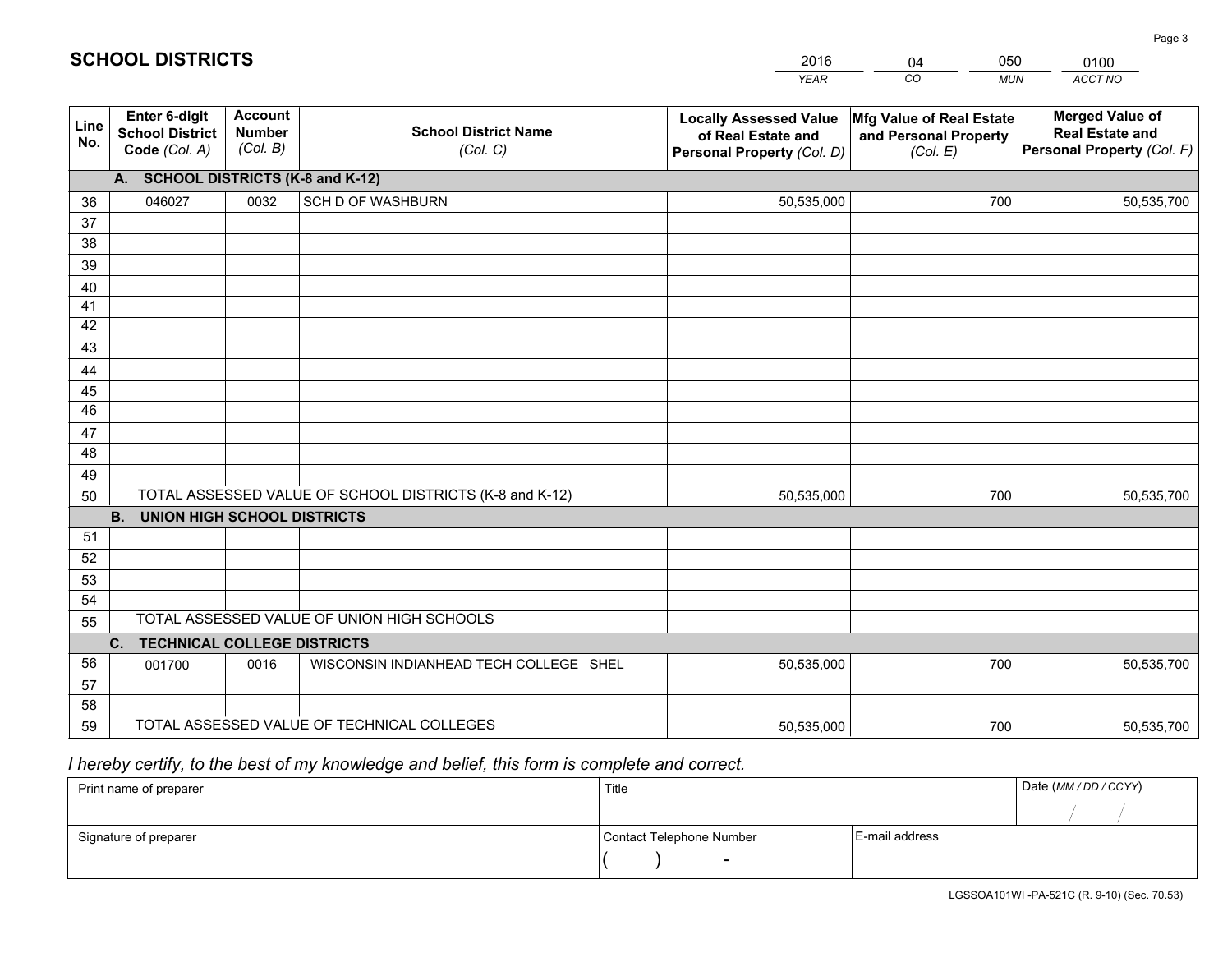### **HIGHLIGHTS**

- 1. Complete the Statement of Assessment after the Board of Review. Reflect any changes made there.
- 2. Use black ink to complete.

**NOTE: Please supply any correction to the name and address.**

NOTE: Please supply any correction to the name and address.

- 3. Line 16 must equal Line 50, Col D.
- 4. Line 55 must equal the total of K-8 schools listed on lines 36-49. Do not include K-12 schools in this comparision.
- 5. Line 59, Col. D must equal Line 16.
- 6. Special District, School District and Technical College District values must include both real estate and personal property. Examples of Special districts are: town sanitary districts, public inland lake protection and rehabilitation districts, and metropolitan sewerage districts.
- 7. DO NOT INCLUDE Manufacturing property values.DOR will print these values on the final SOA.
- 8. Accuracy of this form is very important. The values reported directly affect the equalized value DOR calculates for school and special districts.

### **Page 1:**

 If not prefilled, enter the tax year,county and municipal code,municipal type, municipal name and county name on the top of form.

Check the Amended box, if filing an amended / corrected SOA.

 Report the parcel count, acres and assessed value of taxable general property, total parcel count, (real and personal), total acres, and values from final figures set by the Board of Review.

- A. Real Estate land and improvements (buildings, etc.) is reported on lines 1 8, total line 9.
- B. Personal Property is reported on lines 11 14, Column D, total line 15.
- C. To complete this report, use the computer produced summary of the assessment roll that shows these amounts.
- D. Use whole numbers only.
- E. Add each line across and each column down to verify entries.

### **Page 2:**

- A. Report Special Items (not subject to general property tax).
- 1. Private Forest Croplands and Managed Forest Lands are reported on lines 18,19, 20 and 21. Be sure to report assessed values **NOT** taxes.
- 2. You should have copies of the orders of entry, orders of withdrawal, etc., to update your assessment roll.
	- 3. Show hundredths of acres (e.g. 39.75).
- 4. Tax exempt lands are reported on line 22.
- 5. Omitted property and sec. 70.43, Wis. Stats., corrections of errors by assessor are reported on line 23. Report real estate and personal property separately. These should be for **prior years**, not something found on the current assessment roll after the board of review.
- B. Special District (Lines 24-35) Include the value of both real and personal property.
- The Department of Revenue (DOR) preprints much of the information regarding names and codes for schools, special districts,etc. If a district is not listed, enter the name and value only, DOR will enter the proper code.

### **Page 3 School Districts:**

Include the value of both real and personal property.

Report School District (regular, elementary, union high school, and technical college).

- 1. Regular (K-12) and Elementary (K-8) school values are reported on lines 36-49, total on line 50.
- 2. Union High School (UHS) (use only if elementary schools are listed on lines 36-49) are reported on lines 51-54. UHS total value (line 55) must equal to the total **elementary school** values reported on lines 36-49. Do notinclude K-12 schools in this comparison.
- 3. Technical College values are reported on lines 56-58, total on line 59.
- 4. Use the computer summary that shows these amounts to complete this report.

#### **This form is due the second Monday in June. File this report only after your Board of Review is complete.**

 *If you have questions: Return forms to:*

Fax number: (608) 264-6887 PO Box 8971

 Email: lgs@revenue.wi.gov Wisconsin Department of Revenue Call: (608) 261-5341 Local Government Services Section 6-97Madison WI 53708-8971

KERRY TETZNER<br>TOWN OF WASHBURN KERRY TETZNER

TOWN OF WASHBURN 29450 NEVERS RD WASHBURN, WI 54891

WASHBURN, WI 54891 29450 NEVERS RD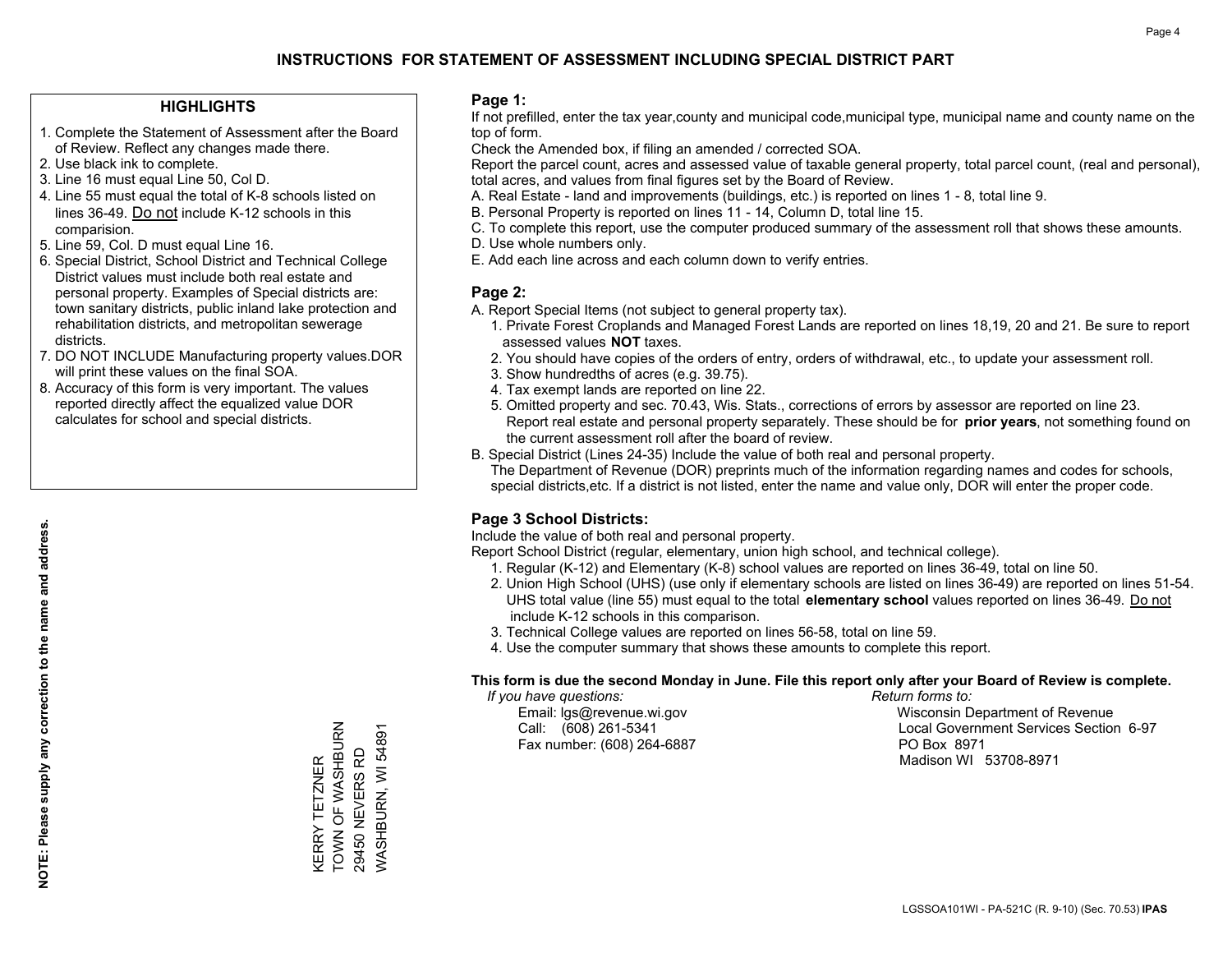**STATEMENT OF ASSESSMENT FOR 2016** 

**FINAL - EQUATED**

| 04  | 151 | 0101    |
|-----|-----|---------|
| CO. | MUN | ACCT NO |

|             | <b>FOR</b>                                          | <b>VILLAGE OF</b><br><b>OF</b>                                                                                                                                                               | <b>MASON</b>             |              | <b>BAYFIELD COUNTY</b>                         |                         |                                        | WHEN COMPLETING THIS DOCUMENT                  |
|-------------|-----------------------------------------------------|----------------------------------------------------------------------------------------------------------------------------------------------------------------------------------------------|--------------------------|--------------|------------------------------------------------|-------------------------|----------------------------------------|------------------------------------------------|
|             |                                                     | Town - Village - City                                                                                                                                                                        | <b>Municipality Name</b> |              | <b>County Name</b>                             |                         |                                        | DO NOT WRITE OVER X's OR IN SHADED AREAS       |
| Line        |                                                     | <b>REAL ESTATE</b><br>(See Lines 18 - 22 for                                                                                                                                                 |                          | PARCEL COUNT | NO. OF ACRES<br><b>WHOLE</b>                   | <b>VALUE OF</b><br>LAND | <b>VALUE OF</b><br><b>IMPROVEMENTS</b> | <b>TOTAL VALUE OF LAND</b><br>AND IMPROVEMENTS |
| No.         |                                                     | other Real Estate)                                                                                                                                                                           | Col. A                   | Col. B       | TOTAL LAND IMPROVEMENTS NUMBERS ONLY<br>Col. C | Col. D                  | Col. E                                 | Col. F                                         |
| $\mathbf 1$ |                                                     | <b>RESIDENTIAL - Class 1</b>                                                                                                                                                                 | 165                      | 50           | 53                                             | 399,800                 | 2,422,800                              | 2,822,600                                      |
| 2           |                                                     | <b>COMMERCIAL - Class 2</b>                                                                                                                                                                  | 18                       | 6            | 6                                              | 53,400                  | 287,900                                | 341,300                                        |
| 3           |                                                     | MANUFACTURING - Class 3                                                                                                                                                                      | $\Omega$                 | 0            | $\Omega$                                       | $\mathbf{0}$            | 0                                      | $\mathbf{0}$                                   |
| 4           |                                                     | <b>AGRICULTURAL - Class 4</b>                                                                                                                                                                | 11                       |              | 135                                            | 16,100                  |                                        | 16,100                                         |
| 5           |                                                     | <b>UNDEVELOPED - Class 5</b>                                                                                                                                                                 | 8                        |              | 40                                             | 6,200                   |                                        | 6,200                                          |
| 6           | AGRICULTURAL FOREST - Class 5m                      |                                                                                                                                                                                              | $\overline{2}$           |              | 14                                             | 9,800                   |                                        | 9,800                                          |
| 7           |                                                     | <b>FOREST LANDS - Class 6</b>                                                                                                                                                                | 4                        |              | 47                                             | 65,500                  |                                        | 65,500                                         |
| 8           |                                                     | OTHER - Class 7                                                                                                                                                                              | $\Omega$                 | $\Omega$     | $\Omega$                                       | $\Omega$                | $\Omega$                               | $\mathbf{0}$                                   |
| 9           |                                                     | TOTAL - ALL COLUMNS                                                                                                                                                                          | 208                      | 56           | 295                                            | 550,800                 | 2,710,700                              | 3,261,500                                      |
| 10          |                                                     | NUMBER OF PERSONAL PROPERTY ACCOUNTS IN ROLL                                                                                                                                                 |                          |              | 10                                             | <b>LOCALLY ASSESSED</b> | <b>MANUFACTURING</b>                   | <b>MERGED</b>                                  |
| 11          |                                                     | BOATS AND OTHER WATERCRAFT NOT EXEMPT - Code 1                                                                                                                                               |                          |              |                                                | 0                       | 0                                      | $\mathbf 0$                                    |
| 12          |                                                     | MACHINERY, TOOLS AND PATTERNS - Code 2                                                                                                                                                       |                          |              |                                                | $\Omega$                | 0                                      | 0                                              |
| 13          |                                                     | FURNITURE, FIXTURES AND EQUIPMENT - Code 3                                                                                                                                                   |                          |              |                                                | 6,870                   | $\Omega$                               | 6,870                                          |
| 14          |                                                     | ALL OTHER PERSONAL PROPERTY NOT EXEMPT - Codes 4A, 4B, 4C                                                                                                                                    |                          |              |                                                | 100                     | 0                                      | 100                                            |
| 15          |                                                     | TOTAL OF PERSONAL PROPERTY NOT EXEMPT (Total of Lines 11-14)                                                                                                                                 |                          |              |                                                | 6,970                   | $\Omega$                               | 6,970                                          |
| 16          |                                                     | AGGREGATE ASSESSED VALUE OF ALL PROPERTY SUBJECT TO THE GENERAL PROPERTY TAX (Total of Lines 9F and 15F)<br>MUST EQUAL TOTAL VALUE OF THE SCHOOL DISTRICTS (K-12 PLUS K-8) - Line 50, Col. F |                          |              |                                                |                         |                                        | 3,268,470                                      |
| 17          | <b>BOARD OF REVIEW</b><br>DATE OF FINAL ADJOURNMENT | Telephone #                                                                                                                                                                                  | (715) 779-3088           |              |                                                |                         |                                        |                                                |

REMARKS

The Assessment Ratio to be used in calculating the estimated Fair Market Value on tax bills for this tax district is .957456719

This ratio should be used to convert assessed values to "Calculate Equalized Values" in Step 1 of the Lottery and Gaming Credit Calculations.<br>This ratio should be used in the "Computation of Tax Equivalent" schedule of the Commission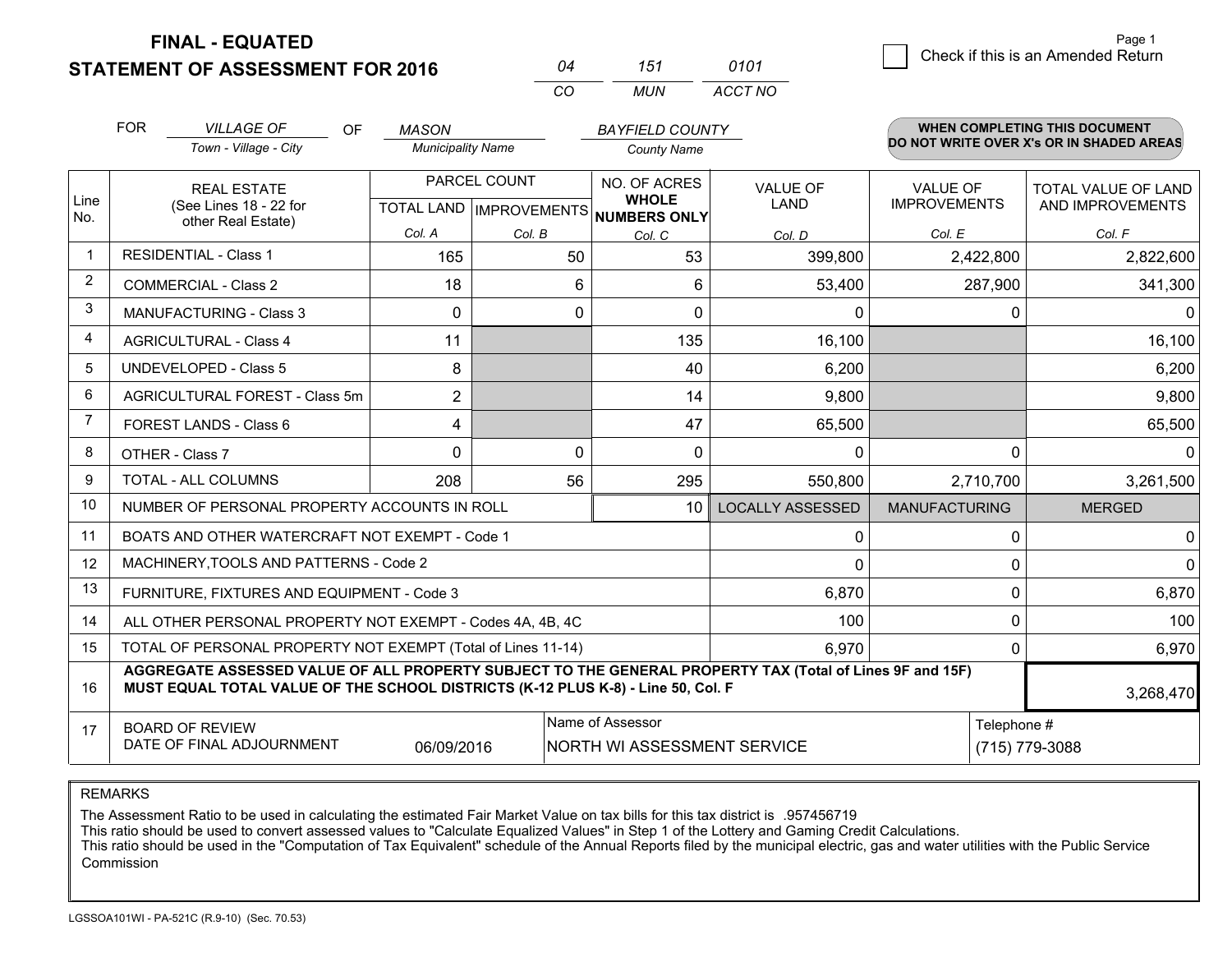*YEAR CO MUN ACCT NO* <sup>2016</sup> <sup>04</sup> <sup>151</sup> <sup>0101</sup>

Do not confuse FOREST LANDS (Line 7) with FOREST CROPS (in this section) - They are **NOT** the same

|    |                                  |                                             |  | Private Forest Crop - Reg Class @ 10¢ per acre                                 |  |                                                                              | Private Forest Crop - Reg Class @ \$2.52 per acre                  |  |                    |  |
|----|----------------------------------|---------------------------------------------|--|--------------------------------------------------------------------------------|--|------------------------------------------------------------------------------|--------------------------------------------------------------------|--|--------------------|--|
| 18 | (a) PARCELS                      | (b) ACRES                                   |  | (c) ASSESSED VALUE                                                             |  | (d) PARCELS                                                                  | (e) ACRES                                                          |  | (f) ASSESSED VALUE |  |
|    |                                  |                                             |  |                                                                                |  |                                                                              |                                                                    |  |                    |  |
|    |                                  |                                             |  | Private Forest Crop - Special Class @ 20¢ per acre                             |  | Entered Before 2005 Managed Forest - Ferrous Mining CLOSED @ \$8.27 per acre |                                                                    |  |                    |  |
| 19 | (a) PARCELS<br>(b) ACRES         |                                             |  | (c) ASSESSED VALUE                                                             |  | (d) PARCELS                                                                  | (e) ACRES                                                          |  | (f) ASSESSED VALUE |  |
|    |                                  |                                             |  |                                                                                |  |                                                                              |                                                                    |  |                    |  |
|    |                                  | Entered Before 2005 Managed Forest - OPEN @ |  | \$.79 per acre                                                                 |  |                                                                              | Entered Before 2005 Managed Forest - CLOSED @ \$1.87 per acre      |  |                    |  |
| 20 | (a) PARCELS                      | (b) ACRES                                   |  | (c) ASSESSED VALUE                                                             |  | (d) PARCELS                                                                  | (e) ACRES                                                          |  | (f) ASSESSED VALUE |  |
|    |                                  |                                             |  |                                                                                |  |                                                                              |                                                                    |  |                    |  |
|    |                                  | Entered After 2004 Managed Forest - OPEN @  |  | \$2.14 per acre                                                                |  | Entered After 2004 Managed Forest - CLOSED @ \$10.68 per acre                |                                                                    |  |                    |  |
| 21 | (a) PARCELS                      | (b) ACRES                                   |  | (c) ASSESSED VALUE                                                             |  | (d) PARCELS<br>(e) ACRES                                                     |                                                                    |  | (f) ASSESSED VALUE |  |
|    |                                  |                                             |  |                                                                                |  |                                                                              |                                                                    |  |                    |  |
|    |                                  |                                             |  |                                                                                |  |                                                                              | (d) County (NOT FOREST CROP) Acres                                 |  |                    |  |
| 22 | (a) County Forest Cropland Acres |                                             |  | (b) Federal Acres                                                              |  | (c) State Acres                                                              |                                                                    |  | (e) Other Acres    |  |
|    |                                  |                                             |  |                                                                                |  | 26.26<br>2.3                                                                 |                                                                    |  | 101.11             |  |
|    |                                  |                                             |  | Assessed Value of Omitted Property From Prior Years (Sec. 70.44)               |  |                                                                              | Assessed Value of Sec. 70.43 Corrections of Errors by Assessors    |  |                    |  |
| 23 |                                  | (a) REAL ESTATE                             |  | (b) PERSONAL                                                                   |  |                                                                              | (c1) REAL ESTATE                                                   |  | (c2) PERSONAL      |  |
|    |                                  |                                             |  |                                                                                |  |                                                                              |                                                                    |  |                    |  |
|    |                                  |                                             |  | Manufacturing Equated Value of Omitted Property From Prior Years (Sec. 70.995) |  |                                                                              | Mfg. Equated Value of Sec.70.43 Corrections of Errors by Assessors |  |                    |  |
|    | (d) REAL ESTATE                  |                                             |  | (e) PERSONAL                                                                   |  | (f1) REAL ESTATE                                                             |                                                                    |  | (f2) PERSONAL      |  |
|    |                                  |                                             |  |                                                                                |  |                                                                              |                                                                    |  |                    |  |

# **SPECIAL DISTRICTS**

| Line<br>No. | Enter 6-digit<br><b>Special District</b> | <b>Account</b><br><b>Number</b> | <b>Special District Name</b> | <b>Locally Assessed Value</b><br>of Real Estate and | Mfg Value of Real Estate<br>and Personal Property | <b>Merged Value of</b><br><b>Real Estate and</b> |
|-------------|------------------------------------------|---------------------------------|------------------------------|-----------------------------------------------------|---------------------------------------------------|--------------------------------------------------|
|             | Code (Col. A)                            | (Col. B)                        | (Col. C)                     | Personal Property (Col. D)                          | (Col. E)                                          | Personal Property (Col. F)                       |
| 24          |                                          |                                 |                              |                                                     |                                                   |                                                  |
| 25          |                                          |                                 |                              |                                                     |                                                   |                                                  |
| 26          |                                          |                                 |                              |                                                     |                                                   |                                                  |
| 27          |                                          |                                 |                              |                                                     |                                                   |                                                  |
| 28          |                                          |                                 |                              |                                                     |                                                   |                                                  |
| 29          |                                          |                                 |                              |                                                     |                                                   |                                                  |
| 30          |                                          |                                 |                              |                                                     |                                                   |                                                  |
| 31          |                                          |                                 |                              |                                                     |                                                   |                                                  |
| 32          |                                          |                                 |                              |                                                     |                                                   |                                                  |
| 33          |                                          |                                 |                              |                                                     |                                                   |                                                  |
| 34          |                                          |                                 |                              |                                                     |                                                   |                                                  |
| 35          |                                          |                                 |                              |                                                     |                                                   |                                                  |

LGSSOA101WI-PA - 521C (R. 9-10) (Sec. 70.53)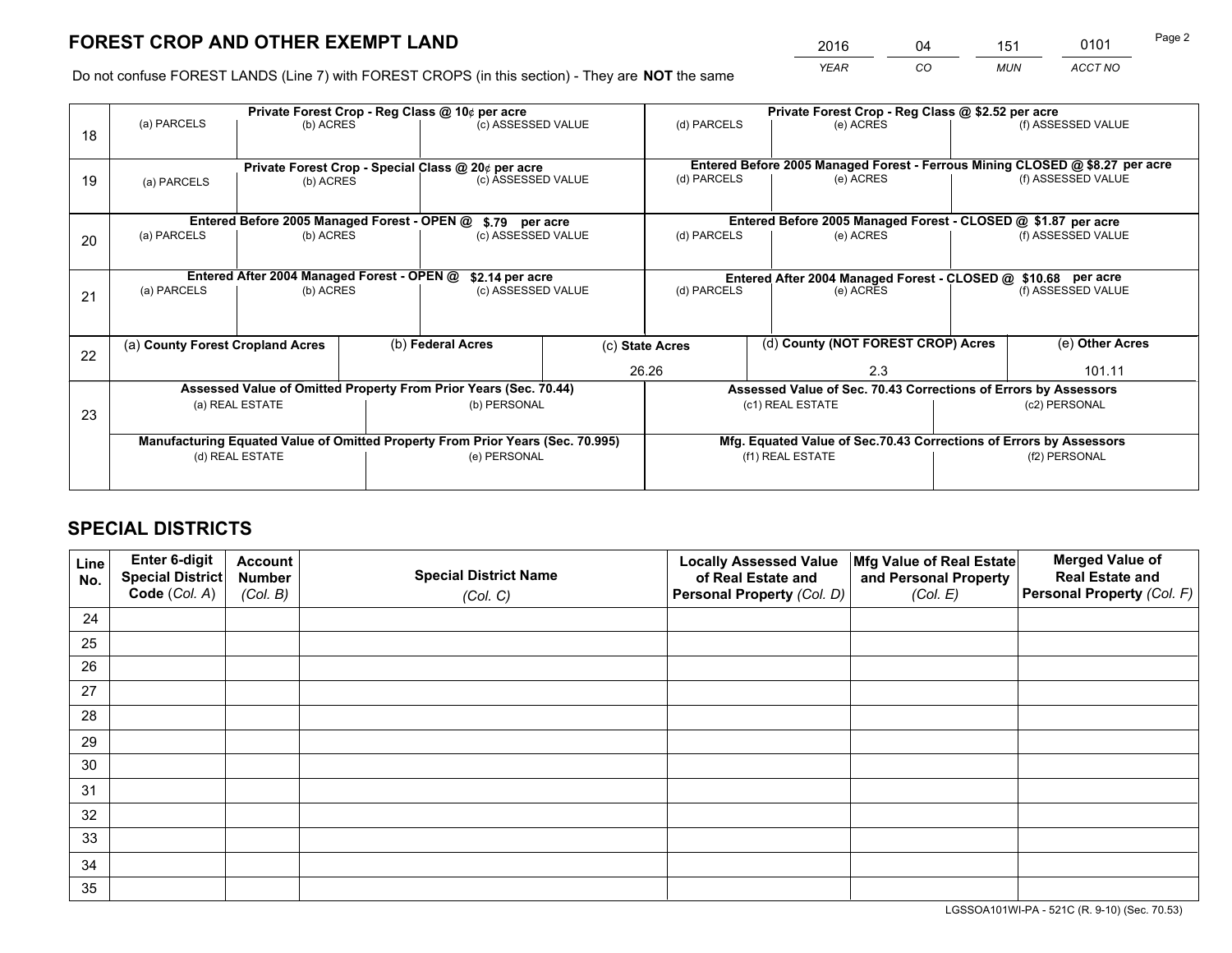|             |                                                                 |                                             |                                                         | <b>YEAR</b>                                                                       | CO<br><b>MUN</b>                                              | ACCT NO                                                                        |
|-------------|-----------------------------------------------------------------|---------------------------------------------|---------------------------------------------------------|-----------------------------------------------------------------------------------|---------------------------------------------------------------|--------------------------------------------------------------------------------|
| Line<br>No. | <b>Enter 6-digit</b><br><b>School District</b><br>Code (Col. A) | <b>Account</b><br><b>Number</b><br>(Col. B) | <b>School District Name</b><br>(Col. C)                 | <b>Locally Assessed Value</b><br>of Real Estate and<br>Personal Property (Col. D) | Mfg Value of Real Estate<br>and Personal Property<br>(Col. E) | <b>Merged Value of</b><br><b>Real Estate and</b><br>Personal Property (Col. F) |
|             | A. SCHOOL DISTRICTS (K-8 and K-12)                              |                                             |                                                         |                                                                                   |                                                               |                                                                                |
| 36          | 041491                                                          | 0030                                        | SCH D OF DRUMMOND                                       | 3,268,470                                                                         |                                                               | 3,268,470                                                                      |
| 37          |                                                                 |                                             |                                                         |                                                                                   |                                                               |                                                                                |
| 38          |                                                                 |                                             |                                                         |                                                                                   |                                                               |                                                                                |
| 39          |                                                                 |                                             |                                                         |                                                                                   |                                                               |                                                                                |
| 40          |                                                                 |                                             |                                                         |                                                                                   |                                                               |                                                                                |
| 41          |                                                                 |                                             |                                                         |                                                                                   |                                                               |                                                                                |
| 42          |                                                                 |                                             |                                                         |                                                                                   |                                                               |                                                                                |
| 43          |                                                                 |                                             |                                                         |                                                                                   |                                                               |                                                                                |
| 44          |                                                                 |                                             |                                                         |                                                                                   |                                                               |                                                                                |
| 45<br>46    |                                                                 |                                             |                                                         |                                                                                   |                                                               |                                                                                |
|             |                                                                 |                                             |                                                         |                                                                                   |                                                               |                                                                                |
| 47<br>48    |                                                                 |                                             |                                                         |                                                                                   |                                                               |                                                                                |
| 49          |                                                                 |                                             |                                                         |                                                                                   |                                                               |                                                                                |
| 50          |                                                                 |                                             | TOTAL ASSESSED VALUE OF SCHOOL DISTRICTS (K-8 and K-12) | 3,268,470                                                                         |                                                               | 3,268,470                                                                      |
|             | <b>B.</b><br><b>UNION HIGH SCHOOL DISTRICTS</b>                 |                                             |                                                         |                                                                                   |                                                               |                                                                                |
| 51          |                                                                 |                                             |                                                         |                                                                                   |                                                               |                                                                                |
| 52          |                                                                 |                                             |                                                         |                                                                                   |                                                               |                                                                                |
| 53          |                                                                 |                                             |                                                         |                                                                                   |                                                               |                                                                                |
| 54          |                                                                 |                                             |                                                         |                                                                                   |                                                               |                                                                                |
| 55          |                                                                 |                                             | TOTAL ASSESSED VALUE OF UNION HIGH SCHOOLS              |                                                                                   |                                                               |                                                                                |
|             | C.<br><b>TECHNICAL COLLEGE DISTRICTS</b>                        |                                             |                                                         |                                                                                   |                                                               |                                                                                |
| 56          | 001700                                                          | 0016                                        | WISCONSIN INDIANHEAD TECH COLLEGE SHEL                  | 3,268,470                                                                         |                                                               | 3,268,470                                                                      |
| 57          |                                                                 |                                             |                                                         |                                                                                   |                                                               |                                                                                |
| 58          |                                                                 |                                             |                                                         |                                                                                   |                                                               |                                                                                |
| 59          |                                                                 |                                             | TOTAL ASSESSED VALUE OF TECHNICAL COLLEGES              | 3,268,470                                                                         |                                                               | 3,268,470                                                                      |

04

151

 *I hereby certify, to the best of my knowledge and belief, this form is complete and correct.*

**SCHOOL DISTRICTS**

| Print name of preparer | Title                    | Date (MM / DD / CCYY) |  |
|------------------------|--------------------------|-----------------------|--|
|                        |                          |                       |  |
| Signature of preparer  | Contact Telephone Number | E-mail address        |  |
|                        | $\overline{\phantom{0}}$ |                       |  |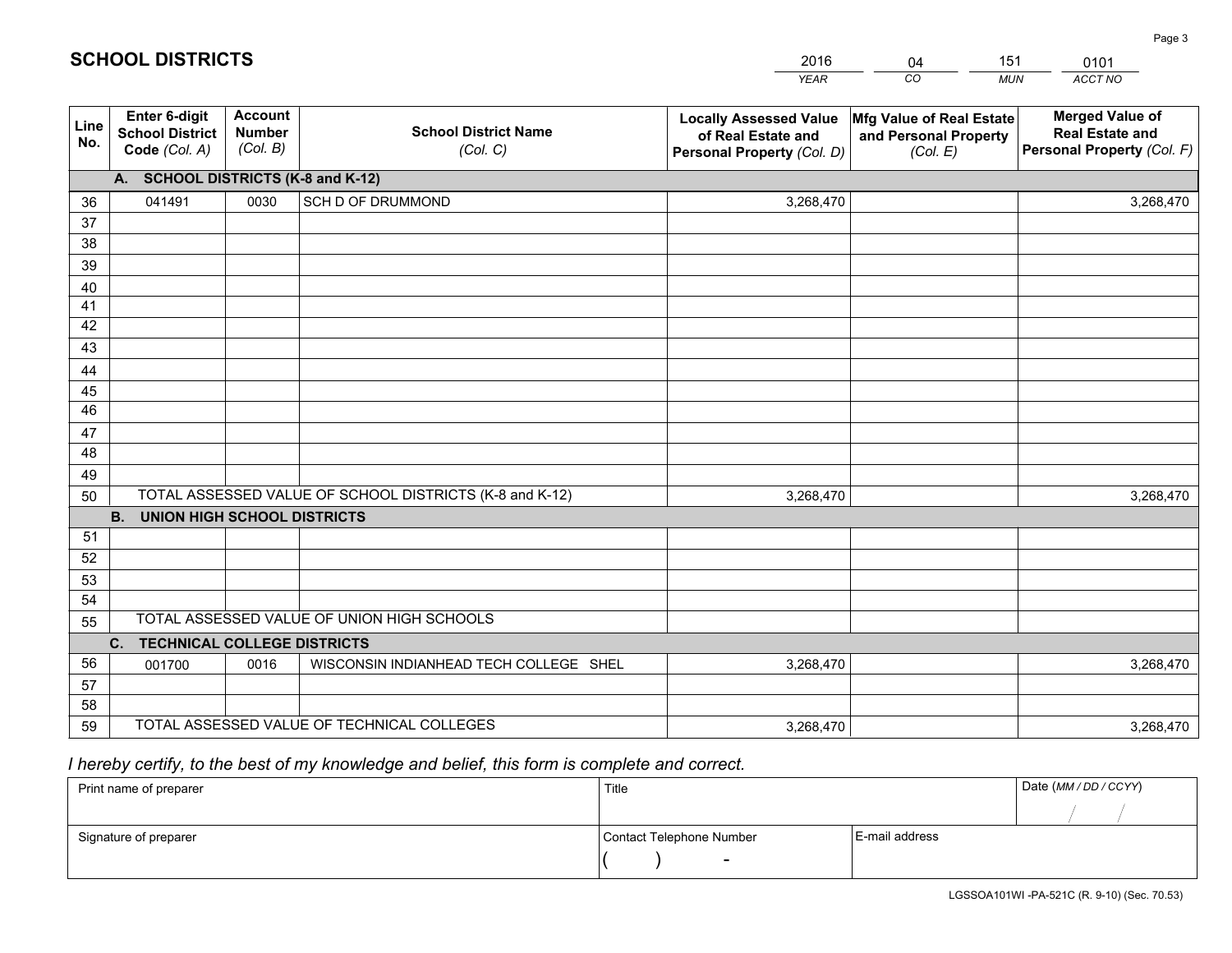### **HIGHLIGHTS**

- 1. Complete the Statement of Assessment after the Board of Review. Reflect any changes made there.
- 2. Use black ink to complete.

**NOTE: Please supply any correction to the name and address.**

NOTE: Please supply any correction to the name and address.

- 3. Line 16 must equal Line 50, Col D.
- 4. Line 55 must equal the total of K-8 schools listed on lines 36-49. Do not include K-12 schools in this comparision.
- 5. Line 59, Col. D must equal Line 16.
- 6. Special District, School District and Technical College District values must include both real estate and personal property. Examples of Special districts are: town sanitary districts, public inland lake protection and rehabilitation districts, and metropolitan sewerage districts.
- 7. DO NOT INCLUDE Manufacturing property values.DOR will print these values on the final SOA.
- 8. Accuracy of this form is very important. The values reported directly affect the equalized value DOR calculates for school and special districts.

### **Page 1:**

 If not prefilled, enter the tax year,county and municipal code,municipal type, municipal name and county name on the top of form.

Check the Amended box, if filing an amended / corrected SOA.

 Report the parcel count, acres and assessed value of taxable general property, total parcel count, (real and personal), total acres, and values from final figures set by the Board of Review.

- A. Real Estate land and improvements (buildings, etc.) is reported on lines 1 8, total line 9.
- B. Personal Property is reported on lines 11 14, Column D, total line 15.
- C. To complete this report, use the computer produced summary of the assessment roll that shows these amounts.
- D. Use whole numbers only.
- E. Add each line across and each column down to verify entries.

### **Page 2:**

- A. Report Special Items (not subject to general property tax).
- 1. Private Forest Croplands and Managed Forest Lands are reported on lines 18,19, 20 and 21. Be sure to report assessed values **NOT** taxes.
- 2. You should have copies of the orders of entry, orders of withdrawal, etc., to update your assessment roll.
	- 3. Show hundredths of acres (e.g. 39.75).
- 4. Tax exempt lands are reported on line 22.
- 5. Omitted property and sec. 70.43, Wis. Stats., corrections of errors by assessor are reported on line 23. Report real estate and personal property separately. These should be for **prior years**, not something found on the current assessment roll after the board of review.
- B. Special District (Lines 24-35) Include the value of both real and personal property.
- The Department of Revenue (DOR) preprints much of the information regarding names and codes for schools, special districts,etc. If a district is not listed, enter the name and value only, DOR will enter the proper code.

### **Page 3 School Districts:**

Include the value of both real and personal property.

Report School District (regular, elementary, union high school, and technical college).

- 1. Regular (K-12) and Elementary (K-8) school values are reported on lines 36-49, total on line 50.
- 2. Union High School (UHS) (use only if elementary schools are listed on lines 36-49) are reported on lines 51-54. UHS total value (line 55) must equal to the total **elementary school** values reported on lines 36-49. Do notinclude K-12 schools in this comparison.
- 3. Technical College values are reported on lines 56-58, total on line 59.
- 4. Use the computer summary that shows these amounts to complete this report.

#### **This form is due the second Monday in June. File this report only after your Board of Review is complete.**

 *If you have questions: Return forms to:*

Fax number: (608) 264-6887 PO Box 8971

 Email: lgs@revenue.wi.gov Wisconsin Department of Revenue Call: (608) 261-5341 Local Government Services Section 6-97Madison WI 53708-8971

MARIAN SCHRAUFNAGEL **VARIAN SCHRAUFNAGEL** VILLAGE OF MASON VILLAGE OF MASON PO BOX 44 PO BOX 44

MASON, WI 54856

**MASON, WI 54856**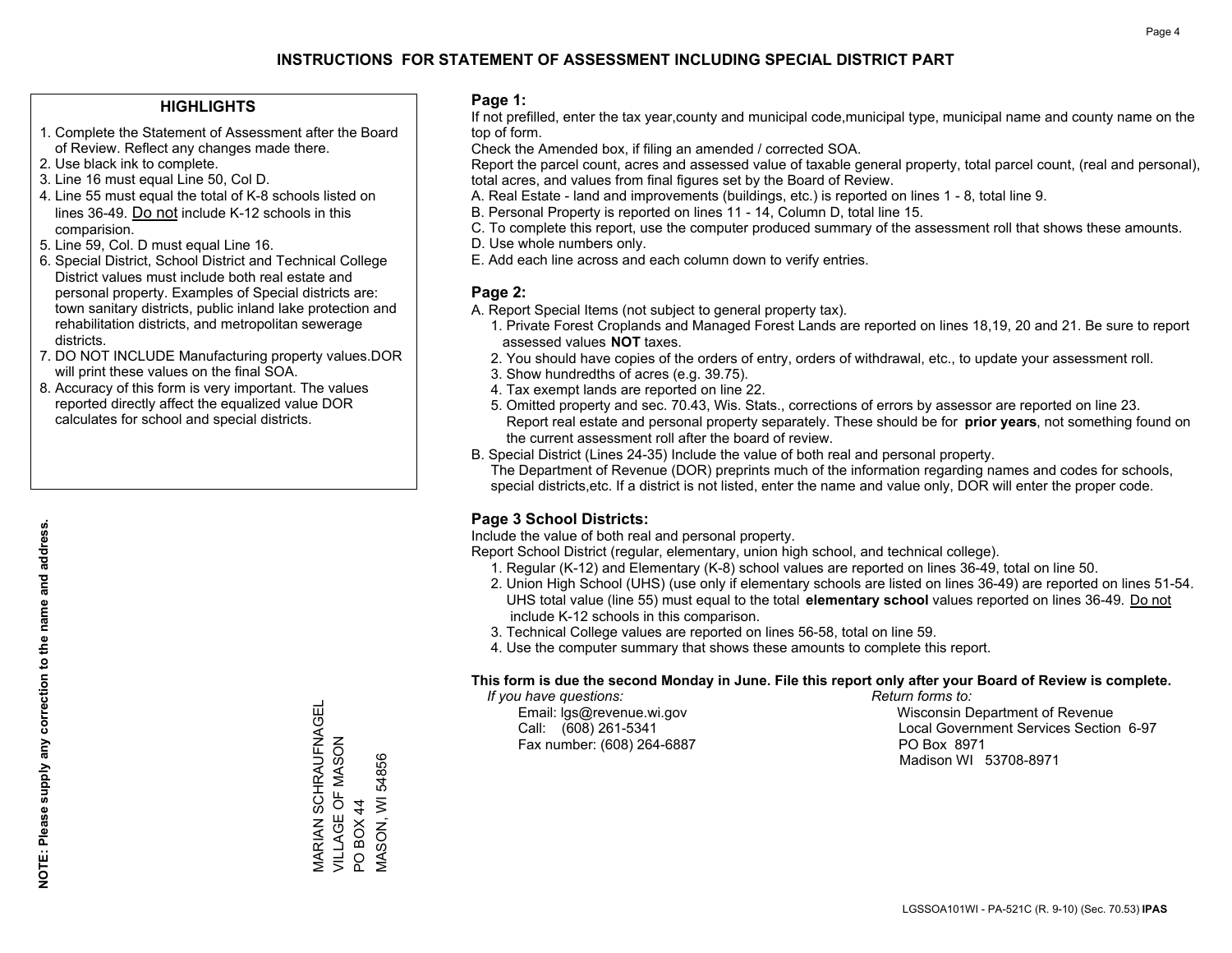**STATEMENT OF ASSESSMENT FOR 2016** 

**FINAL - EQUATED**

 $\overline{2}$  Check if this is an Amended Return Page 1

|                         | <b>FOR</b> | CITY OF<br><b>OF</b><br>Town - Village - City                                                                                                                                                | <b>ASHLAND</b><br><b>Municipality Name</b> |              | <b>BAYFIELD COUNTY</b><br><b>County Name</b> |                         |                      | <b>WHEN COMPLETING THIS DOCUMENT</b><br>DO NOT WRITE OVER X's OR IN SHADED AREAS |
|-------------------------|------------|----------------------------------------------------------------------------------------------------------------------------------------------------------------------------------------------|--------------------------------------------|--------------|----------------------------------------------|-------------------------|----------------------|----------------------------------------------------------------------------------|
|                         |            |                                                                                                                                                                                              |                                            |              |                                              |                         |                      |                                                                                  |
| Line                    |            | <b>REAL ESTATE</b>                                                                                                                                                                           |                                            | PARCEL COUNT | NO. OF ACRES<br><b>WHOLE</b>                 | <b>VALUE OF</b>         | VALUE OF             | <b>TOTAL VALUE OF LAND</b>                                                       |
| No.                     |            | (See Lines 18 - 22 for<br>other Real Estate)                                                                                                                                                 |                                            |              | TOTAL LAND IMPROVEMENTS NUMBERS ONLY         | LAND                    | <b>IMPROVEMENTS</b>  | AND IMPROVEMENTS                                                                 |
|                         |            |                                                                                                                                                                                              | Col. A                                     | Col. B       | Col. C                                       | Col. D                  | Col. E               | Col. F                                                                           |
| $\overline{\mathbf{1}}$ |            | <b>RESIDENTIAL - Class 1</b>                                                                                                                                                                 | 0                                          | 0            | 0                                            | 0                       |                      | 0<br>0                                                                           |
| 2                       |            | <b>COMMERCIAL - Class 2</b>                                                                                                                                                                  | 0                                          | O            | 0                                            | $\mathbf 0$             |                      | $\Omega$<br>U                                                                    |
| 3                       |            | <b>MANUFACTURING - Class 3</b>                                                                                                                                                               | 0                                          | 0            | 0                                            | $\mathbf 0$             |                      | $\Omega$<br>0                                                                    |
| 4                       |            | <b>AGRICULTURAL - Class 4</b>                                                                                                                                                                | $\mathbf{0}$                               |              | 0                                            | 0                       |                      | $\Omega$                                                                         |
| 5                       |            | <b>UNDEVELOPED - Class 5</b>                                                                                                                                                                 | 0                                          |              | 0                                            | $\mathbf{0}$            |                      | $\Omega$                                                                         |
| 6                       |            | AGRICULTURAL FOREST - Class 5m                                                                                                                                                               | 0                                          |              | 0                                            | 0                       |                      | 0                                                                                |
| $\overline{7}$          |            | FOREST LANDS - Class 6                                                                                                                                                                       | 0                                          |              | 0                                            | 0                       |                      | $\Omega$                                                                         |
| 8                       |            | OTHER - Class 7                                                                                                                                                                              | 0                                          | $\mathbf{0}$ | 0                                            | $\mathbf 0$             |                      | 0<br>0                                                                           |
| 9                       |            | <b>TOTAL - ALL COLUMNS</b>                                                                                                                                                                   | $\Omega$                                   | $\Omega$     | $\Omega$                                     | $\Omega$                |                      | $\Omega$<br>$\Omega$                                                             |
| 10                      |            | NUMBER OF PERSONAL PROPERTY ACCOUNTS IN ROLL                                                                                                                                                 |                                            |              | 0                                            | <b>LOCALLY ASSESSED</b> | <b>MANUFACTURING</b> | <b>MERGED</b>                                                                    |
| 11                      |            | BOATS AND OTHER WATERCRAFT NOT EXEMPT - Code 1                                                                                                                                               |                                            |              |                                              | $\mathbf{0}$            |                      | $\Omega$<br>0                                                                    |
| 12                      |            | MACHINERY, TOOLS AND PATTERNS - Code 2                                                                                                                                                       |                                            |              |                                              | $\mathbf 0$             |                      | $\Omega$<br>0                                                                    |
| 13                      |            | FURNITURE, FIXTURES AND EQUIPMENT - Code 3                                                                                                                                                   |                                            |              |                                              | $\mathbf{0}$            |                      | $\Omega$<br>$\Omega$                                                             |
| 14                      |            | ALL OTHER PERSONAL PROPERTY NOT EXEMPT - Codes 4A, 4B, 4C                                                                                                                                    |                                            |              |                                              | 0                       |                      | 0<br>$\Omega$                                                                    |
| 15                      |            | TOTAL OF PERSONAL PROPERTY NOT EXEMPT (Total of Lines 11-14)                                                                                                                                 |                                            |              |                                              | $\Omega$                |                      | 0<br>$\Omega$                                                                    |
| 16                      |            | AGGREGATE ASSESSED VALUE OF ALL PROPERTY SUBJECT TO THE GENERAL PROPERTY TAX (Total of Lines 9F and 15F)<br>MUST EQUAL TOTAL VALUE OF THE SCHOOL DISTRICTS (K-12 PLUS K-8) - Line 50, Col. F |                                            |              |                                              |                         |                      | $\Omega$                                                                         |
| 17                      |            | <b>BOARD OF REVIEW</b>                                                                                                                                                                       |                                            |              | Name of Assessor                             |                         |                      | Telephone #                                                                      |
|                         |            | DATE OF FINAL ADJOURNMENT                                                                                                                                                                    | 07/01/2016                                 |              | <b>BOWMAR APPRAISAL, INC</b>                 |                         |                      | (715) 835-1141                                                                   |

*CO*

*MUN*

*ACCT NO1982*

*<sup>04</sup> <sup>201</sup>*

REMARKS

The Assessment Ratio to be used in calculating the estimated Fair Market Value on tax bills for this tax district is 0<br>This ratio should be used to convert assessed values to "Calculate Equalized Values" in Step 1 of the L Commission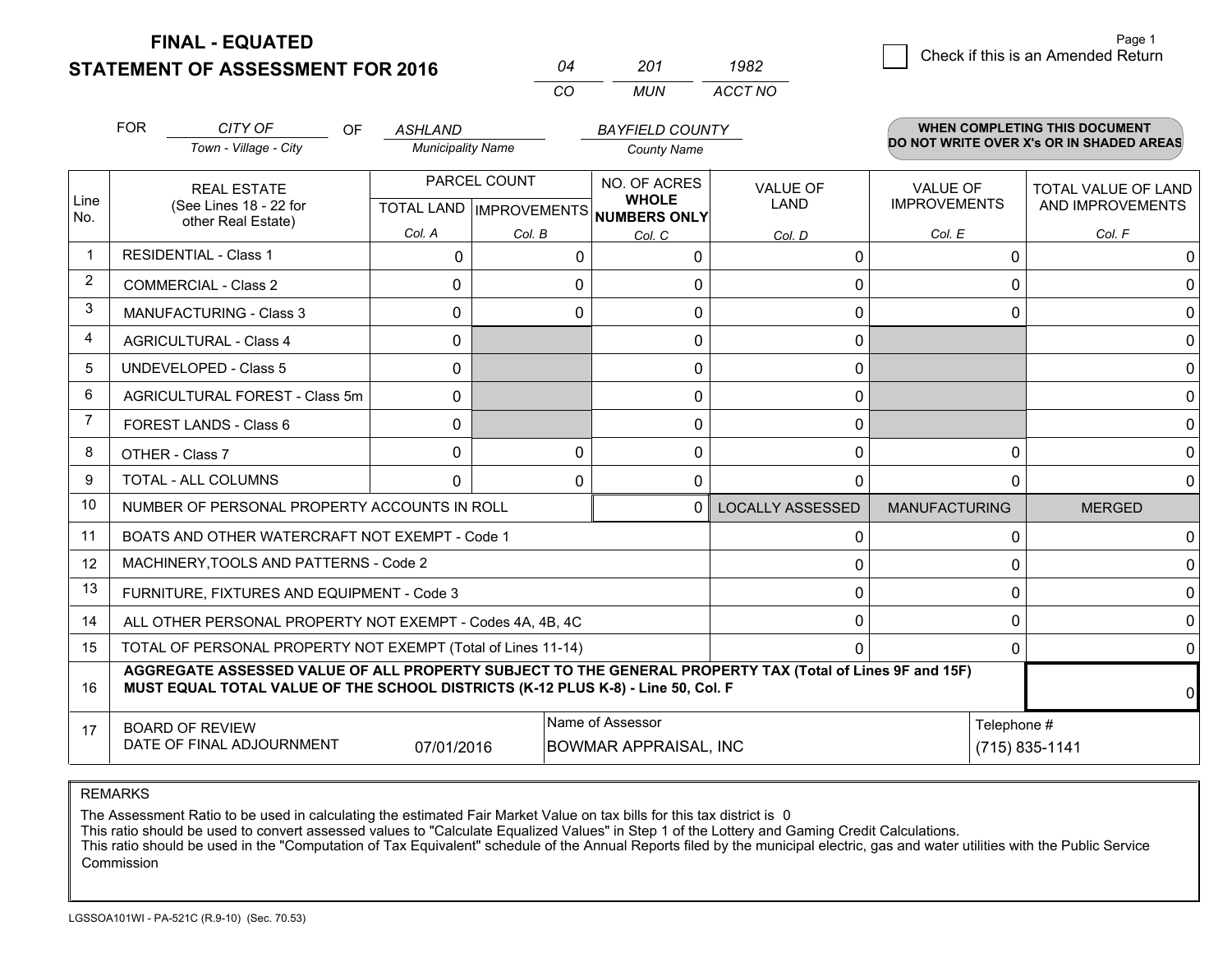*YEAR CO MUN ACCT NO* <sup>2016</sup> <sup>04</sup> <sup>201</sup> <sup>1982</sup>

Do not confuse FOREST LANDS (Line 7) with FOREST CROPS (in this section) - They are **NOT** the same

|    |                                            |                                             |  | Private Forest Crop - Reg Class @ 10¢ per acre                                 |  |                                                       | Private Forest Crop - Reg Class @ \$2.52 per acre                            |               |                    |
|----|--------------------------------------------|---------------------------------------------|--|--------------------------------------------------------------------------------|--|-------------------------------------------------------|------------------------------------------------------------------------------|---------------|--------------------|
| 18 | (a) PARCELS                                | (b) ACRES                                   |  | (c) ASSESSED VALUE                                                             |  | (d) PARCELS                                           | (e) ACRES                                                                    |               | (f) ASSESSED VALUE |
|    |                                            |                                             |  | Private Forest Crop - Special Class @ 20¢ per acre                             |  |                                                       | Entered Before 2005 Managed Forest - Ferrous Mining CLOSED @ \$8.27 per acre |               |                    |
| 19 | (b) ACRES<br>(a) PARCELS                   |                                             |  | (c) ASSESSED VALUE                                                             |  | (d) PARCELS                                           | (e) ACRES                                                                    |               | (f) ASSESSED VALUE |
|    |                                            | Entered Before 2005 Managed Forest - OPEN @ |  | \$.79 per acre                                                                 |  |                                                       | Entered Before 2005 Managed Forest - CLOSED @ \$1.87 per acre                |               |                    |
| 20 | (a) PARCELS<br>(b) ACRES                   |                                             |  | (c) ASSESSED VALUE                                                             |  | (d) PARCELS<br>(e) ACRES                              |                                                                              |               | (f) ASSESSED VALUE |
|    | Entered After 2004 Managed Forest - OPEN @ |                                             |  |                                                                                |  |                                                       |                                                                              |               |                    |
|    | (a) PARCELS<br>(b) ACRES                   |                                             |  | \$2.14 per acre<br>(c) ASSESSED VALUE                                          |  | (d) PARCELS                                           | Entered After 2004 Managed Forest - CLOSED @ \$10.68 per acre<br>(e) ACRES   |               | (f) ASSESSED VALUE |
| 21 |                                            |                                             |  |                                                                                |  |                                                       |                                                                              |               |                    |
|    |                                            |                                             |  |                                                                                |  |                                                       |                                                                              |               |                    |
|    | (a) County Forest Cropland Acres           |                                             |  | (b) Federal Acres                                                              |  | (d) County (NOT FOREST CROP) Acres<br>(c) State Acres |                                                                              |               | (e) Other Acres    |
| 22 |                                            |                                             |  |                                                                                |  |                                                       |                                                                              |               | 4.08               |
|    |                                            |                                             |  | Assessed Value of Omitted Property From Prior Years (Sec. 70.44)               |  |                                                       | Assessed Value of Sec. 70.43 Corrections of Errors by Assessors              |               |                    |
|    |                                            | (a) REAL ESTATE                             |  | (b) PERSONAL                                                                   |  |                                                       | (c1) REAL ESTATE                                                             |               | (c2) PERSONAL      |
| 23 |                                            |                                             |  |                                                                                |  |                                                       |                                                                              |               |                    |
|    |                                            |                                             |  | Manufacturing Equated Value of Omitted Property From Prior Years (Sec. 70.995) |  |                                                       | Mfg. Equated Value of Sec.70.43 Corrections of Errors by Assessors           |               |                    |
|    |                                            | (d) REAL ESTATE                             |  | (e) PERSONAL                                                                   |  |                                                       | (f1) REAL ESTATE                                                             | (f2) PERSONAL |                    |
|    |                                            |                                             |  |                                                                                |  |                                                       |                                                                              |               |                    |

# **SPECIAL DISTRICTS**

| Line<br>No. | Enter 6-digit<br>Special District<br>Code (Col. A) | <b>Account</b><br><b>Number</b><br>(Col. B) | <b>Special District Name</b><br>(Col. C) | <b>Locally Assessed Value</b><br>of Real Estate and<br>Personal Property (Col. D) | Mfg Value of Real Estate<br>and Personal Property<br>(Col. E) | <b>Merged Value of</b><br><b>Real Estate and</b><br>Personal Property (Col. F) |
|-------------|----------------------------------------------------|---------------------------------------------|------------------------------------------|-----------------------------------------------------------------------------------|---------------------------------------------------------------|--------------------------------------------------------------------------------|
| 24          |                                                    |                                             |                                          |                                                                                   |                                                               |                                                                                |
| 25          |                                                    |                                             |                                          |                                                                                   |                                                               |                                                                                |
| 26          |                                                    |                                             |                                          |                                                                                   |                                                               |                                                                                |
| 27          |                                                    |                                             |                                          |                                                                                   |                                                               |                                                                                |
| 28          |                                                    |                                             |                                          |                                                                                   |                                                               |                                                                                |
| 29          |                                                    |                                             |                                          |                                                                                   |                                                               |                                                                                |
| 30          |                                                    |                                             |                                          |                                                                                   |                                                               |                                                                                |
| 31          |                                                    |                                             |                                          |                                                                                   |                                                               |                                                                                |
| 32          |                                                    |                                             |                                          |                                                                                   |                                                               |                                                                                |
| 33          |                                                    |                                             |                                          |                                                                                   |                                                               |                                                                                |
| 34          |                                                    |                                             |                                          |                                                                                   |                                                               |                                                                                |
| 35          |                                                    |                                             |                                          |                                                                                   |                                                               |                                                                                |

LGSSOA101WI-PA - 521C (R. 9-10) (Sec. 70.53)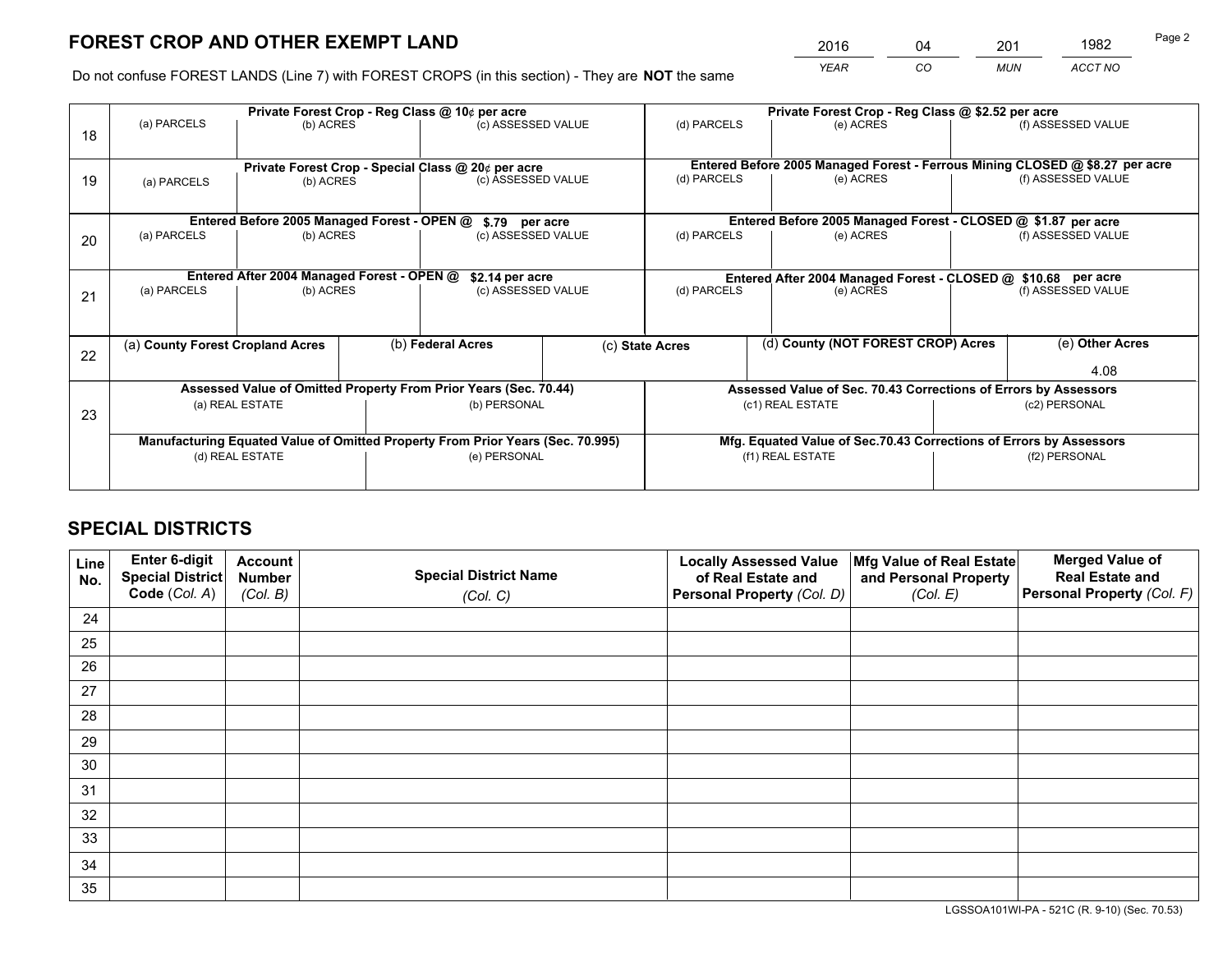|             |                                                          |                                             |                                                         | YEAR                                                                              | CO<br><b>MUN</b>                                              | ACCT NO                                                                        |
|-------------|----------------------------------------------------------|---------------------------------------------|---------------------------------------------------------|-----------------------------------------------------------------------------------|---------------------------------------------------------------|--------------------------------------------------------------------------------|
| Line<br>No. | Enter 6-digit<br><b>School District</b><br>Code (Col. A) | <b>Account</b><br><b>Number</b><br>(Col. B) | <b>School District Name</b><br>(Col. C)                 | <b>Locally Assessed Value</b><br>of Real Estate and<br>Personal Property (Col. D) | Mfg Value of Real Estate<br>and Personal Property<br>(Col. E) | <b>Merged Value of</b><br><b>Real Estate and</b><br>Personal Property (Col. F) |
|             | A. SCHOOL DISTRICTS (K-8 and K-12)                       |                                             |                                                         |                                                                                   |                                                               |                                                                                |
| 36          | 020170                                                   | 0018                                        | <b>SCH D OF ASHLAND</b>                                 |                                                                                   |                                                               |                                                                                |
| 37          |                                                          |                                             |                                                         |                                                                                   |                                                               |                                                                                |
| 38          |                                                          |                                             |                                                         |                                                                                   |                                                               |                                                                                |
| 39          |                                                          |                                             |                                                         |                                                                                   |                                                               |                                                                                |
| 40          |                                                          |                                             |                                                         |                                                                                   |                                                               |                                                                                |
| 41          |                                                          |                                             |                                                         |                                                                                   |                                                               |                                                                                |
| 42          |                                                          |                                             |                                                         |                                                                                   |                                                               |                                                                                |
| 43          |                                                          |                                             |                                                         |                                                                                   |                                                               |                                                                                |
| 44          |                                                          |                                             |                                                         |                                                                                   |                                                               |                                                                                |
| 45<br>46    |                                                          |                                             |                                                         |                                                                                   |                                                               |                                                                                |
|             |                                                          |                                             |                                                         |                                                                                   |                                                               |                                                                                |
| 47<br>48    |                                                          |                                             |                                                         |                                                                                   |                                                               |                                                                                |
| 49          |                                                          |                                             |                                                         |                                                                                   |                                                               |                                                                                |
| 50          |                                                          |                                             | TOTAL ASSESSED VALUE OF SCHOOL DISTRICTS (K-8 and K-12) |                                                                                   |                                                               |                                                                                |
|             | <b>UNION HIGH SCHOOL DISTRICTS</b><br><b>B.</b>          |                                             |                                                         |                                                                                   |                                                               |                                                                                |
| 51          |                                                          |                                             |                                                         |                                                                                   |                                                               |                                                                                |
| 52          |                                                          |                                             |                                                         |                                                                                   |                                                               |                                                                                |
| 53          |                                                          |                                             |                                                         |                                                                                   |                                                               |                                                                                |
| 54          |                                                          |                                             |                                                         |                                                                                   |                                                               |                                                                                |
| 55          |                                                          |                                             | TOTAL ASSESSED VALUE OF UNION HIGH SCHOOLS              |                                                                                   |                                                               |                                                                                |
|             | C.<br><b>TECHNICAL COLLEGE DISTRICTS</b>                 |                                             |                                                         |                                                                                   |                                                               |                                                                                |
| 56          | 001700                                                   | 0016                                        | WISCONSIN INDIANHEAD TECH COLLEGE SHEL                  |                                                                                   |                                                               |                                                                                |
| 57          |                                                          |                                             |                                                         |                                                                                   |                                                               |                                                                                |
| 58          |                                                          |                                             |                                                         |                                                                                   |                                                               |                                                                                |
| 59          | TOTAL ASSESSED VALUE OF TECHNICAL COLLEGES               |                                             |                                                         |                                                                                   |                                                               |                                                                                |

04

201

# *I hereby certify, to the best of my knowledge and belief, this form is complete and correct.*

**SCHOOL DISTRICTS**

| Print name of preparer | Title                    |                | Date (MM / DD / CCYY) |
|------------------------|--------------------------|----------------|-----------------------|
|                        |                          |                |                       |
| Signature of preparer  | Contact Telephone Number | E-mail address |                       |
|                        | $\overline{\phantom{0}}$ |                |                       |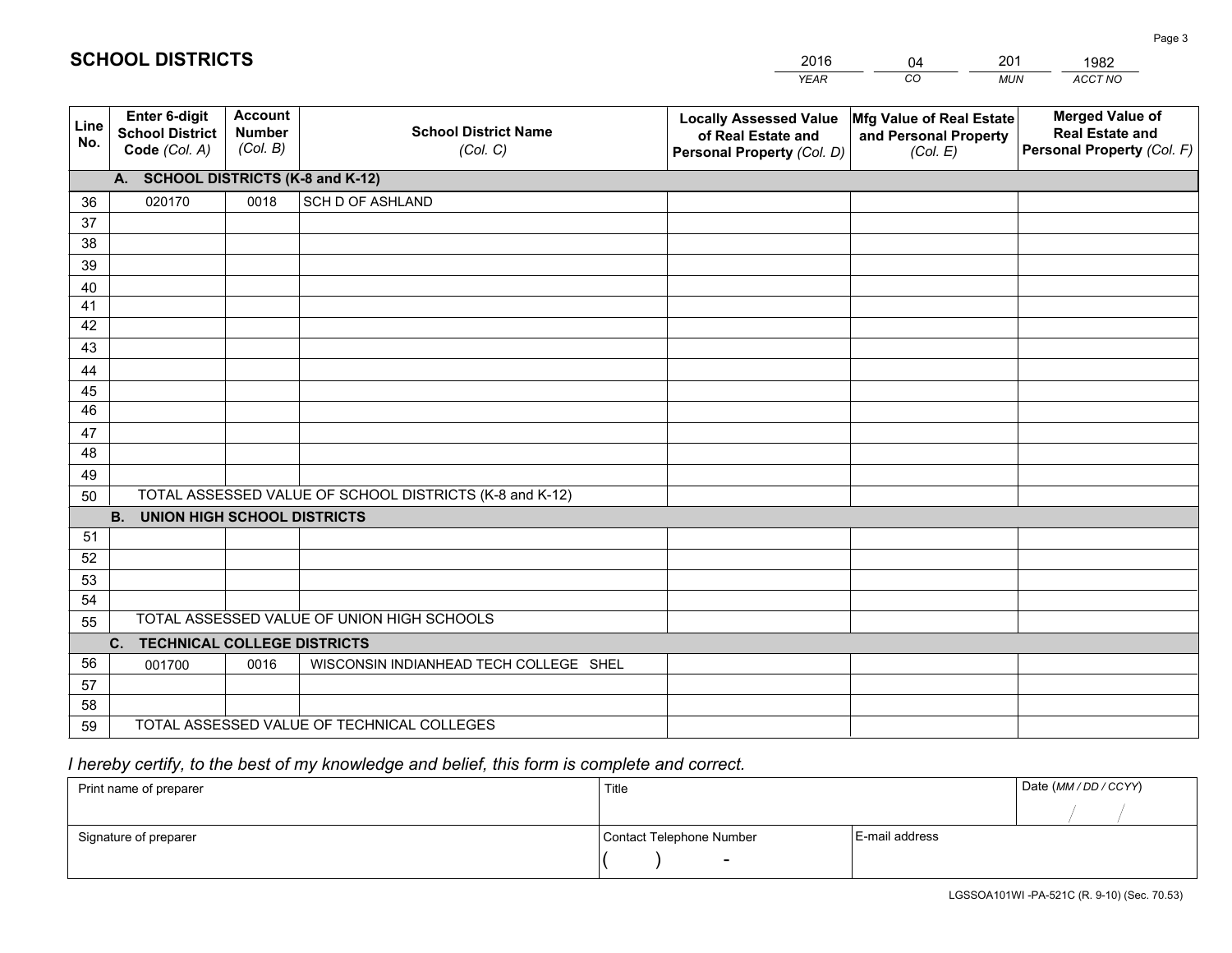### **HIGHLIGHTS**

- 1. Complete the Statement of Assessment after the Board of Review. Reflect any changes made there.
- 2. Use black ink to complete.
- 3. Line 16 must equal Line 50, Col D.
- 4. Line 55 must equal the total of K-8 schools listed on lines 36-49. Do not include K-12 schools in this comparision.
- 5. Line 59, Col. D must equal Line 16.
- 6. Special District, School District and Technical College District values must include both real estate and personal property. Examples of Special districts are: town sanitary districts, public inland lake protection and rehabilitation districts, and metropolitan sewerage districts.
- 7. DO NOT INCLUDE Manufacturing property values.DOR will print these values on the final SOA.
- 8. Accuracy of this form is very important. The values reported directly affect the equalized value DOR calculates for school and special districts.

### **Page 1:**

 If not prefilled, enter the tax year,county and municipal code,municipal type, municipal name and county name on the top of form.

Check the Amended box, if filing an amended / corrected SOA.

 Report the parcel count, acres and assessed value of taxable general property, total parcel count, (real and personal), total acres, and values from final figures set by the Board of Review.

- A. Real Estate land and improvements (buildings, etc.) is reported on lines 1 8, total line 9.
- B. Personal Property is reported on lines 11 14, Column D, total line 15.
- C. To complete this report, use the computer produced summary of the assessment roll that shows these amounts.
- D. Use whole numbers only.
- E. Add each line across and each column down to verify entries.

### **Page 2:**

- A. Report Special Items (not subject to general property tax).
- 1. Private Forest Croplands and Managed Forest Lands are reported on lines 18,19, 20 and 21. Be sure to report assessed values **NOT** taxes.
- 2. You should have copies of the orders of entry, orders of withdrawal, etc., to update your assessment roll.
	- 3. Show hundredths of acres (e.g. 39.75).
- 4. Tax exempt lands are reported on line 22.
- 5. Omitted property and sec. 70.43, Wis. Stats., corrections of errors by assessor are reported on line 23. Report real estate and personal property separately. These should be for **prior years**, not something found on the current assessment roll after the board of review.
- B. Special District (Lines 24-35) Include the value of both real and personal property.
- The Department of Revenue (DOR) preprints much of the information regarding names and codes for schools, special districts,etc. If a district is not listed, enter the name and value only, DOR will enter the proper code.

### **Page 3 School Districts:**

Include the value of both real and personal property.

Report School District (regular, elementary, union high school, and technical college).

- 1. Regular (K-12) and Elementary (K-8) school values are reported on lines 36-49, total on line 50.
- 2. Union High School (UHS) (use only if elementary schools are listed on lines 36-49) are reported on lines 51-54. UHS total value (line 55) must equal to the total **elementary school** values reported on lines 36-49. Do notinclude K-12 schools in this comparison.
- 3. Technical College values are reported on lines 56-58, total on line 59.
- 4. Use the computer summary that shows these amounts to complete this report.

#### **This form is due the second Monday in June. File this report only after your Board of Review is complete.**

 *If you have questions: Return forms to:*

Fax number: (608) 264-6887 PO Box 8971

 Email: lgs@revenue.wi.gov Wisconsin Department of Revenue Call: (608) 261-5341 Local Government Services Section 6-97Madison WI 53708-8971

 $-1537$ ASHLAND, WI 54806 - 1537 ASHLAND, WI 54806 **JANICE ANDERSON** JANICE ANDERSON CITY OF ASHLAND CITY OF ASHLAND 601 W MAIN ST 601 W MAIN ST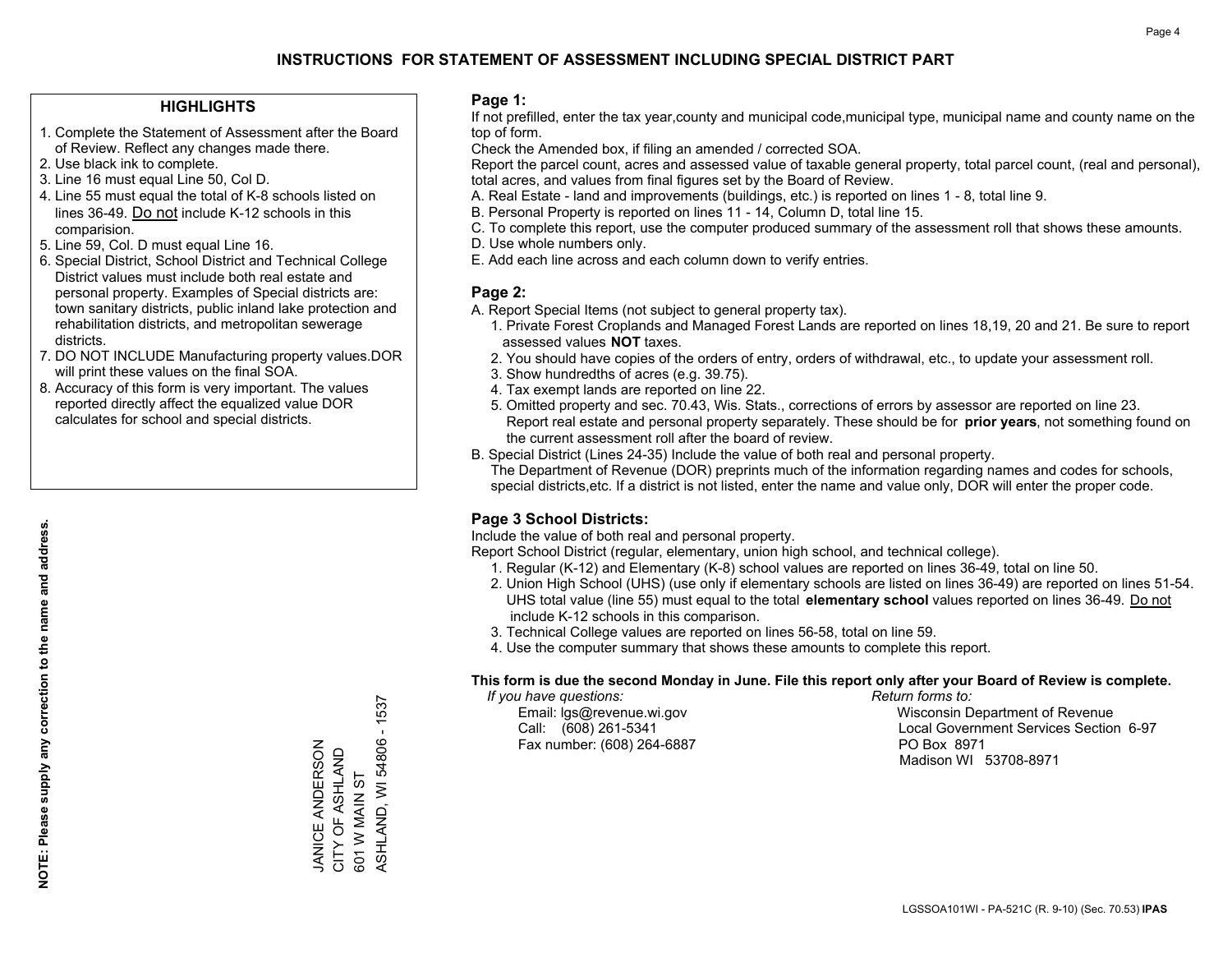**STATEMENT OF ASSESSMENT FOR 2016** 

**FINAL - EQUATED**

| 04 | 206 | 0102    |
|----|-----|---------|
| CO | MUN | ACCT NO |

|                | <b>FOR</b>                                                                                                                                                                                                  | CITY OF<br><b>OF</b>                                         | <b>BAYFIELD</b>          |              | <b>BAYFIELD COUNTY</b>                                   |                         |                      | <b>WHEN COMPLETING THIS DOCUMENT</b>     |  |
|----------------|-------------------------------------------------------------------------------------------------------------------------------------------------------------------------------------------------------------|--------------------------------------------------------------|--------------------------|--------------|----------------------------------------------------------|-------------------------|----------------------|------------------------------------------|--|
|                |                                                                                                                                                                                                             | Town - Village - City                                        | <b>Municipality Name</b> |              | <b>County Name</b>                                       |                         |                      | DO NOT WRITE OVER X's OR IN SHADED AREAS |  |
|                |                                                                                                                                                                                                             | <b>REAL ESTATE</b>                                           |                          | PARCEL COUNT | NO. OF ACRES                                             | <b>VALUE OF</b>         | <b>VALUE OF</b>      | <b>TOTAL VALUE OF LAND</b>               |  |
| Line<br>No.    |                                                                                                                                                                                                             | (See Lines 18 - 22 for<br>other Real Estate)                 |                          |              | <b>WHOLE</b><br>TOTAL LAND   IMPROVEMENTS   NUMBERS ONLY | LAND                    | <b>IMPROVEMENTS</b>  | AND IMPROVEMENTS                         |  |
|                |                                                                                                                                                                                                             |                                                              | Col. A                   | Col. B       | Col. C                                                   | Col. D                  | Col. E               | Col. F                                   |  |
| $\mathbf 1$    |                                                                                                                                                                                                             | <b>RESIDENTIAL - Class 1</b>                                 | 565                      | 340          | 188                                                      | 27,080,000              | 39,706,000           | 66,786,000                               |  |
| $\overline{2}$ |                                                                                                                                                                                                             | <b>COMMERCIAL - Class 2</b>                                  | 196                      | 151          | 35                                                       | 11,396,200              | 21,450,700           | 32,846,900                               |  |
| 3              |                                                                                                                                                                                                             | <b>MANUFACTURING - Class 3</b>                               | $\mathbf{0}$             | $\mathbf{0}$ | 0                                                        | 0                       | 0                    | $\Omega$                                 |  |
| 4              |                                                                                                                                                                                                             | <b>AGRICULTURAL - Class 4</b>                                | 1                        |              | 0                                                        | 100                     |                      | 100                                      |  |
| 5              |                                                                                                                                                                                                             | <b>UNDEVELOPED - Class 5</b>                                 | $\Omega$                 |              | 0                                                        | 0                       |                      | $\mathbf{0}$                             |  |
| 6              | AGRICULTURAL FOREST - Class 5m                                                                                                                                                                              |                                                              | $\mathbf{0}$             |              | 0                                                        | 0                       |                      | $\mathbf 0$                              |  |
| $\overline{7}$ |                                                                                                                                                                                                             | FOREST LANDS - Class 6                                       | $\mathbf{0}$             |              | $\Omega$                                                 | 0                       |                      | $\mathbf 0$                              |  |
| 8              |                                                                                                                                                                                                             | OTHER - Class 7                                              | $\Omega$                 | $\mathbf{0}$ | 0                                                        | 0                       | $\Omega$             | $\mathbf 0$                              |  |
| 9              |                                                                                                                                                                                                             | TOTAL - ALL COLUMNS                                          | 762                      | 491          | 223                                                      | 38,476,300              | 61,156,700           | 99,633,000                               |  |
| 10             |                                                                                                                                                                                                             | NUMBER OF PERSONAL PROPERTY ACCOUNTS IN ROLL                 |                          |              | 163                                                      | <b>LOCALLY ASSESSED</b> | <b>MANUFACTURING</b> | <b>MERGED</b>                            |  |
| 11             |                                                                                                                                                                                                             | BOATS AND OTHER WATERCRAFT NOT EXEMPT - Code 1               |                          |              |                                                          | 68,400                  | $\mathbf 0$          | 68,400                                   |  |
| 12             |                                                                                                                                                                                                             | MACHINERY, TOOLS AND PATTERNS - Code 2                       |                          |              |                                                          | 88,900                  | $\Omega$             | 88,900                                   |  |
| 13             |                                                                                                                                                                                                             | FURNITURE, FIXTURES AND EQUIPMENT - Code 3                   |                          |              |                                                          | 754,300                 | $\mathbf 0$          | 754,300                                  |  |
| 14             |                                                                                                                                                                                                             | ALL OTHER PERSONAL PROPERTY NOT EXEMPT - Codes 4A, 4B, 4C    |                          |              |                                                          | 65,400                  | $\mathbf 0$          | 65,400                                   |  |
| 15             |                                                                                                                                                                                                             | TOTAL OF PERSONAL PROPERTY NOT EXEMPT (Total of Lines 11-14) |                          |              |                                                          | 977,000                 | $\Omega$             | 977,000                                  |  |
| 16             | AGGREGATE ASSESSED VALUE OF ALL PROPERTY SUBJECT TO THE GENERAL PROPERTY TAX (Total of Lines 9F and 15F)<br>MUST EQUAL TOTAL VALUE OF THE SCHOOL DISTRICTS (K-12 PLUS K-8) - Line 50, Col. F<br>100,610,000 |                                                              |                          |              |                                                          |                         |                      |                                          |  |
| 17             | Name of Assessor<br><b>BOARD OF REVIEW</b><br>DATE OF FINAL ADJOURNMENT<br>05/09/2016<br>ASSOCIATED APPRAISALS                                                                                              |                                                              |                          |              |                                                          |                         | Telephone #          | (920) 749-1995                           |  |

REMARKS

The Assessment Ratio to be used in calculating the estimated Fair Market Value on tax bills for this tax district is .987532416

This ratio should be used to convert assessed values to "Calculate Equalized Values" in Step 1 of the Lottery and Gaming Credit Calculations.

 This ratio should be used in the "Computation of Tax Equivalent" schedule of the Annual Reports filed by the municipal electric, gas and water utilities with the Public Service Commission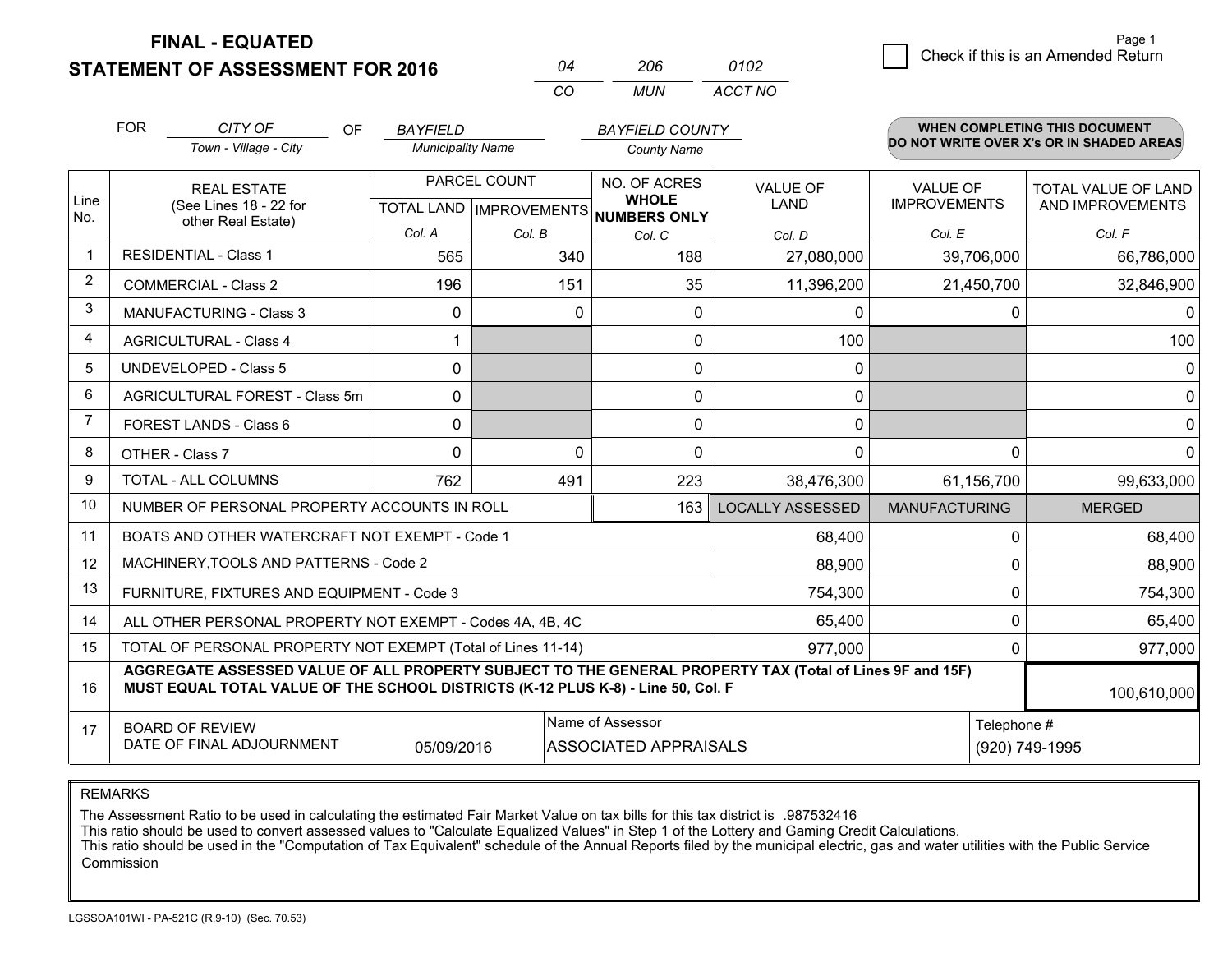# **FOREST CROP AND OTHER EXEMPT LAND**

 *YEAR CO MUN ACCT NO* <sup>2016</sup> <sup>04</sup> <sup>206</sup> <sup>0102</sup> Page 2

Do not confuse FOREST LANDS (Line 7) with FOREST CROPS (in this section) - They are **NOT** the same

|    |                                                                                |                                             |  | Private Forest Crop - Reg Class @ 10¢ per acre                   |                    |              |                          | Private Forest Crop - Reg Class @ \$2.52 per acre                            |               |                    |  |
|----|--------------------------------------------------------------------------------|---------------------------------------------|--|------------------------------------------------------------------|--------------------|--------------|--------------------------|------------------------------------------------------------------------------|---------------|--------------------|--|
| 18 | (a) PARCELS                                                                    | (b) ACRES                                   |  | (c) ASSESSED VALUE                                               |                    | (d) PARCELS  |                          | (e) ACRES                                                                    |               | (f) ASSESSED VALUE |  |
|    | Private Forest Crop - Special Class @ 20¢ per acre                             |                                             |  |                                                                  |                    |              |                          | Entered Before 2005 Managed Forest - Ferrous Mining CLOSED @ \$8.27 per acre |               |                    |  |
| 19 | (b) ACRES<br>(a) PARCELS                                                       |                                             |  | (c) ASSESSED VALUE                                               |                    | (d) PARCELS  |                          | (e) ACRES                                                                    |               | (f) ASSESSED VALUE |  |
|    |                                                                                | Entered Before 2005 Managed Forest - OPEN @ |  | \$.79 per acre                                                   |                    |              |                          | Entered Before 2005 Managed Forest - CLOSED @ \$1.87 per acre                |               |                    |  |
|    | (a) PARCELS                                                                    | (b) ACRES                                   |  | (c) ASSESSED VALUE                                               |                    | (d) PARCELS  |                          | (e) ACRES                                                                    |               | (f) ASSESSED VALUE |  |
| 20 |                                                                                |                                             |  |                                                                  |                    |              |                          |                                                                              |               |                    |  |
|    |                                                                                | Entered After 2004 Managed Forest - OPEN @  |  | \$2.14 per acre                                                  |                    |              |                          | Entered After 2004 Managed Forest - CLOSED @ \$10.68 per acre                |               |                    |  |
| 21 | (a) PARCELS                                                                    | (b) ACRES                                   |  |                                                                  | (c) ASSESSED VALUE |              | (d) PARCELS<br>(e) ACRES |                                                                              |               | (f) ASSESSED VALUE |  |
|    |                                                                                |                                             |  |                                                                  |                    |              |                          |                                                                              |               |                    |  |
| 22 | (a) County Forest Cropland Acres                                               |                                             |  | (b) Federal Acres                                                | (c) State Acres    |              |                          | (d) County (NOT FOREST CROP) Acres                                           |               | (e) Other Acres    |  |
|    |                                                                                |                                             |  | .33                                                              |                    | 2.94<br>4.97 |                          |                                                                              | 163.71        |                    |  |
|    |                                                                                |                                             |  | Assessed Value of Omitted Property From Prior Years (Sec. 70.44) |                    |              |                          | Assessed Value of Sec. 70.43 Corrections of Errors by Assessors              |               |                    |  |
| 23 |                                                                                | (a) REAL ESTATE                             |  | (b) PERSONAL                                                     |                    |              |                          | (c1) REAL ESTATE                                                             |               | (c2) PERSONAL      |  |
|    |                                                                                |                                             |  |                                                                  |                    |              |                          |                                                                              |               |                    |  |
|    | Manufacturing Equated Value of Omitted Property From Prior Years (Sec. 70.995) |                                             |  |                                                                  |                    |              |                          | Mfg. Equated Value of Sec.70.43 Corrections of Errors by Assessors           |               |                    |  |
|    | (d) REAL ESTATE                                                                |                                             |  | (e) PERSONAL                                                     |                    |              |                          | (f1) REAL ESTATE                                                             | (f2) PERSONAL |                    |  |
|    |                                                                                |                                             |  |                                                                  |                    |              |                          |                                                                              |               |                    |  |

# **SPECIAL DISTRICTS**

| Line<br>No. | Enter 6-digit<br><b>Special District</b> | <b>Account</b><br><b>Number</b> | <b>Special District Name</b> | <b>Locally Assessed Value</b><br>of Real Estate and | Mfg Value of Real Estate<br>and Personal Property | <b>Merged Value of</b><br><b>Real Estate and</b> |
|-------------|------------------------------------------|---------------------------------|------------------------------|-----------------------------------------------------|---------------------------------------------------|--------------------------------------------------|
|             | Code (Col. A)                            | (Col. B)                        | (Col. C)                     | Personal Property (Col. D)                          | (Col. E)                                          | Personal Property (Col. F)                       |
| 24          |                                          |                                 |                              |                                                     |                                                   |                                                  |
| 25          |                                          |                                 |                              |                                                     |                                                   |                                                  |
| 26          |                                          |                                 |                              |                                                     |                                                   |                                                  |
| 27          |                                          |                                 |                              |                                                     |                                                   |                                                  |
| 28          |                                          |                                 |                              |                                                     |                                                   |                                                  |
| 29          |                                          |                                 |                              |                                                     |                                                   |                                                  |
| 30          |                                          |                                 |                              |                                                     |                                                   |                                                  |
| 31          |                                          |                                 |                              |                                                     |                                                   |                                                  |
| 32          |                                          |                                 |                              |                                                     |                                                   |                                                  |
| 33          |                                          |                                 |                              |                                                     |                                                   |                                                  |
| 34          |                                          |                                 |                              |                                                     |                                                   |                                                  |
| 35          |                                          |                                 |                              |                                                     |                                                   |                                                  |

LGSSOA101WI-PA - 521C (R. 9-10) (Sec. 70.53)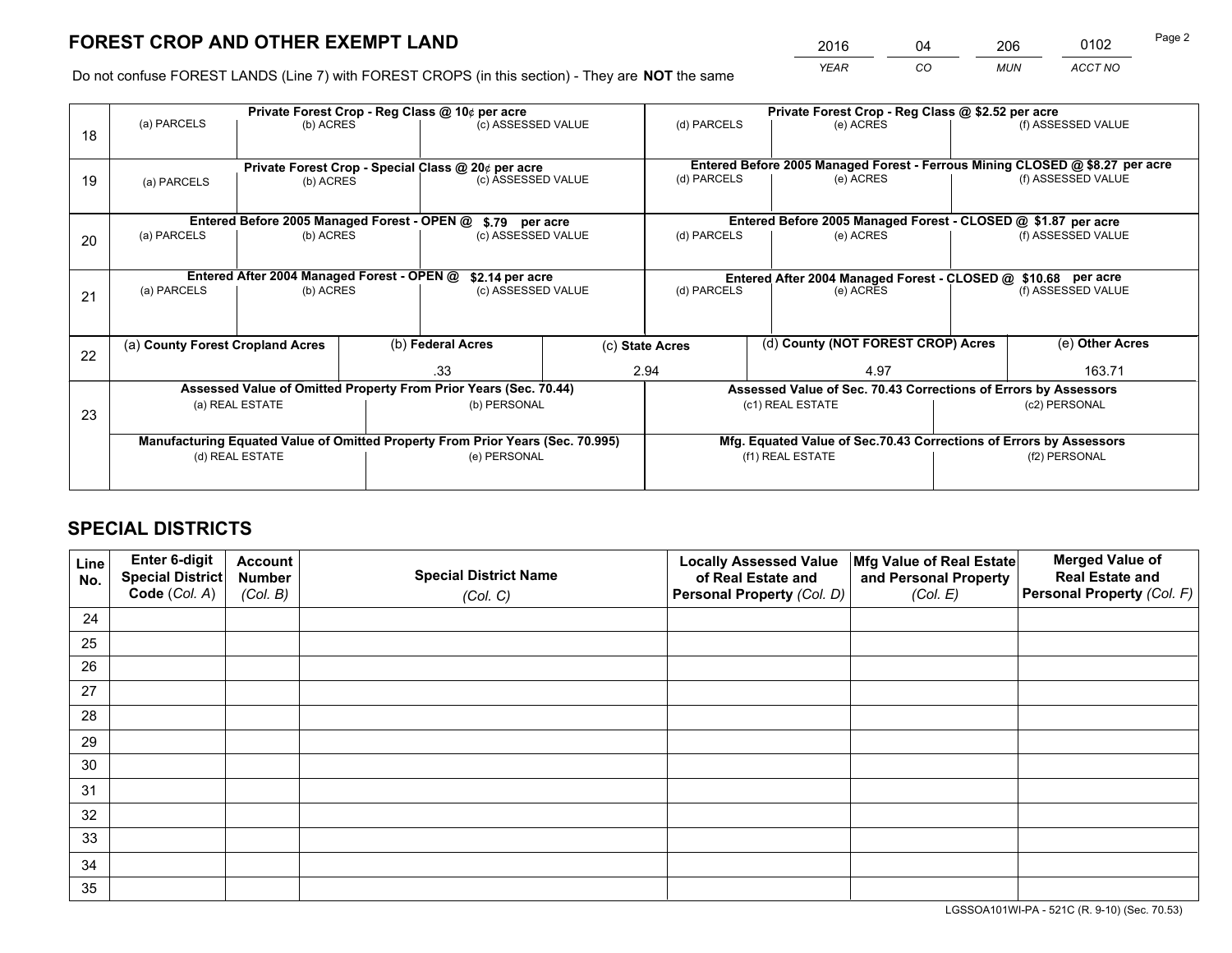|             |                                                                 |                                             |                                                         | <b>YEAR</b>                                                                       | CO<br><b>MUN</b>                                              | ACCT NO                                                                        |
|-------------|-----------------------------------------------------------------|---------------------------------------------|---------------------------------------------------------|-----------------------------------------------------------------------------------|---------------------------------------------------------------|--------------------------------------------------------------------------------|
| Line<br>No. | <b>Enter 6-digit</b><br><b>School District</b><br>Code (Col. A) | <b>Account</b><br><b>Number</b><br>(Col. B) | <b>School District Name</b><br>(Col. C)                 | <b>Locally Assessed Value</b><br>of Real Estate and<br>Personal Property (Col. D) | Mfg Value of Real Estate<br>and Personal Property<br>(Col. E) | <b>Merged Value of</b><br><b>Real Estate and</b><br>Personal Property (Col. F) |
|             | A. SCHOOL DISTRICTS (K-8 and K-12)                              |                                             |                                                         |                                                                                   |                                                               |                                                                                |
| 36          | 040315                                                          | 0029                                        | <b>SCH D OF BAYFIELD</b>                                | 100,610,000                                                                       |                                                               | 100,610,000                                                                    |
| 37          |                                                                 |                                             |                                                         |                                                                                   |                                                               |                                                                                |
| 38          |                                                                 |                                             |                                                         |                                                                                   |                                                               |                                                                                |
| 39          |                                                                 |                                             |                                                         |                                                                                   |                                                               |                                                                                |
| 40          |                                                                 |                                             |                                                         |                                                                                   |                                                               |                                                                                |
| 41<br>42    |                                                                 |                                             |                                                         |                                                                                   |                                                               |                                                                                |
| 43          |                                                                 |                                             |                                                         |                                                                                   |                                                               |                                                                                |
| 44          |                                                                 |                                             |                                                         |                                                                                   |                                                               |                                                                                |
| 45          |                                                                 |                                             |                                                         |                                                                                   |                                                               |                                                                                |
| 46          |                                                                 |                                             |                                                         |                                                                                   |                                                               |                                                                                |
| 47          |                                                                 |                                             |                                                         |                                                                                   |                                                               |                                                                                |
| 48          |                                                                 |                                             |                                                         |                                                                                   |                                                               |                                                                                |
| 49          |                                                                 |                                             |                                                         |                                                                                   |                                                               |                                                                                |
| 50          |                                                                 |                                             | TOTAL ASSESSED VALUE OF SCHOOL DISTRICTS (K-8 and K-12) | 100,610,000                                                                       |                                                               | 100,610,000                                                                    |
|             | <b>UNION HIGH SCHOOL DISTRICTS</b><br><b>B.</b>                 |                                             |                                                         |                                                                                   |                                                               |                                                                                |
| 51          |                                                                 |                                             |                                                         |                                                                                   |                                                               |                                                                                |
| 52          |                                                                 |                                             |                                                         |                                                                                   |                                                               |                                                                                |
| 53          |                                                                 |                                             |                                                         |                                                                                   |                                                               |                                                                                |
| 54          |                                                                 |                                             | TOTAL ASSESSED VALUE OF UNION HIGH SCHOOLS              |                                                                                   |                                                               |                                                                                |
| 55          |                                                                 |                                             |                                                         |                                                                                   |                                                               |                                                                                |
| 56          | <b>TECHNICAL COLLEGE DISTRICTS</b><br>C.                        |                                             | WISCONSIN INDIANHEAD TECH COLLEGE SHEL                  |                                                                                   |                                                               |                                                                                |
| 57          | 001700                                                          | 0016                                        |                                                         | 100,610,000                                                                       |                                                               | 100,610,000                                                                    |
| 58          |                                                                 |                                             |                                                         |                                                                                   |                                                               |                                                                                |
| 59          |                                                                 |                                             | TOTAL ASSESSED VALUE OF TECHNICAL COLLEGES              | 100,610,000                                                                       |                                                               | 100,610,000                                                                    |

2016

04

206

# *I hereby certify, to the best of my knowledge and belief, this form is complete and correct.*

**SCHOOL DISTRICTS**

| Print name of preparer | Title                    |                | Date (MM / DD / CCYY) |
|------------------------|--------------------------|----------------|-----------------------|
|                        |                          |                |                       |
| Signature of preparer  | Contact Telephone Number | E-mail address |                       |
|                        | $\overline{\phantom{0}}$ |                |                       |

0102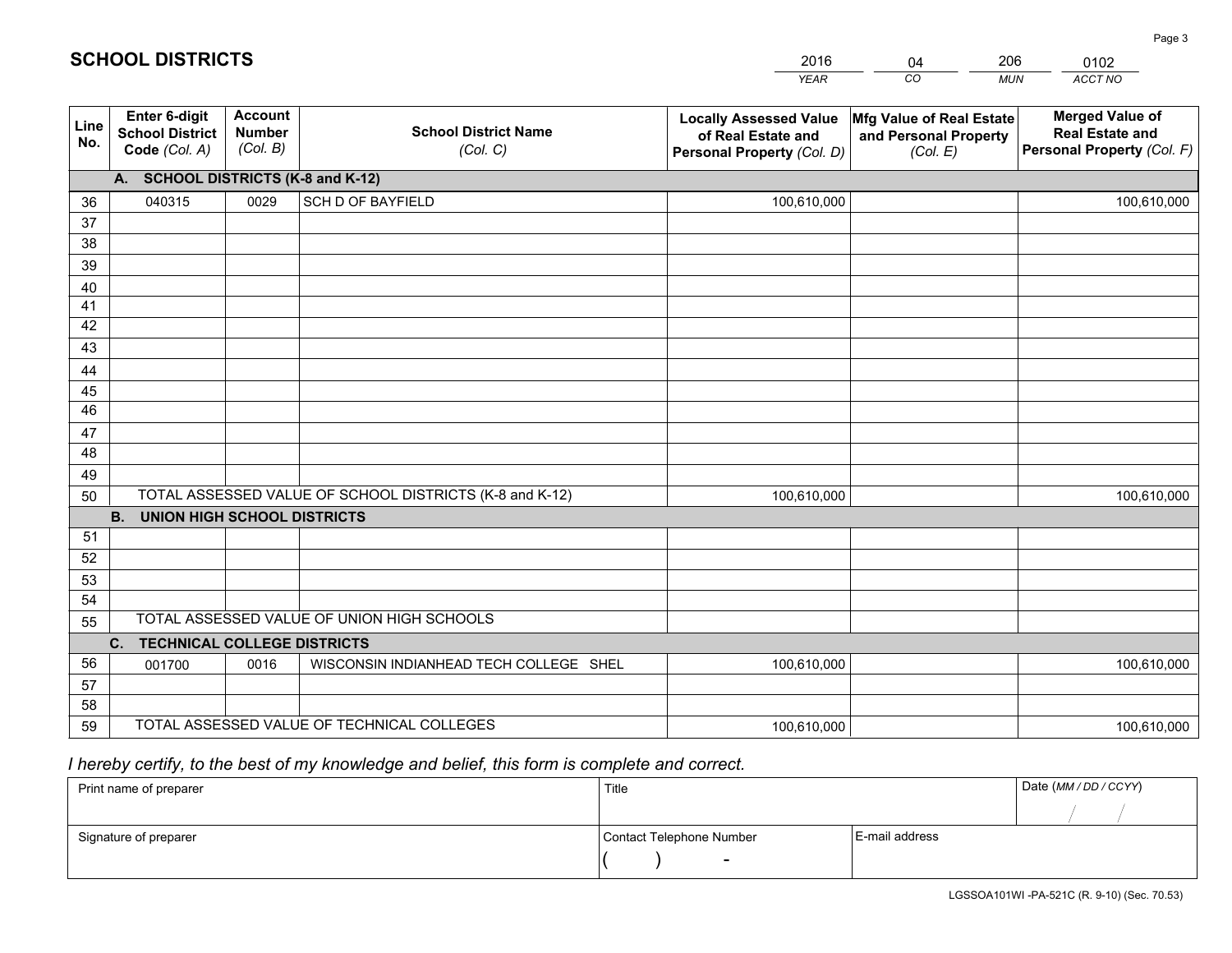## **INSTRUCTIONS FOR STATEMENT OF ASSESSMENT INCLUDING SPECIAL DISTRICT PART**

### **HIGHLIGHTS**

- 1. Complete the Statement of Assessment after the Board of Review. Reflect any changes made there.
- 2. Use black ink to complete.
- 3. Line 16 must equal Line 50, Col D.
- 4. Line 55 must equal the total of K-8 schools listed on lines 36-49. Do not include K-12 schools in this comparision.
- 5. Line 59, Col. D must equal Line 16.
- 6. Special District, School District and Technical College District values must include both real estate and personal property. Examples of Special districts are: town sanitary districts, public inland lake protection and rehabilitation districts, and metropolitan sewerage districts.
- 7. DO NOT INCLUDE Manufacturing property values.DOR will print these values on the final SOA.

BILLIE L HOOPMAN CITY OF BAYFIELD PO BOX 1170

BILLIE L HOOPMAN<br>CITY OF BAYFIELD

BAYFIELD, WI 54814 - 1170

BAYFIELD, WI 54814

PO BOX 1170

 $-1170$ 

 8. Accuracy of this form is very important. The values reported directly affect the equalized value DOR calculates for school and special districts.

### **Page 1:**

 If not prefilled, enter the tax year,county and municipal code,municipal type, municipal name and county name on the top of form.

Check the Amended box, if filing an amended / corrected SOA.

 Report the parcel count, acres and assessed value of taxable general property, total parcel count, (real and personal), total acres, and values from final figures set by the Board of Review.

- A. Real Estate land and improvements (buildings, etc.) is reported on lines 1 8, total line 9.
- B. Personal Property is reported on lines 11 14, Column D, total line 15.
- C. To complete this report, use the computer produced summary of the assessment roll that shows these amounts.
- D. Use whole numbers only.
- E. Add each line across and each column down to verify entries.

### **Page 2:**

- A. Report Special Items (not subject to general property tax).
- 1. Private Forest Croplands and Managed Forest Lands are reported on lines 18,19, 20 and 21. Be sure to report assessed values **NOT** taxes.
- 2. You should have copies of the orders of entry, orders of withdrawal, etc., to update your assessment roll.
	- 3. Show hundredths of acres (e.g. 39.75).
- 4. Tax exempt lands are reported on line 22.
- 5. Omitted property and sec. 70.43, Wis. Stats., corrections of errors by assessor are reported on line 23. Report real estate and personal property separately. These should be for **prior years**, not something found on the current assessment roll after the board of review.
- B. Special District (Lines 24-35) Include the value of both real and personal property.
- The Department of Revenue (DOR) preprints much of the information regarding names and codes for schools, special districts,etc. If a district is not listed, enter the name and value only, DOR will enter the proper code.

### **Page 3 School Districts:**

Include the value of both real and personal property.

Report School District (regular, elementary, union high school, and technical college).

- 1. Regular (K-12) and Elementary (K-8) school values are reported on lines 36-49, total on line 50.
- 2. Union High School (UHS) (use only if elementary schools are listed on lines 36-49) are reported on lines 51-54. UHS total value (line 55) must equal to the total **elementary school** values reported on lines 36-49. Do notinclude K-12 schools in this comparison.
- 3. Technical College values are reported on lines 56-58, total on line 59.
- 4. Use the computer summary that shows these amounts to complete this report.

#### **This form is due the second Monday in June. File this report only after your Board of Review is complete.**

 *If you have questions: Return forms to:*

Fax number: (608) 264-6887 PO Box 8971

 Email: lgs@revenue.wi.gov Wisconsin Department of Revenue Call: (608) 261-5341 Local Government Services Section 6-97Madison WI 53708-8971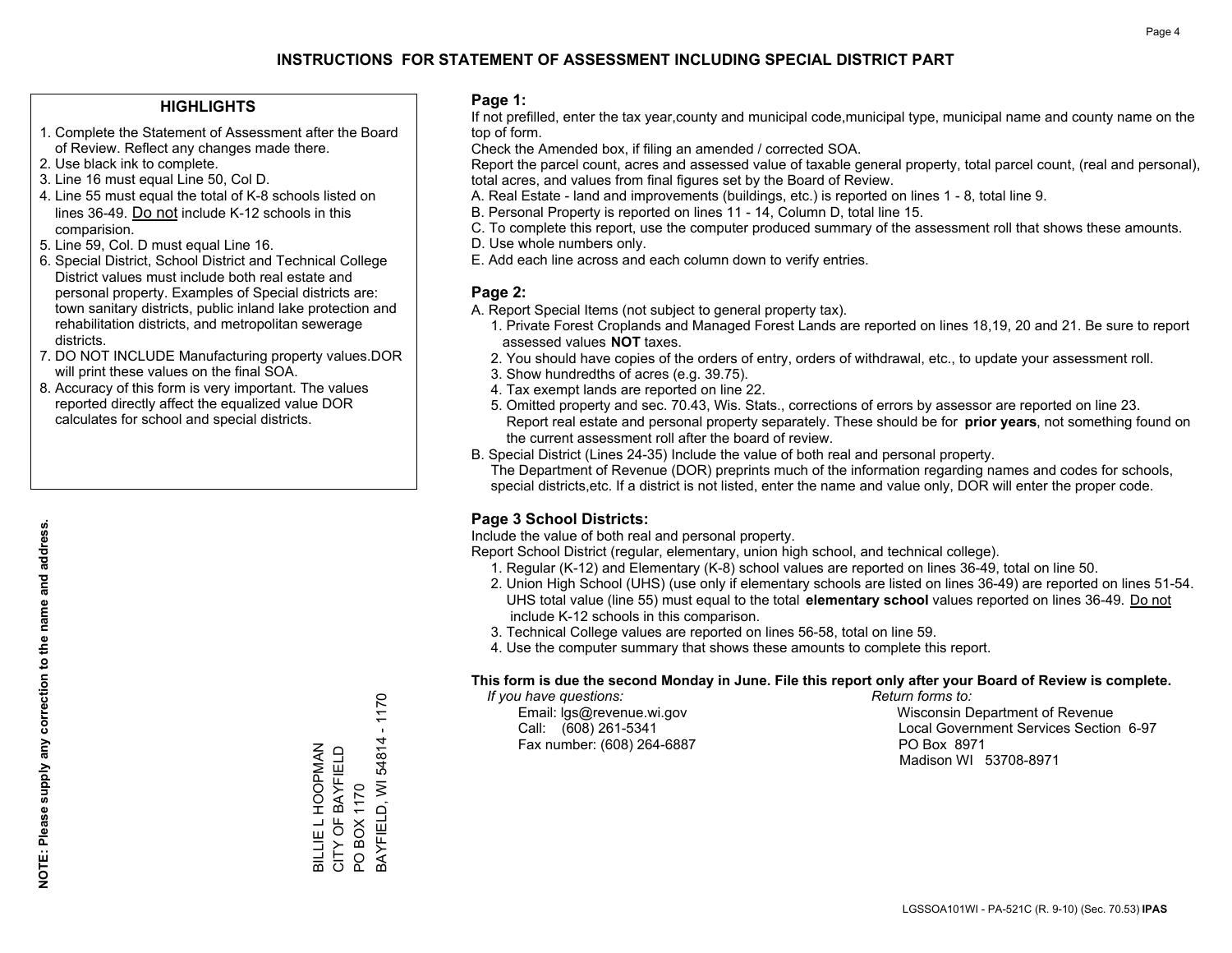**STATEMENT OF ASSESSMENT FOR 2016** 

**FINAL - EQUATED**

| ∩⊿ | 291  | 0103    |
|----|------|---------|
| cо | MUN. | ACCT NO |

|                         | <b>FOR</b><br>CITY OF<br>OF<br><b>WASHBURN</b><br>Town - Village - City<br><b>Municipality Name</b>                                                                                                         |                                                              |  |                                                          | <b>BAYFIELD COUNTY</b><br><b>County Name</b> |     | WHEN COMPLETING THIS DOCUMENT<br>DO NOT WRITE OVER X's OR IN SHADED AREAS |                                |                                 |                                         |
|-------------------------|-------------------------------------------------------------------------------------------------------------------------------------------------------------------------------------------------------------|--------------------------------------------------------------|--|----------------------------------------------------------|----------------------------------------------|-----|---------------------------------------------------------------------------|--------------------------------|---------------------------------|-----------------------------------------|
| Line<br>No.             | <b>REAL ESTATE</b><br>(See Lines 18 - 22 for<br>other Real Estate)                                                                                                                                          |                                                              |  | PARCEL COUNT<br>TOTAL LAND   IMPROVEMENTS   NUMBERS ONLY |                                              |     | NO. OF ACRES<br><b>WHOLE</b>                                              | <b>VALUE OF</b><br><b>LAND</b> | VALUE OF<br><b>IMPROVEMENTS</b> | TOTAL VALUE OF LAND<br>AND IMPROVEMENTS |
| $\overline{1}$          | <b>RESIDENTIAL - Class 1</b>                                                                                                                                                                                |                                                              |  | Col. A<br>1,059                                          | Col. B                                       | 847 | Col. C<br>1,208                                                           | Col. D<br>17,725,000           | Col. E<br>80,470,600            | Col. F<br>98,195,600                    |
| 2                       | <b>COMMERCIAL - Class 2</b>                                                                                                                                                                                 |                                                              |  | 115                                                      |                                              | 89  | 106                                                                       | 3,130,700                      | 13,446,300                      | 16,577,000                              |
| 3                       |                                                                                                                                                                                                             | <b>MANUFACTURING - Class 3</b>                               |  | 4                                                        |                                              | 3   | $\overline{4}$                                                            | 67,500                         | 777,900                         | 845,400                                 |
| $\overline{\mathbf{A}}$ | <b>AGRICULTURAL - Class 4</b>                                                                                                                                                                               |                                                              |  | 5                                                        |                                              |     | 34                                                                        | 4,600                          |                                 | 4,600                                   |
| 5                       | <b>UNDEVELOPED - Class 5</b>                                                                                                                                                                                |                                                              |  | 3                                                        |                                              |     | 14                                                                        | 16,900                         |                                 | 16,900                                  |
| 6                       |                                                                                                                                                                                                             | AGRICULTURAL FOREST - Class 5m                               |  | 0                                                        |                                              |     | $\mathbf 0$                                                               | 0                              |                                 | 0                                       |
| 7                       | FOREST LANDS - Class 6                                                                                                                                                                                      |                                                              |  | $\overline{2}$                                           |                                              |     | 46                                                                        | 106,700                        |                                 | 106,700                                 |
| 8                       | OTHER - Class 7                                                                                                                                                                                             |                                                              |  |                                                          |                                              |     |                                                                           | 8,000                          | 53,400                          | 61,400                                  |
| 9                       | TOTAL - ALL COLUMNS                                                                                                                                                                                         |                                                              |  | 1,189                                                    |                                              | 940 | 1,413                                                                     | 21,059,400                     | 94,748,200                      | 115,807,600                             |
| 10                      |                                                                                                                                                                                                             | NUMBER OF PERSONAL PROPERTY ACCOUNTS IN ROLL                 |  |                                                          |                                              |     | 116                                                                       | <b>LOCALLY ASSESSED</b>        | <b>MANUFACTURING</b>            | <b>MERGED</b>                           |
| 11                      |                                                                                                                                                                                                             | BOATS AND OTHER WATERCRAFT NOT EXEMPT - Code 1               |  |                                                          |                                              |     |                                                                           | 0                              | 0                               | $\mathbf{0}$                            |
| 12                      |                                                                                                                                                                                                             | MACHINERY, TOOLS AND PATTERNS - Code 2                       |  |                                                          |                                              |     |                                                                           | 602,980                        | 45,200                          | 648,180                                 |
| 13                      |                                                                                                                                                                                                             | FURNITURE, FIXTURES AND EQUIPMENT - Code 3                   |  |                                                          |                                              |     |                                                                           | 1,055,930                      | 8,000                           | 1,063,930                               |
| 14                      |                                                                                                                                                                                                             | ALL OTHER PERSONAL PROPERTY NOT EXEMPT - Codes 4A, 4B, 4C    |  |                                                          |                                              |     |                                                                           | 94,780                         | 35,100                          | 129,880                                 |
| 15                      |                                                                                                                                                                                                             | TOTAL OF PERSONAL PROPERTY NOT EXEMPT (Total of Lines 11-14) |  |                                                          |                                              |     |                                                                           | 1,753,690                      | 88,300                          | 1,841,990                               |
| 16                      | AGGREGATE ASSESSED VALUE OF ALL PROPERTY SUBJECT TO THE GENERAL PROPERTY TAX (Total of Lines 9F and 15F)<br>MUST EQUAL TOTAL VALUE OF THE SCHOOL DISTRICTS (K-12 PLUS K-8) - Line 50, Col. F<br>117,649,590 |                                                              |  |                                                          |                                              |     |                                                                           |                                |                                 |                                         |
| 17                      | Name of Assessor<br><b>BOARD OF REVIEW</b><br>DATE OF FINAL ADJOURNMENT<br>06/27/2016<br><b>BOWMAR APPRAISAL</b>                                                                                            |                                                              |  |                                                          |                                              |     |                                                                           | Telephone #                    | (715) 835-1141                  |                                         |

REMARKS

The Assessment Ratio to be used in calculating the estimated Fair Market Value on tax bills for this tax district is 1.030808682

This ratio should be used to convert assessed values to "Calculate Equalized Values" in Step 1 of the Lottery and Gaming Credit Calculations.<br>This ratio should be used in the "Computation of Tax Equivalent" schedule of the Commission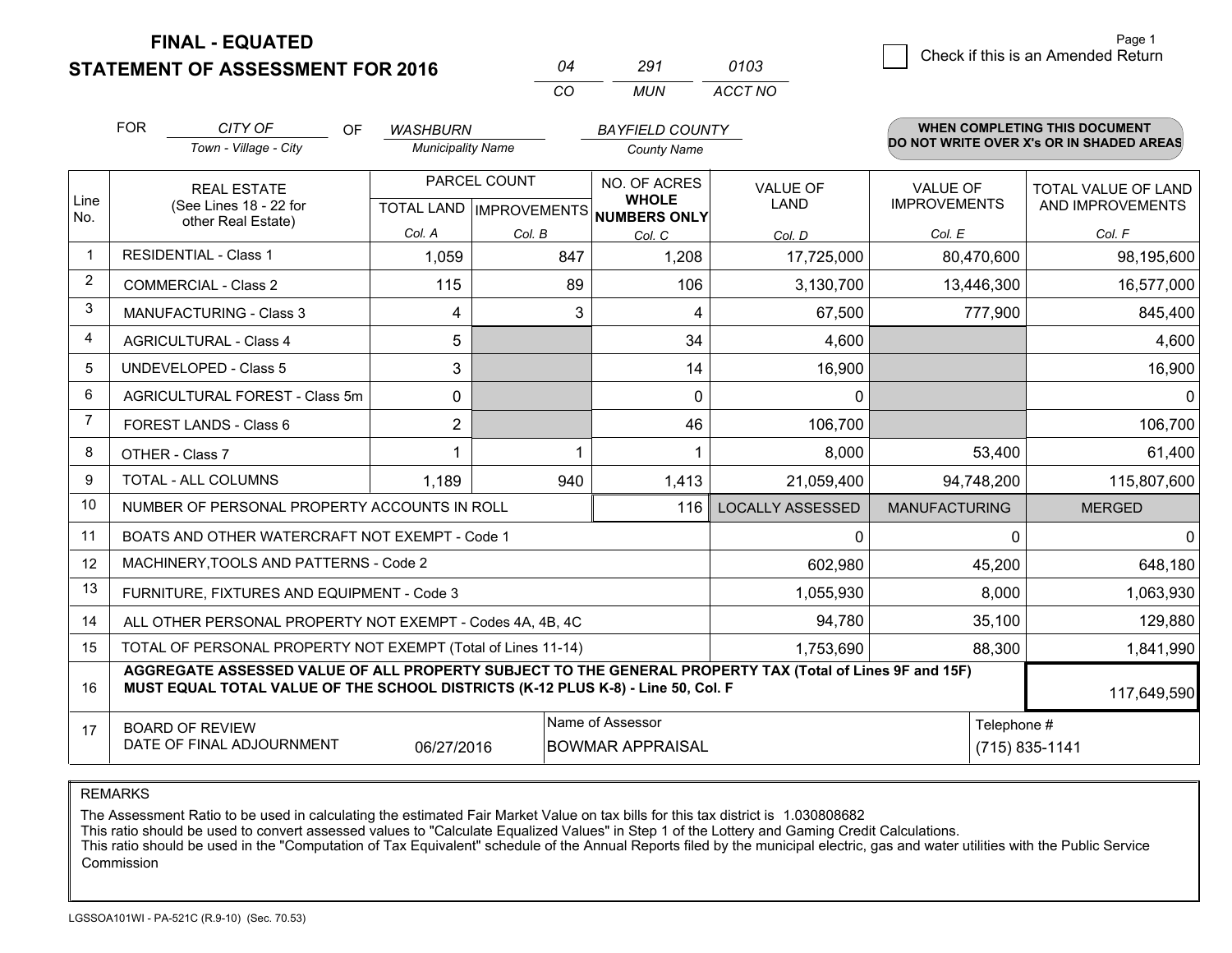# **FOREST CROP AND OTHER EXEMPT LAND**

|   | 2016 | 04 | 291        | 0103    | Page 2 |
|---|------|----|------------|---------|--------|
| е | YEAR | CO | <b>MUN</b> | ACCT NO |        |

Do not confuse FOREST LANDS (Line 7) with FOREST CROPS (in this section) - They are **NOT** the same

|    |                                                               |                 |  | Private Forest Crop - Reg Class @ 10¢ per acre                                 |                 |                                                                              | Private Forest Crop - Reg Class @ \$2.52 per acre                  |                                    |                    |
|----|---------------------------------------------------------------|-----------------|--|--------------------------------------------------------------------------------|-----------------|------------------------------------------------------------------------------|--------------------------------------------------------------------|------------------------------------|--------------------|
| 18 | (a) PARCELS                                                   | (b) ACRES       |  | (c) ASSESSED VALUE                                                             |                 | (d) PARCELS                                                                  | (e) ACRES                                                          |                                    | (f) ASSESSED VALUE |
|    |                                                               |                 |  |                                                                                |                 |                                                                              |                                                                    |                                    |                    |
|    | Private Forest Crop - Special Class @ 20¢ per acre            |                 |  |                                                                                |                 | Entered Before 2005 Managed Forest - Ferrous Mining CLOSED @ \$8.27 per acre |                                                                    |                                    |                    |
| 19 | (a) PARCELS                                                   | (b) ACRES       |  | (c) ASSESSED VALUE                                                             |                 | (d) PARCELS<br>(e) ACRES                                                     |                                                                    |                                    | (f) ASSESSED VALUE |
|    |                                                               |                 |  |                                                                                |                 |                                                                              |                                                                    |                                    |                    |
|    |                                                               |                 |  | Entered Before 2005 Managed Forest - OPEN @ \$.79 per acre                     |                 |                                                                              | Entered Before 2005 Managed Forest - CLOSED @ \$1.87 per acre      |                                    |                    |
| 20 | (a) PARCELS                                                   | (b) ACRES       |  | (c) ASSESSED VALUE                                                             |                 | (d) PARCELS                                                                  | (e) ACRES                                                          |                                    | (f) ASSESSED VALUE |
|    |                                                               |                 |  |                                                                                |                 |                                                                              |                                                                    |                                    |                    |
|    | Entered After 2004 Managed Forest - OPEN @<br>\$2.14 per acre |                 |  |                                                                                |                 | Entered After 2004 Managed Forest - CLOSED @ \$10.68 per acre                |                                                                    |                                    |                    |
| 21 | (a) PARCELS                                                   | (b) ACRES       |  | (c) ASSESSED VALUE                                                             |                 | (d) PARCELS<br>(e) ACRES                                                     |                                                                    | (f) ASSESSED VALUE                 |                    |
|    |                                                               |                 |  |                                                                                |                 |                                                                              |                                                                    |                                    |                    |
|    |                                                               |                 |  |                                                                                |                 |                                                                              | 31                                                                 |                                    | 77,500             |
|    | (a) County Forest Cropland Acres                              |                 |  | (b) Federal Acres                                                              | (c) State Acres |                                                                              |                                                                    | (d) County (NOT FOREST CROP) Acres |                    |
| 22 |                                                               |                 |  |                                                                                |                 |                                                                              | 19.69                                                              |                                    | 203.51             |
|    |                                                               |                 |  | Assessed Value of Omitted Property From Prior Years (Sec. 70.44)               |                 |                                                                              | Assessed Value of Sec. 70.43 Corrections of Errors by Assessors    |                                    |                    |
| 23 |                                                               | (a) REAL ESTATE |  | (b) PERSONAL                                                                   |                 |                                                                              | (c1) REAL ESTATE                                                   |                                    | (c2) PERSONAL      |
|    |                                                               |                 |  |                                                                                |                 |                                                                              |                                                                    |                                    |                    |
|    |                                                               |                 |  | Manufacturing Equated Value of Omitted Property From Prior Years (Sec. 70.995) |                 |                                                                              | Mfg. Equated Value of Sec.70.43 Corrections of Errors by Assessors |                                    |                    |
|    | (d) REAL ESTATE                                               |                 |  | (e) PERSONAL                                                                   |                 |                                                                              | (f1) REAL ESTATE                                                   | (f2) PERSONAL                      |                    |
|    |                                                               |                 |  |                                                                                |                 |                                                                              |                                                                    |                                    |                    |

# **SPECIAL DISTRICTS**

| Line<br>No. | Enter 6-digit<br>Special District<br>Code (Col. A) | <b>Account</b><br><b>Number</b> | <b>Special District Name</b> | <b>Locally Assessed Value</b><br>of Real Estate and | Mfg Value of Real Estate<br>and Personal Property | <b>Merged Value of</b><br><b>Real Estate and</b><br>Personal Property (Col. F) |
|-------------|----------------------------------------------------|---------------------------------|------------------------------|-----------------------------------------------------|---------------------------------------------------|--------------------------------------------------------------------------------|
|             |                                                    | (Col. B)                        | (Col. C)                     | Personal Property (Col. D)                          | (Col. E)                                          |                                                                                |
| 24          |                                                    |                                 |                              |                                                     |                                                   |                                                                                |
| 25          |                                                    |                                 |                              |                                                     |                                                   |                                                                                |
| 26          |                                                    |                                 |                              |                                                     |                                                   |                                                                                |
| 27          |                                                    |                                 |                              |                                                     |                                                   |                                                                                |
| 28          |                                                    |                                 |                              |                                                     |                                                   |                                                                                |
| 29          |                                                    |                                 |                              |                                                     |                                                   |                                                                                |
| 30          |                                                    |                                 |                              |                                                     |                                                   |                                                                                |
| 31          |                                                    |                                 |                              |                                                     |                                                   |                                                                                |
| 32          |                                                    |                                 |                              |                                                     |                                                   |                                                                                |
| 33          |                                                    |                                 |                              |                                                     |                                                   |                                                                                |
| 34          |                                                    |                                 |                              |                                                     |                                                   |                                                                                |
| 35          |                                                    |                                 |                              |                                                     |                                                   |                                                                                |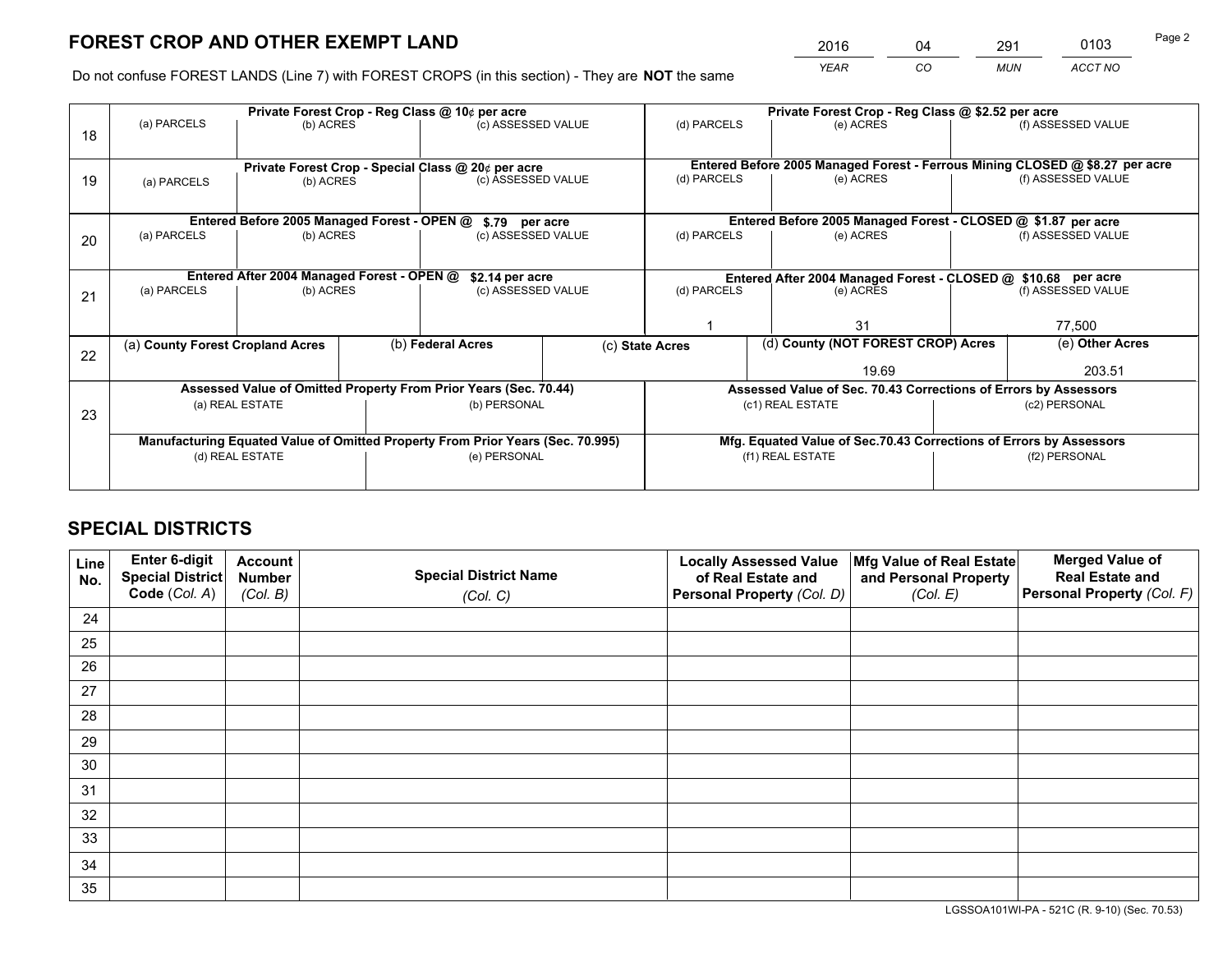|             |                                                                 |                                             |                                                         | <b>YEAR</b>                                                                       | CO<br><b>MUN</b>                                              | ACCT NO                                                                        |  |  |  |  |  |
|-------------|-----------------------------------------------------------------|---------------------------------------------|---------------------------------------------------------|-----------------------------------------------------------------------------------|---------------------------------------------------------------|--------------------------------------------------------------------------------|--|--|--|--|--|
| Line<br>No. | <b>Enter 6-digit</b><br><b>School District</b><br>Code (Col. A) | <b>Account</b><br><b>Number</b><br>(Col. B) | <b>School District Name</b><br>(Col. C)                 | <b>Locally Assessed Value</b><br>of Real Estate and<br>Personal Property (Col. D) | Mfg Value of Real Estate<br>and Personal Property<br>(Col. E) | <b>Merged Value of</b><br><b>Real Estate and</b><br>Personal Property (Col. F) |  |  |  |  |  |
|             | A. SCHOOL DISTRICTS (K-8 and K-12)                              |                                             |                                                         |                                                                                   |                                                               |                                                                                |  |  |  |  |  |
| 36          | 046027                                                          | 0032                                        | <b>SCH D OF WASHBURN</b>                                | 116,715,890                                                                       | 933,700                                                       | 117,649,590                                                                    |  |  |  |  |  |
| 37          |                                                                 |                                             |                                                         |                                                                                   |                                                               |                                                                                |  |  |  |  |  |
| 38          |                                                                 |                                             |                                                         |                                                                                   |                                                               |                                                                                |  |  |  |  |  |
| 39          |                                                                 |                                             |                                                         |                                                                                   |                                                               |                                                                                |  |  |  |  |  |
| 40          |                                                                 |                                             |                                                         |                                                                                   |                                                               |                                                                                |  |  |  |  |  |
| 41<br>42    |                                                                 |                                             |                                                         |                                                                                   |                                                               |                                                                                |  |  |  |  |  |
| 43          |                                                                 |                                             |                                                         |                                                                                   |                                                               |                                                                                |  |  |  |  |  |
|             |                                                                 |                                             |                                                         |                                                                                   |                                                               |                                                                                |  |  |  |  |  |
| 44<br>45    |                                                                 |                                             |                                                         |                                                                                   |                                                               |                                                                                |  |  |  |  |  |
| 46          |                                                                 |                                             |                                                         |                                                                                   |                                                               |                                                                                |  |  |  |  |  |
| 47          |                                                                 |                                             |                                                         |                                                                                   |                                                               |                                                                                |  |  |  |  |  |
| 48          |                                                                 |                                             |                                                         |                                                                                   |                                                               |                                                                                |  |  |  |  |  |
| 49          |                                                                 |                                             |                                                         |                                                                                   |                                                               |                                                                                |  |  |  |  |  |
| 50          |                                                                 |                                             | TOTAL ASSESSED VALUE OF SCHOOL DISTRICTS (K-8 and K-12) | 116,715,890                                                                       | 933,700                                                       | 117,649,590                                                                    |  |  |  |  |  |
|             | <b>B.</b><br>UNION HIGH SCHOOL DISTRICTS                        |                                             |                                                         |                                                                                   |                                                               |                                                                                |  |  |  |  |  |
| 51          |                                                                 |                                             |                                                         |                                                                                   |                                                               |                                                                                |  |  |  |  |  |
| 52          |                                                                 |                                             |                                                         |                                                                                   |                                                               |                                                                                |  |  |  |  |  |
| 53          |                                                                 |                                             |                                                         |                                                                                   |                                                               |                                                                                |  |  |  |  |  |
| 54          |                                                                 |                                             |                                                         |                                                                                   |                                                               |                                                                                |  |  |  |  |  |
| 55          |                                                                 |                                             | TOTAL ASSESSED VALUE OF UNION HIGH SCHOOLS              |                                                                                   |                                                               |                                                                                |  |  |  |  |  |
|             | C.<br><b>TECHNICAL COLLEGE DISTRICTS</b>                        |                                             |                                                         |                                                                                   |                                                               |                                                                                |  |  |  |  |  |
| 56          | 001700                                                          | 0016                                        | WISCONSIN INDIANHEAD TECH COLLEGE SHEL                  | 116,715,890                                                                       | 933,700                                                       | 117,649,590                                                                    |  |  |  |  |  |
| 57<br>58    |                                                                 |                                             |                                                         |                                                                                   |                                                               |                                                                                |  |  |  |  |  |
| 59          |                                                                 |                                             | TOTAL ASSESSED VALUE OF TECHNICAL COLLEGES              | 116,715,890                                                                       | 933,700                                                       | 117,649,590                                                                    |  |  |  |  |  |
|             |                                                                 |                                             |                                                         |                                                                                   |                                                               |                                                                                |  |  |  |  |  |

2016

04

291

 *I hereby certify, to the best of my knowledge and belief, this form is complete and correct.*

**SCHOOL DISTRICTS**

| Print name of preparer | Title                    |                | Date (MM/DD/CCYY) |
|------------------------|--------------------------|----------------|-------------------|
|                        |                          |                |                   |
| Signature of preparer  | Contact Telephone Number | E-mail address |                   |
|                        | $\overline{\phantom{0}}$ |                |                   |

0103